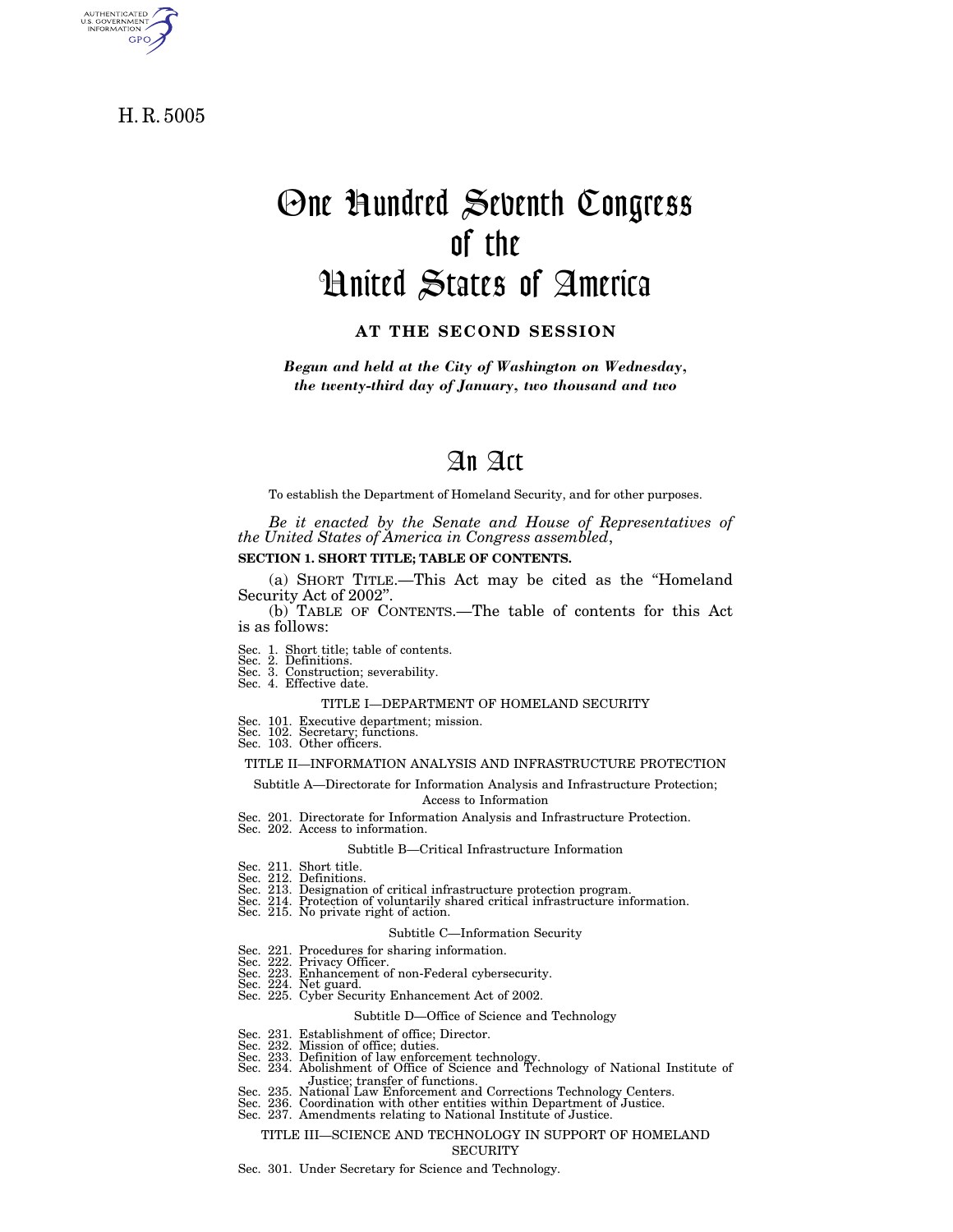- Sec. 302. Responsibilities and authorities of the Under Secretary for Science and Technology. Sec. 303. Functions transferred.
	-
- Sec. 304. Conduct of certain public health-related activities.
- Sec. 305. Federally funded research and development centers.
- Sec. 306. Miscellaneous provisions.
- Sec. 307. Homeland Security Advanced Research Projects Agency.
- Sec. 308. Conduct of research, development, demonstration, testing and evaluation. Sec. 309. Utilization of Department of Energy national laboratories and sites in support of homeland security activities.
- Sec. 310. Transfer of Plum Island Animal Disease Center, Department of Agriculture.
- Sec. 311. Homeland Security Science and Technology Advisory Committee.
- 
- Sec. 312. Homeland Security Institute. Sec. 313. Technology clearinghouse to encourage and support innovative solutions to enhance homeland security.

### TITLE IV—DIRECTORATE OF BORDER AND TRANSPORTATION SECURITY

### Subtitle A—Under Secretary for Border and Transportation Security

- Sec. 401. Under Secretary for Border and Transportation Security.
- Sec. 402. Responsibilities.
- Sec. 403. Functions transferred.

#### Subtitle B—United States Customs Service

- Sec. 411. Establishment; Commissioner of Customs.
- Sec. 412. Retention of customs revenue functions by Secretary of the Treasury. Sec. 413. Preservation of customs funds.
- 
- Sec. 414. Separate budget request for customs. Sec. 415. Definition.
- 
- Sec. 416. GAO report to Congress. Sec. 417. Allocation of resources by the Secretary.
- Sec. 418. Reports to Congress.
- Sec. 419. Customs user fees.

### Subtitle C—Miscellaneous Provisions

- Sec. 421. Transfer of certain agricultural inspection functions of the Department of **Agriculture**
- Sec. 422. Functions of Administrator of General Services.
- Sec. 423. Functions of Transportation Security Administration.
- Sec. 424. Preservation of Transportation Security Administration as a distinct entity.
- Sec. 425. Explosive detection systems.
- 
- Sec. 426. Transportation security. Sec. 427. Coordination of information and information technology.
- Sec. 428. Visa issuance.
- Sec. 429. Information on visa denials required to be entered into electronic data system.
- Sec. 430. Office for Domestic Preparedness.

### Subtitle D—Immigration Enforcement Functions

- Sec. 441. Transfer of functions to Under Secretary for Border and Transportation Security.
- Sec. 442. Establishment of Bureau of Border Security.
- Sec. 443. Professional responsibility and quality review.
- Sec. 444. Employee discipline.
- Sec. 445. Report on improving enforcement functions.
- Sec. 446. Sense of Congress regarding construction of fencing near San Diego, California.

### Subtitle E—Citizenship and Immigration Services

- Sec. 451. Establishment of Bureau of Citizenship and Immigration Services.
- Sec. 452. Citizenship and Immigration Services Ombudsman.
- Sec. 453. Professional responsibility and quality review.
- Sec. 454. Employee discipline.
- Sec. 455. Effective date.
- Sec. 456. Transition.
- Sec. 457. Funding for citizenship and immigration services.
- Sec. 458. Backlog elimination.
- Sec. 459. Report on improving immigration services.
- Sec. 460. Report on responding to fluctuating needs.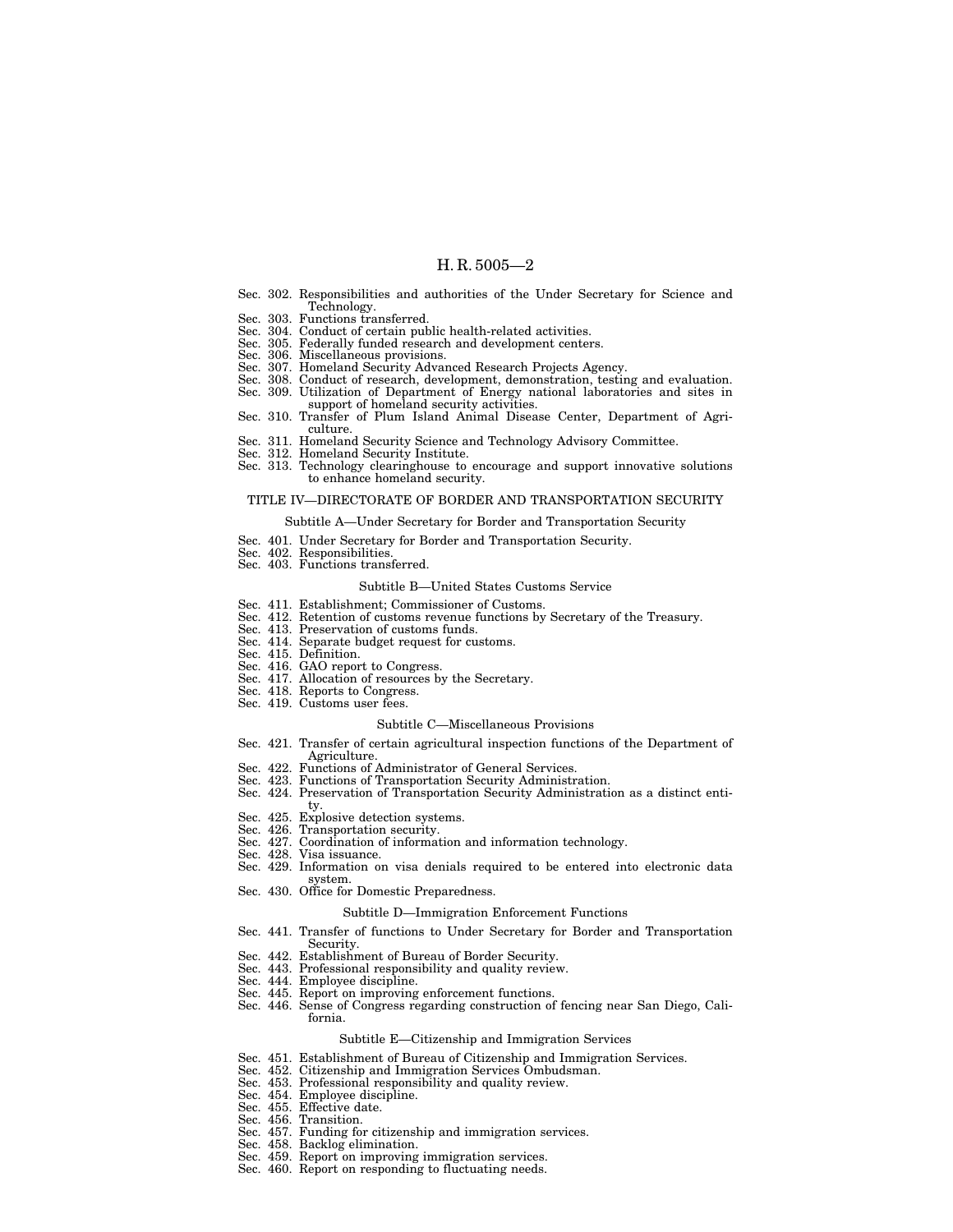- Sec. 461. Application of Internet-based technologies.
- Sec. 462. Children's affairs.

### Subtitle F—General Immigration Provisions

- Sec. 471. Abolishment of INS.
- Sec. 472. Voluntary separation incentive payments.
- Sec. 473. Authority to conduct a demonstration project relating to disciplinary ac-
- tion.
- Sec. 474. Sense of Congress.
- Sec. 475. Director of Shared Services.
- Sec. 476. Separation of funding. Sec. 477. Reports and implementation plans.
- Sec. 478. Immigration functions.
- 

### LE V—EMERGENCY PREPAREDNESS AND RESPONSE

- Sec. 501. Under Secretary for Emergency Preparedness and Response.
- Sec. 502. Responsibilities.
- Sec. 503. Functions transferred.
- Sec. 504. Nuclear incident response.
- Sec. 505. Conduct of certain public health-related activities.
- Sec. 506. Definition.
- Sec. 507. Role of Federal Emergency Management Agency.
- Sec. 508. Use of national private sector networks in emergency response.
- Sec. 509. Use of commercially available technology, goods, and services.

### TITLE VI—TREATMENT OF CHARITABLE TRUSTS FOR MEMBERS OF THE ARMED FORCES OF THE UNITED STATES AND OTHER GOVERNMENTAL ORGANIZATIONS

### Sec. 601. Treatment of charitable trusts for members of the Armed Forces of the United States and other governmental organizations.

### TITLE VII—MANAGEMENT

- Sec. 701. Under Secretary for Management.
- Sec. 702. Chief Financial Officer.
- Sec. 703. Chief Information Officer.
- Sec. 704. Chief Human Capital Officer.
- Sec. 705. Establishment of Officer for Civil Rights and Civil Liberties.
- Sec. 706. Consolidation and co-location of offices.

### TITLE VIII—COORDINATION WITH NON-FEDERAL ENTITIES; INSPECTOR GENERAL; UNITED STATES SECRET SERVICE; COAST GUARD; GENERAL PROVISIONS

#### Subtitle A—Coordination with Non-Federal Entities

Sec. 801. Office for State and Local Government Coordination.

### Subtitle B—Inspector General

- Sec. 811. Authority of the Secretary.
- Sec. 812. Law enforcement powers of Inspector General agents.

### Subtitle C—United States Secret Service

Sec. 821. Functions transferred.

### Subtitle D—Acquisitions

- Sec. 831. Research and development projects.
- Sec. 832. Personal services.
- Sec. 833. Special streamlined acquisition authority. Sec. 834. Unsolicited proposals.
- 
- Sec. 835. Prohibition on contracts with corporate expatriates.

### Subtitle E—Human Resources Management

- Sec. 841. Establishment of Human Resources Management System.
- Sec. 842. Labor-management relations.

### Subtitle F—Federal Emergency Procurement Flexibility

- Sec. 851. Definition.
- Sec. 852. Procurements for defense against or recovery from terrorism or nuclear, biological, chemical, or radiological attack.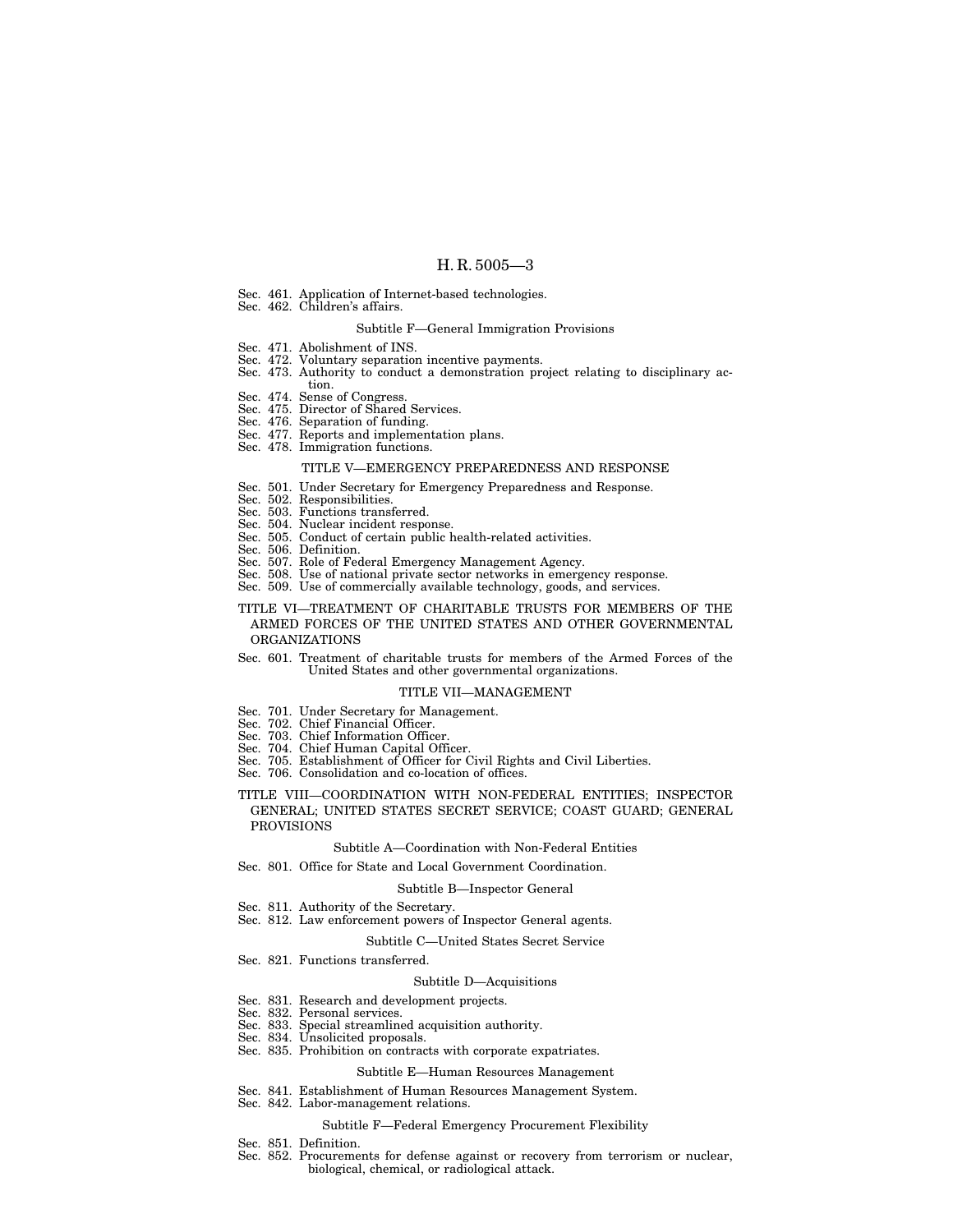- Sec. 853. Increased simplified acquisition threshold for procurements in support of humanitarian or peacekeeping operations or contingency operations. Sec. 854. Increased micro-purchase threshold for certain procurements.
- 
- Sec. 855. Application of certain commercial items authorities to certain procurements.
- Sec. 856. Use of streamlined procedures.
- Sec. 857. Review and report by Comptroller General.
- Sec. 858. Identification of new entrants into the Federal marketplace.

### Subtitle G—Support Anti-terrorism by Fostering Effective Technologies Act of 2002

- Sec. 861. Short title.
- 
- Sec. 862. Administration. Sec. 863. Litigation management.
- Sec. 864. Risk management.
- Sec. 865. Definitions.

### Subtitle H—Miscellaneous Provisions

- Sec. 871. Advisory committees.
- 
- 
- Sec. 872. Reorganization. Sec. 873. Use of appropriated funds. Sec. 874. Future Year Homeland Security Program.
- Sec. 875. Miscellaneous authorities.
- Sec. 876. Military activities.
- Sec. 877. Regulatory authority and preemption.
- Sec. 878. Counternarcotics officer.
- Sec. 879. Office of International Affairs. Sec. 880. Prohibition of the Terrorism Information and Prevention System. Sec. 881. Review of pay and benefit plans. Sec. 882. Office for National Capital Region Coordination.
- 
- 
- Sec. 883. Requirement to comply with laws protecting equal employment opportunity and providing whistleblower protections.
- Sec. 884. Federal Law Enforcement Training Center. Sec. 885. Joint Interagency Task Force.
- 
- Sec. 886. Sense of Congress reaffirming the continued importance and applicability of the Posse Comitatus Act.
- Sec. 887. Coordination with the Department of Health and Human Services under the Public Health Service Act.
- 
- Sec. 888. Preserving Coast Guard mission performance. Sec. 889. Homeland security funding analysis in President's budget.
- Sec. 890. Air Transportation Safety and System Stabilization Act.

### Subtitle I—Information Sharing

- Sec. 891. Short title; findings; and sense of Congress.
- Sec. 892. Facilitating homeland security information sharing procedures. Sec. 893. Report.
- 
- Sec. 894. Authorization of appropriations. Sec. 895. Authority to share grand jury information.
- 
- Sec. 896. Authority to share electronic, wire, and oral interception information.
- Sec. 897. Foreign intelligence information.
- Sec. 898. Information acquired from an electronic surveillance.
- Sec. 899. Information acquired from a physical search.

### TITLE IX—NATIONAL HOMELAND SECURITY COUNCIL

- Sec. 901. National Homeland Security Council. Sec. 902. Function.
- 
- Sec. 903. Membership.
- Sec. 904. Other functions and activities.
- Sec. 905. Staff composition.
- Sec. 906. Relation to the National Security Council.

### TITLE X—INFORMATION SECURITY

- Sec. 1001. Information security.
- Sec. 1002. Management of information technology.
- Sec. 1003. National Institute of Standards and Technology.
- Sec. 1004. Information Security and Privacy Advisory Board.
- Sec. 1005. Technical and conforming amendments.
- Sec. 1006. Construction.

### TITLE XI—DEPARTMENT OF JUSTICE DIVISIONS

### Subtitle A—Executive Office for Immigration Review

Sec. 1101. Legal status of EOIR.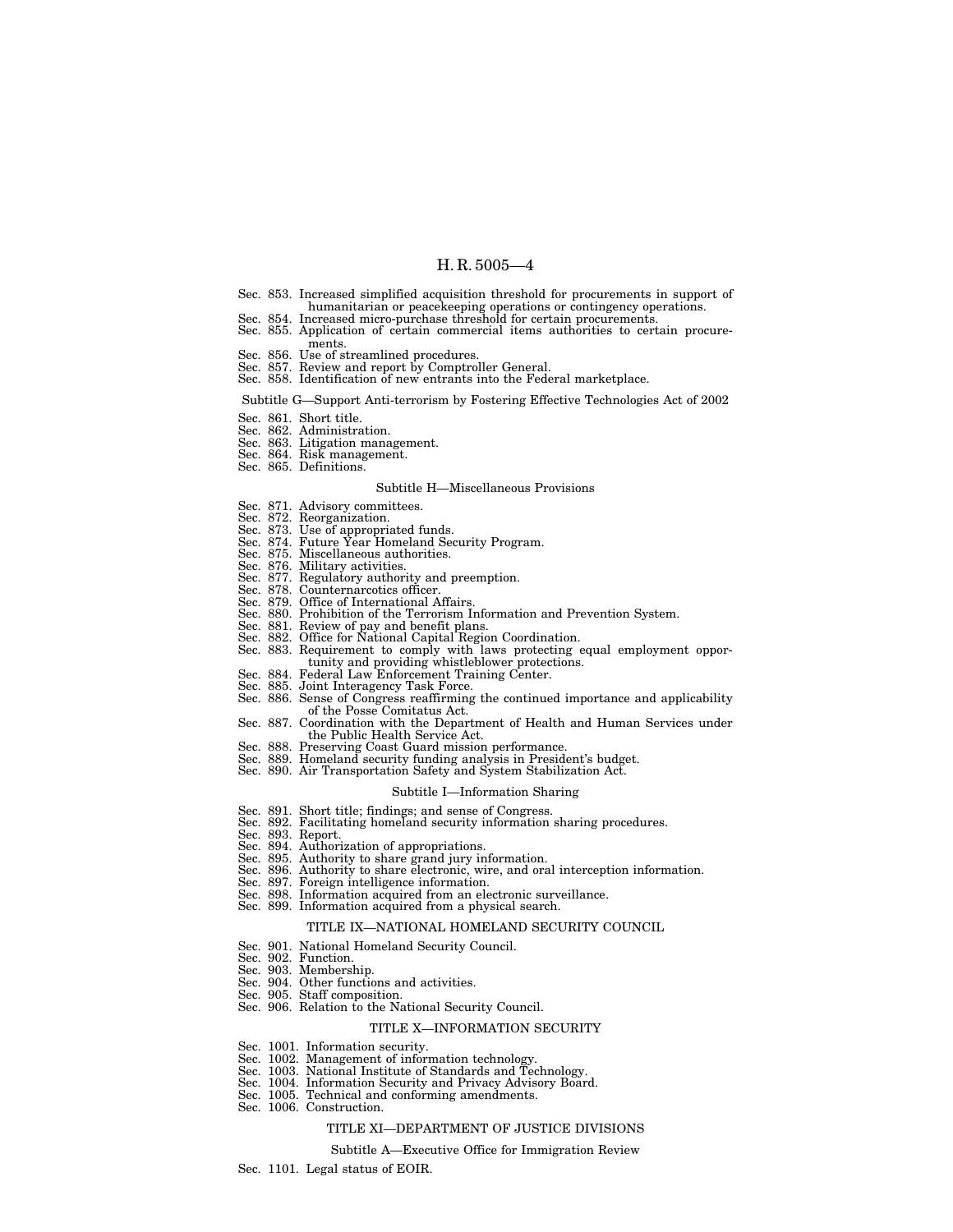### Sec. 1102. Authorities of the Attorney General.

### Sec. 1103. Statutory construction.

### Subtitle B—Transfer of the Bureau of Alcohol, Tobacco and Firearms to the Department of Justice

- Sec. 1111. Bureau of Alcohol, Tobacco, Firearms, and Explosives.
- 
- Sec. 1112. Technical and conforming amendments. Sec. 1113. Powers of agents of the Bureau of Alcohol, Tobacco, Firearms, and Explosives. Sec. 1114. Explosives training and research facility.
- 
- Sec. 1115. Personnel management demonstration project.

#### Subtitle C—Explosives

- Sec. 1121. Short title.
- 
- Sec. 1122. Permits for purchasers of explosives. Sec. 1123. Persons prohibited from receiving or possessing explosive materials. Sec. 1124. Requirement to provide samples of explosive materials and ammonium
- nitrate.
- Sec. 1125. Destruction of property of institutions receiving Federal financial assistance.<br>Sec. 1126. Relief from disabilities.
- 
- Sec. 1127. Theft reporting requirement.
- Sec. 1128. Authorization of appropriations.

### TITLE XII—AIRLINE WAR RISK INSURANCE LEGISLATION

- Sec. 1201. Air carrier liability for third party claims arising out of acts of terrorism.
- Sec. 1202. Extension of insurance policies.
- Sec. 1203. Correction of reference. Sec. 1204. Report.

### TITLE XIII—FEDERAL WORKFORCE IMPROVEMENT

#### Subtitle A—Chief Human Capital Officers

- 
- Sec. 1301. Short title. Sec. 1302. Agency Chief Human Capital Officers. Sec. 1303. Chief Human Capital Officers Council.
- 
- Sec. 1304. Strategic human capital management.
- Sec. 1305. Effective date.

### Subtitle B—Reforms Relating to Federal Human Capital Management

- Sec. 1311. Inclusion of agency human capital strategic planning in performance plans and programs performance reports. Sec. 1312. Reform of the competitive service hiring process. Sec. 1313. Permanent extension, revision, and expansion of authorities for use of
	-
- voluntary separation incentive pay and voluntary early retirement.
- Sec. 1314. Student volunteer transit subsidy.

### Subtitle C—Reforms Relating to the Senior Executive Service

- Sec. 1321. Repeal of recertification requirements of senior executives.
- Sec. 1322. Adjustment of limitation on total annual compensation.

### Subtitle D—Academic Training

- 
- Sec. 1331. Academic training. Sec. 1332. Modifications to National Security Education Program.

### TITLE XIV—ARMING PILOTS AGAINST TERRORISM

- Sec. 1401. Short title.
- Sec. 1402. Federal Flight Deck Officer Program.
- Sec. 1403. Crew training.
- Sec. 1404. Commercial airline security study.
- Sec. 1405. Authority to arm flight deck crew with less-than-lethal weapons.
- Sec. 1406. Technical amendments.

### TITLE XV—TRANSITION

### Subtitle A—Reorganization Plan

- Sec. 1501. Definitions.
- Sec. 1502. Reorganization plan.
- Sec. 1503. Review of congressional committee structures.
	- Subtitle B—Transitional Provisions
- Sec. 1511. Transitional authorities.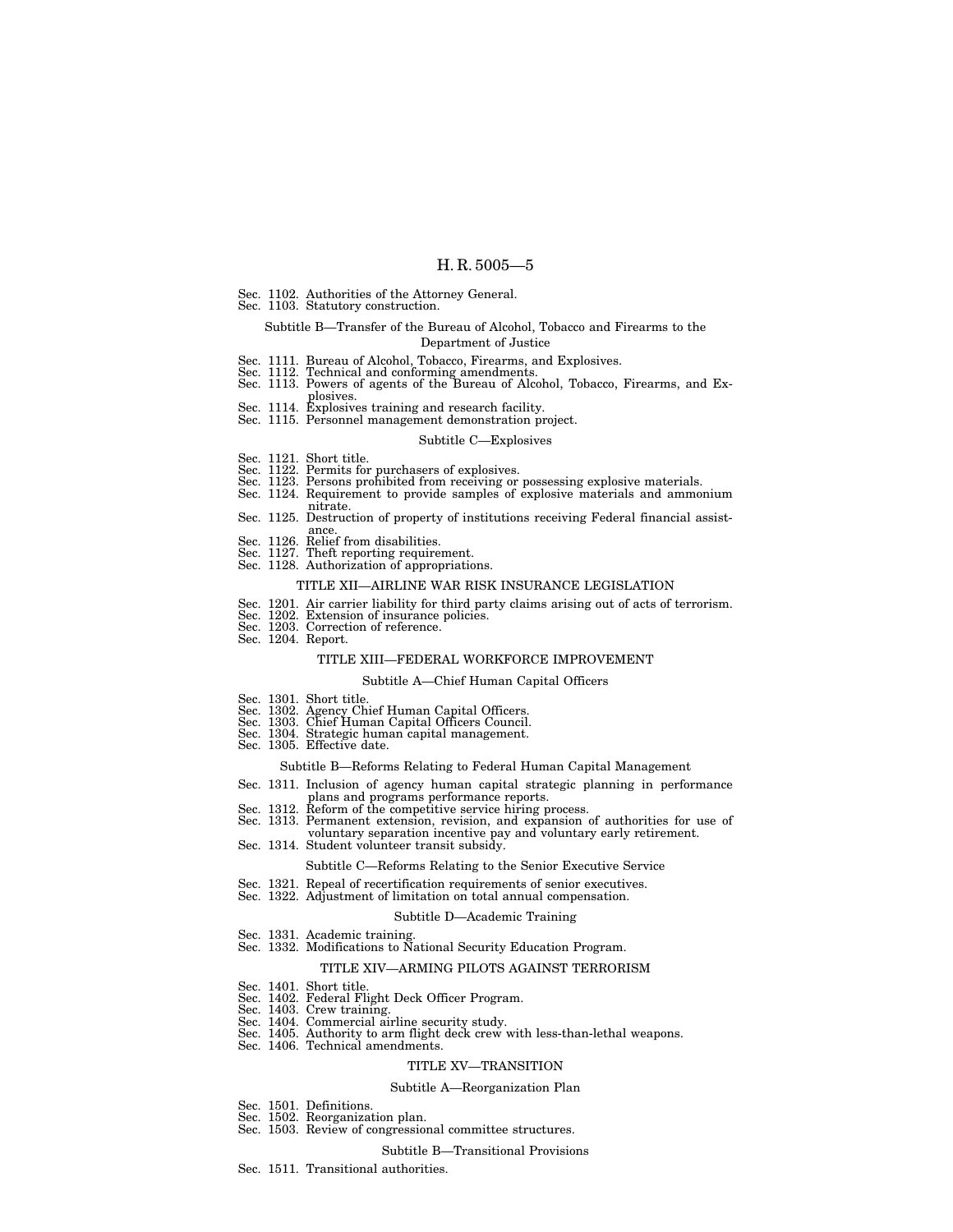- Sec. 1512. Savings provisions.
- Sec. 1513. Terminations.
- Sec. 1514. National identification system not authorized.
- Sec. 1515. Continuity of Inspector General oversight.
- Sec. 1516. Incidental transfers.
- Sec. 1517. Reference.

### TITLE XVI—CORRECTIONS TO EXISTING LAW RELATING TO AIRLINE TRANSPORTATION SECURITY

- Sec. 1601. Retention of security sensitive information authority at Department of Transportation.
- Sec. 1602. Increase in civil penalties.
- Sec. 1603. Allowing United States citizens and United States nationals as screeners.

### TITLE XVII—CONFORMING AND TECHNICAL AMENDMENTS

- Sec. 1701. Inspector General Act of 1978.
- Sec. 1702. Executive Schedule.
- Sec. 1703. United States Secret Service.
- Sec. 1704. Coast Guard.
- Sec. 1705. Strategic national stockpile and smallpox vaccine development.
- Sec. 1706. Transfer of certain security and law enforcement functions and authorities.
- Sec. 1707. Transportation security regulations.
- Sec. 1708. National Bio-Weapons Defense Analysis Center.
- Sec. 1709. Collaboration with the Secretary of Homeland Security.
- Sec. 1710. Railroad safety to include railroad security.
- Sec. 1711. Hazmat safety to include hazmat security.
- Sec. 1712. Office of Science and Technology Policy.
- Sec. 1713. National Oceanographic Partnership Program. Sec. 1714. Clarification of definition of manufacturer.
- 
- Sec. 1715. Clarification of definition of vaccine-related injury or death.
- Sec. 1716. Clarification of definition of vaccine. Sec. 1717. Effective date.

### **SEC. 2. DEFINITIONS.**

In this Act, the following definitions apply:

(1) Each of the terms ''American homeland'' and ''homeland'' means the United States.

(2) The term ''appropriate congressional committee'' means any committee of the House of Representatives or the Senate having legislative or oversight jurisdiction under the Rules of the House of Representatives or the Senate, respectively, over the matter concerned.

(3) The term ''assets'' includes contracts, facilities, property, records, unobligated or unexpended balances of appropriations, and other funds or resources (other than personnel).

(4) The term ''critical infrastructure'' has the meaning given that term in section 1016(e) of Public Law 107–56 (42  $\check{U}$ .S.C. 5195c(e)).

(5) The term ''Department'' means the Department of Homeland Security.

(6) The term ''emergency response providers'' includes Federal, State, and local emergency public safety, law enforcement, emergency response, emergency medical (including hospital emergency facilities), and related personnel, agencies, and authorities.

(7) The term ''executive agency'' means an executive agency and a military department, as defined, respectively, in sections 105 and 102 of title 5, United States Code.

(8) The term ''functions'' includes authorities, powers, rights, privileges, immunities, programs, projects, activities, duties, and responsibilities.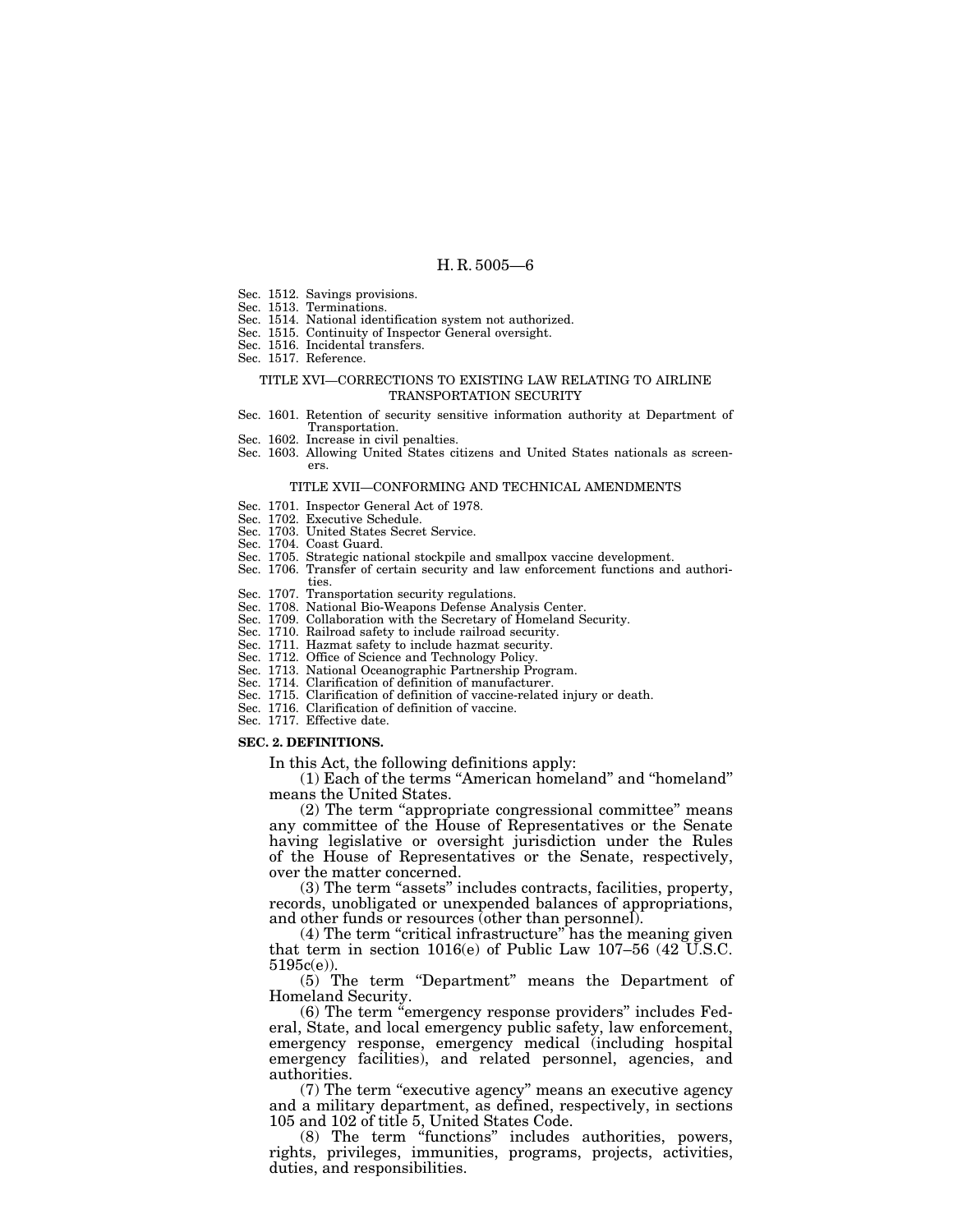(9) The term ''key resources'' means publicly or privately controlled resources essential to the minimal operations of the economy and government.

 $(10)$  The term "local government" means—

(A) a county, municipality, city, town, township, local public authority, school district, special district, intrastate district, council of governments (regardless of whether the council of governments is incorporated as a nonprofit corporation under State law), regional or interstate government entity, or agency or instrumentality of a local government;

(B) an Indian tribe or authorized tribal organization, or in Alaska a Native village or Alaska Regional Native Corporation; and

(C) a rural community, unincorporated town or village, or other public entity.

(11) The term "major disaster" has the meaning given in section 102(2) of the Robert T. Stafford Disaster Relief and Emergency Assistance Act (42 U.S.C. 5122).

(12) The term ''personnel'' means officers and employees. (13) The term ''Secretary'' means the Secretary of Homeland Security.

(14) The term ''State'' means any State of the United States, the District of Columbia, the Commonwealth of Puerto Rico, the Virgin Islands, Guam, American Samoa, the Commonwealth of the Northern Mariana Islands, and any possession of the United States.<br>(15) The term "terrorism" means any activity that—

(A) involves an act that— (i) is dangerous to human life or potentially destructive of critical infrastructure or key resources; and

(ii) is a violation of the criminal laws of the United States or of any State or other subdivision of the United States; and

(B) appears to be intended— (i) to intimidate or coerce a civilian population; (ii) to influence the policy of a government by intimidation or coercion; or

(iii) to affect the conduct of a government by mass destruction, assassination, or kidnapping.

(16)(A) The term ''United States'', when used in a geographic sense, means any State of the United States, the District of Columbia, the Commonwealth of Puerto Rico, the Virgin Islands, Guam, American Samoa, the Commonwealth of the Northern Mariana Islands, any possession of the United States, and any waters within the jurisdiction of the United States.

(B) Nothing in this paragraph or any other provision of this Act shall be construed to modify the definition of ''United States'' for the purposes of the Immigration and Nationality Act or any other immigration or nationality law.

### **SEC. 3. CONSTRUCTION; SEVERABILITY.**

Any provision of this Act held to be invalid or unenforceable by its terms, or as applied to any person or circumstance, shall be construed so as to give it the maximum effect permitted by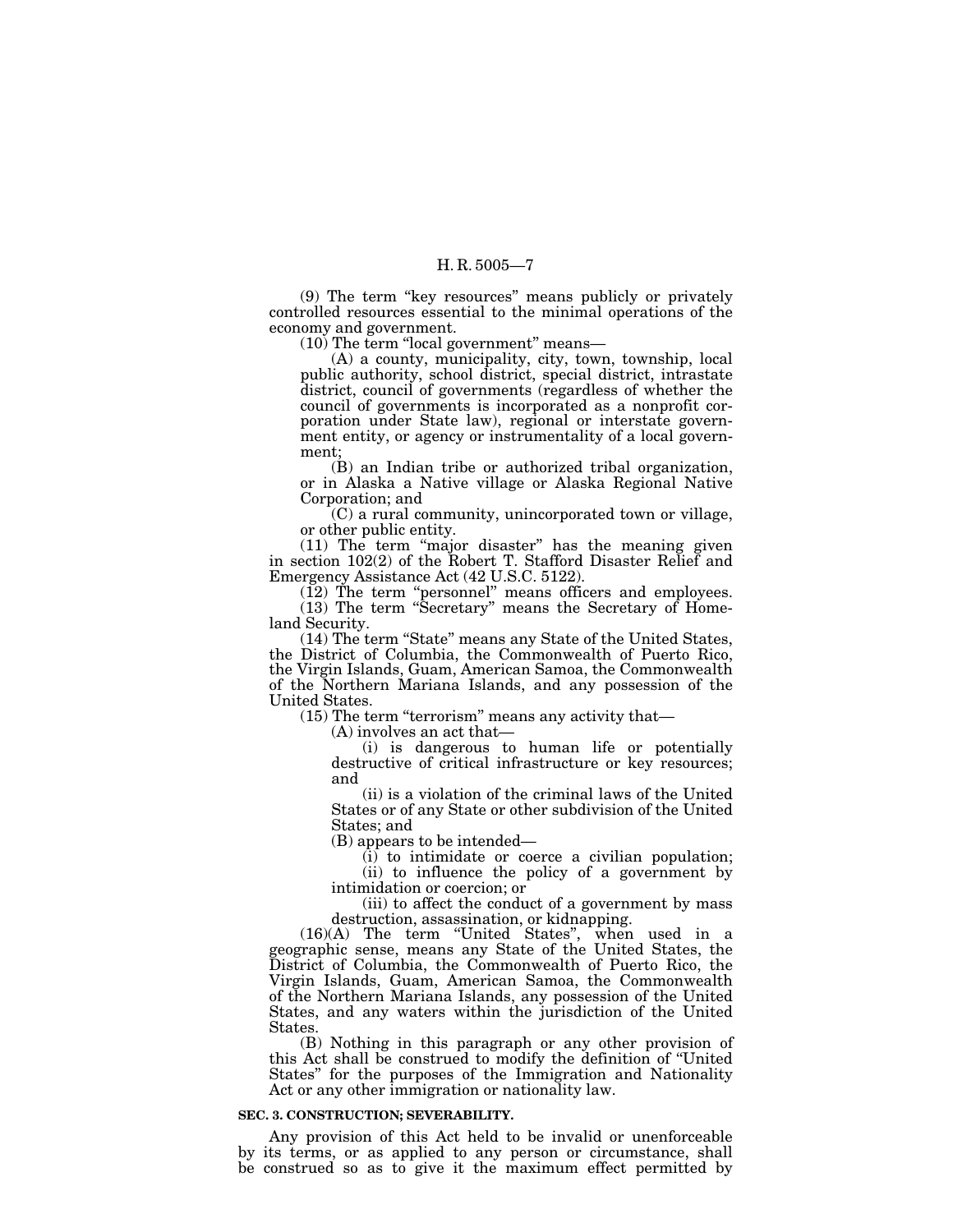law, unless such holding shall be one of utter invalidity or unenforceability, in which event such provision shall be deemed severable from this Act and shall not affect the remainder thereof, or the application of such provision to other persons not similarly situated or to other, dissimilar circumstances.

### **SEC. 4. EFFECTIVE DATE.**

This Act shall take effect 60 days after the date of enactment.

### **TITLE I—DEPARTMENT OF HOMELAND SECURITY**

### **SEC. 101. EXECUTIVE DEPARTMENT; MISSION.**

(a) ESTABLISHMENT.—There is established a Department of Homeland Security, as an executive department of the United States within the meaning of title 5, United States Code.

(b) MISSION.—

(1) IN GENERAL.—The primary mission of the Department is to—

(A) prevent terrorist attacks within the United States; (B) reduce the vulnerability of the United States to terrorism;

(C) minimize the damage, and assist in the recovery, from terrorist attacks that do occur within the United States;

(D) carry out all functions of entities transferred to the Department, including by acting as a focal point regarding natural and manmade crises and emergency planning;

(E) ensure that the functions of the agencies and subdivisions within the Department that are not related directly to securing the homeland are not diminished or neglected except by a specific explicit Act of Congress;

(F) ensure that the overall economic security of the United States is not diminished by efforts, activities, and programs aimed at securing the homeland; and

(G) monitor connections between illegal drug trafficking and terrorism, coordinate efforts to sever such connections, and otherwise contribute to efforts to interdict illegal drug trafficking.

(2) RESPONSIBILITY FOR INVESTIGATING AND PROSECUTING TERRORISM.—Except as specifically provided by law with respect to entities transferred to the Department under this Act, primary responsibility for investigating and prosecuting acts of terrorism shall be vested not in the Department, but rather in Federal, State, and local law enforcement agencies with jurisdiction over the acts in question.

### **SEC. 102. SECRETARY; FUNCTIONS.**

(a) SECRETARY.—

(1) IN GENERAL.—There is a Secretary of Homeland Security, appointed by the President, by and with the advice and consent of the Senate.

(2) HEAD OF DEPARTMENT.—The Secretary is the head of the Department and shall have direction, authority, and control over it.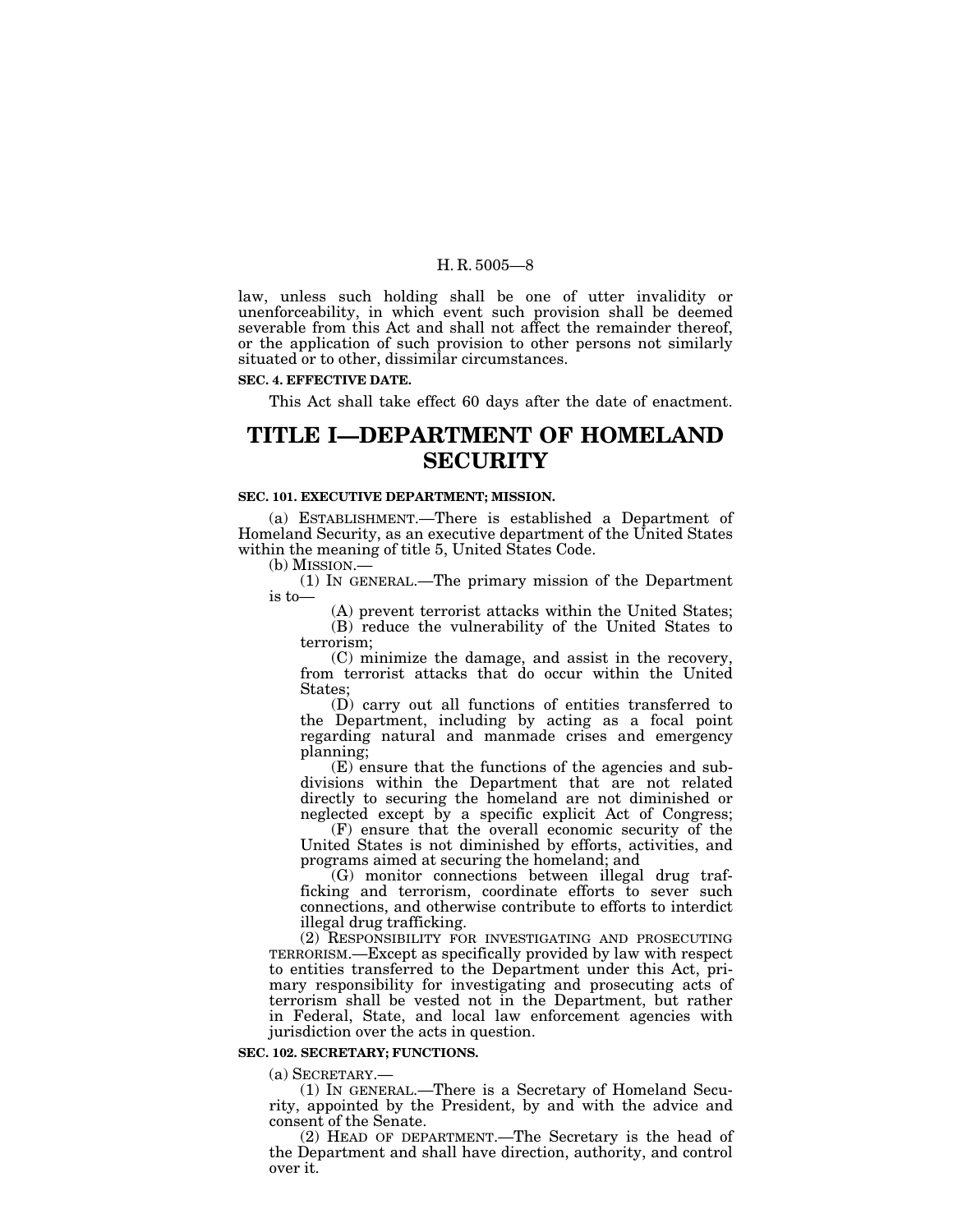(3) FUNCTIONS VESTED IN SECRETARY.—All functions of all officers, employees, and organizational units of the Department are vested in the Secretary.

(b) FUNCTIONS.—The Secretary—

(1) except as otherwise provided by this Act, may delegate any of the Secretary's functions to any officer, employee, or organizational unit of the Department;

(2) shall have the authority to make contracts, grants, and cooperative agreements, and to enter into agreements with other executive agencies, as may be necessary and proper to carry out the Secretary's responsibilities under this Act or otherwise provided by law; and

(3) shall take reasonable steps to ensure that information systems and databases of the Department are compatible with each other and with appropriate databases of other Departments.

(c) COORDINATION WITH NON-FEDERAL ENTITIES.—With respect to homeland security, the Secretary shall coordinate through the Office of State and Local Coordination (established under section 801) (including the provision of training and equipment) with State and local government personnel, agencies, and authorities, with the private sector, and with other entities, including by—

(1) coordinating with State and local government personnel, agencies, and authorities, and with the private sector, to ensure adequate planning, equipment, training, and exercise activities;

(2) coordinating and, as appropriate, consolidating, the Federal Government's communications and systems of communications relating to homeland security with State and local government personnel, agencies, and authorities, the private sector, other entities, and the public; and

(3) distributing or, as appropriate, coordinating the distribution of, warnings and information to State and local government personnel, agencies, and authorities and to the public.

(d) MEETINGS OF NATIONAL SECURITY COUNCIL.—The Secretary may, subject to the direction of the President, attend and participate in meetings of the National Security Council.

(e) ISSUANCE OF REGULATIONS.—The issuance of regulations by the Secretary shall be governed by the provisions of chapter 5 of title 5, United States Code, except as specifically provided in this Act, in laws granting regulatory authorities that are transferred by this Act, and in laws enacted after the date of enactment of this Act.

(f) SPECIAL ASSISTANT TO THE SECRETARY.—The Secretary shall appoint a Special Assistant to the Secretary who shall be responsible for—

(1) creating and fostering strategic communications with the private sector to enhance the primary mission of the Department to protect the American homeland;

(2) advising the Secretary on the impact of the Department's policies, regulations, processes, and actions on the private sector;

(3) interfacing with other relevant Federal agencies with homeland security missions to assess the impact of these agencies' actions on the private sector;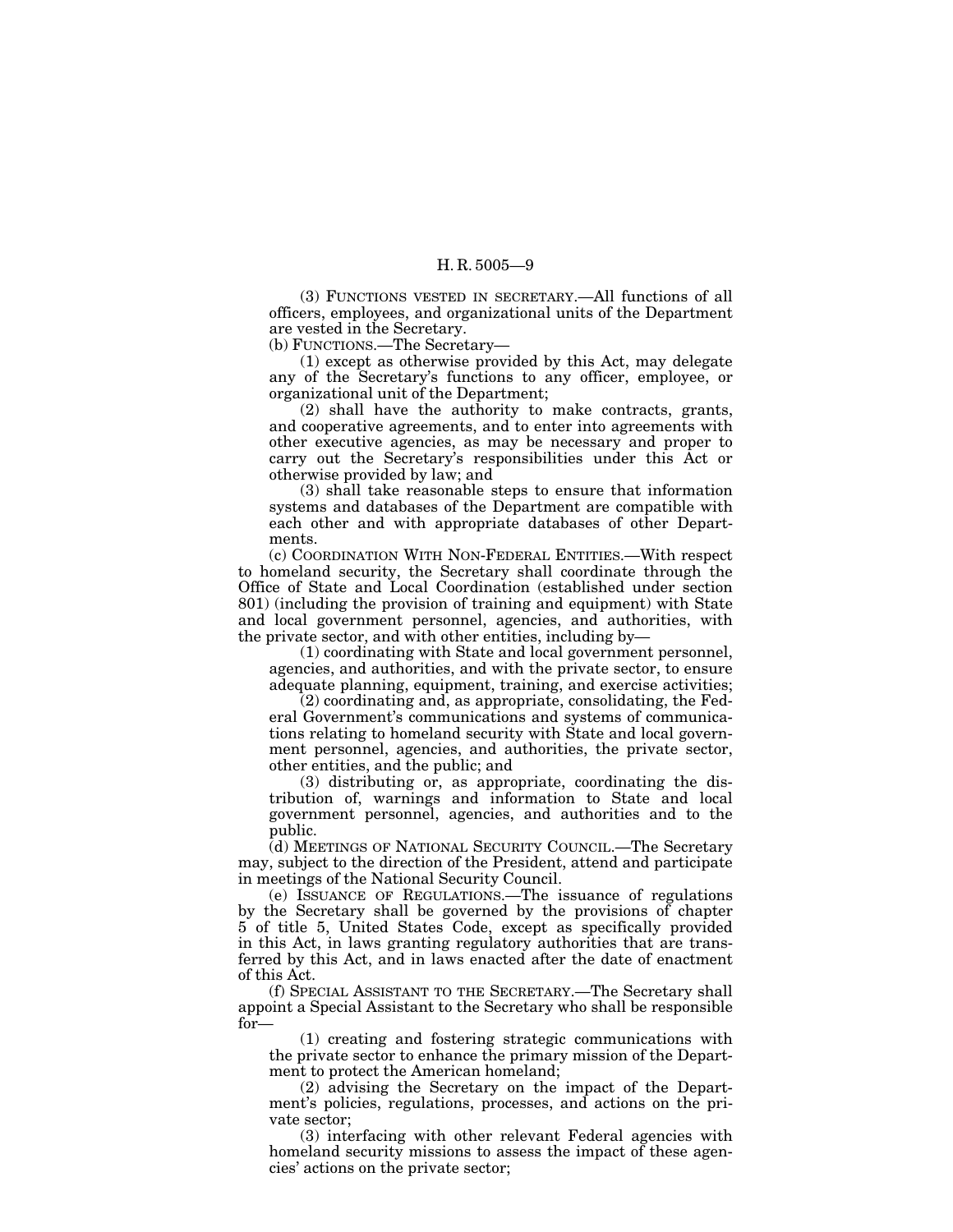(4) creating and managing private sector advisory councils composed of representatives of industries and associations designated by the Secretary to—

(A) advise the Secretary on private sector products, applications, and solutions as they relate to homeland security challenges; and

(B) advise the Secretary on homeland security policies, regulations, processes, and actions that affect the participating industries and associations;

(5) working with Federal laboratories, federally funded research and development centers, other federally funded organizations, academia, and the private sector to develop innovative approaches to address homeland security challenges to produce and deploy the best available technologies for homeland security missions;

(6) promoting existing public-private partnerships and developing new public-private partnerships to provide for collaboration and mutual support to address homeland security challenges; and

(7) assisting in the development and promotion of private sector best practices to secure critical infrastructure.

(g) STANDARDS POLICY.—All standards activities of the Department shall be conducted in accordance with section 12(d) of the National Technology Transfer Advancement Act of 1995 (15 U.S.C. 272 note) and Office of Management and Budget Circular A–119.

### **SEC. 103. OTHER OFFICERS.**

(a) DEPUTY SECRETARY; UNDER SECRETARIES.—There are the following officers, appointed by the President, by and with the advice and consent of the Senate:

(1) A Deputy Secretary of Homeland Security, who shall be the Secretary's first assistant for purposes of subchapter III of chapter 33 of title 5, United States Code.

(2) An Under Secretary for Information Analysis and Infrastructure Protection.

(3) An Under Secretary for Science and Technology.

(4) An Under Secretary for Border and Transportation Security.

(5) An Under Secretary for Emergency Preparedness and Response.

(6) A Director of the Bureau of Citizenship and Immigration Services.

(7) An Under Secretary for Management.

(8) Not more than 12 Assistant Secretaries.

(9) A General Counsel, who shall be the chief legal officer of the Department.

(b) INSPECTOR GENERAL.—There is an Inspector General, who shall be appointed as provided in section  $3(a)$  of the Inspector General Act of 1978.

(c) COMMANDANT OF THE COAST GUARD.—To assist the Secretary in the performance of the Secretary's functions, there is a Commandant of the Coast Guard, who shall be appointed as provided in section 44 of title 14, United States Code, and who shall report directly to the Secretary. In addition to such duties as may be provided in this Act and as assigned to the Commandant by the Secretary, the duties of the Commandant shall include those required by section 2 of title 14, United States Code.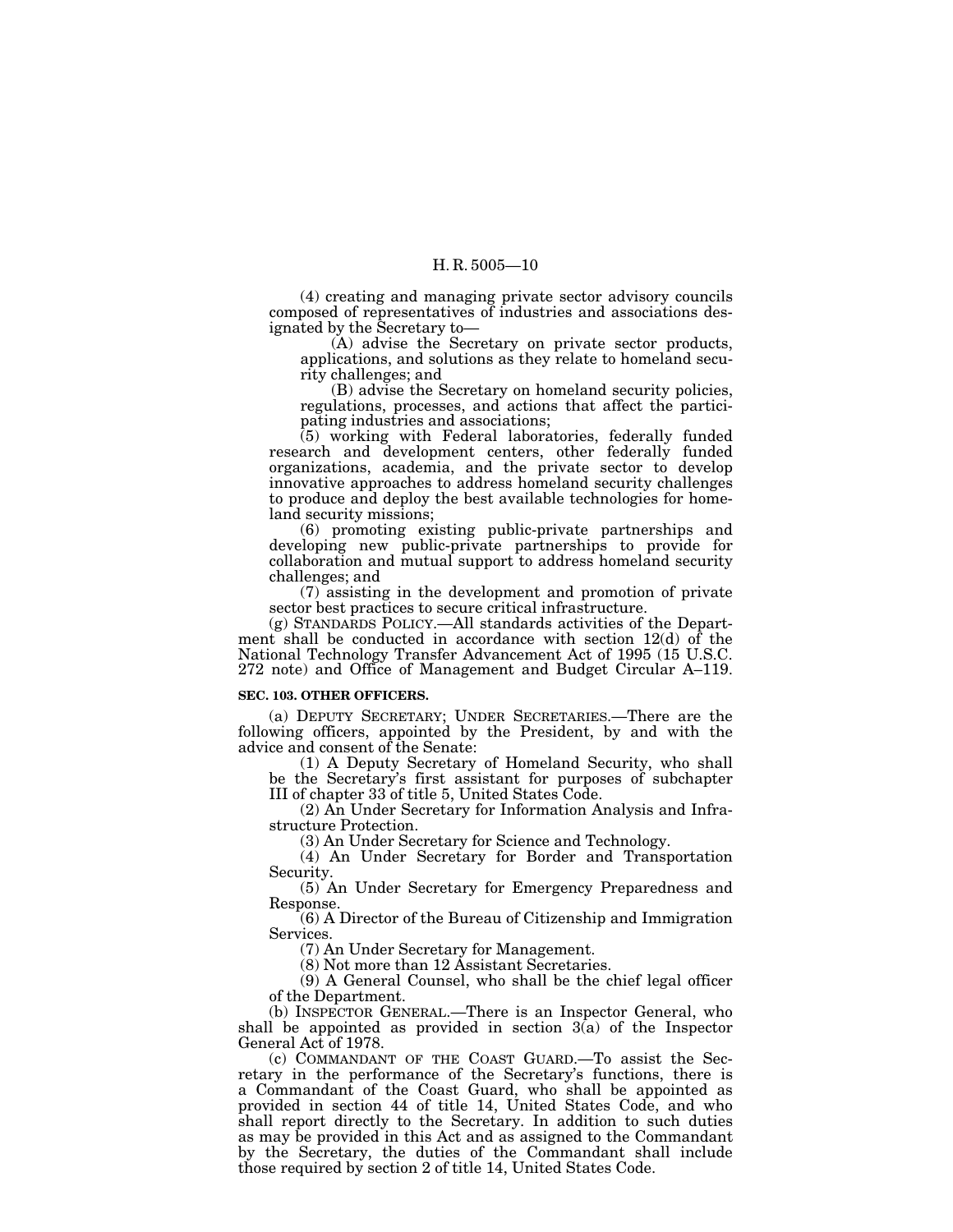(d) OTHER OFFICERS.—To assist the Secretary in the performance of the Secretary's functions, there are the following officers, appointed by the President:

(1) A Director of the Secret Service.

(2) A Chief Information Officer.

(3) A Chief Human Capital Officer.

(4) A Chief Financial Officer.

(5) An Officer for Civil Rights and Civil Liberties.

(e) PERFORMANCE OF SPECIFIC FUNCTIONS.—Subject to the provisions of this Act, every officer of the Department shall perform the functions specified by law for the official's office or prescribed by the Secretary.

### **TITLE II—INFORMATION ANALYSIS AND INFRASTRUCTURE PROTECTION**

### **Subtitle A—Directorate for Information Analysis and Infrastructure Protection; Access to Information**

### **SEC. 201. DIRECTORATE FOR INFORMATION ANALYSIS AND INFRA-STRUCTURE PROTECTION.**

(a) UNDER SECRETARY OF HOMELAND SECURITY FOR INFORMA-TION ANALYSIS AND INFRASTRUCTURE PROTECTION.—

(1) IN GENERAL.—There shall be in the Department a Directorate for Information Analysis and Infrastructure Protection headed by an Under Secretary for Information Analysis and Infrastructure Protection, who shall be appointed by the President, by and with the advice and consent of the Senate.

(2) RESPONSIBILITIES.—The Under Secretary shall assist the Secretary in discharging the responsibilities assigned by the Secretary.

(b) ASSISTANT SECRETARY FOR INFORMATION ANALYSIS; ASSIST-ANT SECRETARY FOR INFRASTRUCTURE PROTECTION.—

(1) ASSISTANT SECRETARY FOR INFORMATION ANALYSIS.— There shall be in the Department an Assistant Secretary for Information Analysis, who shall be appointed by the President.

(2) ASSISTANT SECRETARY FOR INFRASTRUCTURE PROTEC-TION.—There shall be in the Department an Assistant Secretary for Infrastructure Protection, who shall be appointed by the President.

(3) RESPONSIBILITIES.—The Assistant Secretary for Information Analysis and the Assistant Secretary for Infrastructure Protection shall assist the Under Secretary for Information Analysis and Infrastructure Protection in discharging the responsibilities of the Under Secretary under this section.

(c) DISCHARGE OF INFORMATION ANALYSIS AND INFRASTRUCTURE PROTECTION.—The Secretary shall ensure that the responsibilities of the Department regarding information analysis and infrastructure protection are carried out through the Under Secretary for Information Analysis and Infrastructure Protection.

(d) RESPONSIBILITIES OF UNDER SECRETARY.—Subject to the direction and control of the Secretary, the responsibilities of the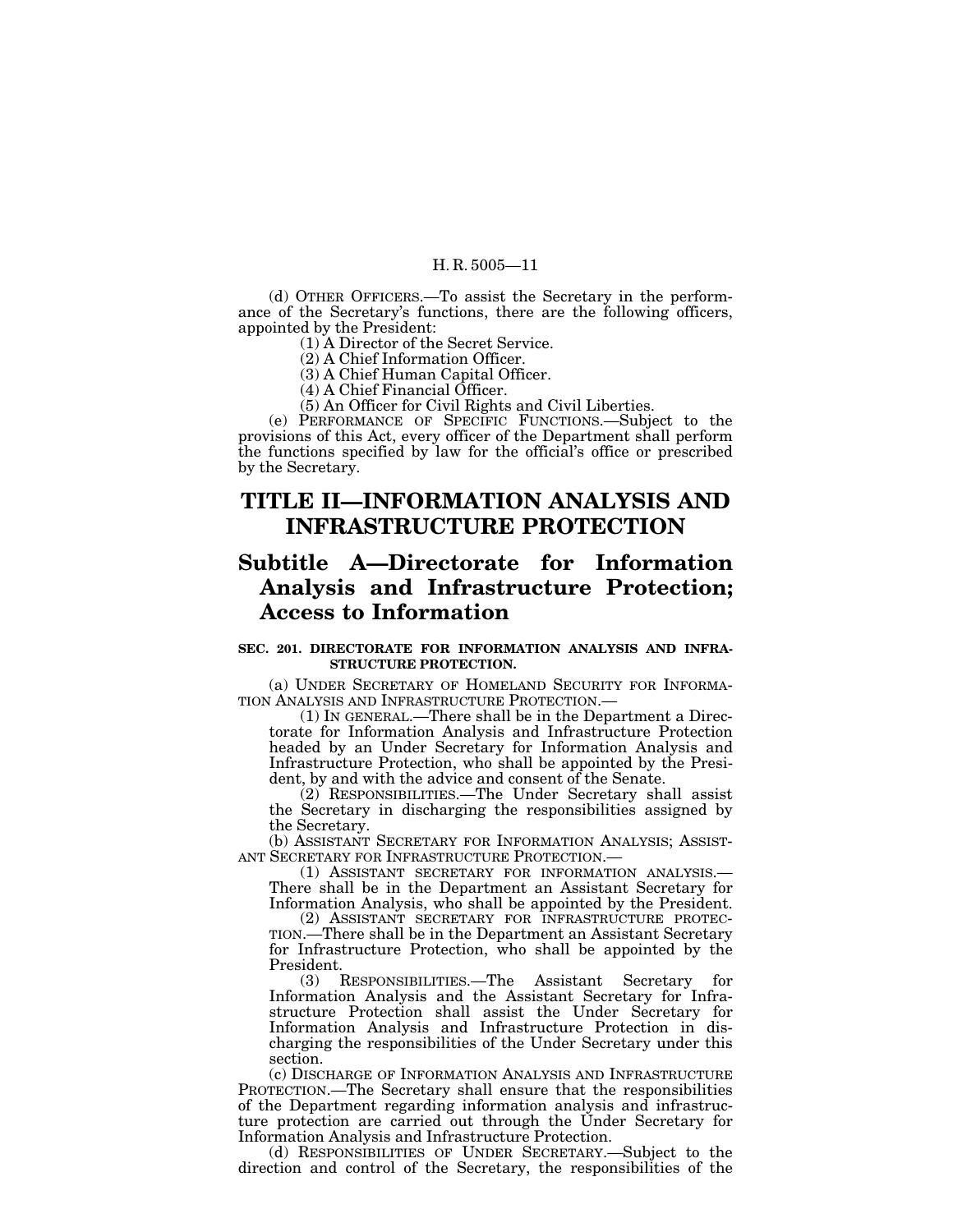Under Secretary for Information Analysis and Infrastructure Protection shall be as follows:

(1) To access, receive, and analyze law enforcement information, intelligence information, and other information from agencies of the Federal Government, State and local government agencies (including law enforcement agencies), and private sector entities, and to integrate such information in order to—

(A) identify and assess the nature and scope of terrorist threats to the homeland;

(B) detect and identify threats of terrorism against the United States; and

(C) understand such threats in light of actual and potential vulnerabilities of the homeland.

 $(2)$  To carry out comprehensive assessments of the vulnerabilities of the key resources and critical infrastructure of the United States, including the performance of risk assessments to determine the risks posed by particular types of terrorist attacks within the United States (including an assessment of the probability of success of such attacks and the feasibility and potential efficacy of various countermeasures to such attacks).

(3) To integrate relevant information, analyses, and vulnerability assessments (whether such information, analyses, or assessments are provided or produced by the Department or others) in order to identify priorities for protective and support measures by the Department, other agencies of the Federal Government, State and local government agencies and authorities, the private sector, and other entities.

(4) To ensure, pursuant to section 202, the timely and efficient access by the Department to all information necessary to discharge the responsibilities under this section, including obtaining such information from other agencies of the Federal Government.

(5) To develop a comprehensive national plan for securing the key resources and critical infrastructure of the United States, including power production, generation, and distribution systems, information technology and telecommunications systems (including satellites), electronic financial and property record storage and transmission systems, emergency preparedness communications systems, and the physical and technological assets that support such systems.

(6) To recommend measures necessary to protect the key resources and critical infrastructure of the United States in coordination with other agencies of the Federal Government and in cooperation with State and local government agencies and authorities, the private sector, and other entities.

(7) To administer the Homeland Security Advisory System, including—

(A) exercising primary responsibility for public advisories related to threats to homeland security; and

(B) in coordination with other agencies of the Federal Government, providing specific warning information, and advice about appropriate protective measures and countermeasures, to State and local government agencies and authorities, the private sector, other entities, and the public.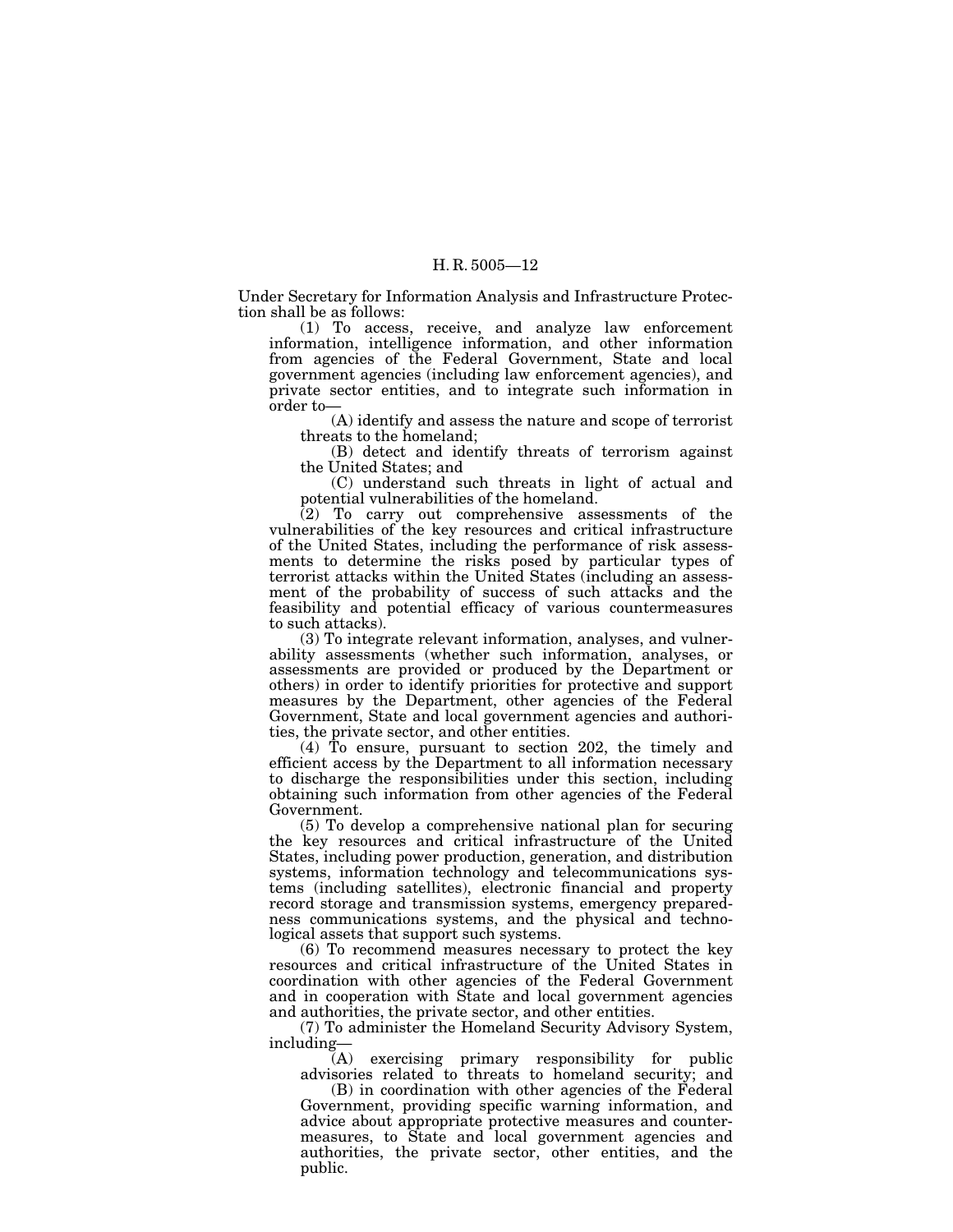(8) To review, analyze, and make recommendations for improvements in the policies and procedures governing the sharing of law enforcement information, intelligence information, intelligence-related information, and other information relating to homeland security within the Federal Government and between the Federal Government and State and local government agencies and authorities.

(9) To disseminate, as appropriate, information analyzed by the Department within the Department, to other agencies of the Federal Government with responsibilities relating to homeland security, and to agencies of State and local governments and private sector entities with such responsibilities in order to assist in the deterrence, prevention, preemption of, or response to, terrorist attacks against the United States.

(10) To consult with the Director of Central Intelligence and other appropriate intelligence, law enforcement, or other elements of the Federal Government to establish collection priorities and strategies for information, including law enforcement-related information, relating to threats of terrorism against the United States through such means as the representation of the Department in discussions regarding requirements and priorities in the collection of such information.

(11) To consult with State and local governments and private sector entities to ensure appropriate exchanges of information, including law enforcement-related information, relating to threats of terrorism against the United States.

(12) To ensure that—

(A) any material received pursuant to this Act is protected from unauthorized disclosure and handled and used only for the performance of official duties; and

(B) any intelligence information under this Act is shared, retained, and disseminated consistent with the authority of the Director of Central Intelligence to protect intelligence sources and methods under the National Security Act of 1947 (50 U.S.C. 401 et seq.) and related procedures and, as appropriate, similar authorities of the Attorney General concerning sensitive law enforcement information.

(13) To request additional information from other agencies of the Federal Government, State and local government agencies, and the private sector relating to threats of terrorism in the United States, or relating to other areas of responsibility assigned by the Secretary, including the entry into cooperative agreements through the Secretary to obtain such information.

(14) To establish and utilize, in conjunction with the chief information officer of the Department, a secure communications and information technology infrastructure, including datamining and other advanced analytical tools, in order to access, receive, and analyze data and information in furtherance of the responsibilities under this section, and to disseminate information acquired and analyzed by the Department, as appropriate.

(15) To ensure, in conjunction with the chief information officer of the Department, that any information databases and analytical tools developed or utilized by the Department—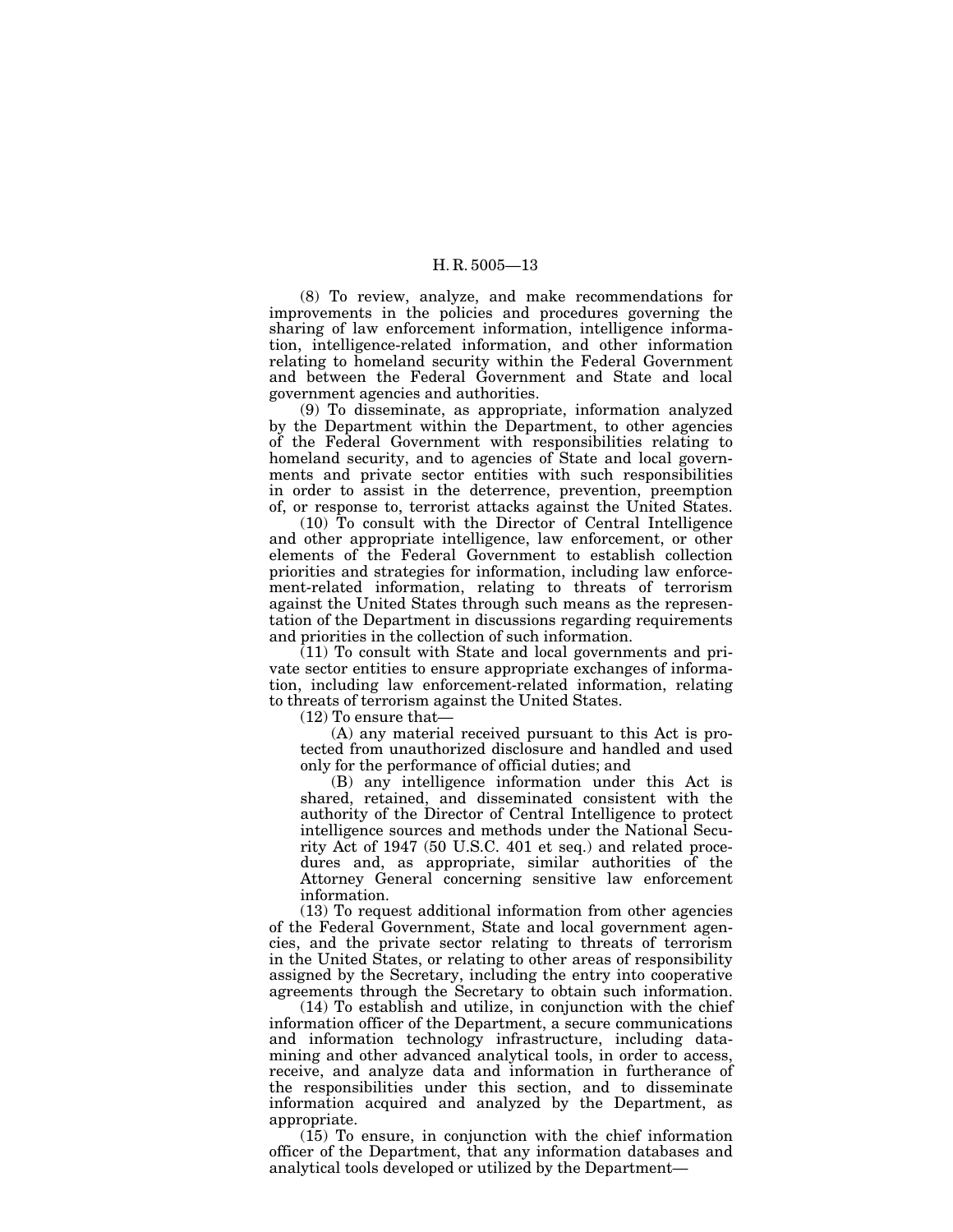(A) are compatible with one another and with relevant information databases of other agencies of the Federal Government; and

(B) treat information in such databases in a manner that complies with applicable Federal law on privacy.

(16) To coordinate training and other support to the elements and personnel of the Department, other agencies of the Federal Government, and State and local governments that provide information to the Department, or are consumers of information provided by the Department, in order to facilitate the identification and sharing of information revealed in their ordinary duties and the optimal utilization of information received from the Department.

(17) To coordinate with elements of the intelligence community and with Federal, State, and local law enforcement agencies, and the private sector, as appropriate.

(18) To provide intelligence and information analysis and support to other elements of the Department.

(19) To perform such other duties relating to such responsibilities as the Secretary may provide.

(e) STAFF.—

(1) IN GENERAL.—The Secretary shall provide the Directorate with a staff of analysts having appropriate expertise and experience to assist the Directorate in discharging responsibilities under this section.

(2) PRIVATE SECTOR ANALYSTS.—Analysts under this subsection may include analysts from the private sector.

(3) SECURITY CLEARANCES.—Analysts under this subsection shall possess security clearances appropriate for their work under this section.

(f) DETAIL OF PERSONNEL.—

(1) IN GENERAL.—In order to assist the Directorate in discharging responsibilities under this section, personnel of the agencies referred to in paragraph (2) may be detailed to the Department for the performance of analytic functions and related duties.

(2) COVERED AGENCIES.—The agencies referred to in this paragraph are as follows:

(A) The Department of State.

(B) The Central Intelligence Agency.

(C) The Federal Bureau of Investigation.

(D) The National Security Agency.

(E) The National Imagery and Mapping Agency.

(F) The Defense Intelligence Agency.

(G) Any other agency of the Federal Government that the President considers appropriate.

(3) COOPERATIVE AGREEMENTS.—The Secretary and the head of the agency concerned may enter into cooperative agreements for the purpose of detailing personnel under this subsection.

(4) BASIS.—The detail of personnel under this subsection may be on a reimbursable or non-reimbursable basis.

(g) FUNCTIONS TRANSFERRED.—In accordance with title XV, there shall be transferred to the Secretary, for assignment to the Under Secretary for Information Analysis and Infrastructure Protection under this section, the functions, personnel, assets, and liabilities of the following: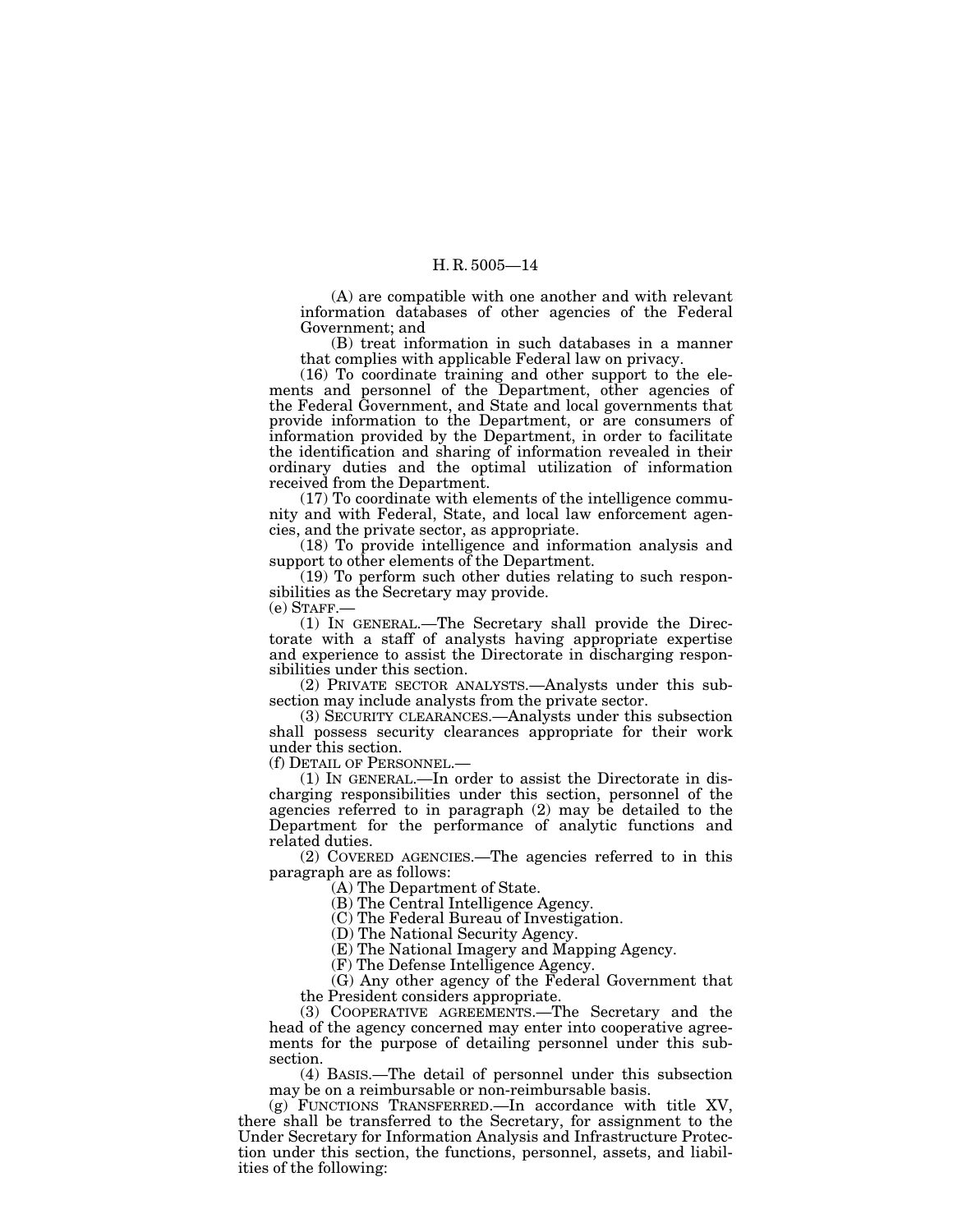(1) The National Infrastructure Protection Center of the Federal Bureau of Investigation (other than the Computer Investigations and Operations Section), including the functions of the Attorney General relating thereto.

(2) The National Communications System of the Department of Defense, including the functions of the Secretary of Defense relating thereto.

(3) The Critical Infrastructure Assurance Office of the Department of Commerce, including the functions of the Secretary of Commerce relating thereto.

(4) The National Infrastructure Simulation and Analysis Center of the Department of Energy and the energy security and assurance program and activities of the Department, including the functions of the Secretary of Energy relating thereto.

(5) The Federal Computer Incident Response Center of the General Services Administration, including the functions of the Administrator of General Services relating thereto.

(h) INCLUSION OF CERTAIN ELEMENTS OF THE DEPARTMENT AS ELEMENTS OF THE INTELLIGENCE COMMUNITY.—Section 3(4) of the National Security Act of 1947 (50 U.S.C. 401(a)) is amended—

 $(1)$  by striking "and" at the end of subparagraph  $(I)$ ;

(2) by redesignating subparagraph (J) as subparagraph  $(K)$ ; and

(3) by inserting after subparagraph (I) the following new subparagraph:

 $\mathbf{H}(\mathbf{J})$  the elements of the Department of Homeland Security concerned with the analyses of foreign intelligence information; and''.

### **SEC. 202. ACCESS TO INFORMATION.**

(a) IN GENERAL.—

(1) THREAT AND VULNERABILITY INFORMATION.—Except as otherwise directed by the President, the Secretary shall have such access as the Secretary considers necessary to all information, including reports, assessments, analyses, and unevaluated intelligence relating to threats of terrorism against the United States and to other areas of responsibility assigned by the Secretary, and to all information concerning infrastructure or other vulnerabilities of the United States to terrorism, whether or not such information has been analyzed, that may be collected, possessed, or prepared by any agency of the Federal Government.

(2) OTHER INFORMATION.—The Secretary shall also have access to other information relating to matters under the responsibility of the Secretary that may be collected, possessed, or prepared by an agency of the Federal Government as the President may further provide.

(b) MANNER OF ACCESS.—Except as otherwise directed by the President, with respect to information to which the Secretary has access pursuant to this section—

(1) the Secretary may obtain such material upon request, and may enter into cooperative arrangements with other executive agencies to provide such material or provide Department officials with access to it on a regular or routine basis, including requests or arrangements involving broad categories of material, access to electronic databases, or both; and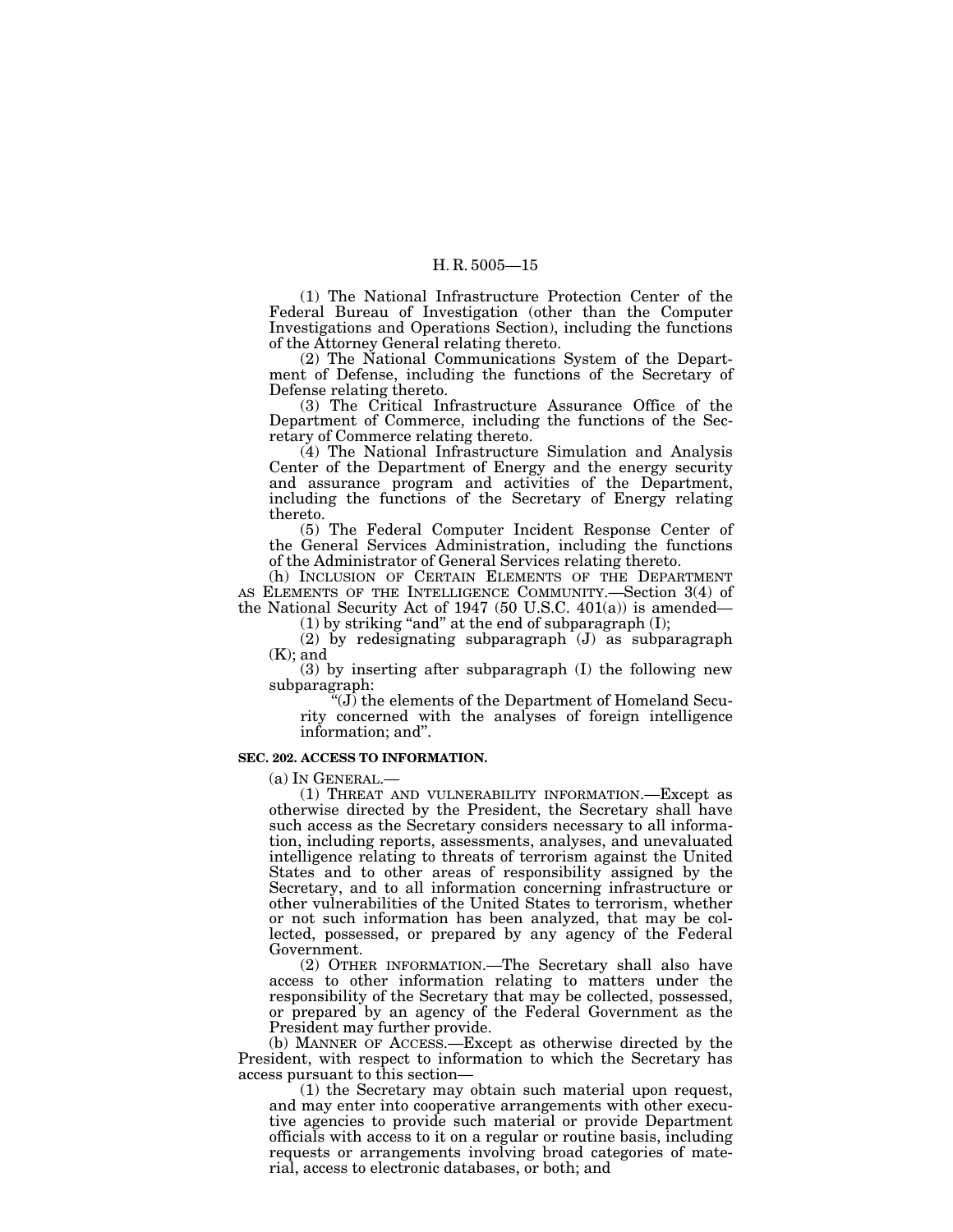(2) regardless of whether the Secretary has made any request or entered into any cooperative arrangement pursuant to paragraph (1), all agencies of the Federal Government shall promptly provide to the Secretary—

 $\rho(\mathbf{\hat{A}})$  all reports (including information reports containing intelligence which has not been fully evaluated), assessments, and analytical information relating to threats of terrorism against the United States and to other areas of responsibility assigned by the Secretary;

(B) all information concerning the vulnerability of the infrastructure of the United States, or other vulnerabilities of the United States, to terrorism, whether or not such information has been analyzed;

(C) all other information relating to significant and credible threats of terrorism against the United States, whether or not such information has been analyzed; and

(D) such other information or material as the President may direct.

(c) TREATMENT UNDER CERTAIN LAWS.—The Secretary shall be deemed to be a Federal law enforcement, intelligence, protective, national defense, immigration, or national security official, and shall be provided with all information from law enforcement agencies that is required to be given to the Director of Central Intelligence, under any provision of the following:

(1) The USA PATRIOT Act of 2001 (Public Law 107– 56).

(2) Section 2517(6) of title 18, United States Code.

(3) Rule 6(e)(3)(C) of the Federal Rules of Criminal Procedure.<br>(d) Access to Intelligence and Other Information.—

(1) ACCESS BY ELEMENTS OF FEDERAL GOVERNMENT.— Nothing in this title shall preclude any element of the intelligence community (as that term is defined in section 3(4) of the National Security Act of 1947 (50 U.S.C. 401a(4)), or any other element of the Federal Government with responsibility for analyzing terrorist threat information, from receiving any intelligence or other information relating to terrorism.

(2) SHARING OF INFORMATION.—The Secretary, in consultation with the Director of Central Intelligence, shall work to ensure that intelligence or other information relating to terrorism to which the Department has access is appropriately shared with the elements of the Federal Government referred to in paragraph (1), as well as with State and local governments, as appropriate.

### **Subtitle B—Critical Infrastructure Information**

### **SEC. 211. SHORT TITLE.**

This subtitle may be cited as the "Critical Infrastructure Information Act of 2002''.

### **SEC. 212. DEFINITIONS.**

In this subtitle:

(1) AGENCY.—The term ''agency'' has the meaning given it in section 551 of title 5, United States Code.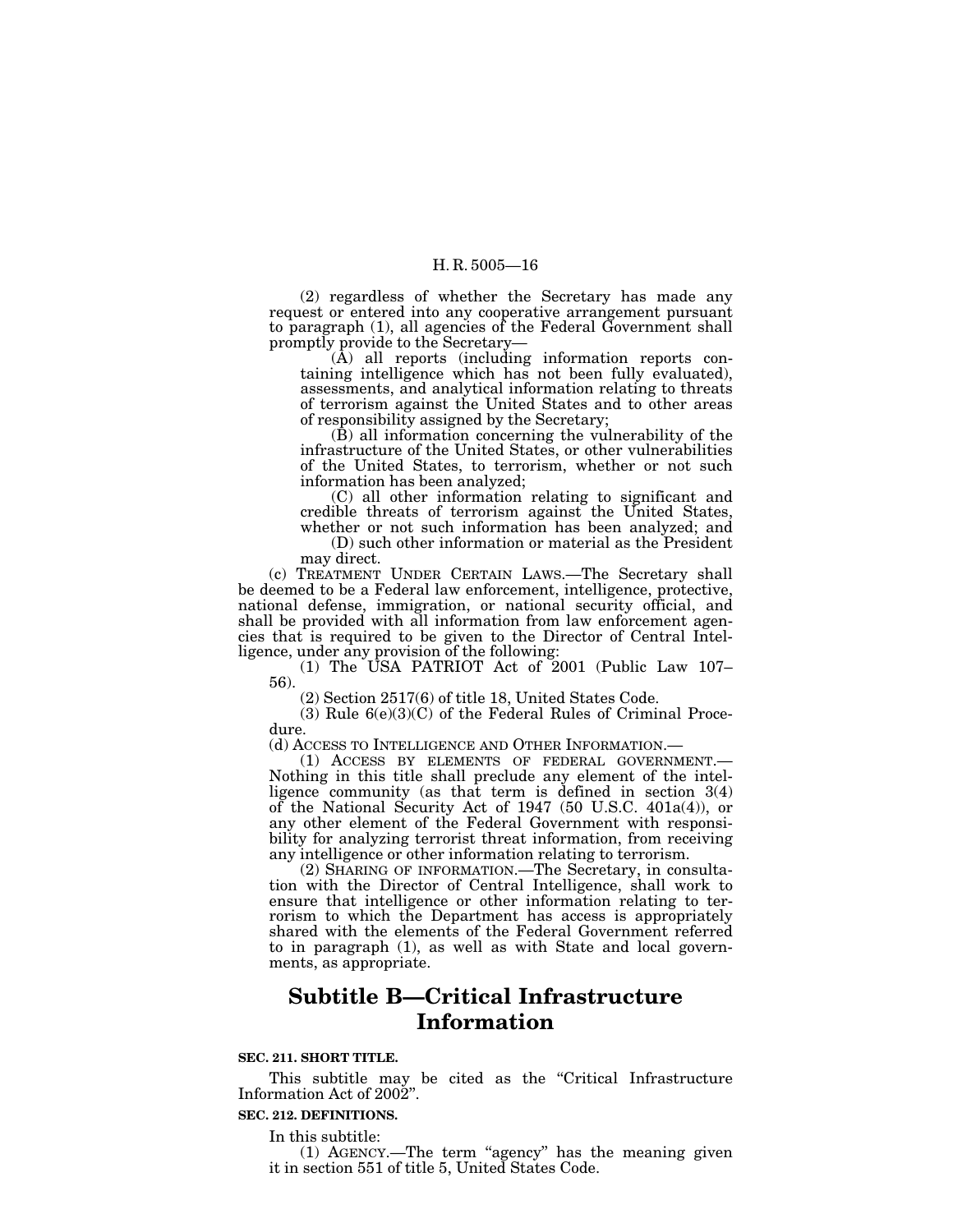(2) COVERED FEDERAL AGENCY.—The term ''covered Federal agency'' means the Department of Homeland Security.

(3) CRITICAL INFRASTRUCTURE INFORMATION.—The term ''critical infrastructure information'' means information not customarily in the public domain and related to the security of critical infrastructure or protected systems—

(A) actual, potential, or threatened interference with, attack on, compromise of, or incapacitation of critical infrastructure or protected systems by either physical or computer-based attack or other similar conduct (including the misuse of or unauthorized access to all types of communications and data transmission systems) that violates Federal, State, or local law, harms interstate commerce of the United States, or threatens public health or safety;

(B) the ability of any critical infrastructure or protected system to resist such interference, compromise, or incapacitation, including any planned or past assessment, projection, or estimate of the vulnerability of critical infrastructure or a protected system, including security testing, risk evaluation thereto, risk management planning, or risk audit; or

(C) any planned or past operational problem or solution regarding critical infrastructure or protected systems, including repair, recovery, reconstruction, insurance, or continuity, to the extent it is related to such interference, compromise, or incapacitation.

(4) CRITICAL INFRASTRUCTURE PROTECTION PROGRAM.—The term "critical infrastructure protection program" means any component or bureau of a covered Federal agency that has been designated by the President or any agency head to receive critical infrastructure information.

(5) INFORMATION SHARING AND ANALYSIS ORGANIZATION.— The term ''Information Sharing and Analysis Organization'' means any formal or informal entity or collaboration created or employed by public or private sector organizations, for purposes of—

(A) gathering and analyzing critical infrastructure information in order to better understand security problems and interdependencies related to critical infrastructure and protected systems, so as to ensure the availability, integrity, and reliability thereof;

(B) communicating or disclosing critical infrastructure information to help prevent, detect, mitigate, or recover from the effects of a interference, compromise, or a incapacitation problem related to critical infrastructure or protected systems; and

(C) voluntarily disseminating critical infrastructure information to its members, State, local, and Federal Governments, or any other entities that may be of assistance in carrying out the purposes specified in subparagraphs  $(A)$  and  $(\bar{B})$ .

 $(6)$  PROTECTED SYSTEM.—The term "protected system"—

(A) means any service, physical or computer-based system, process, or procedure that directly or indirectly affects the viability of a facility of critical infrastructure; and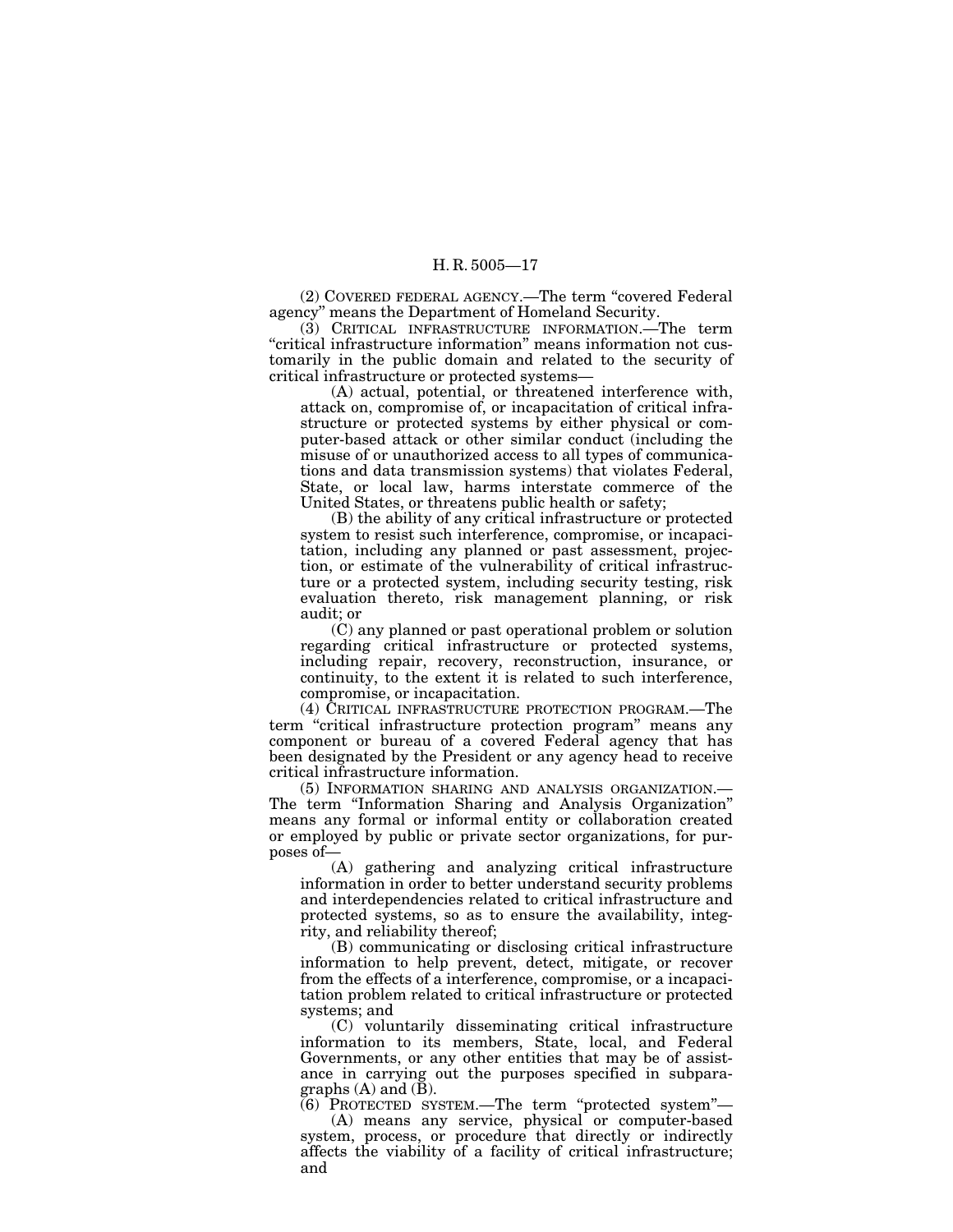(B) includes any physical or computer-based system, including a computer, computer system, computer or communications network, or any component hardware or element thereof, software program, processing instructions, or information or data in transmission or storage therein, irrespective of the medium of transmission or storage.

(7) VOLUNTARY.—

(A) IN GENERAL.—The term ''voluntary'', in the case of any submittal of critical infrastructure information to a covered Federal agency, means the submittal thereof in the absence of such agency's exercise of legal authority to compel access to or submission of such information and may be accomplished by a single entity or an Information Sharing and Analysis Organization on behalf of itself or its members.

(B) EXCLUSIONS.—The term ''voluntary''—

(i) in the case of any action brought under the securities laws as is defined in section  $3(a)(47)$  of the Securities Exchange Act of 1934 (15 U.S.C.  $78c(a)(47)$ 

(I) does not include information or statements contained in any documents or materials filed with the Securities and Exchange Commission, or with Federal banking regulators, pursuant to section 12(i) of the Securities Exchange Act of 1934 (15 U.S.C. 781(I)); and

(II) with respect to the submittal of critical infrastructure information, does not include any disclosure or writing that when made accompanied the solicitation of an offer or a sale of securities; and

(ii) does not include information or statements submitted or relied upon as a basis for making licensing or permitting determinations, or during regulatory proceedings.

### **SEC. 213. DESIGNATION OF CRITICAL INFRASTRUCTURE PROTECTION PROGRAM.**

A critical infrastructure protection program may be designated as such by one of the following:

(1) The President.

(2) The Secretary of Homeland Security.

### **SEC. 214. PROTECTION OF VOLUNTARILY SHARED CRITICAL INFRA-STRUCTURE INFORMATION.**

(a) PROTECTION.—

(1) IN GENERAL.—Notwithstanding any other provision of law, critical infrastructure information (including the identity of the submitting person or entity) that is voluntarily submitted to a covered Federal agency for use by that agency regarding the security of critical infrastructure and protected systems, analysis, warning, interdependency study, recovery, reconstitution, or other informational purpose, when accompanied by an express statement specified in paragraph (2)—

(A) shall be exempt from disclosure under section 552 of title 5, United States Code (commonly referred to as the Freedom of Information Act);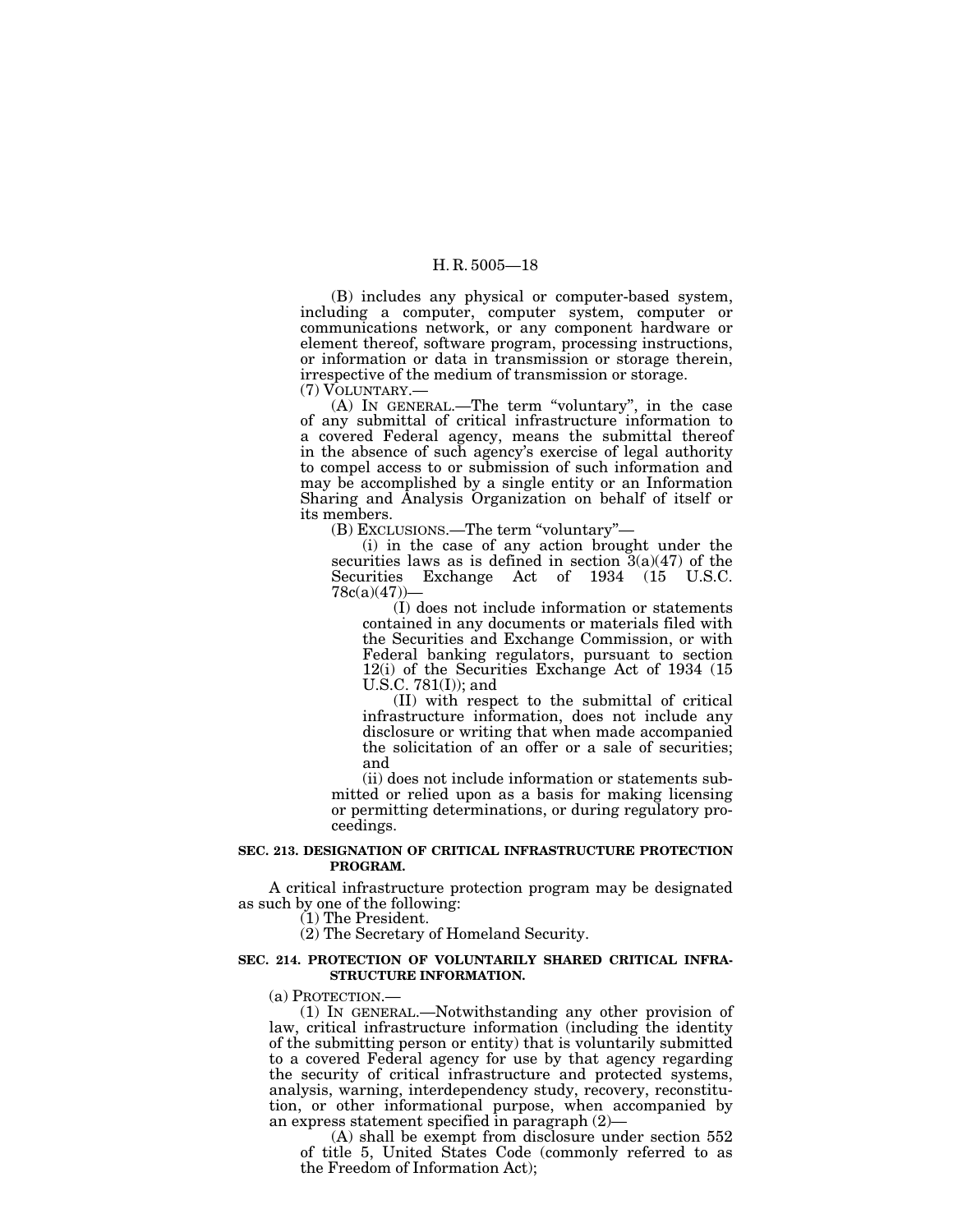(B) shall not be subject to any agency rules or judicial doctrine regarding ex parte communications with a decision making official;

 $(C)$  shall not, without the written consent of the person or entity submitting such information, be used directly by such agency, any other Federal, State, or local authority, or any third party, in any civil action arising under Federal or State law if such information is submitted in good faith;

(D) shall not, without the written consent of the person or entity submitting such information, be used or disclosed by any officer or employee of the United States for purposes other than the purposes of this subtitle, except—

(i) in furtherance of an investigation or the prosecution of a criminal act; or

(ii) when disclosure of the information would be—

(I) to either House of Congress, or to the extent of matter within its jurisdiction, any committee or subcommittee thereof, any joint committee thereof or subcommittee of any such joint committee; or

(II) to the Comptroller General, or any authorized representative of the Comptroller General, in the course of the performance of the duties of the General Accounting Office.

(E) shall not, if provided to a State or local government or government agency—

(i) be made available pursuant to any State or local law requiring disclosure of information or records;

(ii) otherwise be disclosed or distributed to any party by said State or local government or government agency without the written consent of the person or entity submitting such information; or

(iii) be used other than for the purpose of protecting critical infrastructure or protected systems, or in furtherance of an investigation or the prosecution of a criminal act; and

(F) does not constitute a waiver of any applicable privilege or protection provided under law, such as trade secret protection.

 $(2)$  EXPRESS STATEMENT.—For purposes of paragraph  $(1)$ , the term ''express statement'', with respect to information or records, means—

(A) in the case of written information or records, a written marking on the information or records substantially similar to the following: "This information is voluntarily submitted to the Federal Government in expectation of protection from disclosure as provided by the provisions of the Critical Infrastructure Information Act of 2002.''; or

(B) in the case of oral information, a similar written statement submitted within a reasonable period following the oral communication.

(b) LIMITATION.—No communication of critical infrastructure information to a covered Federal agency made pursuant to this subtitle shall be considered to be an action subject to the requirements of the Federal Advisory Committee Act (5 U.S.C. App. 2).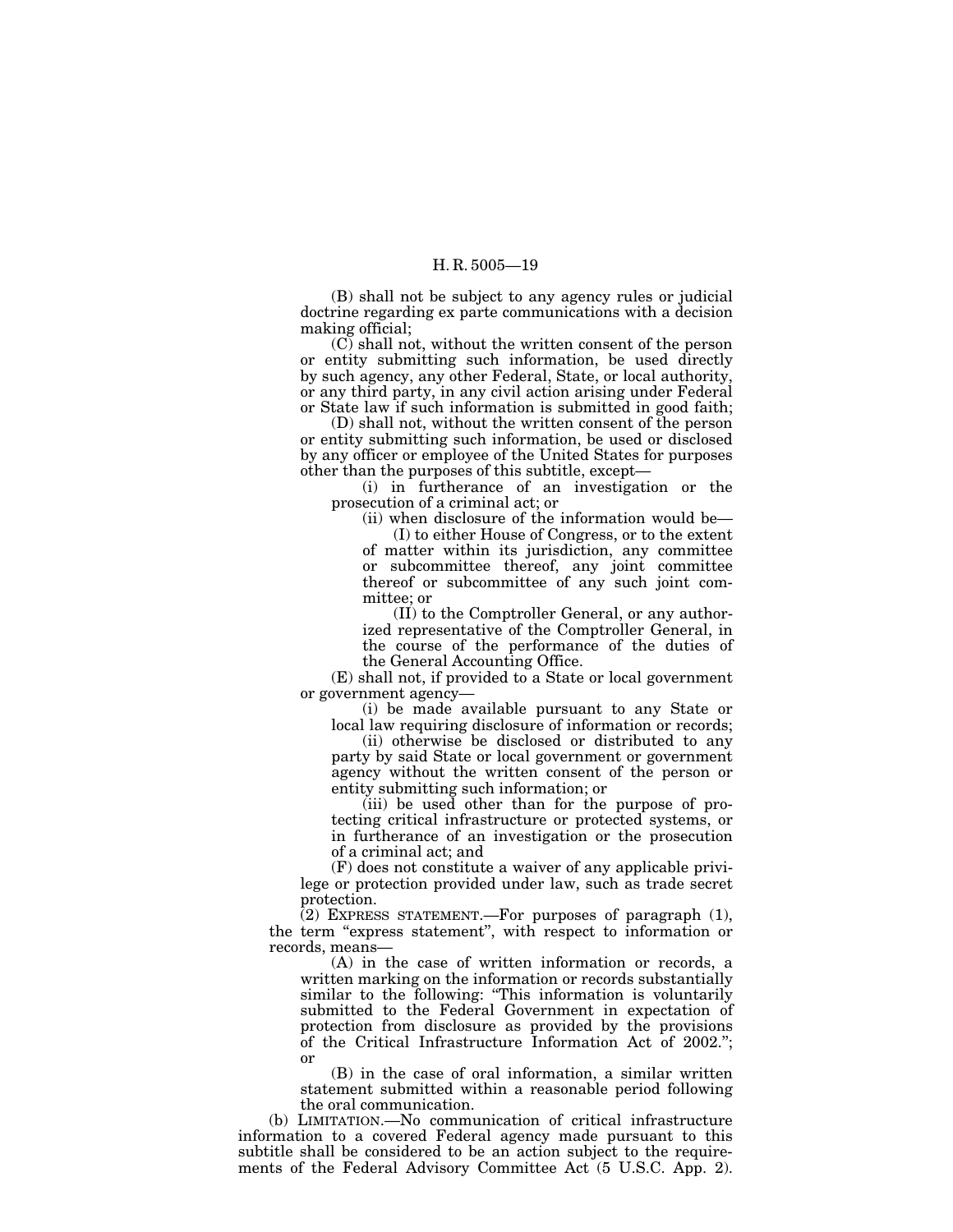(c) INDEPENDENTLY OBTAINED INFORMATION.—Nothing in this section shall be construed to limit or otherwise affect the ability of a State, local, or Federal Government entity, agency, or authority, or any third party, under applicable law, to obtain critical infrastructure information in a manner not covered by subsection (a), including any information lawfully and properly disclosed generally or broadly to the public and to use such information in any manner permitted by law.<br>(d) TREATMENT OF VOLUNTARY SUBMITTAL OF INFORMATION.—

The voluntary submittal to the Government of information or records that are protected from disclosure by this subtitle shall not be construed to constitute compliance with any requirement to submit such information to a Federal agency under any other provision of law.

(e) PROCEDURES.—

(1) IN GENERAL.—The Secretary of the Department of Homeland Security shall, in consultation with appropriate representatives of the National Security Council and the Office of Science and Technology Policy, establish uniform procedures for the receipt, care, and storage by Federal agencies of critical infrastructure information that is voluntarily submitted to the Government. The procedures shall be established not later than 90 days after the date of the enactment of this subtitle.

(2) ELEMENTS.—The procedures established under paragraph (1) shall include mechanisms regarding—

(A) the acknowledgement of receipt by Federal agencies of critical infrastructure information that is voluntarily submitted to the Government;

(B) the maintenance of the identification of such information as voluntarily submitted to the Government for purposes of and subject to the provisions of this subtitle;

(C) the care and storage of such information; and

(D) the protection and maintenance of the confidentiality of such information so as to permit the sharing of such information within the Federal Government and with State and local governments, and the issuance of notices and warnings related to the protection of critical infrastructure and protected systems, in such manner as to protect from public disclosure the identity of the submitting person or entity, or information that is proprietary, business sensitive, relates specifically to the submitting person or entity, and is otherwise not appropriately in the public domain.

(f) PENALTIES.—Whoever, being an officer or employee of the United States or of any department or agency thereof, knowingly publishes, divulges, discloses, or makes known in any manner or to any extent not authorized by law, any critical infrastructure information protected from disclosure by this subtitle coming to him in the course of this employment or official duties or by reason of any examination or investigation made by, or return, report, or record made to or filed with, such department or agency or officer or employee thereof, shall be fined under title 18 of the United States Code, imprisoned not more than 1 year, or both, and shall be removed from office or employment.

(g) AUTHORITY TO ISSUE WARNINGS.—The Federal Government may provide advisories, alerts, and warnings to relevant companies, targeted sectors, other governmental entities, or the general public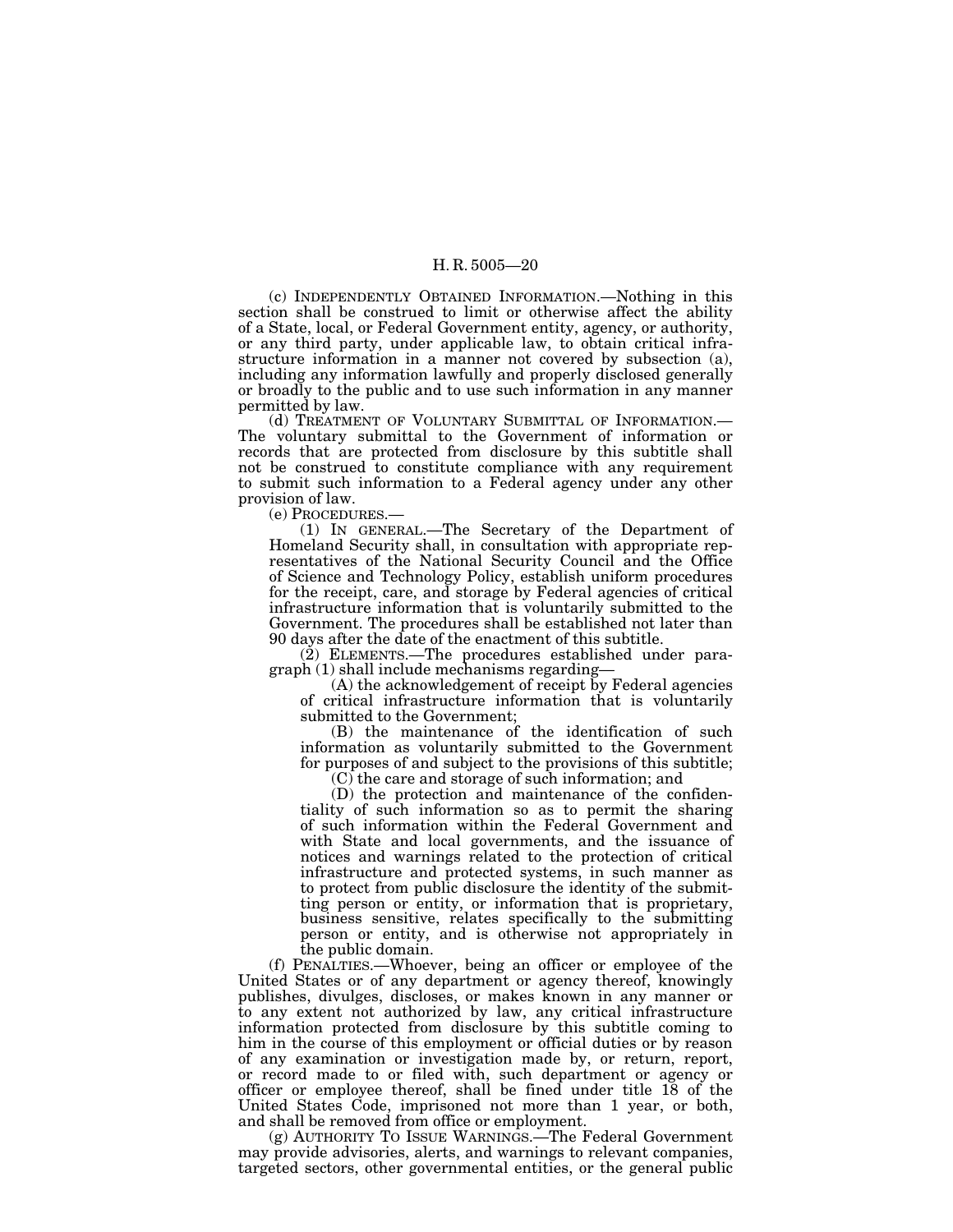regarding potential threats to critical infrastructure as appropriate. In issuing a warning, the Federal Government shall take appropriate actions to protect from disclosure—

(1) the source of any voluntarily submitted critical infrastructure information that forms the basis for the warning; or

(2) information that is proprietary, business sensitive, relates specifically to the submitting person or entity, or is otherwise not appropriately in the public domain.

(h) AUTHORITY TO DELEGATE.—The President may delegate authority to a critical infrastructure protection program, designated under section 213, to enter into a voluntary agreement to promote critical infrastructure security, including with any Information Sharing and Analysis Organization, or a plan of action as otherwise defined in section 708 of the Defense Production Act of 1950 (50 U.S.C. App. 2158).

### **SEC. 215. NO PRIVATE RIGHT OF ACTION.**

Nothing in this subtitle may be construed to create a private right of action for enforcement of any provision of this Act.

### **Subtitle C—Information Security**

### **SEC. 221. PROCEDURES FOR SHARING INFORMATION.**

The Secretary shall establish procedures on the use of information shared under this title that—

 $(1)$  limit the redissemination of such information to ensure that it is not used for an unauthorized purpose;

(2) ensure the security and confidentiality of such information;

(3) protect the constitutional and statutory rights of any individuals who are subjects of such information; and

(4) provide data integrity through the timely removal and destruction of obsolete or erroneous names and information.

### **SEC. 222. PRIVACY OFFICER.**

The Secretary shall appoint a senior official in the Department to assume primary responsibility for privacy policy, including—

(1) assuring that the use of technologies sustain, and do not erode, privacy protections relating to the use, collection, and disclosure of personal information;

(2) assuring that personal information contained in Privacy Act systems of records is handled in full compliance with fair information practices as set out in the Privacy Act of 1974;

(3) evaluating legislative and regulatory proposals involving collection, use, and disclosure of personal information by the Federal Government;

(4) conducting a privacy impact assessment of proposed rules of the Department or that of the Department on the privacy of personal information, including the type of personal information collected and the number of people affected; and

(5) preparing a report to Congress on an annual basis on activities of the Department that affect privacy, including complaints of privacy violations, implementation of the Privacy Act of 1974, internal controls, and other matters.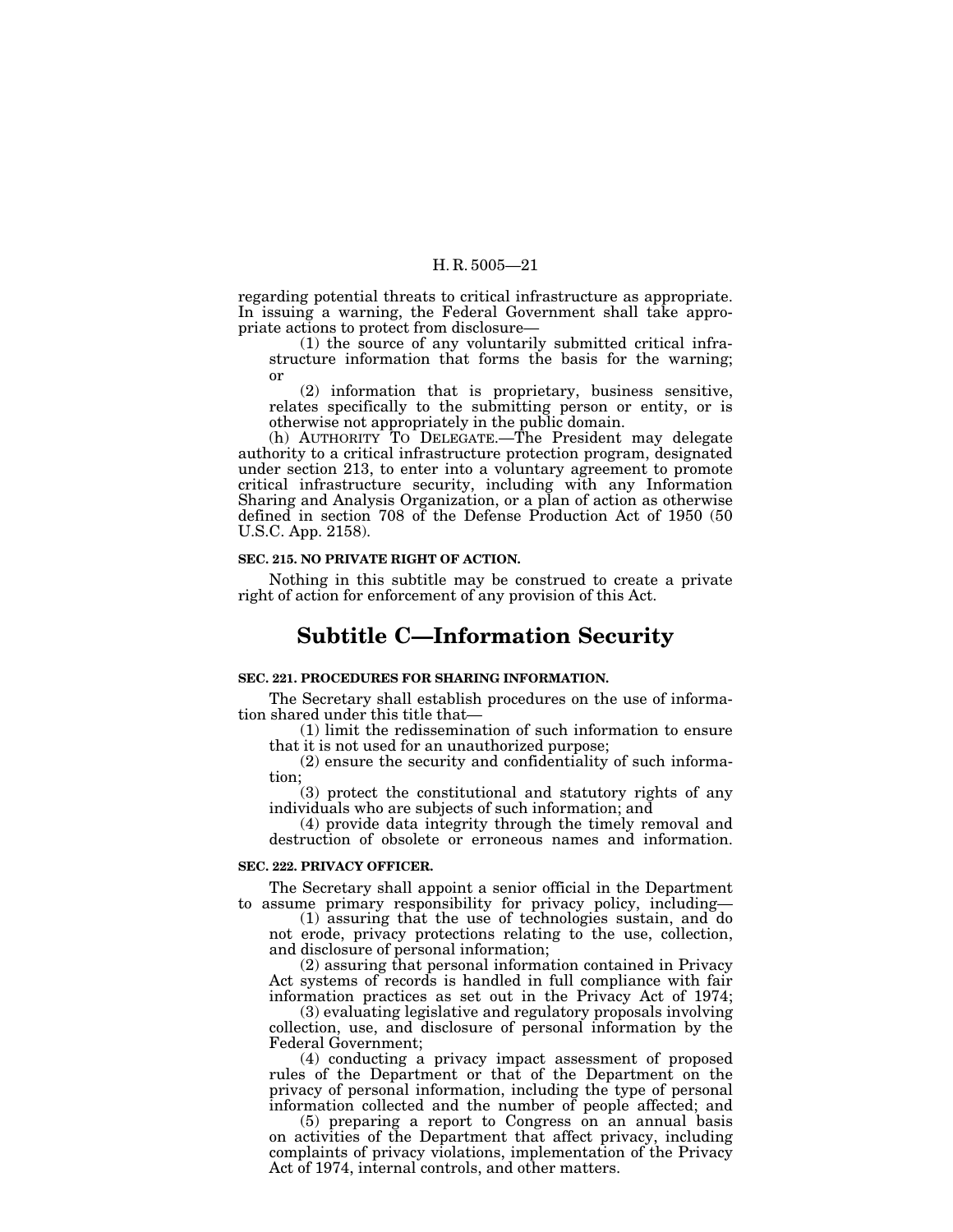### **SEC. 223. ENHANCEMENT OF NON-FEDERAL CYBERSECURITY.**

In carrying out the responsibilities under section 201, the Under Secretary for Information Analysis and Infrastructure Protection shall—

(1) as appropriate, provide to State and local government entities, and upon request to private entities that own or operate critical information systems—

(A) analysis and warnings related to threats to, and vulnerabilities of, critical information systems; and

(B) in coordination with the Under Secretary for Emergency Preparedness and Response, crisis management support in response to threats to, or attacks on, critical information systems; and

(2) as appropriate, provide technical assistance, upon request, to the private sector and other government entities, in coordination with the Under Secretary for Emergency Preparedness and Response, with respect to emergency recovery plans to respond to major failures of critical information systems.

### **SEC. 224. NET GUARD.**

The Under Secretary for Information Analysis and Infrastructure Protection may establish a national technology guard, to be known as "NET Guard", comprised of local teams of volunteers with expertise in relevant areas of science and technology, to assist local communities to respond and recover from attacks on information systems and communications networks.

### **SEC. 225. CYBER SECURITY ENHANCEMENT ACT OF 2002.**

(a) SHORT TITLE.—This section may be cited as the ''Cyber Security Enhancement Act of 2002''.

(b) AMENDMENT OF SENTENCING GUIDELINES RELATING TO CER-TAIN COMPUTER CRIMES.—

(1) DIRECTIVE TO THE UNITED STATES SENTENCING COMMIS-SION.—Pursuant to its authority under section 994(p) of title 28, United States Code, and in accordance with this subsection, the United States Sentencing Commission shall review and, if appropriate, amend its guidelines and its policy statements applicable to persons convicted of an offense under section 1030 of title 18, United States Code.

(2) REQUIREMENTS.—In carrying out this subsection, the Sentencing Commission shall—

 $(A)$  ensure that the sentencing guidelines and policy statements reflect the serious nature of the offenses described in paragraph (1), the growing incidence of such offenses, and the need for an effective deterrent and appropriate punishment to prevent such offenses;

(B) consider the following factors and the extent to which the guidelines may or may not account for them—

(i) the potential and actual loss resulting from the offense;

(ii) the level of sophistication and planning involved in the offense;

(iii) whether the offense was committed for purposes of commercial advantage or private financial benefit;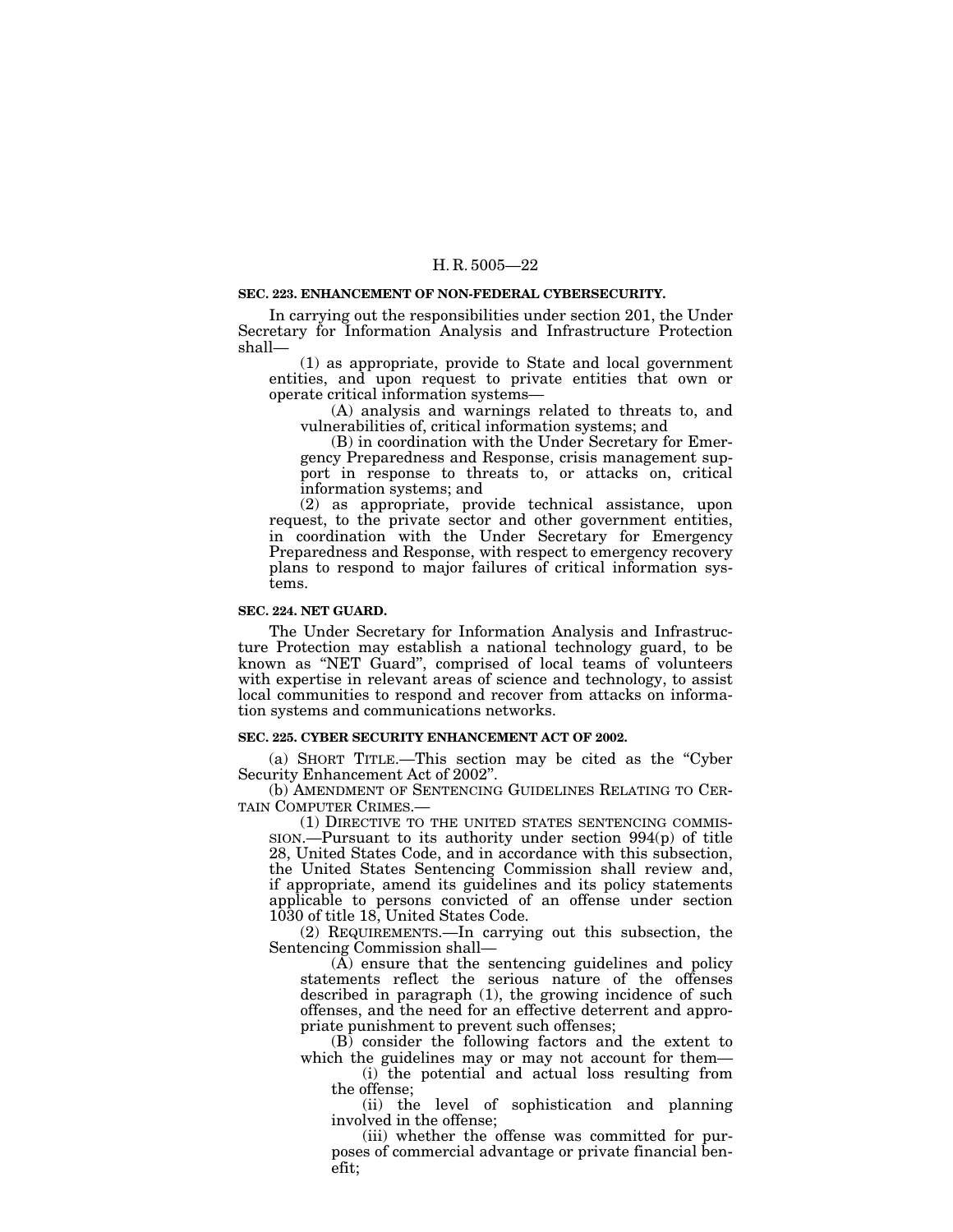(iv) whether the defendant acted with malicious intent to cause harm in committing the offense;

(v) the extent to which the offense violated the privacy rights of individuals harmed;

(vi) whether the offense involved a computer used by the government in furtherance of national defense, national security, or the administration of justice;

(vii) whether the violation was intended to or had the effect of significantly interfering with or disrupting a critical infrastructure; and

(viii) whether the violation was intended to or had the effect of creating a threat to public health or safety, or injury to any person;

(C) assure reasonable consistency with other relevant directives and with other sentencing guidelines;

(D) account for any additional aggravating or mitigating circumstances that might justify exceptions to the generally applicable sentencing ranges;

(E) make any necessary conforming changes to the sentencing guidelines; and

(F) assure that the guidelines adequately meet the purposes of sentencing as set forth in section  $3553(a)(2)$ of title 18, United States Code.

(c) STUDY AND REPORT ON COMPUTER CRIMES.—Not later than May 1, 2003, the United States Sentencing Commission shall submit a brief report to Congress that explains any actions taken by the Sentencing Commission in response to this section and includes any recommendations the Commission may have regarding statutory penalties for offenses under section 1030 of title 18, United States Code.

(d) EMERGENCY DISCLOSURE EXCEPTION.—

(1) IN GENERAL.—Section 2702(b) of title 18, United States Code, is amended—

 $(A)$  in paragraph  $(5)$ , by striking "or" at the end;

(B) in paragraph  $(6)(A)$ , by inserting "or" at the end;

(C) by striking paragraph  $(6)(C)$ ; and

(D) by adding at the end the following:

"(7) to a Federal, State, or local governmental entity, if the provider, in good faith, believes that an emergency involving danger of death or serious physical injury to any person requires disclosure without delay of communications relating to the emergency.''.

(2) REPORTING OF DISCLOSURES.—A government entity that receives a disclosure under section 2702(b) of title 18, United States Code, shall file, not later than 90 days after such disclosure, a report to the Attorney General stating the paragraph of that section under which the disclosure was made, the date of the disclosure, the entity to which the disclosure was made, the number of customers or subscribers to whom the information disclosed pertained, and the number of communications, if any, that were disclosed. The Attorney General shall publish all such reports into a single report to be submitted to Congress 1 year after the date of enactment of this Act.

(e) GOOD FAITH EXCEPTION.—Section 2520(d)(3) of title 18, United States Code, is amended by inserting "or  $2511(2)(i)$ " after  $"2511(3)"$ .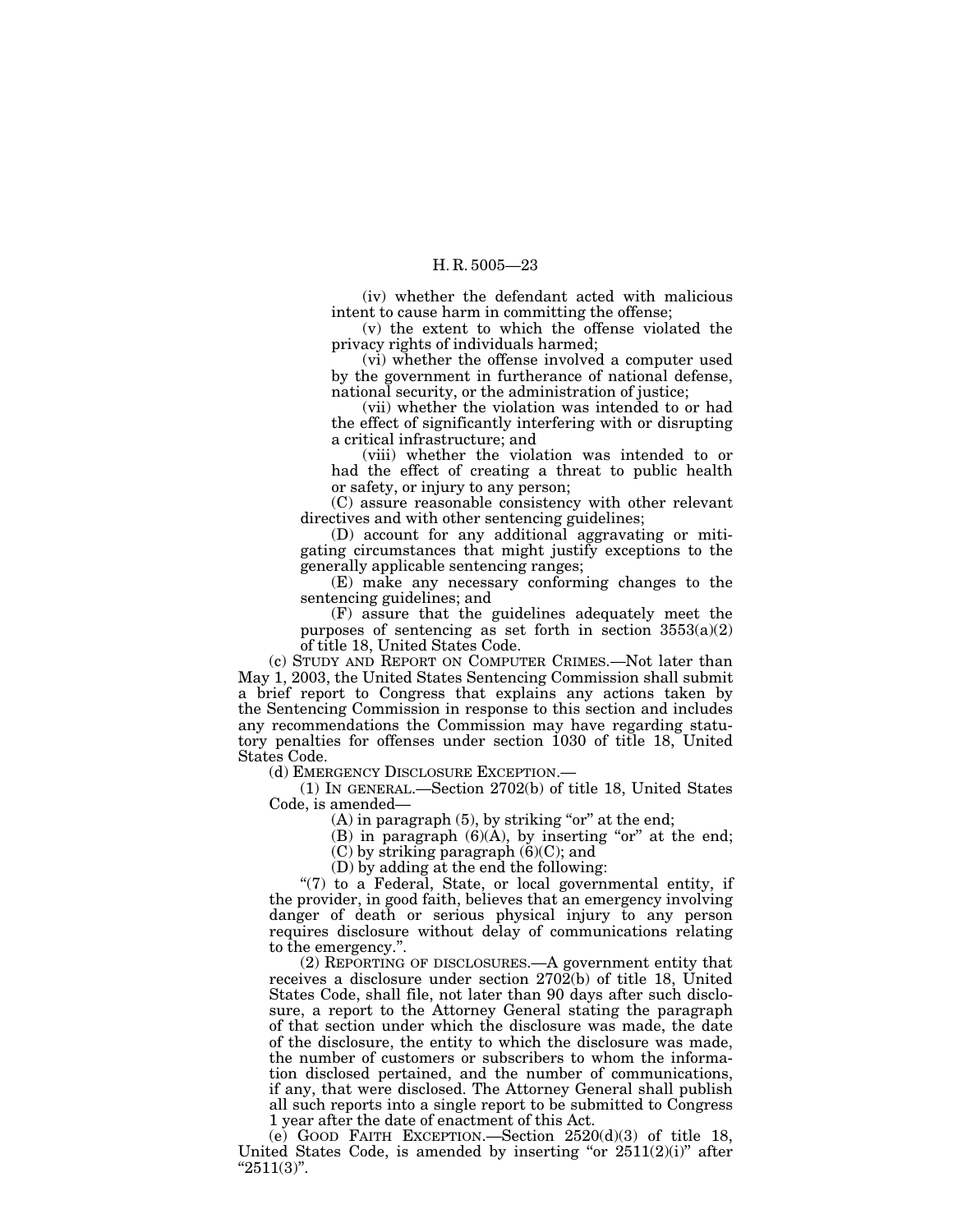(f) INTERNET ADVERTISING OF ILLEGAL DEVICES.—Section 2512(1)(c) of title 18, United States Code, is amended—

(1) by inserting "or disseminates by electronic means" after "or other publication"; and

(2) by inserting ''knowing the content of the advertisement and'' before ''knowing or having reason to know''.

(g) STRENGTHENING PENALTIES.—Section 1030(c) of title 18, United States Code, is amended—

 $(1)$  by striking "and" at the end of paragraph  $(3)$ ;

(2) in each of subparagraphs  $(\overline{A})$  and  $(\overline{C})$  of paragraph  $(4)$ , by inserting "except as provided in paragraph  $(5)$ ," before "a fine under this title";

(3) in paragraph  $(4)(C)$ , by striking the period at the end and inserting ''; and''; and

(4) by adding at the end the following:

''(5)(A) if the offender knowingly or recklessly causes or attempts to cause serious bodily injury from conduct in violation of subsection  $(a)(5)(A)(i)$ , a fine under this title or imprisonment for not more than 20 years, or both; and

''(B) if the offender knowingly or recklessly causes or attempts to cause death from conduct in violation of subsection  $(a)(5)(\overline{A})(i)$ , a fine under this title or imprisonment for any term of years or for life, or both.''.

(h) PROVIDER ASSISTANCE.—

(1) SECTION 2703.—Section 2703(e) of title 18, United States Code, is amended by inserting ", statutory authorization" after ''subpoena''.

 $(2)$  SECTION 2511.—Section 2511(2)(a)(ii) of title 18, United States Code, is amended by inserting ", statutory authorization," after "court order" the last place it appears.

(i) EMERGENCIES.—Section  $3125(a)(1)$  of title 18, United States Code, is amended—

 $(1)$  in subparagraph  $(A)$ , by striking "or" at the end;

(2) in subparagraph (B), by striking the comma at the end and inserting a semicolon; and

(3) by adding at the end the following:

''(C) an immediate threat to a national security interest; or

''(D) an ongoing attack on a protected computer (as defined in section 1030) that constitutes a crime punishable by a term of imprisonment greater than one year;''.

(j) PROTECTING PRIVACY.—

(1) SECTION 2511.—Section 2511(4) of title 18, United States Code, is amended—

(A) by striking paragraph (b); and

(B) by redesignating paragraph (c) as paragraph (b). (2) SECTION 2701.—Section 2701(b) of title 18, United States Code, is amended—

 $(A)$  in paragraph  $(1)$ , by inserting ", or in furtherance of any criminal or tortious act in violation of the Constitution or laws of the United States or any State'' after ''commercial gain'';

 $(B)$  in paragraph  $(1)(A)$ , by striking "one year" and inserting "5 years";

 $(C)$  in paragraph  $(1)(B)$ , by striking "two years" and inserting "10 years"; and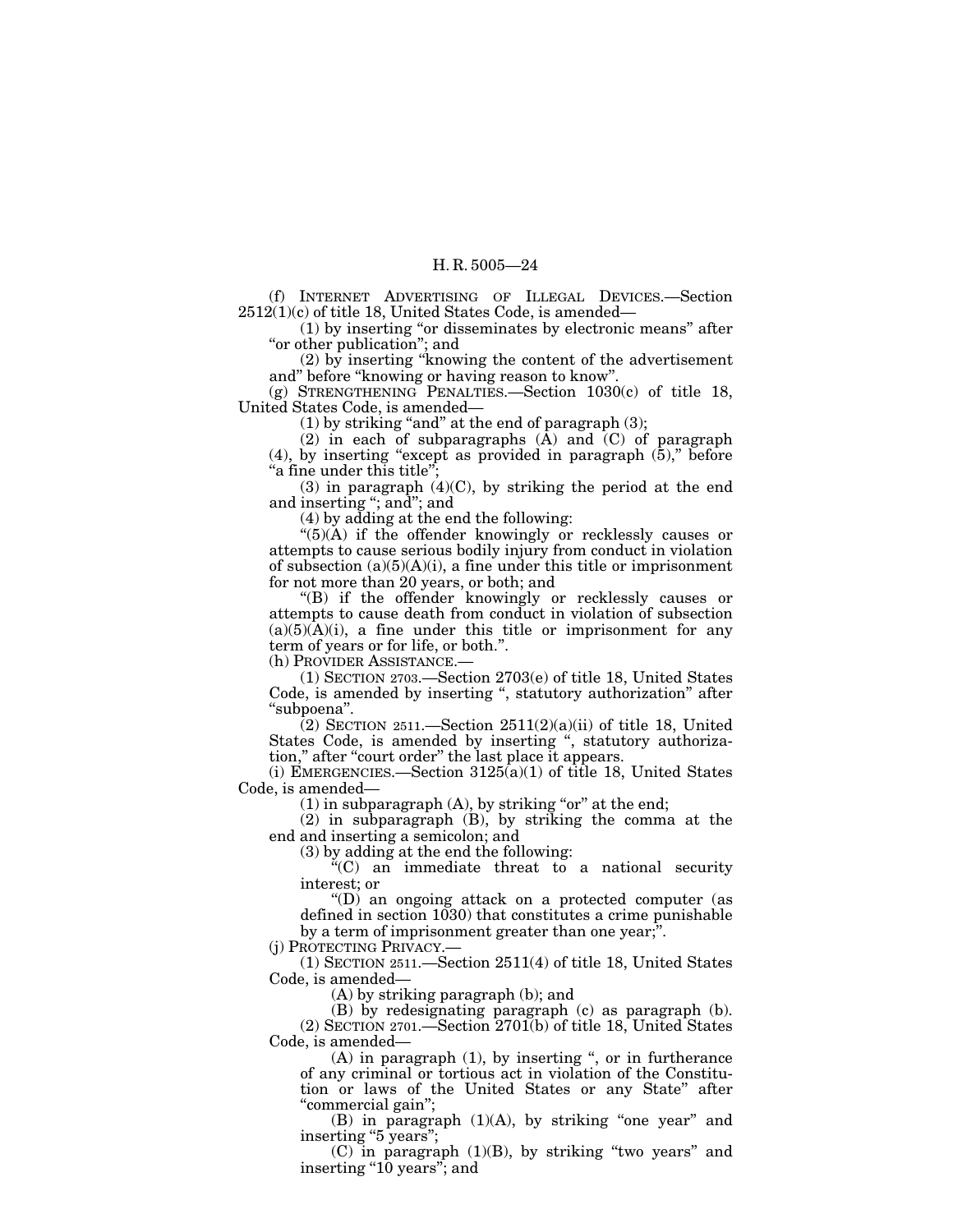(D) by striking paragraph (2) and inserting the following:

"(2) in any other case—<br>"(A) a fine under this title or imprisonment for not more than 1 year or both, in the case of a first offense under this paragraph; and

 $f(B)$  a fine under this title or imprisonment for not more than 5 years, or both, in the case of an offense under this subparagraph that occurs after a conviction of another offense under this section.''.

### **Subtitle D—Office of Science and Technology**

### **SEC. 231. ESTABLISHMENT OF OFFICE; DIRECTOR.**

(a) ESTABLISHMENT.— (1) IN GENERAL.—There is hereby established within the Department of Justice an Office of Science and Technology (hereinafter in this title referred to as the "Office").

(2) AUTHORITY.—The Office shall be under the general authority of the Assistant Attorney General, Office of Justice Programs, and shall be established within the National Institute of Justice.

(b) DIRECTOR.—The Office shall be headed by a Director, who shall be an individual appointed based on approval by the Office of Personnel Management of the executive qualifications of the individual.

### **SEC. 232. MISSION OF OFFICE; DUTIES.**

(a) MISSION.—The mission of the Office shall be—

(1) to serve as the national focal point for work on law enforcement technology; and

(2) to carry out programs that, through the provision of equipment, training, and technical assistance, improve the safety and effectiveness of law enforcement technology and improve access to such technology by Federal, State, and local law enforcement agencies.

(b) DUTIES.—In carrying out its mission, the Office shall have the following duties:

(1) To provide recommendations and advice to the Attorney General.

(2) To establish and maintain advisory groups (which shall be exempt from the provisions of the Federal Advisory Committee Act (5 U.S.C. App.)) to assess the law enforcement technology needs of Federal, State, and local law enforcement agencies.

(3) To establish and maintain performance standards in accordance with the National Technology Transfer and Advancement Act of 1995 (Public Law 104–113) for, and test and evaluate law enforcement technologies that may be used by, Federal, State, and local law enforcement agencies.

(4) To establish and maintain a program to certify, validate, and mark or otherwise recognize law enforcement technology products that conform to standards established and maintained by the Office in accordance with the National Technology Transfer and Advancement Act of 1995 (Public Law 104–113).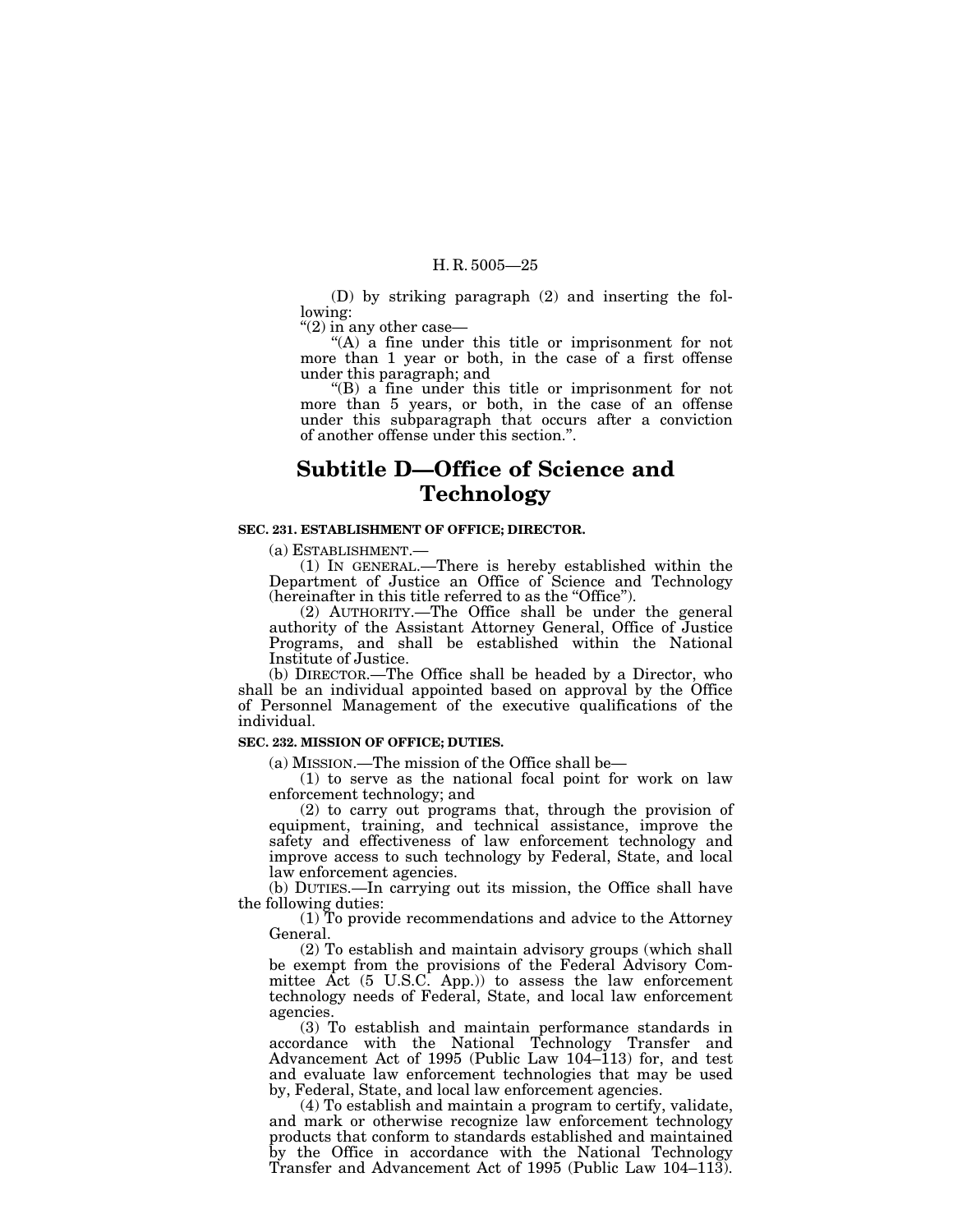The program may, at the discretion of the Office, allow for supplier's declaration of conformity with such standards.

(5) To work with other entities within the Department of Justice, other Federal agencies, and the executive office of the President to establish a coordinated Federal approach on issues related to law enforcement technology.

(6) To carry out research, development, testing, evaluation, and cost-benefit analyses in fields that would improve the safety, effectiveness, and efficiency of law enforcement technologies used by Federal, State, and local law enforcement agencies, including, but not limited to—

(A) weapons capable of preventing use by unauthorized persons, including personalized guns;

(B) protective apparel;

(C) bullet-resistant and explosion-resistant glass;

(D) monitoring systems and alarm systems capable of providing precise location information;

(E) wire and wireless interoperable communication technologies;

(F) tools and techniques that facilitate investigative and forensic work, including computer forensics;

(G) equipment for particular use in counterterrorism, including devices and technologies to disable terrorist devices;

(H) guides to assist State and local law enforcement agencies;

(I) DNA identification technologies; and

(J) tools and techniques that facilitate investigations of computer crime.

(7) To administer a program of research, development, testing, and demonstration to improve the interoperability of voice and data public safety communications.

(8) To serve on the Technical Support Working Group of the Department of Defense, and on other relevant interagency panels, as requested.

(9) To develop, and disseminate to State and local law enforcement agencies, technical assistance and training materials for law enforcement personnel, including prosecutors.

(10) To operate the regional National Law Enforcement and Corrections Technology Centers and, to the extent necessary, establish additional centers through a competitive process.

(11) To administer a program of acquisition, research, development, and dissemination of advanced investigative analysis and forensic tools to assist State and local law enforcement agencies in combating cybercrime.

(12) To support research fellowships in support of its mission.

(13) To serve as a clearinghouse for information on law enforcement technologies.

(14) To represent the United States and State and local law enforcement agencies, as requested, in international activities concerning law enforcement technology.

(15) To enter into contracts and cooperative agreements and provide grants, which may require in-kind or cash matches from the recipient, as necessary to carry out its mission.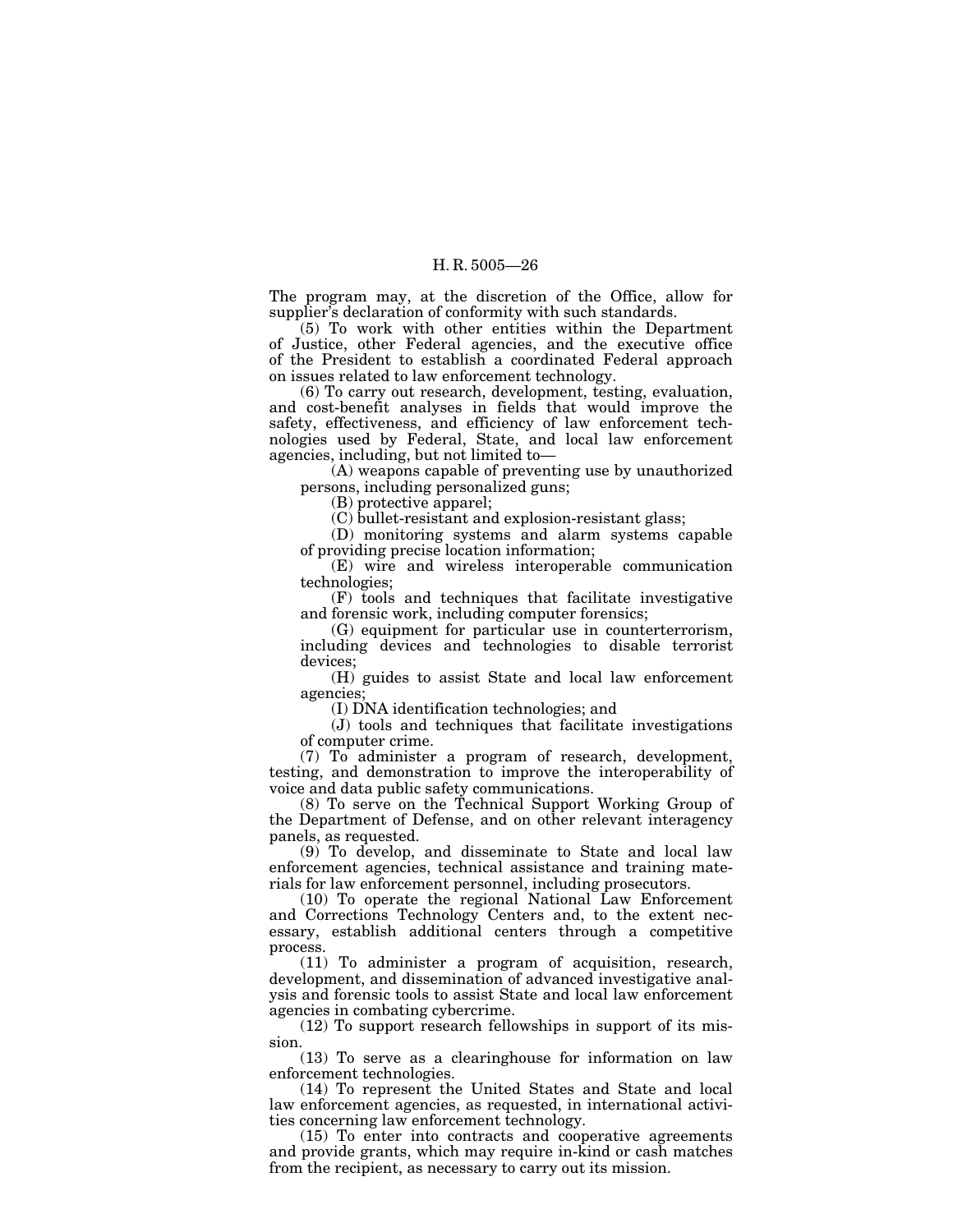(16) To carry out other duties assigned by the Attorney General to accomplish the mission of the Office.

(c) COMPETITION REQUIRED.—Except as otherwise expressly provided by law, all research and development carried out by or through the Office shall be carried out on a competitive basis.

(d) INFORMATION FROM FEDERAL AGENCIES.—Federal agencies shall, upon request from the Office and in accordance with Federal law, provide the Office with any data, reports, or other information requested, unless compliance with such request is otherwise prohibited by law.

(e) PUBLICATIONS.—Decisions concerning publications issued by the Office shall rest solely with the Director of the Office.

(f) TRANSFER OF FUNDS.—The Office may transfer funds to other Federal agencies or provide funding to non-Federal entities through grants, cooperative agreements, or contracts to carry out its duties under this section.

(g) ANNUAL REPORT.—The Director of the Office shall include with the budget justification materials submitted to Congress in support of the Department of Justice budget for each fiscal year (as submitted with the budget of the President under section 1105(a) of title 31, United States Code) a report on the activities of the Office. Each such report shall include the following:

(1) For the period of 5 fiscal years beginning with the fiscal year for which the budget is submitted—

(A) the Director's assessment of the needs of Federal, State, and local law enforcement agencies for assistance with respect to law enforcement technology and other matters consistent with the mission of the Office; and

(B) a strategic plan for meeting such needs of such law enforcement agencies.

(2) For the fiscal year preceding the fiscal year for which such budget is submitted, a description of the activities carried out by the Office and an evaluation of the extent to which those activities successfully meet the needs assessed under paragraph (1)(A) in previous reports.

### **SEC. 233. DEFINITION OF LAW ENFORCEMENT TECHNOLOGY.**

For the purposes of this title, the term "law enforcement technology'' includes investigative and forensic technologies, corrections technologies, and technologies that support the judicial process.

### **SEC. 234. ABOLISHMENT OF OFFICE OF SCIENCE AND TECHNOLOGY OF NATIONAL INSTITUTE OF JUSTICE; TRANSFER OF FUNCTIONS.**

(a) AUTHORITY TO TRANSFER FUNCTIONS.—The Attorney General may transfer to the Office any other program or activity of the Department of Justice that the Attorney General, in consultation with the Committee on the Judiciary of the Senate and the Committee on the Judiciary of the House of Representatives, determines to be consistent with the mission of the Office.

(b) TRANSFER OF PERSONNEL AND ASSETS.—With respect to any function, power, or duty, or any program or activity, that is established in the Office, those employees and assets of the element of the Department of Justice from which the transfer is made that the Attorney General determines are needed to perform that function, power, or duty, or for that program or activity, as the case may be, shall be transferred to the Office.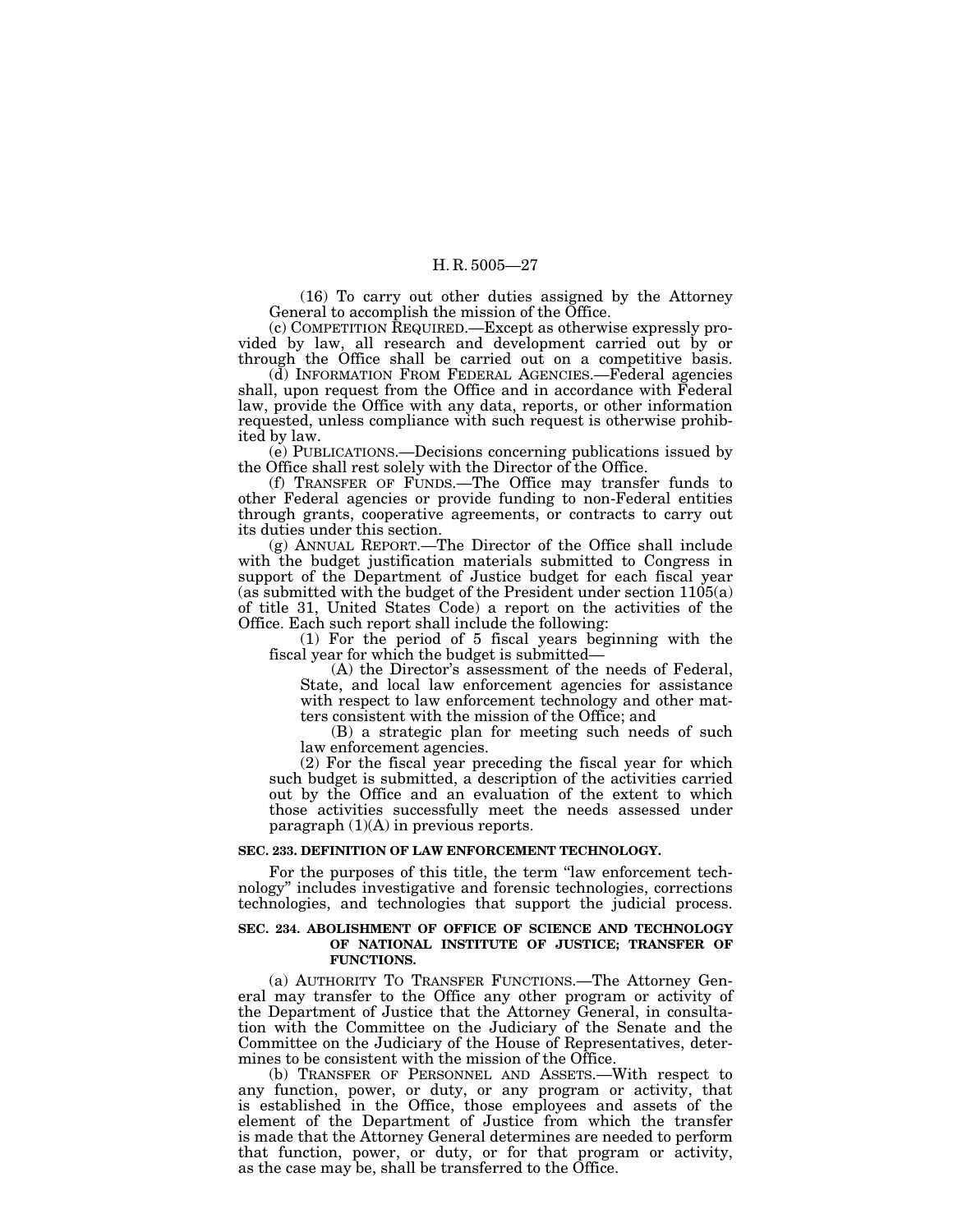(c) REPORT ON IMPLEMENTATION.—Not later than 1 year after the date of the enactment of this Act, the Attorney General shall submit to the Committee on the Judiciary of the Senate and the Committee on the Judiciary of the House of Representatives a report on the implementation of this title. The report shall—

(1) provide an accounting of the amounts and sources of funding available to the Office to carry out its mission under existing authorizations and appropriations, and set forth the future funding needs of the Office; and

(2) include such other information and recommendations as the Attorney General considers appropriate.

### **SEC. 235. NATIONAL LAW ENFORCEMENT AND CORRECTIONS TECH-NOLOGY CENTERS.**

(a) IN GENERAL.—The Director of the Office shall operate and support National Law Enforcement and Corrections Technology Centers (hereinafter in this section referred to as ''Centers'') and, to the extent necessary, establish new centers through a meritbased, competitive process.

(b) PURPOSE OF CENTERS.—The purpose of the Centers shall be to—

(1) support research and development of law enforcement technology;

(2) support the transfer and implementation of technology; (3) assist in the development and dissemination of guide-

lines and technological standards; and (4) provide technology assistance, information, and support

for law enforcement, corrections, and criminal justice purposes.

(c) ANNUAL MEETING.—Each year, the Director shall convene a meeting of the Centers in order to foster collaboration and communication between Center participants.

(d) REPORT.—Not later than 12 months after the date of the enactment of this Act, the Director shall transmit to the Congress a report assessing the effectiveness of the existing system of Centers and identify the number of Centers necessary to meet the technology needs of Federal, State, and local law enforcement in the United States.

### **SEC. 236. COORDINATION WITH OTHER ENTITIES WITHIN DEPART-MENT OF JUSTICE.**

Section 102 of the Omnibus Crime Control and Safe Streets Act of 1968 (42 U.S.C. 3712) is amended in subsection (a)(5) by inserting "coordinate and" before "provide".

### **SEC. 237. AMENDMENTS RELATING TO NATIONAL INSTITUTE OF JUS-TICE.**

Section 202(c) of the Omnibus Crime Control and Safe Streets Act of 1968 (42 U.S.C. 3722(c)) is amended—

(1) in paragraph (3) by inserting ", including cost effectiveness where practical,'' before ''of projects''; and

(2) by striking "and" after the semicolon at the end of paragraph (8), striking the period at the end of paragraph  $(9)$  and inserting "; and", and by adding at the end the following:

''(10) research and development of tools and technologies relating to prevention, detection, investigation, and prosecution of crime; and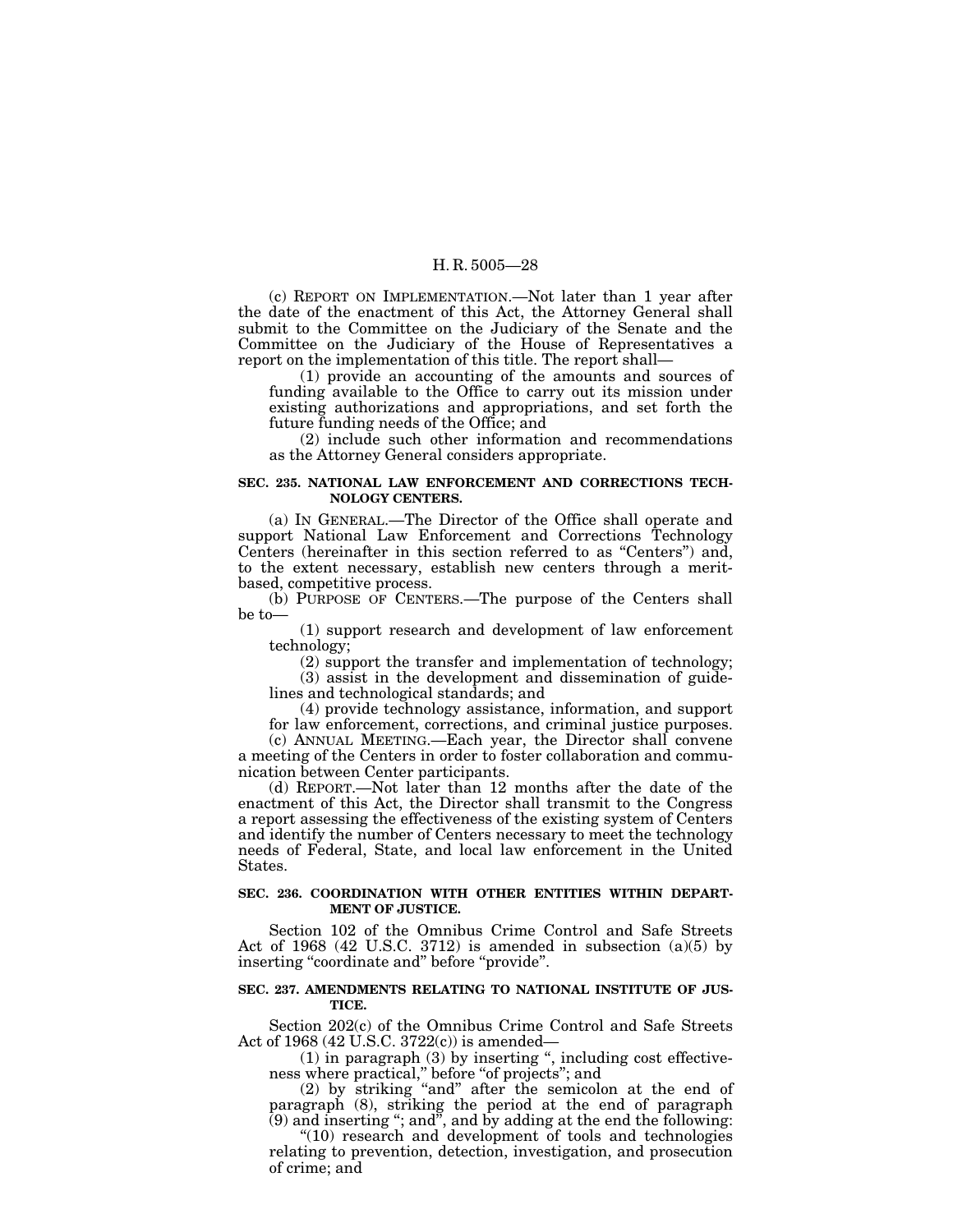"(11) support research, development, testing, training, and evaluation of tools and technology for Federal, State, and local law enforcement agencies.''.

### **TITLE III—SCIENCE AND TECHNOLOGY IN SUPPORT OF HOMELAND SECURITY**

### **SEC. 301. UNDER SECRETARY FOR SCIENCE AND TECHNOLOGY.**

There shall be in the Department a Directorate of Science and Technology headed by an Under Secretary for Science and Technology.

### **SEC. 302. RESPONSIBILITIES AND AUTHORITIES OF THE UNDER SEC-RETARY FOR SCIENCE AND TECHNOLOGY.**

The Secretary, acting through the Under Secretary for Science and Technology, shall have the responsibility for—

(1) advising the Secretary regarding research and development efforts and priorities in support of the Department's missions;

(2) developing, in consultation with other appropriate executive agencies, a national policy and strategic plan for, identifying priorities, goals, objectives and policies for, and coordinating the Federal Government's civilian efforts to identify and develop countermeasures to chemical, biological, radiological, nuclear, and other emerging terrorist threats, including the development of comprehensive, research-based definable goals for such efforts and development of annual measurable objectives and specific targets to accomplish and evaluate the goals for such efforts;

(3) supporting the Under Secretary for Information Analysis and Infrastructure Protection, by assessing and testing homeland security vulnerabilities and possible threats;

(4) conducting basic and applied research, development, demonstration, testing, and evaluation activities that are relevant to any or all elements of the Department, through both intramural and extramural programs, except that such responsibility does not extend to human health-related research and development activities;

 $(5)$  establishing priorities for, directing, funding, and conducting national research, development, test and evaluation, and procurement of technology and systems for—

(A) preventing the importation of chemical, biological, radiological, nuclear, and related weapons and material; and

(B) detecting, preventing, protecting against, and responding to terrorist attacks;

(6) establishing a system for transferring homeland security developments or technologies to Federal, State, local government, and private sector entities;

(7) entering into work agreements, joint sponsorships, contracts, or any other agreements with the Department of Energy regarding the use of the national laboratories or sites and support of the science and technology base at those facilities;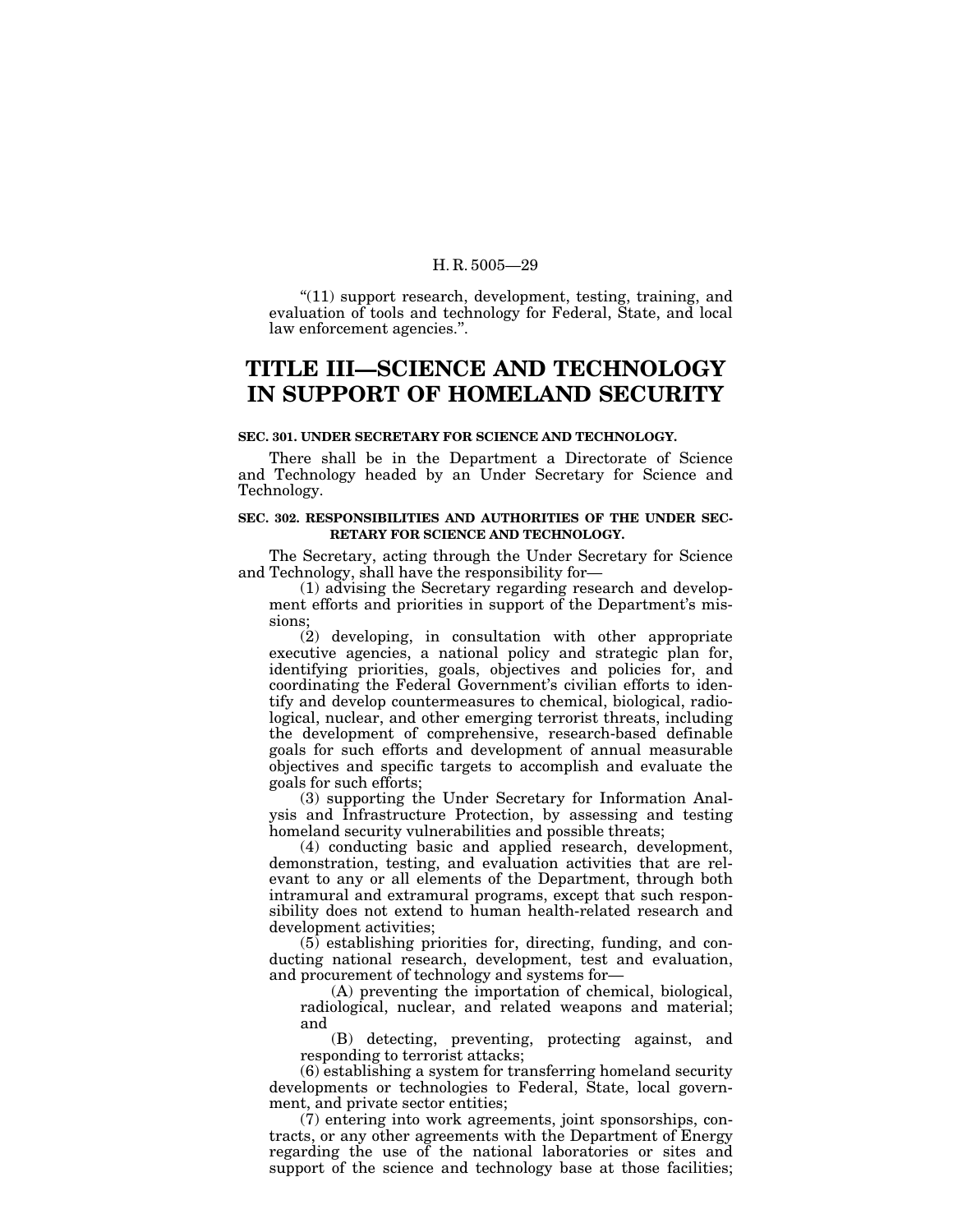(8) collaborating with the Secretary of Agriculture and the Attorney General as provided in section 212 of the Agricultural Bioterrorism Protection Act of 2002 (7 U.S.C. 8401), as amended by section 1709(b);

(9) collaborating with the Secretary of Health and Human Services and the Attorney General in determining any new biological agents and toxins that shall be listed as ''select agents'' in Appendix A of part 72 of title 42, Code of Federal Regulations, pursuant to section 351A of the Public Health Service Act (42 U.S.C. 262a);

(10) supporting United States leadership in science and technology;

(11) establishing and administering the primary research and development activities of the Department, including the long-term research and development needs and capabilities for all elements of the Department;

(12) coordinating and integrating all research, development, demonstration, testing, and evaluation activities of the Department;

(13) coordinating with other appropriate executive agencies in developing and carrying out the science and technology agenda of the Department to reduce duplication and identify unmet needs; and

(14) developing and overseeing the administration of guidelines for merit review of research and development projects throughout the Department, and for the dissemination of research conducted or sponsored by the Department.

### **SEC. 303. FUNCTIONS TRANSFERRED.**

In accordance with title XV, there shall be transferred to the Secretary the functions, personnel, assets, and liabilities of the following entities:

(1) The following programs and activities of the Department of Energy, including the functions of the Secretary of Energy relating thereto (but not including programs and activities relating to the strategic nuclear defense posture of the United States):

(A) The chemical and biological national security and supporting programs and activities of the nonproliferation and verification research and development program.

(B) The nuclear smuggling programs and activities within the proliferation detection program of the nonproliferation and verification research and development program. The programs and activities described in this subparagraph may be designated by the President either for transfer to the Department or for joint operation by the Secretary and the Secretary of Energy.

(C) The nuclear assessment program and activities of the assessment, detection, and cooperation program of the international materials protection and cooperation program.

(D) Such life sciences activities of the biological and environmental research program related to microbial pathogens as may be designated by the President for transfer to the Department.

(E) The Environmental Measurements Laboratory.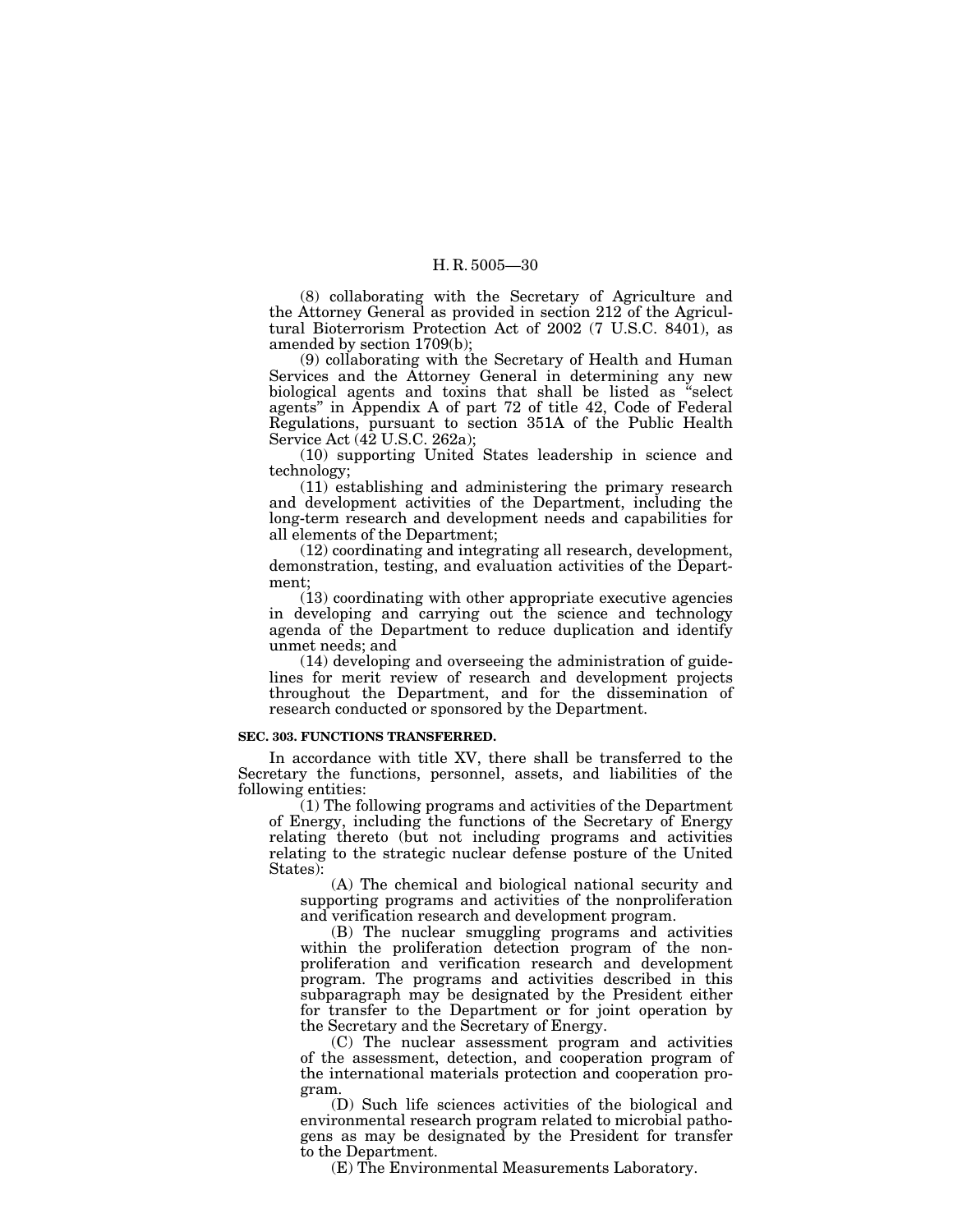(F) The advanced scientific computing research program and activities at Lawrence Livermore National Laboratory.

(2) The National Bio-Weapons Defense Analysis Center of the Department of Defense, including the functions of the Secretary of Defense related thereto.

### **SEC. 304. CONDUCT OF CERTAIN PUBLIC HEALTH-RELATED ACTIVI-TIES.**

(a) IN GENERAL.—With respect to civilian human health-related research and development activities relating to countermeasures for chemical, biological, radiological, and nuclear and other emerging terrorist threats carried out by the Department of Health and Human Services (including the Public Health Service), the Secretary of Health and Human Services shall set priorities, goals, objectives, and policies and develop a coordinated strategy for such activities in collaboration with the Secretary of Homeland Security to ensure consistency with the national policy and strategic plan developed pursuant to section 302(2).

(b) EVALUATION OF PROGRESS.—In carrying out subsection (a), the Secretary of Health and Human Services shall collaborate with the Secretary in developing specific benchmarks and outcome measurements for evaluating progress toward achieving the priorities and goals described in such subsection.

(c) ADMINISTRATION OF COUNTERMEASURES AGAINST SMALLPOX.—Section 224 of the Public Health Service Act (42 U.S.C. 233) is amended by adding the following:

''(p) ADMINISTRATION OF SMALLPOX COUNTERMEASURES BY HEALTH PROFESSIONALS.—

" $(1)$  In GENERAL.—For purposes of this section, and subject to other provisions of this subsection, a covered person shall be deemed to be an employee of the Public Health Service with respect to liability arising out of administration of a covered countermeasure against smallpox to an individual during the effective period of a declaration by the Secretary under paragraph  $(2)(A)$ .

 $(2)$  DECLARATION BY SECRETARY CONCERNING COUNTER-MEASURE AGAINST SMALLPOX.—

''(A) AUTHORITY TO ISSUE DECLARATION.—

''(i) IN GENERAL.—The Secretary may issue a declaration, pursuant to this paragraph, concluding that an actual or potential bioterrorist incident or other actual or potential public health emergency makes advisable the administration of a covered countermeasure to a category or categories of individuals.

''(ii) COVERED COUNTERMEASURE.—The Secretary shall specify in such declaration the substance or substances that shall be considered covered countermeasures (as defined in paragraph (8)(A)) for purposes of administration to individuals during the effective period of the declaration.

''(iii) EFFECTIVE PERIOD.—The Secretary shall specify in such declaration the beginning and ending dates of the effective period of the declaration, and may subsequently amend such declaration to shorten or extend such effective period, provided that the new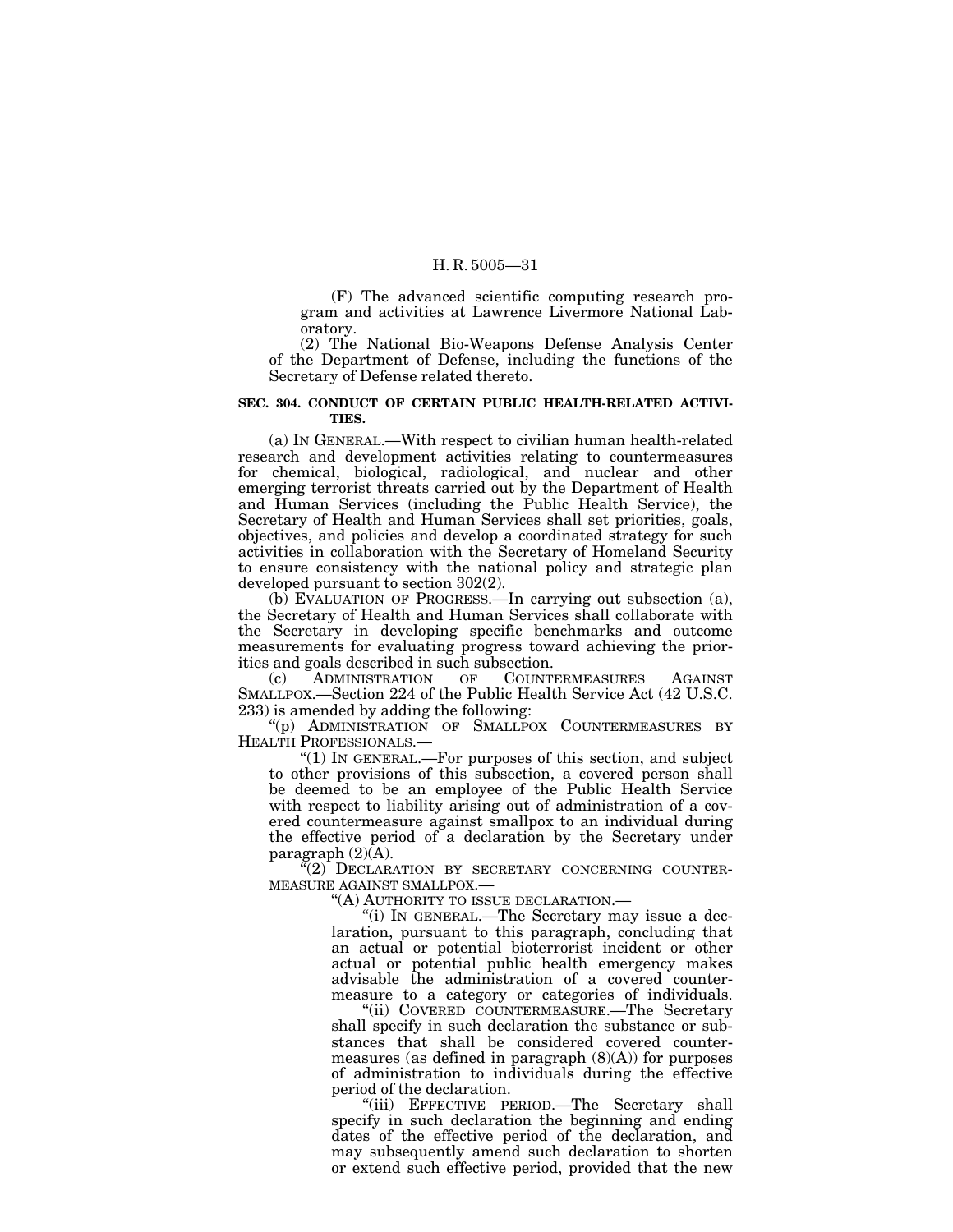closing date is after the date when the declaration is amended.

''(iv) PUBLICATION.—The Secretary shall promptly publish each such declaration and amendment in the Federal Register.

''(B) LIABILITY OF UNITED STATES ONLY FOR ADMINISTRA-TIONS WITHIN SCOPE OF DECLARATION.—Except as provided in paragraph  $(5)(B)(ii)$ , the United States shall be liable under this subsection with respect to a claim arising out of the administration of a covered countermeasure to an individual only if—

''(i) the countermeasure was administered by a qualified person, for a purpose stated in paragraph  $(7)(A)(i)$ , and during the effective period of a declaration by the Secretary under subparagraph (A) with respect to such countermeasure; and

 $\frac{f''(ii)}{I}$  the individual was within a category of individuals covered by the declaration; or

''(II) the qualified person administering the countermeasure had reasonable grounds to believe that such individual was within such category.

''(C) PRESUMPTION OF ADMINISTRATION WITHIN SCOPE OF DECLARATION IN CASE OF ACCIDENTAL VACCINIA INOCULA-TION.—

''(i) IN GENERAL.—If vaccinia vaccine is a covered countermeasure specified in a declaration under subparagraph  $(A)$ , and an individual to whom the vaccinia vaccine is not administered contracts vaccinia, then, under the circumstances specified in clause (ii), the individual—

''(I) shall be rebuttably presumed to have contracted vaccinia from an individual to whom such vaccine was administered as provided by clauses (i) and (ii) of subparagraph (B); and

''(II) shall (unless such presumption is rebutted) be deemed for purposes of this subsection to be an individual to whom a covered countermeasure was administered by a qualified person in accordance with the terms of such declaration and as described by subparagraph (B).

"(ii) CIRCUMSTANCES IN WHICH PRESUMPTION APPLIES.—The presumption and deeming stated in clause (i) shall apply if—

''(I) the individual contracts vaccinia during the effective period of a declaration under subparagraph (A) or by the date 30 days after the close of such period; or

''(II) the individual resides or has resided with an individual to whom such vaccine was administered as provided by clauses (i) and (ii) of subparagraph (B) and contracts vaccinia after such date.

"(3) EXCLUSIVITY OF REMEDY.—The remedy provided by subsection (a) shall be exclusive of any other civil action or proceeding for any claim or suit this subsection encompasses. "(4) CERTIFICATION OF ACTION BY ATTORNEY GENERAL.—

Subsection (c) applies to actions under this subsection, subject to the following provisions: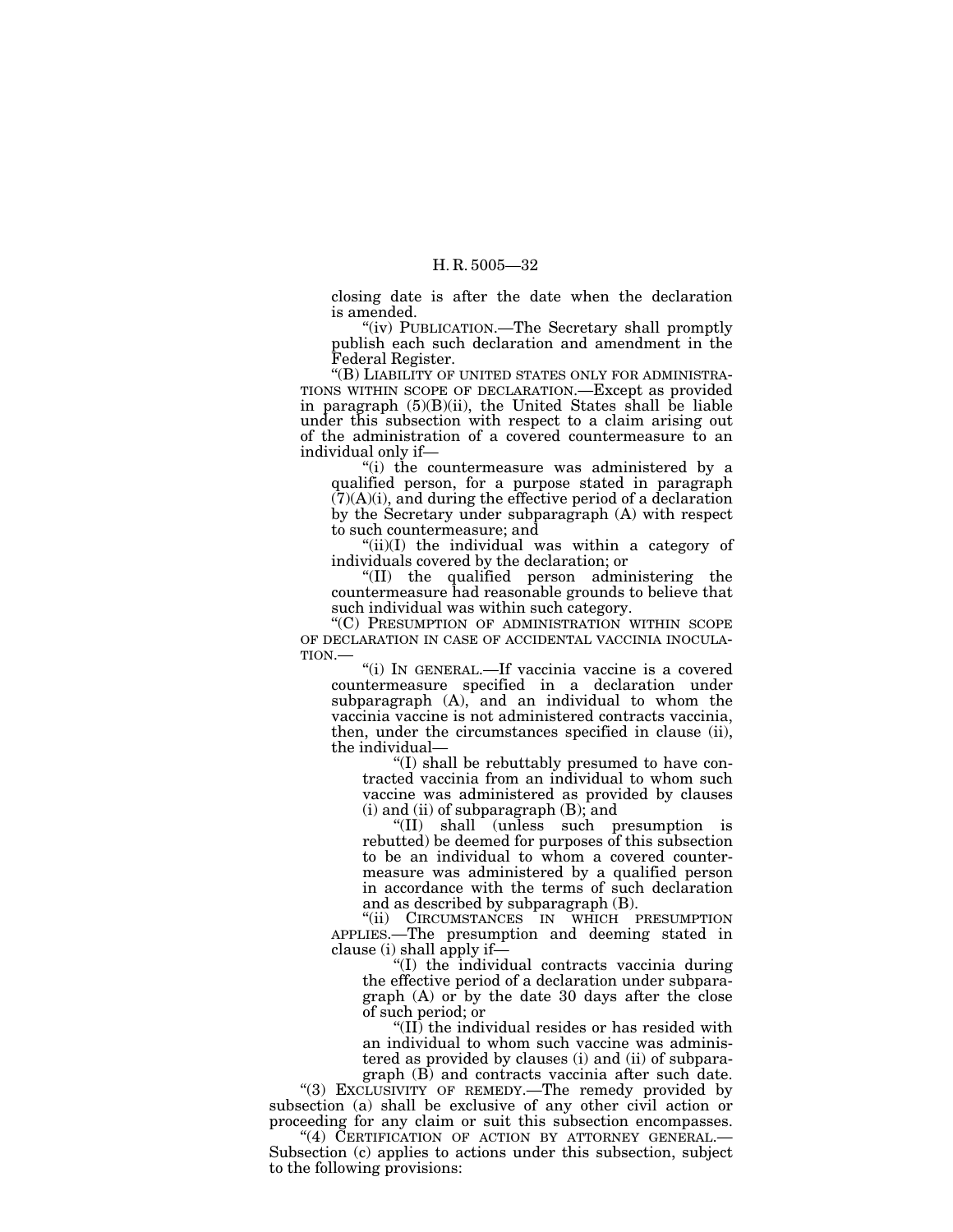''(A) NATURE OF CERTIFICATION.—The certification by the Attorney General that is the basis for deeming an action or proceeding to be against the United States, and for removing an action or proceeding from a State court, is a certification that the action or proceeding is against a covered person and is based upon a claim alleging personal injury or death arising out of the administration of a covered countermeasure.

''(B) CERTIFICATION OF ATTORNEY GENERAL CONCLU-SIVE.—The certification of the Attorney General of the facts specified in subparagraph (A) shall conclusively establish such facts for purposes of jurisdiction pursuant to this subsection.

''(5) DEFENDANT TO COOPERATE WITH UNITED STATES.—

''(A) IN GENERAL.—A covered person shall cooperate with the United States in the processing and defense of a claim or action under this subsection based upon alleged acts or omissions of such person.

''(B) CONSEQUENCES OF FAILURE TO COOPERATE.—Upon the motion of the United States or any other party and upon finding that such person has failed to so cooperate—

''(i) the court shall substitute such person as the party defendant in place of the United States and, upon motion, shall remand any such suit to the court in which it was instituted if it appears that the court lacks subject matter jurisdiction;

''(ii) the United States shall not be liable based on the acts or omissions of such person; and

"(iii) the Attorney General shall not be obligated to defend such action.

''(6) RECOURSE AGAINST COVERED PERSON IN CASE OF GROSS MISCONDUCT OR CONTRACT VIOLATION.—

''(A) IN GENERAL.—Should payment be made by the United States to any claimant bringing a claim under this subsection, either by way of administrative determination, settlement, or court judgment, the United States shall have, notwithstanding any provision of State law, the right to recover for that portion of the damages so awarded or paid, as well as interest and any costs of litigation, resulting from the failure of any covered person to carry out any obligation or responsibility assumed by such person under a contract with the United States or from any grossly negligent, reckless, or illegal conduct or willful misconduct on the part of such person.

''(B) VENUE.—The United States may maintain an action under this paragraph against such person in the district court of the United States in which such person resides or has its principal place of business.

"(7) DEFINITIONS.—As used in this subsection, terms have the following meanings:

 $H(A)$  COVERED COUNTERMEASURE.—The term 'covered countermeasure' or 'covered countermeasure against smallpox', means a substance that is—

 $\mathcal{L}(i)(I)$  used to prevent or treat smallpox (including the vaccinia or another vaccine); or

''(II) vaccinia immune globulin used to control or treat the adverse effects of vaccinia inoculation; and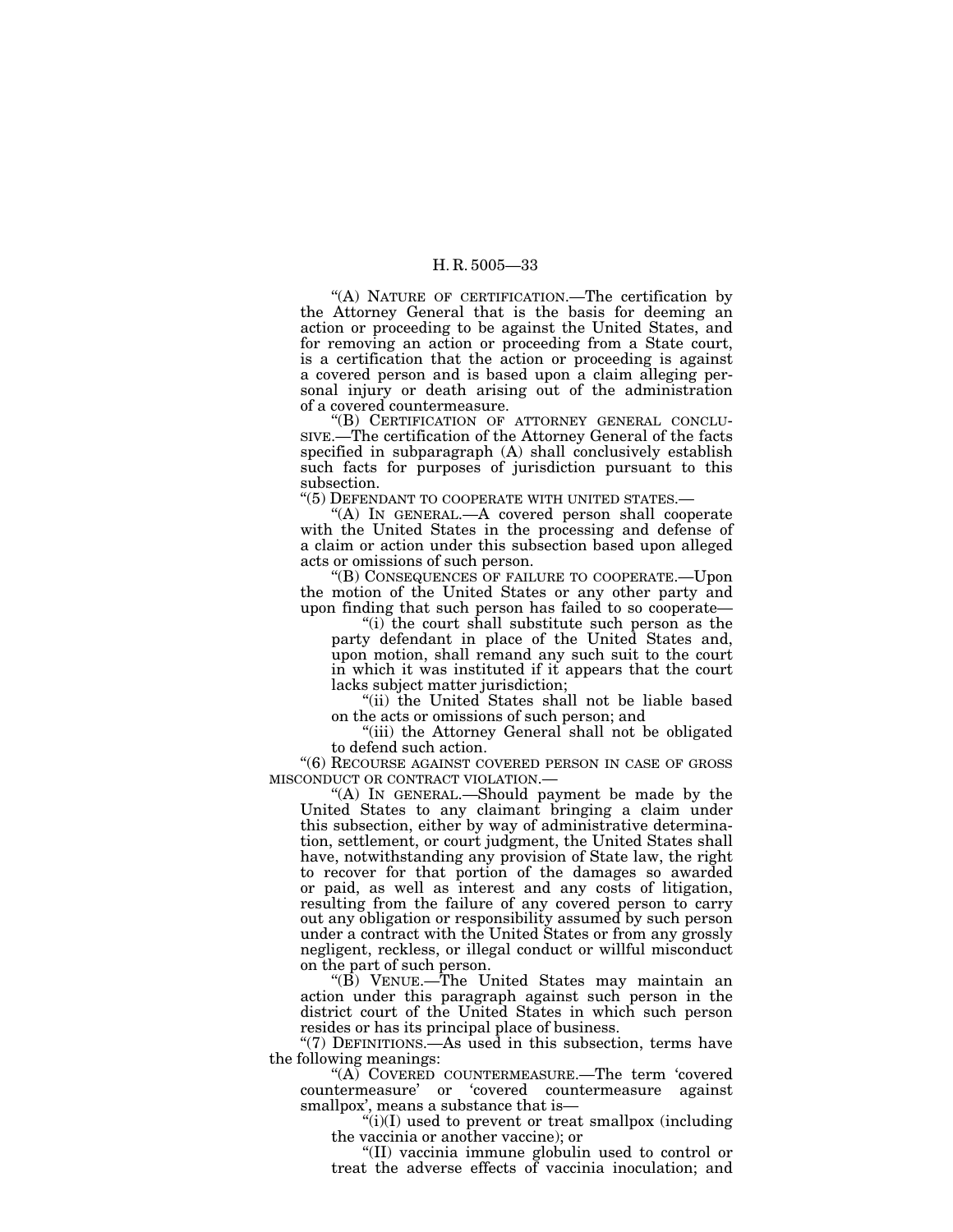''(ii) specified in a declaration under paragraph

(2).<br>"(B) COVERED PERSON.—The term 'covered person'<sub>;</sub> when used with respect to the administration of a covered countermeasure, includes any person who is—<br>"(i) a manufacturer or distributor of such counter-

measure;<br>"(ii) a health care entity under whose auspices<br>such countermeasure was administered;

"(iii) a qualified person who administered such countermeasure; or

"(iv) an official, agent, or employee of a person described in clause (i), (ii), or (iii).<br>"(C) QUALIFIED PERSON.—The term 'qualified person',

when used with respect to the administration of a covered countermeasure, means a licensed health professional or other individual who is authorized to administer such countermeasure under the law of the State in which the countermeasure was administered.''.

### **SEC. 305. FEDERALLY FUNDED RESEARCH AND DEVELOPMENT CEN-TERS.**

The Secretary, acting through the Under Secretary for Science and Technology, shall have the authority to establish or contract with 1 or more federally funded research and development centers to provide independent analysis of homeland security issues, or to carry out other responsibilities under this Act, including coordinating and integrating both the extramural and intramural programs described in section 308.

### **SEC. 306. MISCELLANEOUS PROVISIONS.**

(a) CLASSIFICATION.—To the greatest extent practicable, research conducted or supported by the Department shall be unclassified.

(b) CONSTRUCTION.—Nothing in this title shall be construed to preclude any Under Secretary of the Department from carrying out research, development, demonstration, or deployment activities, as long as such activities are coordinated through the Under Secretary for Science and Technology.

(c) REGULATIONS.—The Secretary, acting through the Under Secretary for Science and Technology, may issue necessary regulations with respect to research, development, demonstration, testing, and evaluation activities of the Department, including the conducting, funding, and reviewing of such activities.

(d) NOTIFICATION OF PRESIDENTIAL LIFE SCIENCES DESIGNA-TIONS.—Not later than 60 days before effecting any transfer of Department of Energy life sciences activities pursuant to section  $30\overline{3}(1)(D)$  of this Act, the President shall notify the appropriate congressional committees of the proposed transfer and shall include the reasons for the transfer and a description of the effect of the transfer on the activities of the Department of Energy.

### **SEC. 307. HOMELAND SECURITY ADVANCED RESEARCH PROJECTS AGENCY.**

(a) DEFINITIONS.—In this section:

(1) FUND.—The term ''Fund'' means the Acceleration Fund for Research and Development of Homeland Security Technologies established in subsection (c).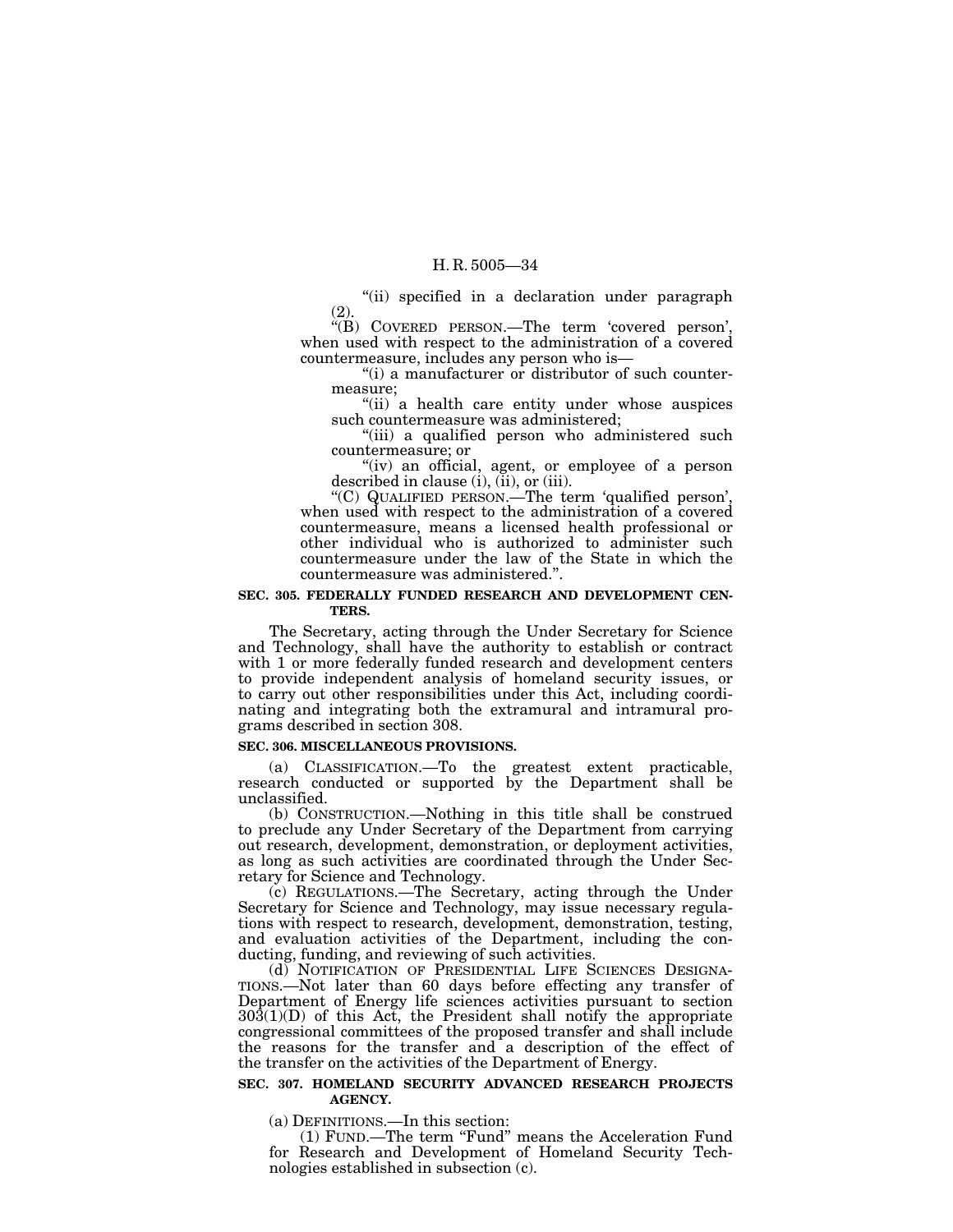(2) HOMELAND SECURITY RESEARCH.—The term ''homeland security research'' means research relevant to the detection of, prevention of, protection against, response to, attribution of, and recovery from homeland security threats, particularly acts of terrorism.

(3) HSARPA.—The term ''HSARPA'' means the Homeland Security Advanced Research Projects Agency established in subsection (b).

(4) UNDER SECRETARY.—The term ''Under Secretary'' means the Under Secretary for Science and Technology.

(b) HOMELAND SECURITY ADVANCED RESEARCH PROJECTS AGENCY.—

(1) ESTABLISHMENT.—There is established the Homeland Security Advanced Research Projects Agency.

(2) DIRECTOR.—HSARPA shall be headed by a Director, who shall be appointed by the Secretary. The Director shall report to the Under Secretary.

(3) RESPONSIBILITIES.—The Director shall administer the Fund to award competitive, merit-reviewed grants, cooperative agreements or contracts to public or private entities, including businesses, federally funded research and development centers, and universities. The Director shall administer the Fund to—

(A) support basic and applied homeland security research to promote revolutionary changes in technologies that would promote homeland security;

(B) advance the development, testing and evaluation, and deployment of critical homeland security technologies; and

(C) accelerate the prototyping and deployment of technologies that would address homeland security vulnerabilities.

(4) TARGETED COMPETITIONS.—The Director may solicit proposals to address specific vulnerabilities identified by the Director.

(5) COORDINATION.—The Director shall ensure that the activities of HSARPA are coordinated with those of other relevant research agencies, and may run projects jointly with other agencies.

(6) PERSONNEL.—In hiring personnel for HSARPA, the Secretary shall have the hiring and management authorities described in section 1101 of the Strom Thurmond National Defense Authorization Act for Fiscal Year 1999 (5 U.S.C. 3104 note; Public Law 105–261). The term of appointments for employees under subsection (c)(1) of that section may not exceed 5 years before the granting of any extension under subsection (c)(2) of that section.

(7) DEMONSTRATIONS.—The Director, periodically, shall hold homeland security technology demonstrations to improve contact among technology developers, vendors and acquisition personnel.

 $(c)$  FUND. $-$ 

(1) ESTABLISHMENT.—There is established the Acceleration Fund for Research and Development of Homeland Security Technologies, which shall be administered by the Director of HSARPA.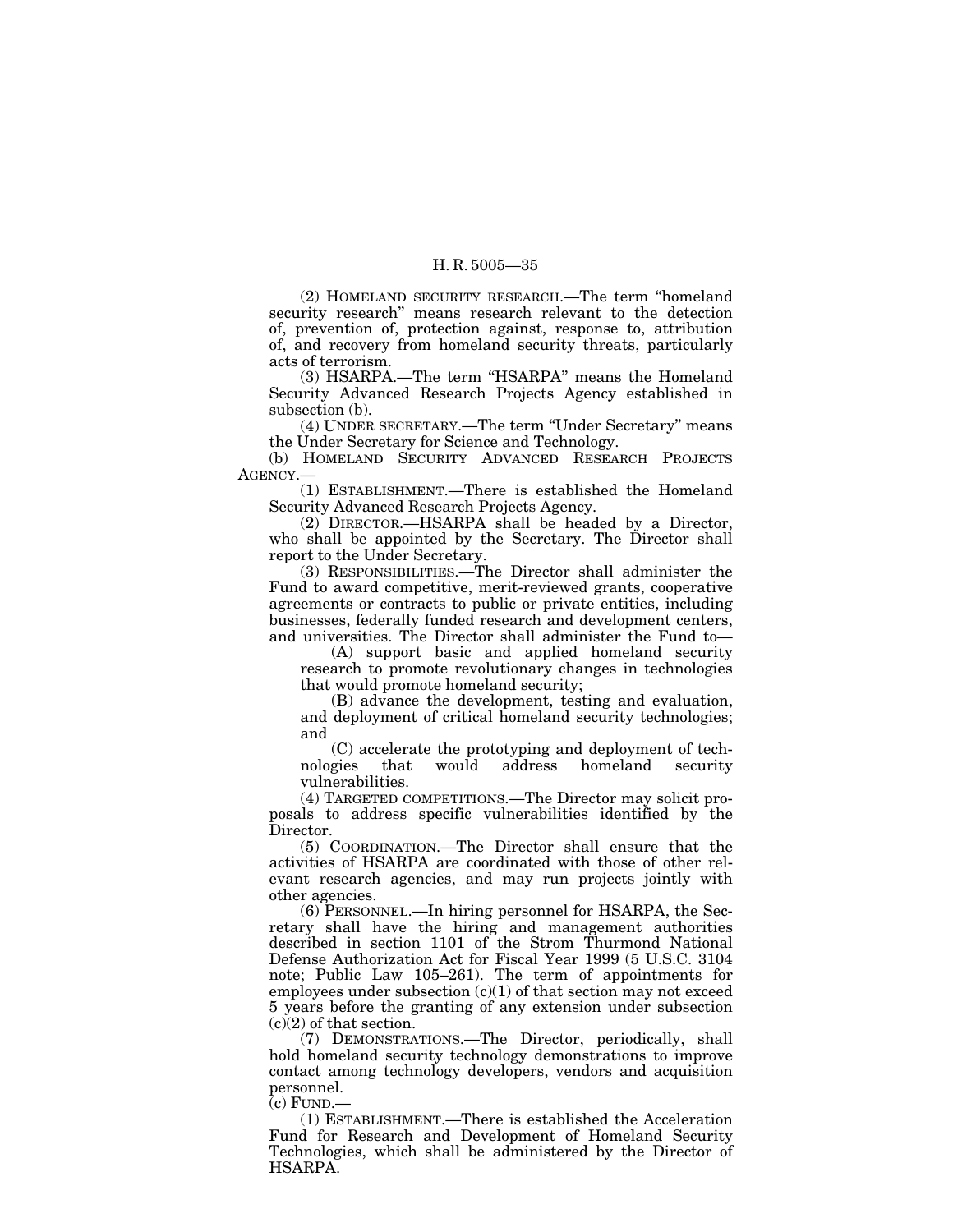(2) AUTHORIZATION OF APPROPRIATIONS.—There are authorized to be appropriated \$500,000,000 to the Fund for fiscal year 2003 and such sums as may be necessary thereafter.

(3) COAST GUARD.—Of the funds authorized to be appropriated under paragraph (2), not less than 10 percent of such funds for each fiscal year through fiscal year 2005 shall be authorized only for the Under Secretary, through joint agreement with the Commandant of the Coast Guard, to carry out research and development of improved ports, waterways and coastal security surveillance and perimeter protection capabilities for the purpose of minimizing the possibility that Coast Guard cutters, aircraft, helicopters, and personnel will be diverted from non-homeland security missions to the ports, waterways and coastal security mission.

### **SEC. 308. CONDUCT OF RESEARCH, DEVELOPMENT, DEMONSTRATION, TESTING AND EVALUATION.**

(a) IN GENERAL.—The Secretary, acting through the Under Secretary for Science and Technology, shall carry out the responsibilities under section 302(4) through both extramural and intramural programs.

(b) EXTRAMURAL PROGRAMS.—

(1) IN GENERAL.—The Secretary, acting through the Under Secretary for Science and Technology, shall operate extramural research, development, demonstration, testing, and evaluation programs so as to—

(A) ensure that colleges, universities, private research institutes, and companies (and consortia thereof) from as many areas of the United States as practicable participate;

(B) ensure that the research funded is of high quality, as determined through merit review processes developed under section 302(14); and

(C) distribute funds through grants, cooperative agreements, and contracts.

(2) UNIVERSITY-BASED CENTERS FOR HOMELAND SECURITY.—

(A) ESTABLISHMENT.—The Secretary, acting through the Under Secretary for Science and Technology, shall establish within 1 year of the date of enactment of this Act a university-based center or centers for homeland security. The purpose of this center or centers shall be to establish a coordinated, university-based system to enhance the Nation's homeland security.

(B) CRITERIA FOR SELECTION.—In selecting colleges or universities as centers for homeland security, the Secretary shall consider the following criteria:

(i) Demonstrated expertise in the training of first responders.

(ii) Demonstrated expertise in responding to incidents involving weapons of mass destruction and biological warfare.

(iii) Demonstrated expertise in emergency medical services.

(iv) Demonstrated expertise in chemical, biological, radiological, and nuclear countermeasures.

(v) Strong affiliations with animal and plant diagnostic laboratories.

(vi) Demonstrated expertise in food safety.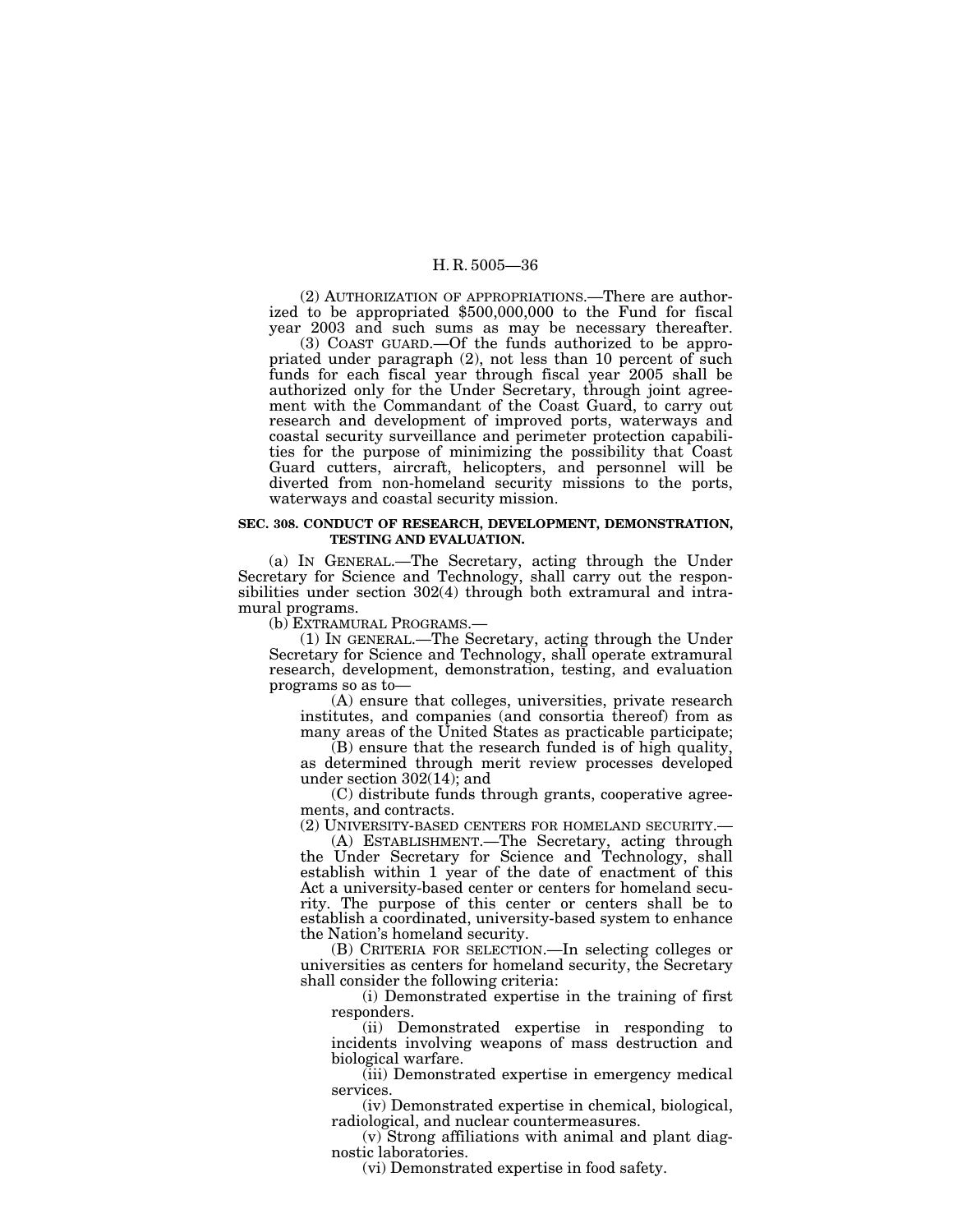(vii) Affiliation with Department of Agriculture laboratories or training centers.

(viii) Demonstrated expertise in water and wastewater operations.

(ix) Demonstrated expertise in port and waterway security.

(x) Demonstrated expertise in multi-modal transportation.

(xi) Nationally recognized programs in information security.

(xii) Nationally recognized programs in engineering.

(xiii) Demonstrated expertise in educational outreach and technical assistance.

(xiv) Demonstrated expertise in border transportation and security.

(xv) Demonstrated expertise in interdisciplinary public policy research and communication outreach regarding science, technology, and public policy.

(C) DISCRETION OF SECRETARY.—The Secretary shall have the discretion to establish such centers and to consider additional criteria as necessary to meet the evolving needs of homeland security and shall report to Congress concerning the implementation of this paragraph as necessary.

(D) AUTHORIZATION OF APPROPRIATIONS.—There are authorized to be appropriated such sums as may be necessary to carry out this paragraph.

(c) INTRAMURAL PROGRAMS.—

(1) CONSULTATION.—In carrying out the duties under section 302, the Secretary, acting through the Under Secretary for Science and Technology, may draw upon the expertise of any laboratory of the Federal Government, whether operated by a contractor or the Government.

(2) LABORATORIES.—The Secretary, acting through the Under Secretary for Science and Technology, may establish a headquarters laboratory for the Department at any laboratory or site and may establish additional laboratory units at other laboratories or sites.

(3) CRITERIA FOR HEADQUARTERS LABORATORY.—If the Secretary chooses to establish a headquarters laboratory pursuant to paragraph (2), then the Secretary shall do the following:

(A) Establish criteria for the selection of the headquarters laboratory in consultation with the National Academy of Sciences, appropriate Federal agencies, and other experts.

(B) Publish the criteria in the Federal Register.

(C) Evaluate all appropriate laboratories or sites against the criteria.

(D) Select a laboratory or site on the basis of the criteria.

(E) Report to the appropriate congressional committees on which laboratory was selected, how the selected laboratory meets the published criteria, and what duties the headquarters laboratory shall perform.

(4) LIMITATION ON OPERATION OF LABORATORIES.—No laboratory shall begin operating as the headquarters laboratory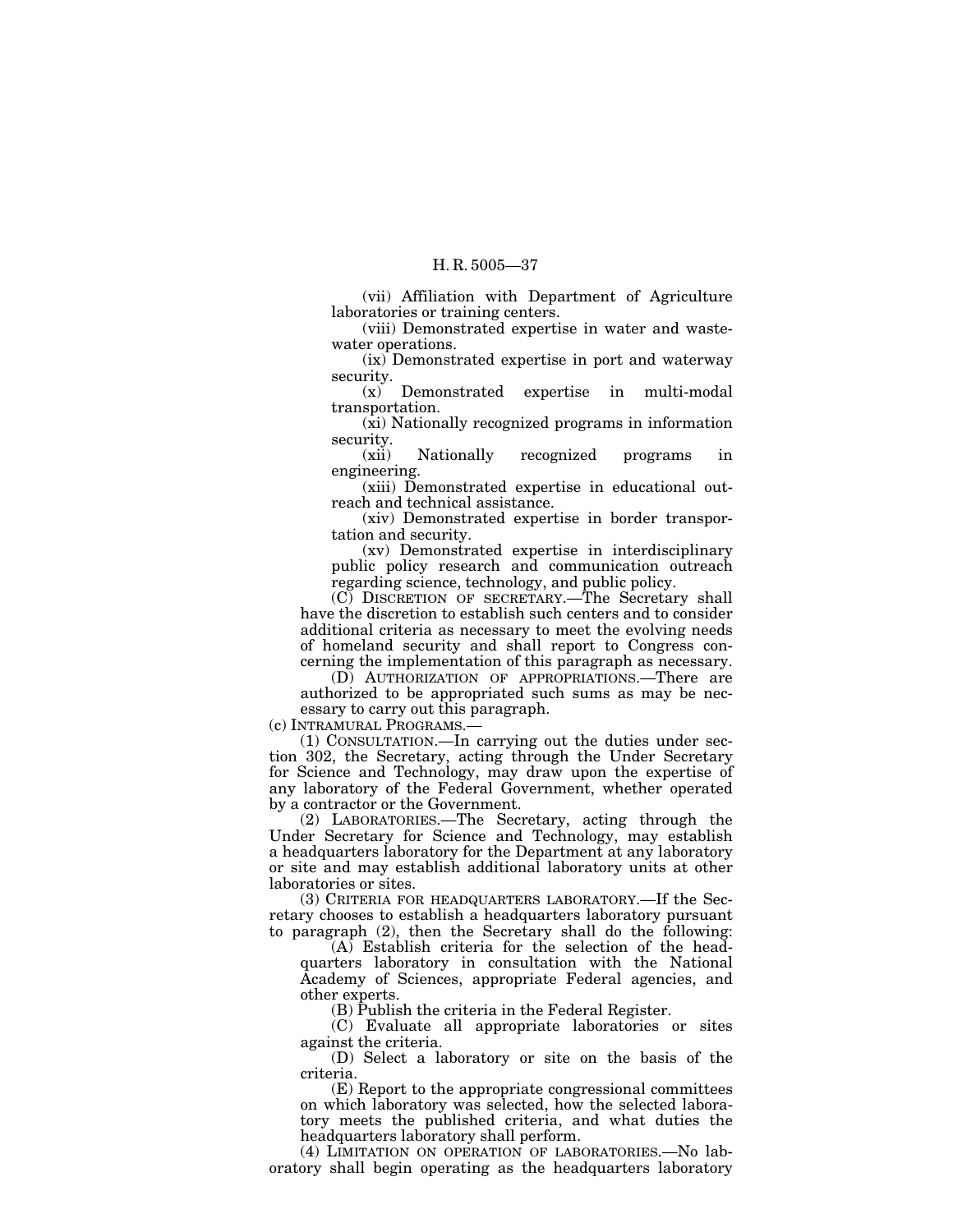of the Department until at least 30 days after the transmittal of the report required by paragraph  $(3)(\overline{E})$ .

### **SEC. 309. UTILIZATION OF DEPARTMENT OF ENERGY NATIONAL LAB-ORATORIES AND SITES IN SUPPORT OF HOMELAND SECURITY ACTIVITIES.**

(a) AUTHORITY TO UTILIZE NATIONAL LABORATORIES AND SITES.—

(1) IN GENERAL.—In carrying out the missions of the Department, the Secretary may utilize the Department of Energy national laboratories and sites through any 1 or more of the following methods, as the Secretary considers appropriate:

(A) A joint sponsorship arrangement referred to in subsection  $(b)$ .

(B) A direct contract between the Department and the applicable Department of Energy laboratory or site, subject to subsection (c).

(C) Any ''work for others'' basis made available by that laboratory or site.

(D) Any other method provided by law.

(2) ACCEPTANCE AND PERFORMANCE BY LABS AND SITES.— Notwithstanding any other law governing the administration, mission, use, or operations of any of the Department of Energy national laboratories and sites, such laboratories and sites are authorized to accept and perform work for the Secretary, consistent with resources provided, and perform such work on an equal basis to other missions at the laboratory and not on a noninterference basis with other missions of such laboratory or site.

(b) JOINT SPONSORSHIP ARRANGEMENTS.—

(1) LABORATORIES.—The Department may be a joint sponsor, under a multiple agency sponsorship arrangement with the Department of Energy, of 1 or more Department of Energy national laboratories in the performance of work.

(2) SITES.—The Department may be a joint sponsor of a Department of Energy site in the performance of work as if such site were a federally funded research and development center and the work were performed under a multiple agency sponsorship arrangement with the Department.

(3) PRIMARY SPONSOR.—The Department of Energy shall be the primary sponsor under a multiple agency sponsorship arrangement referred to in paragraph (1) or (2).

(4) LEAD AGENT.—The Secretary of Energy shall act as the lead agent in coordinating the formation and performance of a joint sponsorship arrangement under this subsection between the Department and a Department of Energy national laboratory or site.

(5) FEDERAL ACQUISITION REGULATION.—Any work performed by a Department of Energy national laboratory or site under a joint sponsorship arrangement under this subsection shall comply with the policy on the use of federally funded research and development centers under the Federal Acquisition Regulations.

(6) FUNDING.—The Department shall provide funds for work at the Department of Energy national laboratories or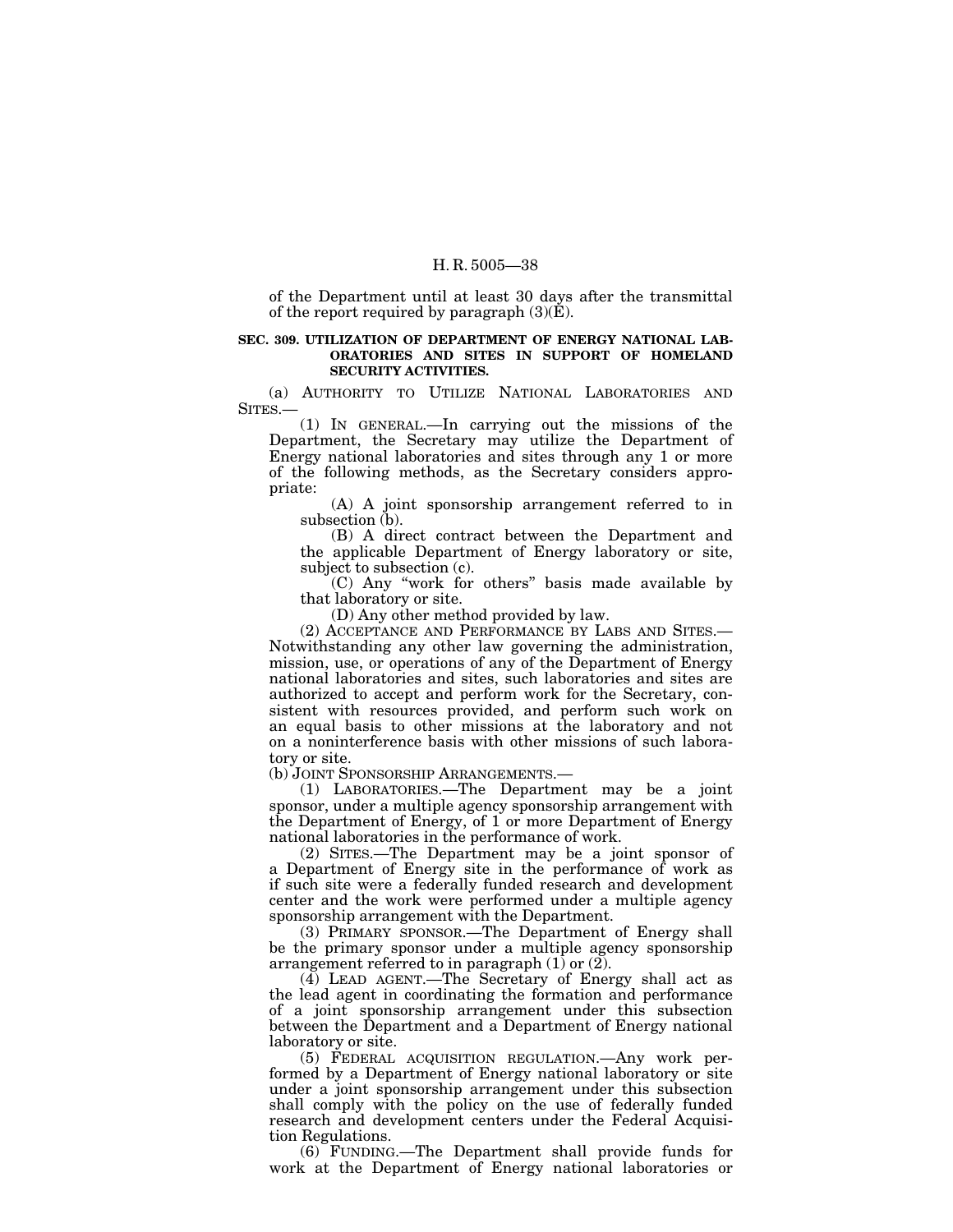sites, as the case may be, under a joint sponsorship arrangement under this subsection under the same terms and conditions as apply to the primary sponsor of such national laboratory under section 303(b)(1)(C) of the Federal Property and Administrative Services Act of 1949 (41 U.S.C. 253(b)(1)(C)) or of such site to the extent such section applies to such site as a federally funded research and development center by reason of this subsection.

(c) SEPARATE CONTRACTING.—To the extent that programs or activities transferred by this Act from the Department of Energy to the Department of Homeland Security are being carried out through direct contracts with the operator of a national laboratory or site of the Department of Energy, the Secretary of Homeland Security and the Secretary of Energy shall ensure that direct contracts for such programs and activities between the Department of Homeland Security and such operator are separate from the direct contracts of the Department of Energy with such operator.

(d) AUTHORITY WITH RESPECT TO COOPERATIVE RESEARCH AND DEVELOPMENT AGREEMENTS AND LICENSING AGREEMENTS.—In connection with any utilization of the Department of Energy national laboratories and sites under this section, the Secretary may permit the director of any such national laboratory or site to enter into cooperative research and development agreements or to negotiate licensing agreements with any person, any agency or instrumentality, of the United States, any unit of State or local government, and any other entity under the authority granted by section 12 of the Stevenson-Wydler Technology Innovation Act of 1980 (15 U.S.C. 3710a). Technology may be transferred to a non-Federal party to such an agreement consistent with the provisions of sections 11 and 12 of that Act (15 U.S.C. 3710, 3710a).

(e) REIMBURSEMENT OF COSTS.—In the case of an activity carried out by the operator of a Department of Energy national laboratory or site in connection with any utilization of such laboratory or site under this section, the Department of Homeland Security shall reimburse the Department of Energy for costs of such activity through a method under which the Secretary of Energy waives any requirement for the Department of Homeland Security to pay administrative charges or personnel costs of the Department of Energy or its contractors in excess of the amount that the Secretary of Energy pays for an activity carried out by such contractor and paid for by the Department of Energy.

(f) LABORATORY DIRECTED RESEARCH AND DEVELOPMENT BY THE DEPARTMENT OF ENERGY.—No funds authorized to be appropriated or otherwise made available to the Department in any fiscal year may be obligated or expended for laboratory directed research and development activities carried out by the Department of Energy unless such activities support the missions of the Department of Homeland Security.

(g) OFFICE FOR NATIONAL LABORATORIES.—There is established within the Directorate of Science and Technology an Office for National Laboratories, which shall be responsible for the coordination and utilization of the Department of Energy national laboratories and sites under this section in a manner to create a networked laboratory system for the purpose of supporting the missions of the Department.

(h) DEPARTMENT OF ENERGY COORDINATION ON HOMELAND SECURITY RELATED RESEARCH.—The Secretary of Energy shall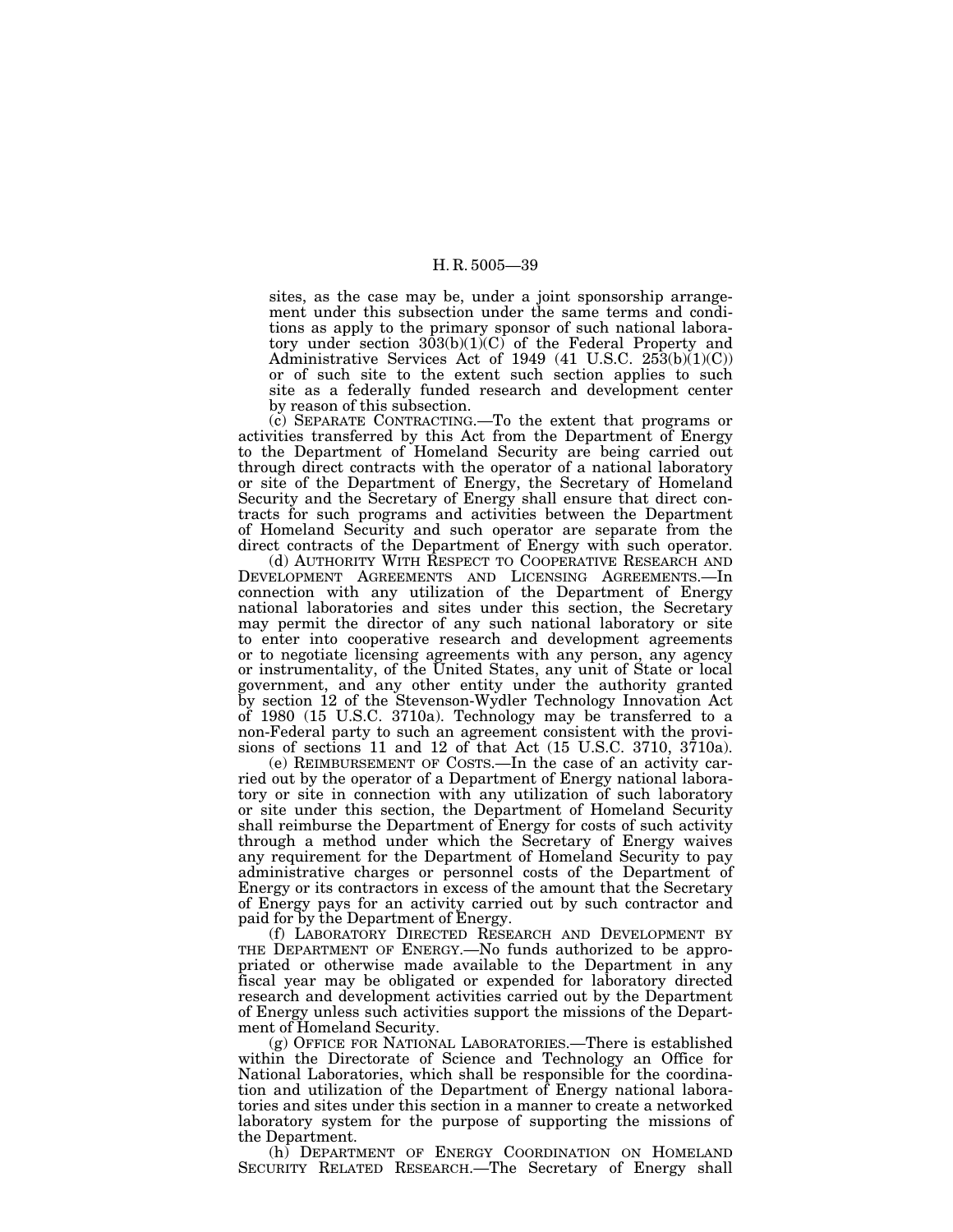ensure that any research, development, test, and evaluation activities conducted within the Department of Energy that are directly or indirectly related to homeland security are fully coordinated with the Secretary to minimize duplication of effort and maximize the effective application of Federal budget resources.

#### **SEC. 310. TRANSFER OF PLUM ISLAND ANIMAL DISEASE CENTER, DEPARTMENT OF AGRICULTURE.**

(a) IN GENERAL.—In accordance with title XV, the Secretary of Agriculture shall transfer to the Secretary of Homeland Security the Plum Island Animal Disease Center of the Department of Agriculture, including the assets and liabilities of the Center.

(b) CONTINUED DEPARTMENT OF AGRICULTURE ACCESS.—On completion of the transfer of the Plum Island Animal Disease Center under subsection (a), the Secretary of Homeland Security and the Secretary of Agriculture shall enter into an agreement to ensure that the Department of Agriculture is able to carry out research, diagnostic, and other activities of the Department of Agriculture at the Center.

(c) DIRECTION OF ACTIVITIES.—The Secretary of Agriculture shall continue to direct the research, diagnostic, and other activities of the Department of Agriculture at the Center described in subsection (b).

(d) NOTIFICATION.—

(1) IN GENERAL.—At least 180 days before any change in the biosafety level at the Plum Island Animal Disease Center, the President shall notify Congress of the change and describe the reasons for the change.

(2) LIMITATION.—No change described in paragraph (1) may be made earlier than 180 days after the completion of the transition period (as defined in section 1501).

## **SEC. 311. HOMELAND SECURITY SCIENCE AND TECHNOLOGY ADVISORY COMMITTEE.**

(a) ESTABLISHMENT.—There is established within the Department a Homeland Security Science and Technology Advisory Committee (in this section referred to as the "Advisory Committee"). The Advisory Committee shall make recommendations with respect to the activities of the Under Secretary for Science and Technology, including identifying research areas of potential importance to the security of the Nation.

(b) MEMBERSHIP.—

(1) APPOINTMENT.—The Advisory Committee shall consist of 20 members appointed by the Under Secretary for Science and Technology, which shall include emergency first-responders or representatives of organizations or associations of emergency first-responders. The Advisory Committee shall also include representatives of citizen groups, including economically disadvantaged communities. The individuals appointed as members of the Advisory Committee—

(A) shall be eminent in fields such as emergency response, research, engineering, new product development, business, and management consulting;

(B) shall be selected solely on the basis of established records of distinguished service;

(C) shall not be employees of the Federal Government; and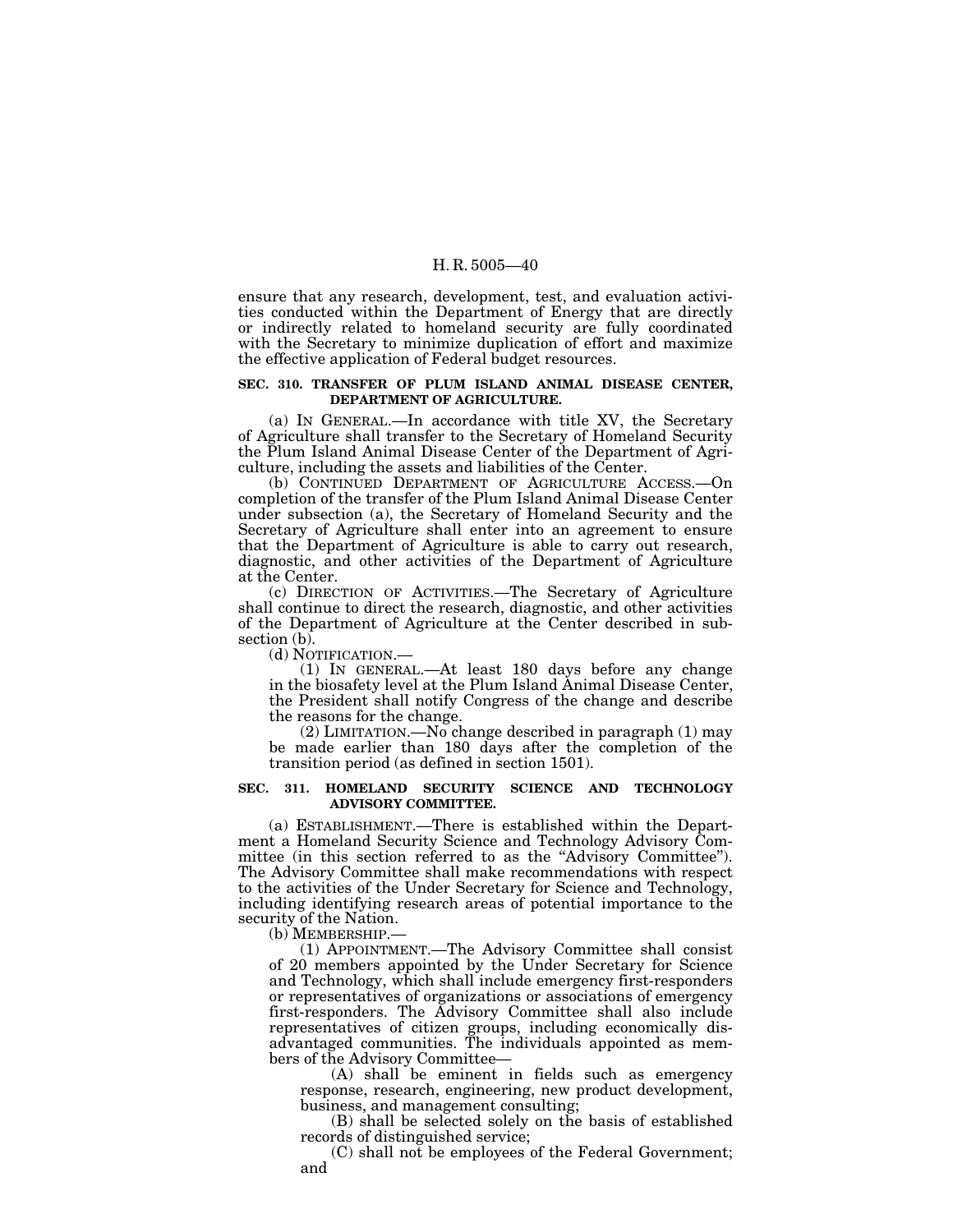(D) shall be so selected as to provide representation of a cross-section of the research, development, demonstration, and deployment activities supported by the Under Secretary for Science and Technology.

(2) NATIONAL RESEARCH COUNCIL.—The Under Secretary for Science and Technology may enter into an arrangement for the National Research Council to select members of the Advisory Committee, but only if the panel used by the National Research Council reflects the representation described in paragraph (1).

(c) TERMS OF OFFICE.—

(1) IN GENERAL.—Except as otherwise provided in this subsection, the term of office of each member of the Advisory Committee shall be 3 years.

(2) ORIGINAL APPOINTMENTS.—The original members of the Advisory Committee shall be appointed to three classes of three members each. One class shall have a term of 1 year, 1 a term of 2 years, and the other a term of 3 years.

(3) VACANCIES.—A member appointed to fill a vacancy occurring before the expiration of the term for which the member's predecessor was appointed shall be appointed for the remainder of such term.

(d) ELIGIBILITY.—A person who has completed two consecutive full terms of service on the Advisory Committee shall thereafter be ineligible for appointment during the 1-year period following the expiration of the second such term.

(e) MEETINGS.—The Advisory Committee shall meet at least quarterly at the call of the Chair or whenever one-third of the members so request in writing. Each member shall be given appropriate notice of the call of each meeting, whenever possible not less than 15 days before the meeting.

(f) QUORUM.—A majority of the members of the Advisory Committee not having a conflict of interest in the matter being considered by the Advisory Committee shall constitute a quorum.

(g) CONFLICT OF INTEREST RULES.—The Advisory Committee shall establish rules for determining when 1 of its members has a conflict of interest in a matter being considered by the Advisory Committee.

(h) REPORTS.—

(1) ANNUAL REPORT.—The Advisory Committee shall render an annual report to the Under Secretary for Science and Technology for transmittal to Congress on or before January 31 of each year. Such report shall describe the activities and recommendations of the Advisory Committee during the previous year.

(2) ADDITIONAL REPORTS.—The Advisory Committee may render to the Under Secretary for transmittal to Congress such additional reports on specific policy matters as it considers appropriate.

(i) FEDERAL ADVISORY COMMITTEE ACT EXEMPTION.—Section 14 of the Federal Advisory Committee Act shall not apply to the Advisory Committee.

(j) TERMINATION.—The Department of Homeland Security Science and Technology Advisory Committee shall terminate 3 years after the effective date of this Act.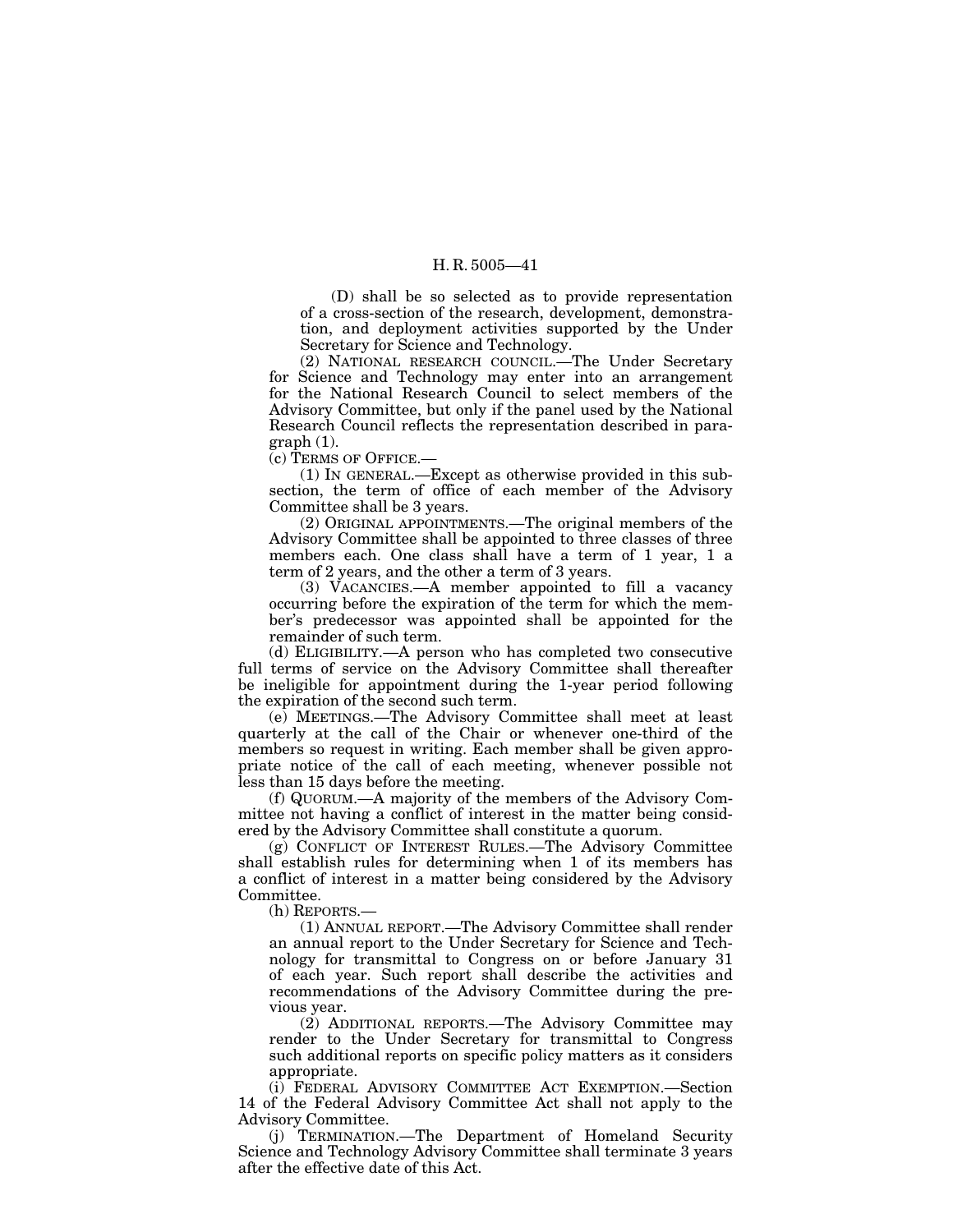## **SEC. 312. HOMELAND SECURITY INSTITUTE.**

(a) ESTABLISHMENT.—The Secretary shall establish a federally funded research and development center to be known as the ''Homeland Security Institute" (in this section referred to as the "Institute").

(b) ADMINISTRATION.—The Institute shall be administered as a separate entity by the Secretary.

(c) DUTIES.—The duties of the Institute shall be determined by the Secretary, and may include the following:

(1) Systems analysis, risk analysis, and simulation and modeling to determine the vulnerabilities of the Nation's critical infrastructures and the effectiveness of the systems deployed to reduce those vulnerabilities.

(2) Economic and policy analysis to assess the distributed costs and benefits of alternative approaches to enhancing security.

(3) Evaluation of the effectiveness of measures deployed to enhance the security of institutions, facilities, and infrastructure that may be terrorist targets.

(4) Identification of instances when common standards and protocols could improve the interoperability and effective utilization of tools developed for field operators and first responders.

(5) Assistance for Federal agencies and departments in establishing testbeds to evaluate the effectiveness of technologies under development and to assess the appropriateness of such technologies for deployment.

(6) Design of metrics and use of those metrics to evaluate the effectiveness of homeland security programs throughout the Federal Government, including all national laboratories.

(7) Design of and support for the conduct of homeland security-related exercises and simulations.

(8) Creation of strategic technology development plans to reduce vulnerabilities in the Nation's critical infrastructure and key resources.

(d) CONSULTATION ON INSTITUTE ACTIVITIES.—In carrying out the duties described in subsection (c), the Institute shall consult widely with representatives from private industry, institutions of higher education, nonprofit institutions, other Government agencies, and federally funded research and development centers.

(e) USE OF CENTERS.—The Institute shall utilize the capabilities of the National Infrastructure Simulation and Analysis Center.

(f) ANNUAL REPORTS.—The Institute shall transmit to the Secretary and Congress an annual report on the activities of the Institute under this section.

(g) TERMINATION.—The Homeland Security Institute shall terminate 3 years after the effective date of this Act.

#### **SEC. 313. TECHNOLOGY CLEARINGHOUSE TO ENCOURAGE AND SUP-PORT INNOVATIVE SOLUTIONS TO ENHANCE HOMELAND SECURITY.**

(a) ESTABLISHMENT OF PROGRAM.—The Secretary, acting through the Under Secretary for Science and Technology, shall establish and promote a program to encourage technological innovation in facilitating the mission of the Department (as described in section 101).

(b) ELEMENTS OF PROGRAM.—The program described in subsection (a) shall include the following components: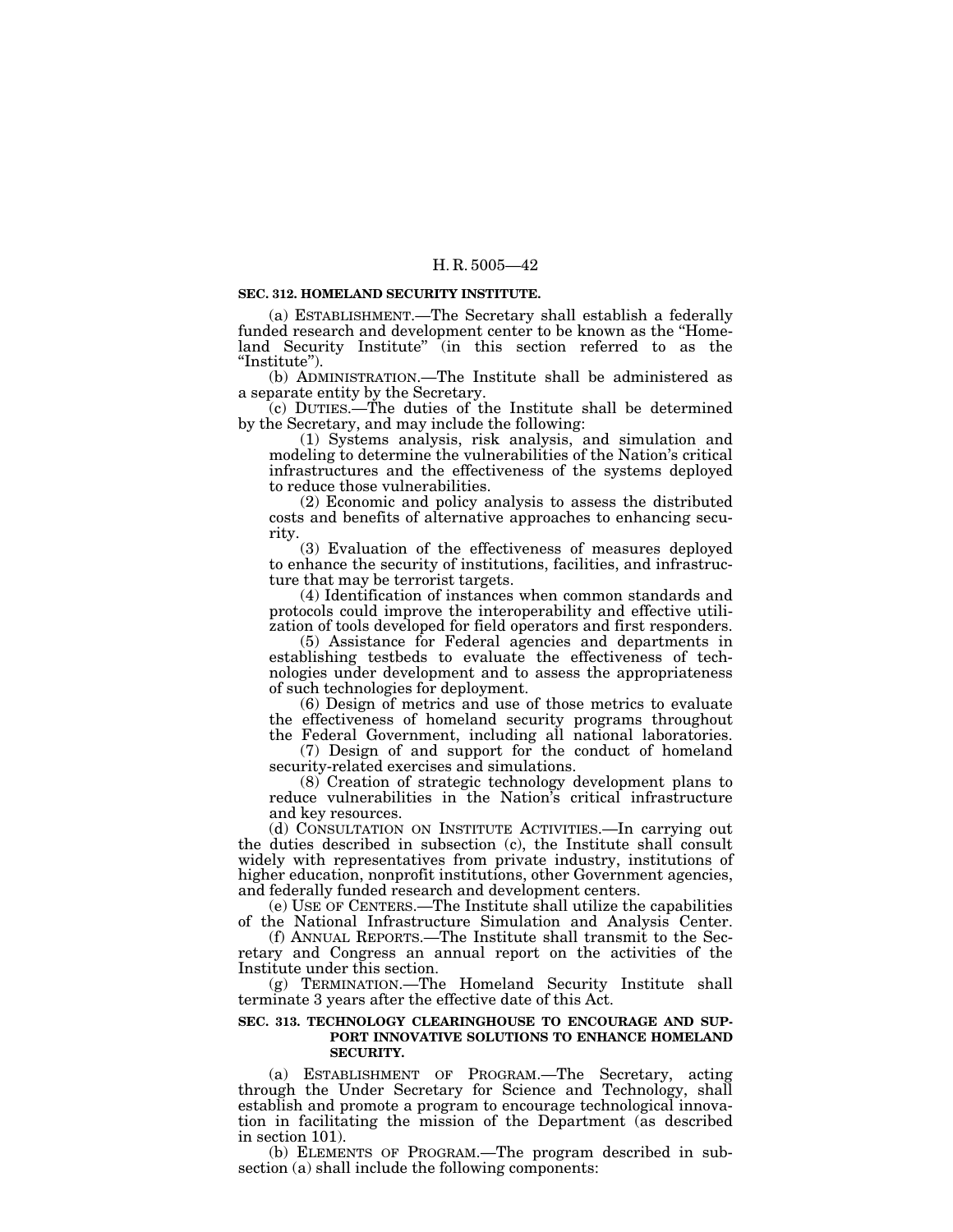(1) The establishment of a centralized Federal clearinghouse for information relating to technologies that would further the mission of the Department for dissemination, as appropriate, to Federal, State, and local government and private sector entities for additional review, purchase, or use.

(2) The issuance of announcements seeking unique and innovative technologies to advance the mission of the Department.

(3) The establishment of a technical assistance team to assist in screening, as appropriate, proposals submitted to the Secretary (except as provided in subsection (c)(2)) to assess the feasibility, scientific and technical merits, and estimated cost of such proposals, as appropriate.

(4) The provision of guidance, recommendations, and technical assistance, as appropriate, to assist Federal, State, and local government and private sector efforts to evaluate and implement the use of technologies described in paragraph (1) or  $(2)$ .

(5) The provision of information for persons seeking guidance on how to pursue proposals to develop or deploy technologies that would enhance homeland security, including information relating to Federal funding, regulation, or acquisition.

(c) MISCELLANEOUS PROVISIONS.—

(1) IN GENERAL.—Nothing in this section shall be construed as authorizing the Secretary or the technical assistance team established under subsection (b)(3) to set standards for technology to be used by the Department, any other executive agency, any State or local government entity, or any private sector entity.

(2) CERTAIN PROPOSALS.—The technical assistance team established under subsection (b)(3) shall not consider or evaluate proposals submitted in response to a solicitation for offers for a pending procurement or for a specific agency requirement.

(3) COORDINATION.—In carrying out this section, the Secretary shall coordinate with the Technical Support Working Group (organized under the April 1982 National Security Decision Directive Numbered 30).

# **TITLE IV—DIRECTORATE OF BORDER AND TRANSPORTATION SECURITY**

# **Subtitle A—Under Secretary for Border and Transportation Security**

# **SEC. 401. UNDER SECRETARY FOR BORDER AND TRANSPORTATION SECURITY.**

There shall be in the Department a Directorate of Border and Transportation Security headed by an Under Secretary for Border and Transportation Security.

#### **SEC. 402. RESPONSIBILITIES.**

The Secretary, acting through the Under Secretary for Border and Transportation Security, shall be responsible for the following: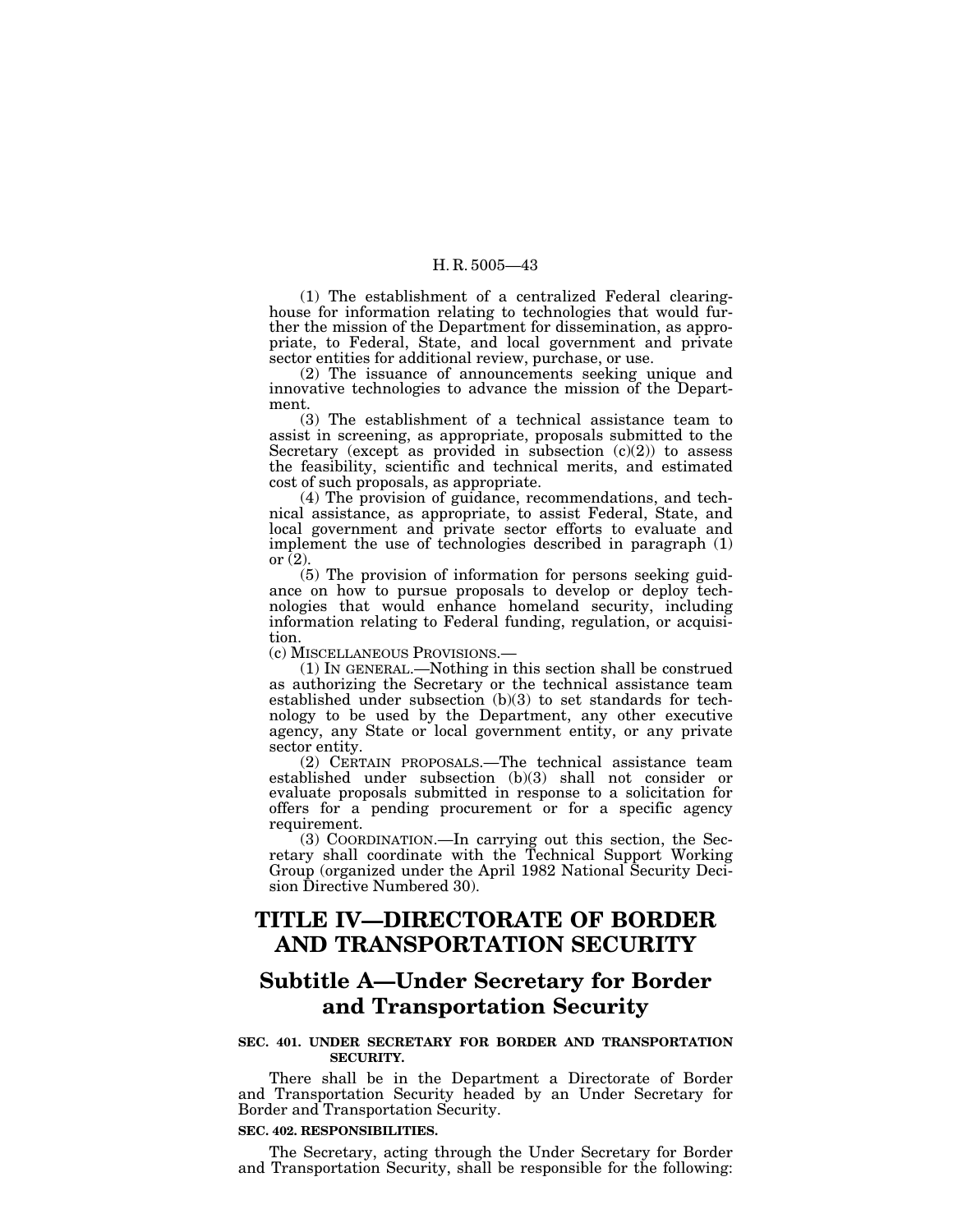(1) Preventing the entry of terrorists and the instruments of terrorism into the United States.

(2) Securing the borders, territorial waters, ports, terminals, waterways, and air, land, and sea transportation systems of the United States, including managing and coordinating those functions transferred to the Department at ports of entry.

(3) Carrying out the immigration enforcement functions vested by statute in, or performed by, the Commissioner of Immigration and Naturalization (or any officer, employee, or component of the Immigration and Naturalization Service) immediately before the date on which the transfer of functions specified under section 441 takes effect.

(4) Establishing and administering rules, in accordance with section 428, governing the granting of visas or other forms of permission, including parole, to enter the United States to individuals who are not a citizen or an alien lawfully admitted for permanent residence in the United States.

(5) Establishing national immigration enforcement policies and priorities.

(6) Except as provided in subtitle C, administering the customs laws of the United States.

(7) Conducting the inspection and related administrative functions of the Department of Agriculture transferred to the Secretary of Homeland Security under section 421.

(8) In carrying out the foregoing responsibilities, ensuring the speedy, orderly, and efficient flow of lawful traffic and commerce.

## **SEC. 403. FUNCTIONS TRANSFERRED.**

In accordance with title XV (relating to transition provisions), there shall be transferred to the Secretary the functions, personnel, assets, and liabilities of—

(1) the United States Customs Service of the Department of the Treasury, including the functions of the Secretary of the Treasury relating thereto;

(2) the Transportation Security Administration of the Department of Transportation, including the functions of the Secretary of Transportation, and of the Under Secretary of Transportation for Security, relating thereto;

(3) the Federal Protective Service of the General Services Administration, including the functions of the Administrator of General Services relating thereto;

(4) the Federal Law Enforcement Training Center of the Department of the Treasury; and

(5) the Office for Domestic Preparedness of the Office of Justice Programs, including the functions of the Attorney General relating thereto.

# **Subtitle B—United States Customs Service**

#### **SEC. 411. ESTABLISHMENT; COMMISSIONER OF CUSTOMS.**

(a) ESTABLISHMENT.—There is established in the Department the United States Customs Service, under the authority of the Under Secretary for Border and Transportation Security, which shall be vested with those functions including, but not limited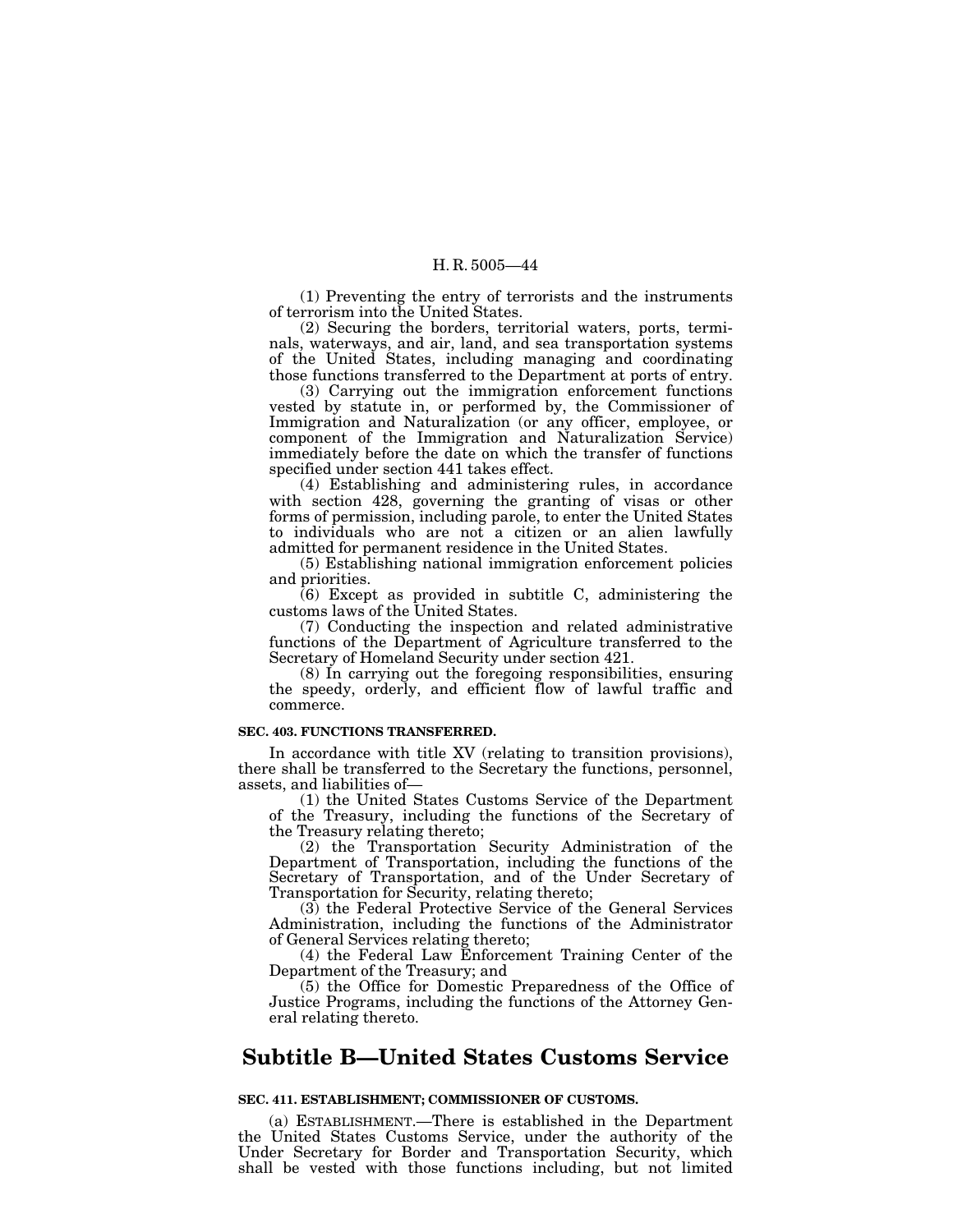to those set forth in section 415(7), and the personnel, assets, and liabilities attributable to those functions.

(b) COMMISSIONER OF CUSTOMS.—

(1) IN GENERAL.—There shall be at the head of the Customs Service a Commissioner of Customs, who shall be appointed by the President, by and with the advice and consent of the Senate.

(2) COMPENSATION.—Section 5314 of title 5, United States Code, is amended by striking

''Commissioner of Customs, Department of the Treasury'' and inserting

''Commissioner of Customs, Department of Homeland Security.''.

(3) CONTINUATION IN OFFICE.—The individual serving as the Commissioner of Customs on the day before the effective date of this Act may serve as the Commissioner of Customs on and after such effective date until a Commissioner of Customs is appointed under paragraph (1).

#### **SEC. 412. RETENTION OF CUSTOMS REVENUE FUNCTIONS BY SEC-RETARY OF THE TREASURY.**

(a) RETENTION OF CUSTOMS REVENUE FUNCTIONS BY SECRETARY OF THE TREASURY.—

(1) RETENTION OF AUTHORITY.—Notwithstanding section  $403(a)(1)$ , authority related to Customs revenue functions that was vested in the Secretary of the Treasury by law before the effective date of this Act under those provisions of law set forth in paragraph (2) shall not be transferred to the Secretary by reason of this Act, and on and after the effective date of this Act, the Secretary of the Treasury may delegate any such authority to the Secretary at the discretion of the Secretary of the Treasury. The Secretary of the Treasury shall consult with the Secretary regarding the exercise of any such authority not delegated to the Secretary.

(2) STATUTES.—The provisions of law referred to in paragraph (1) are the following: the Tariff Act of 1930; section 249 of the Revised Statutes of the United States (19 U.S.C. 3); section 2 of the Act of March 4, 1923 (19 U.S.C. 6); section 13031 of the Consolidated Omnibus Budget Reconciliation Act of 1985 (19 U.S.C. 58c); section 251 of the Revised Statutes of the United States (19 U.S.C. 66); section 1 of the Act of June 26, 1930 (19 U.S.C. 68); the Foreign Trade Zones Act (19 U.S.C. 81a et seq.); section 1 of the Act of March 2, 1911 (19 U.S.C. 198); the Trade Act of 1974; the Trade Agreements Act of 1979; the North American Free Trade Area Implementation Act; the Uruguay Round Agreements Act; the Caribbean Basin Economic Recovery Act; the Andean Trade Preference Act; the African Growth and Opportunity Act; and any other provision of law vesting customs revenue functions in the Secretary of the Treasury.

(b) MAINTENANCE OF CUSTOMS REVENUE FUNCTIONS.—

(1) MAINTENANCE OF FUNCTIONS.—Notwithstanding any other provision of this Act, the Secretary may not consolidate, discontinue, or diminish those functions described in paragraph (2) performed by the United States Customs Service (as established under section 411) on or after the effective date of this Act, reduce the staffing level, or reduce the resources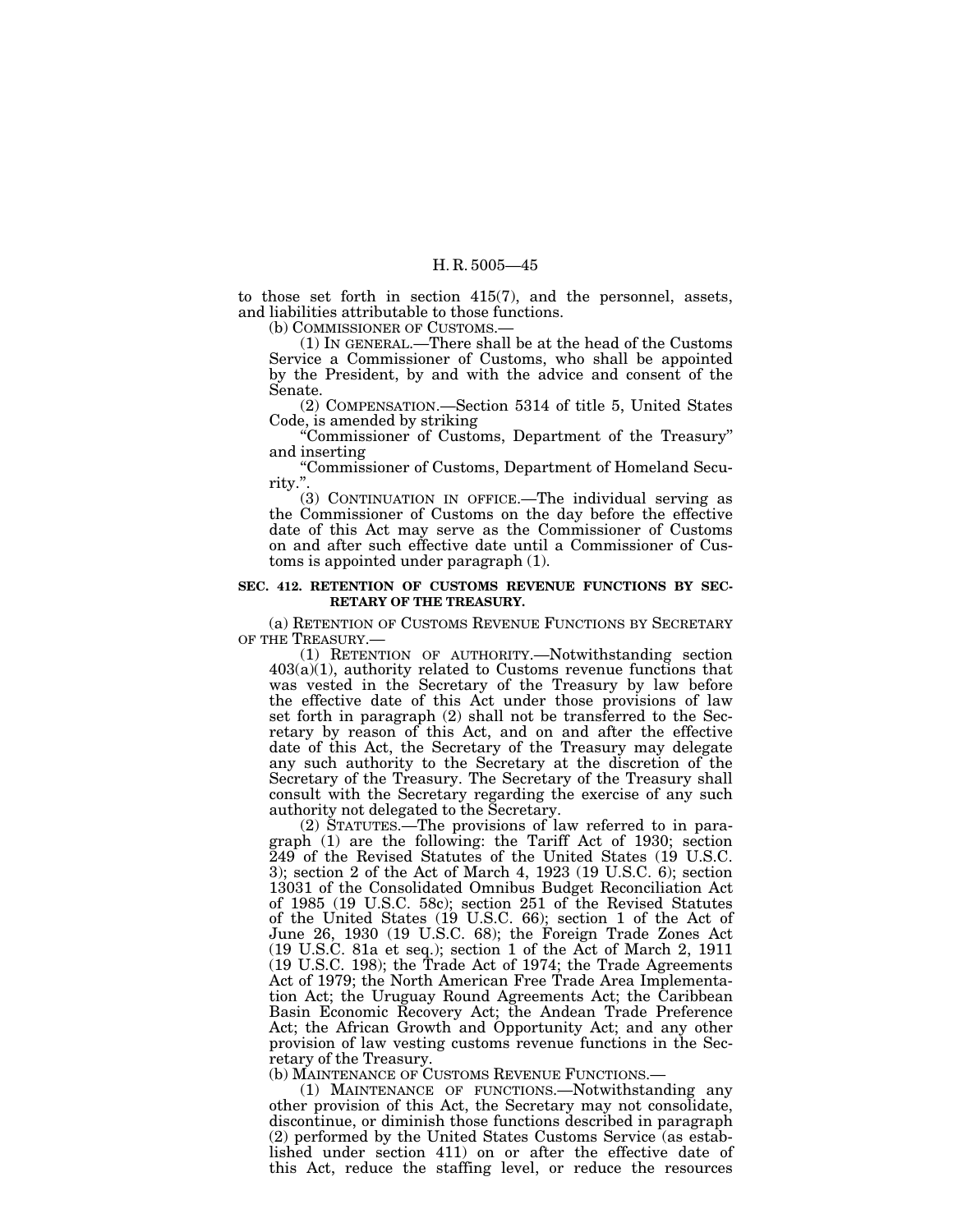attributable to such functions, and the Secretary shall ensure that an appropriate management structure is implemented to carry out such functions.

 $(2)$  FUNCTIONS.—The functions referred to in paragraph (1) are those functions performed by the following personnel, and associated support staff, of the United States Customs Service on the day before the effective date of this Act: Import Specialists, Entry Specialists, Drawback Specialists, National Import Specialist, Fines and Penalties Specialists, attorneys of the Office of Regulations and Rulings, Customs Auditors, International Trade Specialists, Financial Systems Specialists.

(c) NEW PERSONNEL.—The Secretary of the Treasury is authorized to appoint up to 20 new personnel to work with personnel of the Department in performing customs revenue functions.

### **SEC. 413. PRESERVATION OF CUSTOMS FUNDS.**

Notwithstanding any other provision of this Act, no funds available to the United States Customs Service or collected under paragraphs (1) through (8) of section 13031(a) of the Consolidated Omnibus Budget Reconciliation Act of 1985 may be transferred for use by any other agency or office in the Department.

## **SEC. 414. SEPARATE BUDGET REQUEST FOR CUSTOMS.**

The President shall include in each budget transmitted to Congress under section 1105 of title 31, United States Code, a separate budget request for the United States Customs Service.

## **SEC. 415. DEFINITION.**

In this subtitle, the term "customs revenue function" means the following:

(1) Assessing and collecting customs duties (including antidumping and countervailing duties and duties imposed under safeguard provisions), excise taxes, fees, and penalties due on imported merchandise, including classifying and valuing merchandise for purposes of such assessment.

(2) Processing and denial of entry of persons, baggage, cargo, and mail, with respect to the assessment and collection of import duties.

(3) Detecting and apprehending persons engaged in fraudulent practices designed to circumvent the customs laws of the United States.

(4) Enforcing section 337 of the Tariff Act of 1930 and provisions relating to import quotas and the marking of imported merchandise, and providing Customs Recordations for copyrights, patents, and trademarks.

 $(5)$  Collecting accurate import data for compilation of international trade statistics.

(6) Enforcing reciprocal trade agreements.

(7) Functions performed by the following personnel, and associated support staff, of the United States Customs Service on the day before the effective date of this Act: Import Specialists, Entry Specialists, Drawback Specialists, National Import Specialist, Fines and Penalties Specialists, attorneys of the Office of Regulations and Rulings, Customs Auditors, International Trade Specialists, Financial Systems Specialists.

(8) Functions performed by the following offices, with respect to any function described in any of paragraphs (1) through (7), and associated support staff, of the United States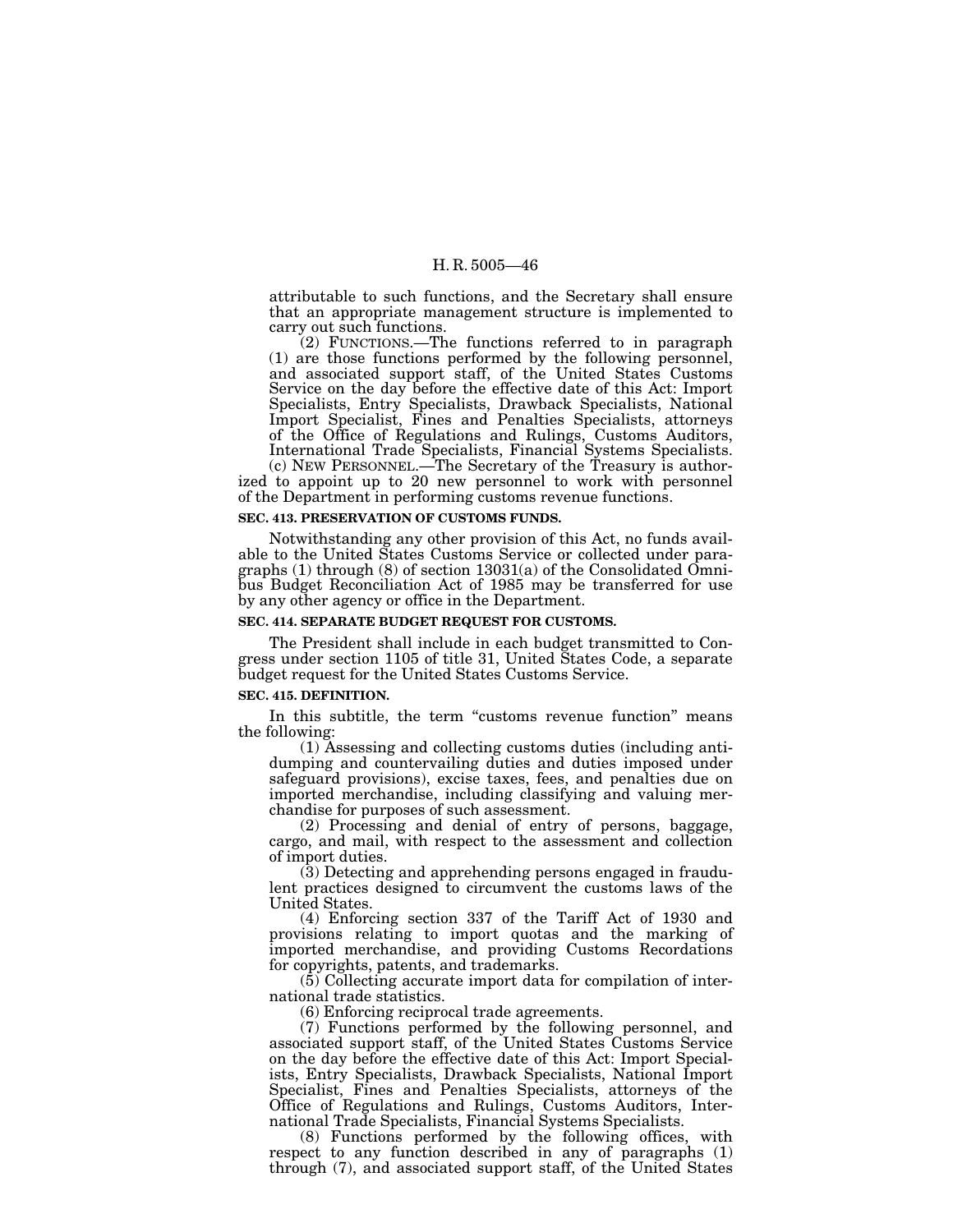Customs Service on the day before the effective date of this Act: the Office of Information and Technology, the Office of Laboratory Services, the Office of the Chief Counsel, the Office of Congressional Affairs, the Office of International Affairs, and the Office of Training and Development.

#### **SEC. 416. GAO REPORT TO CONGRESS.**

Not later than 3 months after the effective date of this Act, the Comptroller General of the United States shall submit to Congress a report that sets forth all trade functions performed by the executive branch, specifying each agency that performs each such function.

#### **SEC. 417. ALLOCATION OF RESOURCES BY THE SECRETARY.**

(a) IN GENERAL.—The Secretary shall ensure that adequate staffing is provided to assure that levels of customs revenue services provided on the day before the effective date of this Act shall continue to be provided.

(b) NOTIFICATION OF CONGRESS.—The Secretary shall notify the Committee on Ways and Means of the House of Representatives and the Committee on Finance of the Senate at least 90 days prior to taking any action which would—

(1) result in any significant reduction in customs revenue services, including hours of operation, provided at any office within the Department or any port of entry;

(2) eliminate or relocate any office of the Department which provides customs revenue services; or

(3) eliminate any port of entry.

(c) DEFINITION.—In this section, the term ''customs revenue services'' means those customs revenue functions described in paragraphs (1) through (6) and paragraph (8) of section 415.

#### **SEC. 418. REPORTS TO CONGRESS.**

(a) CONTINUING REPORTS.—The United States Customs Service shall, on and after the effective date of this Act, continue to submit to the Committee on Ways and Means of the House of Representatives and the Committee on Finance of the Senate any report required, on the day before such the effective date of this Act, to be so submitted under any provision of law.

(b) REPORT ON CONFORMING AMENDMENTS.—Not later than 60 days after the date of enactment of this Act, the Secretary of the Treasury shall submit a report to the Committee on Finance of the Senate and the Committee on Ways and Means of the House of Representatives of proposed conforming amendments to the statutes set forth under section  $412(a)(2)$  in order to determine the appropriate allocation of legal authorities described under this subsection. The Secretary of the Treasury shall also identify those authorities vested in the Secretary of the Treasury that are exercised by the Commissioner of Customs on or before the effective date of this section.

#### **SEC. 419. CUSTOMS USER FEES.**

(a) IN GENERAL.—Section 13031(f) of the Consolidated Omnibus Budget Reconciliation Act of 1985 (19 U.S.C. 58c(f)) is amended—

(1) in paragraph (1), by striking subparagraph (B) and inserting the following: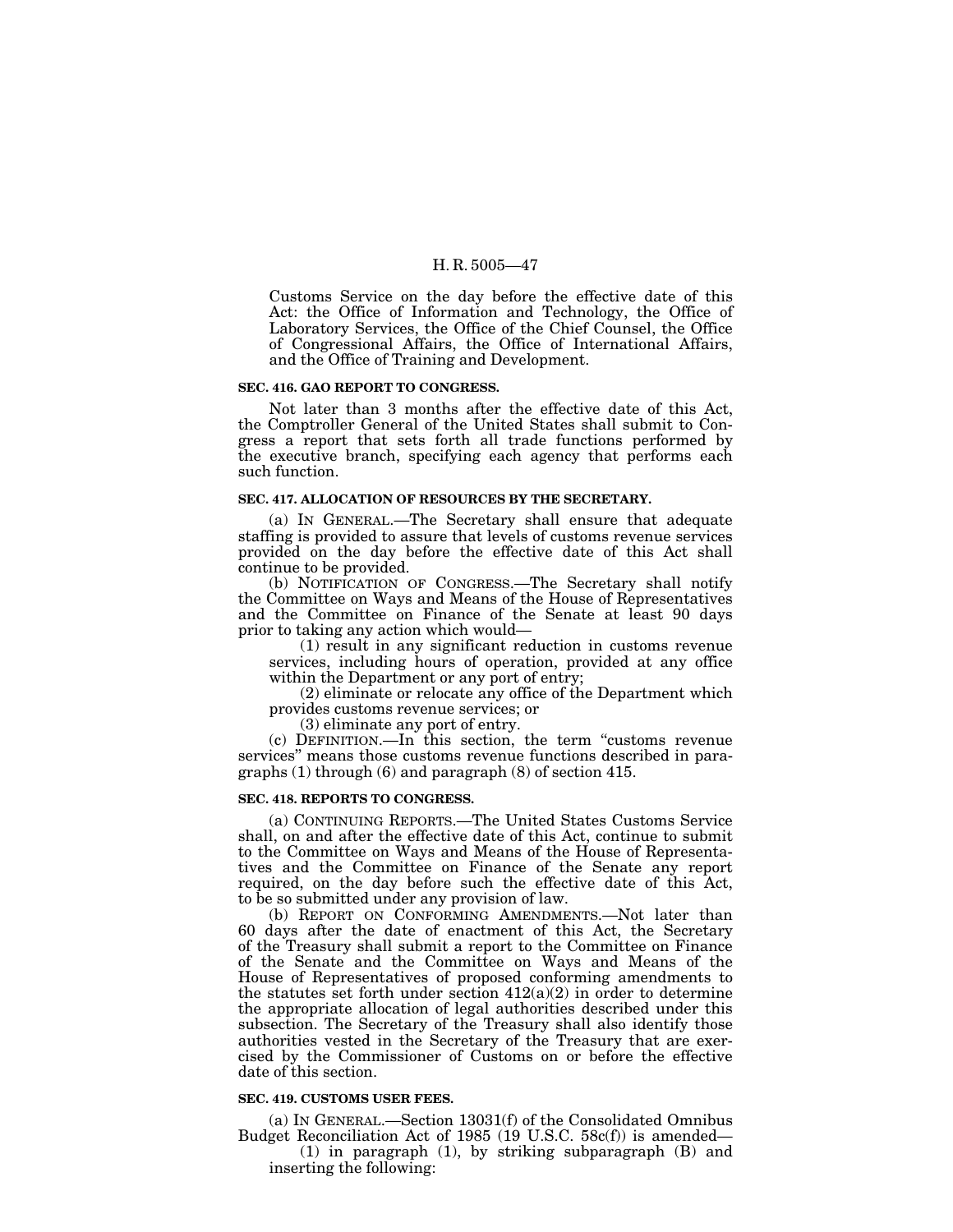''(B) amounts deposited into the Customs Commercial and Homeland Security Automation Account under paragraph (5).'';

 $(2)$  in paragraph (4), by striking "(other than the excess fees determined by the Secretary under paragraph (5))"; and (3) by striking paragraph (5) and inserting the following:

''(5)(A) There is created within the general fund of the Treasury a separate account that shall be known as the 'Customs Commercial and Homeland Security Automation Account'. In each of fiscal years 2003, 2004, and 2005 there shall be deposited into the Account from fees collected under subsection  $(a)(9)(\hat{A})$ , \$350,000,000.

''(B) There is authorized to be appropriated from the Account in fiscal years 2003 through 2005 such amounts as are available in that Account for the development, establishment, and implementation of the Automated Commercial Environment computer system for the processing of merchandise that is entered or released and for other purposes related to the functions of the Department of Homeland Security. Amounts appropriated pursuant to this subparagraph are authorized to remain available until expended.

"(C) In adjusting the fee imposed by subsection  $(a)(9)(A)$  for fiscal year 2006, the Secretary of the Treasury shall reduce the amount estimated to be collected in fiscal year 2006 by the amount by which total fees deposited to the Account during fiscal years 2003, 2004, and 2005 exceed total appropriations from that Account.''.

(b) CONFORMING AMENDMENT.—Section 311(b) of the Customs Border Security Act of 2002 (Public Law 107–210) is amended by striking paragraph (2).

# **Subtitle C—Miscellaneous Provisions**

# **SEC. 421. TRANSFER OF CERTAIN AGRICULTURAL INSPECTION FUNC-TIONS OF THE DEPARTMENT OF AGRICULTURE.**

(a) TRANSFER OF AGRICULTURAL IMPORT AND ENTRY INSPECTION FUNCTIONS.—There shall be transferred to the Secretary the functions of the Secretary of Agriculture relating to agricultural import and entry inspection activities under the laws specified in subsection (b).

(b) COVERED ANIMAL AND PLANT PROTECTION LAWS.—The laws referred to in subsection (a) are the following:

(1) The Act commonly known as the Virus-Serum-Toxin Act (the eighth paragraph under the heading ''Bureau of Animal Industry'' in the Act of March 4, 1913; 21 U.S.C. 151 et seq.).

(2) Section 1 of the Act of August 31, 1922 (commonly known as the Honeybee Act; 7 U.S.C. 281).

(3) Title III of the Federal Seed Act (7 U.S.C. 1581 et seq.).

(4) The Plant Protection Act (7 U.S.C. 7701 et seq.).

(5) The Animal Health Protection Act (subtitle E of title X of Public Law 107–171; 7 U.S.C. 8301 et seq.).

(6) The Lacey Act Amendments of 1981 (16 U.S.C. 3371 et seq.).

(7) Section 11 of the Endangered Species Act of 1973 (16 U.S.C. 1540).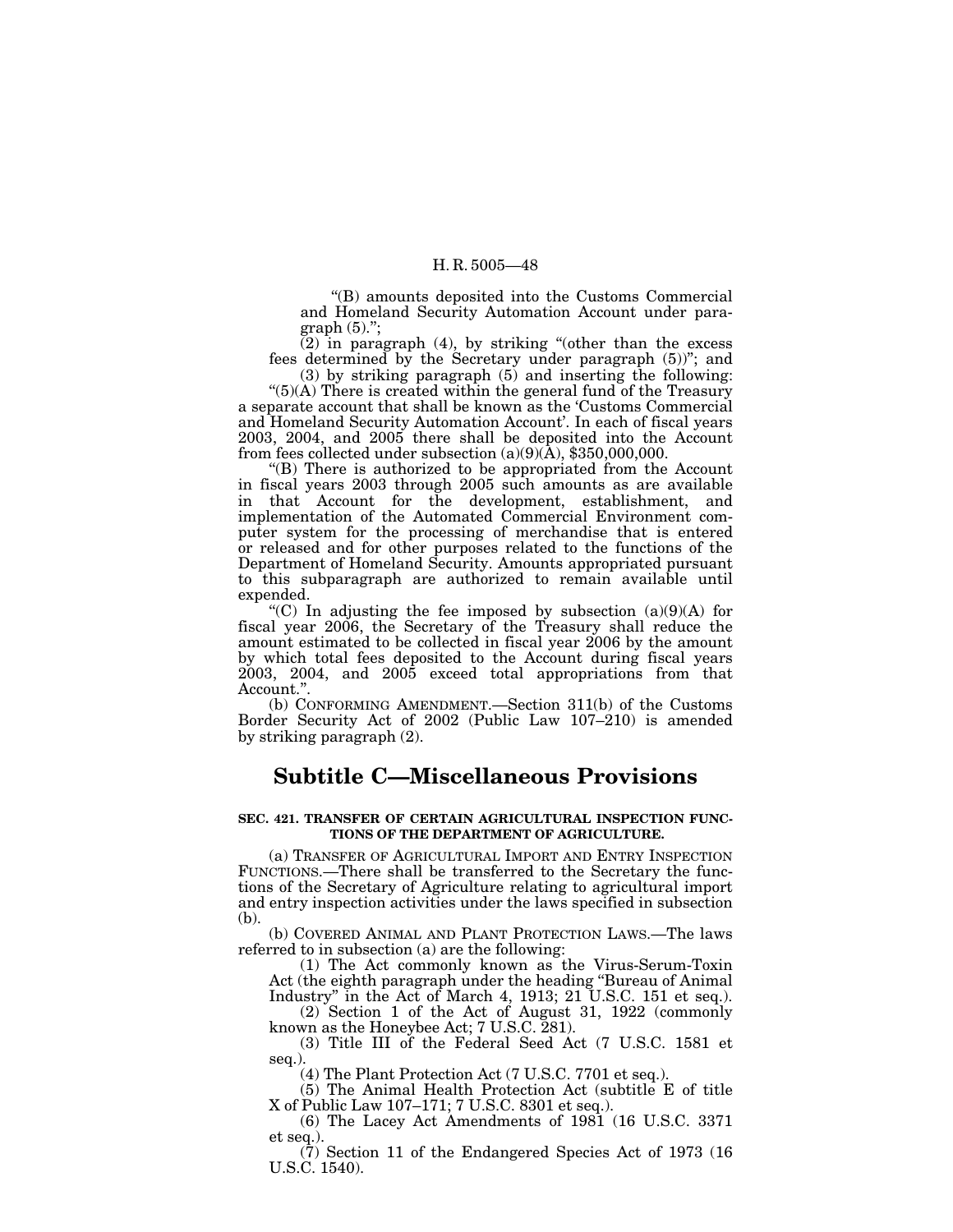(c) EXCLUSION OF QUARANTINE ACTIVITIES.—For purposes of this section, the term ''functions'' does not include any quarantine activities carried out under the laws specified in subsection (b).

(d) EFFECT OF TRANSFER.—

(1) COMPLIANCE WITH DEPARTMENT OF AGRICULTURE REGU-LATIONS.—The authority transferred pursuant to subsection (a) shall be exercised by the Secretary in accordance with the regulations, policies, and procedures issued by the Secretary of Agriculture regarding the administration of the laws specified in subsection (b).

(2) RULEMAKING COORDINATION.—The Secretary of Agriculture shall coordinate with the Secretary whenever the Secretary of Agriculture prescribes regulations, policies, or procedures for administering the functions transferred under subsection (a) under a law specified in subsection (b).

(3) EFFECTIVE ADMINISTRATION.—The Secretary, in consultation with the Secretary of Agriculture, may issue such directives and guidelines as are necessary to ensure the effective use of personnel of the Department of Homeland Security to carry out the functions transferred pursuant to subsection (a).

(e) TRANSFER AGREEMENT.—

(1) AGREEMENT REQUIRED; REVISION.—Before the end of the transition period, as defined in section 1501, the Secretary of Agriculture and the Secretary shall enter into an agreement to effectuate the transfer of functions required by subsection (a). The Secretary of Agriculture and the Secretary may jointly revise the agreement as necessary thereafter.

(2) REQUIRED TERMS.—The agreement required by this subsection shall specifically address the following:

(A) The supervision by the Secretary of Agriculture of the training of employees of the Secretary to carry out the functions transferred pursuant to subsection (a).

(B) The transfer of funds to the Secretary under subsection (f).

(3) COOPERATION AND RECIPROCITY.—The Secretary of Agriculture and the Secretary may include as part of the agreement the following:

(A) Authority for the Secretary to perform functions delegated to the Animal and Plant Health Inspection Service of the Department of Agriculture regarding the protection of domestic livestock and plants, but not transferred to the Secretary pursuant to subsection (a).

(B) Authority for the Secretary of Agriculture to use employees of the Department of Homeland Security to carry out authorities delegated to the Animal and Plant Health Inspection Service regarding the protection of domestic livestock and plants.

(f) PERIODIC TRANSFER OF FUNDS TO DEPARTMENT OF HOME-LAND SECURITY.—

(1) TRANSFER OF FUNDS.—Out of funds collected by fees authorized under sections 2508 and 2509 of the Food, Agriculture, Conservation, and Trade Act of 1990 (21 U.S.C. 136, 136a), the Secretary of Agriculture shall transfer, from time to time in accordance with the agreement under subsection (e), to the Secretary funds for activities carried out by the Secretary for which such fees were collected.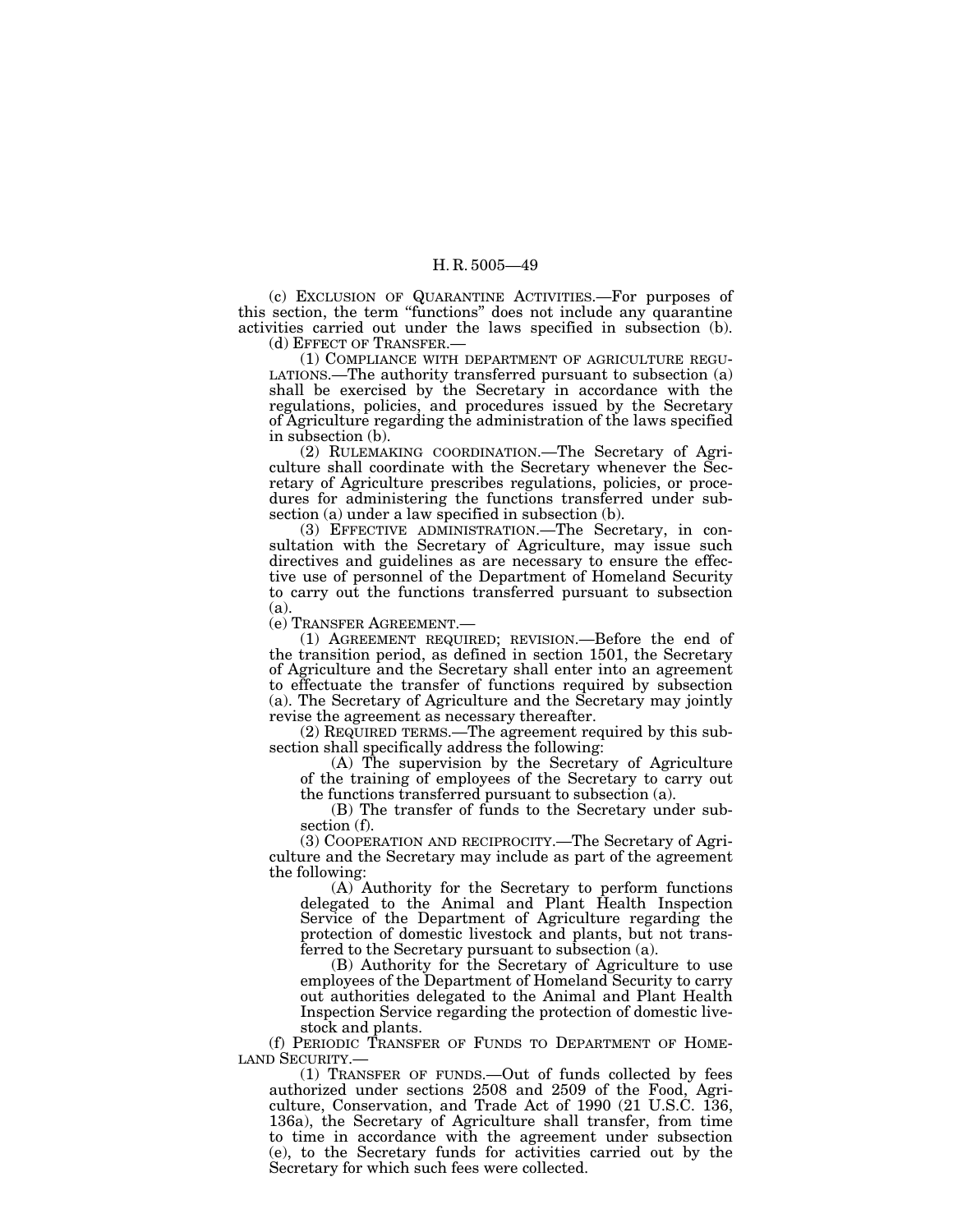(2) LIMITATION.—The proportion of fees collected pursuant to such sections that are transferred to the Secretary under this subsection may not exceed the proportion of the costs incurred by the Secretary to all costs incurred to carry out activities funded by such fees.

(g) TRANSFER OF DEPARTMENT OF AGRICULTURE EMPLOYEES.— Not later than the completion of the transition period defined under section 1501, the Secretary of Agriculture shall transfer to the Secretary not more than 3,200 full-time equivalent positions of the Department of Agriculture.

(h) PROTECTION OF INSPECTION ANIMALS.—Title V of the Agricultural Risk Protection Act of 2000 (7 U.S.C. 2279e, 2279f) is amended—

 $(1)$  in section 501(a)–

(A) by inserting ''or the Department of Homeland Security'' after ''Department of Agriculture''; and

(B) by inserting ''or the Secretary of Homeland Security'' after ''Secretary of Agriculture'';

(2) by striking ''Secretary'' each place it appears (other than in sections  $501(a)$  and  $501(e)$  and inserting "Secretary concerned''; and

(3) by adding at the end of section 501 the following new subsection:

''(e) SECRETARY CONCERNED DEFINED.—In this title, the term 'Secretary concerned' means—

 $\ddot{H}(1)$  the Secretary of Agriculture, with respect to an animal used for purposes of official inspections by the Department of Agriculture; and

 $\mathcal{F}(2)$  the Secretary of Homeland Security, with respect to an animal used for purposes of official inspections by the Department of Homeland Security.''.

# **SEC. 422. FUNCTIONS OF ADMINISTRATOR OF GENERAL SERVICES.**

(a) OPERATION, MAINTENANCE, AND PROTECTION OF FEDERAL BUILDINGS AND GROUNDS.—Nothing in this Act may be construed to affect the functions or authorities of the Administrator of General Services with respect to the operation, maintenance, and protection of buildings and grounds owned or occupied by the Federal Government and under the jurisdiction, custody, or control of the Administrator. Except for the law enforcement and related security functions transferred under section 403(3), the Administrator shall retain all powers, functions, and authorities vested in the Administrator under chapter 10 of title 40, United States Code, and other provisions of law that are necessary for the operation, maintenance, and protection of such buildings and grounds.

(b) COLLECTION OF RENTS AND FEES; FEDERAL BUILDINGS FUND.—

(1) STATUTORY CONSTRUCTION.—Nothing in this Act may be construed—

(A) to direct the transfer of, or affect, the authority of the Administrator of General Services to collect rents and fees, including fees collected for protective services; or

(B) to authorize the Secretary or any other official in the Department to obligate amounts in the Federal Buildings Fund established by section 490(f) of title 40, United States Code.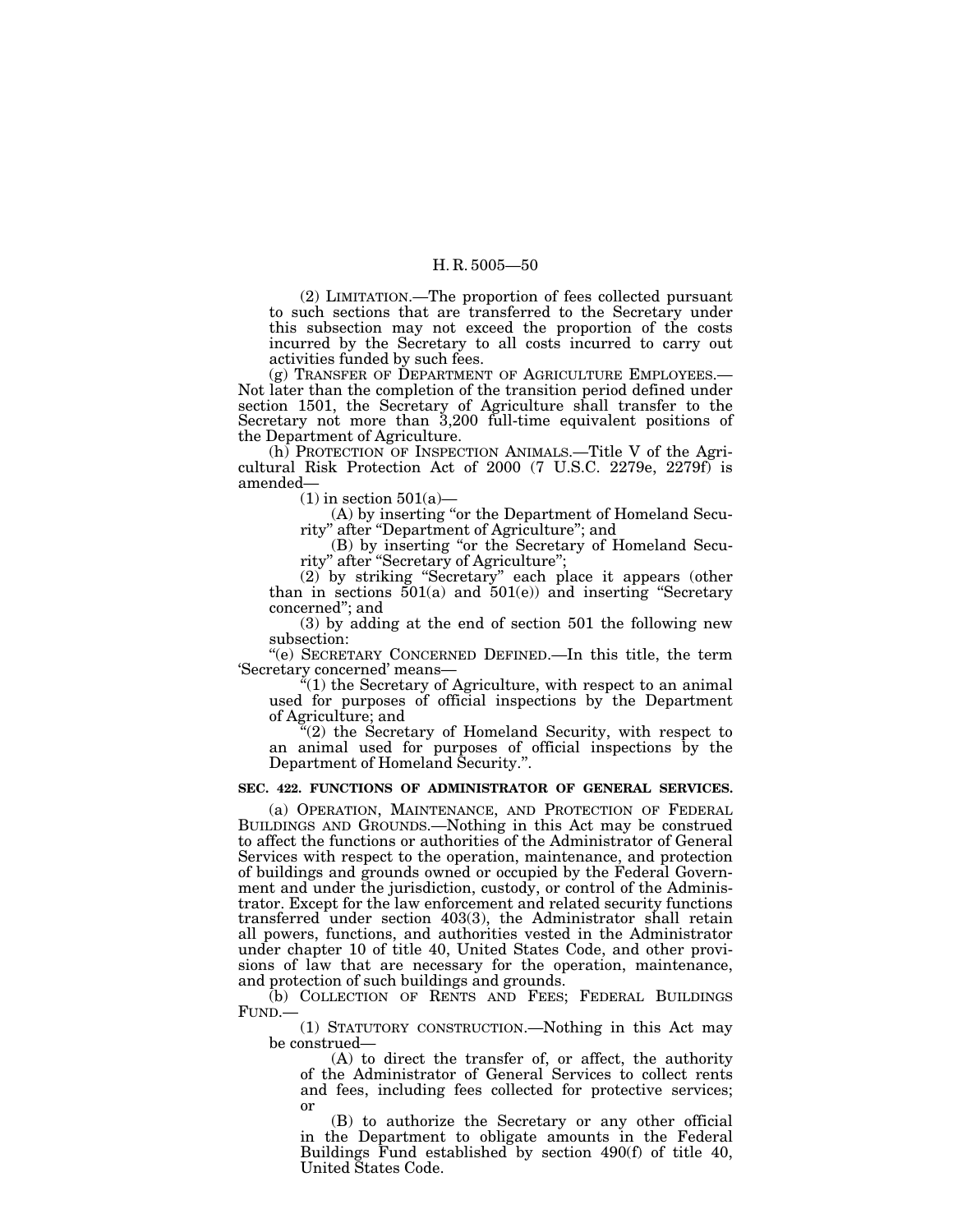(2) USE OF TRANSFERRED AMOUNTS.—Any amounts transferred by the Administrator of General Services to the Secretary out of rents and fees collected by the Administrator shall be used by the Secretary solely for the protection of buildings or grounds owned or occupied by the Federal Government.

#### **SEC. 423. FUNCTIONS OF TRANSPORTATION SECURITY ADMINISTRA-TION.**

(a) CONSULTATION WITH FEDERAL AVIATION ADMINISTRATION.— The Secretary and other officials in the Department shall consult with the Administrator of the Federal Aviation Administration before taking any action that might affect aviation safety, air carrier operations, aircraft airworthiness, or the use of airspace. The Secretary shall establish a liaison office within the Department for the purpose of consulting with the Administrator of the Federal Aviation Administration.

(b) REPORT TO CONGRESS.—Not later than 60 days after the date of enactment of this Act, the Secretary of Transportation shall transmit to Congress a report containing a plan for complying with the requirements of section 44901(d) of title 49, United States Code, as amended by section 425 of this Act.

(c) LIMITATIONS ON STATUTORY CONSTRUCTION.—

(1) GRANT OF AUTHORITY.—Nothing in this Act may be construed to vest in the Secretary or any other official in the Department any authority over transportation security that is not vested in the Under Secretary of Transportation for Security, or in the Secretary of Transportation under chapter 449 of title 49, United States Code, on the day before the date of enactment of this Act.

(2) OBLIGATION OF AIP FUNDS.—Nothing in this Act may be construed to authorize the Secretary or any other official in the Department to obligate amounts made available under section 48103 of title 49, United States Code.

#### **SEC. 424. PRESERVATION OF TRANSPORTATION SECURITY ADMINIS-TRATION AS A DISTINCT ENTITY.**

(a) IN GENERAL.—Notwithstanding any other provision of this Act, and subject to subsection (b), the Transportation Security Administration shall be maintained as a distinct entity within the Department under the Under Secretary for Border Transportation and Security.

(b) SUNSET.—Subsection (a) shall cease to apply 2 years after the date of enactment of this Act.

#### **SEC. 425. EXPLOSIVE DETECTION SYSTEMS.**

Section 44901(d) of title 49, United States Code, is amended by adding at the end the following:

''(2) DEADLINE.—

''(A) IN GENERAL.—If, in his discretion or at the request of an airport, the Under Secretary of Transportation for Security determines that the Transportation Security Administration is not able to deploy explosive detection systems required to be deployed under paragraph (1) at all airports where explosive detection systems are required by December 31, 2002, then with respect to each airport for which the Under Secretary makes that determination—

''(i) the Under Secretary shall submit to the Senate Committee on Commerce, Science, and Transportation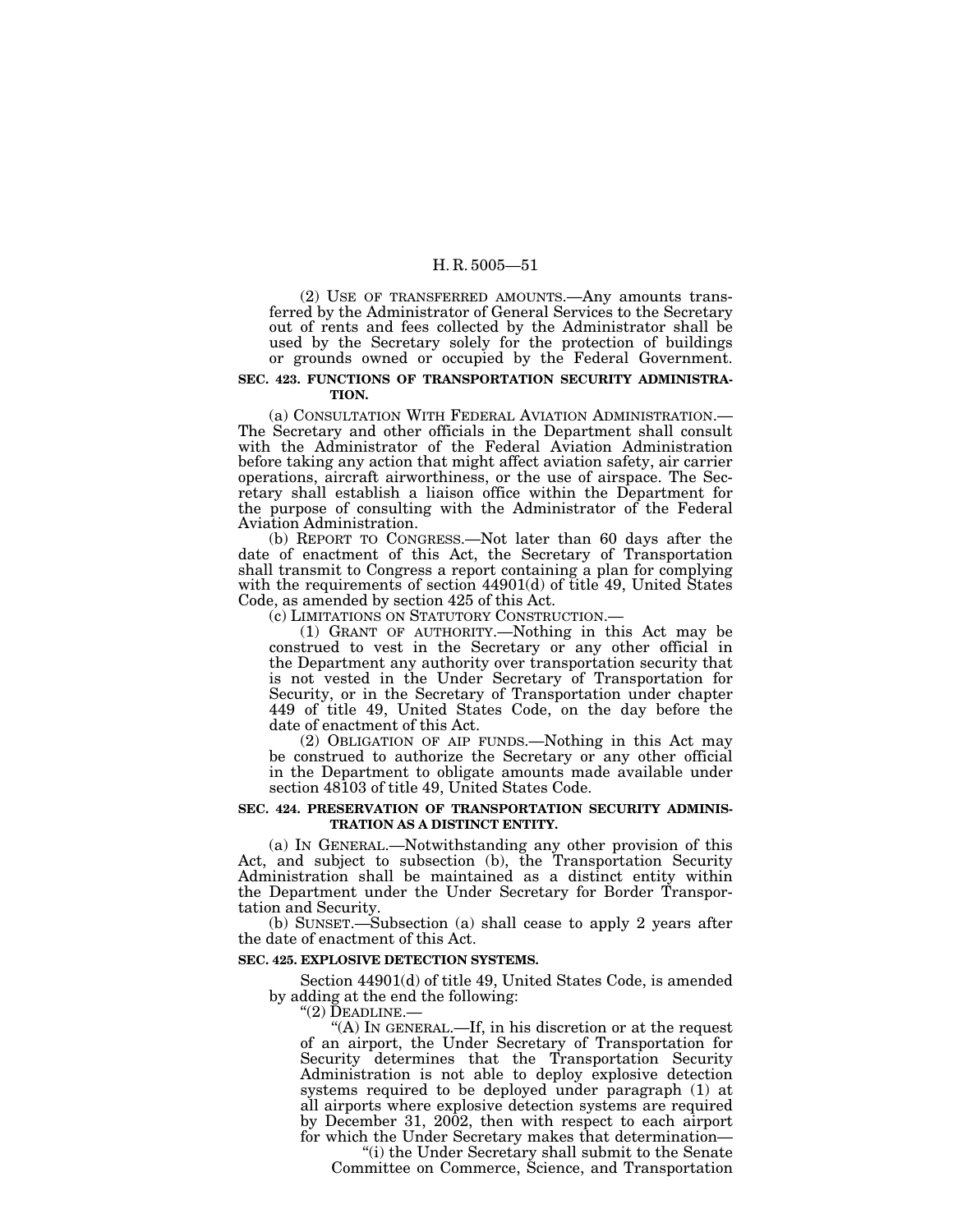and the House of Representatives Committee on Transportation and Infrastructure a detailed plan (which may be submitted in classified form) for the deployment of the number of explosive detection systems at that airport necessary to meet the requirements of paragraph (1) as soon as practicable at that airport but in no event later than December 31, 2003; and

''(ii) the Under Secretary shall take all necessary action to ensure that alternative means of screening all checked baggage is implemented until the requirements of paragraph (1) have been met.

''(B) CRITERIA FOR DETERMINATION.—In making a determination under subparagraph (A), the Under Secretary shall take into account—

"(i) the nature and extent of the required modifications to the airport's terminal buildings, and the technical, engineering, design and construction issues;

''(ii) the need to ensure that such installations and modifications are effective; and

''(iii) the feasibility and cost-effectiveness of deploying explosive detection systems in the baggage sorting area or other non-public area rather than the lobby of an airport terminal building.

"(C) RESPONSE.—The Under Secretary shall respond to the request of an airport under subparagraph (A) within 14 days of receiving the request. A denial of request shall create no right of appeal or judicial review.

''(D) AIRPORT EFFORT REQUIRED.—Each airport with respect to which the Under Secretary makes a determination under subparagraph (A) shall—

''(i) cooperate fully with the Transportation Security Administration with respect to screening checked baggage and changes to accommodate explosive detection systems; and

''(ii) make security projects a priority for the obligation or expenditure of funds made available under chapter 417 or 471 until explosive detection systems required to be deployed under paragraph (1) have been deployed at that airport.

''(3) REPORTS.—Until the Transportation Security Administration has met the requirements of paragraph (1), the Under Secretary shall submit a classified report every 30 days after the date of enactment of this Act to the Senate Committee on Commerce, Science, and Transportation and the House of Representatives Committee on Transportation and Infrastructure describing the progress made toward meeting such requirements at each airport.''.

### **SEC. 426. TRANSPORTATION SECURITY.**

(a) TRANSPORTATION SECURITY OVERSIGHT BOARD.—

(1) ESTABLISHMENT.—Section 115(a) of title 49, United States Code, is amended by striking ''Department of Transportation'' and inserting ''Department of Homeland Security''.

(2) MEMBERSHIP.—Section  $115(b)(1)$  of title 49, United States Code, is amended—

(A) by striking subparagraph (G);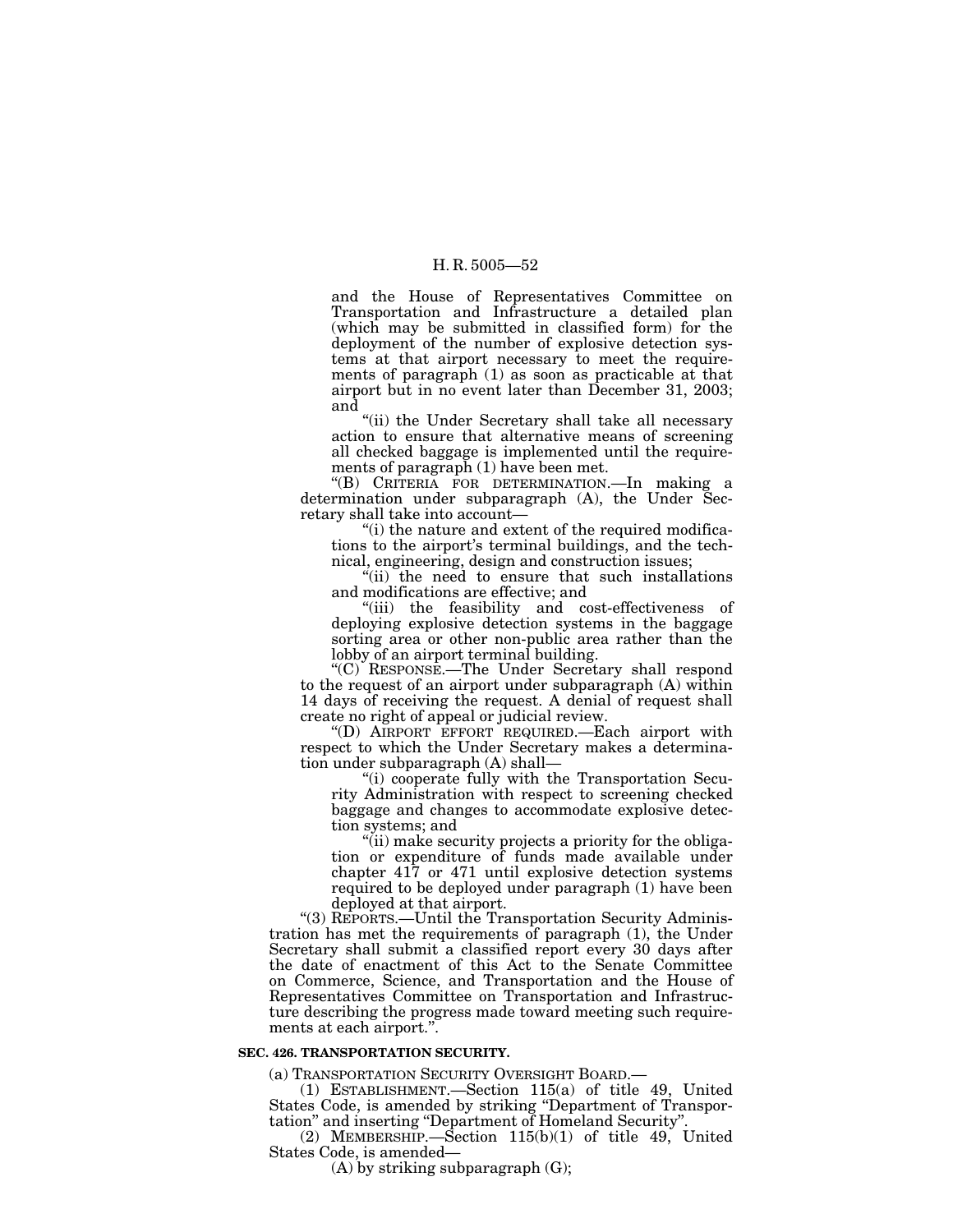(B) by redesignating subparagraphs (A) through (F) as subparagraphs  $(B)$  through  $(G)$ , respectively; and

(C) by inserting before subparagraph (B) (as so redesig-

"(A) The Secretary of Homeland Security, or the Secretary's designee.".

(3) CHAIRPERSON.—Section  $115(b)(2)$  of title 49, United States Code, is amended by striking ''Secretary of Transportation'' and inserting ''Secretary of Homeland Security''. (b) APPROVAL OF AIP GRANT APPLICATIONS FOR SECURITY

ACTIVITIES.—Section 47106 of title 49, United States Code, is

amended by adding at the end the following:<br>
"(g) CONSULTATION WITH SECRETARY OF HOMELAND SECU-<br>
RITY.—The Secretary shall consult with the Secretary of Homeland Security before approving an application under this subchapter for an airport development project grant for activities described in section 47102(3)(B)(ii) only as they relate to security equipment or section  $47102(3)(B)(x)$  only as they relate to installation of bulk explosive detection system.''.

#### **SEC. 427. COORDINATION OF INFORMATION AND INFORMATION TECH-NOLOGY.**

(a) DEFINITION OF AFFECTED AGENCY.—In this section, the term "affected agency" means—<br>(1) the Department;

(2) the Department of Agriculture;

(3) the Department of Health and Human Services; and

(4) any other department or agency determined to be appropriate by the Secretary.

(b) COORDINATION.—The Secretary, in coordination with the Secretary of Agriculture, the Secretary of Health and Human Services, and the head of each other department or agency determined to be appropriate by the Secretary, shall ensure that appropriate information (as determined by the Secretary) concerning inspections of articles that are imported or entered into the United States, and are inspected or regulated by 1 or more affected agencies, is timely and efficiently exchanged between the affected agencies.

(c) REPORT AND PLAN.—Not later than 18 months after the date of enactment of this Act, the Secretary, in consultation with the Secretary of Agriculture, the Secretary of Health and Human Services, and the head of each other department or agency determined to be appropriate by the Secretary, shall submit to Congress—

(1) a report on the progress made in implementing this section; and

(2) a plan to complete implementation of this section.

#### **SEC. 428. VISA ISSUANCE.**

(a) DEFINITION.—In this subsection, the term ''consular office'' has the meaning given that term under section 101(a)(9) of the Immigration and Nationality Act (8 U.S.C. 1101(a)(9)).

(b) IN GENERAL.—Notwithstanding section 104(a) of the Immigration and Nationality Act (8 U.S.C. 1104(a)) or any other provision of law, and except as provided in subsection (c) of this

 $(1)$  shall be vested exclusively with all authorities to issue regulations with respect to, administer, and enforce the provisions of such Act, and of all other immigration and nationality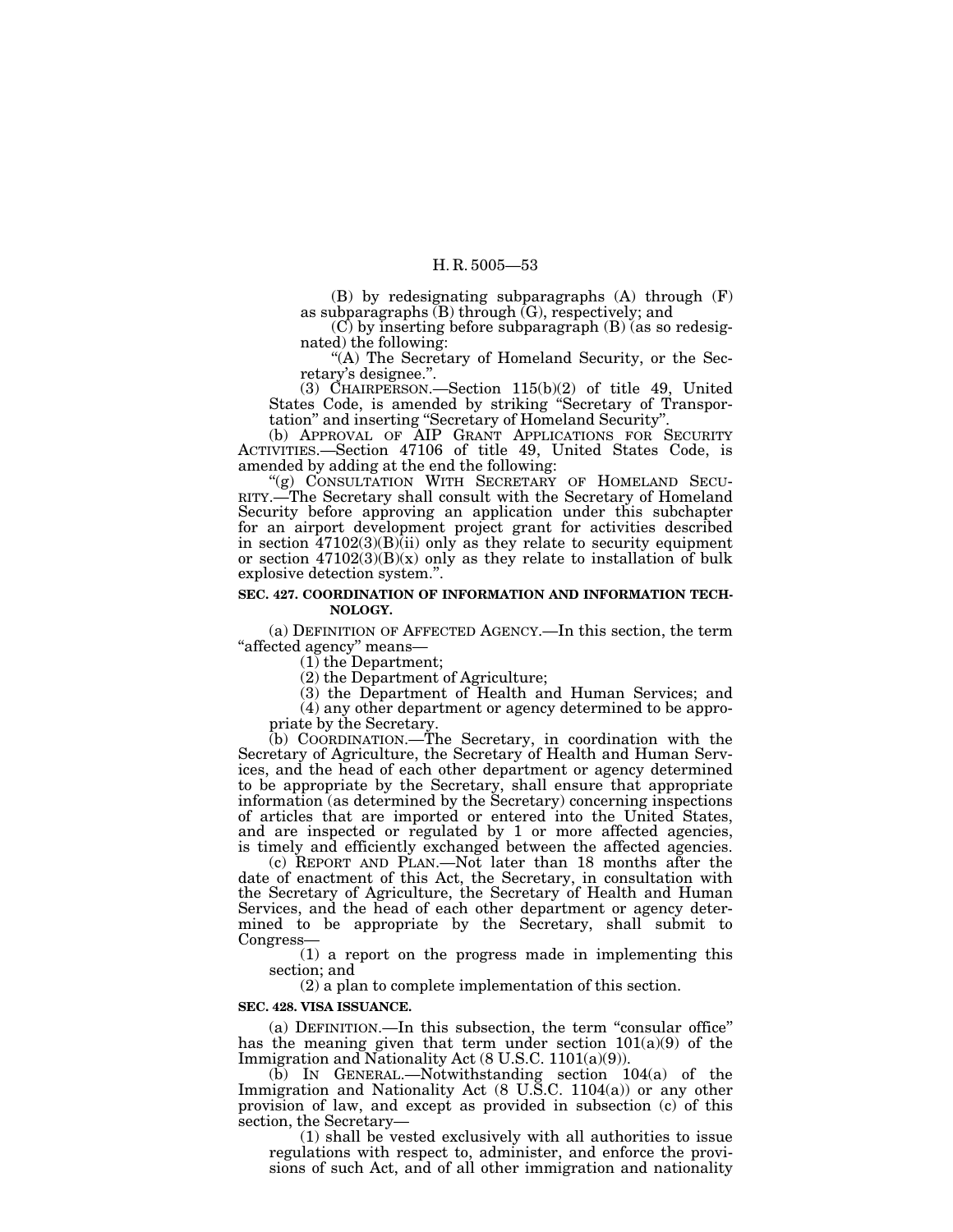laws, relating to the functions of consular officers of the United States in connection with the granting or refusal of visas, and shall have the authority to refuse visas in accordance with law and to develop programs of homeland security training for consular officers (in addition to consular training provided by the Secretary of State), which authorities shall be exercised through the Secretary of State, except that the Secretary shall not have authority to alter or reverse the decision of a consular officer to refuse a visa to an alien; and

(2) shall have authority to confer or impose upon any officer or employee of the United States, with the consent of the head of the executive agency under whose jurisdiction such officer or employee is serving, any of the functions specified in paragraph (1).

(c) AUTHORITY OF THE SECRETARY OF STATE.—

(1) IN GENERAL.—Notwithstanding subsection (b), the Secretary of State may direct a consular officer to refuse a visa to an alien if the Secretary of State deems such refusal necessary or advisable in the foreign policy or security interests of the United States.

(2) CONSTRUCTION REGARDING AUTHORITY.—Nothing in this section, consistent with the Secretary of Homeland Security's authority to refuse visas in accordance with law, shall be construed as affecting the authorities of the Secretary of State under the following provisions of law:

(A) Section 101(a)(15)(A) of the Immigration and Nationality Act (8 U.S.C. 1101(a)(15)(A)).

(B) Section 204(d)(2) of the Immigration and Nationality Act (8 U.S.C. 1154) (as it will take effect upon the entry into force of the Convention on Protection of Children and Cooperation in Respect to Inter-Country adoption).

(C) Section  $212(a)(3)(B)(i)(IV)(bb)$  of the Immigration and Nationality Act  $(8 \text{ U.S. C. } 1182(a)(3)(B)(i)(IV)(bb))$ .

(D) Section  $212(a)(3)(B)(i)(VI)$  of the Immigration and Nationality Act (8 U.S.C. 1182(a)(3)(B)(i)(VI)).

(E) Section  $212(a)(3)(B)(vi)(II)$  of the Immigration and Nationality Act (8 U.S.C.  $1182(a)(3)(B)(vi)(II)$ ).

(F) Section 212(a)(3)(C) of the Immigration and Nationality Act (8 U.S.C. 1182(a)(3)(C)).

(G) Section 212(a)(10)(C) of the Immigration and Nationality Act (8 U.S.C. 1182(a)(10)(C)).

(H) Section 212(f) of the Immigration and Nationality Act (8 U.S.C. 1182(f)).

(I) Section 219(a) of the Immigration and Nationality Act (8 U.S.C. 1189(a)).

(J) Section  $237(a)(4)(C)$  of the Immigration and Nationality Act (8 U.S.C. 1227(a)(4)(C)).

(K) Section 401 of the Cuban Liberty and Democratic Solidarity (LIBERTAD) Act of 1996 (22 U.S.C. 6034; Public Law 104–114).

(L) Section 613 of the Departments of Commerce, Justice, and State, the Judiciary and Related Agencies Appropriations Act, 1999 (as contained in section 101(b) of division A of Public Law 105–277) (Omnibus Consolidated and Emergency Supplemental Appropriations Act, 1999); 112 Stat. 2681; H.R. 4328 (originally H.R. 4276) as amended by section 617 of Public Law 106–553.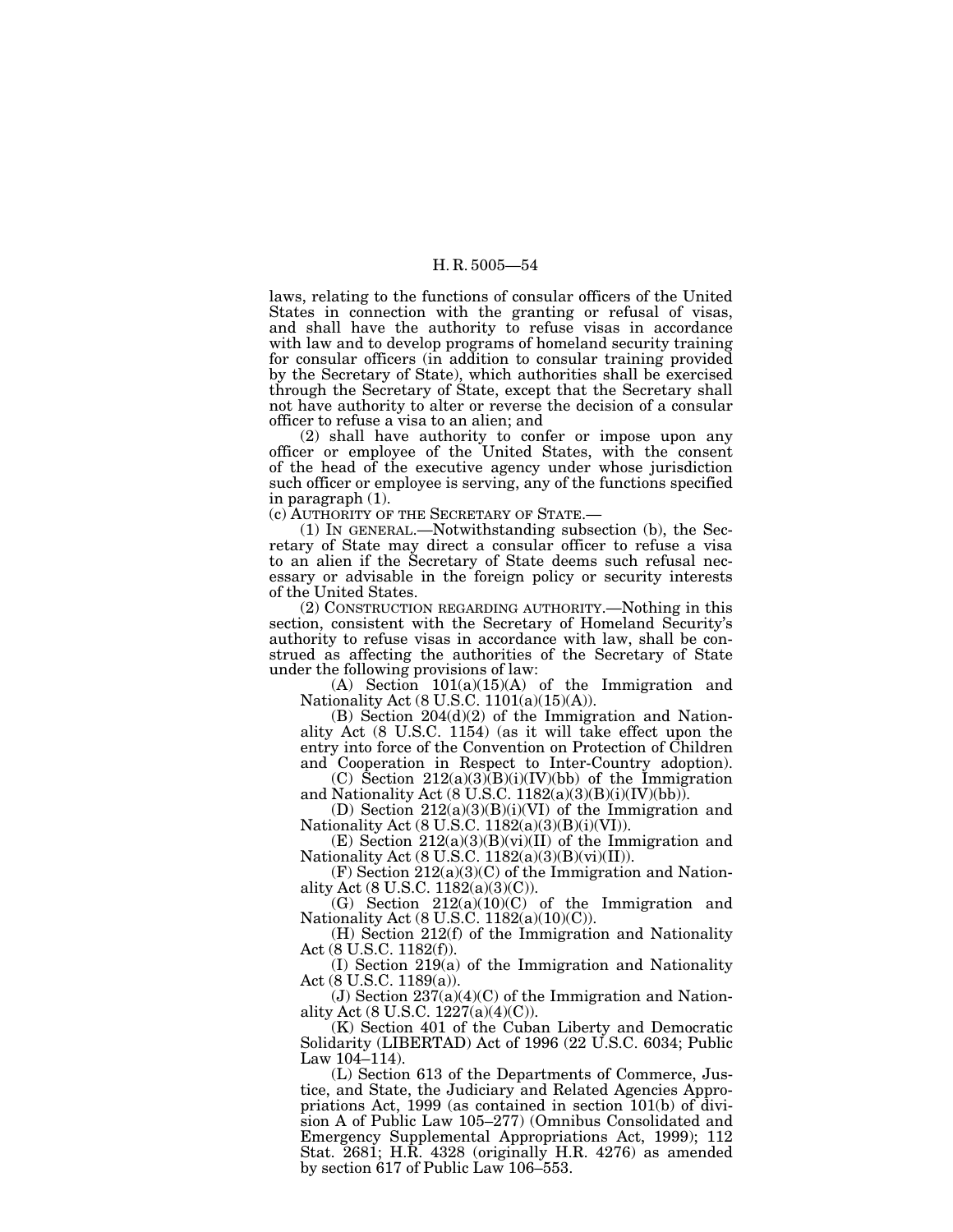(M) Section 103(f) of the Chemical Weapon Convention Implementation Act of 1998 (112 Stat. 2681–865).

(N) Section 801 of H.R. 3427, the Admiral James W. Nance and Meg Donovan Foreign Relations Authorization Act, Fiscal Years 2000 and 2001, as enacted by reference in Public Law 106–113.

(O) Section 568 of the Foreign Operations, Export Financing, and Related Programs Appropriations Act, 2002 (Public Law 107–115).

(P) Section 51 of the State Department Basic Authorities Act of 1956 (22 U.S.C. 2723).

(d) CONSULAR OFFICERS AND CHIEFS OF MISSIONS.—

(1) IN GENERAL.—Nothing in this section may be construed to alter or affect—

(A) the employment status of consular officers as employees of the Department of State; or

(B) the authority of a chief of mission under section

207 of the Foreign Service Act of 1980 (22 U.S.C. 3927).<br>
(2) CONSTRUCTION REGARDING DELEGATION OF (2) CONSTRUCTION REGARDING DELEGATION OF AUTHORITY.—Nothing in this section shall be construed to affect any delegation of authority to the Secretary of State by the President pursuant to any proclamation issued under section 212(f) of the Immigration and Nationality Act (8 U.S.C. 1182(f)), consistent with the Secretary of Homeland Security's authority to refuse visas in accordance with law.

(e) ASSIGNMENT OF HOMELAND SECURITY EMPLOYEES TO DIPLO-MATIC AND CONSULAR POSTS.—

(1) IN GENERAL.—The Secretary is authorized to assign employees of the Department to each diplomatic and consular post at which visas are issued, unless the Secretary determines that such an assignment at a particular post would not promote homeland security.

(2) FUNCTIONS.—Employees assigned under paragraph (1) shall perform the following functions:

(A) Provide expert advice and training to consular officers regarding specific security threats relating to the adjudication of individual visa applications or classes of applications.

(B) Review any such applications, either on the initiative of the employee of the Department or upon request by a consular officer or other person charged with adjudicating such applications.

(C) Conduct investigations with respect to consular matters under the jurisdiction of the Secretary.

(3) EVALUATION OF CONSULAR OFFICERS.—The Secretary of State shall evaluate, in consultation with the Secretary, as deemed appropriate by the Secretary, the performance of consular officers with respect to the processing and adjudication of applications for visas in accordance with performance standards developed by the Secretary for these procedures.

(4) REPORT.—The Secretary shall, on an annual basis, submit a report to Congress that describes the basis for each determination under paragraph (1) that the assignment of an employee of the Department at a particular diplomatic post would not promote homeland security.

(5) PERMANENT ASSIGNMENT; PARTICIPATION IN TERRORIST LOOKOUT COMMITTEE.—When appropriate, employees of the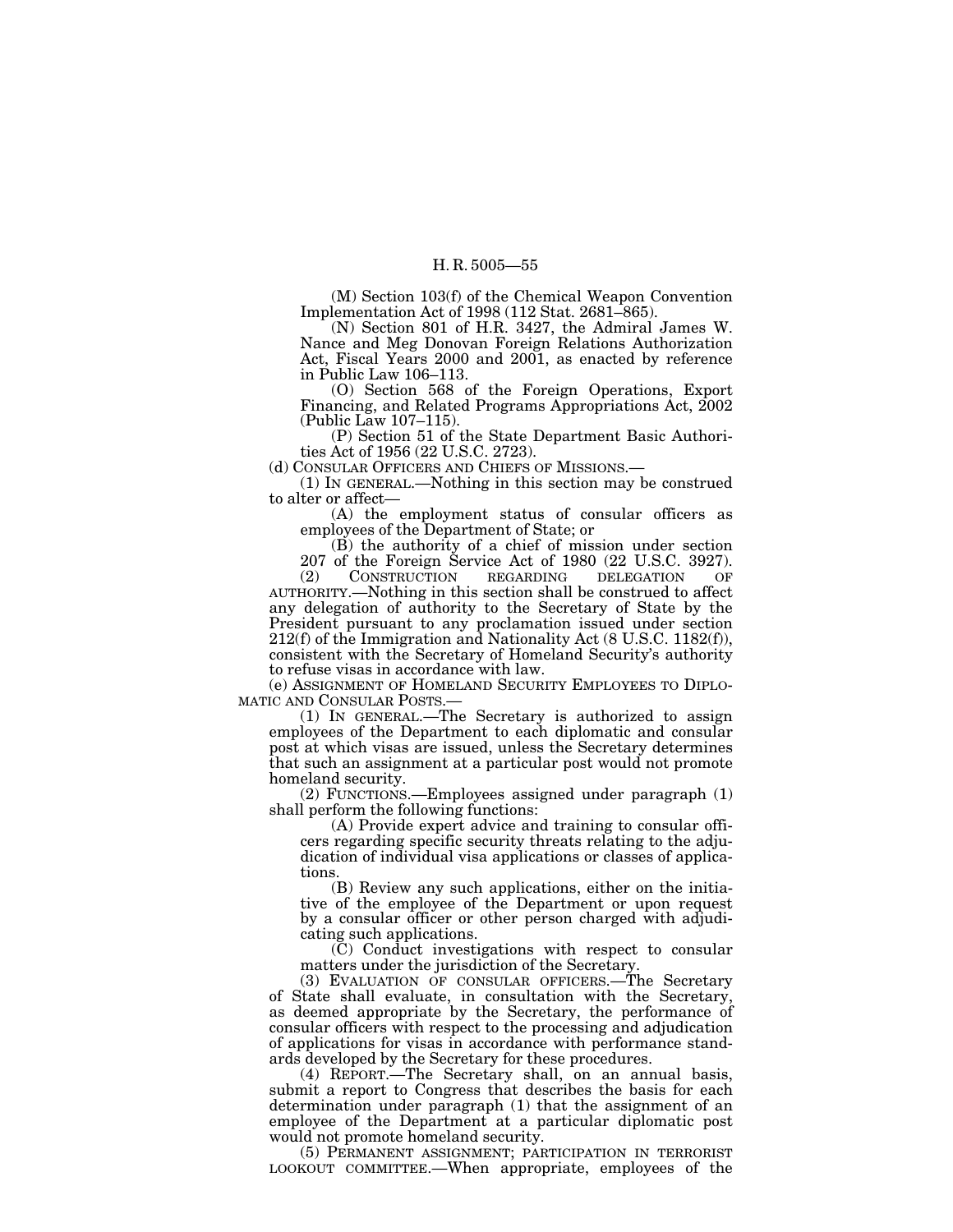Department assigned to perform functions described in paragraph (2) may be assigned permanently to overseas diplomatic or consular posts with country-specific or regional responsibility. If the Secretary so directs, any such employee, when present at an overseas post, shall participate in the terrorist lookout committee established under section 304 of the Enhanced Border Security and Visa Entry Reform Act of 2002 (8 U.S.C. 1733).

(6) TRAINING AND HIRING.— (A) IN GENERAL.—The Secretary shall ensure, to the extent possible, that any employees of the Department assigned to perform functions under paragraph (2) and, as appropriate, consular officers, shall be provided the necessary training to enable them to carry out such functions, including training in foreign languages, interview techniques, and fraud detection techniques, in conditions in the particular country where each employee is assigned, and in other appropriate areas of study.

(B) USE OF CENTER.—The Secretary is authorized to use the National Foreign Affairs Training Center, on a reimbursable basis, to obtain the training described in subparagraph (A).

(7) REPORT.—Not later than 1 year after the date of enactment of this Act, the Secretary and the Secretary of State shall submit to Congress—

(A) a report on the implementation of this subsection; and

(B) any legislative proposals necessary to further the objectives of this subsection.

(8) EFFECTIVE DATE.—This subsection shall take effect on the earlier of—

(A) the date on which the President publishes notice in the Federal Register that the President has submitted a report to Congress setting forth a memorandum of understanding between the Secretary and the Secretary of State governing the implementation of this section; or

(B) the date occurring 1 year after the date of enactment of this Act.

(f) NO CREATION OF PRIVATE RIGHT OF ACTION.—Nothing in this section shall be construed to create or authorize a private right of action to challenge a decision of a consular officer or other United States official or employee to grant or deny a visa. (g) STUDY REGARDING USE OF FOREIGN NATIONALS.—

(1) IN GENERAL.—The Secretary of Homeland Security shall conduct a study of the role of foreign nationals in the granting or refusal of visas and other documents authorizing entry of aliens into the United States. The study shall address the following:

(A) The proper role, if any, of foreign nationals in the process of rendering decisions on such grants and refusals.

(B) Any security concerns involving the employment of foreign nationals.

(C) Whether there are cost-effective alternatives to the use of foreign nationals.

(2) REPORT.—Not later than 1 year after the date of the enactment of this Act, the Secretary shall submit a report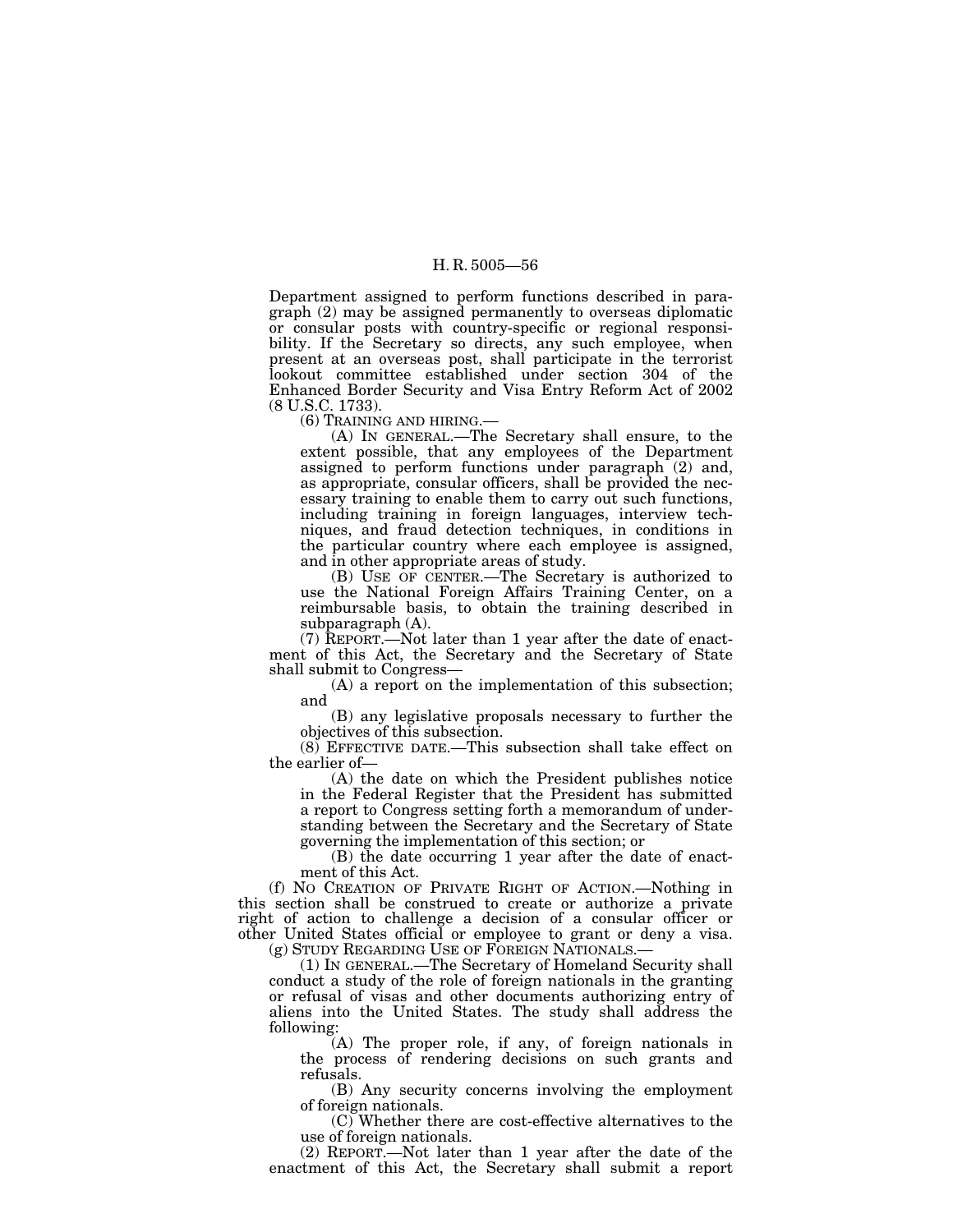containing the findings of the study conducted under paragraph (1) to the Committee on the Judiciary, the Committee on International Relations, and the Committee on Government Reform of the House of Representatives, and the Committee on the Judiciary, the Committee on Foreign Relations, and the Committee on Government Affairs of the Senate.

(h) REPORT.—Not later than 120 days after the date of the enactment of this Act, the Director of the Office of Science and Technology Policy shall submit to Congress a report on how the provisions of this section will affect procedures for the issuance of student visas.

(i) VISA ISSUANCE PROGRAM FOR SAUDI ARABIA.—Notwithstanding any other provision of law, after the date of the enactment of this Act all third party screening programs in Saudi Arabia shall be terminated. On-site personnel of the Department of Homeland Security shall review all visa applications prior to adjudication.

#### **SEC. 429. INFORMATION ON VISA DENIALS REQUIRED TO BE ENTERED INTO ELECTRONIC DATA SYSTEM.**

(a) IN GENERAL.—Whenever a consular officer of the United States denies a visa to an applicant, the consular officer shall enter the fact and the basis of the denial and the name of the applicant into the interoperable electronic data system implemented under section 202(a) of the Enhanced Border Security and Visa Entry Reform Act of 2002 (8 U.S.C. 1722(a)).

(b) PROHIBITION.—In the case of any alien with respect to whom a visa has been denied under subsection (a)—

(1) no subsequent visa may be issued to the alien unless the consular officer considering the alien's visa application has reviewed the information concerning the alien placed in the interoperable electronic data system, has indicated on the alien's application that the information has been reviewed, and has stated for the record why the visa is being issued or a waiver of visa ineligibility recommended in spite of that information; and

(2) the alien may not be admitted to the United States without a visa issued in accordance with the procedures described in paragraph (1).

#### **SEC. 430. OFFICE FOR DOMESTIC PREPAREDNESS.**

(a) IN GENERAL.—The Office for Domestic Preparedness shall be within the Directorate of Border and Transportation Security.

(b) DIRECTOR.—There shall be a Director of the Office for Domestic Preparedness, who shall be appointed by the President, by and with the advice and consent of the Senate. The Director of the Office for Domestic Preparedness shall report directly to the Under Secretary for Border and Transportation Security.

(c) RESPONSIBILITIES.—The Office for Domestic Preparedness shall have the primary responsibility within the executive branch of Government for the preparedness of the United States for acts of terrorism, including—

(1) coordinating preparedness efforts at the Federal level, and working with all State, local, tribal, parish, and private sector emergency response providers on all matters pertaining to combating terrorism, including training, exercises, and equipment support;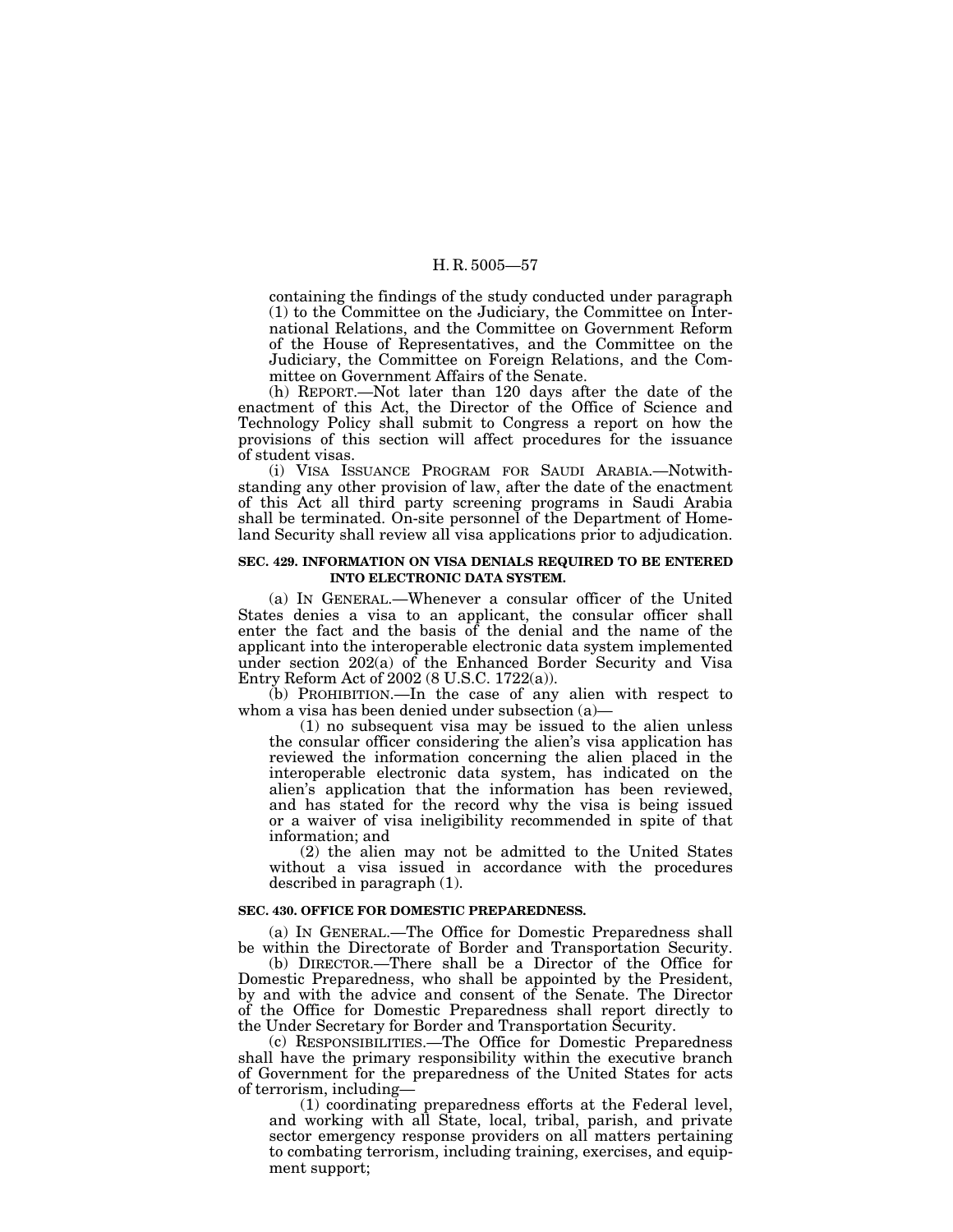(2) coordinating or, as appropriate, consolidating communications and systems of communications relating to homeland security at all levels of government;

(3) directing and supervising terrorism preparedness grant programs of the Federal Government (other than those programs administered by the Department of Health and Human Services) for all emergency response providers;

(4) incorporating the Strategy priorities into planning guidance on an agency level for the preparedness efforts of the Office for Domestic Preparedness;

(5) providing agency-specific training for agents and analysts within the Department, other agencies, and State and local agencies and international entities;

 $(6)$  as the lead executive branch agency for preparedness of the United States for acts of terrorism, cooperating closely with the Federal Emergency Management Agency, which shall have the primary responsibility within the executive branch to prepare for and mitigate the effects of nonterrorist-related disasters in the United States;

(7) assisting and supporting the Secretary, in coordination with other Directorates and entities outside the Department, in conducting appropriate risk analysis and risk management activities of State, local, and tribal governments consistent with the mission and functions of the Directorate; and

(8) those elements of the Office of National Preparedness of the Federal Emergency Management Agency which relate to terrorism, which shall be consolidated within the Department in the Office for Domestic Preparedness established under this section.

(d) FISCAL YEARS 2003 and 2004.—During fiscal year 2003 and fiscal year 2004, the Director of the Office for Domestic Preparedness established under this section shall manage and carry out those functions of the Office for Domestic Preparedness of the Department of Justice (transferred under this section) before September 11, 2001, under the same terms, conditions, policies, and authorities, and with the required level of personnel, assets, and budget before September 11, 2001.

# **Subtitle D—Immigration Enforcement Functions**

## **SEC. 441. TRANSFER OF FUNCTIONS TO UNDER SECRETARY FOR BORDER AND TRANSPORTATION SECURITY.**

In accordance with title XV (relating to transition provisions), there shall be transferred from the Commissioner of Immigration and Naturalization to the Under Secretary for Border and Transportation Security all functions performed under the following programs, and all personnel, assets, and liabilities pertaining to such programs, immediately before such transfer occurs:

(1) The Border Patrol program.

- (2) The detention and removal program.
- (3) The intelligence program.
- (4) The investigations program.
- (5) The inspections program.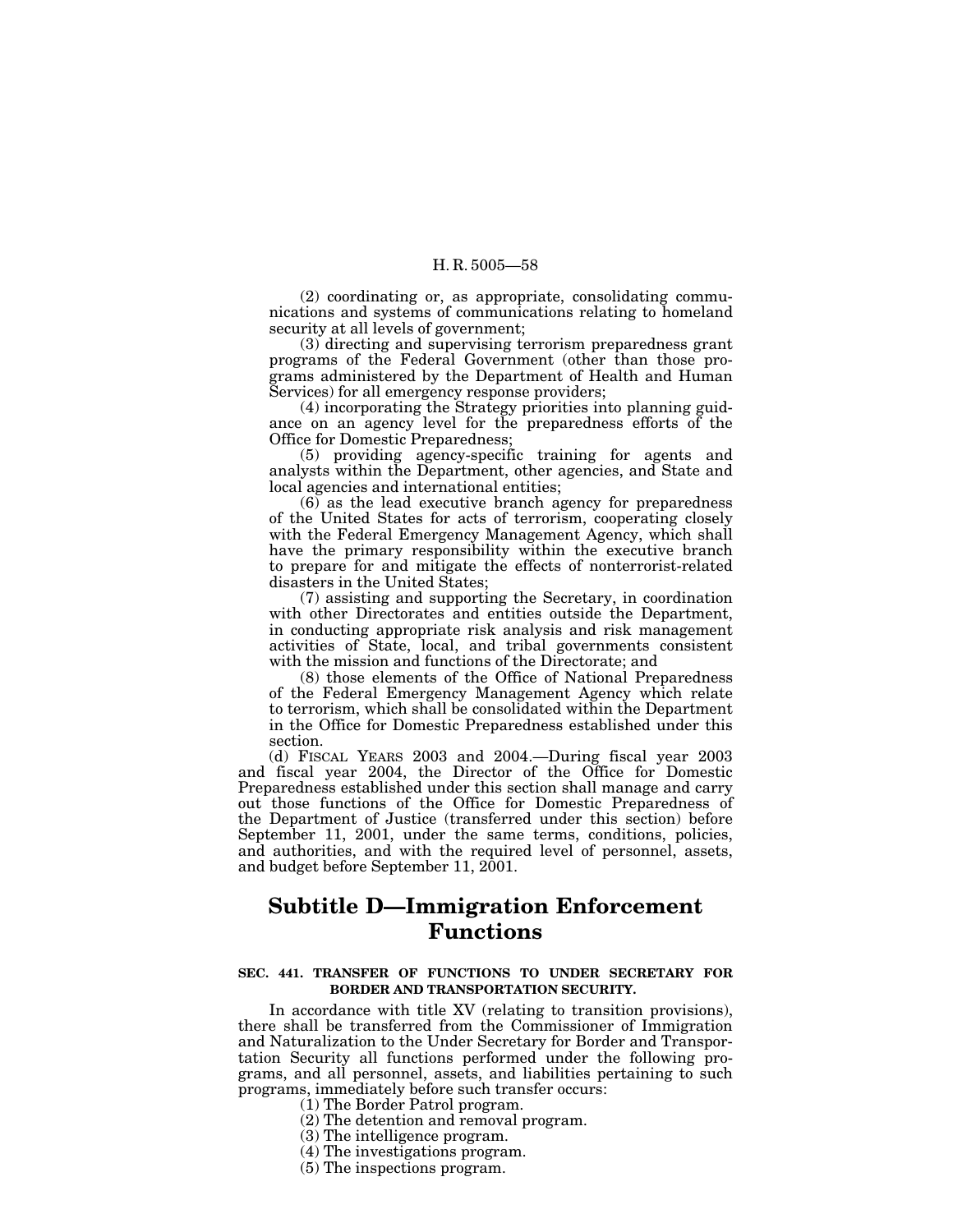#### **SEC. 442. ESTABLISHMENT OF BUREAU OF BORDER SECURITY.**

(a) ESTABLISHMENT OF BUREAU.—

(1) IN GENERAL.—There shall be in the Department of Homeland Security a bureau to be known as the ''Bureau of Border Security''.

(2) ASSISTANT SECRETARY.—The head of the Bureau of Border Security shall be the Assistant Secretary of the Bureau of Border Security, who—

(A) shall report directly to the Under Secretary for Border and Transportation Security; and

(B) shall have a minimum of 5 years professional experience in law enforcement, and a minimum of 5 years of management experience.

(3) FUNCTIONS.—The Assistant Secretary of the Bureau of Border Security—

(A) shall establish the policies for performing such functions as are—

(i) transferred to the Under Secretary for Border and Transportation Security by section 441 and delegated to the Assistant Secretary by the Under Secretary for Border and Transportation Security; or

(ii) otherwise vested in the Assistant Secretary by law;

(B) shall oversee the administration of such policies; and

(C) shall advise the Under Secretary for Border and Transportation Security with respect to any policy or operation of the Bureau of Border Security that may affect the Bureau of Citizenship and Immigration Services established under subtitle E, including potentially conflicting policies or operations.

(4) PROGRAM TO COLLECT INFORMATION RELATING TO FOR-EIGN STUDENTS.—The Assistant Secretary of the Bureau of Border Security shall be responsible for administering the program to collect information relating to nonimmigrant foreign students and other exchange program participants described in section 641 of the Illegal Immigration Reform and Immigrant Responsibility Act of 1996 (8 U.S.C. 1372), including the Student and Exchange Visitor Information System established under that section, and shall use such information to carry out the enforcement functions of the Bureau.

(5) MANAGERIAL ROTATION PROGRAM.—

(A) IN GENERAL.—Not later than 1 year after the date on which the transfer of functions specified under section 441 takes effect, the Assistant Secretary of the Bureau of Border Security shall design and implement a managerial rotation program under which employees of such bureau holding positions involving supervisory or managerial responsibility and classified, in accordance with chapter 51 of title 5, United States Code, as a GS–14 or above, shall—

(i) gain some experience in all the major functions performed by such bureau; and

(ii) work in at least one local office of such bureau. (B) REPORT.—Not later than 2 years after the date on which the transfer of functions specified under section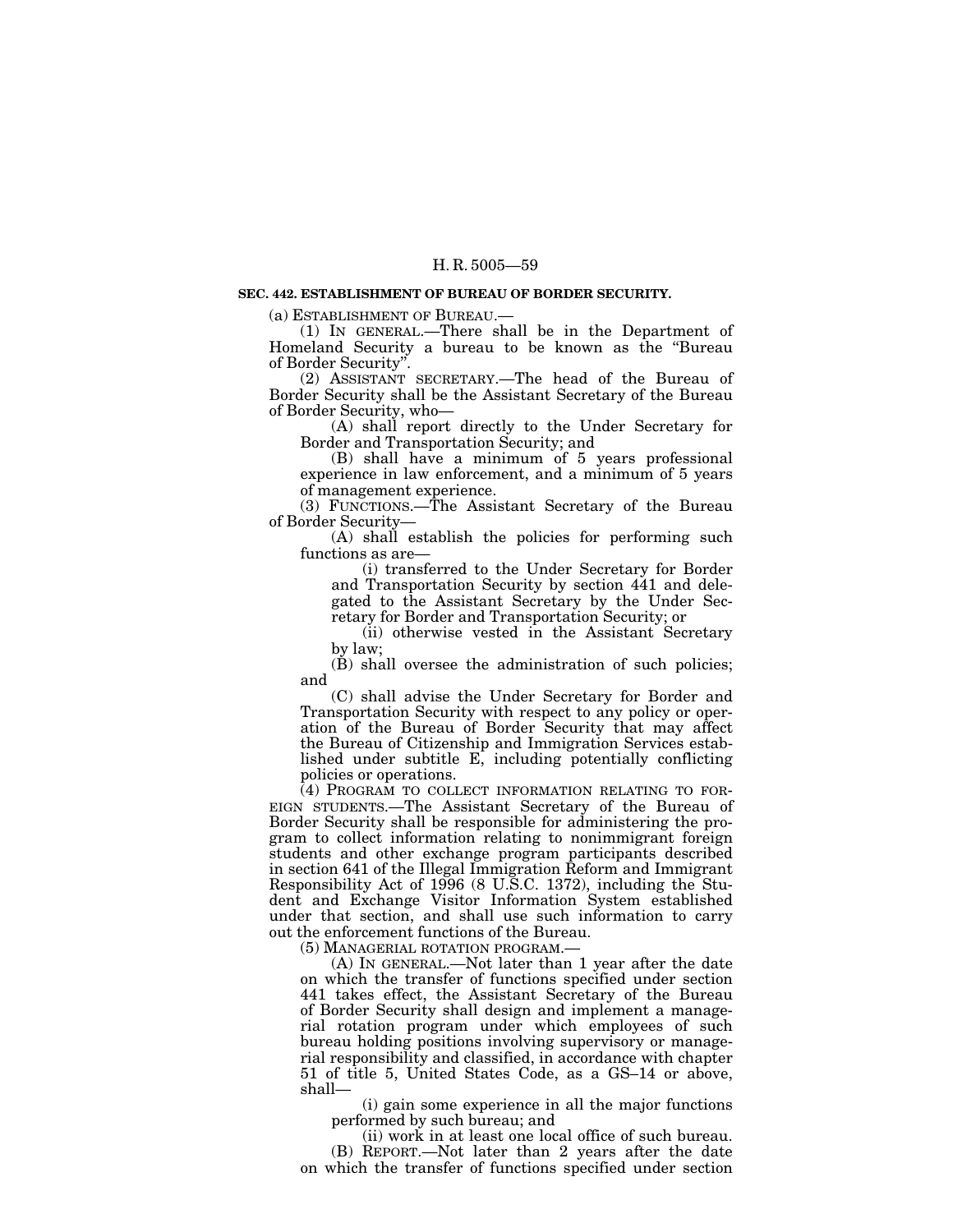441 takes effect, the Secretary shall submit a report to the Congress on the implementation of such program.

(b) CHIEF OF POLICY AND STRATEGY.— (1) IN GENERAL.—There shall be a position of Chief of Policy and Strategy for the Bureau of Border Security.

(2) FUNCTIONS.—In consultation with Bureau of Border Security personnel in local offices, the Chief of Policy and Strategy shall be responsible for—

(A) making policy recommendations and performing policy research and analysis on immigration enforcement issues; and

(B) coordinating immigration policy issues with the Chief of Policy and Strategy for the Bureau of Citizenship and Immigration Services (established under subtitle E), as appropriate.

(c) LEGAL ADVISOR.—There shall be a principal legal advisor to the Assistant Secretary of the Bureau of Border Security. The legal advisor shall provide specialized legal advice to the Assistant Secretary of the Bureau of Border Security and shall represent the bureau in all exclusion, deportation, and removal proceedings before the Executive Office for Immigration Review.

#### **SEC. 443. PROFESSIONAL RESPONSIBILITY AND QUALITY REVIEW.**

The Under Secretary for Border and Transportation Security shall be responsible for—

(1) conducting investigations of noncriminal allegations of misconduct, corruption, and fraud involving any employee of the Bureau of Border Security that are not subject to investigation by the Inspector General for the Department;

(2) inspecting the operations of the Bureau of Border Security and providing assessments of the quality of the operations

of such bureau as a whole and each of its components; and (3) providing an analysis of the management of the Bureau of Border Security.

#### **SEC. 444. EMPLOYEE DISCIPLINE.**

The Under Secretary for Border and Transportation Security may, notwithstanding any other provision of law, impose disciplinary action, including termination of employment, pursuant to policies and procedures applicable to employees of the Federal Bureau of Investigation, on any employee of the Bureau of Border Security who willfully deceives the Congress or agency leadership on any matter.

#### **SEC. 445. REPORT ON IMPROVING ENFORCEMENT FUNCTIONS.**

(a) IN GENERAL.—The Secretary, not later than 1 year after being sworn into office, shall submit to the Committees on Appropriations and the Judiciary of the House of Representatives and of the Senate a report with a plan detailing how the Bureau of Border Security, after the transfer of functions specified under section 441 takes effect, will enforce comprehensively, effectively, and fairly all the enforcement provisions of the Immigration and Nationality Act (8 U.S.C. 1101 et seq.) relating to such functions.

(b) CONSULTATION.—In carrying out subsection (a), the Secretary of Homeland Security shall consult with the Attorney General, the Secretary of State, the Director of the Federal Bureau of Investigation, the Secretary of the Treasury, the Secretary of Labor, the Commissioner of Social Security, the Director of the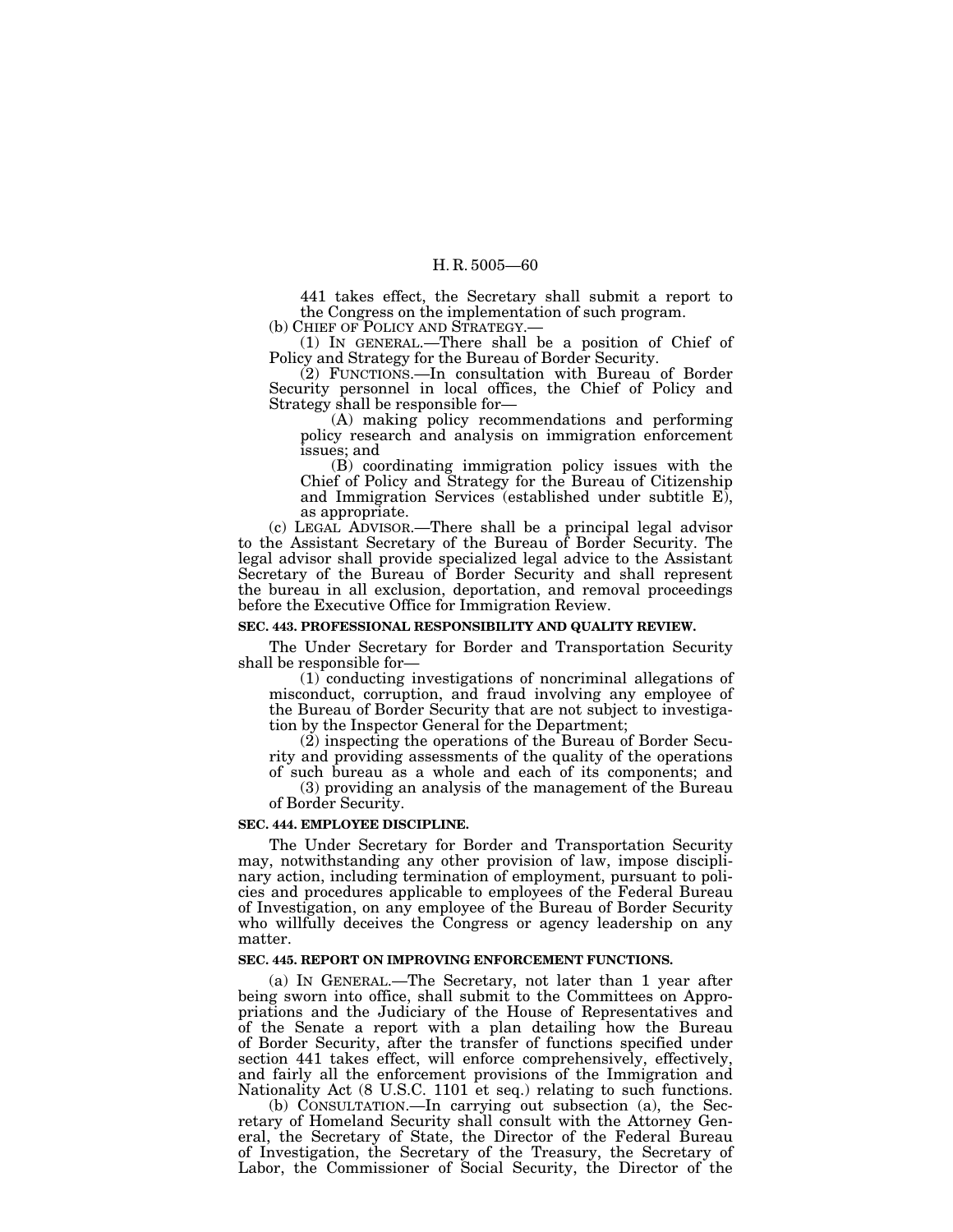Executive Office for Immigration Review, and the heads of State and local law enforcement agencies to determine how to most effectively conduct enforcement operations.

## **SEC. 446. SENSE OF CONGRESS REGARDING CONSTRUCTION OF FENCING NEAR SAN DIEGO, CALIFORNIA.**

It is the sense of the Congress that completing the 14-mile border fence project required to be carried out under section 102(b) of the Illegal Immigration Reform and Immigrant Responsibility Act of 1996 (8 U.S.C. 1103 note) should be a priority for the Secretary.

# **Subtitle E—Citizenship and Immigration Services**

## **SEC. 451. ESTABLISHMENT OF BUREAU OF CITIZENSHIP AND IMMIGRA-TION SERVICES.**

(a) ESTABLISHMENT OF BUREAU.—

(1) IN GENERAL.—There shall be in the Department a bureau to be known as the ''Bureau of Citizenship and Immigration Services''.

(2) DIRECTOR.—The head of the Bureau of Citizenship and Immigration Services shall be the Director of the Bureau of Citizenship and Immigration Services, who—

(A) shall report directly to the Deputy Secretary;

(B) shall have a minimum of 5 years of management experience; and

(C) shall be paid at the same level as the Assistant Secretary of the Bureau of Border Security.

(3) FUNCTIONS.—The Director of the Bureau of Citizenship and Immigration Services—

 $(A)$  shall establish the policies for performing such functions as are transferred to the Director by this section or this Act or otherwise vested in the Director by law;

(B) shall oversee the administration of such policies;

(C) shall advise the Deputy Secretary with respect to any policy or operation of the Bureau of Citizenship and Immigration Services that may affect the Bureau of Border Security of the Department, including potentially conflicting policies or operations;

(D) shall establish national immigration services policies and priorities;

(E) shall meet regularly with the Ombudsman described in section 452 to correct serious service problems identified by the Ombudsman; and

(F) shall establish procedures requiring a formal response to any recommendations submitted in the Ombudsman's annual report to Congress within 3 months after its submission to Congress.

(4) MANAGERIAL ROTATION PROGRAM.—

(A) IN GENERAL.—Not later than 1 year after the effective date specified in section 455, the Director of the Bureau of Citizenship and Immigration Services shall design and implement a managerial rotation program under which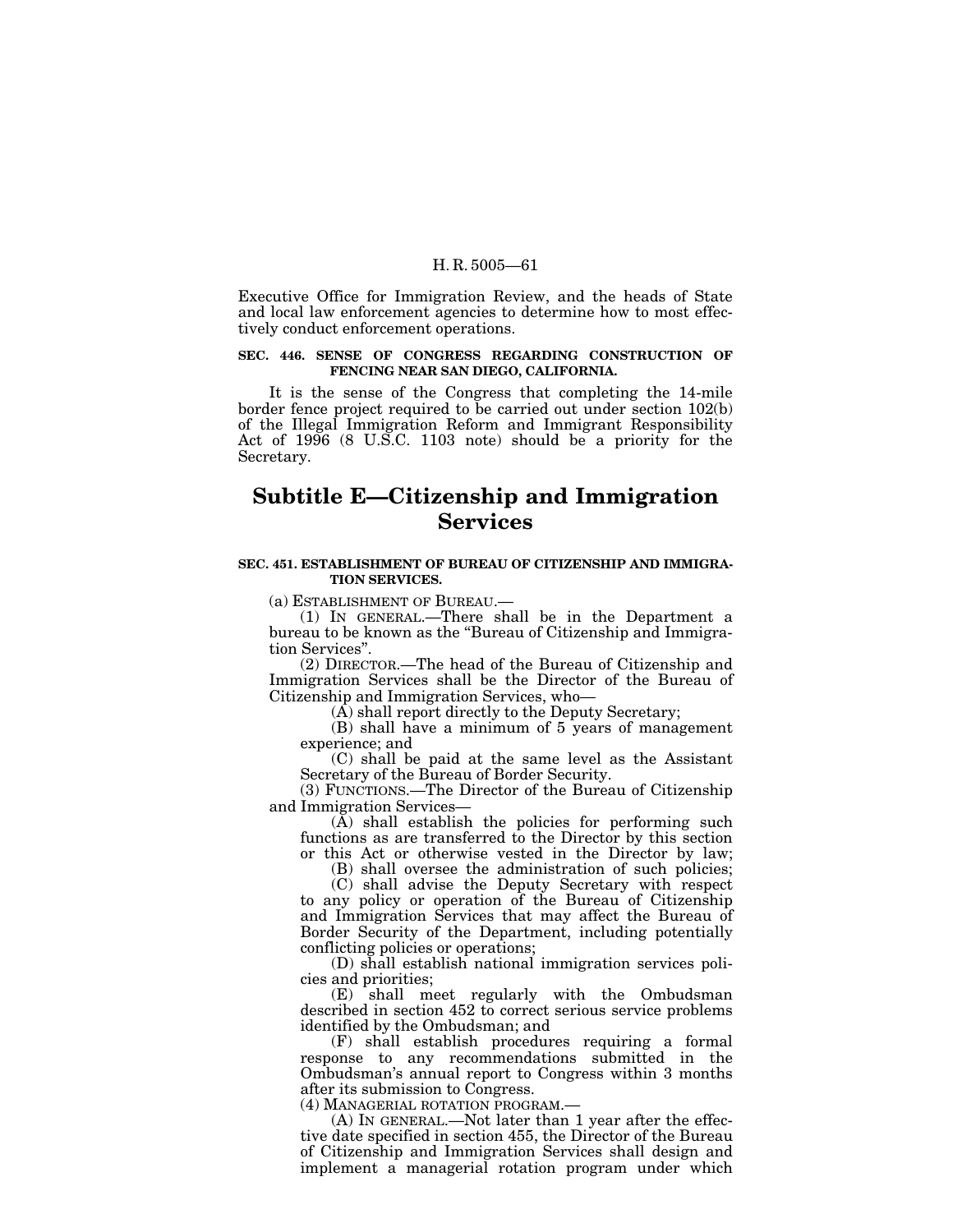employees of such bureau holding positions involving supervisory or managerial responsibility and classified, in accordance with chapter 51 of title 5, United States Code, as a GS–14 or above, shall—

(i) gain some experience in all the major functions performed by such bureau; and

(ii) work in at least one field office and one service center of such bureau.

(B) REPORT.—Not later than 2 years after the effective date specified in section 455, the Secretary shall submit a report to Congress on the implementation of such program.

(5) PILOT INITIATIVES FOR BACKLOG ELIMINATION.—The Director of the Bureau of Citizenship and Immigration Services is authorized to implement innovative pilot initiatives to eliminate any remaining backlog in the processing of immigration benefit applications, and to prevent any backlog in the processing of such applications from recurring, in accordance with section 204(a) of the Immigration Services and Infrastructure Improvements Act of 2000 (8 U.S.C. 1573(a)). Such initiatives may include measures such as increasing personnel, transferring personnel to focus on areas with the largest potential for backlog, and streamlining paperwork.

(b) TRANSFER OF FUNCTIONS FROM COMMISSIONER.—In accordance with title XV (relating to transition provisions), there are transferred from the Commissioner of Immigration and Naturalization to the Director of the Bureau of Citizenship and Immigration Services the following functions, and all personnel, infrastructure, and funding provided to the Commissioner in support of such functions immediately before the effective date specified in section 455:

(1) Adjudications of immigrant visa petitions.

(2) Adjudications of naturalization petitions.

(3) Adjudications of asylum and refugee applications.

(4) Adjudications performed at service centers.

(5) All other adjudications performed by the Immigration and Naturalization Service immediately before the effective date specified in section 455.

(c) CHIEF OF POLICY AND STRATEGY.—

(1) IN GENERAL.—There shall be a position of Chief of Policy and Strategy for the Bureau of Citizenship and Immigration Services.

(2) FUNCTIONS.—In consultation with Bureau of Citizenship and Immigration Services personnel in field offices, the Chief of Policy and Strategy shall be responsible for—

(A) making policy recommendations and performing policy research and analysis on immigration services issues; and

(B) coordinating immigration policy issues with the Chief of Policy and Strategy for the Bureau of Border Security of the Department.

(d) LEGAL ADVISOR.—

(1) IN GENERAL.—There shall be a principal legal advisor to the Director of the Bureau of Citizenship and Immigration **Services** 

(2) FUNCTIONS.—The legal advisor shall be responsible for—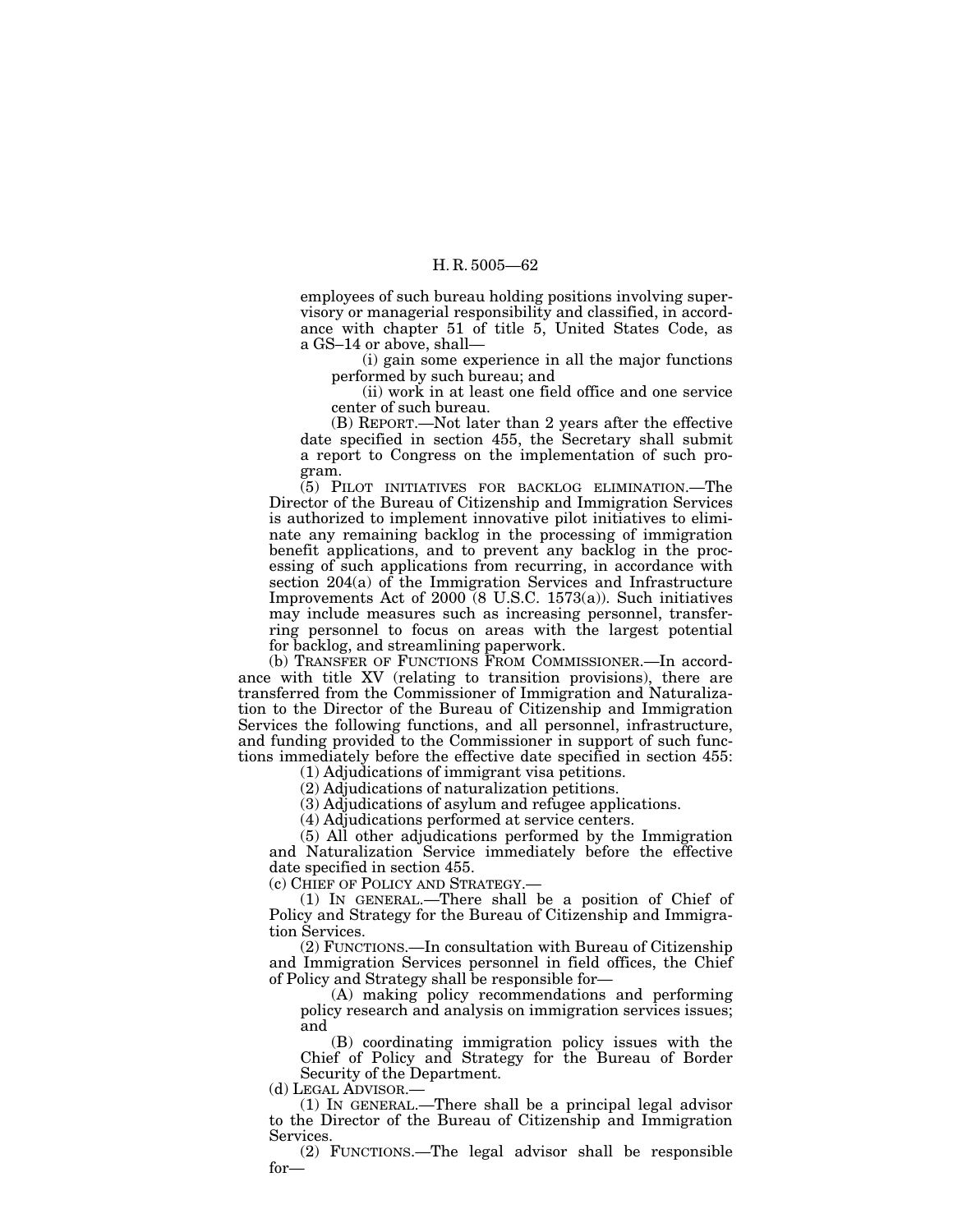(A) providing specialized legal advice, opinions, determinations, regulations, and any other assistance to the Director of the Bureau of Citizenship and Immigration Services with respect to legal matters affecting the Bureau of Citizenship and Immigration Services; and

(B) representing the Bureau of Citizenship and Immigration Services in visa petition appeal proceedings before the Executive Office for Immigration Review.

(e) BUDGET OFFICER.— (1) IN GENERAL.—There shall be a Budget Officer for the Bureau of Citizenship and Immigration Services.

(2) FUNCTIONS.—

(A) IN GENERAL.—The Budget Officer shall be responsible for—

(i) formulating and executing the budget of the Bureau of Citizenship and Immigration Services;

(ii) financial management of the Bureau of Citizenship and Immigration Services; and

(iii) collecting all payments, fines, and other debts for the Bureau of Citizenship and Immigration Services.

(f) CHIEF OF OFFICE OF CITIZENSHIP.—

(1) IN GENERAL.—There shall be a position of Chief of the Office of Citizenship for the Bureau of Citizenship and Immigration Services.

(2) FUNCTIONS.—The Chief of the Office of Citizenship for the Bureau of Citizenship and Immigration Services shall be responsible for promoting instruction and training on citizenship responsibilities for aliens interested in becoming naturalized citizens of the United States, including the development of educational materials.

## **SEC. 452. CITIZENSHIP AND IMMIGRATION SERVICES OMBUDSMAN.**

(a) IN GENERAL.—Within the Department, there shall be a position of Citizenship and Immigration Services Ombudsman (in this section referred to as the ''Ombudsman''). The Ombudsman shall report directly to the Deputy Secretary. The Ombudsman shall have a background in customer service as well as immigration law.

(b) FUNCTIONS.—It shall be the function of the Ombudsman— (1) to assist individuals and employers in resolving prob-

lems with the Bureau of Citizenship and Immigration Services; (2) to identify areas in which individuals and employers

have problems in dealing with the Bureau of Citizenship and Immigration Services; and

(3) to the extent possible, to propose changes in the administrative practices of the Bureau of Citizenship and Immigration Services to mitigate problems identified under paragraph (2).<br>(c) ANNUAL REPORTS.–

 $(1)$  OBJECTIVES.—Not later than June 30 of each calendar year, the Ombudsman shall report to the Committee on the Judiciary of the House of Representatives and the Senate on the objectives of the Office of the Ombudsman for the fiscal year beginning in such calendar year. Any such report shall contain full and substantive analysis, in addition to statistical information, and—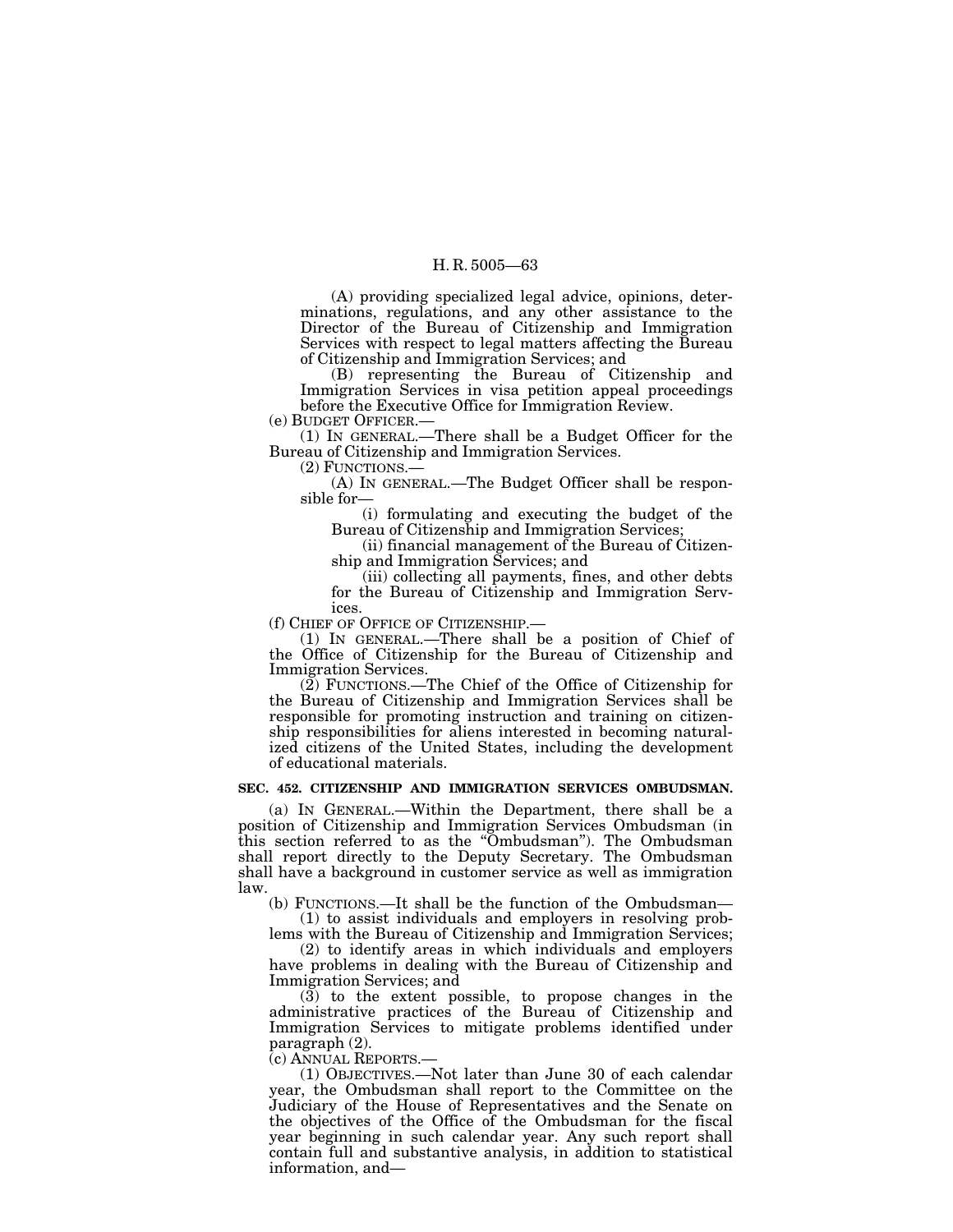(A) shall identify the recommendations the Office of the Ombudsman has made on improving services and responsiveness of the Bureau of Citizenship and Immigration Services;

(B) shall contain a summary of the most pervasive and serious problems encountered by individuals and employers, including a description of the nature of such problems;

(C) shall contain an inventory of the items described in subparagraphs (A) and (B) for which action has been taken and the result of such action;

(D) shall contain an inventory of the items described in subparagraphs (A) and (B) for which action remains to be completed and the period during which each item has remained on such inventory;

(E) shall contain an inventory of the items described in subparagraphs (A) and (B) for which no action has been taken, the period during which each item has remained on such inventory, the reasons for the inaction, and shall identify any official of the Bureau of Citizenship and Immigration Services who is responsible for such inaction;

(F) shall contain recommendations for such administrative action as may be appropriate to resolve problems encountered by individuals and employers, including problems created by excessive backlogs in the adjudication and processing of immigration benefit petitions and applications; and

(G) shall include such other information as the Ombudsman may deem advisable.

(2) REPORT TO BE SUBMITTED DIRECTLY.—Each report required under this subsection shall be provided directly to the committees described in paragraph  $(1)$  without any prior comment or amendment from the Secretary, Deputy Secretary, Director of the Bureau of Citizenship and Immigration Services, or any other officer or employee of the Department or the Office of Management and Budget.

(d) OTHER RESPONSIBILITIES.—The Ombudsman—

(1) shall monitor the coverage and geographic allocation of local offices of the Ombudsman;

(2) shall develop guidance to be distributed to all officers and employees of the Bureau of Citizenship and Immigration Services outlining the criteria for referral of inquiries to local offices of the Ombudsman;

(3) shall ensure that the local telephone number for each local office of the Ombudsman is published and available to individuals and employers served by the office; and

(4) shall meet regularly with the Director of the Bureau of Citizenship and Immigration Services to identify serious service problems and to present recommendations for such administrative action as may be appropriate to resolve problems encountered by individuals and employers.<br>(e) PERSONNEL ACTIONS.—

 $(1)$  In GENERAL.—The Ombudsman shall have the responsibility and authority—

(A) to appoint local ombudsmen and make available at least 1 such ombudsman for each State; and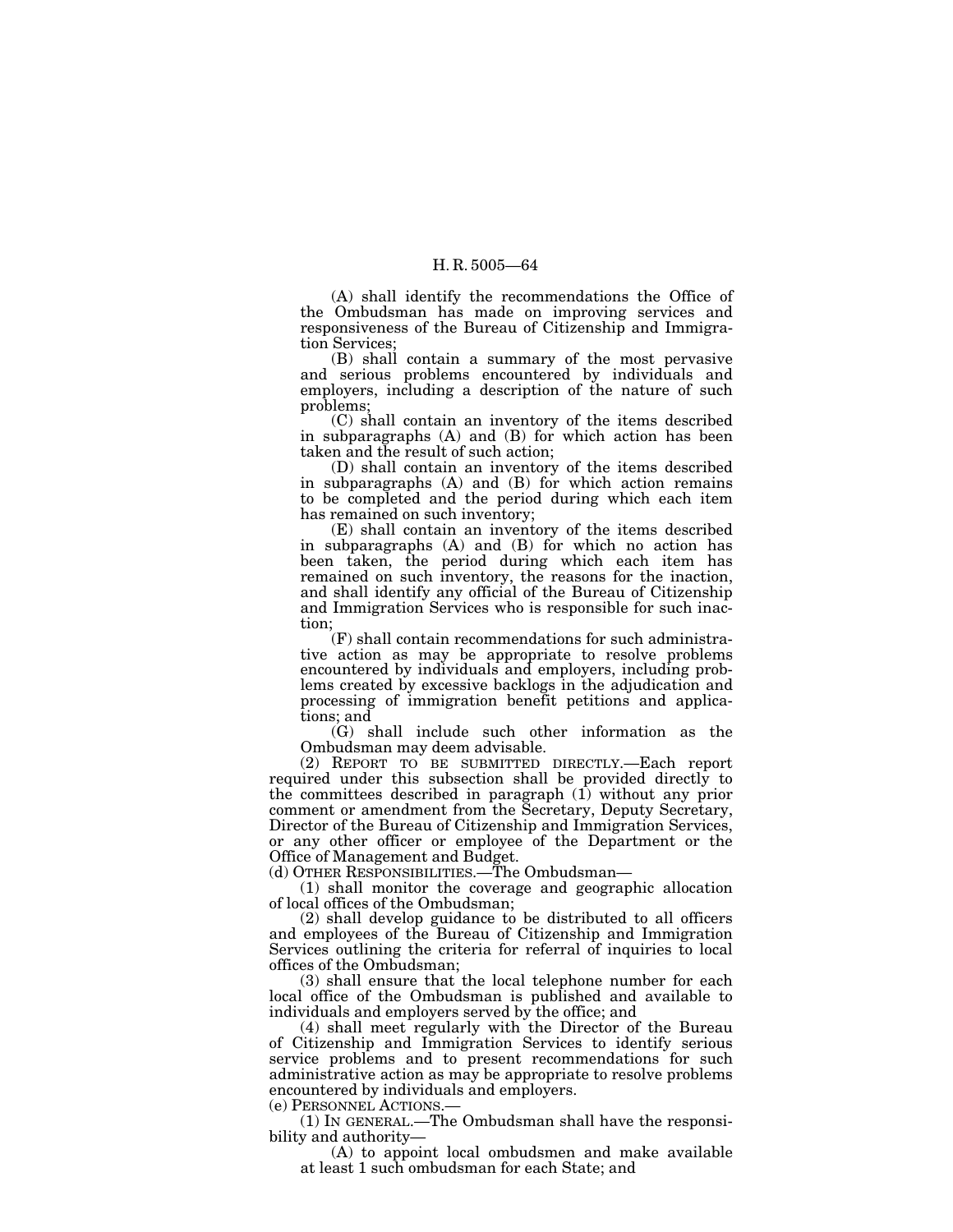(B) to evaluate and take personnel actions (including dismissal) with respect to any employee of any local office of the Ombudsman.

(2) CONSULTATION.—The Ombudsman may consult with the appropriate supervisory personnel of the Bureau of Citizenship and Immigration Services in carrying out the Ombudsman's responsibilities under this subsection.

(f) RESPONSIBILITIES OF BUREAU OF CITIZENSHIP AND IMMIGRA-TION SERVICES.—The Director of the Bureau of Citizenship and Immigration Services shall establish procedures requiring a formal response to all recommendations submitted to such director by the Ombudsman within 3 months after submission to such director. (g) OPERATION OF LOCAL OFFICES.—

(1) IN GENERAL.—Each local ombudsman—

(A) shall report to the Ombudsman or the delegate thereof;

(B) may consult with the appropriate supervisory personnel of the Bureau of Citizenship and Immigration Services regarding the daily operation of the local office of such ombudsman;

(C) shall, at the initial meeting with any individual or employer seeking the assistance of such local office, notify such individual or employer that the local offices of the Ombudsman operate independently of any other component of the Department and report directly to Congress through the Ombudsman; and

(D) at the local ombudsman's discretion, may determine not to disclose to the Bureau of Citizenship and Immigration Services contact with, or information provided by, such individual or employer.

(2) MAINTENANCE OF INDEPENDENT COMMUNICATIONS.— Each local office of the Ombudsman shall maintain a phone, facsimile, and other means of electronic communication access, and a post office address, that is separate from those maintained by the Bureau of Citizenship and Immigration Services, or any component of the Bureau of Citizenship and Immigration Services.

#### **SEC. 453. PROFESSIONAL RESPONSIBILITY AND QUALITY REVIEW.**

(a) IN GENERAL.—The Director of the Bureau of Citizenship and Immigration Services shall be responsible for—

(1) conducting investigations of noncriminal allegations of misconduct, corruption, and fraud involving any employee of the Bureau of Citizenship and Immigration Services that are not subject to investigation by the Inspector General for the Department;

(2) inspecting the operations of the Bureau of Citizenship and Immigration Services and providing assessments of the quality of the operations of such bureau as a whole and each of its components; and

(3) providing an analysis of the management of the Bureau of Citizenship and Immigration Services.

(b) SPECIAL CONSIDERATIONS.—In providing assessments in accordance with subsection  $(a)(2)$  with respect to a decision of the Bureau of Citizenship and Immigration Services, or any of its components, consideration shall be given to—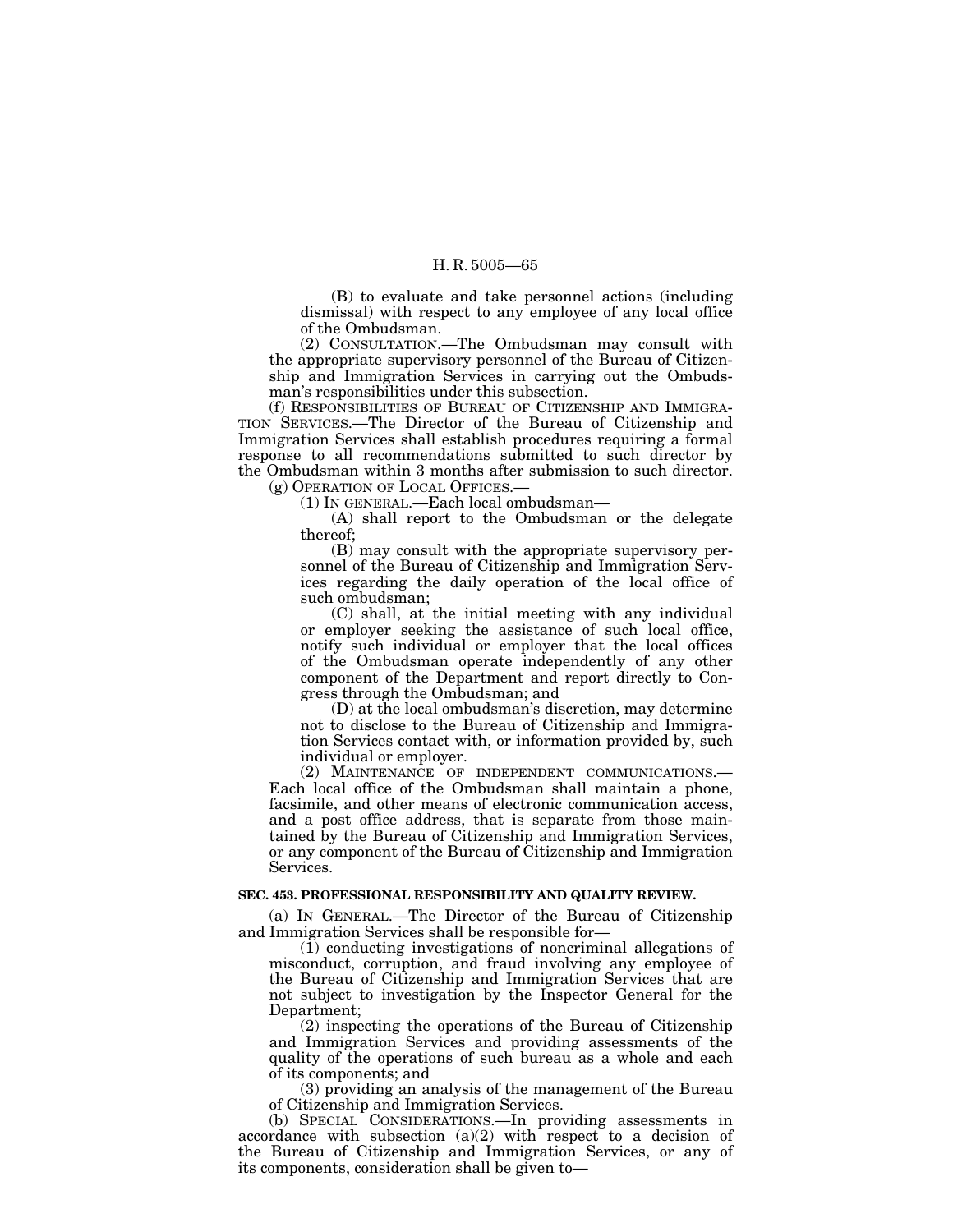(1) the accuracy of the findings of fact and conclusions of law used in rendering the decision;

(2) any fraud or misrepresentation associated with the decision; and

(3) the efficiency with which the decision was rendered.

# **SEC. 454. EMPLOYEE DISCIPLINE.**

The Director of the Bureau of Citizenship and Immigration Services may, notwithstanding any other provision of law, impose disciplinary action, including termination of employment, pursuant to policies and procedures applicable to employees of the Federal Bureau of Investigation, on any employee of the Bureau of Citizenship and Immigration Services who willfully deceives Congress or agency leadership on any matter.

## **SEC. 455. EFFECTIVE DATE.**

Notwithstanding section 4, sections 451 through 456, and the amendments made by such sections, shall take effect on the date on which the transfer of functions specified under section 441 takes effect.

#### **SEC. 456. TRANSITION.**

(a) REFERENCES.—With respect to any function transferred by this subtitle to, and exercised on or after the effective date specified in section 455 by, the Director of the Bureau of Citizenship and Immigration Services, any reference in any other Federal law, Executive order, rule, regulation, or delegation of authority, or any document of or pertaining to a component of government from which such function is transferred—

 $(1)$  to the head of such component is deemed to refer to the Director of the Bureau of Citizenship and Immigration Services; or

(2) to such component is deemed to refer to the Bureau of Citizenship and Immigration Services.

(b) OTHER TRANSITION ISSUES.—

(1) EXERCISE OF AUTHORITIES.—Except as otherwise provided by law, a Federal official to whom a function is transferred by this subtitle may, for purposes of performing the function, exercise all authorities under any other provision of law that were available with respect to the performance of that function to the official responsible for the performance of the function immediately before the effective date specified

in section 455.<br>(2) TRANSFER AND ALLOCATION OF APPROPRIATIONS AND PER-SONNEL.—The personnel of the Department of Justice employed in connection with the functions transferred by this subtitle (and functions that the Secretary determines are properly related to the functions of the Bureau of Citizenship and Immigration Services), and the assets, liabilities, contracts, property, records, and unexpended balance of appropriations, authorizations, allocations, and other funds employed, held, used, arising from, available to, or to be made available to, the Immigration and Naturalization Service in connection with the functions transferred by this subtitle, subject to section 202 of the Budget and Accounting Procedures Act of 1950, shall be transferred to the Director of the Bureau of Citizenship and Immigration Services for allocation to the appropriate component of the Department. Unexpended funds transferred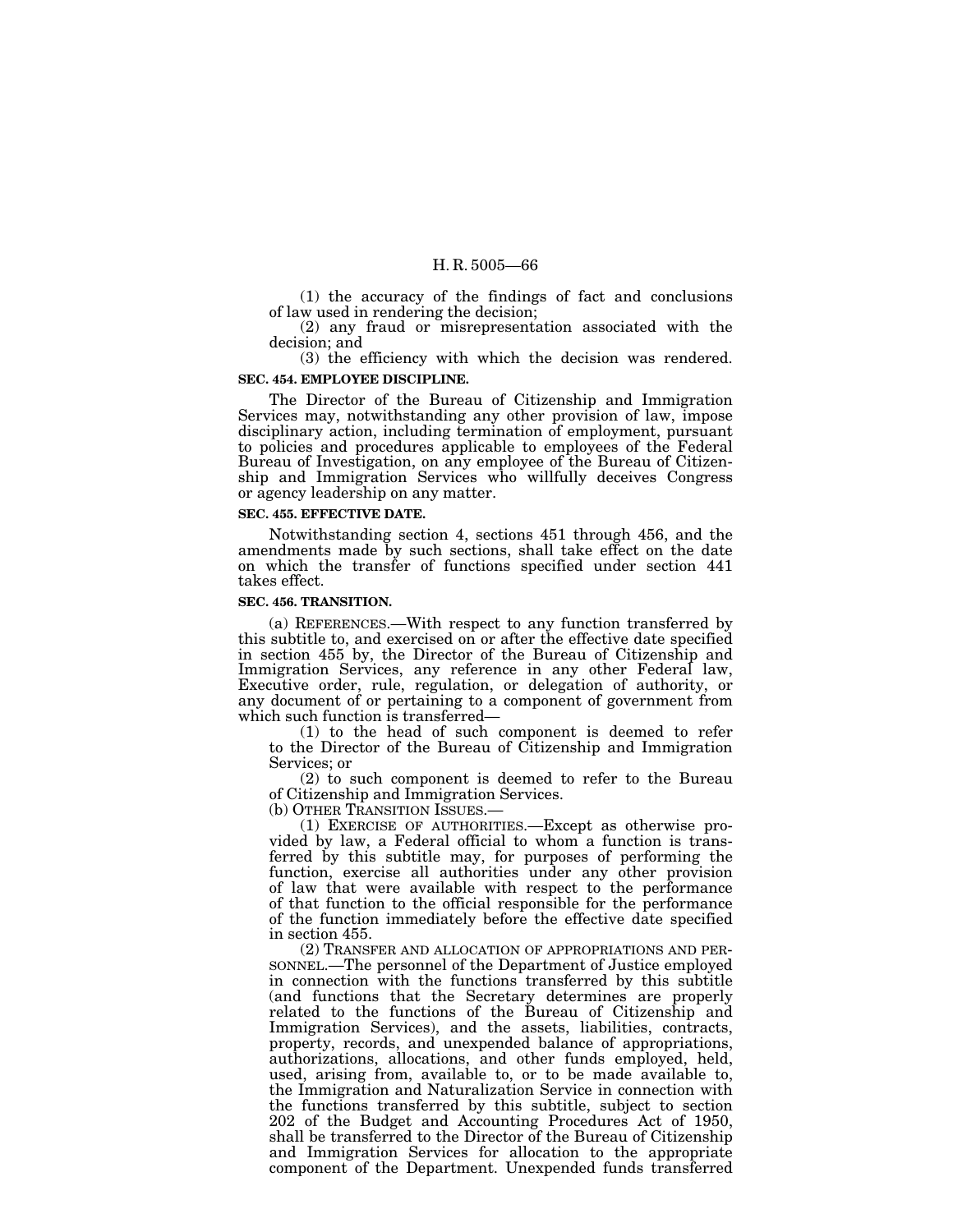pursuant to this paragraph shall be used only for the purposes for which the funds were originally authorized and appropriated. The Secretary shall have the right to adjust or realign transfers of funds and personnel effected pursuant to this subtitle for a period of  $2$  years after the effective date specified in section 455.

# **SEC. 457. FUNDING FOR CITIZENSHIP AND IMMIGRATION SERVICES.**

Section 286(m) of the Immigration and Nationality Act (8 U.S.C.  $1356(m)$ ) is amended by striking "services, including the costs of similar services provided without charge to asylum applicants or other immigrants.'' and inserting ''services.''.

### **SEC. 458. BACKLOG ELIMINATION.**

Section 204(a)(1) of the Immigration Services and Infrastructure Improvements Act of 2000 ( $\bar{8}$  U.S.C. 1573(a)(1)) is amended by striking ''not later than one year after the date of enactment of this Act;'' and inserting ''1 year after the date of the enactment of the Homeland Security Act of 2002;''.

### **SEC. 459. REPORT ON IMPROVING IMMIGRATION SERVICES.**

(a) IN GENERAL.—The Secretary, not later than 1 year after the effective date of this Act, shall submit to the Committees on the Judiciary and Appropriations of the House of Representatives and of the Senate a report with a plan detailing how the Bureau of Citizenship and Immigration Services, after the transfer of functions specified in this subtitle takes effect, will complete efficiently, fairly, and within a reasonable time, the adjudications described in paragraphs  $(1)$  through  $(5)$  of section 451(b).

(b) CONTENTS.—For each type of adjudication to be undertaken by the Director of the Bureau of Citizenship and Immigration Services, the report shall include the following:

(1) Any potential savings of resources that may be implemented without affecting the quality of the adjudication.

(2) The goal for processing time with respect to the application.

(3) Any statutory modifications with respect to the adjudication that the Secretary considers advisable.

(c) CONSULTATION.—In carrying out subsection (a), the Secretary shall consult with the Secretary of State, the Secretary of Labor, the Assistant Secretary of the Bureau of Border Security of the Department, and the Director of the Executive Office for Immigration Review to determine how to streamline and improve the process for applying for and making adjudications described in section 451(b) and related processes.

## **SEC. 460. REPORT ON RESPONDING TO FLUCTUATING NEEDS.**

Not later than 30 days after the date of the enactment of this Act, the Attorney General shall submit to Congress a report on changes in law, including changes in authorizations of appropriations and in appropriations, that are needed to permit the Immigration and Naturalization Service, and, after the transfer of functions specified in this subtitle takes effect, the Bureau of Citizenship and Immigration Services of the Department, to ensure a prompt and timely response to emergent, unforeseen, or impending changes in the number of applications for immigration benefits, and otherwise to ensure the accommodation of changing immigration service needs.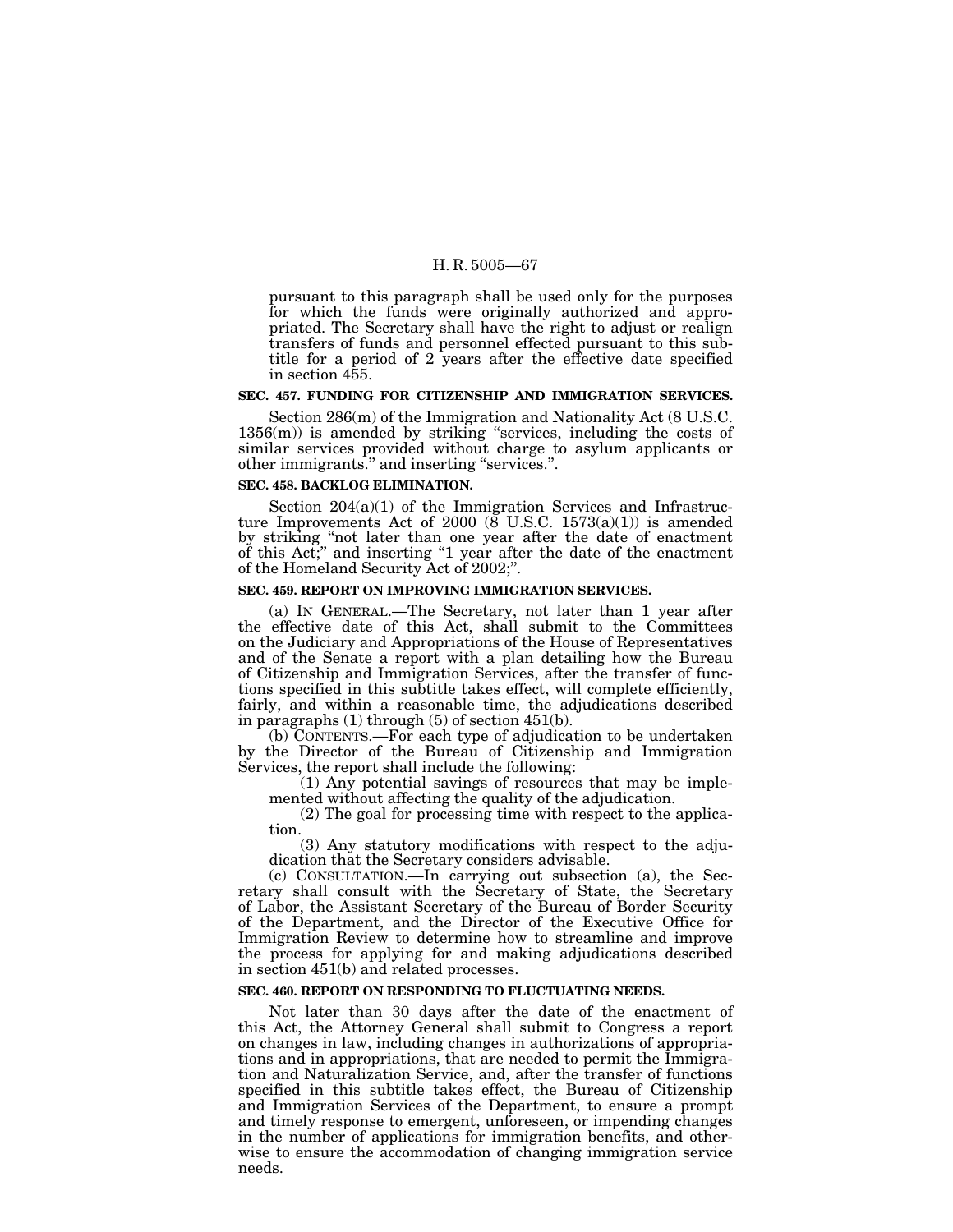## **SEC. 461. APPLICATION OF INTERNET-BASED TECHNOLOGIES.**

(a) ESTABLISHMENT OF TRACKING SYSTEM.—The Secretary, not later than 1 year after the effective date of this Act, in consultation with the Technology Advisory Committee established under subsection (c), shall establish an Internet-based system, that will permit a person, employer, immigrant, or nonimmigrant who has filings with the Secretary for any benefit under the Immigration and Nationality Act (8 U.S.C. 1101 et seq.), access to online information about the processing status of the filing involved.

(b) FEASIBILITY STUDY FOR ONLINE FILING AND IMPROVED PROC-ESSING.—

(1) ONLINE FILING.—The Secretary, in consultation with the Technology Advisory Committee established under subsection (c), shall conduct a feasibility study on the online filing of the filings described in subsection (a). The study shall include a review of computerization and technology of the Immigration and Naturalization Service relating to the immigration services and processing of filings related to immigrant services. The study shall also include an estimate of the timeframe and cost and shall consider other factors in implementing such a filing system, including the feasibility of fee payment online.

(2) REPORT.—A report on the study under this subsection shall be submitted to the Committees on the Judiciary of the House of Representatives and the Senate not later than 1 year after the effective date of this Act.

(c) TECHNOLOGY ADVISORY COMMITTEE.—

(1) ESTABLISHMENT.—The Secretary shall establish, not later than 60 days after the effective date of this Act, an advisory committee (in this section referred to as the "Technology Advisory Committee'') to assist the Secretary in—

(A) establishing the tracking system under subsection  $(a)$ ; and

(B) conducting the study under subsection (b).

The Technology Advisory Committee shall be established after consultation with the Committees on the Judiciary of the House of Representatives and the Senate.

(2) COMPOSITION.—The Technology Advisory Committee shall be composed of representatives from high technology companies capable of establishing and implementing the system in an expeditious manner, and representatives of persons who may use the tracking system described in subsection (a) and the online filing system described in subsection (b)(1).

#### **SEC. 462. CHILDREN'S AFFAIRS.**

(a) TRANSFER OF FUNCTIONS.—There are transferred to the Director of the Office of Refugee Resettlement of the Department of Health and Human Services functions under the immigration laws of the United States with respect to the care of unaccompanied alien children that were vested by statute in, or performed by, the Commissioner of Immigration and Naturalization (or any officer, employee, or component of the Immigration and Naturalization Service) immediately before the effective date specified in subsection (d).

(b) FUNCTIONS.—

(1) IN GENERAL.—Pursuant to the transfer made by subsection (a), the Director of the Office of Refugee Resettlement shall be responsible for—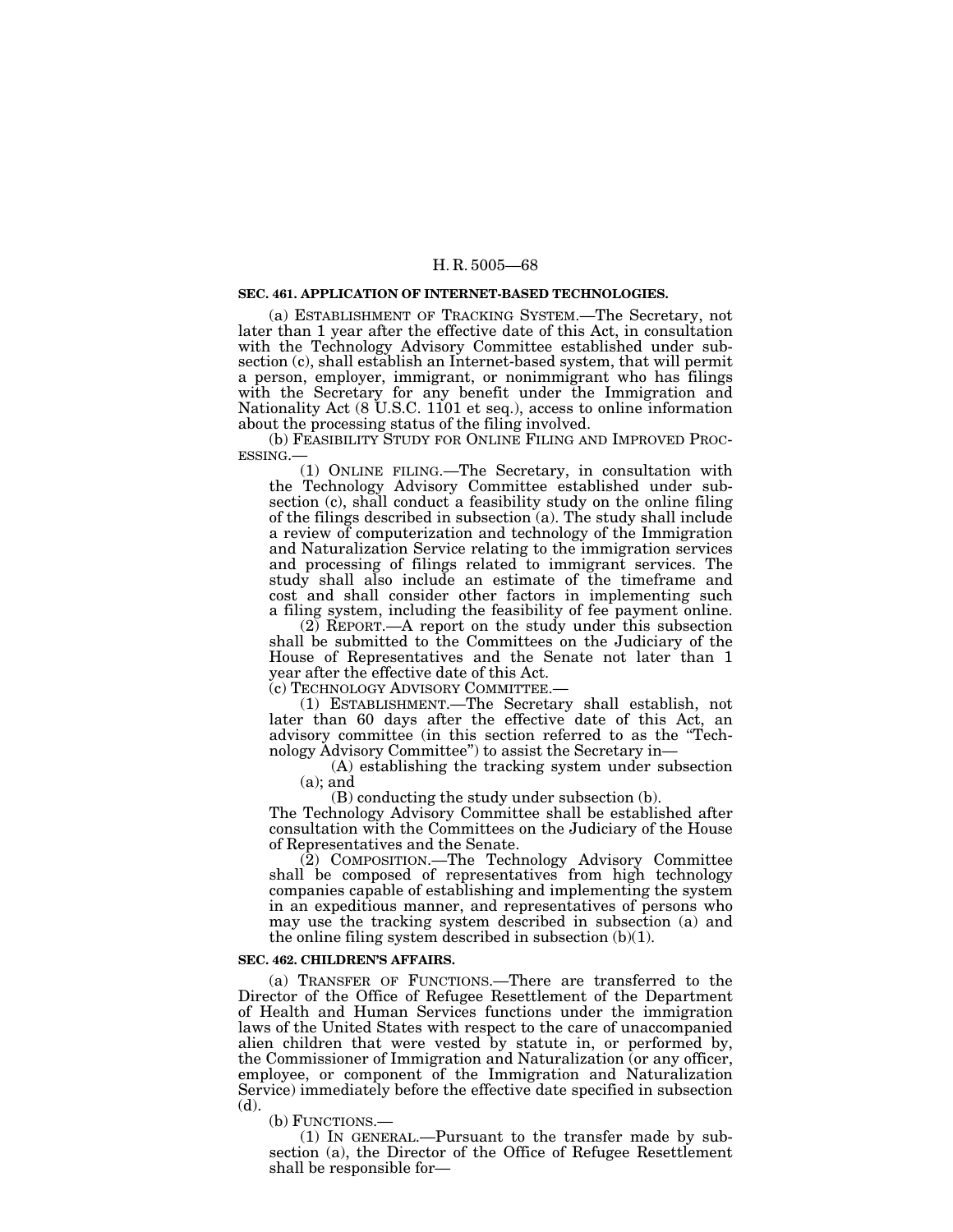(A) coordinating and implementing the care and placement of unaccompanied alien children who are in Federal custody by reason of their immigration status, including developing a plan to be submitted to Congress on how to ensure that qualified and independent legal counsel is timely appointed to represent the interests of each such child, consistent with the law regarding appointment of counsel that is in effect on the date of the enactment of this Act;

(B) ensuring that the interests of the child are considered in decisions and actions relating to the care and custody of an unaccompanied alien child;

(C) making placement determinations for all unaccompanied alien children who are in Federal custody by reason of their immigration status;

(D) implementing the placement determinations;

(E) implementing policies with respect to the care and placement of unaccompanied alien children;

(F) identifying a sufficient number of qualified individuals, entities, and facilities to house unaccompanied alien children;

(G) overseeing the infrastructure and personnel of facilities in which unaccompanied alien children reside;

(H) reuniting unaccompanied alien children with a parent abroad in appropriate cases;

(I) compiling, updating, and publishing at least annually a state-by-state list of professionals or other entities qualified to provide guardian and attorney representation services for unaccompanied alien children;

(J) maintaining statistical information and other data on unaccompanied alien children for whose care and placement the Director is responsible, which shall include—<br>(i) biographical information, such as a child's

name, gender, date of birth, country of birth, and country of habitual residence;

(ii) the date on which the child came into Federal custody by reason of his or her immigration status;

(iii) information relating to the child's placement, removal, or release from each facility in which the child has resided;

(iv) in any case in which the child is placed in detention or released, an explanation relating to the detention or release; and

(v) the disposition of any actions in which the child is the subject;

(K) collecting and compiling statistical information from the Department of Justice, the Department of Homeland Security, and the Department of State on each department's actions relating to unaccompanied alien children; and

(L) conducting investigations and inspections of facilities and other entities in which unaccompanied alien children reside.

(2) COORDINATION WITH OTHER ENTITIES; NO RELEASE ON OWN RECOGNIZANCE.—In making determinations described in paragraph (1)(C), the Director of the Office of Refugee Resettlement—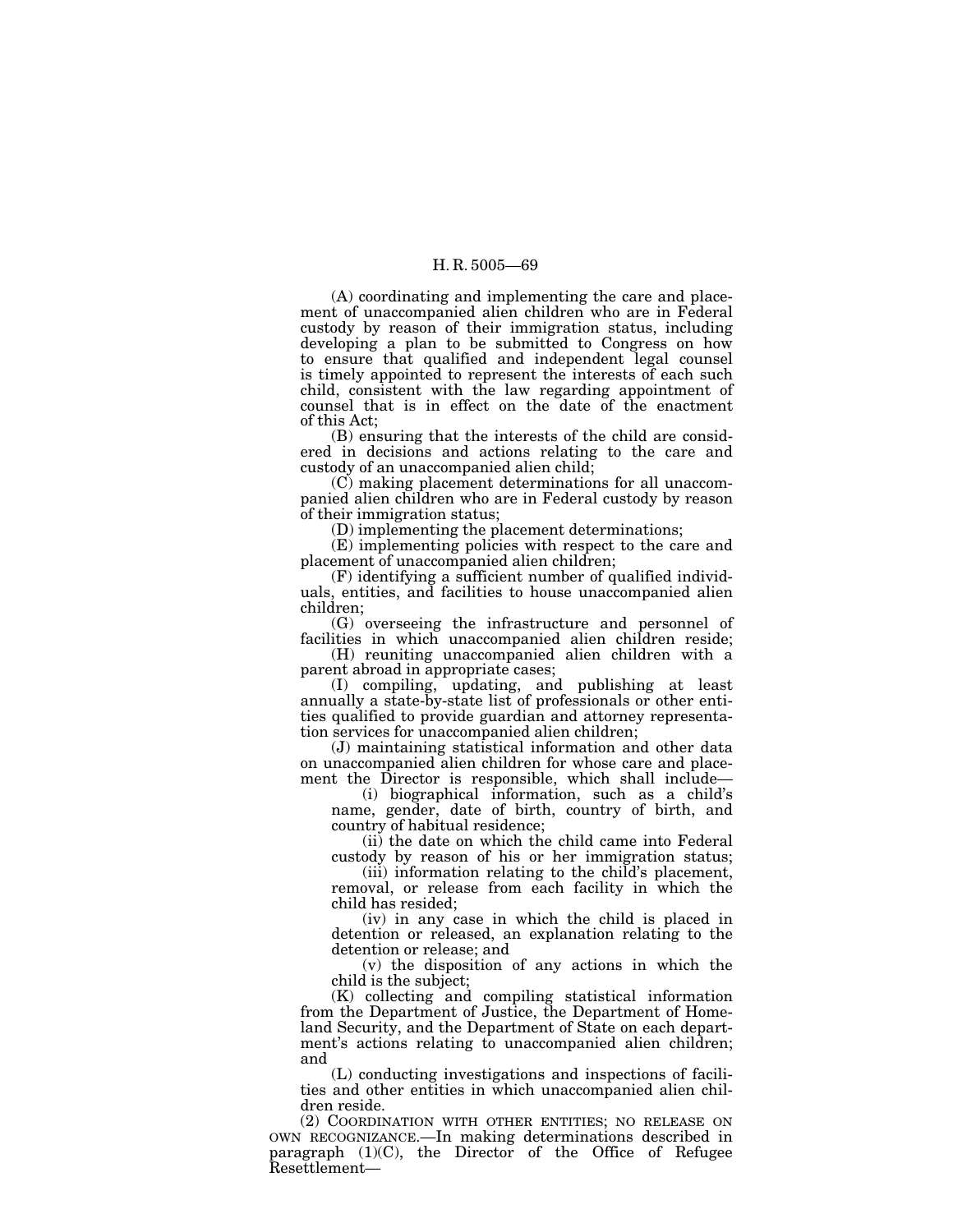(A) shall consult with appropriate juvenile justice professionals, the Director of the Bureau of Citizenship and Immigration Services, and the Assistant Secretary of the Bureau of Border Security to ensure that such determinations ensure that unaccompanied alien children described in such subparagraph—

(i) are likely to appear for all hearings or proceedings in which they are involved;

(ii) are protected from smugglers, traffickers, or others who might seek to victimize or otherwise engage them in criminal, harmful, or exploitive activity; and

(iii) are placed in a setting in which they are not likely to pose a danger to themselves or others; and

(B) shall not release such children upon their own recognizance.

(3) DUTIES WITH RESPECT TO FOSTER CARE.—In carrying out the duties described in paragraph  $(1)(G)$ , the Director of the Office of Refugee Resettlement is encouraged to use the refugee children foster care system established pursuant to section 412(d) of the Immigration and Nationality Act (8 U.S.C. 1522(d)) for the placement of unaccompanied alien children.

(c) RULE OF CONSTRUCTION.—Nothing in this section may be construed to transfer the responsibility for adjudicating benefit determinations under the Immigration and Nationality Act (8 U.S.C. 1101 et seq.) from the authority of any official of the Department of Justice, the Department of Homeland Security, or the Department of State.

(d) EFFECTIVE DATE.—Notwithstanding section 4, this section shall take effect on the date on which the transfer of functions specified under section 441 takes effect.

(e) REFERENCES.—With respect to any function transferred by this section, any reference in any other Federal law, Executive order, rule, regulation, or delegation of authority, or any document of or pertaining to a component of government from which such function is transferred—

(1) to the head of such component is deemed to refer to the Director of the Office of Refugee Resettlement; or

(2) to such component is deemed to refer to the Office of Refugee Resettlement of the Department of Health and Human Services.

(f) OTHER TRANSITION ISSUES.—

(1) EXERCISE OF AUTHORITIES.—Except as otherwise provided by law, a Federal official to whom a function is transferred by this section may, for purposes of performing the function, exercise all authorities under any other provision of law that were available with respect to the performance of that function to the official responsible for the performance of the function immediately before the effective date specified in subsection (d).

(2) SAVINGS PROVISIONS.—Subsections (a), (b), and (c) of section 1512 shall apply to a transfer of functions under this section in the same manner as such provisions apply to a transfer of functions under this Act to the Department of Home-

land Security.<br>(3) TRANSFER AND ALLOCATION OF APPROPRIATIONS AND PER-SONNEL.—The personnel of the Department of Justice employed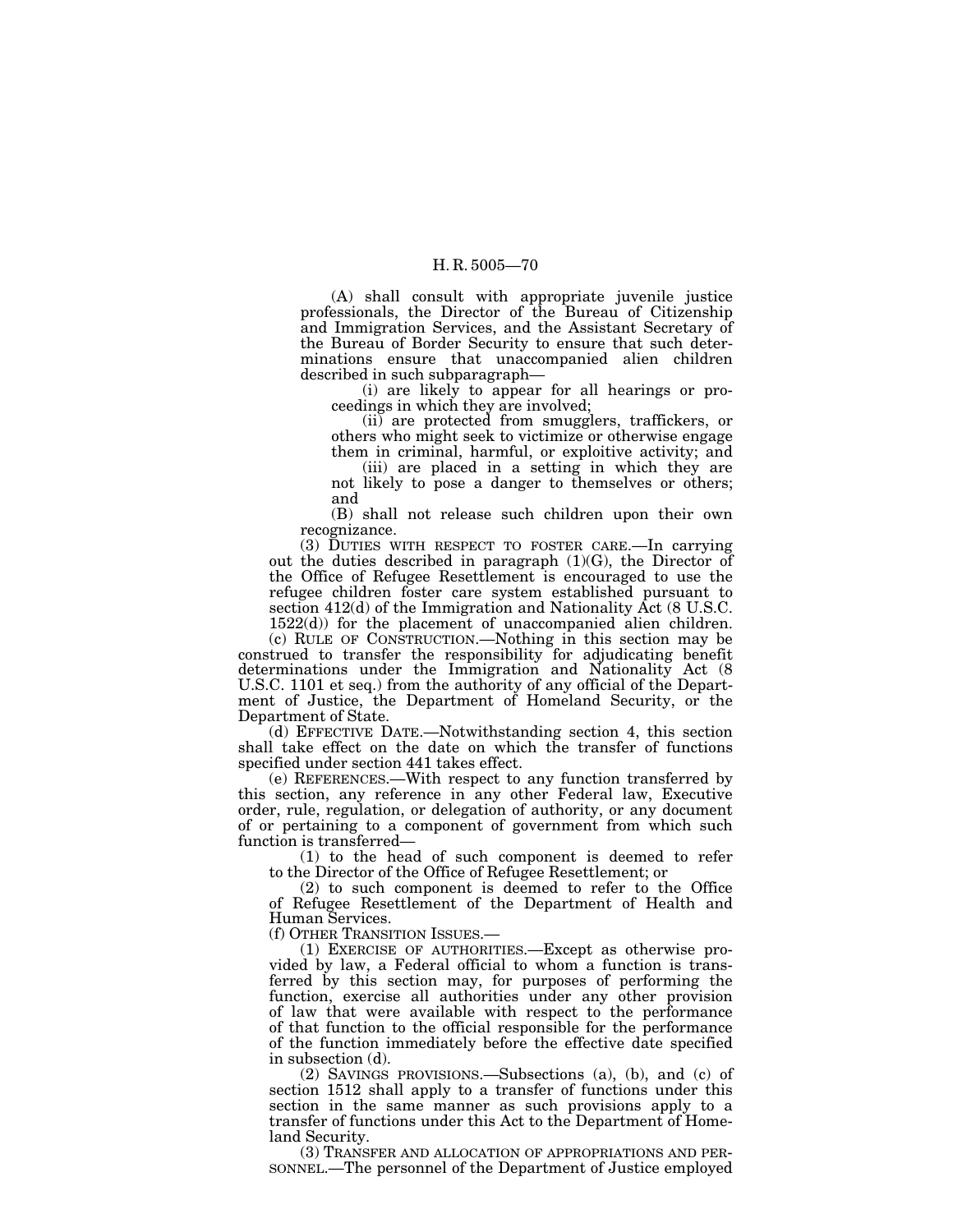in connection with the functions transferred by this section, and the assets, liabilities, contracts, property, records, and unexpended balance of appropriations, authorizations, allocations, and other funds employed, held, used, arising from, available to, or to be made available to, the Immigration and Naturalization Service in connection with the functions transferred by this section, subject to section 202 of the Budget and Accounting Procedures Act of 1950, shall be transferred to the Director of the Office of Refugee Resettlement for allocation to the appropriate component of the Department of Health and Human Services. Unexpended funds transferred pursuant to this paragraph shall be used only for the purposes for which the funds were originally authorized and appropriated.<br>(g) DEFINITIONS.—As used in this section—

 $(1)$  the term "placement" means the placement of an unaccompanied alien child in either a detention facility or an alternative to such a facility; and

(2) the term ''unaccompanied alien child'' means a child who—

(A) has no lawful immigration status in the United States;

(B) has not attained 18 years of age; and

(C) with respect to whom—

(i) there is no parent or legal guardian in the United States; or

(ii) no parent or legal guardian in the United States is available to provide care and physical custody.

# **Subtitle F—General Immigration Provisions**

## **SEC. 471. ABOLISHMENT OF INS.**

(a) IN GENERAL.—Upon completion of all transfers from the Immigration and Naturalization Service as provided for by this Act, the Immigration and Naturalization Service of the Department of Justice is abolished.

(b) PROHIBITION.—The authority provided by section 1502 may be used to reorganize functions or organizational units within the Bureau of Border Security or the Bureau of Citizenship and Immigration Services, but may not be used to recombine the two bureaus into a single agency or otherwise to combine, join, or consolidate functions or organizational units of the two bureaus with each other.

# **SEC. 472. VOLUNTARY SEPARATION INCENTIVE PAYMENTS.**

(a) DEFINITIONS.—For purposes of this section—

(1) the term ''employee'' means an employee (as defined by section 2105 of title 5, United States Code) who—

(A) has completed at least 3 years of current continuous service with 1 or more covered entities; and

(B) is serving under an appointment without time limitation,

but does not include any person under subparagraphs (A)– (G) of section  $663(a)(2)$  of Public Law  $104-208$  (5 U.S.C. 5597 note);

 $(2)$  the term "covered entity" means—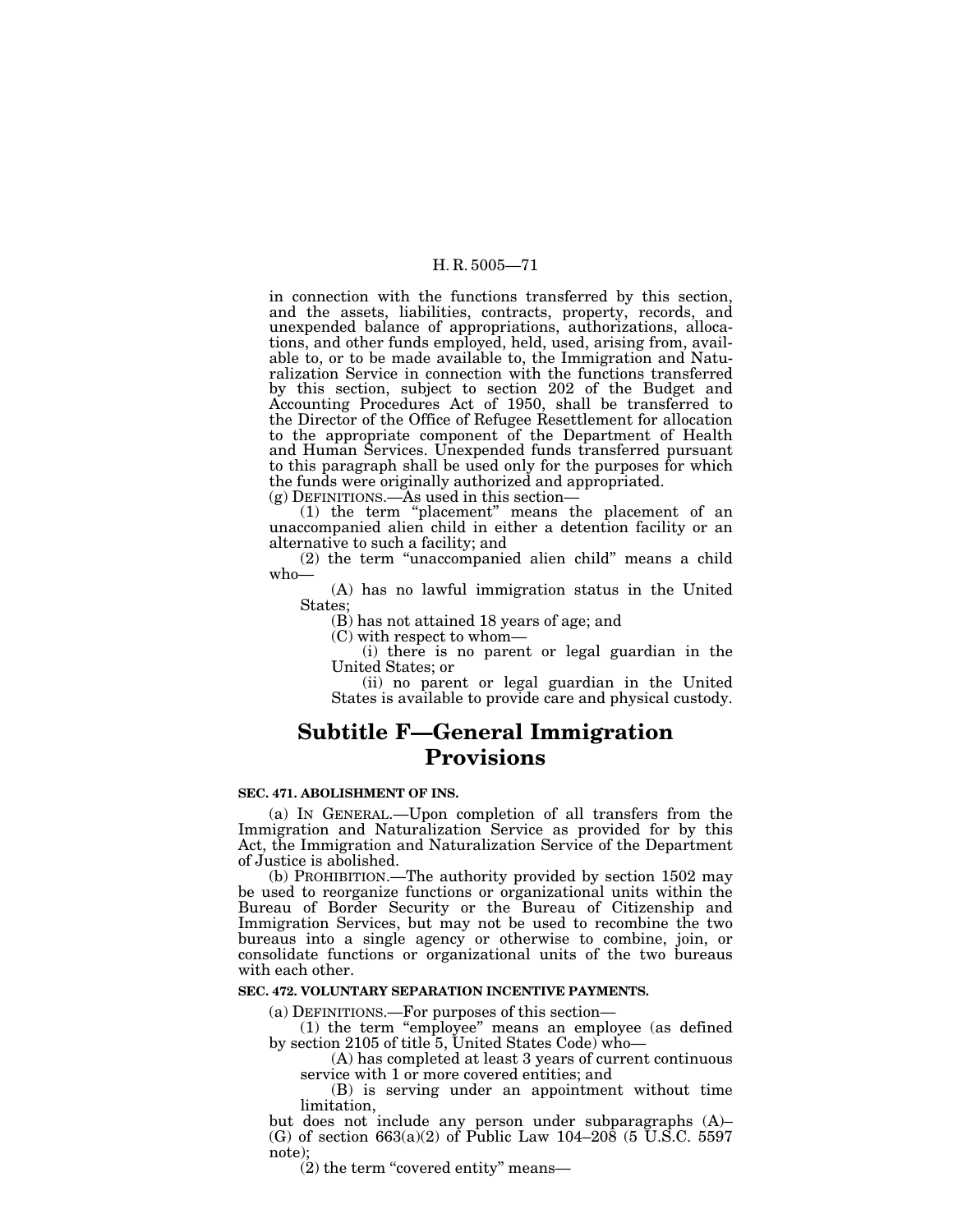(A) the Immigration and Naturalization Service;

(B) the Bureau of Border Security of the Department of Homeland Security; and

(C) the Bureau of Citizenship and Immigration Services of the Department of Homeland Security; and

(3) the term ''transfer date'' means the date on which the transfer of functions specified under section 441 takes effect.

(b) STRATEGIC RESTRUCTURING PLAN.—Before the Attorney General or the Secretary obligates any resources for voluntary separation incentive payments under this section, such official shall submit to the appropriate committees of Congress a strategic restructuring plan, which shall include—

(1) an organizational chart depicting the covered entities after their restructuring pursuant to this Act;

(2) a summary description of how the authority under this section will be used to help carry out that restructuring; and

(3) the information specified in section 663(b)(2) of Public Law 104–208 (5 U.S.C. 5597 note).

As used in the preceding sentence, the ''appropriate committees of Congress'' are the Committees on Appropriations, Government Reform, and the Judiciary of the House of Representatives, and the Committees on Appropriations, Governmental Affairs, and the Judiciary of the Senate.

(c) AUTHORITY.—The Attorney General and the Secretary may, to the extent necessary to help carry out their respective strategic restructuring plan described in subsection (b), make voluntary separation incentive payments to employees. Any such payment—

(1) shall be paid to the employee, in a lump sum, after the employee has separated from service;

(2) shall be paid from appropriations or funds available for the payment of basic pay of the employee;

(3) shall be equal to the lesser of—

(A) the amount the employee would be entitled to receive under section 5595(c) of title 5, United States Code; or

(B) an amount not to exceed \$25,000, as determined by the Attorney General or the Secretary;

(4) may not be made except in the case of any qualifying employee who voluntarily separates (whether by retirement or resignation) before the end of—

(A) the 3-month period beginning on the date on which such payment is offered or made available to such employee; or

(B) the 3-year period beginning on the date of the enactment of this Act,

whichever occurs first;

(5) shall not be a basis for payment, and shall not be included in the computation, of any other type of Government benefit; and

(6) shall not be taken into account in determining the amount of any severance pay to which the employee may be entitled under section 5595 of title 5, United States Code, based on any other separation.

(d) ADDITIONAL AGENCY CONTRIBUTIONS TO THE RETIREMENT FUND.—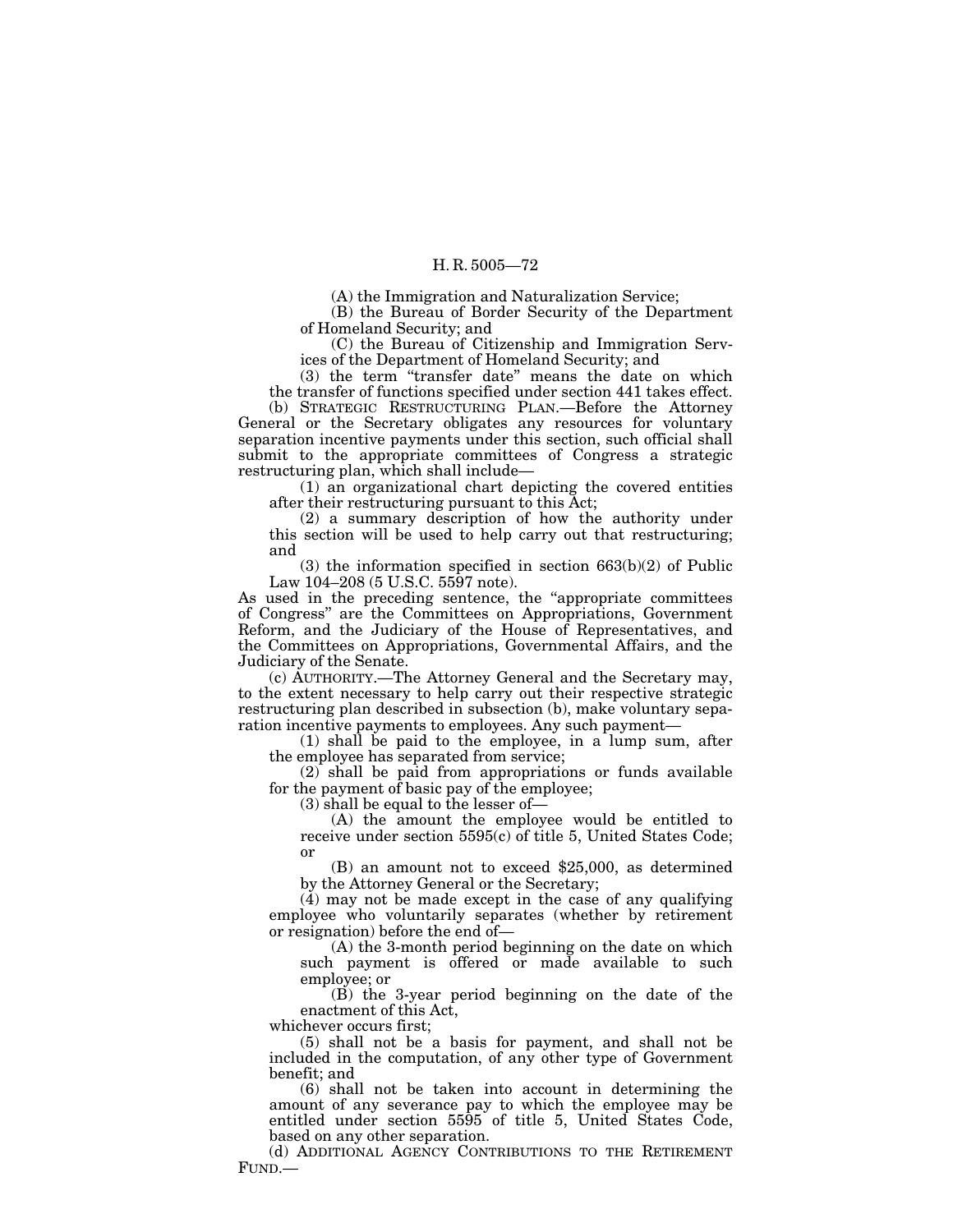(1) IN GENERAL.—In addition to any payments which it is otherwise required to make, the Department of Justice and the Department of Homeland Security shall, for each fiscal year with respect to which it makes any voluntary separation incentive payments under this section, remit to the Office of Personnel Management for deposit in the Treasury of the United States to the credit of the Civil Service Retirement and Disability Fund the amount required under paragraph (2).

(2) AMOUNT REQUIRED.—The amount required under this paragraph shall, for any fiscal year, be the amount under subparagraph (A) or (B), whichever is greater.

(A) FIRST METHOD.—The amount under this subparagraph shall, for any fiscal year, be equal to the minimum amount necessary to offset the additional costs to the retirement systems under title 5, United States Code (payable out of the Civil Service Retirement and Disability Fund) resulting from the voluntary separation of the employees described in paragraph (3), as determined under regulations of the Office of Personnel Management.

(B) SECOND METHOD.—The amount under this subparagraph shall, for any fiscal year, be equal to 45 percent of the sum total of the final basic pay of the employees described in paragraph (3).

(3) COMPUTATIONS TO BE BASED ON SEPARATIONS OCCURRING IN THE FISCAL YEAR INVOLVED.—The employees described in this paragraph are those employees who receive a voluntary separation incentive payment under this section based on their separating from service during the fiscal year with respect to which the payment under this subsection relates.

(4) FINAL BASIC PAY DEFINED.—In this subsection, the term "final basic pay" means, with respect to an employee, the total amount of basic pay which would be payable for a year of service by such employee, computed using the employee's final rate of basic pay, and, if last serving on other than a fulltime basis, with appropriate adjustment therefor.

(e) EFFECT OF SUBSEQUENT EMPLOYMENT WITH THE GOVERN-MENT.—An individual who receives a voluntary separation incentive payment under this section and who, within 5 years after the date of the separation on which the payment is based, accepts any compensated employment with the Government or works for any agency of the Government through a personal services contract, shall be required to pay, prior to the individual's first day of employment, the entire amount of the incentive payment. Such payment shall be made to the covered entity from which the individual separated or, if made on or after the transfer date, to the Deputy Secretary or the Under Secretary for Border and Transportation Security (for transfer to the appropriate component of the Department of Homeland Security, if necessary).

(f) EFFECT ON EMPLOYMENT LEVELS.—

(1) INTENDED EFFECT.—Voluntary separations under this section are not intended to necessarily reduce the total number of full-time equivalent positions in any covered entity.

(2) USE OF VOLUNTARY SEPARATIONS.—A covered entity may redeploy or use the full-time equivalent positions vacated by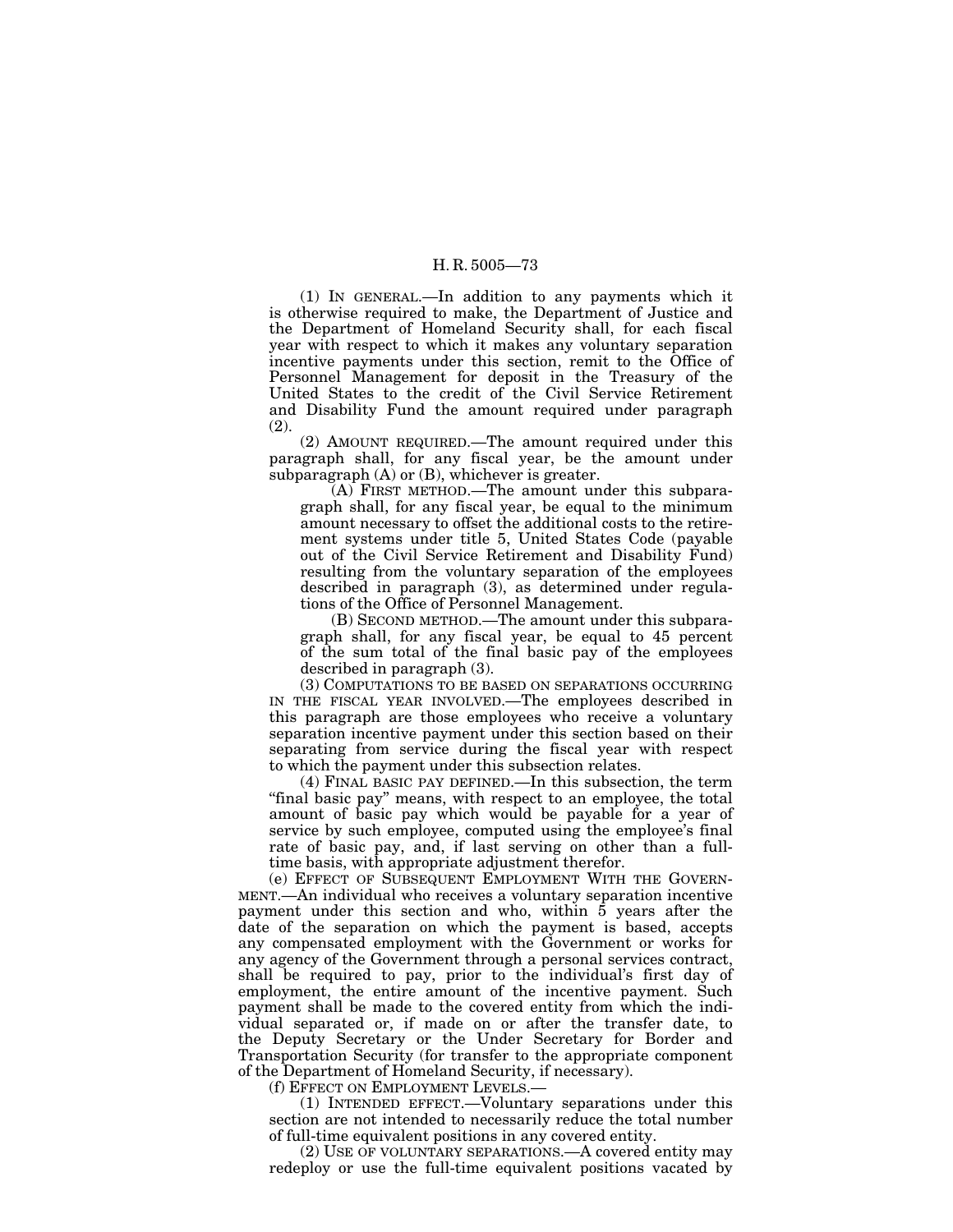voluntary separations under this section to make other positions available to more critical locations or more critical occupations.

#### **SEC. 473. AUTHORITY TO CONDUCT A DEMONSTRATION PROJECT RELATING TO DISCIPLINARY ACTION.**

(a) IN GENERAL.—The Attorney General and the Secretary may each, during a period ending not later than 5 years after the date of the enactment of this Act, conduct a demonstration project for the purpose of determining whether one or more changes in the policies or procedures relating to methods for disciplining employees would result in improved personnel management.

(b) SCOPE.—A demonstration project under this section—

(1) may not cover any employees apart from those employed in or under a covered entity; and

(2) shall not be limited by any provision of chapter 43, 75, or 77 of title 5, United States Code.

(c) PROCEDURES.—Under the demonstration project—

(1) the use of alternative means of dispute resolution (as defined in section 571 of title 5, United States Code) shall be encouraged, whenever appropriate; and

(2) each covered entity under the jurisdiction of the official conducting the project shall be required to provide for the expeditious, fair, and independent review of any action to which section 4303 or subchapter II of chapter 75 of such title 5 would otherwise apply (except an action described in section 7512(5) of such title 5).

(d) ACTIONS INVOLVING DISCRIMINATION.—Notwithstanding any other provision of this section, if, in the case of any matter described in section  $7702(a)(1)(B)$  of title 5, United States Code, there is no judicially reviewable action under the demonstration project within 120 days after the filing of an appeal or other formal request for review (referred to in subsection  $(c)(2)$ ), an employee shall be entitled to file a civil action to the same extent and in the same manner as provided in section 7702(e)(1) of such title 5 (in the matter following subparagraph (C) thereof).

(e) CERTAIN EMPLOYEES.—Employees shall not be included within any project under this section if such employees are—

 $(1)$  neither managers nor supervisors; and

(2) within a unit with respect to which a labor organization is accorded exclusive recognition under chapter 71 of title 5, United States Code.

Notwithstanding the preceding sentence, an aggrieved employee within a unit (referred to in paragraph (2)) may elect to participate in a complaint procedure developed under the demonstration project in lieu of any negotiated grievance procedure and any statutory procedure (as such term is used in section 7121 of such title 5).

(f) REPORTS.—The General Accounting Office shall prepare and submit to the Committees on Government Reform and the Judiciary of the House of Representatives and the Committees on Governmental Affairs and the Judiciary of the Senate periodic reports on any demonstration project conducted under this section, such reports to be submitted after the second and fourth years of its operation. Upon request, the Attorney General or the Secretary shall furnish such information as the General Accounting Office may require to carry out this subsection.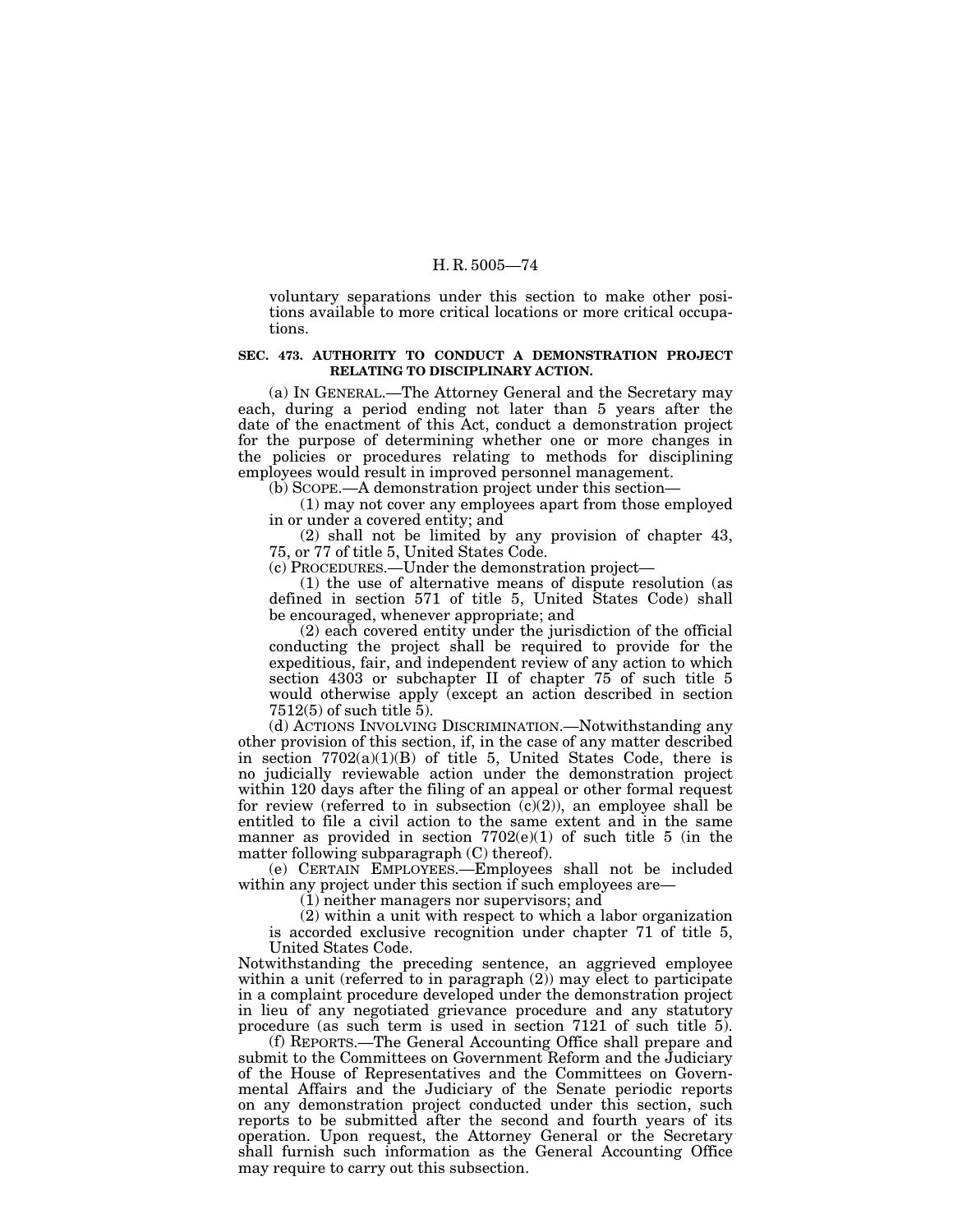(g) DEFINITION.—In this section, the term ''covered entity'' has the meaning given such term in section  $472(a)(2)$ .

#### **SEC. 474. SENSE OF CONGRESS.**

It is the sense of Congress that—

(1) the missions of the Bureau of Border Security and the Bureau of Citizenship and Immigration Services are equally important and, accordingly, they each should be adequately funded; and

(2) the functions transferred under this subtitle should not, after such transfers take effect, operate at levels below those in effect prior to the enactment of this Act.

### **SEC. 475. DIRECTOR OF SHARED SERVICES.**

(a) IN GENERAL.—Within the Office of Deputy Secretary, there shall be a Director of Shared Services.

(b) FUNCTIONS.—The Director of Shared Services shall be responsible for the coordination of resources for the Bureau of Border Security and the Bureau of Citizenship and Immigration Services, including—

(1) information resources management, including computer databases and information technology;

(2) records and file management; and

(3) forms management.

#### **SEC. 476. SEPARATION OF FUNDING.**

(a) IN GENERAL.—There shall be established separate accounts in the Treasury of the United States for appropriated funds and other deposits available for the Bureau of Citizenship and Immigration Services and the Bureau of Border Security.

(b) SEPARATE BUDGETS.—To ensure that the Bureau of Citizenship and Immigration Services and the Bureau of Border Security are funded to the extent necessary to fully carry out their respective functions, the Director of the Office of Management and Budget shall separate the budget requests for each such entity.

(c) FEES.—Fees imposed for a particular service, application, or benefit shall be deposited into the account established under subsection (a) that is for the bureau with jurisdiction over the function to which the fee relates.

(d) FEES NOT TRANSFERABLE.—No fee may be transferred between the Bureau of Citizenship and Immigration Services and the Bureau of Border Security for purposes not authorized by section 286 of the Immigration and Nationality Act (8 U.S.C. 1356).

#### **SEC. 477. REPORTS AND IMPLEMENTATION PLANS.**

(a) DIVISION OF FUNDS.—The Secretary, not later than 120 days after the effective date of this Act, shall submit to the Committees on Appropriations and the Judiciary of the House of Representatives and of the Senate a report on the proposed division and transfer of funds, including unexpended funds, appropriations, and fees, between the Bureau of Citizenship and Immigration Services and the Bureau of Border Security.

(b) DIVISION OF PERSONNEL.—The Secretary, not later than 120 days after the effective date of this Act, shall submit to the Committees on Appropriations and the Judiciary of the House of Representatives and of the Senate a report on the proposed division of personnel between the Bureau of Citizenship and Immigration Services and the Bureau of Border Security.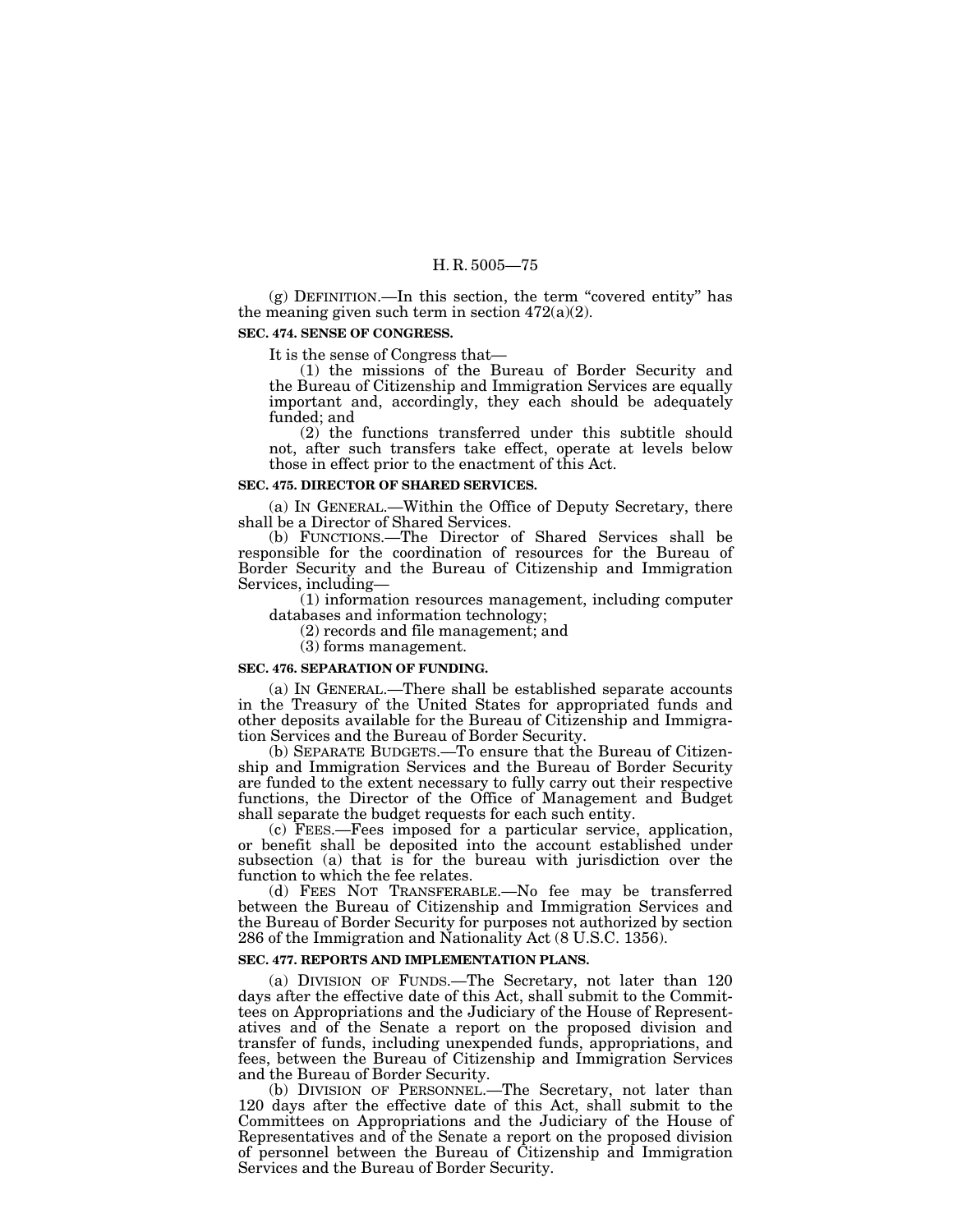(c) IMPLEMENTATION PLAN.—

(1) IN GENERAL.—The Secretary, not later than 120 days after the effective date of this Act, and every 6 months thereafter until the termination of fiscal year 2005, shall submit to the Committees on Appropriations and the Judiciary of the House of Representatives and of the Senate an implementation plan to carry out this Act.

(2) CONTENTS.—The implementation plan should include details concerning the separation of the Bureau of Citizenship and Immigration Services and the Bureau of Border Security, including the following:

(A) Organizational structure, including the field structure.

(B) Chain of command.

(C) Procedures for interaction among such bureaus.

(D) Fraud detection and investigation.

(E) The processing and handling of removal proceedings, including expedited removal and applications for relief from removal.

(F) Recommendations for conforming amendments to the Immigration and Nationality Act (8 U.S.C. 1101 et seq.).

(G) Establishment of a transition team.

(H) Methods to phase in the costs of separating the administrative support systems of the Immigration and Naturalization Service in order to provide for separate administrative support systems for the Bureau of Citizenship and Immigration Services and the Bureau of Border Security.

(d) COMPTROLLER GENERAL STUDIES AND REPORTS.—

(1) STATUS REPORTS ON TRANSITION.—Not later than 18 months after the date on which the transfer of functions specified under section 441 takes effect, and every 6 months thereafter, until full implementation of this subtitle has been completed, the Comptroller General of the United States shall submit to the Committees on Appropriations and on the Judiciary of the House of Representatives and the Senate a report containing the following:

(A) A determination of whether the transfers of functions made by subtitles D and E have been completed, and if a transfer of functions has not taken place, identifying the reasons why the transfer has not taken place.

(B) If the transfers of functions made by subtitles D and E have been completed, an identification of any issues that have arisen due to the completed transfers.

(C) An identification of any issues that may arise due to any future transfer of functions.

(2) REPORT ON MANAGEMENT.—Not later than 4 years after the date on which the transfer of functions specified under section 441 takes effect, the Comptroller General of the United States shall submit to the Committees on Appropriations and on the Judiciary of the House of Representatives and the Senate a report, following a study, containing the following:

(A) Determinations of whether the transfer of functions from the Immigration and Naturalization Service to the Bureau of Citizenship and Immigration Services and the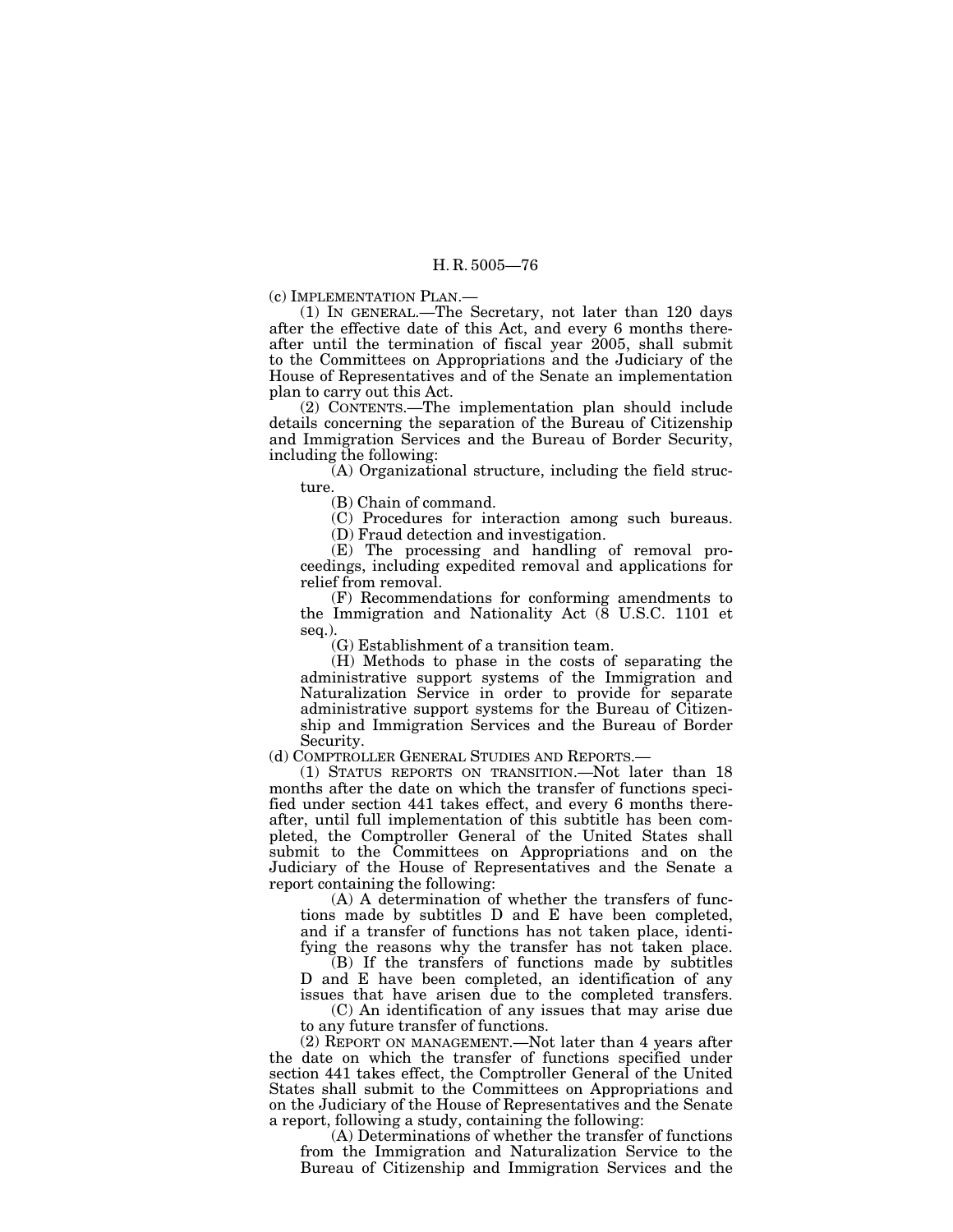Bureau of Border Security have improved, with respect to each function transferred, the following:

(i) Operations.

(ii) Management, including accountability and communication.

(iii) Financial administration.

(iv) Recordkeeping, including information management and technology.

(B) A statement of the reasons for the determinations under subparagraph (A).

(C) Any recommendations for further improvements to the Bureau of Citizenship and Immigration Services and the Bureau of Border Security.

(3) REPORT ON FEES.—Not later than 1 year after the date of the enactment of this Act, the Comptroller General of the United States shall submit to the Committees on the Judiciary of the House of Representatives and of the Senate a report examining whether the Bureau of Citizenship and Immigration Services is likely to derive sufficient funds from fees to carry out its functions in the absence of appropriated funds.

### **SEC. 478. IMMIGRATION FUNCTIONS.**

(a) ANNUAL REPORT.—

(1) IN GENERAL.—One year after the date of the enactment of this Act, and each year thereafter, the Secretary shall submit a report to the President, to the Committees on the Judiciary and Government Reform of the House of Representatives, and to the Committees on the Judiciary and Government Affairs of the Senate, on the impact the transfers made by this subtitle has had on immigration functions.

(2) MATTER INCLUDED.—The report shall address the following with respect to the period covered by the report:

(A) The aggregate number of all immigration applications and petitions received, and processed, by the Department.

(B) Region-by-region statistics on the aggregate number of immigration applications and petitions filed by an alien (or filed on behalf of an alien) and denied, disaggregated by category of denial and application or petition type.

 $(\tilde{C})$  The quantity of backlogged immigration applications and petitions that have been processed, the aggregate number awaiting processing, and a detailed plan for eliminating the backlog.

(D) The average processing period for immigration applications and petitions, disaggregated by application or petition type.

(E) The number and types of immigration-related grievances filed with any official of the Department of Justice, and if those grievances were resolved.

(F) Plans to address grievances and improve immigration services.

(G) Whether immigration-related fees were used consistent with legal requirements regarding such use.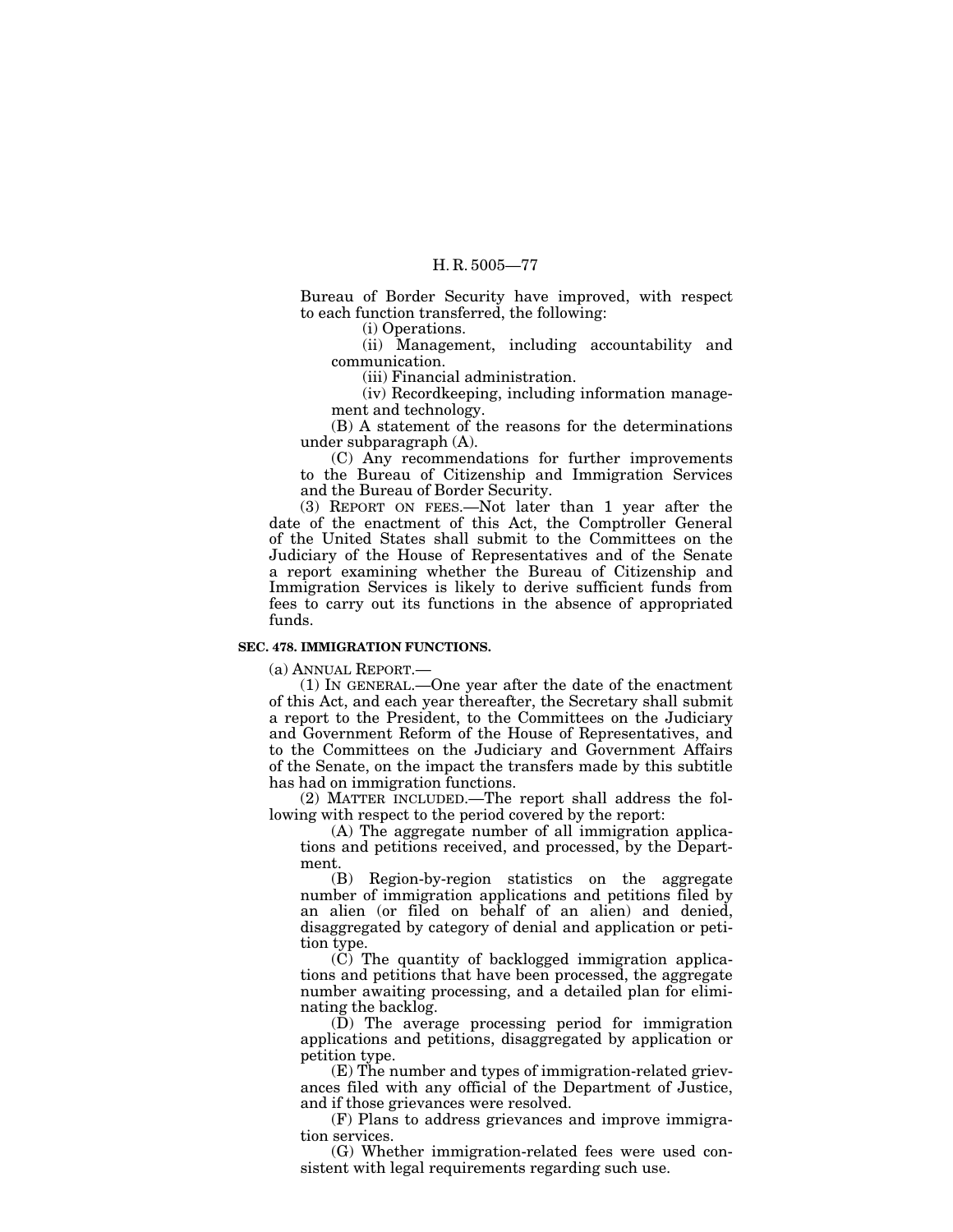(H) Whether immigration-related questions conveyed by customers to the Department (whether conveyed in person, by telephone, or by means of the Internet) were answered effectively and efficiently.

(b) SENSE OF CONGRESS REGARDING IMMIGRATION SERVICES. It is the sense of Congress that—

(1) the quality and efficiency of immigration services rendered by the Federal Government should be improved after the transfers made by this subtitle take effect; and

(2) the Secretary should undertake efforts to guarantee that concerns regarding the quality and efficiency of immigration services are addressed after such effective date.

## **TITLE V—EMERGENCY PREPAREDNESS AND RESPONSE**

#### **SEC. 501. UNDER SECRETARY FOR EMERGENCY PREPAREDNESS AND RESPONSE.**

There shall be in the Department a Directorate of Emergency Preparedness and Response headed by an Under Secretary for Emergency Preparedness and Response.

### **SEC. 502. RESPONSIBILITIES.**

The Secretary, acting through the Under Secretary for Emergency Preparedness and Response, shall include—

(1) helping to ensure the effectiveness of emergency response providers to terrorist attacks, major disasters, and other emergencies;

(2) with respect to the Nuclear Incident Response Team (regardless of whether it is operating as an organizational unit of the Department pursuant to this title)—

(A) establishing standards and certifying when those standards have been met;

(B) conducting joint and other exercises and training and evaluating performance; and

(C) providing funds to the Department of Energy and the Environmental Protection Agency, as appropriate, for homeland security planning, exercises and training, and equipment;

(3) providing the Federal Government's response to terrorist attacks and major disasters, including—

(A) managing such response;

(B) directing the Domestic Emergency Support Team, the Strategic National Stockpile, the National Disaster Medical System, and (when operating as an organizational unit of the Department pursuant to this title) the Nuclear Incident Response Team;

(C) overseeing the Metropolitan Medical Response System; and

(D) coordinating other Federal response resources in the event of a terrorist attack or major disaster;

(4) aiding the recovery from terrorist attacks and major disasters;

(5) building a comprehensive national incident management system with Federal, State, and local government personnel,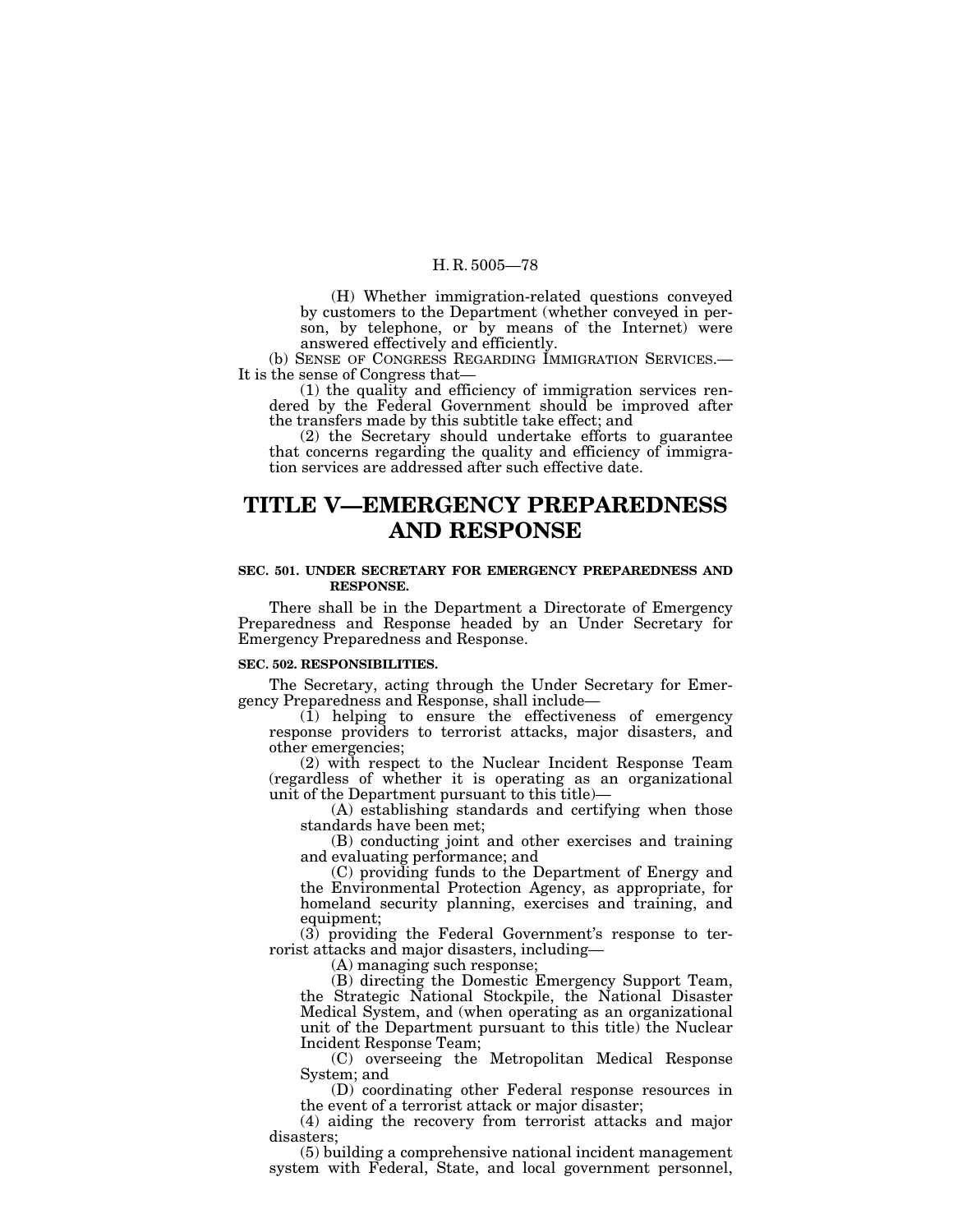agencies, and authorities, to respond to such attacks and disasters;

(6) consolidating existing Federal Government emergency response plans into a single, coordinated national response plan; and

(7) developing comprehensive programs for developing interoperative communications technology, and helping to ensure that emergency response providers acquire such technology.

#### **SEC. 503. FUNCTIONS TRANSFERRED.**

In accordance with title XV, there shall be transferred to the Secretary the functions, personnel, assets, and liabilities of the following entities:

(1) The Federal Emergency Management Agency, including the functions of the Director of the Federal Emergency Management Agency relating thereto.

(2) The Integrated Hazard Information System of the National Oceanic and Atmospheric Administration, which shall be renamed "FIRESAT".

(3) The National Domestic Preparedness Office of the Federal Bureau of Investigation, including the functions of the Attorney General relating thereto.

(4) The Domestic Emergency Support Teams of the Department of Justice, including the functions of the Attorney General relating thereto.

(5) The Office of Emergency Preparedness, the National Disaster Medical System, and the Metropolitan Medical Response System of the Department of Health and Human Services, including the functions of the Secretary of Health and Human Services and the Assistant Secretary for Public Health Emergency Preparedness relating thereto.

(6) The Strategic National Stockpile of the Department of Health and Human Services, including the functions of the Secretary of Health and Human Services relating thereto.

#### **SEC. 504. NUCLEAR INCIDENT RESPONSE.**

(a) IN GENERAL.—At the direction of the Secretary (in connection with an actual or threatened terrorist attack, major disaster, or other emergency in the United States), the Nuclear Incident Response Team shall operate as an organizational unit of the Department. While so operating, the Nuclear Incident Response Team shall be subject to the direction, authority, and control of the Secretary.

(b) RULE OF CONSTRUCTION.—Nothing in this title shall be construed to limit the ordinary responsibility of the Secretary of Energy and the Administrator of the Environmental Protection Agency for organizing, training, equipping, and utilizing their respective entities in the Nuclear Incident Response Team, or (subject to the provisions of this title) from exercising direction, authority, and control over them when they are not operating as a unit of the Department.

#### **SEC. 505. CONDUCT OF CERTAIN PUBLIC HEALTH-RELATED ACTIVI-TIES.**

(a) IN GENERAL.—With respect to all public health-related activities to improve State, local, and hospital preparedness and response to chemical, biological, radiological, and nuclear and other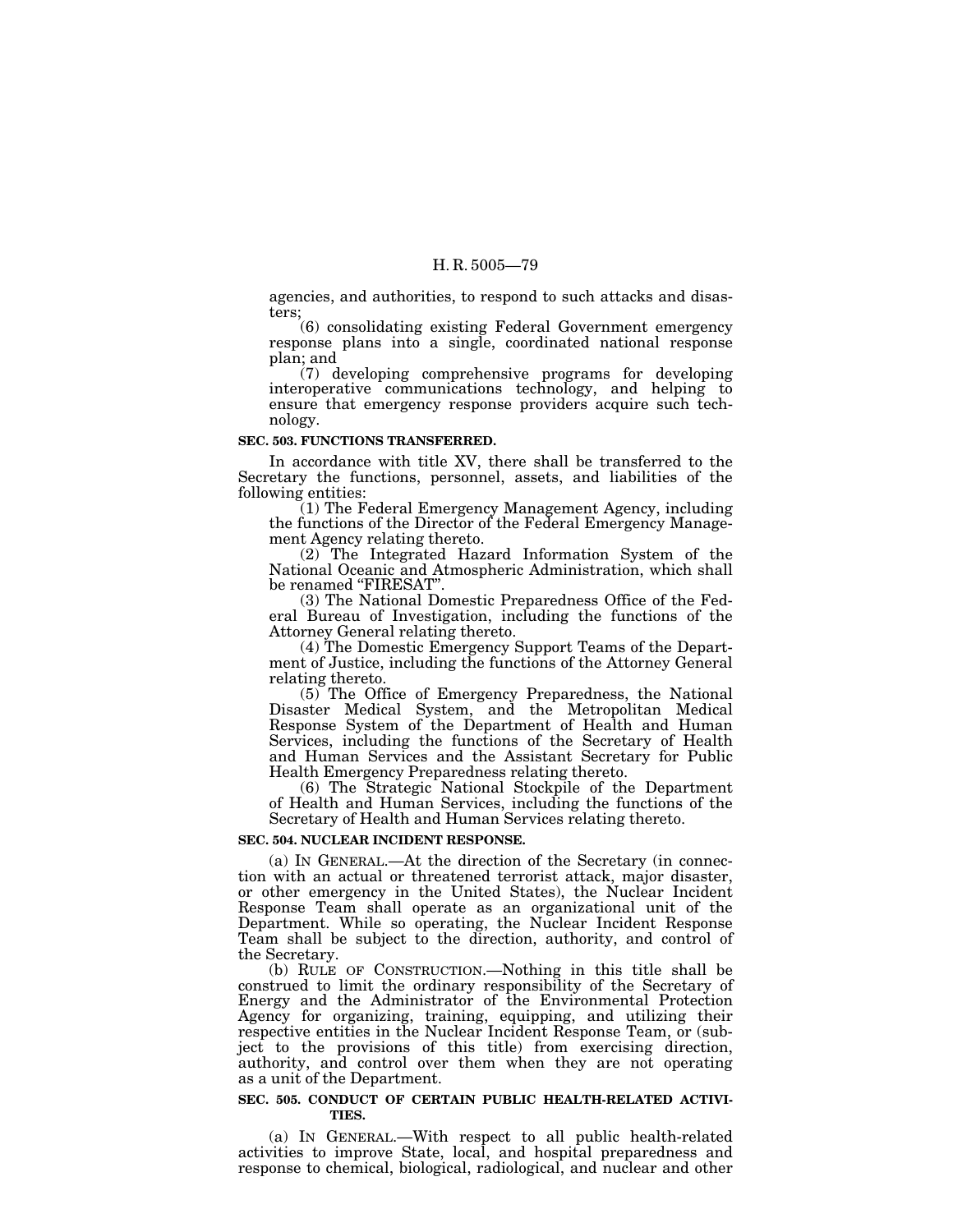emerging terrorist threats carried out by the Department of Health and Human Services (including the Public Health Service), the Secretary of Health and Human Services shall set priorities and preparedness goals and further develop a coordinated strategy for such activities in collaboration with the Secretary.

(b) EVALUATION OF PROGRESS.—In carrying out subsection (a), the Secretary of Health and Human Services shall collaborate with the Secretary in developing specific benchmarks and outcome measurements for evaluating progress toward achieving the priorities and goals described in such subsection.

#### **SEC. 506. DEFINITION.**

In this title, the term "Nuclear Incident Response Team" means a resource that includes—

(1) those entities of the Department of Energy that perform nuclear or radiological emergency support functions (including accident response, search response, advisory, and technical operations functions), radiation exposure functions at the medical assistance facility known as the Radiation Emergency Assistance Center/Training Site (REAC/TS), radiological assistance functions, and related functions; and

(2) those entities of the Environmental Protection Agency that perform such support functions (including radiological emergency response functions) and related functions.

## **SEC. 507. ROLE OF FEDERAL EMERGENCY MANAGEMENT AGENCY.**

(a) IN GENERAL.—The functions of the Federal Emergency Management Agency include the following:

(1) All functions and authorities prescribed by the Robert T. Stafford Disaster Relief and Emergency Assistance Act (42 U.S.C. 5121 et seq.).

(2) Carrying out its mission to reduce the loss of life and property and protect the Nation from all hazards by leading and supporting the Nation in a comprehensive, risk-based emergency management program—

(A) of mitigation, by taking sustained actions to reduce or eliminate long-term risk to people and property from hazards and their effects;

(B) of planning for building the emergency management profession to prepare effectively for, mitigate against, respond to, and recover from any hazard;

(C) of response, by conducting emergency operations to save lives and property through positioning emergency equipment and supplies, through evacuating potential victims, through providing food, water, shelter, and medical care to those in need, and through restoring critical public services;

(D) of recovery, by rebuilding communities so individuals, businesses, and governments can function on their own, return to normal life, and protect against future hazards; and

(E) of increased efficiencies, by coordinating efforts relating to mitigation, planning, response, and recovery. (b) FEDERAL RESPONSE PLAN.—

(1) ROLE OF FEMA.—Notwithstanding any other provision of this Act, the Federal Emergency Management Agency shall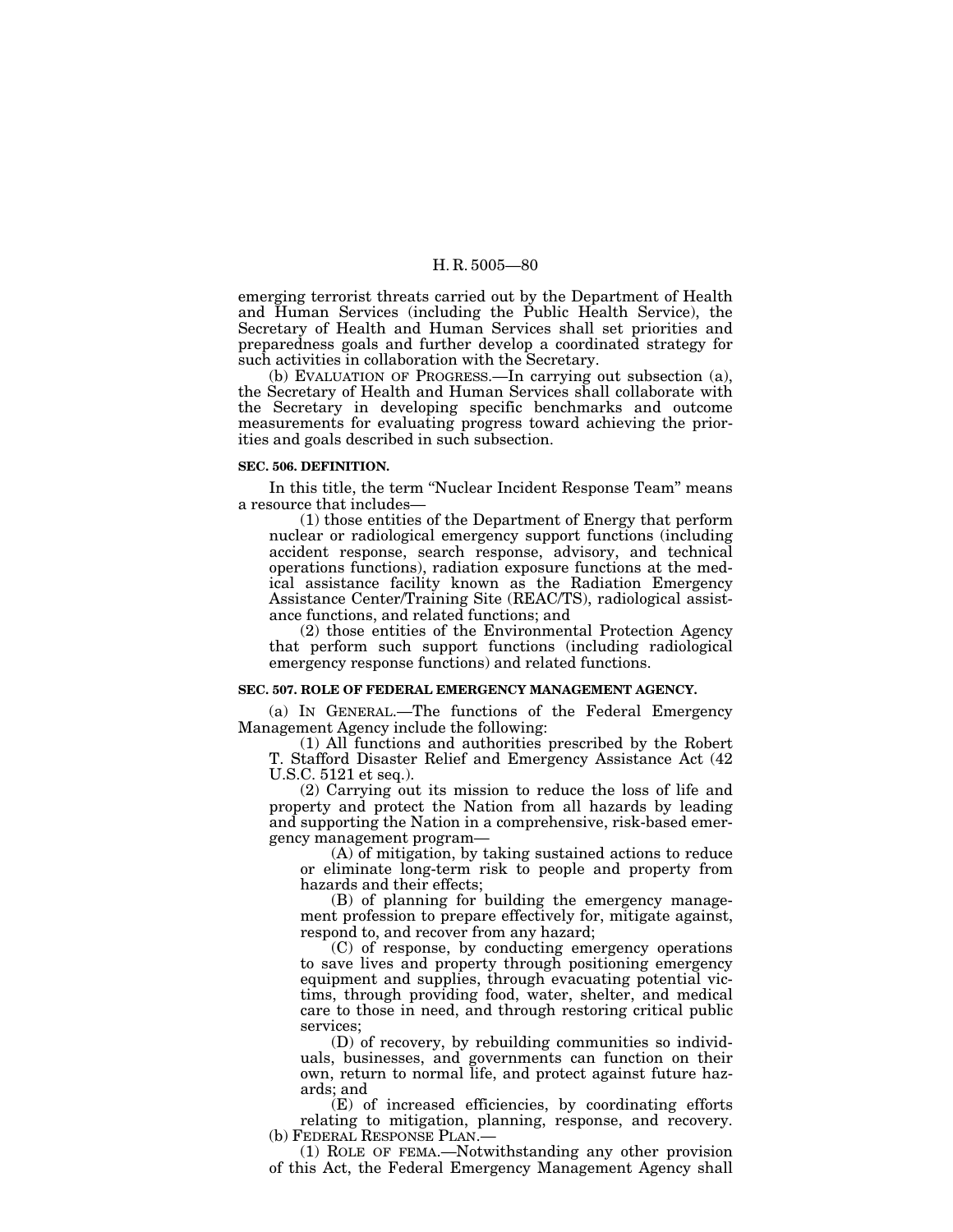remain the lead agency for the Federal Response Plan established under Executive Order No. 12148 (44 Fed. Reg. 43239) and Executive Order No. 12656 (53 Fed. Reg. 47491).

(2) REVISION OF RESPONSE PLAN.—Not later than 60 days after the date of enactment of this Act, the Director of the Federal Emergency Management Agency shall revise the Federal Response Plan to reflect the establishment of and incorporate the Department.

#### **SEC. 508. USE OF NATIONAL PRIVATE SECTOR NETWORKS IN EMER-GENCY RESPONSE.**

To the maximum extent practicable, the Secretary shall use national private sector networks and infrastructure for emergency response to chemical, biological, radiological, nuclear, or explosive disasters, and other major disasters.

#### **SEC. 509. USE OF COMMERCIALLY AVAILABLE TECHNOLOGY, GOODS, AND SERVICES.**

It is the sense of Congress that—

(1) the Secretary should, to the maximum extent possible, use off-the-shelf commercially developed technologies to ensure that the Department's information technology systems allow the Department to collect, manage, share, analyze, and disseminate information securely over multiple channels of communication; and

(2) in order to further the policy of the United States to avoid competing commercially with the private sector, the Secretary should rely on commercial sources to supply the goods and services needed by the Department.

# **TITLE VI—TREATMENT OF CHARITABLE TRUSTS FOR MEMBERS OF THE ARMED FORCES OF THE UNITED STATES AND OTHER GOVERNMENTAL ORGANIZATIONS**

#### **SEC. 601. TREATMENT OF CHARITABLE TRUSTS FOR MEMBERS OF THE ARMED FORCES OF THE UNITED STATES AND OTHER GOVERNMENTAL ORGANIZATIONS.**

(a) FINDINGS.—Congress finds the following:

(1) Members of the Armed Forces of the United States defend the freedom and security of our Nation.

(2) Members of the Armed Forces of the United States have lost their lives while battling the evils of terrorism around the world.

(3) Personnel of the Central Intelligence Agency (CIA) charged with the responsibility of covert observation of terrorists around the world are often put in harm's way during their service to the United States.

(4) Personnel of the Central Intelligence Agency have also lost their lives while battling the evils of terrorism around the world.

(5) Employees of the Federal Bureau of Investigation (FBI) and other Federal agencies charged with domestic protection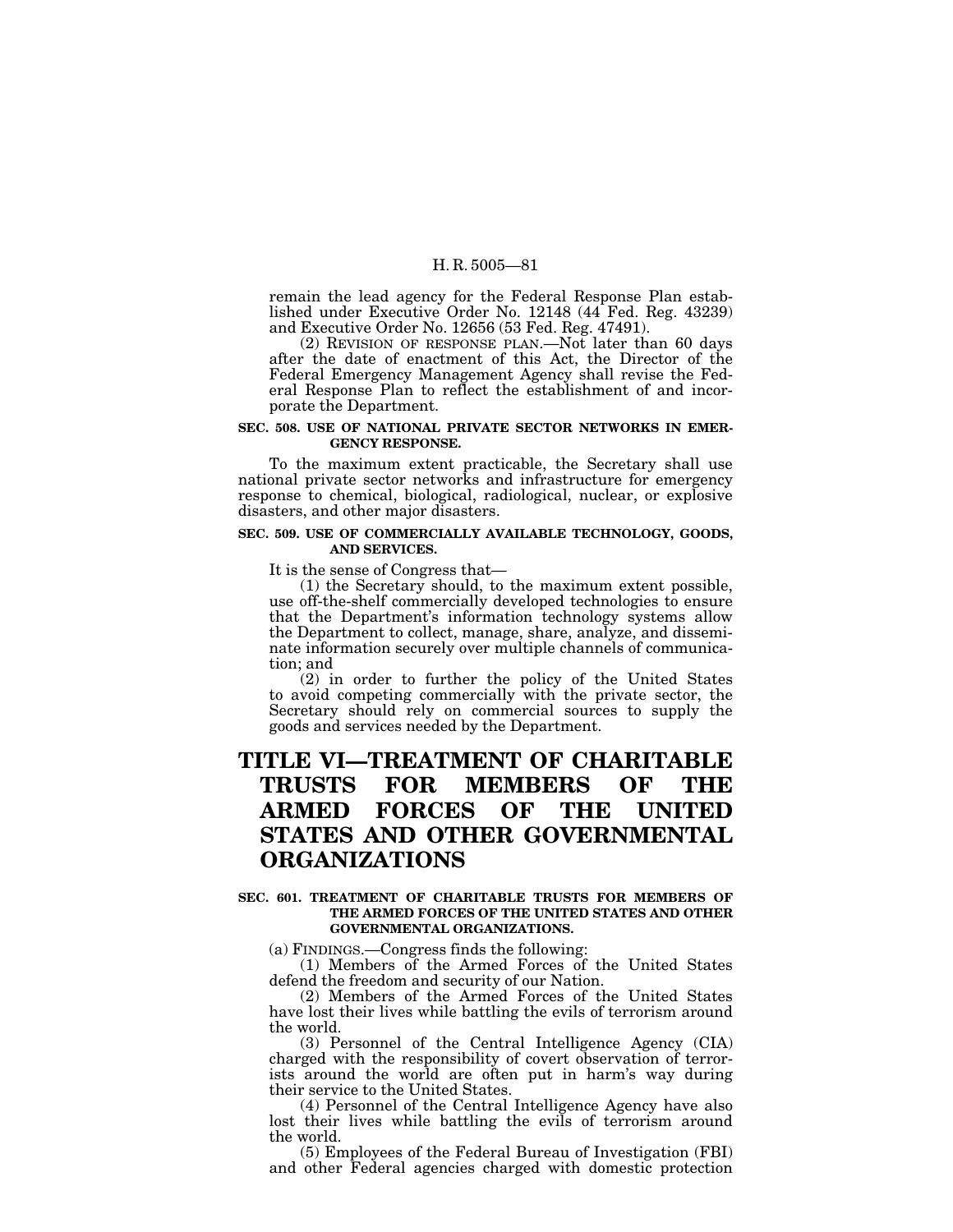of the United States put their lives at risk on a daily basis for the freedom and security of our Nation.

(6) United States military personnel, CIA personnel, FBI personnel, and other Federal agents in the service of the United States are patriots of the highest order.

(7) CIA officer Johnny Micheal Spann became the first American to give his life for his country in the War on Terrorism declared by President George W. Bush following the terrorist attacks of September 11, 2001.

(8) Johnny Micheal Spann left behind a wife and children who are very proud of the heroic actions of their patriot father.

(9) Surviving dependents of members of the Armed Forces of the United States who lose their lives as a result of terrorist attacks or military operations abroad receive a \$6,000 death benefit, plus a small monthly benefit.

(10) The current system of compensating spouses and children of American patriots is inequitable and needs improvement.

(b) DESIGNATION OF JOHNNY MICHEAL SPANN PATRIOT TRUSTS.—Any charitable corporation, fund, foundation, or trust (or separate fund or account thereof) which otherwise meets all applicable requirements under law with respect to charitable entities and meets the requirements described in subsection (c) shall be eligible to characterize itself as a ''Johnny Micheal Spann Patriot Trust''.

(c) REQUIREMENTS FOR THE DESIGNATION OF JOHNNY MICHEAL SPANN PATRIOT TRUSTS.—The requirements described in this subsection are as follows:

(1) Not taking into account funds or donations reasonably necessary to establish a trust, at least 85 percent of all funds or donations (including any earnings on the investment of such funds or donations) received or collected by any Johnny Micheal Spann Patriot Trust must be distributed to (or, if placed in a private foundation, held in trust for) surviving spouses, children, or dependent parents, grandparents, or siblings of 1 or more of the following:

(A) members of the Armed Forces of the United States;

(B) personnel, including contractors, of elements of the intelligence community, as defined in section 3(4) of the National Security Act of 1947;

(C) employees of the Federal Bureau of Investigation; and

(D) officers, employees, or contract employees of the United States Government,

whose deaths occur in the line of duty and arise out of terrorist attacks, military operations, intelligence operations, or law enforcement operations or accidents connected with activities occurring after September 11, 2001, and related to domestic or foreign efforts to curb international terrorism, including the Authorization for Use of Military Force (Public Law 107– 40; 115 Stat. 224).

(2) Other than funds or donations reasonably necessary to establish a trust, not more than 15 percent of all funds or donations (or 15 percent of annual earnings on funds invested in a private foundation) may be used for administrative purposes.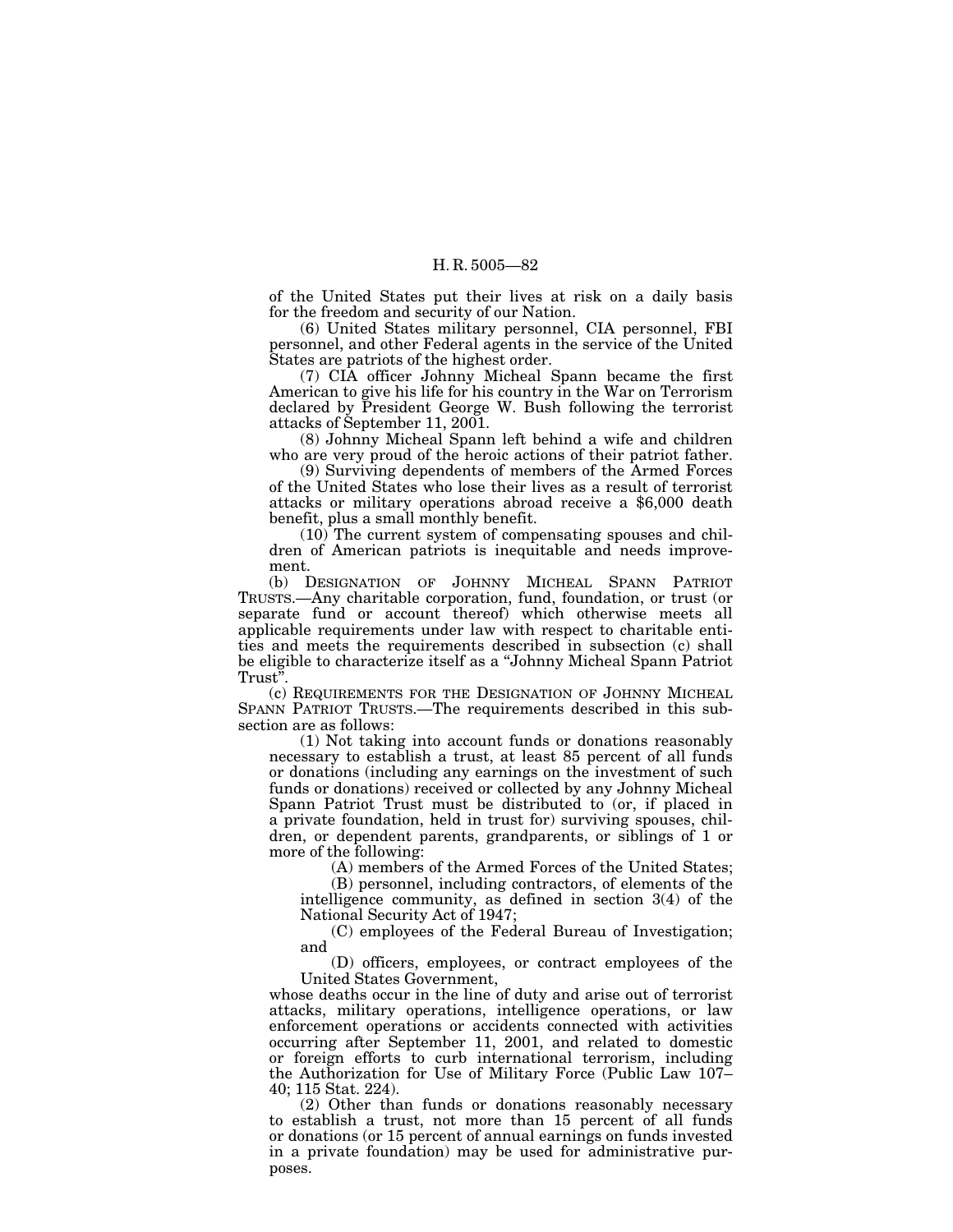(3) No part of the net earnings of any Johnny Micheal Spann Patriot Trust may inure to the benefit of any individual based solely on the position of such individual as a shareholder, an officer or employee of such Trust.

(4) None of the activities of any Johnny Micheal Spann Patriot Trust shall be conducted in a manner inconsistent with any law that prohibits attempting to influence legislation.

(5) No Johnny Micheal Spann Patriot Trust may participate in or intervene in any political campaign on behalf of (or in opposition to) any candidate for public office, including by publication or distribution of statements.

(6) Each Johnny Micheal Spann Patriot Trust shall comply with the instructions and directions of the Director of Central Intelligence, the Attorney General, or the Secretary of Defense relating to the protection of intelligence sources and methods, sensitive law enforcement information, or other sensitive national security information, including methods for confidentially disbursing funds.

(7) Each Johnny Micheal Spann Patriot Trust that receives annual contributions totaling more than \$1,000,000 must be audited annually by an independent certified public accounting firm. Such audits shall be filed with the Internal Revenue Service, and shall be open to public inspection, except that the conduct, filing, and availability of the audit shall be consistent with the protection of intelligence sources and methods, of sensitive law enforcement information, and of other sensitive national security information.

(8) Each Johnny Micheal Spann Patriot Trust shall make distributions to beneficiaries described in paragraph (1) at least once every calendar year, beginning not later than 12 months after the formation of such Trust, and all funds and donations received and earnings not placed in a private foundation dedicated to such beneficiaries must be distributed within 36 months after the end of the fiscal year in which such funds, donations, and earnings are received.

(9)(A) When determining the amount of a distribution to any beneficiary described in paragraph (1), a Johnny Micheal Spann Patriot Trust should take into account the amount of any collateral source compensation that the beneficiary has received or is entitled to receive as a result of the death of an individual described in paragraph (1).

(B) Collateral source compensation includes all compensation from collateral sources, including life insurance, pension funds, death benefit programs, and payments by Federal, State, or local governments related to the death of an individual described in paragraph (1).

(d) TREATMENT OF JOHNNY MICHEAL SPANN PATRIOT TRUSTS.— Each Johnny Micheal Spann Patriot Trust shall refrain from conducting the activities described in clauses (i) and (ii) of section 301(20)(A) of the Federal Election Campaign Act of 1971 so that a general solicitation of funds by an individual described in paragraph (1) of section 323(e) of such Act will be permissible if such solicitation meets the requirements of paragraph  $(4)(A)$  of such section.

(e) NOTIFICATION OF TRUST BENEFICIARIES.—Notwithstanding any other provision of law, and in a manner consistent with the protection of intelligence sources and methods and sensitive law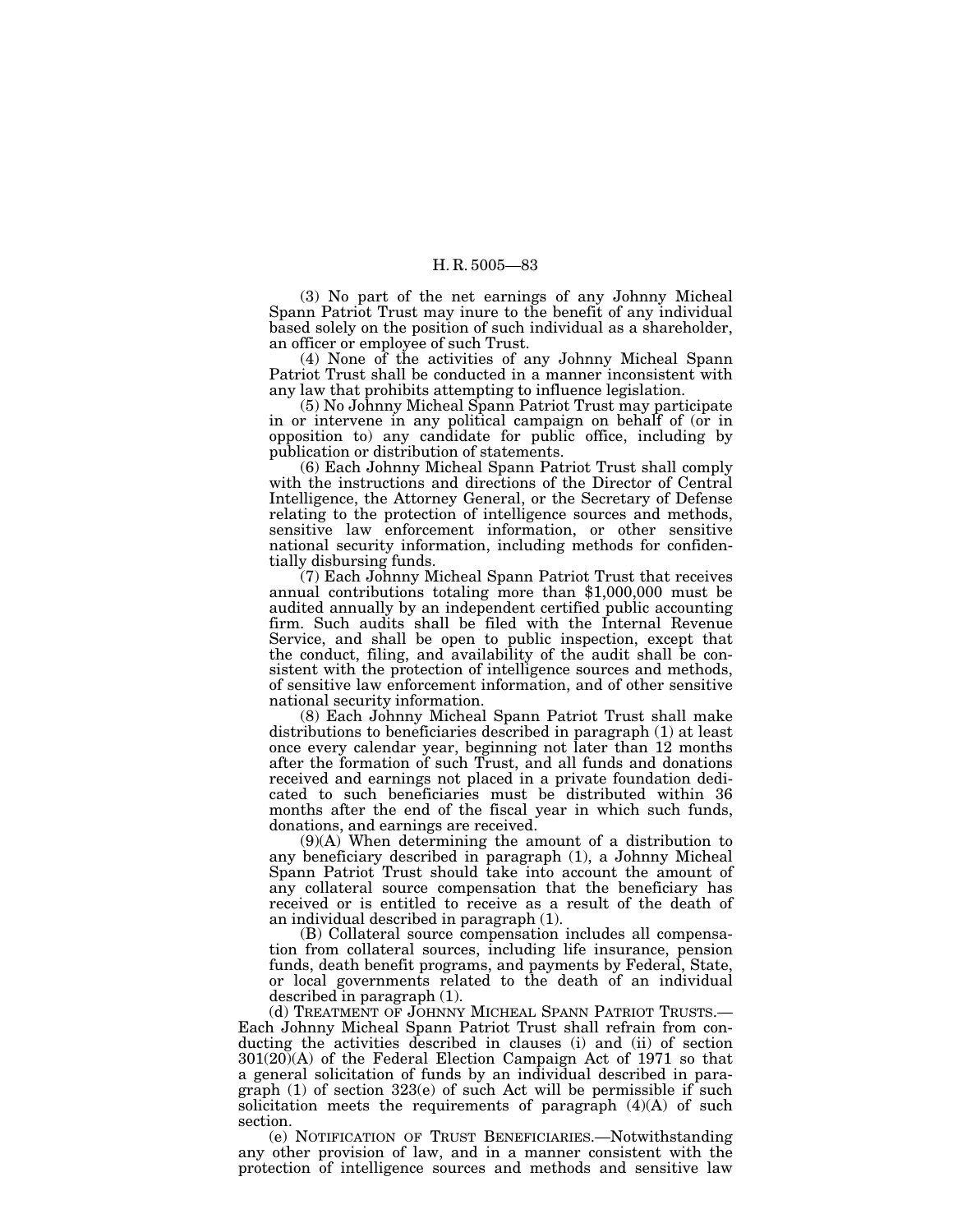enforcement information, and other sensitive national security information, the Secretary of Defense, the Director of the Federal Bureau of Investigation, or the Director of Central Intelligence, or their designees, as applicable, may forward information received from an executor, administrator, or other legal representative of the estate of a decedent described in subparagraph  $(A)$ ,  $(B)$ ,  $(C)$ , or (D) of subsection (c)(1), to a Johnny Micheal Spann Patriot Trust on how to contact individuals eligible for a distribution under subsection  $(c)(1)$  for the purpose of providing assistance from such Trust: *Provided*, That, neither forwarding nor failing to forward any information under this subsection shall create any cause of action against any Federal department, agency, officer, agent, or employee.

(f) REGULATIONS.—Not later than 90 days after the date of enactment of this Act, the Secretary of Defense, in coordination with the Attorney General, the Director of the Federal Bureau of Investigation, and the Director of Central Intelligence, shall prescribe regulations to carry out this section.

## **TITLE VII—MANAGEMENT**

## **SEC. 701. UNDER SECRETARY FOR MANAGEMENT.**

(a) IN GENERAL.—The Secretary, acting through the Under Secretary for Management, shall be responsible for the management and administration of the Department, including the following:

(1) The budget, appropriations, expenditures of funds, accounting, and finance.

(2) Procurement.

(3) Human resources and personnel.

(4) Information technology and communications systems.

(5) Facilities, property, equipment, and other material resources.

(6) Security for personnel, information technology and communications systems, facilities, property, equipment, and other material resources.

(7) Identification and tracking of performance measures relating to the responsibilities of the Department.

(8) Grants and other assistance management programs. (9) The transition and reorganization process, to ensure an efficient and orderly transfer of functions and personnel to the Department, including the development of a transition plan.

(10) The conduct of internal audits and management analyses of the programs and activities of the Department.

(11) Any other management duties that the Secretary may designate.

(b) IMMIGRATION.—

(1) IN GENERAL.—In addition to the responsibilities described in subsection (a), the Under Secretary for Management shall be responsible for the following:

(A) Maintenance of all immigration statistical information of the Bureau of Border Security and the Bureau of Citizenship and Immigration Services. Such statistical information shall include information and statistics of the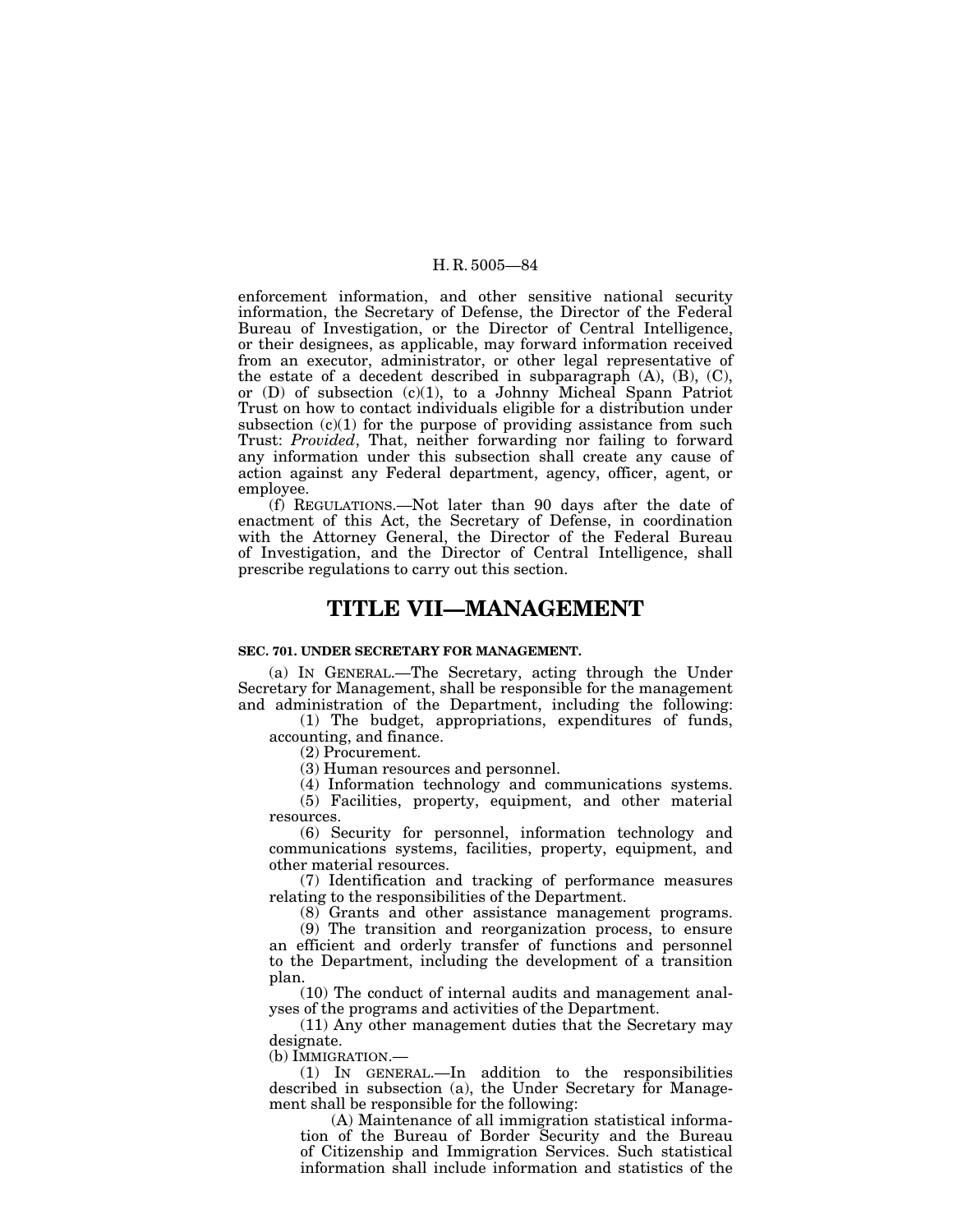type contained in the publication entitled ''Statistical Yearbook of the Immigration and Naturalization Service'' prepared by the Immigration and Naturalization Service (as in effect immediately before the date on which the transfer of functions specified under section 441 takes effect), including region-by-region statistics on the aggregate number of applications and petitions filed by an alien (or filed on behalf of an alien) and denied by such bureau, and the reasons for such denials, disaggregated by category of denial and application or petition type.

(B) Establishment of standards of reliability and validity for immigration statistics collected by such bureaus.

(2) TRANSFER OF FUNCTIONS.—In accordance with title XV, there shall be transferred to the Under Secretary for Management all functions performed immediately before such transfer occurs by the Statistics Branch of the Office of Policy and Planning of the Immigration and Naturalization Service with respect to the following programs:

(A) The Border Patrol program.

(B) The detention and removal program.

(C) The intelligence program.

(D) The investigations program.

(E) The inspections program.

(F) Adjudication of immigrant visa petitions.

(G) Adjudication of naturalization petitions.

(H) Adjudication of asylum and refugee applications.

(I) Adjudications performed at service centers.

(J) All other adjudications performed by the Immigration and Naturalization Service.

#### **SEC. 702. CHIEF FINANCIAL OFFICER.**

The Chief Financial Officer shall report to the Secretary, or to another official of the Department, as the Secretary may direct. **SEC. 703. CHIEF INFORMATION OFFICER.**

The Chief Information Officer shall report to the Secretary, or to another official of the Department, as the Secretary may direct.

#### **SEC. 704. CHIEF HUMAN CAPITAL OFFICER.**

The Chief Human Capital Officer shall report to the Secretary, or to another official of the Department, as the Secretary may direct and shall ensure that all employees of the Department are informed of their rights and remedies under chapters 12 and 23 of title 5, United States Code, by—

(1) participating in the 2302(c) Certification Program of the Office of Special Counsel;

(2) achieving certification from the Office of Special Counsel of the Department's compliance with section 2302(c) of title 5, United States Code; and

(3) informing Congress of such certification not later than 24 months after the date of enactment of this Act.

#### **SEC. 705. ESTABLISHMENT OF OFFICER FOR CIVIL RIGHTS AND CIVIL LIBERTIES.**

(a) IN GENERAL.—The Secretary shall appoint in the Department an Officer for Civil Rights and Civil Liberties, who shall—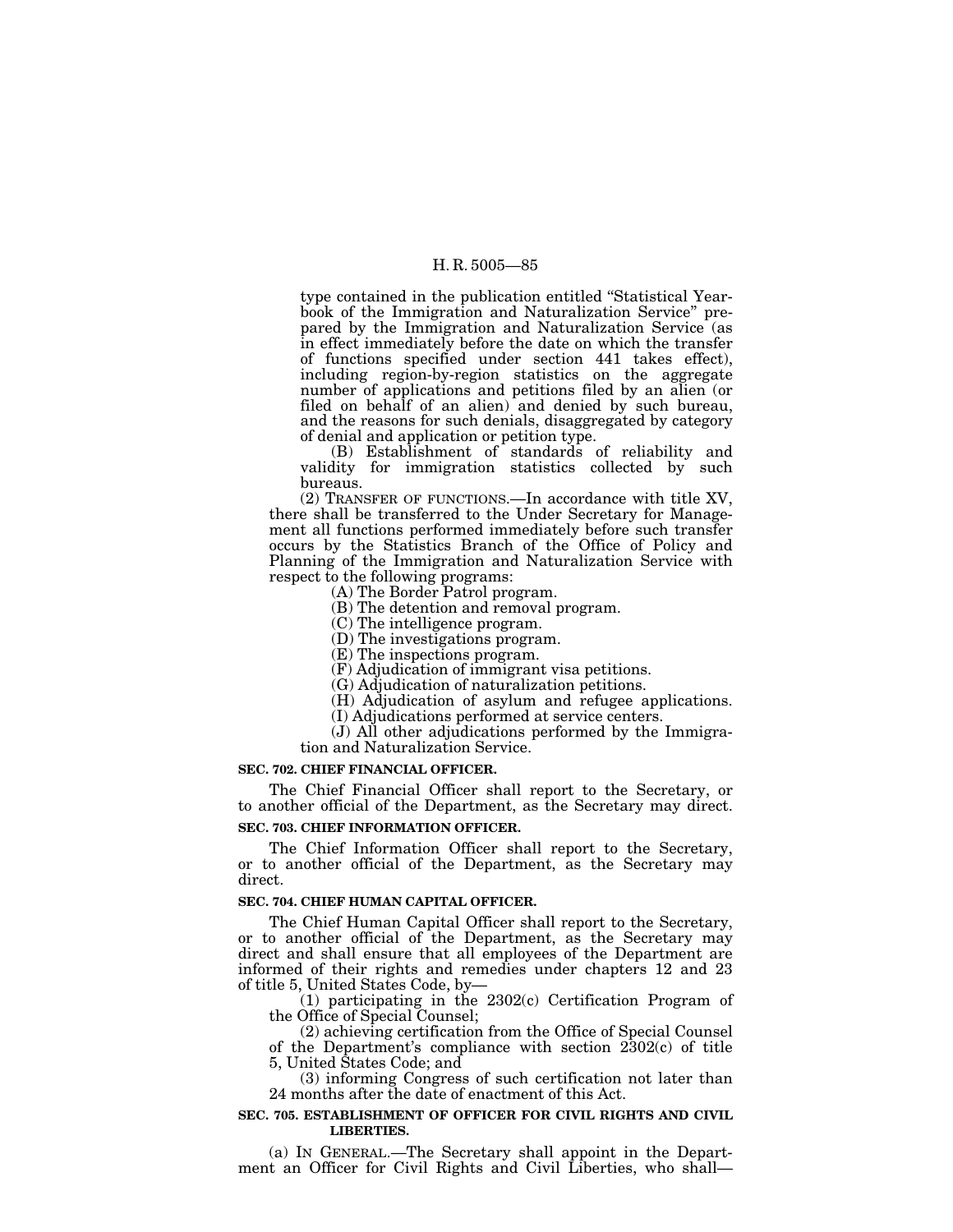(1) review and assess information alleging abuses of civil rights, civil liberties, and racial and ethnic profiling by employees and officials of the Department; and

(2) make public through the Internet, radio, television, or newspaper advertisements information on the responsibilities and functions of, and how to contact, the Officer.

(b) REPORT.—The Secretary shall submit to the President of the Senate, the Speaker of the House of Representatives, and the appropriate committees and subcommittees of Congress on an annual basis a report on the implementation of this section, including the use of funds appropriated to carry out this section, and detailing any allegations of abuses described under subsection  $(a)(1)$  and any actions taken by the Department in response to such allegations.

#### **SEC. 706. CONSOLIDATION AND CO-LOCATION OF OFFICES.**

Not later than 1 year after the date of the enactment of this Act, the Secretary shall develop and submit to Congress a plan for consolidating and co-locating—

(1) any regional offices or field offices of agencies that are transferred to the Department under this Act, if such officers are located in the same municipality; and

(2) portions of regional and field offices of other Federal agencies, to the extent such offices perform functions that are transferred to the Secretary under this Act.

# **TITLE VIII—COORDINATION WITH NON-FEDERAL ENTITIES; INSPECTOR GEN-ERAL; UNITED STATES SECRET SERV-ICE; COAST GUARD; GENERAL PROVI-SIONS**

# **Subtitle A—Coordination with Non-Federal Entities**

## **SEC. 801. OFFICE FOR STATE AND LOCAL GOVERNMENT COORDINA-TION.**

(a) ESTABLISHMENT.—There is established within the Office of the Secretary the Office for State and Local Government Coordination, to oversee and coordinate departmental programs for and relationships with State and local governments.

(b) RESPONSIBILITIES.—The Office established under subsection  $(a)$  shall—

(1) coordinate the activities of the Department relating to State and local government;

(2) assess, and advocate for, the resources needed by State and local government to implement the national strategy for combating terrorism;

(3) provide State and local government with regular information, research, and technical support to assist local efforts at securing the homeland; and

(4) develop a process for receiving meaningful input from State and local government to assist the development of the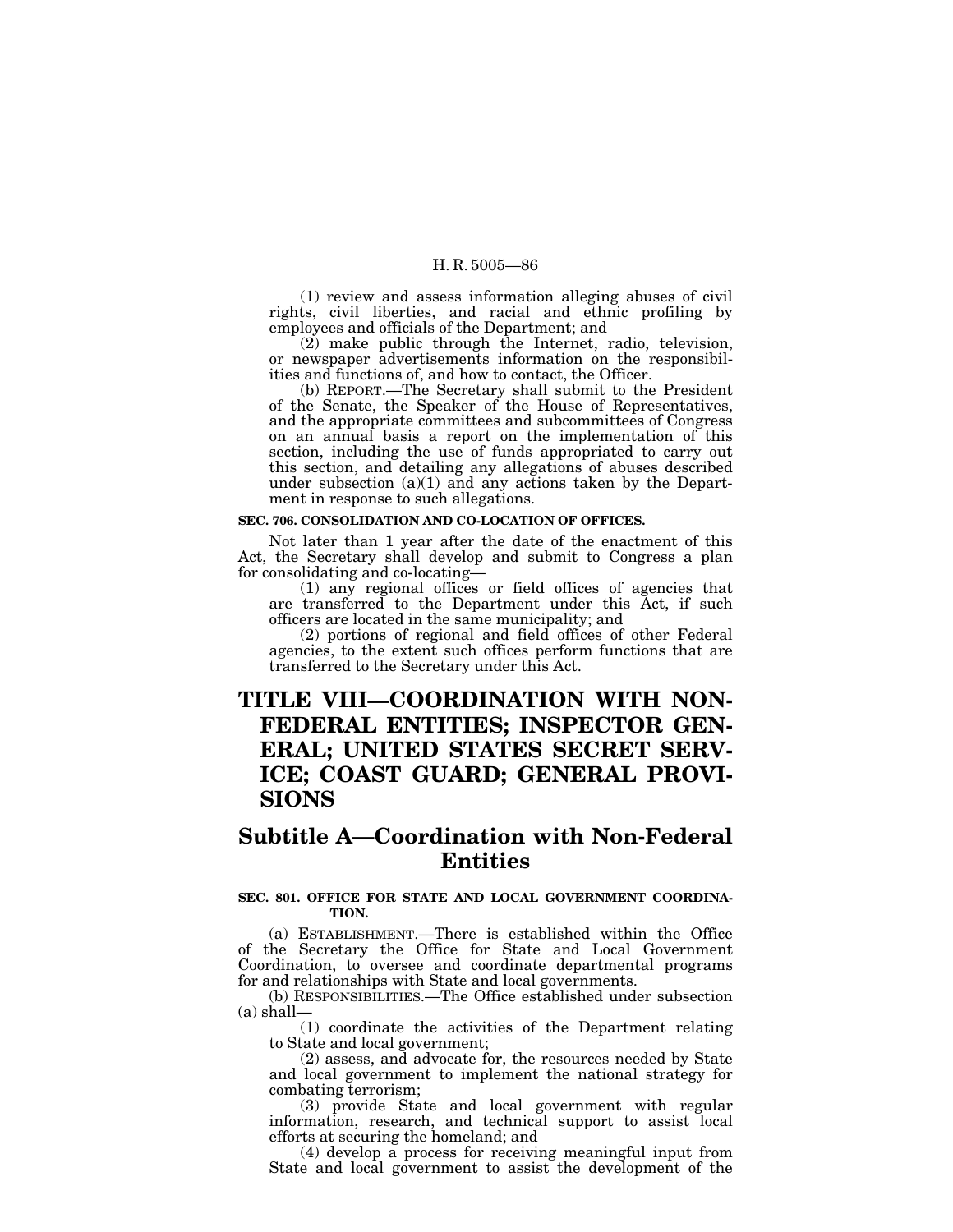national strategy for combating terrorism and other homeland security activities.

## **Subtitle B—Inspector General**

### **SEC. 811. AUTHORITY OF THE SECRETARY.**

(a) IN GENERAL.—Notwithstanding the last two sentences of section 3(a) of the Inspector General Act of 1978, the Inspector General shall be under the authority, direction, and control of the Secretary with respect to audits or investigations, or the issuance of subpoenas, that require access to sensitive information concerning—

(1) intelligence, counterintelligence, or counterterrorism matters;

(2) ongoing criminal investigations or proceedings;

(3) undercover operations;

(4) the identity of confidential sources, including protected witnesses;

(5) other matters the disclosure of which would, in the Secretary's judgment, constitute a serious threat to the protection of any person or property authorized protection by section 3056 of title 18, United States Code, section 202 of title 3 of such Code, or any provision of the Presidential Protection Assistance Act of 1976; or

(6) other matters the disclosure of which would, in the Secretary's judgment, constitute a serious threat to national security.

(b) PROHIBITION OF CERTAIN INVESTIGATIONS.—With respect to the information described in subsection (a), the Secretary may prohibit the Inspector General from carrying out or completing any audit or investigation, or from issuing any subpoena, after such Inspector General has decided to initiate, carry out, or complete such audit or investigation or to issue such subpoena, if the Secretary determines that such prohibition is necessary to prevent the disclosure of any information described in subsection (a), to preserve the national security, or to prevent a significant impairment to the interests of the United States.

(c) NOTIFICATION REQUIRED.—If the Secretary exercises any power under subsection (a) or (b), the Secretary shall notify the Inspector General of the Department in writing stating the reasons for such exercise. Within 30 days after receipt of any such notice, the Inspector General shall transmit a copy of such notice and a written response thereto that includes—

(1) a statement as to whether the Inspector General agrees or disagrees with such exercise; and

(2) the reasons for any disagreement, to the President of the Senate and the Speaker of the House of Representatives and to appropriate committees and subcommittees of Congress.

(d) ACCESS TO INFORMATION BY CONGRESS.—The exercise of authority by the Secretary described in subsection (b) should not be construed as limiting the right of Congress or any committee of Congress to access any information it seeks.

(e) OVERSIGHT RESPONSIBILITY.—The Inspector General Act of 1978 (5 U.S.C. App.) is amended by inserting after section 8I the following: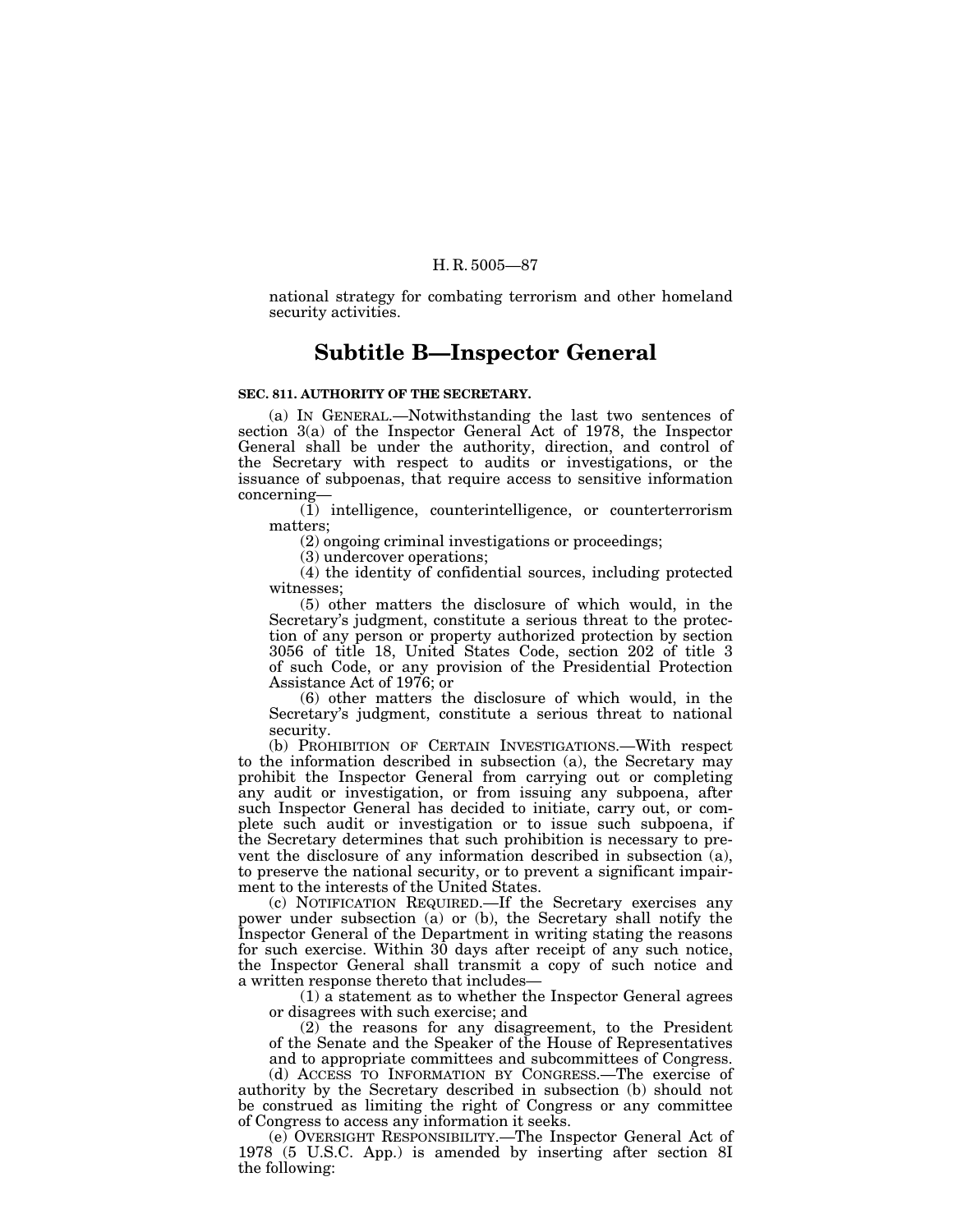#### ''SPECIAL PROVISIONS CONCERNING THE DEPARTMENT OF HOMELAND **SECURITY**

''SEC. 8J. Notwithstanding any other provision of law, in carrying out the duties and responsibilities specified in this Act, the Inspector General of the Department of Homeland Security shall have oversight responsibility for the internal investigations performed by the Office of Internal Affairs of the United States Customs Service and the Office of Inspections of the United States Secret Service. The head of each such office shall promptly report to the Inspector General the significant activities being carried out by such office.''.

#### **SEC. 812. LAW ENFORCEMENT POWERS OF INSPECTOR GENERAL AGENTS.**

(a) IN GENERAL.—Section 6 of the Inspector General Act of 1978 (5 U.S.C. App.) is amended by adding at the end the following:

" $(e)(1)$  In addition to the authority otherwise provided by this Act, each Inspector General appointed under section 3, any Assistant Inspector General for Investigations under such an Inspector General, and any special agent supervised by such an Assistant Inspector General may be authorized by the Attorney General to— ''(A) carry a firearm while engaged in official duties as

authorized under this Act or other statute, or as expressly

"(B) make an arrest without a warrant while engaged in official duties as authorized under this Act or other statute, or as expressly authorized by the Attorney General, for any offense against the United States committed in the presence of such Inspector General, Assistant Inspector General, or agent, or for any felony cognizable under the laws of the United States if such Inspector General, Assistant Inspector General, or agent has reasonable grounds to believe that the person to be arrested has committed or is committing such felony;

and ''(C) seek and execute warrants for arrest, search of a premises, or seizure of evidence issued under the authority of the United States upon probable cause to believe that a violation has been committed.

"(2) The Attorney General may authorize exercise of the powers

under this subsection only upon an initial determination that—<br>"(A) the affected Office of Inspector General is significantly hampered in the performance of responsibilities established<br>by this Act as a result of the lack of such powers;

"(B) available assistance from other law enforcement agencies is insufficient to meet the need for such powers; and ''(C) adequate internal safeguards and management proce-

dures exist to ensure proper exercise of such powers.

''(3) The Inspector General offices of the Department of Commerce, Department of Education, Department of Energy, Department of Health and Human Services, Department of Homeland Security, Department of Housing and Urban Development, Department of the Interior, Department of Justice, Department of Labor, Department of State, Department of Transportation, Department of the Treasury, Department of Veterans Affairs, Agency for International Development, Environmental Protection Agency, Federal Deposit Insurance Corporation, Federal Emergency Management Agency, General Services Administration, National Aeronautics and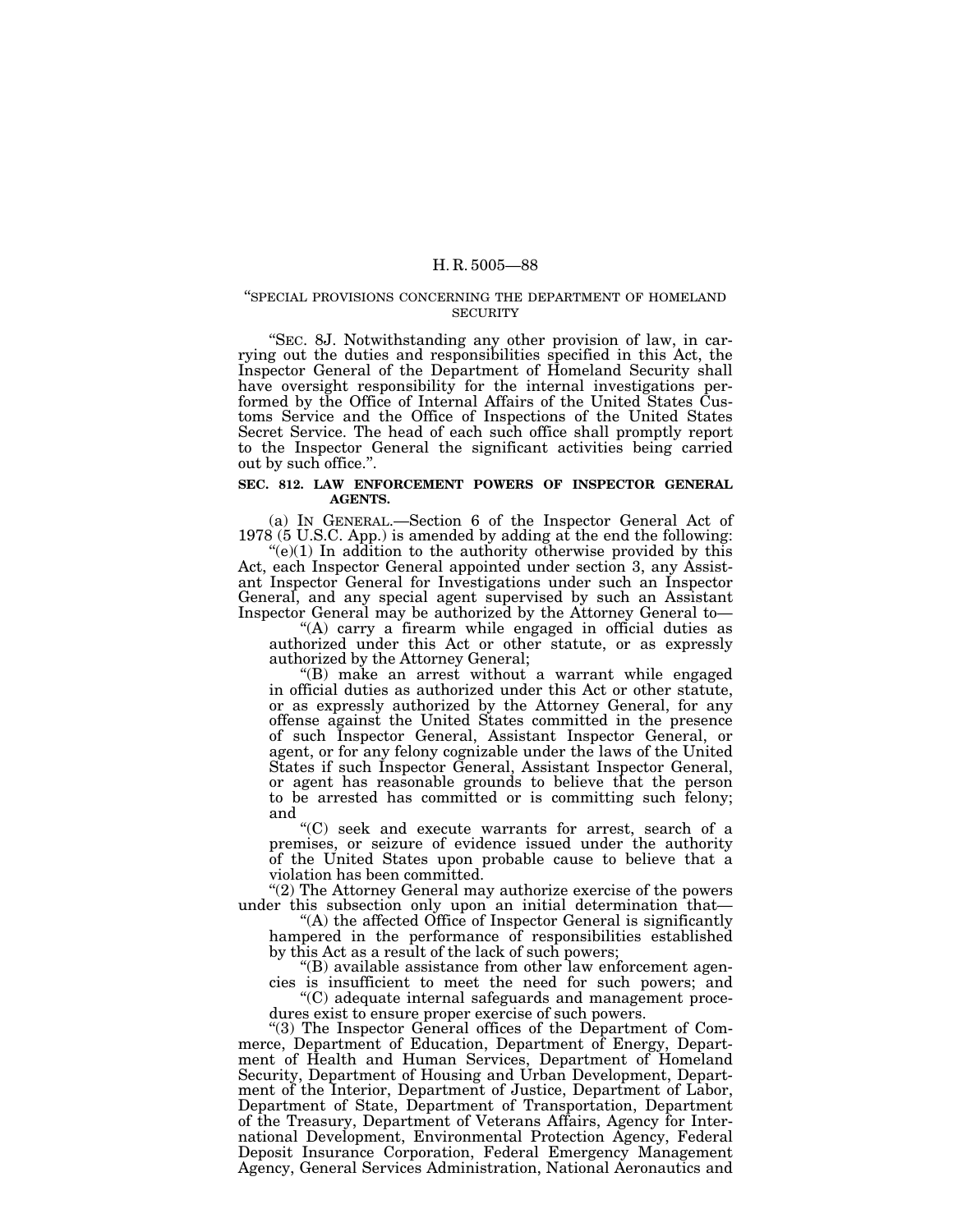Space Administration, Nuclear Regulatory Commission, Office of Personnel Management, Railroad Retirement Board, Small Business Administration, Social Security Administration, and the Tennessee Valley Authority are exempt from the requirement of paragraph (2) of an initial determination of eligibility by the Attorney General.

"(4) The Attorney General shall promulgate, and revise as appropriate, guidelines which shall govern the exercise of the law enforcement powers established under paragraph (1).

''(5)(A) Powers authorized for an Office of Inspector General under paragraph (1) may be rescinded or suspended upon a determination by the Attorney General that any of the requirements under paragraph (2) is no longer satisfied or that the exercise of authorized powers by that Office of Inspector General has not complied with the guidelines promulgated by the Attorney General under paragraph  $(4)$ .

''(B) Powers authorized to be exercised by any individual under paragraph (1) may be rescinded or suspended with respect to that individual upon a determination by the Attorney General that such individual has not complied with guidelines promulgated by the Attorney General under paragraph (4).

''(6) A determination by the Attorney General under paragraph (2) or (5) shall not be reviewable in or by any court.

"(7) To ensure the proper exercise of the law enforcement powers authorized by this subsection, the Offices of Inspector General described under paragraph (3) shall, not later than 180 days after the date of enactment of this subsection, collectively enter into a memorandum of understanding to establish an external review process for ensuring that adequate internal safeguards and management procedures continue to exist within each Office and within any Office that later receives an authorization under paragraph (2). The review process shall be established in consultation with the Attorney General, who shall be provided with a copy of the memorandum of understanding that establishes the review process. Under the review process, the exercise of the law enforcement powers by each Office of Inspector General shall be reviewed periodically by another Office of Inspector General or by a committee of Inspectors General. The results of each review shall be communicated in writing to the applicable Inspector General and

" $(8)$  No provision of this subsection shall limit the exercise of law enforcement powers established under any other statutory authority, including United States Marshals Service special deputation.''.

(b) PROMULGATION OF INITIAL GUIDELINES.—

(1) DEFINITION.—In this subsection, the term ''memoranda of understanding'' means the agreements between the Department of Justice and the Inspector General offices described under section 6(e)(3) of the Inspector General Act of 1978 (5 U.S.C. App.) (as added by subsection (a) of this section) that—

(A) are in effect on the date of enactment of this Act; and

(B) authorize such offices to exercise authority that is the same or similar to the authority under section  $6(e)(1)$ of such Act.

(2) IN GENERAL.—Not later than 180 days after the date of enactment of this Act, the Attorney General shall promulgate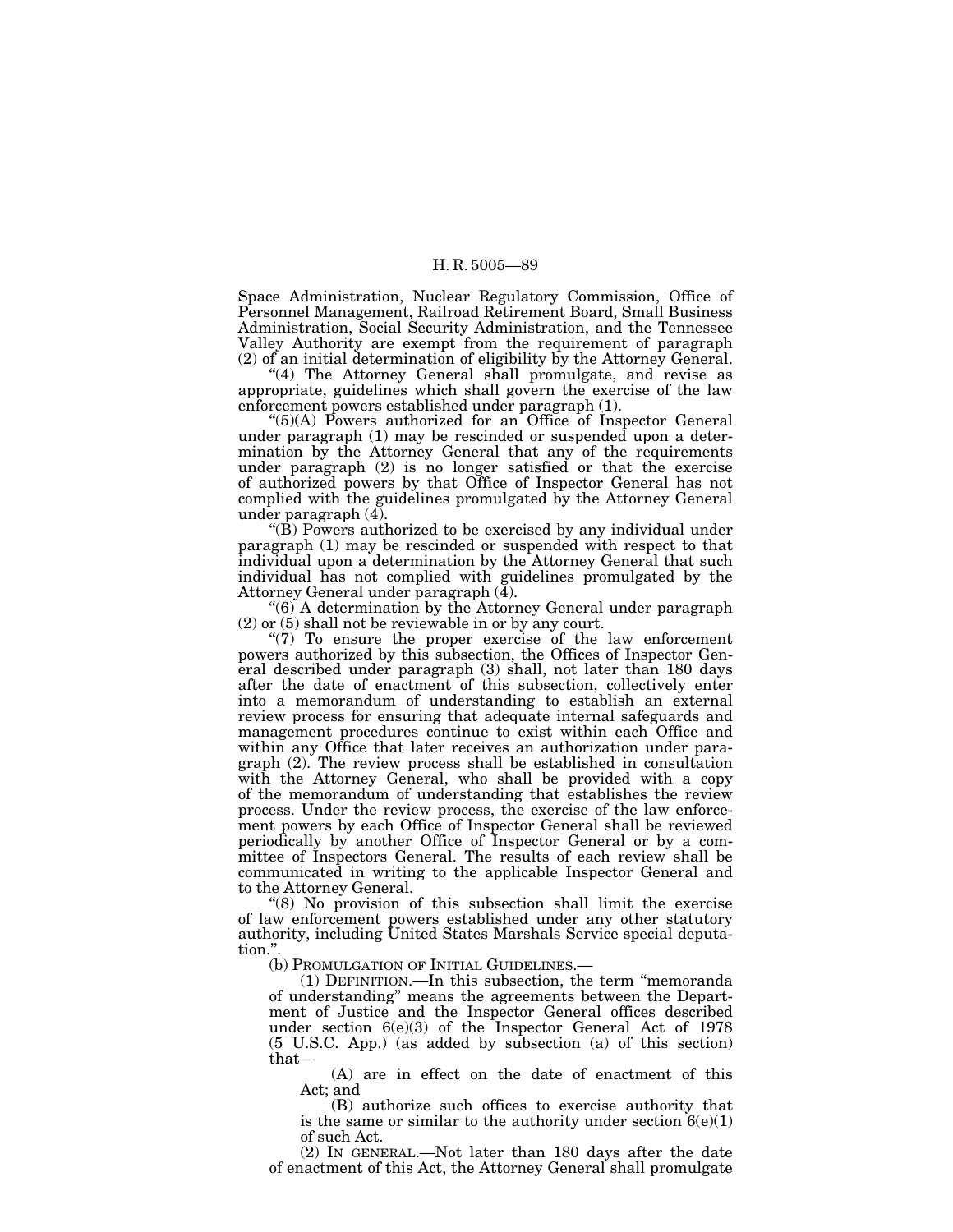guidelines under section 6(e)(4) of the Inspector General Act of 1978 (5 U.S.C. App.) (as added by subsection (a) of this section) applicable to the Inspector General offices described under section 6(e)(3) of that Act.

(3) MINIMUM REQUIREMENTS.—The guidelines promulgated under this subsection shall include, at a minimum, the operational and training requirements in the memoranda of understanding.

(4) NO LAPSE OF AUTHORITY.—The memoranda of understanding in effect on the date of enactment of this Act shall remain in effect until the guidelines promulgated under this subsection take effect.

(c) EFFECTIVE DATES.—

(1) IN GENERAL.—Subsection (a) shall take effect 180 days after the date of enactment of this Act.

(2) INITIAL GUIDELINES.—Subsection (b) shall take effect on the date of enactment of this Act.

## **Subtitle C—United States Secret Service**

### **SEC. 821. FUNCTIONS TRANSFERRED.**

In accordance with title XV, there shall be transferred to the Secretary the functions, personnel, assets, and obligations of the United States Secret Service, which shall be maintained as a distinct entity within the Department, including the functions of the Secretary of the Treasury relating thereto.

## **Subtitle D—Acquisitions**

## **SEC. 831. RESEARCH AND DEVELOPMENT PROJECTS.**

(a) AUTHORITY.—During the 5-year period following the effective date of this Act, the Secretary may carry out a pilot program under which the Secretary may exercise the following authorities:

(1) IN GENERAL.—When the Secretary carries out basic, applied, and advanced research and development projects, including the expenditure of funds for such projects, the Secretary may exercise the same authority (subject to the same limitations and conditions) with respect to such research and projects as the Secretary of Defense may exercise under section 2371 of title 10, United States Code (except for subsections (b) and (f)), after making a determination that the use of a contract, grant, or cooperative agreement for such project is not feasible or appropriate. The annual report required under subsection (b) of this section, as applied to the Secretary by this paragraph, shall be submitted to the President of the Senate and the Speaker of the House of Representatives.

(2) PROTOTYPE PROJECTS.—The Secretary may, under the authority of paragraph (1), carry out prototype projects in accordance with the requirements and conditions provided for carrying out prototype projects under section 845 of the National Defense Authorization Act for Fiscal Year 1994 (Public Law 103–160). In applying the authorities of that section 845, subsection (c) of that section shall apply with respect to prototype projects under this paragraph, and the Secretary shall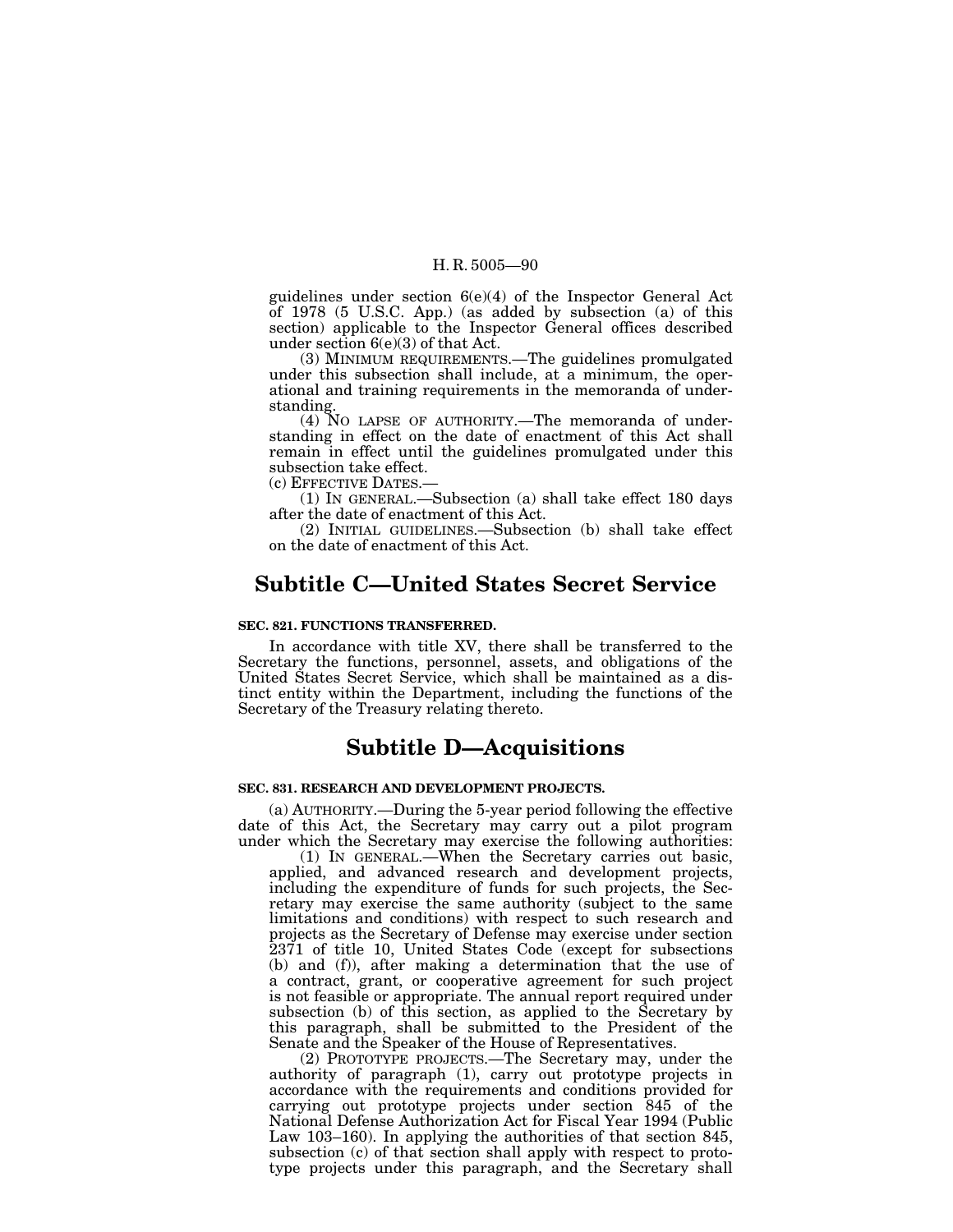perform the functions of the Secretary of Defense under subsection (d) thereof.

(b) REPORT.—Not later than 2 years after the effective date of this Act, and annually thereafter, the Comptroller General shall report to the Committee on Government Reform of the House of Representatives and the Committee on Governmental Affairs of the Senate on—

(1) whether use of the authorities described in subsection (a) attracts nontraditional Government contractors and results in the acquisition of needed technologies; and

(2) if such authorities were to be made permanent, whether additional safeguards are needed with respect to the use of such authorities.

(c) PROCUREMENT OF TEMPORARY AND INTERMITTENT SERV-ICES.—The Secretary may—

(1) procure the temporary or intermittent services of experts or consultants (or organizations thereof) in accordance with section 3109(b) of title 5, United States Code; and

(2) whenever necessary due to an urgent homeland security need, procure temporary (not to exceed 1 year) or intermittent personal services, including the services of experts or consultants (or organizations thereof), without regard to the pay limitations of such section 3109.

(d) DEFINITION OF NONTRADITIONAL GOVERNMENT CON-TRACTOR.—In this section, the term ''nontraditional Government contractor'' has the same meaning as the term ''nontraditional defense contractor'' as defined in section 845(e) of the National Defense Authorization Act for Fiscal Year 1994 (Public Law 103– 160; 10 U.S.C. 2371 note).

#### **SEC. 832. PERSONAL SERVICES.**

The Secretary—

(1) may procure the temporary or intermittent services of experts or consultants (or organizations thereof) in accordance with section 3109 of title 5, United States Code; and

(2) may, whenever necessary due to an urgent homeland security need, procure temporary (not to exceed 1 year) or intermittent personal services, including the services of experts or consultants (or organizations thereof), without regard to the pay limitations of such section 3109.

#### **SEC. 833. SPECIAL STREAMLINED ACQUISITION AUTHORITY.**

(a) AUTHORITY.—

(1) IN GENERAL.—The Secretary may use the authorities set forth in this section with respect to any procurement made during the period beginning on the effective date of this Act and ending September 30, 2007, if the Secretary determines in writing that the mission of the Department (as described in section 101) would be seriously impaired without the use of such authorities.

(2) DELEGATION.—The authority to make the determination described in paragraph (1) may not be delegated by the Secretary to an officer of the Department who is not appointed by the President with the advice and consent of the Senate.

(3) NOTIFICATION.—Not later than the date that is 7 days after the date of any determination under paragraph (1), the Secretary shall submit to the Committee on Government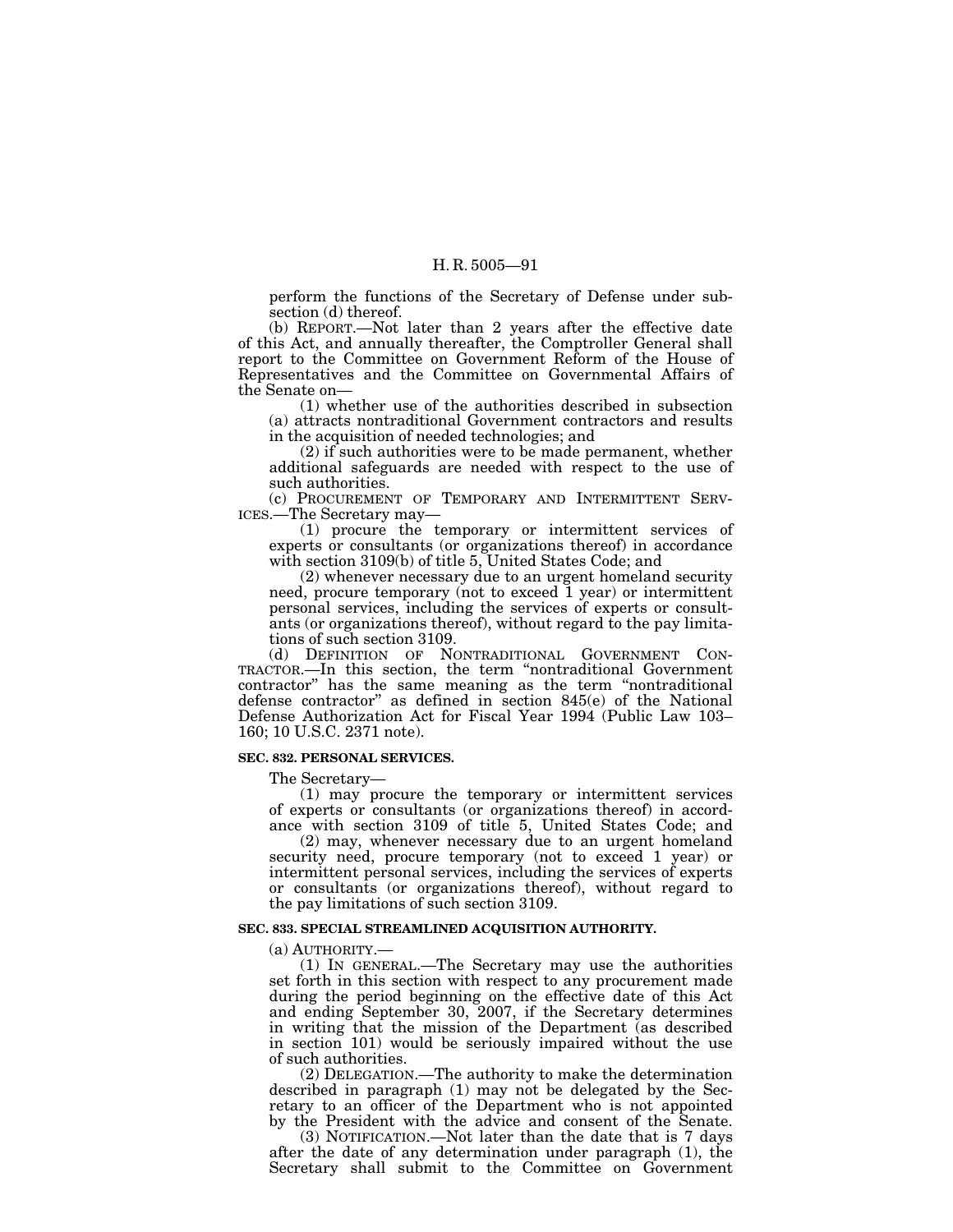Reform of the House of Representatives and the Committee on Governmental Affairs of the Senate—

(A) notification of such determination; and

(B) the justification for such determination.

(b) INCREASED MICRO-PURCHASE THRESHOLD FOR CERTAIN PROCUREMENTS.—

(1) IN GENERAL.—The Secretary may designate certain employees of the Department to make procurements described in subsection (a) for which in the administration of section 32 of the Office of Federal Procurement Policy Act (41 U.S.C. 428) the amount specified in subsections (c), (d), and (f) of such section 32 shall be deemed to be \$7,500.

(2) NUMBER OF EMPLOYEES.—The number of employees designated under paragraph (1) shall be—

(A) fewer than the number of employees of the Department who are authorized to make purchases without obtaining competitive quotations, pursuant to section 32(c) of the Office of Federal Procurement Policy Act (41 U.S.C. 428(c));

(B) sufficient to ensure the geographic dispersal of the availability of the use of the procurement authority under such paragraph at locations reasonably considered to be potential terrorist targets; and

 $(\tilde{C})$  sufficiently limited to allow for the careful monitoring of employees designated under such paragraph.

(3) REVIEW.—Procurements made under the authority of this subsection shall be subject to review by a designated supervisor on not less than a monthly basis. The supervisor responsible for the review shall be responsible for no more than 7 employees making procurements under this subsection.

(c) SIMPLIFIED ACQUISITION PROCEDURES.—

(1) IN GENERAL.—With respect to a procurement described in subsection (a), the Secretary may deem the simplified acquisition threshold referred to in section 4(11) of the Office of Federal Procurement Policy Act (41 U.S.C. 403(11)) to be—

(A) in the case of a contract to be awarded and performed, or purchase to be made, within the United States, \$200,000; and

(B) in the case of a contract to be awarded and performed, or purchase to be made, outside of the United States, \$300,000.

(2) CONFORMING AMENDMENTS.—Section 18(c)(1) of the Office of Federal Procurement Policy Act is amended—

(A) by striking "or" at the end of subparagraph  $(F)$ ;

(B) by striking the period at the end of subparagraph (G) and inserting ''; or''; and

(C) by adding at the end the following:

"(H) the procurement is by the Secretary of Homeland Security pursuant to the special procedures provided in section 833(c) of the Homeland Security Act of 2002."

(d) APPLICATION OF CERTAIN COMMERCIAL ITEMS AUTHORI-TIES.—

(1) IN GENERAL.—With respect to a procurement described in subsection (a), the Secretary may deem any item or service to be a commercial item for the purpose of Federal procurement laws.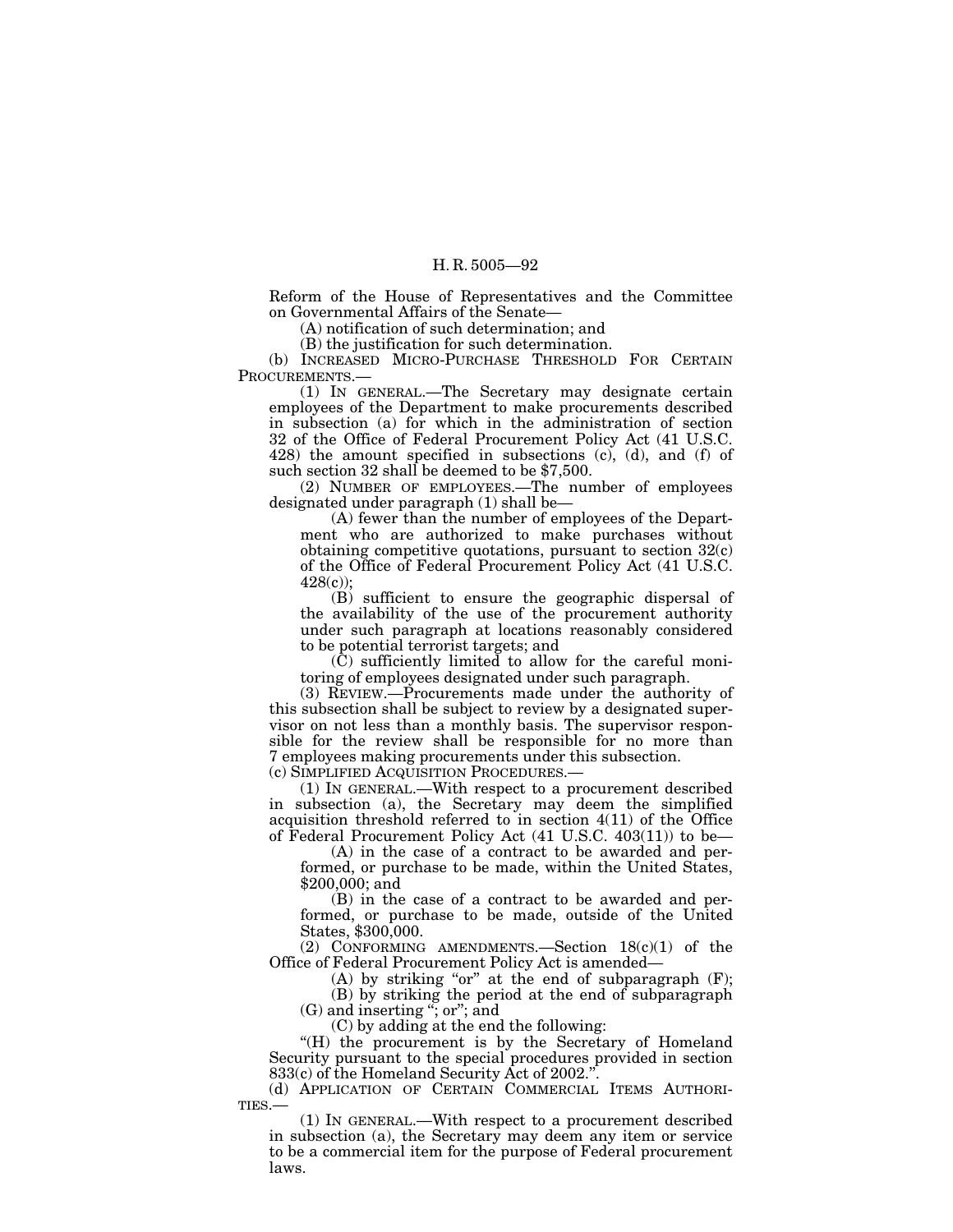(2) LIMITATION.—The \$5,000,000 limitation provided in section 31(a)(2) of the Office of Federal Procurement Policy Act (41 U.S.C. 427(a)(2)) and section  $303(g)(1)(B)$  of the Federal Property and Administrative Services Act of 1949 (41 U.S.C.  $253(g)(1)(B)$  shall be deemed to be \$7,500,000 for purposes of property or services under the authority of this subsection.

(3) CERTAIN AUTHORITY.—Authority under a provision of law referred to in paragraph (2) that expires under section 4202(e) of the Clinger-Cohen Act of 1996 (divisions D and E of Public Law 104–106; 10 U.S.C. 2304 note) shall, notwithstanding such section, continue to apply for a procurement described in subsection (a).

(e) REPORT.—Not later than 180 days after the end of fiscal year 2005, the Comptroller General shall submit to the Committee on Governmental Affairs of the Senate and the Committee on Government Reform of the House of Representatives a report on the use of the authorities provided in this section. The report shall contain the following:

(1) An assessment of the extent to which property and services acquired using authorities provided under this section contributed to the capacity of the Federal workforce to facilitate the mission of the Department as described in section 101.

(2) An assessment of the extent to which prices for property and services acquired using authorities provided under this section reflected the best value.

(3) The number of employees designated by each executive agency under subsection (b)(1).

(4) An assessment of the extent to which the Department has implemented subsections (b)(2) and (b)(3) to monitor the use of procurement authority by employees designated under subsection (b)(1).

(5) Any recommendations of the Comptroller General for improving the effectiveness of the implementation of the provisions of this section.

#### **SEC. 834. UNSOLICITED PROPOSALS.**

(a) REGULATIONS REQUIRED.—Within 1 year of the date of enactment of this Act, the Federal Acquisition Regulation shall be revised to include regulations with regard to unsolicited proposals.

(b) CONTENT OF REGULATIONS.—The regulations prescribed under subsection (a) shall require that before initiating a comprehensive evaluation, an agency contact point shall consider,

 $(1)$  is not submitted in response to a previously published agency requirement; and

(2) contains technical and cost information for evaluation and overall scientific, technical or socioeconomic merit, or costrelated or price-related factors.

## **SEC. 835. PROHIBITION ON CONTRACTS WITH CORPORATE EXPATRI-ATES.**

(a) IN GENERAL.—The Secretary may not enter into any contract with a foreign incorporated entity which is treated as an inverted domestic corporation under subsection (b).

(b) INVERTED DOMESTIC CORPORATION.—For purposes of this section, a foreign incorporated entity shall be treated as an inverted domestic corporation if, pursuant to a plan (or a series of related transactions)—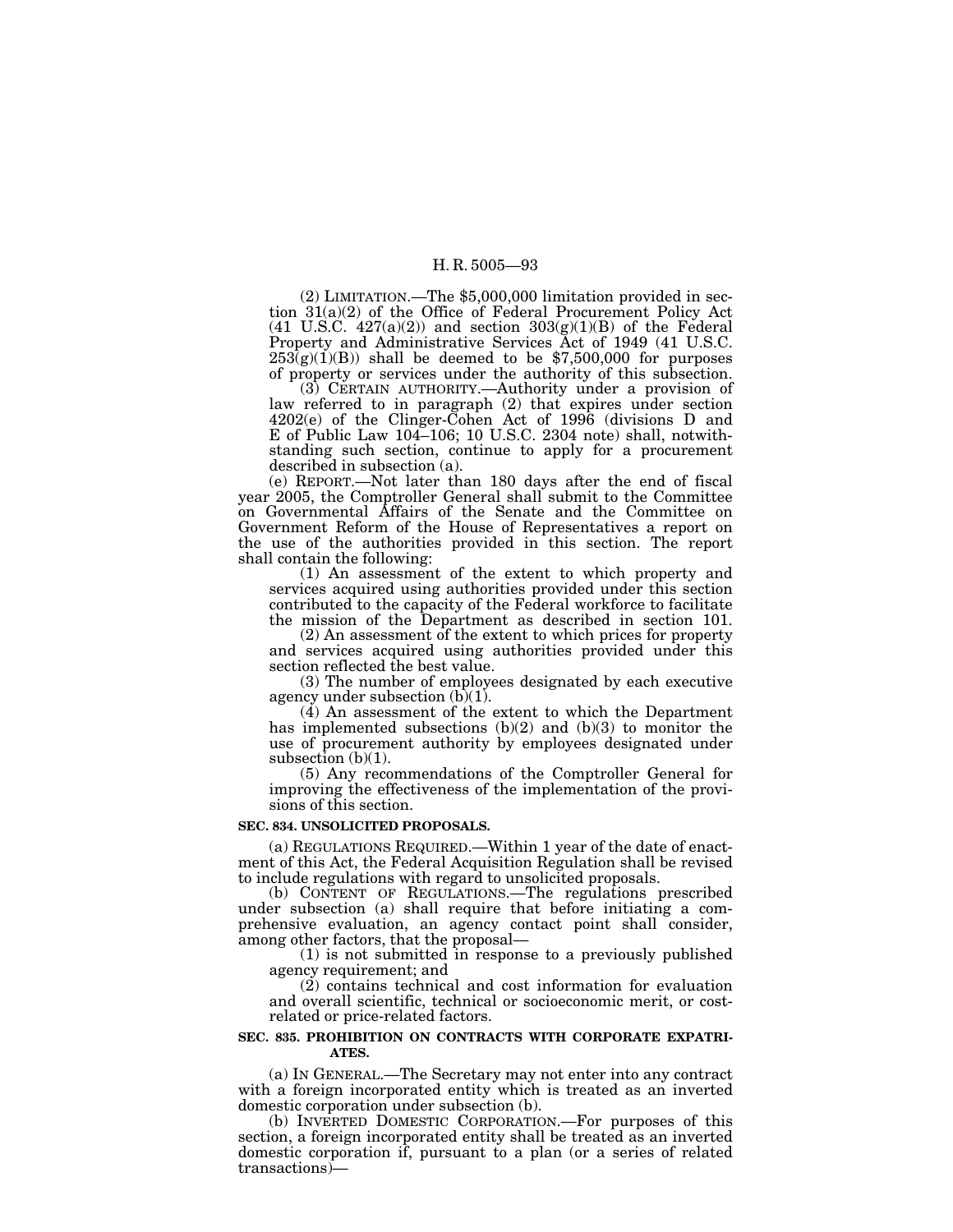(1) the entity completes after the date of enactment of this Act, the direct or indirect acquisition of substantially all of the properties held directly or indirectly by a domestic corporation or substantially all of the properties constituting a trade or business of a domestic partnership;

(2) after the acquisition at least 80 percent of the stock (by vote or value) of the entity is held—

(A) in the case of an acquisition with respect to a domestic corporation, by former shareholders of the domestic corporation by reason of holding stock in the domestic corporation; or

(B) in the case of an acquisition with respect to a domestic partnership, by former partners of the domestic partnership by reason of holding a capital or profits interest in the domestic partnership; and

(3) the expanded affiliated group which after the acquisition includes the entity does not have substantial business activities in the foreign country in which or under the law of which the entity is created or organized when compared to the total business activities of such expanded affiliated group.

(c) DEFINITIONS AND SPECIAL RULES.—

(1) RULES FOR APPLICATION OF SUBSECTION (b).—In applying subsection (b) for purposes of subsection (a), the following rules shall apply:

(A) CERTAIN STOCK DISREGARDED.—There shall not be taken into account in determining ownership for purposes of subsection  $(b)(2)$ –

(i) stock held by members of the expanded affiliated group which includes the foreign incorporated entity; or

(ii) stock of such entity which is sold in a public offering related to the acquisition described in sub $section(b)(1)$ .

(B) PLAN DEEMED IN CERTAIN CASES.—If a foreign incorporated entity acquires directly or indirectly substantially all of the properties of a domestic corporation or partnership during the 4-year period beginning on the date which is after the date of enactment of this Act and which is 2 years before the ownership requirements of subsection (b)(2) are met, such actions shall be treated as pursuant to a plan.

(C) CERTAIN TRANSFERS DISREGARDED.—The transfer of properties or liabilities (including by contribution or distribution) shall be disregarded if such transfers are part of a plan a principal purpose of which is to avoid the purposes of this section.

(D) SPECIAL RULE FOR RELATED PARTNERSHIPS.—For purposes of applying subsection (b) to the acquisition of a domestic partnership, except as provided in regulations, all domestic partnerships which are under common control (within the meaning of section 482 of the Internal Revenue Code of 1986) shall be treated as I partnership.

(E) TREATMENT OF CERTAIN RIGHTS.—The Secretary shall prescribe such regulations as may be necessary to— (i) treat warrants, options, contracts to acquire

stock, convertible debt instruments, and other similar interests as stock; and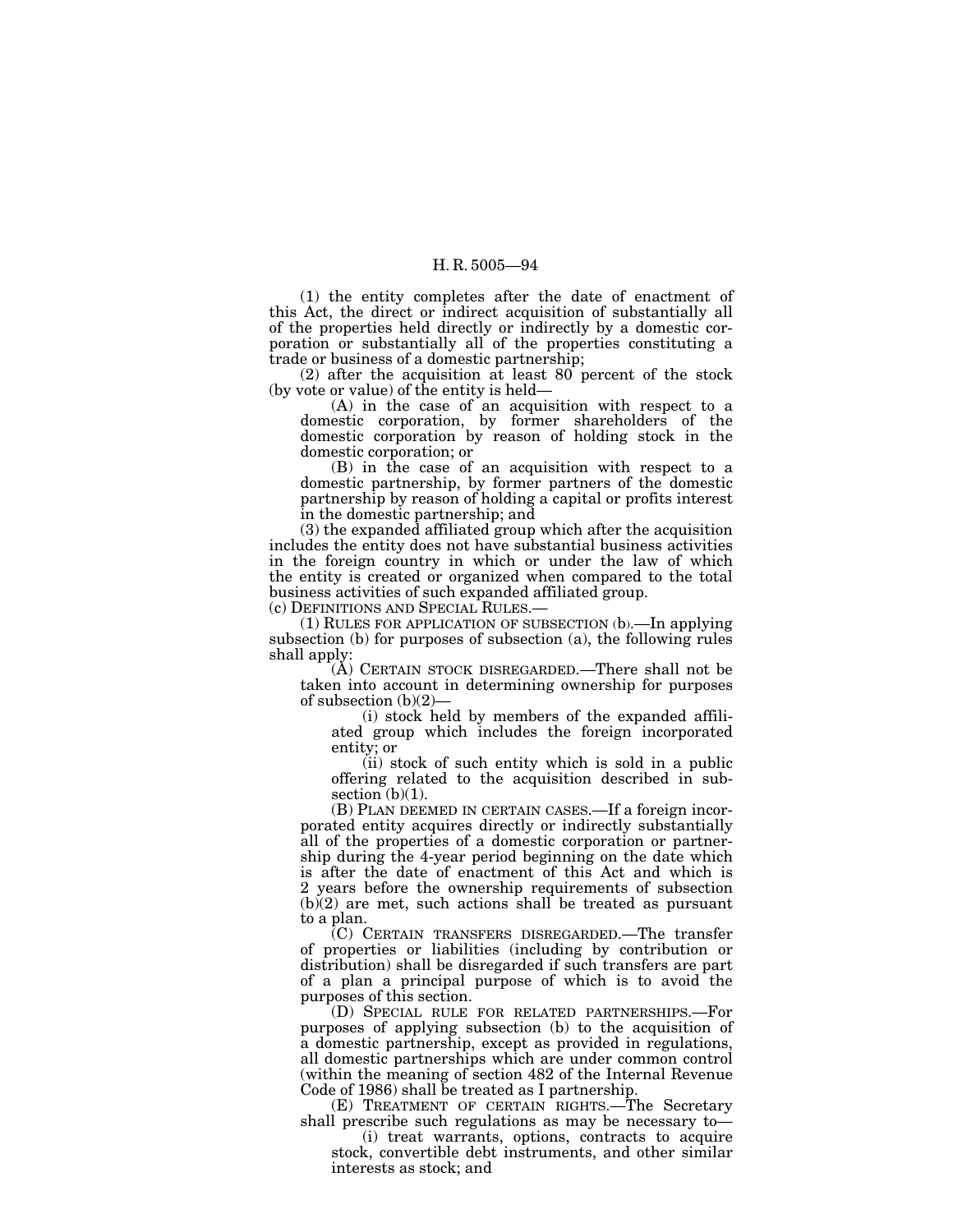(ii) treat stock as not stock.

(2) EXPANDED AFFILIATED GROUP.—The term ''expanded affiliated group'' means an affiliated group as defined in section 1504(a) of the Internal Revenue Code of 1986 (without regard to section 1504(b) of such Code), except that section 1504 of such Code shall be applied by substituting "more than 50 percent" for "at least 80 percent" each place it appears.

(3) FOREIGN INCORPORATED ENTITY.—The term ''foreign incorporated entity'' means any entity which is, or but for subsection (b) would be, treated as a foreign corporation for purposes of the Internal Revenue Code of 1986.

(4) OTHER DEFINITIONS.—The terms ''person'', ''domestic'', and ''foreign'' have the meanings given such terms by paragraphs  $(1)$ ,  $(4)$ , and  $(5)$  of section  $7701(a)$  of the Internal Revenue Code of 1986, respectively.

(d) WAIVERS.—The Secretary shall waive subsection (a) with respect to any specific contract if the Secretary determines that the waiver is required in the interest of homeland security, or to prevent the loss of any jobs in the United States or prevent the Government from incurring any additional costs that otherwise would not occur.

# **Subtitle E—Human Resources Management**

## **SEC. 841. ESTABLISHMENT OF HUMAN RESOURCES MANAGEMENT SYSTEM.**

(a) AUTHORITY.—

(1) SENSE OF CONGRESS.—It is the sense of Congress that—

(A) it is extremely important that employees of the Department be allowed to participate in a meaningful way in the creation of any human resources management system affecting them;

(B) such employees have the most direct knowledge of the demands of their jobs and have a direct interest in ensuring that their human resources management system is conducive to achieving optimal operational efficiencies;

(C) the 21st century human resources management system envisioned for the Department should be one that benefits from the input of its employees; and

(D) this collaborative effort will help secure our homeland.

(2) IN GENERAL.—Subpart I of part III of title 5, United States Code, is amended by adding at the end the following:

## **''CHAPTER 97—DEPARTMENT OF HOMELAND SECURITY**

''Sec.

''9701. Establishment of human resources management system.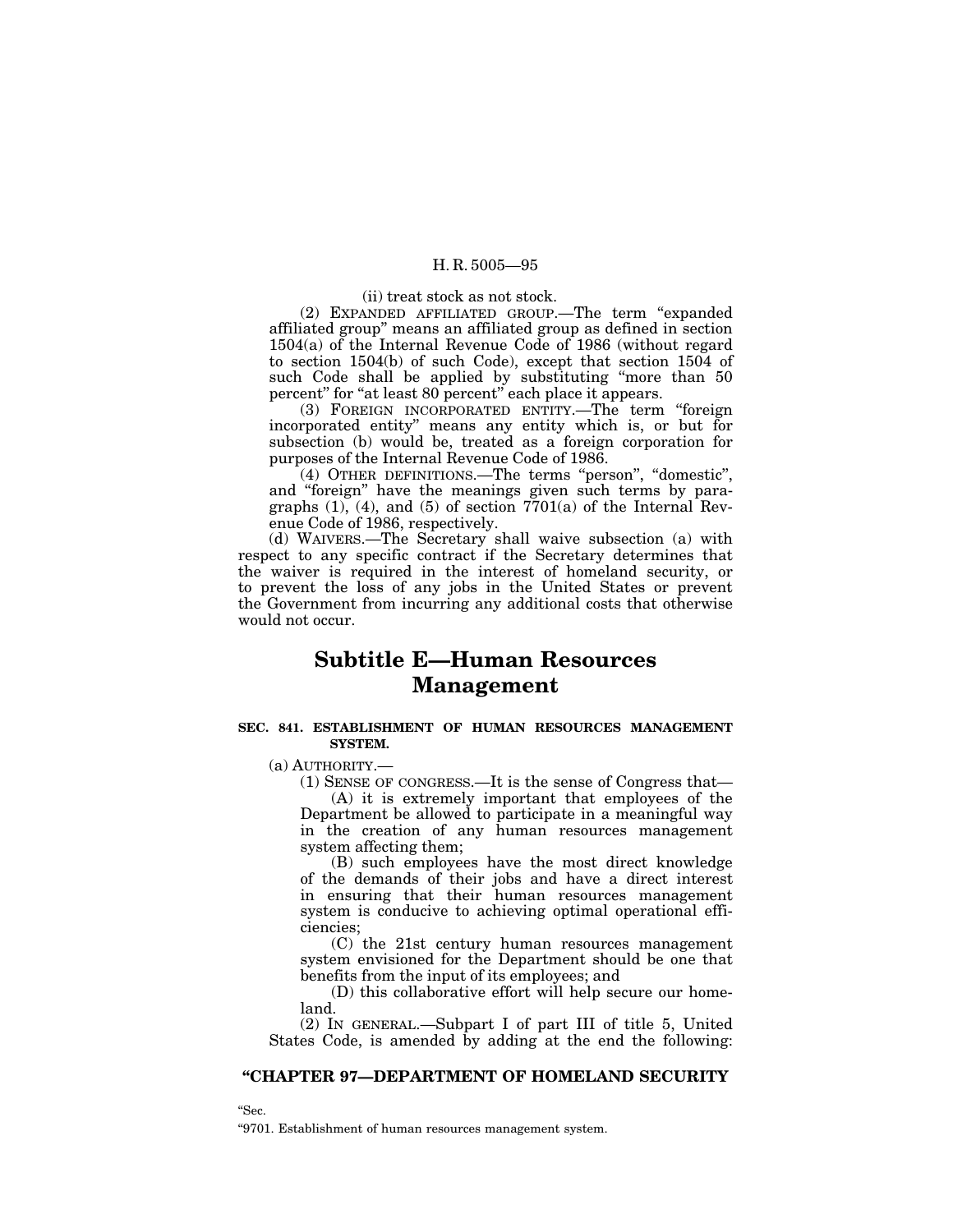## **''§ 9701. Establishment of human resources management system**

''(a) IN GENERAL.—Notwithstanding any other provision of this part, the Secretary of Homeland Security may, in regulations prescribed jointly with the Director of the Office of Personnel Management, establish, and from time to time adjust, a human resources management system for some or all of the organizational units of the Department of Homeland Security.

"(b) SYSTEM REQUIREMENTS.—Any system established under subsection (a) shall—<br>"(1) be flexible:

"(2) be contemporary;<br>"(3) not waive, modify, or otherwise affect—

''(3) not waive, modify, or otherwise affect— ''(A) the public employment principles of merit and fitness set forth in section 2301, including the principles of hiring based on merit, fair treatment without regard to political affiliation or other nonmerit considerations, equal pay for equal work, and protection of employees

against reprisal for whistleblowing;<br>"(B) any provision of section 2302, relating to prohib-

ited personnel practices;<br>"(C)(i) any provision of law referred to in section  $2302(b)(1)$ , (8), and (9); or  $2302(b)(1)$ , (8), and (9); or  $\degree$  ''(ii) any provision of law implementing any provision

of law referred to in section  $2302(b)(1)$ , (8), and (9) by—<br>"(I) providing for equal employment opportunity"

through affirmative action; or  $\frac{1}{2}$  (II) providing any right or remedy available to

any employee or applicant for employment in the civil service;

"(D) any other provision of this part (as described in subsection (c)); or

 $f(E)$  any rule or regulation prescribed under any provision of law referred to in any of the preceding subparagraphs of this paragraph;

 $(4)$  ensure that employees may organize, bargain collectively, and participate through labor organizations of their own choosing in decisions which affect them, subject to any exclusion from coverage or limitation on negotiability established by law; and  $\degree$ (5) permit the use of a category rating system for evalu-

ating applicants for positions in the competitive service.

''(c) OTHER NONWAIVABLE PROVISIONS.—The other provisions of this part as referred to in subsection  $(b)(3)(D)$ , are (to the extent not otherwise specified in subparagraph  $(A)$ ,  $(B)$ ,  $(C)$ , or  $(D)$  of subsection  $(b)(3)$ 

 $f(1)$  subparts A, B, E, G, and H of this part; and

''(2) chapters 41, 45, 47, 55, 57, 59, 72, 73, and 79, and this chapter.

''(d) LIMITATIONS RELATING TO PAY.—Nothing in this section shall constitute authority—

" $(1)$  to modify the pay of any employee who serves in-

''(A) an Executive Schedule position under subchapter II of chapter 53 of title 5, United States Code; or

" $(B)$  a position for which the rate of basic pay is fixed in statute by reference to a section or level under subchapter II of chapter 53 of such title 5;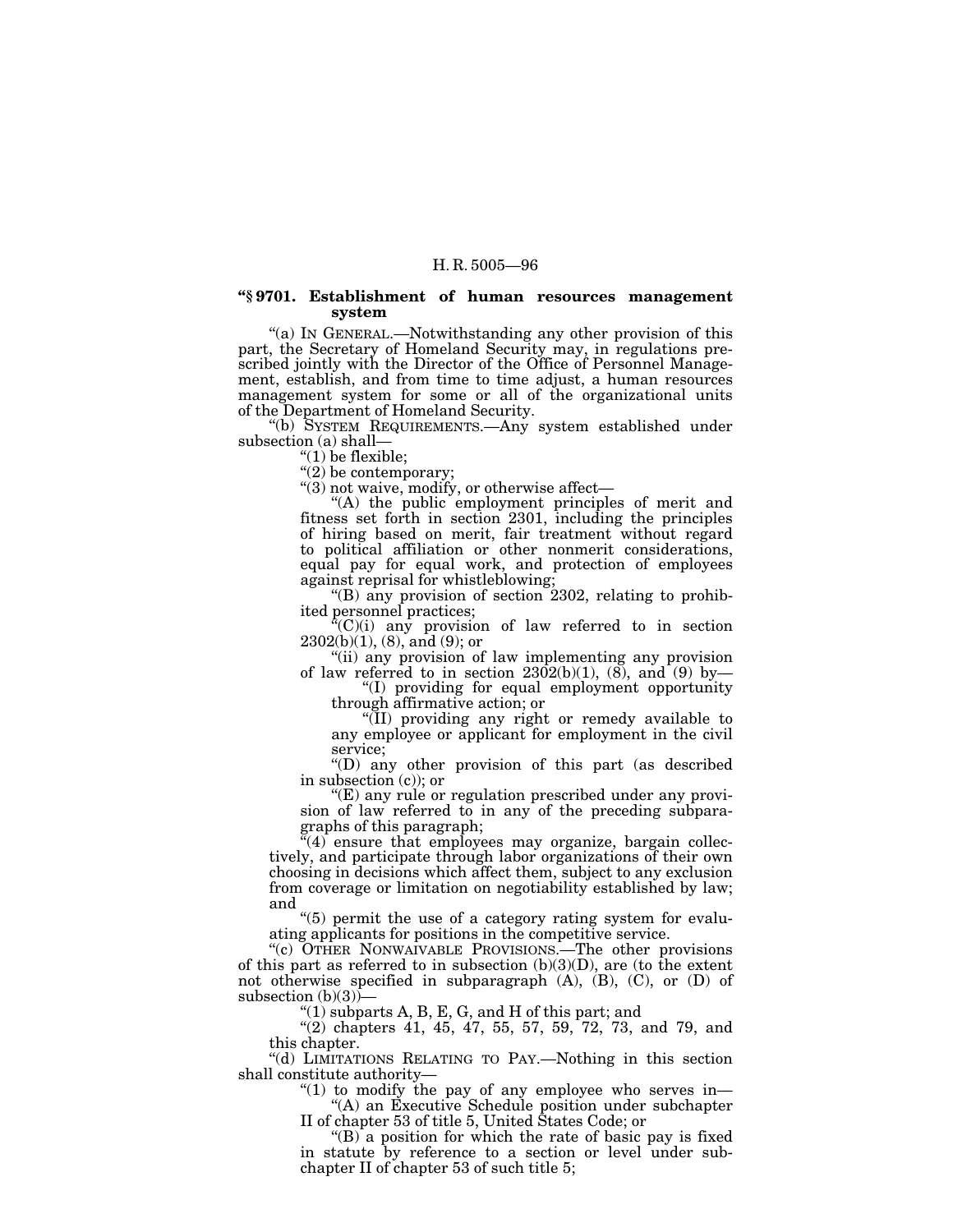" $(2)$  to fix pay for any employee or position at an annual rate greater than the maximum amount of cash compensation allowable under section 5307 of such title 5 in a year; or

 $\degree$ (3) to exempt any employee from the application of such section 5307.

''(e) PROVISIONS TO ENSURE COLLABORATION WITH EMPLOYEE REPRESENTATIVES.—

" $(1)$  In GENERAL.—In order to ensure that the authority of this section is exercised in collaboration with, and in a manner that ensures the participation of employee representatives in the planning, development, and implementation of any human resources management system or adjustments to such system under this section, the Secretary of Homeland Security and the Director of the Office of Personnel Management shall provide for the following:

''(A) NOTICE OF PROPOSAL.—The Secretary and the Director shall, with respect to any proposed system or adjustment—

''(i) provide to each employee representative representing any employees who might be affected, a written description of the proposed system or adjustment (including the reasons why it is considered necessary);

"(ii) give each representative 30 calendar days (unless extraordinary circumstances require earlier action) to review and make recommendations with respect to the proposal; and

"(iii) give any recommendations received from any such representatives under clause (ii) full and fair consideration in deciding whether or how to proceed with the proposal.

''(B) PRE-IMPLEMENTATION CONGRESSIONAL NOTIFICA-TION, CONSULTATION, AND MEDIATION.—Following receipt of recommendations, if any, from employee representatives with respect to a proposal described in subparagraph (A), the Secretary and the Director shall accept such modifications to the proposal in response to the recommendations as they determine advisable and shall, with respect to any parts of the proposal as to which they have not accepted the recommendations—

''(i) notify Congress of those parts of the proposal, together with the recommendations of employee representatives;

''(ii) meet and confer for not less than 30 calendar days with any representatives who have made recommendations, in order to attempt to reach agreement on whether or how to proceed with those parts of the proposal; and

"(iii) at the Secretary's option, or if requested by a majority of the employee representatives who have made recommendations, use the services of the Federal Mediation and Conciliation Service during such meet and confer period to facilitate the process of attempting to reach agreement.

''(C) IMPLEMENTATION.—

"(i) Any part of the proposal as to which the representatives do not make a recommendation, or as to which their recommendations are accepted by the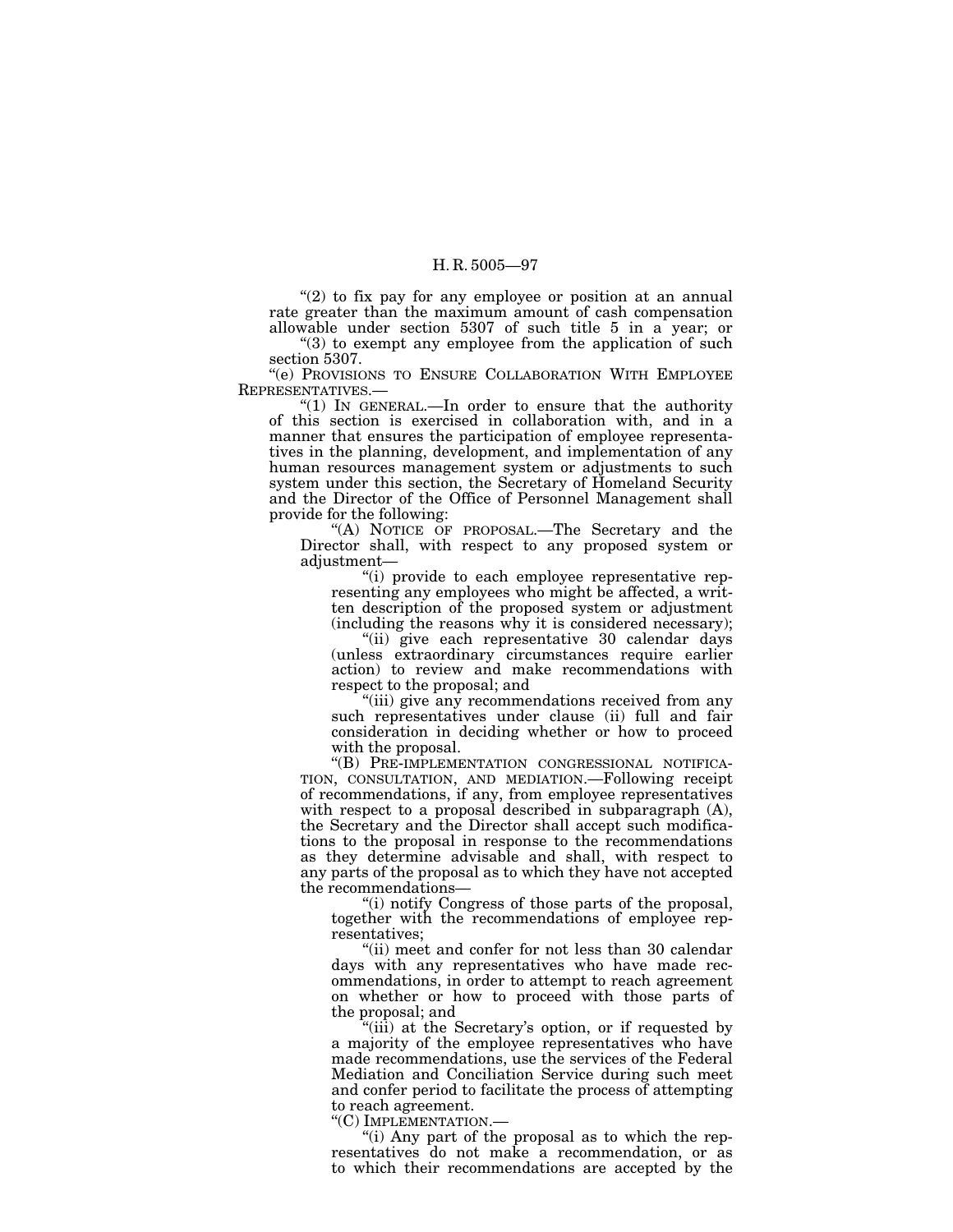Secretary and the Director, may be implemented immediately.

"(ii) With respect to any parts of the proposal as to which recommendations have been made but not accepted by the Secretary and the Director, at any time after 30 calendar days have elapsed since the initiation of the congressional notification, consultation, and mediation procedures set forth in subparagraph (B), if the Secretary determines, in the Secretary's sole and unreviewable discretion, that further consultation and mediation is unlikely to produce agreement, the Secretary may implement any or all of such parts, including any modifications made in response to the recommendations as the Secretary determines advisable.

''(iii) The Secretary shall promptly notify Congress of the implementation of any part of the proposal and shall furnish with such notice an explanation of the proposal, any changes made to the proposal as a result of recommendations from employee representatives, and of the reasons why implementation is appropriate under this subparagraph.

''(D) CONTINUING COLLABORATION.—If a proposal described in subparagraph (A) is implemented, the Secretary and the Director shall—

''(i) develop a method for each employee representative to participate in any further planning or development which might become necessary; and

''(ii) give each employee representative adequate access to information to make that participation productive.

''(2) PROCEDURES.—Any procedures necessary to carry out this subsection shall be established by the Secretary and the Director jointly as internal rules of departmental procedure which shall not be subject to review. Such procedures shall include measures to ensure—

 $f(A)$  in the case of employees within a unit with respect to which a labor organization is accorded exclusive recognition, representation by individuals designated or from among individuals nominated by such organization;

''(B) in the case of any employees who are not within such a unit, representation by any appropriate organization which represents a substantial percentage of those employees or, if none, in such other manner as may be appropriate, consistent with the purposes of the subsection;

 $C$ ) the fair and expeditious handling of the consultation and mediation process described in subparagraph (B) of paragraph (1), including procedures by which, if the number of employee representatives providing recommendations exceeds 5, such representatives select a committee or other unified representative with which the Sec-

 $\tilde{\rm F}(D)$  the selection of representatives in a manner consistent with the relative number of employees represented by the organizations or other representatives involved.<br>"(f) PROVISIONS RELATING TO APPELLATE PROCEDURES.—

"(1) SENSE OF CONGRESS.—It is the sense of Congress that—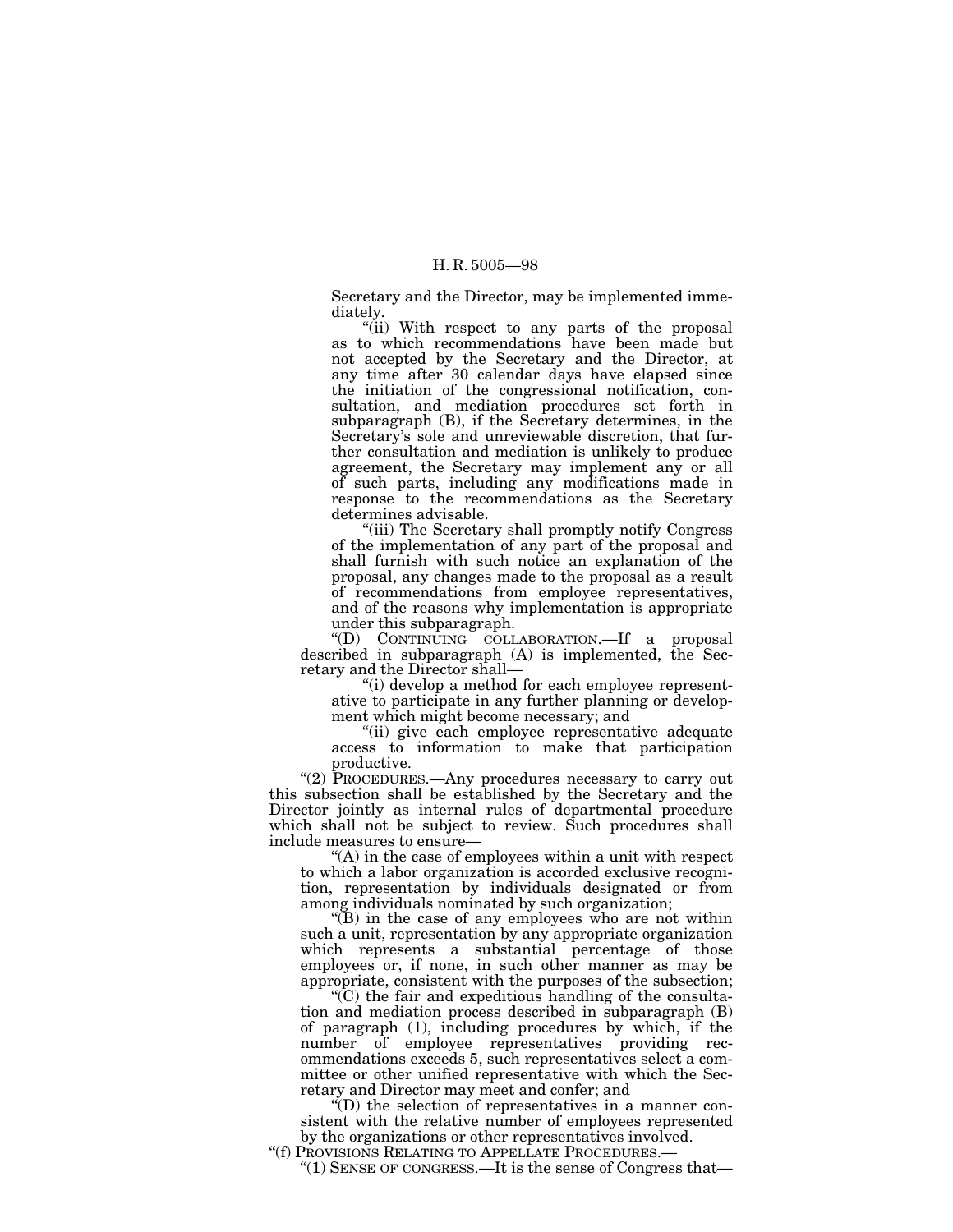''(A) employees of the Department are entitled to fair treatment in any appeals that they bring in decisions

" $(B)$  in prescribing regulations for any such appeals procedures, the Secretary and the Director of the Office

"(i) should ensure that employees of the Depart-<br>ment are afforded the protections of due process; and

"(ii) toward that end, should be required to consult with the Merit Systems Protection Board before issuing any such regulations.

"(2) REQUIREMENTS.—Any regulations under this section which relate to any matters within the purview of chapter  $77-$ 

"(A) shall be issued only after consultation with the Merit Systems Protection Board;

"(B) shall ensure the availability of procedures which shall  $-$ 

 $\lq\lq$  (i) be consistent with requirements of due process; and

"(ii) provide, to the maximum extent practicable, for the expeditious handling of any matters involving the Department; and

''(C) shall modify procedures under chapter 77 only insofar as such modifications are designed to further the fair, efficient, and expeditious resolution of matters involving the employees of the Department.

involving the employees of the Department. ''(g) PROVISIONS RELATING TO LABOR-MANAGEMENT RELA- TIONS.—Nothing in this section shall be construed as conferring authority on the Secretary of Homeland Security to modify any of the provisions of section 842 of the Homeland Security Act

"(h) SUNSET PROVISION.—Effective 5 years after the conclusion of the transition period defined under section 1501 of the Homeland Security Act of 2002, all authority to issue regulations under this section (including regulations which would modify, supersede, or terminate any regulations previously issued under this section)

(3) TECHNICAL AND CONFORMING AMENDMENT.—The table of chapters for part III of title 5, United States Code, is amended by adding at the end of the following:

## **''97. Department of Homeland Security** ........................................................ **9701''.**

(b) EFFECT ON PERSONNEL.—<br>(1) NONSEPARATION OR NONREDUCTION IN GRADE OR COM-<br>PENSATION OF FULL-TIME PERSONNEL AND PART-TIME PERSONNEL HOLDING PERMANENT POSITIONS.—Except as otherwise provided in this Act, the transfer under this Act of full-time personnel (except special Government employees) and part-time personnel holding permanent positions shall not cause any such employee to be separated or reduced in grade or compensation for 1 year after the date of transfer to the Department.

(2) POSITIONS COMPENSATED IN ACCORDANCE WITH EXECU-TIVE SCHEDULE.—Any person who, on the day preceding such person's date of transfer pursuant to this Act, held a position compensated in accordance with the Executive Schedule prescribed in chapter 53 of title 5, United States Code, and who, without a break in service, is appointed in the Department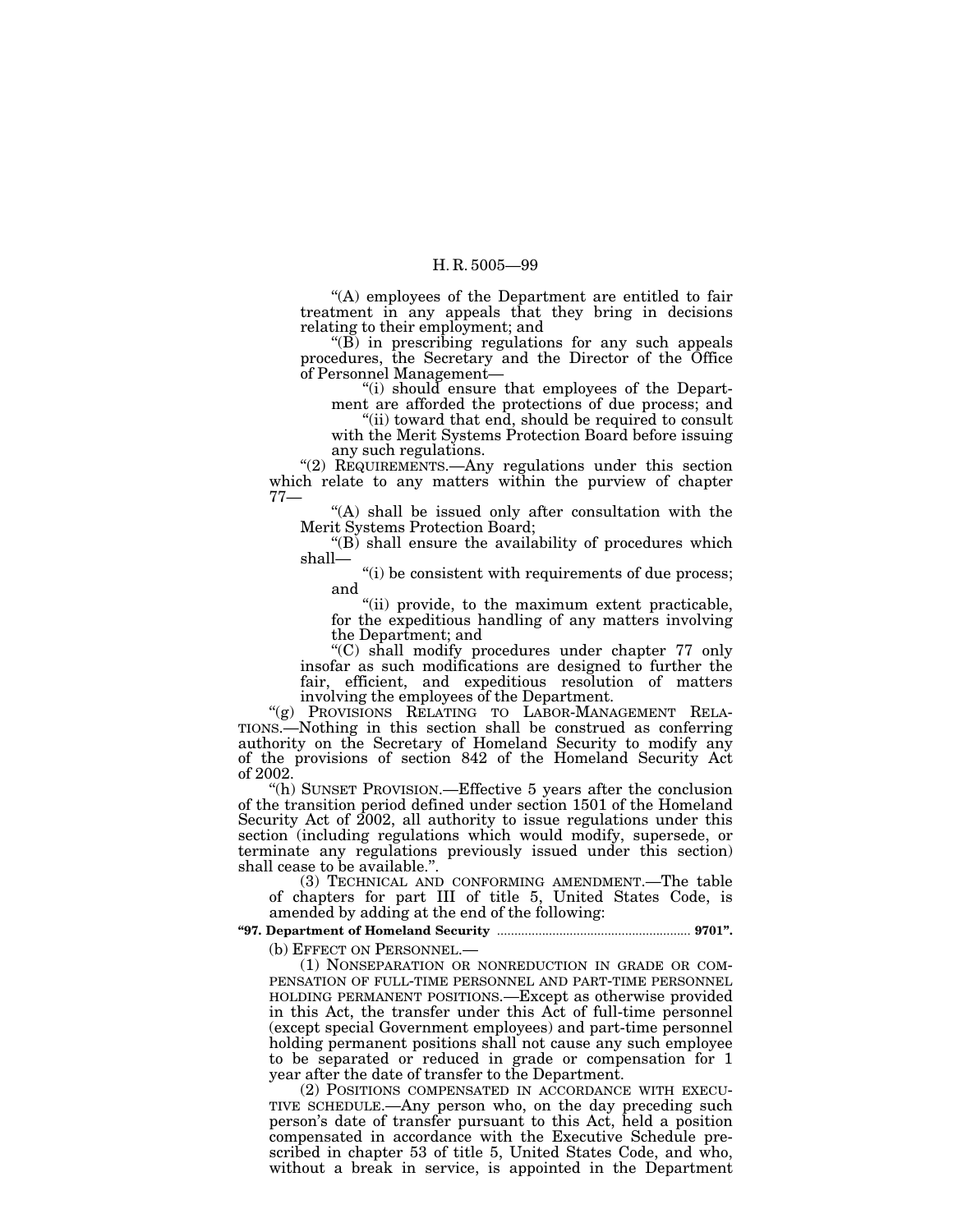to a position having duties comparable to the duties performed immediately preceding such appointment shall continue to be compensated in such new position at not less than the rate provided for such position, for the duration of the service of such person in such new position.

(3) COORDINATION RULE.—Any exercise of authority under chapter 97 of title 5, United States Code (as amended by subsection (a)), including under any system established under such chapter, shall be in conformance with the requirements of this subsection.

#### **SEC. 842. LABOR-MANAGEMENT RELATIONS.**

(a) LIMITATION ON EXCLUSIONARY AUTHORITY.—

(1) IN GENERAL.—No agency or subdivision of an agency which is transferred to the Department pursuant to this Act shall be excluded from the coverage of chapter 71 of title 5, United States Code, as a result of any order issued under section  $7103(b)(1)$  of such title 5 after June 18, 2002, unless—

(A) the mission and responsibilities of the agency (or subdivision) materially change; and

(B) a majority of the employees within such agency (or subdivision) have as their primary duty intelligence, counterintelligence, or investigative work directly related to terrorism investigation.

(2) EXCLUSIONS ALLOWABLE.—Nothing in paragraph (1) shall affect the effectiveness of any order to the extent that such order excludes any portion of an agency or subdivision of an agency as to which—

(A) recognition as an appropriate unit has never been conferred for purposes of chapter 71 of such title 5; or

(B) any such recognition has been revoked or otherwise terminated as a result of a determination under subsection  $(b)(1)$ .

(b) PROVISIONS RELATING TO BARGAINING UNITS.—

(1) LIMITATION RELATING TO APPROPRIATE UNITS.—Each unit which is recognized as an appropriate unit for purposes of chapter 71 of title 5, United States Code, as of the day before the effective date of this Act (and any subdivision of any such unit) shall, if such unit (or subdivision) is transferred to the Department pursuant to this Act, continue to be so recognized for such purposes, unless—

(A) the mission and responsibilities of such unit (or subdivision) materially change; and

(B) a majority of the employees within such unit (or subdivision) have as their primary duty intelligence, counterintelligence, or investigative work directly related to terrorism investigation.

(2) LIMITATION RELATING TO POSITIONS OR EMPLOYEES.— No position or employee within a unit (or subdivision of a unit) as to which continued recognition is given in accordance with paragraph (1) shall be excluded from such unit (or subdivision), for purposes of chapter 71 of such title 5, unless the primary job duty of such position or employee—

(A) materially changes; and

(B) consists of intelligence, counterintelligence, or investigative work directly related to terrorism investigation.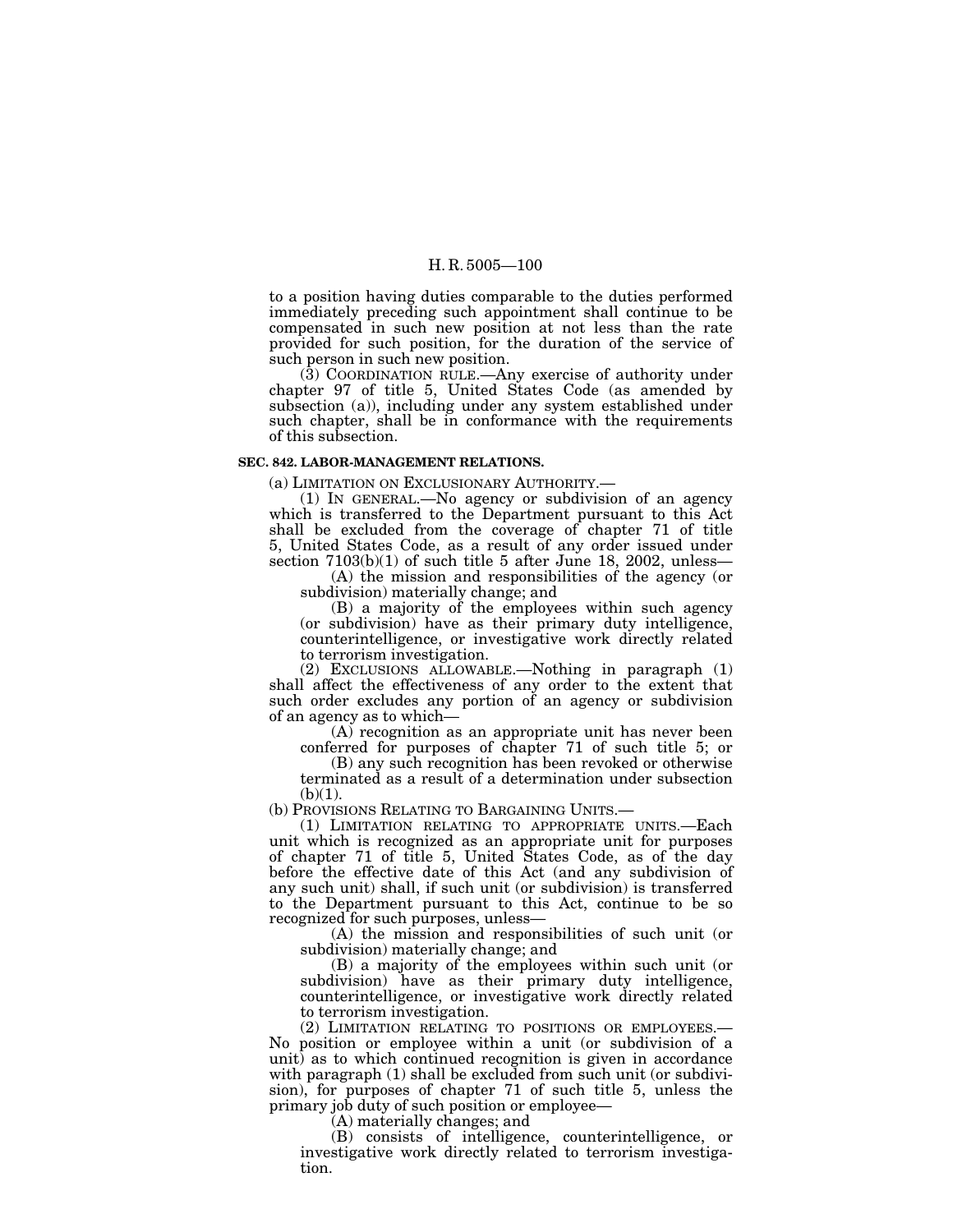In the case of any positions within a unit (or subdivision) which are first established on or after the effective date of this Act and any employees first appointed on or after such date, the preceding sentence shall be applied disregarding subparagraph (A).

(c) WAIVER.—If the President determines that the application of subsections (a), (b), and (d) would have a substantial adverse impact on the ability of the Department to protect homeland security, the President may waive the application of such subsections 10 days after the President has submitted to Congress a written explanation of the reasons for such determination.

(d) COORDINATION RULE.—No other provision of this Act or of any amendment made by this Act may be construed or applied in a manner so as to limit, supersede, or otherwise affect the provisions of this section, except to the extent that it does so by specific reference to this section.

(e) RULE OF CONSTRUCTION.—Nothing in section 9701(e) of title 5, United States Code, shall be considered to apply with respect to any agency or subdivision of any agency, which is excluded from the coverage of chapter 71 of title 5, United States Code, by virtue of an order issued in accordance with section 7103(b) of such title and the preceding provisions of this section (as applicable), or to any employees of any such agency or subdivision or to any individual or entity representing any such employees or any representatives thereof.

# **Subtitle F—Federal Emergency Procurement Flexibility**

## **SEC. 851. DEFINITION.**

In this subtitle, the term "executive agency" has the meaning given that term under section 4(1) of the Office of Federal Procurement Policy Act (41 U.S.C. 403(1)).

#### **SEC. 852. PROCUREMENTS FOR DEFENSE AGAINST OR RECOVERY FROM TERRORISM OR NUCLEAR, BIOLOGICAL, CHEM-ICAL, OR RADIOLOGICAL ATTACK.**

The authorities provided in this subtitle apply to any procurement of property or services by or for an executive agency that, as determined by the head of the executive agency, are to be used to facilitate defense against or recovery from terrorism or nuclear, biological, chemical, or radiological attack, but only if a solicitation of offers for the procurement is issued during the 1 year period beginning on the date of the enactment of this Act.

#### **SEC. 853. INCREASED SIMPLIFIED ACQUISITION THRESHOLD FOR PROCUREMENTS IN SUPPORT OF HUMANITARIAN OR PEACEKEEPING OPERATIONS OR CONTINGENCY OPER-ATIONS.**

(a) TEMPORARY THRESHOLD AMOUNTS.—For a procurement referred to in section 852 that is carried out in support of a humanitarian or peacekeeping operation or a contingency operation, the simplified acquisition threshold definitions shall be applied as if the amount determined under the exception provided for such an operation in those definitions were—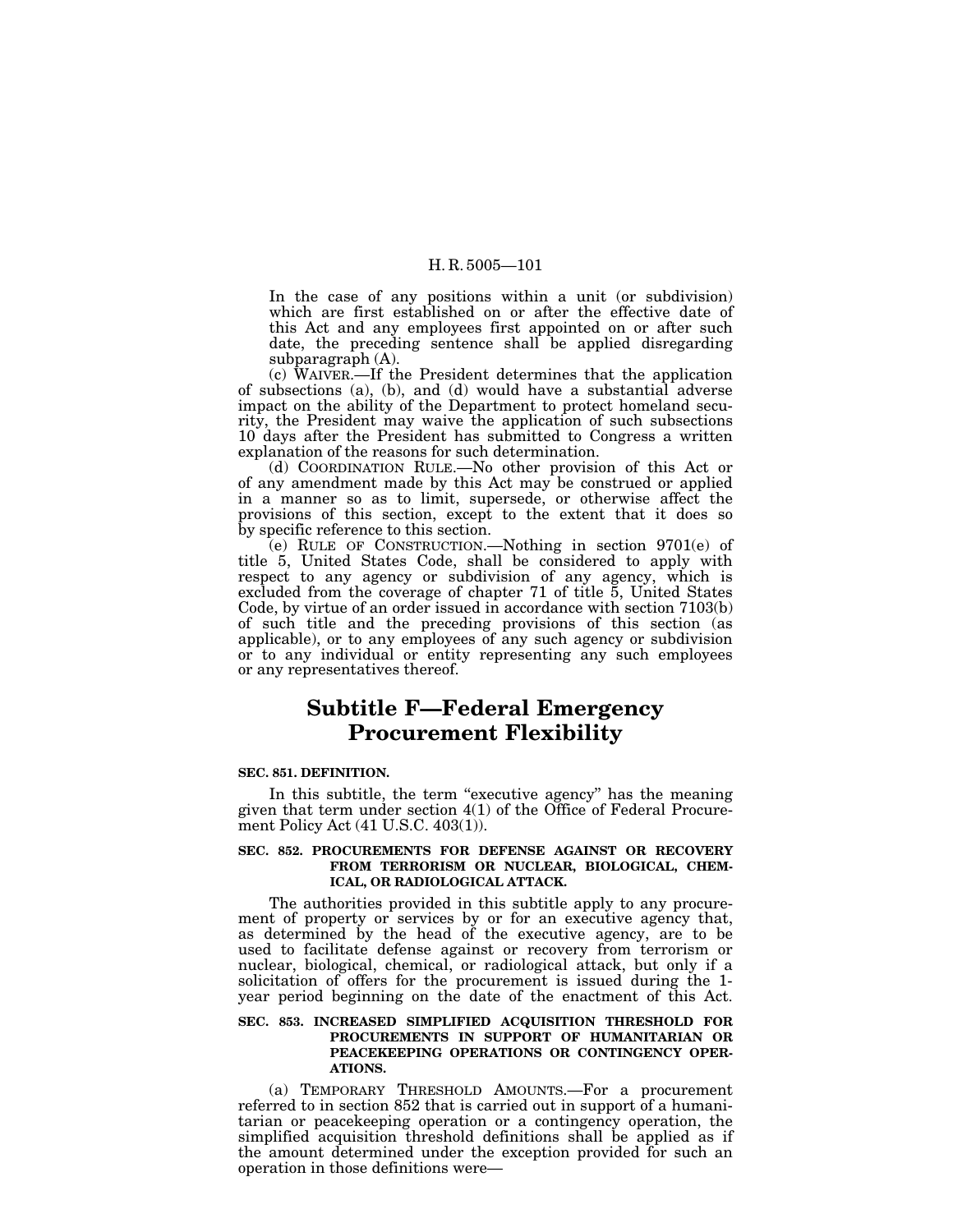(1) in the case of a contract to be awarded and performed, or purchase to be made, inside the United States, \$200,000; or

(2) in the case of a contract to be awarded and performed, or purchase to be made, outside the United States, \$300,000.

(b) SIMPLIFIED ACQUISITION THRESHOLD DEFINITIONS.—In this section, the term "simplified acquisition threshold definitions" means the following:

(1) Section 4(11) of the Office of Federal Procurement Policy Act (41 U.S.C. 403(11)).

(2) Section 309(d) of the Federal Property and Administrative Services Act of 1949 (41 U.S.C. 259(d)).

(3) Section 2302(7) of title 10, United States Code.

(c) SMALL BUSINESS RESERVE.—For a procurement carried out pursuant to subsection (a), section  $15(j)$  of the Small Business Act (15 U.S.C. 644(j)) shall be applied as if the maximum anticipated value identified therein is equal to the amounts referred to in subsection (a).

#### **SEC. 854. INCREASED MICRO-PURCHASE THRESHOLD FOR CERTAIN PROCUREMENTS.**

In the administration of section 32 of the Office of Federal Procurement Policy Act (41 U.S.C. 428) with respect to a procurement referred to in section 852, the amount specified in subsections (c), (d), and (f) of such section 32 shall be deemed to be \$7,500.

### **SEC. 855. APPLICATION OF CERTAIN COMMERCIAL ITEMS AUTHORI-TIES TO CERTAIN PROCUREMENTS.**

(a) AUTHORITY.— (1) IN GENERAL.—The head of an executive agency may apply the provisions of law listed in paragraph (2) to a procurement referred to in section 852 without regard to whether the property or services are commercial items.

(2) COMMERCIAL ITEM LAWS.—The provisions of law referred to in paragraph (1) are as follows:

(A) Sections 31 and 34 of the Office of Federal Procurement Policy Act (41 U.S.C. 427, 430).

(B) Section 2304(g) of title 10, United States Code. (C) Section 303(g) of the Federal Property and Adminis-

trative Services Act of 1949 (41 U.S.C. 253(g)). (b) INAPPLICABILITY OF LIMITATION ON USE OF SIMPLIFIED

ACQUISITION PROCEDURES.— (1) IN GENERAL.—The \$5,000,000 limitation provided in

section  $31(a)(2)$  of the Office of Federal Procurement Policy Act (41 U.S.C. 427(a)(2)), section 2304(g)(1)(B) of title 10, United States Code, and section  $303(g)(1)(B)$  of the Federal Property and Administrative Services Act of 1949 (41 U.S.C.  $253(g)(1)(B)$ ) shall not apply to purchases of property or services to which any of the provisions of law referred to in subsection (a) are applied under the authority of this section.

(2) OMB GUIDANCE.—The Director of the Office of Management and Budget shall issue guidance and procedures for the use of simplified acquisition procedures for a purchase of property or services in excess of \$5,000,000 under the authority of this section.

(c) CONTINUATION OF AUTHORITY FOR SIMPLIFIED PURCHASE PROCEDURES.—Authority under a provision of law referred to in subsection  $(a)(2)$  that expires under section  $4202(e)$  of the Clinger-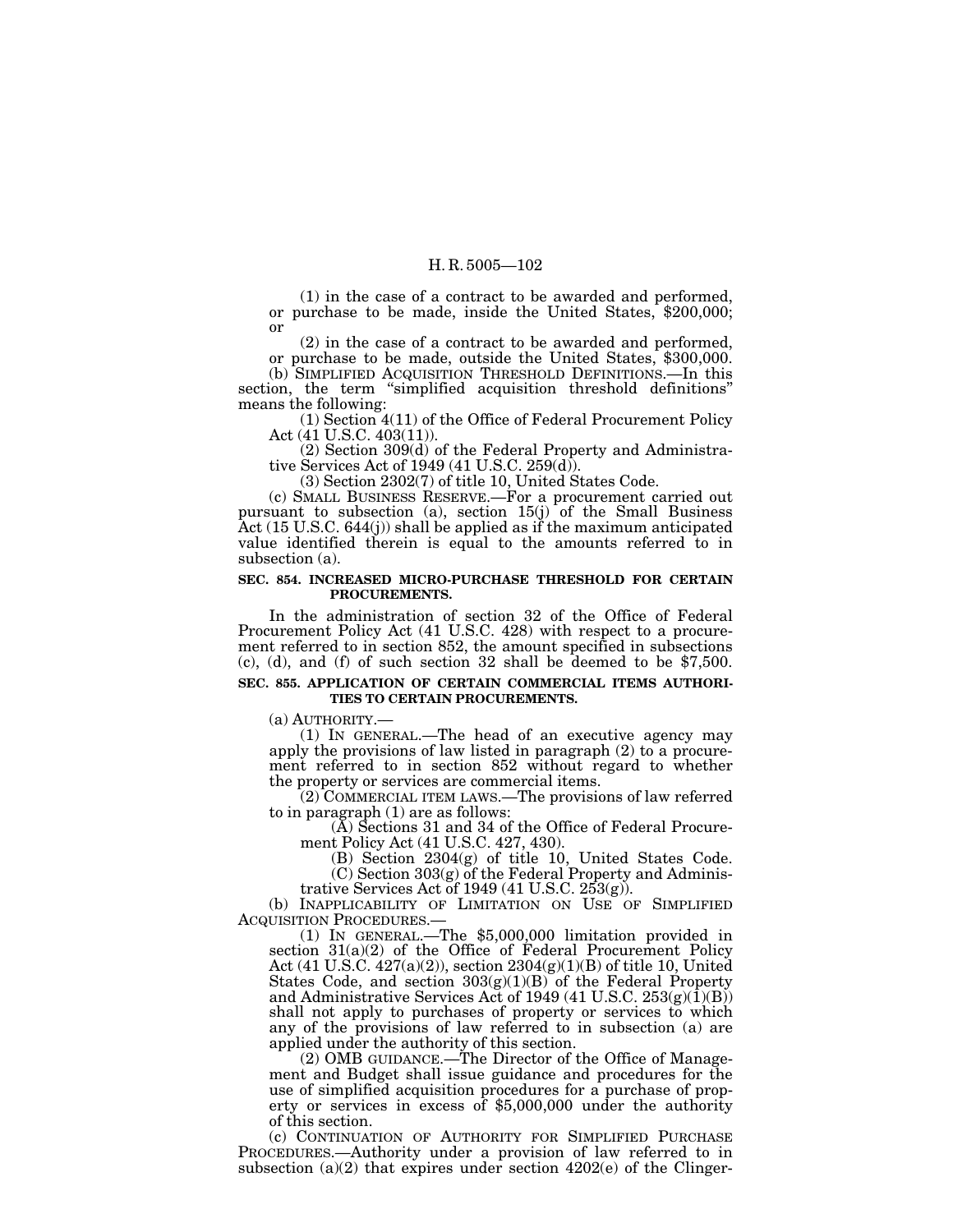Cohen Act of 1996 (divisions D and E of Public Law 104–106; 10 U.S.C. 2304 note) shall, notwithstanding such section, continue to apply for use by the head of an executive agency as provided in subsections (a) and (b).

## **SEC. 856. USE OF STREAMLINED PROCEDURES.**

(a) REQUIRED USE.—The head of an executive agency shall, when appropriate, use streamlined acquisition authorities and procedures authorized by law for a procurement referred to in section 852, including authorities and procedures that are provided under the following provisions of law:

(1) FEDERAL PROPERTY AND ADMINISTRATIVE SERVICES ACT OF 1949.—In title III of the Federal Property and Administrative Services Act of 1949:

(A) Paragraphs  $(1)$ ,  $(2)$ ,  $(6)$ , and  $(7)$  of subsection  $(c)$ of section 303 (41 U.S.C. 253), relating to use of procedures other than competitive procedures under certain circumstances (subject to subsection (e) of such section).

(B) Section 303J (41 U.S.C. 253j), relating to orders under task and delivery order contracts.

(2) TITLE 10, UNITED STATES CODE.—In chapter 137 of title 10, United States Code:

(A) Paragraphs  $(1)$ ,  $(2)$ ,  $(6)$ , and  $(7)$  of subsection  $(c)$ of section 2304, relating to use of procedures other than competitive procedures under certain circumstances (subject to subsection (e) of such section).

(B) Section 2304c, relating to orders under task and delivery order contracts.

(3) OFFICE OF FEDERAL PROCUREMENT POLICY ACT.—Paragraphs  $(1)(B)$ ,  $(1)(D)$ , and  $(2)$  of section  $18(c)$  of the Office of Federal Procurement Policy Act (41 U.S.C. 416(c)), relating to inapplicability of a requirement for procurement notice.

(b) WAIVER OF CERTAIN SMALL BUSINESS THRESHOLD REQUIRE-MENTS.—Subclause  $(II)$  of section  $8(a)(1)(D)(i)$  of the Small Business Act (15 U.S.C.  $637(a)(1)(D)(i)$ ) and clause (ii) of section  $31(b)(2)(A)$ of such Act (15 U.S.C.  $657a(b)(2)(A)$ ) shall not apply in the use of streamlined acquisition authorities and procedures referred to in paragraphs  $(1)(\hat{A})$  and  $(2)(A)$  of subsection  $(a)$  for a procurement referred to in section 852.

### **SEC. 857. REVIEW AND REPORT BY COMPTROLLER GENERAL.**

(a) REQUIREMENTS.—Not later than March 31, 2004, the Comptroller General shall—

(1) complete a review of the extent to which procurements of property and services have been made in accordance with this subtitle; and

(2) submit a report on the results of the review to the Committee on Governmental Affairs of the Senate and the Committee on Government Reform of the House of Representatives.

(b) CONTENT OF REPORT.—The report under subsection (a)(2) shall include the following matters:

(1) ASSESSMENT.—The Comptroller General's assessment of—

(A) the extent to which property and services procured in accordance with this title have contributed to the capacity of the workforce of Federal Government employees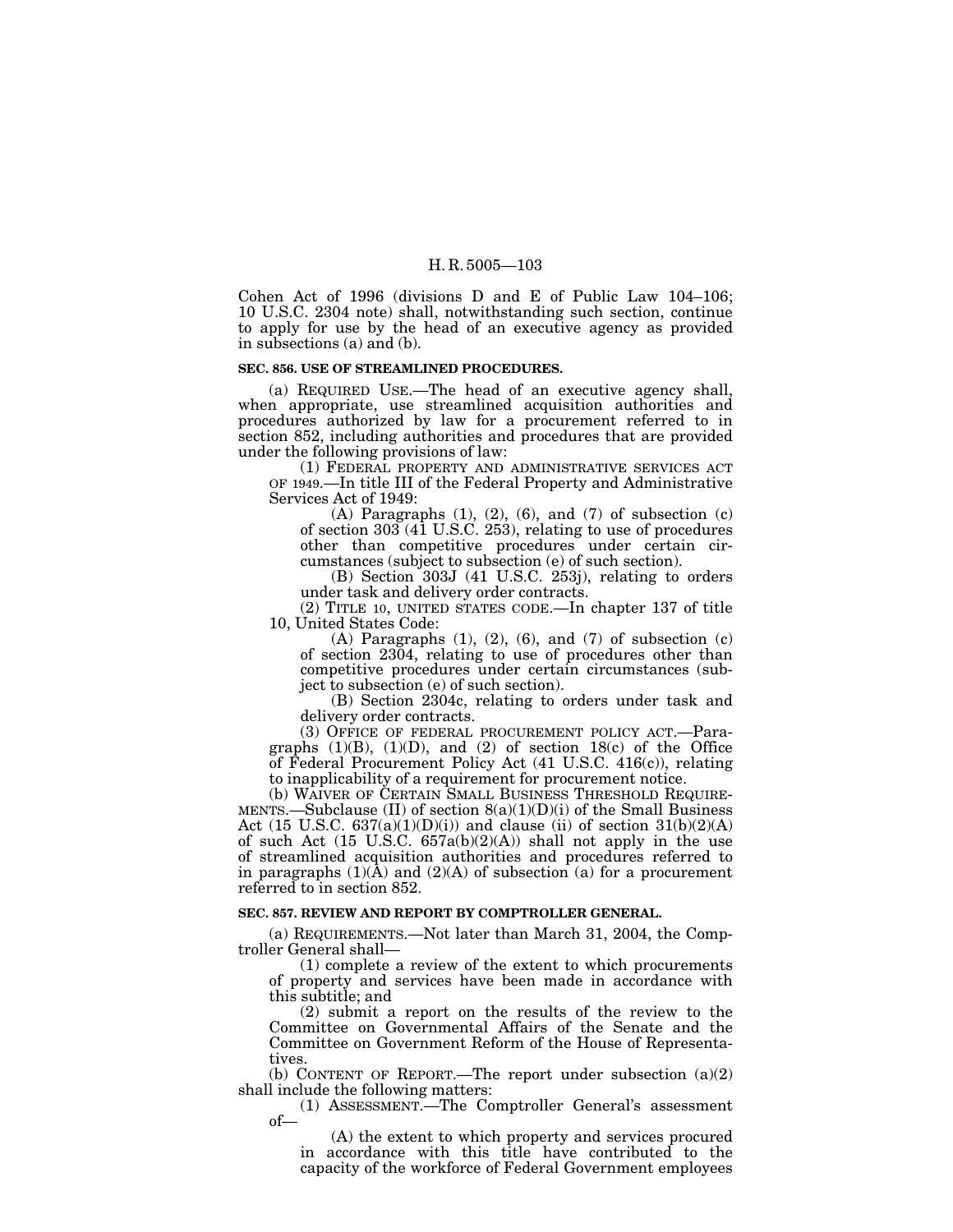within each executive agency to carry out the mission of the executive agency; and

(B) the extent to which Federal Government employees have been trained on the use of technology.

(2) RECOMMENDATIONS.—Any recommendations of the Comptroller General resulting from the assessment described in paragraph (1).

(c) CONSULTATION.—In preparing for the review under subsection  $(a)(1)$ , the Comptroller shall consult with the Committee on Governmental Affairs of the Senate and the Committee on Government Reform of the House of Representatives on the specific issues and topics to be reviewed. The extent of coverage needed in areas such as technology integration, employee training, and human capital management, as well as the data requirements of the study, shall be included as part of the consultation.

#### **SEC. 858. IDENTIFICATION OF NEW ENTRANTS INTO THE FEDERAL MARKETPLACE.**

The head of each executive agency shall conduct market research on an ongoing basis to identify effectively the capabilities, including the capabilities of small businesses and new entrants into Federal contracting, that are available in the marketplace for meeting the requirements of the executive agency in furtherance of defense against or recovery from terrorism or nuclear, biological, chemical, or radiological attack. The head of the executive agency shall, to the maximum extent practicable, take advantage of commercially available market research methods, including use of commercial databases, to carry out the research.

## **Subtitle G—Support Anti-terrorism by Fostering Effective Technologies Act of 2002**

#### **SEC. 861. SHORT TITLE.**

This subtitle may be cited as the ''Support Anti-terrorism by Fostering Effective Technologies Act of 2002" or the "SAFETY Act".

## **SEC. 862. ADMINISTRATION.**

(a) IN GENERAL.—The Secretary shall be responsible for the administration of this subtitle.

(b) DESIGNATION OF QUALIFIED ANTI-TERRORISM TECH-NOLOGIES.—The Secretary may designate anti-terrorism technologies that qualify for protection under the system of risk management set forth in this subtitle in accordance with criteria that shall include, but not be limited to, the following:

(1) Prior United States Government use or demonstrated substantial utility and effectiveness.

(2) Availability of the technology for immediate deployment in public and private settings.

(3) Existence of extraordinarily large or extraordinarily unquantifiable potential third party liability risk exposure to the Seller or other provider of such anti-terrorism technology.

(4) Substantial likelihood that such anti-terrorism technology will not be deployed unless protections under the system

of risk management provided under this subtitle are extended. (5) Magnitude of risk exposure to the public if such antiterrorism technology is not deployed.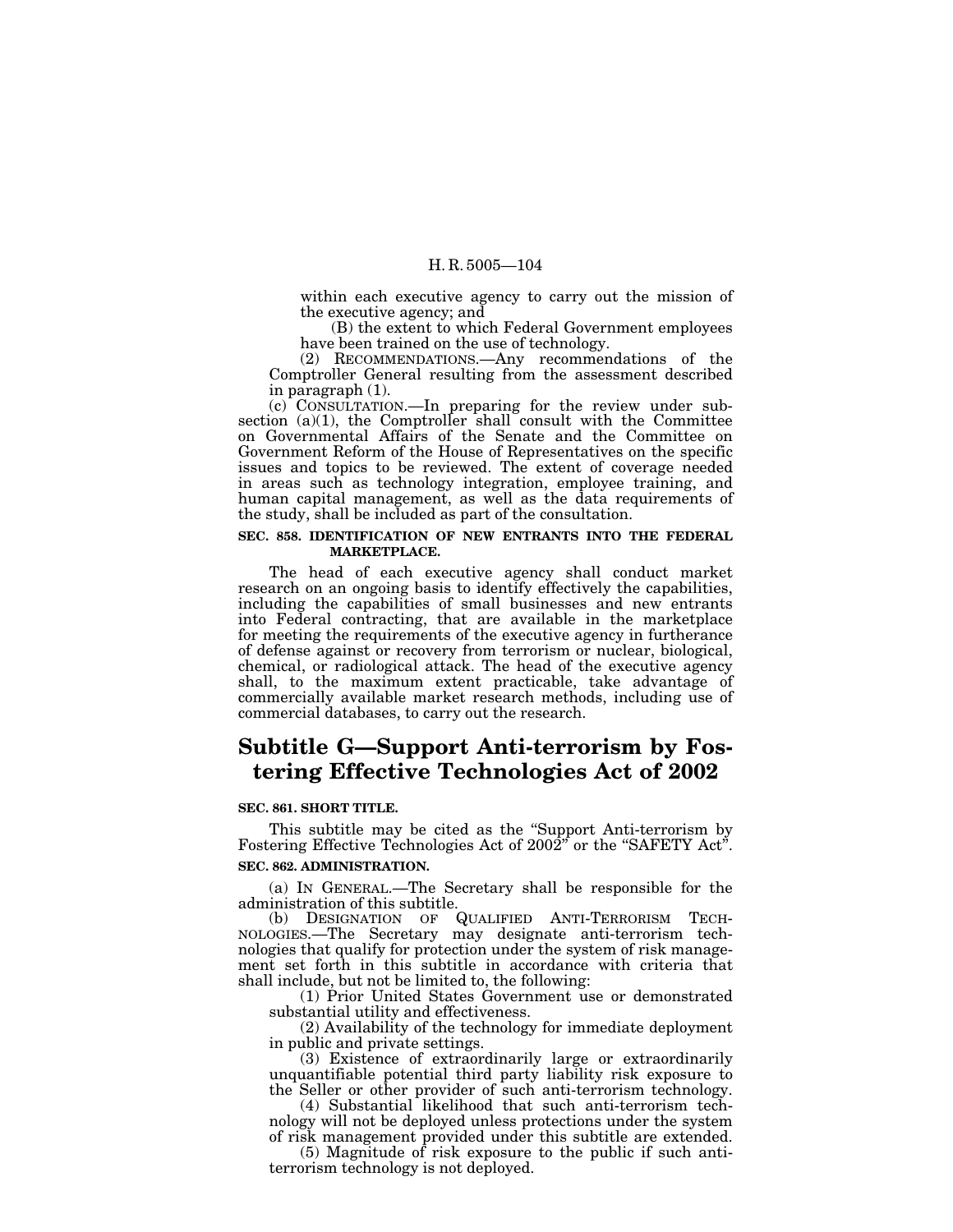(6) Evaluation of all scientific studies that can be feasibly conducted in order to assess the capability of the technology to substantially reduce risks of harm.

(7) Anti-terrorism technology that would be effective in facilitating the defense against acts of terrorism, including technologies that prevent, defeat or respond to such acts.

(c) REGULATIONS.—The Secretary may issue such regulations, after notice and comment in accordance with section 553 of title 5, United States Code, as may be necessary to carry out this subtitle.

#### **SEC. 863. LITIGATION MANAGEMENT.**

(a) FEDERAL CAUSE OF ACTION.—

(1) IN GENERAL.—There shall exist a Federal cause of action for claims arising out of, relating to, or resulting from an act of terrorism when qualified anti-terrorism technologies have been deployed in defense against or response or recovery from such act and such claims result or may result in loss to the Seller. The substantive law for decision in any such action shall be derived from the law, including choice of law principles, of the State in which such acts of terrorism occurred, unless such law is inconsistent with or preempted by Federal law. Such Federal cause of action shall be brought only for claims for injuries that are proximately caused by sellers that provide qualified anti-terrorism technology to Federal and non-Federal government customers.

(2) JURISDICTION.—Such appropriate district court of the United States shall have original and exclusive jurisdiction over all actions for any claim for loss of property, personal injury, or death arising out of, relating to, or resulting from an act of terrorism when qualified anti-terrorism technologies have been deployed in defense against or response or recovery from such act and such claims result or may result in loss to the Seller.

(b) SPECIAL RULES.—In an action brought under this section for damages the following provisions apply:

(1) PUNITIVE DAMAGES.—No punitive damages intended to punish or deter, exemplary damages, or other damages not intended to compensate a plaintiff for actual losses may be awarded, nor shall any party be liable for interest prior to the judgment.

(2) NONECONOMIC DAMAGES.—

(A) IN GENERAL.—Noneconomic damages may be awarded against a defendant only in an amount directly proportional to the percentage of responsibility of such defendant for the harm to the plaintiff, and no plaintiff may recover noneconomic damages unless the plaintiff suffered physical harm.

(B) DEFINITION.—For purposes of subparagraph (A), the term ''noneconomic damages'' means damages for losses for physical and emotional pain, suffering, inconvenience, physical impairment, mental anguish, disfigurement, loss of enjoyment of life, loss of society and companionship, loss of consortium, hedonic damages, injury to reputation, and any other nonpecuniary losses.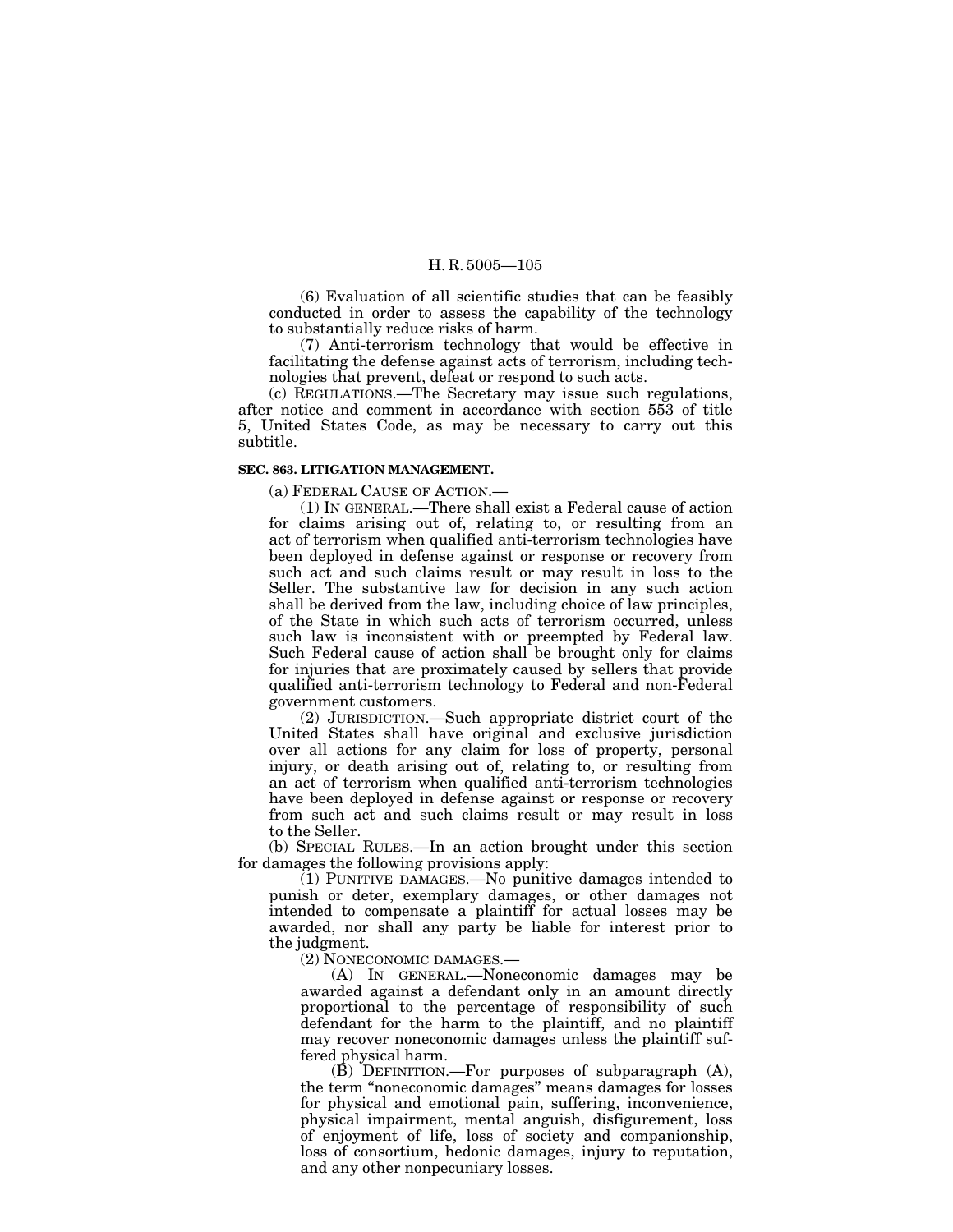(c) COLLATERAL SOURCES.—Any recovery by a plaintiff in an action under this section shall be reduced by the amount of collateral source compensation, if any, that the plaintiff has received or is entitled to receive as a result of such acts of terrorism that result or may result in loss to the Seller.

(d) GOVERNMENT CONTRACTOR DEFENSE.—

(1) IN GENERAL.—Should a product liability or other lawsuit be filed for claims arising out of, relating to, or resulting from an act of terrorism when qualified anti-terrorism technologies approved by the Secretary, as provided in paragraphs (2) and  $(3)$  of this subsection, have been deployed in defense against or response or recovery from such act and such claims result or may result in loss to the Seller, there shall be a rebuttable presumption that the government contractor defense applies in such lawsuit. This presumption shall only be overcome by evidence showing that the Seller acted fraudulently or with willful misconduct in submitting information to the Secretary during the course of the Secretary's consideration of such technology under this subsection. This presumption of the government contractor defense shall apply regardless of whether the claim against the Seller arises from a sale of the product to Federal Government or non-Federal Government customers.

(2) EXCLUSIVE RESPONSIBILITY.—The Secretary will be exclusively responsible for the review and approval of antiterrorism technology for purposes of establishing a government contractor defense in any product liability lawsuit for claims arising out of, relating to, or resulting from an act of terrorism when qualified anti-terrorism technologies approved by the Secretary, as provided in this paragraph and paragraph (3), have been deployed in defense against or response or recovery from such act and such claims result or may result in loss to the Seller. Upon the Seller's submission to the Secretary for approval of anti-terrorism technology, the Secretary will conduct a comprehensive review of the design of such technology and determine whether it will perform as intended, conforms to the Seller's specifications, and is safe for use as intended. The Seller will conduct safety and hazard analyses on such technology and will supply the Secretary with all such information.

(3) CERTIFICATE.—For anti-terrorism technology reviewed and approved by the Secretary, the Secretary will issue a certificate of conformance to the Seller and place the antiterrorism technology on an Approved Product List for Homeland Security.

(e) EXCLUSION.—Nothing in this section shall in any way limit the ability of any person to seek any form of recovery from any person, government, or other entity that—

(1) attempts to commit, knowingly participates in, aids and abets, or commits any act of terrorism, or any criminal act related to or resulting from such act of terrorism; or

(2) participates in a conspiracy to commit any such act of terrorism or any such criminal act.

#### **SEC. 864. RISK MANAGEMENT.**

(a) IN GENERAL.—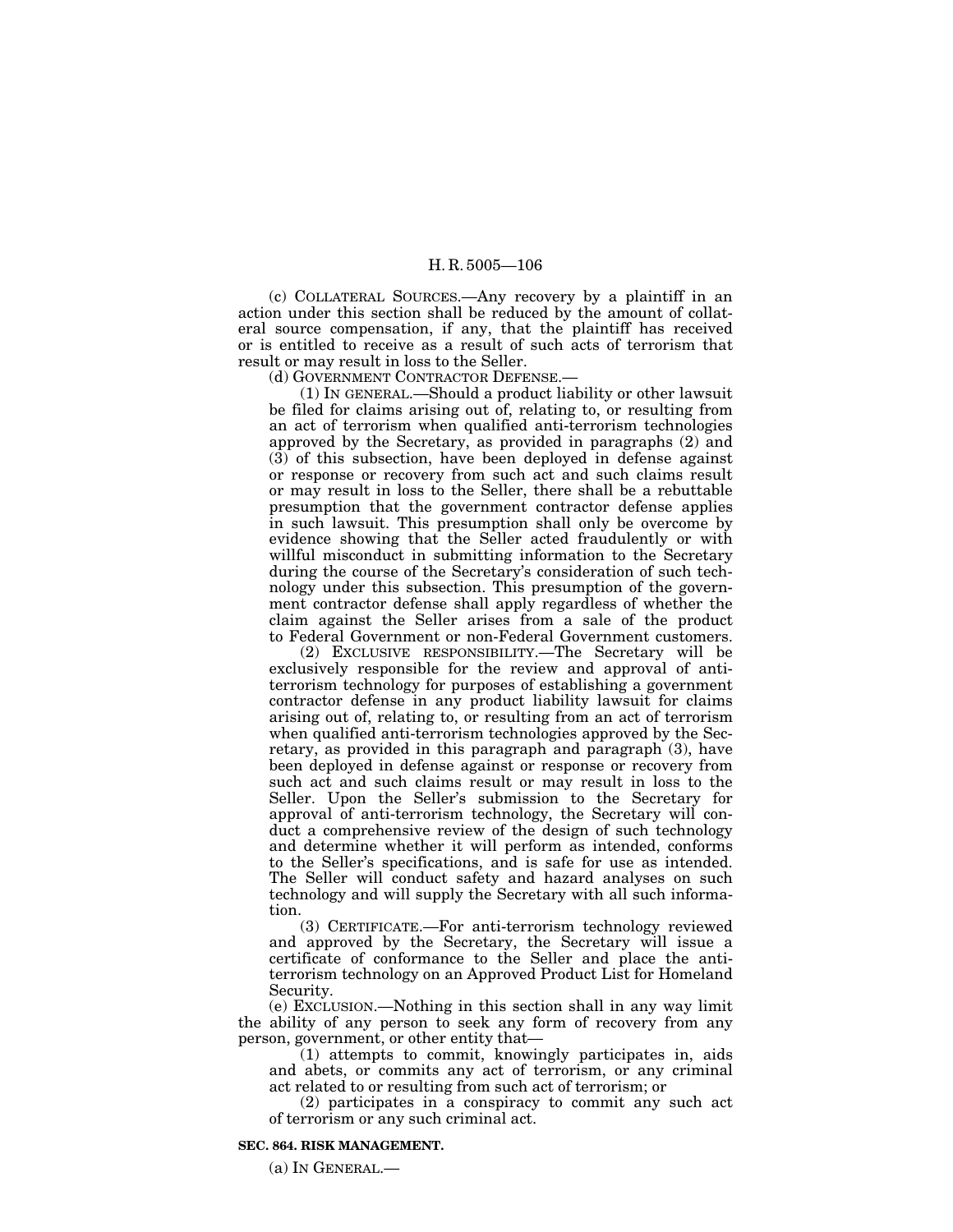(1) LIABILITY INSURANCE REQUIRED.—Any person or entity that sells or otherwise provides a qualified anti-terrorism technology to Federal and non-Federal Government customers (''Seller'') shall obtain liability insurance of such types and in such amounts as shall be required in accordance with this section and certified by the Secretary to satisfy otherwise compensable third-party claims arising out of, relating to, or resulting from an act of terrorism when qualified anti-terrorism technologies have been deployed in defense against or response or recovery from such act.

(2) MAXIMUM AMOUNT.—For the total claims related to 1 such act of terrorism, the Seller is not required to obtain liability insurance of more than the maximum amount of liability insurance reasonably available from private sources on the world market at prices and terms that will not unreasonably distort the sales price of Seller's anti-terrorism technologies.

(3) SCOPE OF COVERAGE.—Liability insurance obtained pursuant to this subsection shall, in addition to the Seller, protect the following, to the extent of their potential liability for involvement in the manufacture, qualification, sale, use, or operation of qualified anti-terrorism technologies deployed in defense against or response or recovery from an act of terrorism:

(A) Contractors, subcontractors, suppliers, vendors and customers of the Seller.

(B) Contractors, subcontractors, suppliers, and vendors of the customer.

(4) THIRD PARTY CLAIMS.—Such liability insurance under this section shall provide coverage against third party claims arising out of, relating to, or resulting from the sale or use of anti-terrorism technologies.

(b) RECIPROCAL WAIVER OF CLAIMS.—The Seller shall enter into a reciprocal waiver of claims with its contractors, subcontractors, suppliers, vendors and customers, and contractors and subcontractors of the customers, involved in the manufacture, sale, use or operation of qualified anti-terrorism technologies, under which each party to the waiver agrees to be responsible for losses, including business interruption losses, that it sustains, or for losses sustained by its own employees resulting from an activity resulting from an act of terrorism when qualified anti-terrorism technologies have been deployed in defense against or response or recovery from such act.

(c) EXTENT OF LIABILITY.—Notwithstanding any other provision of law, liability for all claims against a Seller arising out of, relating to, or resulting from an act of terrorism when qualified anti-terrorism technologies have been deployed in defense against or response or recovery from such act and such claims result or may result in loss to the Seller, whether for compensatory or punitive damages or for contribution or indemnity, shall not be in an amount greater than the limits of liability insurance coverage required to be maintained by the Seller under this section.

#### **SEC. 865. DEFINITIONS.**

For purposes of this subtitle, the following definitions apply: (1) QUALIFIED ANTI-TERRORISM TECHNOLOGY.—For purposes of this subtitle, the term ''qualified anti-terrorism technology''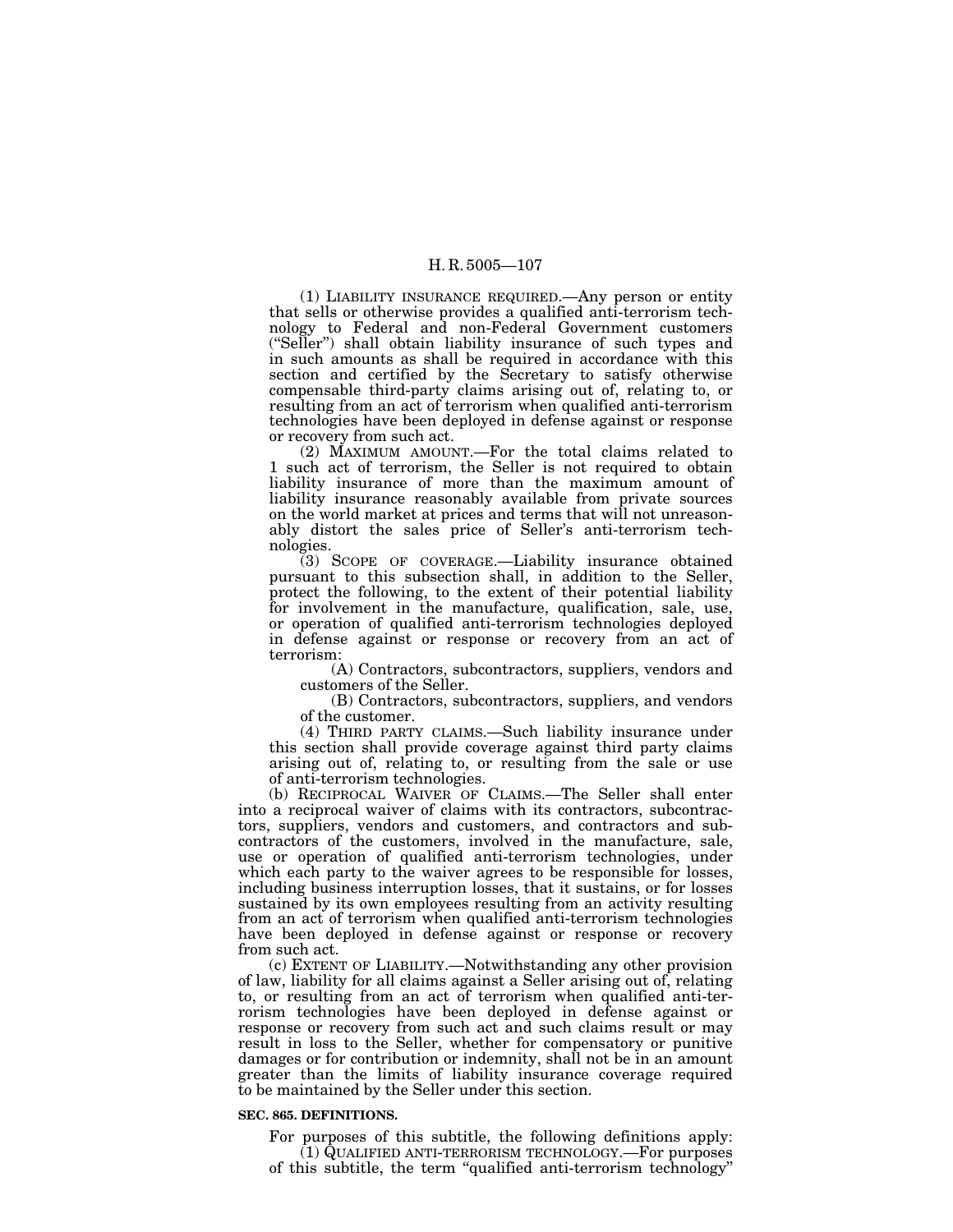means any product, equipment, service (including support services), device, or technology (including information technology) designed, developed, modified, or procured for the specific purpose of preventing, detecting, identifying, or deterring acts of terrorism or limiting the harm such acts might otherwise cause, that is designated as such by the Secretary.

(2) ACT OF TERRORISM.—(A) The term ''act of terrorism'' means any act that the Secretary determines meets the requirements under subparagraph (B), as such requirements are further defined and specified by the Secretary.

(B) REQUIREMENTS.—An act meets the requirements of this subparagraph if the act—

(i) is unlawful;

(ii) causes harm to a person, property, or entity, in the United States, or in the case of a domestic United States air carrier or a United States-flag vessel (or a vessel based principally in the United States on which United States income tax is paid and whose insurance coverage is subject to regulation in the United States), in or outside the United States; and

(iii) uses or attempts to use instrumentalities, weapons or other methods designed or intended to cause mass destruction, injury or other loss to citizens or institutions of the United States.

(3) INSURANCE CARRIER.—The term ''insurance carrier'' means any corporation, association, society, order, firm, company, mutual, partnership, individual aggregation of individuals, or any other legal entity that provides commercial property and casualty insurance. Such term includes any affiliates of a commercial insurance carrier.

(4) LIABILITY INSURANCE.—

(A) IN GENERAL.—The term ''liability insurance'' means insurance for legal liabilities incurred by the insured resulting from—

(i) loss of or damage to property of others;

(ii) ensuing loss of income or extra expense incurred because of loss of or damage to property of others;

(iii) bodily injury (including) to persons other than the insured or its employees; or

(iv) loss resulting from debt or default of another. (5) LOSS.—The term ''loss'' means death, bodily injury, or loss of or damage to property, including business interruption loss.

(6) NON-FEDERAL GOVERNMENT CUSTOMERS.—The term ''non-Federal Government customers'' means any customer of a Seller that is not an agency or instrumentality of the United States Government with authority under Public Law 85–804 to provide for indemnification under certain circumstances for third-party claims against its contractors, including but not limited to State and local authorities and commercial entities.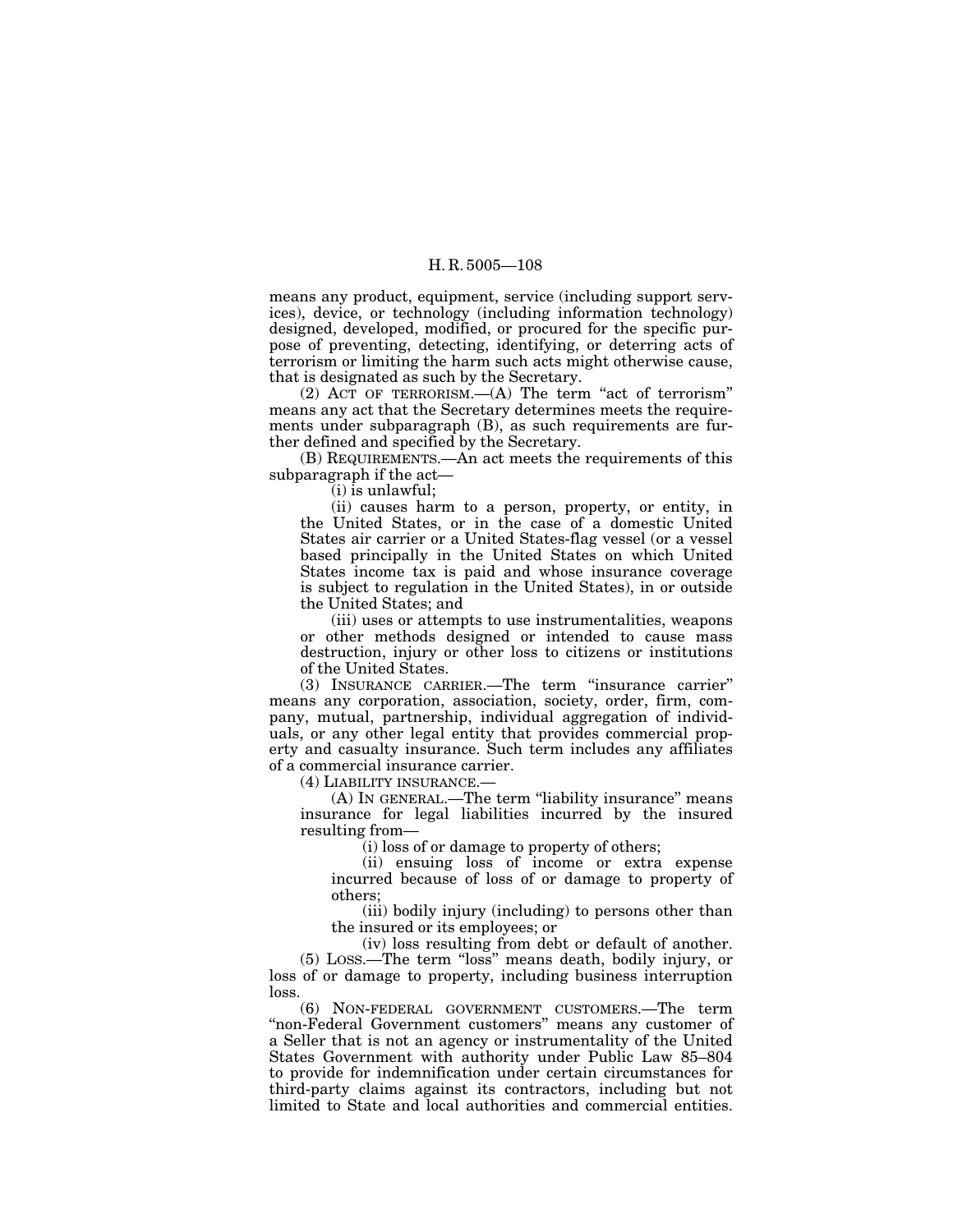## **Subtitle H—Miscellaneous Provisions**

## **SEC. 871. ADVISORY COMMITTEES.**

(a) IN GENERAL.—The Secretary may establish, appoint members of, and use the services of, advisory committees, as the Secretary may deem necessary. An advisory committee established under this section may be exempted by the Secretary from Public Law 92–463, but the Secretary shall publish notice in the Federal Register announcing the establishment of such a committee and identifying its purpose and membership. Notwithstanding the preceding sentence, members of an advisory committee that is exempted by the Secretary under the preceding sentence who are special Government employees (as that term is defined in section 202 of title 18, United States Code) shall be eligible for certifications under subsection (b)(3) of section 208 of title 18, United States Code, for official actions taken as a member of such advisory committee.

(b) TERMINATION.—Any advisory committee established by the Secretary shall terminate 2 years after the date of its establishment, unless the Secretary makes a written determination to extend the advisory committee to a specified date, which shall not be more than 2 years after the date on which such determination is made. The Secretary may make any number of subsequent extensions consistent with this subsection.

### **SEC. 872. REORGANIZATION.**

(a) REORGANIZATION.—The Secretary may allocate or reallocate functions among the officers of the Department, and may establish, consolidate, alter, or discontinue organizational units within the

 $(1)$  pursuant to section 1502(b); or

(2) after the expiration of 60 days after providing notice of such action to the appropriate congressional committees, which shall include an explanation of the rationale for the action.

(b) LIMITATIONS.—<br>(1) IN GENERAL.—Authority under subsection (a)(1) does not extend to the abolition of any agency, entity, organizational unit, program, or function established or required to be maintained by this Act.

(2) ABOLITIONS.—Authority under subsection (a)(2) does not extend to the abolition of any agency, entity, organizational unit, program, or function established or required to be maintained by statute.

### **SEC. 873. USE OF APPROPRIATED FUNDS.**

(a) DISPOSAL OF PROPERTY.—

(1) STRICT COMPLIANCE.—If specifically authorized to dispose of real property in this or any other Act, the Secretary shall exercise this authority in strict compliance with section 204 of the Federal Property and Administrative Services Act of 1949 (40 U.S.C. 485).

(2) DEPOSIT OF PROCEEDS.—The Secretary shall deposit the proceeds of any exercise of property disposal authority into the miscellaneous receipts of the Treasury in accordance with section 3302(b) of title 31, United States Code.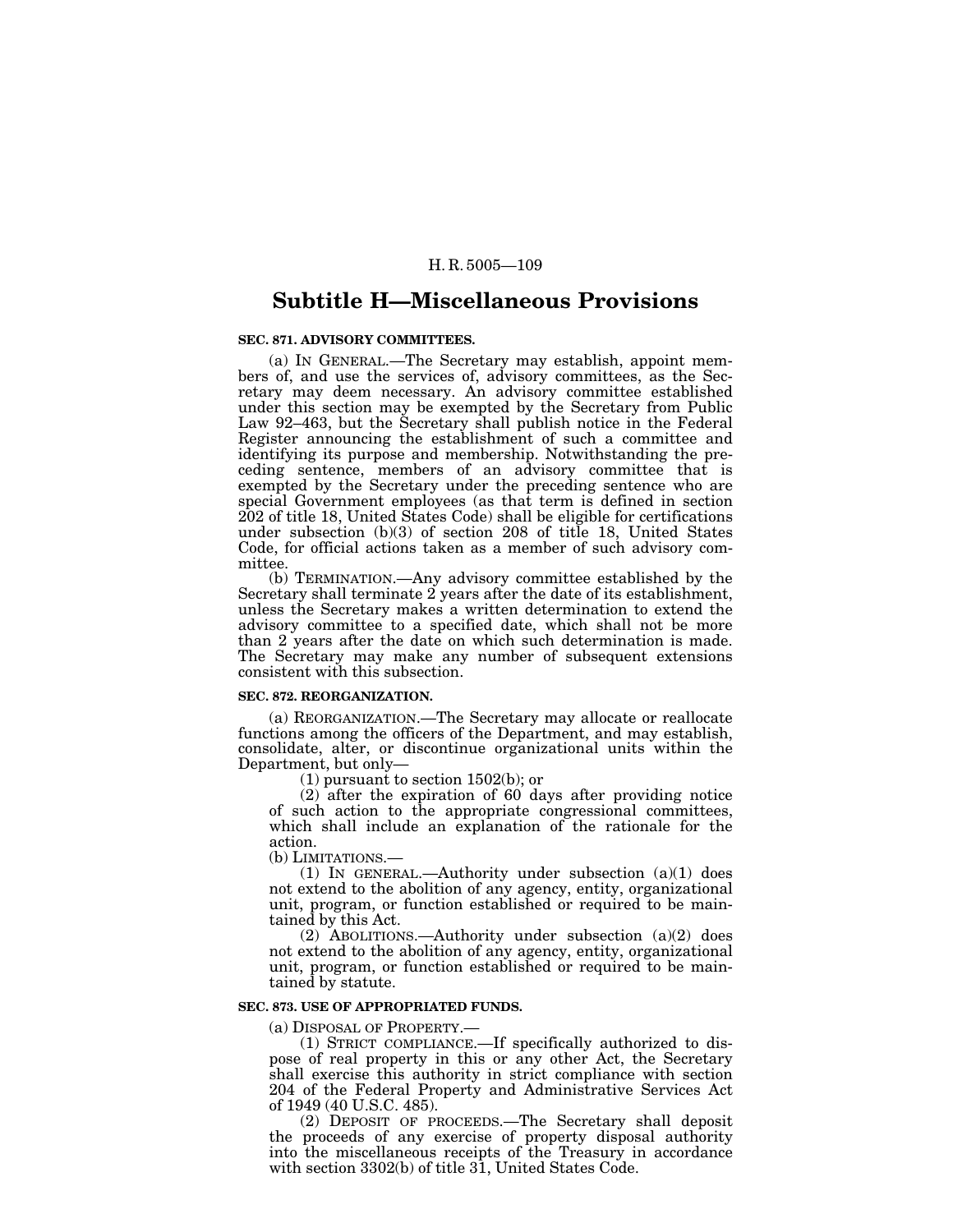(b) GIFTS.—Gifts or donations of services or property of or for the Department may not be accepted, used, or disposed of unless specifically permitted in advance in an appropriations Act and only under the conditions and for the purposes specified in such appropriations Act.

(c) BUDGET REQUEST.—Under section 1105 of title 31, United States Code, the President shall submit to Congress a detailed budget request for the Department for fiscal year 2004, and for each subsequent fiscal year.

#### **SEC. 874. FUTURE YEAR HOMELAND SECURITY PROGRAM.**

(a) IN GENERAL.—Each budget request submitted to Congress for the Department under section 1105 of title 31, United States Code, shall, at or about the same time, be accompanied by a Future Years Homeland Security Program.

(b) CONTENTS.—The Future Years Homeland Security Program under subsection (a) shall be structured, and include the same type of information and level of detail, as the Future Years Defense Program submitted to Congress by the Department of Defense under section 221 of title 10, United States Code.

(c) EFFECTIVE DATE.—This section shall take effect with respect to the preparation and submission of the fiscal year 2005 budget request for the Department and for any subsequent fiscal year, except that the first Future Years Homeland Security Program shall be submitted not later than 90 days after the Department's fiscal year 2005 budget request is submitted to Congress.

## **SEC. 875. MISCELLANEOUS AUTHORITIES.**

(a) SEAL.—The Department shall have a seal, whose design is subject to the approval of the President.

(b) PARTICIPATION OF MEMBERS OF THE ARMED FORCES.—With respect to the Department, the Secretary shall have the same authorities that the Secretary of Transportation has with respect to the Department of Transportation under section 324 of title 49, United States Code.

(c) REDELEGATION OF FUNCTIONS.—Unless otherwise provided in the delegation or by law, any function delegated under this Act may be redelegated to any subordinate.

## **SEC. 876. MILITARY ACTIVITIES.**

Nothing in this Act shall confer upon the Secretary any authority to engage in warfighting, the military defense of the United States, or other military activities, nor shall anything in this Act limit the existing authority of the Department of Defense or the Armed Forces to engage in warfighting, the military defense of the United States, or other military activities.

### **SEC. 877. REGULATORY AUTHORITY AND PREEMPTION.**

(a) REGULATORY AUTHORITY.—Except as otherwise provided in sections 306(c), 862(c), and 1706(b), this Act vests no new regulatory authority in the Secretary or any other Federal official, and transfers to the Secretary or another Federal official only such regulatory authority as exists on the date of enactment of this Act within any agency, program, or function transferred to the Department pursuant to this Act, or that on such date of enactment is exercised by another official of the executive branch with respect to such agency, program, or function. Any such transferred authority may not be exercised by an official from whom it is transferred upon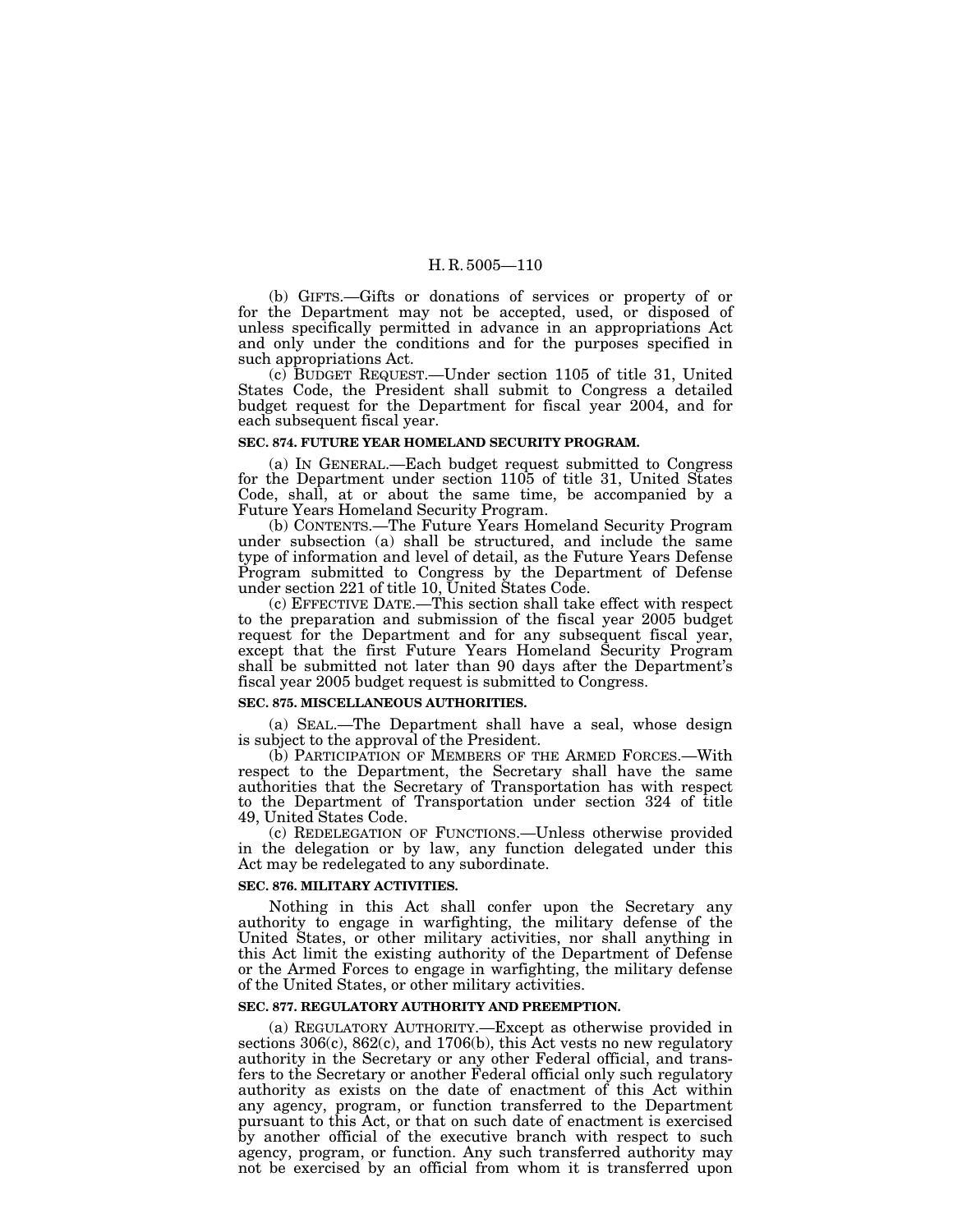transfer of such agency, program, or function to the Secretary or another Federal official pursuant to this Act. This Act may not be construed as altering or diminishing the regulatory authority of any other executive agency, except to the extent that this Act transfers such authority from the agency.

(b) PREEMPTION OF STATE OR LOCAL LAW.—Except as otherwise provided in this Act, this Act preempts no State or local law, except that any authority to preempt State or local law vested in any Federal agency or official transferred to the Department pursuant to this Act shall be transferred to the Department effective on the date of the transfer to the Department of that Federal agency or official.

### **SEC. 878. COUNTERNARCOTICS OFFICER.**

The Secretary shall appoint a senior official in the Department to assume primary responsibility for coordinating policy and operations within the Department and between the Department and other Federal departments and agencies with respect to interdicting the entry of illegal drugs into the United States, and tracking and severing connections between illegal drug trafficking and terrorism. Such official shall—

(1) ensure the adequacy of resources within the Department for illicit drug interdiction; and

(2) serve as the United States Interdiction Coordinator for the Director of National Drug Control Policy.

### **SEC. 879. OFFICE OF INTERNATIONAL AFFAIRS.**

(a) ESTABLISHMENT.—There is established within the Office of the Secretary an Office of International Affairs. The Office shall be headed by a Director, who shall be a senior official appointed by the Secretary.

(b) DUTIES OF THE DIRECTOR.—The Director shall have the following duties:

(1) To promote information and education exchange with nations friendly to the United States in order to promote sharing of best practices and technologies relating to homeland security. Such exchange shall include the following:

(A) Exchange of information on research and development on homeland security technologies.

(B) Joint training exercises of first responders.

(C) Exchange of expertise on terrorism prevention, response, and crisis management.

(2) To identify areas for homeland security information and training exchange where the United States has a demonstrated weakness and another friendly nation or nations have a demonstrated expertise.

(3) To plan and undertake international conferences, exchange programs, and training activities.

(4) To manage international activities within the Department in coordination with other Federal officials with responsibility for counter-terrorism matters.

### **SEC. 880. PROHIBITION OF THE TERRORISM INFORMATION AND PREVENTION SYSTEM.**

Any and all activities of the Federal Government to implement the proposed component program of the Citizen Corps known as Operation TIPS (Terrorism Information and Prevention System) are hereby prohibited.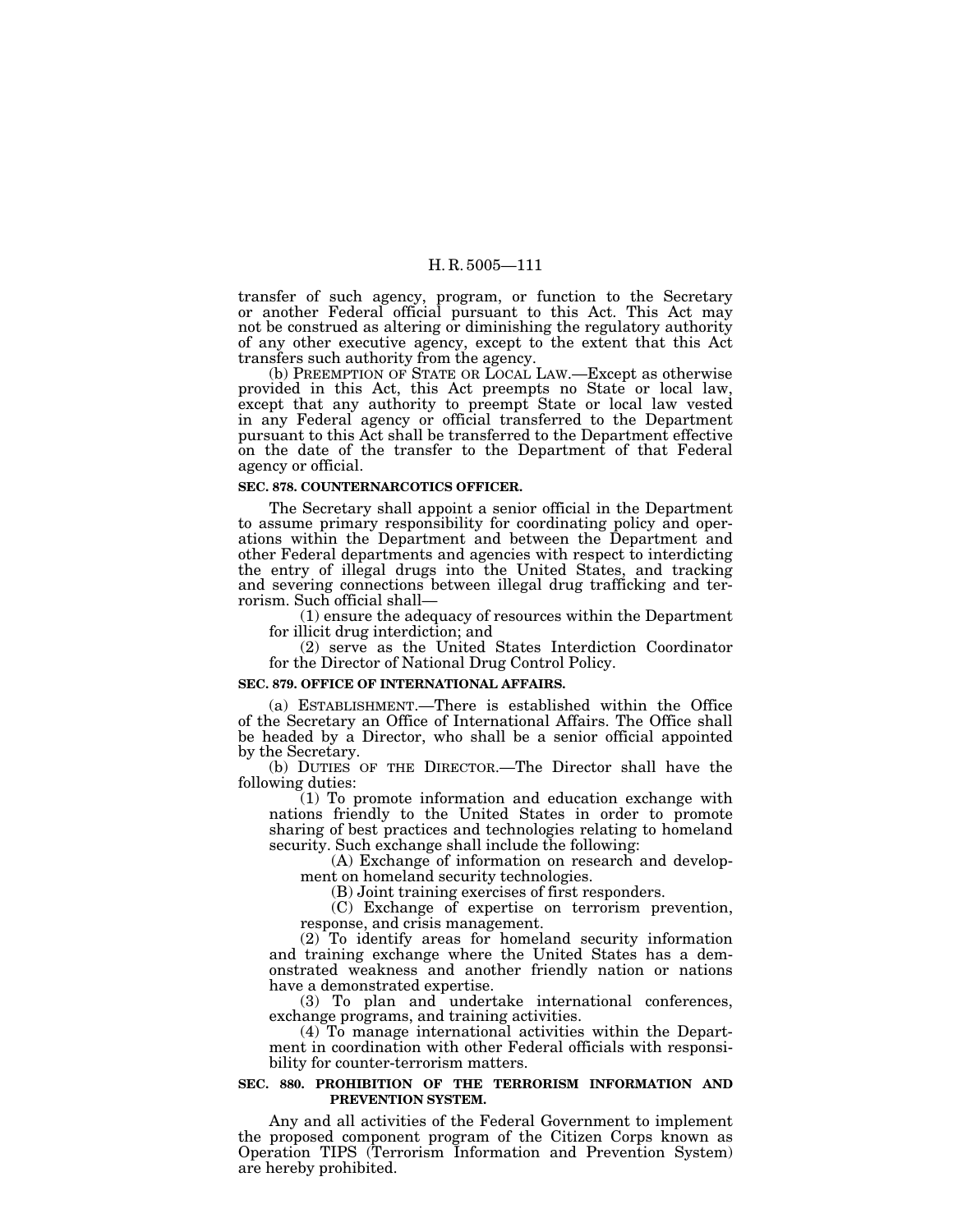### **SEC. 881. REVIEW OF PAY AND BENEFIT PLANS.**

Notwithstanding any other provision of this Act, the Secretary shall, in consultation with the Director of the Office of Personnel Management, review the pay and benefit plans of each agency whose functions are transferred under this Act to the Department and, within 90 days after the date of enactment, submit a plan to the President of the Senate and the Speaker of the House of Representatives and the appropriate committees and subcommittees of Congress, for ensuring, to the maximum extent practicable, the elimination of disparities in pay and benefits throughout the Department, especially among law enforcement personnel, that are inconsistent with merit system principles set forth in section 2301 of title 5, United States Code.

### **SEC. 882. OFFICE FOR NATIONAL CAPITAL REGION COORDINATION.**

(a) ESTABLISHMENT.—

(1) IN GENERAL.—There is established within the Office of the Secretary the Office of National Capital Region Coordination, to oversee and coordinate Federal programs for and relationships with State, local, and regional authorities in the National Capital Region, as defined under section 2674(f)(2) of title 10, United States Code.

(2) DIRECTOR.—The Office established under paragraph (1) shall be headed by a Director, who shall be appointed by the Secretary.

(3) COOPERATION.—The Secretary shall cooperate with the Mayor of the District of Columbia, the Governors of Maryland and Virginia, and other State, local, and regional officers in the National Capital Region to integrate the District of Columbia, Maryland, and Virginia into the planning, coordination, and execution of the activities of the Federal Government for the enhancement of domestic preparedness against the consequences of terrorist attacks.

(b) RESPONSIBILITIES.—The Office established under subsection  $(a)(1)$  shall-

(1) coordinate the activities of the Department relating to the National Capital Region, including cooperation with the Office for State and Local Government Coordination;

(2) assess, and advocate for, the resources needed by State, local, and regional authorities in the National Capital Region to implement efforts to secure the homeland;

(3) provide State, local, and regional authorities in the National Capital Region with regular information, research, and technical support to assist the efforts of State, local, and regional authorities in the National Capital Region in securing the homeland;

(4) develop a process for receiving meaningful input from State, local, and regional authorities and the private sector in the National Capital Region to assist in the development of the homeland security plans and activities of the Federal Government;

(5) coordinate with Federal agencies in the National Capital Region on terrorism preparedness, to ensure adequate planning, information sharing, training, and execution of the Federal role in domestic preparedness activities;

(6) coordinate with Federal, State, local, and regional agencies, and the private sector in the National Capital Region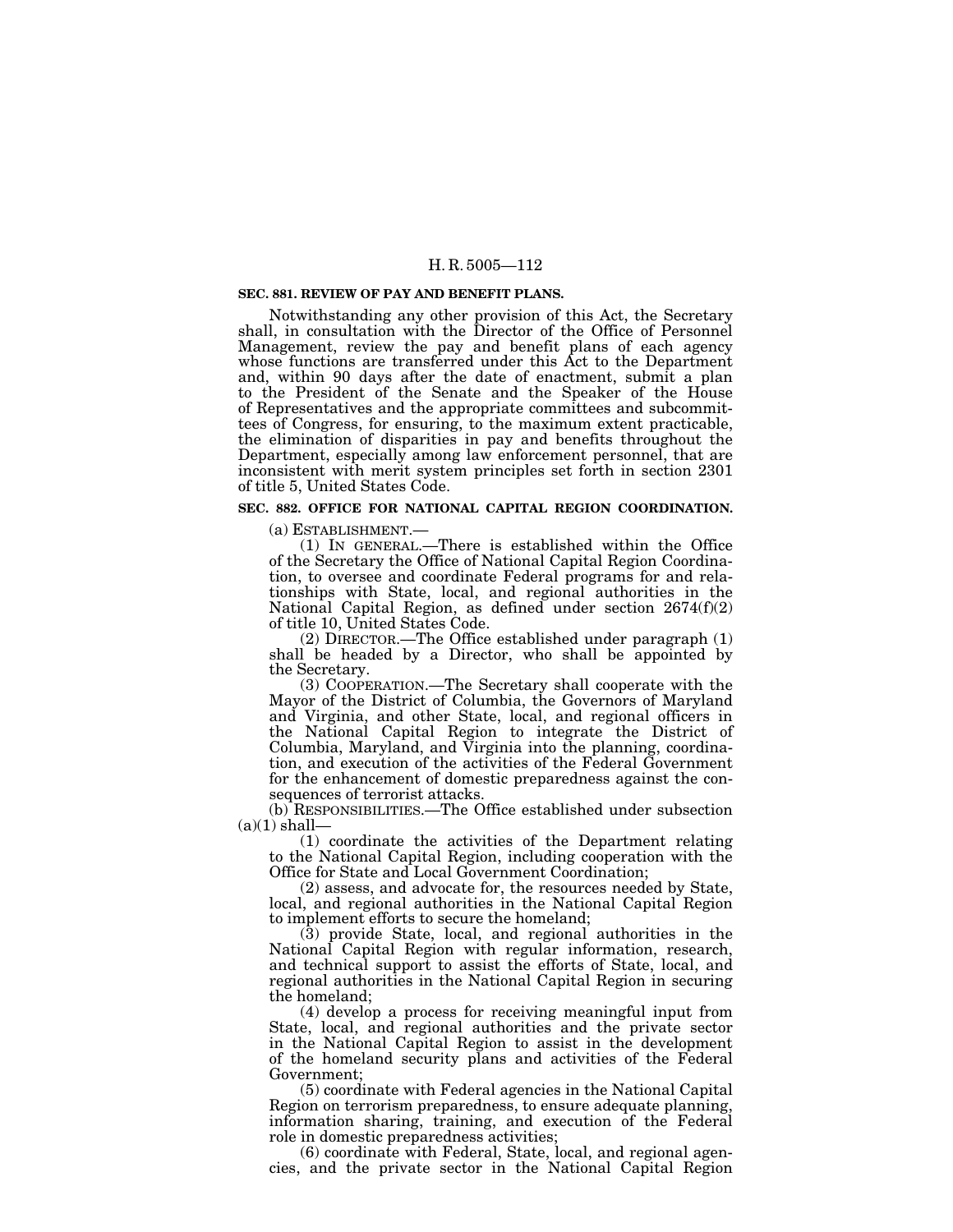on terrorism preparedness to ensure adequate planning, information sharing, training, and execution of domestic preparedness activities among these agencies and entities; and

(7) serve as a liaison between the Federal Government and State, local, and regional authorities, and private sector entities in the National Capital Region to facilitate access to Federal grants and other programs.

(c) ANNUAL REPORT.—The Office established under subsection (a) shall submit an annual report to Congress that includes— (1) the identification of the resources required to fully

implement homeland security efforts in the National Capital Region;

(2) an assessment of the progress made by the National Capital Region in implementing homeland security efforts; and

(3) recommendations to Congress regarding the additional resources needed to fully implement homeland security efforts in the National Capital Region.

(d) LIMITATION.—Nothing contained in this section shall be construed as limiting the power of State and local governments.

### **SEC. 883. REQUIREMENT TO COMPLY WITH LAWS PROTECTING EQUAL EMPLOYMENT OPPORTUNITY AND PROVIDING WHISTLE-BLOWER PROTECTIONS.**

Nothing in this Act shall be construed as exempting the Department from requirements applicable with respect to executive agencies—

(1) to provide equal employment protection for employees of the Department (including pursuant to the provisions in section  $2302(b)(1)$  of title 5, United States Code, and the Notification and Federal Employee Antidiscrimination and Retaliation Act of 2002 (Public Law 107–174)); or

(2) to provide whistleblower protections for employees of the Department (including pursuant to the provisions in section  $2302(b)(8)$  and (9) of such title and the Notification and Federal Employee Antidiscrimination and Retaliation Act of 2002).

### **SEC. 884. FEDERAL LAW ENFORCEMENT TRAINING CENTER.**

(a) IN GENERAL.—The transfer of an authority or an agency under this Act to the Department of Homeland Security does not affect training agreements already entered into with the Federal Law Enforcement Training Center with respect to the training of personnel to carry out that authority or the duties of that transferred agency.

(b) CONTINUITY OF OPERATIONS.—All activities of the Federal Law Enforcement Training Center transferred to the Department of Homeland Security under this Act shall continue to be carried out at the locations such activities were carried out before such transfer.

### **SEC. 885. JOINT INTERAGENCY TASK FORCE.**

(a) ESTABLISHMENT.—The Secretary may establish and operate a permanent Joint Interagency Homeland Security Task Force composed of representatives from military and civilian agencies of the United States Government for the purposes of anticipating terrorist threats against the United States and taking appropriate actions to prevent harm to the United States.

(b) STRUCTURE.—It is the sense of Congress that the Secretary should model the Joint Interagency Homeland Security Task Force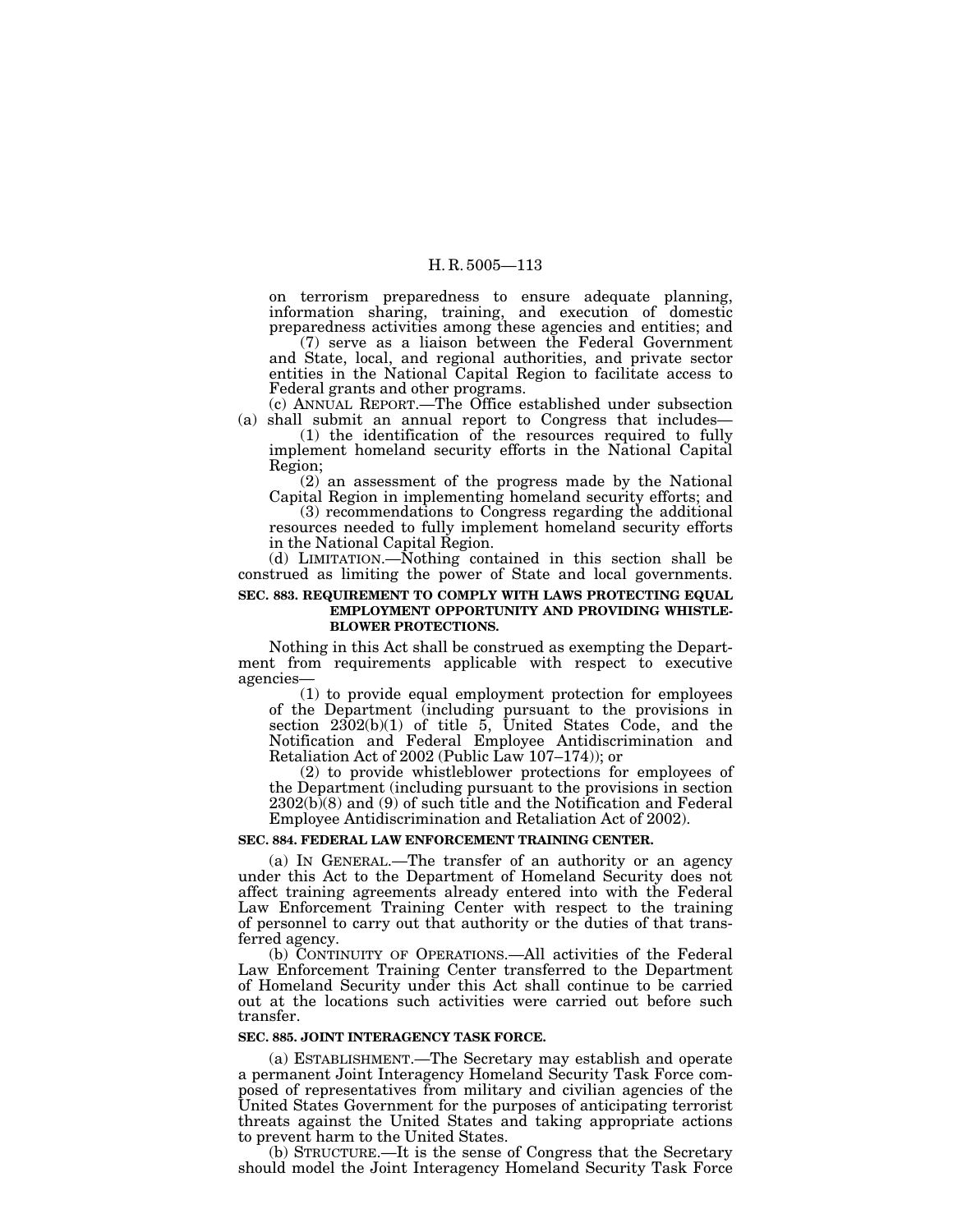on the approach taken by the Joint Interagency Task Forces for drug interdiction at Key West, Florida and Alameda, California, to the maximum extent feasible and appropriate.

### **SEC. 886. SENSE OF CONGRESS REAFFIRMING THE CONTINUED IMPOR-TANCE AND APPLICABILITY OF THE POSSE COMITATUS ACT.**

(a) FINDINGS.—Congress finds the following:

(1) Section 1385 of title 18, United States Code (commonly known as the ''Posse Comitatus Act''), prohibits the use of the Armed Forces as a posse comitatus to execute the laws except in cases and under circumstances expressly authorized by the Constitution or Act of Congress.

(2) Enacted in 1878, the Posse Comitatus Act was expressly intended to prevent United States Marshals, on their own initiative, from calling on the Army for assistance in enforcing Federal law.

(3) The Posse Comitatus Act has served the Nation well in limiting the use of the Armed Forces to enforce the law.

(4) Nevertheless, by its express terms, the Posse Comitatus Act is not a complete barrier to the use of the Armed Forces for a range of domestic purposes, including law enforcement functions, when the use of the Armed Forces is authorized by Act of Congress or the President determines that the use of the Armed Forces is required to fulfill the President's obligations under the Constitution to respond promptly in time of war, insurrection, or other serious emergency.

(5) Existing laws, including chapter 15 of title 10, United States Code (commonly known as the ''Insurrection Act''), and the Robert T. Stafford Disaster Relief and Emergency Assistance Act (42 U.S.C. 5121 et seq.), grant the President broad powers that may be invoked in the event of domestic emergencies, including an attack against the Nation using weapons of mass destruction, and these laws specifically authorize the President to use the Armed Forces to help restore public order.

(b) SENSE OF CONGRESS.—Congress reaffirms the continued importance of section 1385 of title 18, United States Code, and it is the sense of Congress that nothing in this Act should be construed to alter the applicability of such section to any use of the Armed Forces as a posse comitatus to execute the laws.

### **SEC. 887. COORDINATION WITH THE DEPARTMENT OF HEALTH AND HUMAN SERVICES UNDER THE PUBLIC HEALTH SERVICE ACT.**

(a) IN GENERAL.—The annual Federal response plan developed by the Department shall be consistent with section 319 of the Public Health Service Act (42 U.S.C. 247d).<br>(b) DISCLOSURES AMONG RELEVANT AGENCIES.—

(1) IN GENERAL.—Full disclosure among relevant agencies. shall be made in accordance with this subsection.

(2) PUBLIC HEALTH EMERGENCY.—During the period in which the Secretary of Health and Human Services has declared the existence of a public health emergency under section 319(a) of the Public Health Service Act (42 U.S.C.  $247d(a)$ , the Secretary of Health and Human Services shall keep relevant agencies, including the Department of Homeland Security, the Department of Justice, and the Federal Bureau of Investigation, fully and currently informed.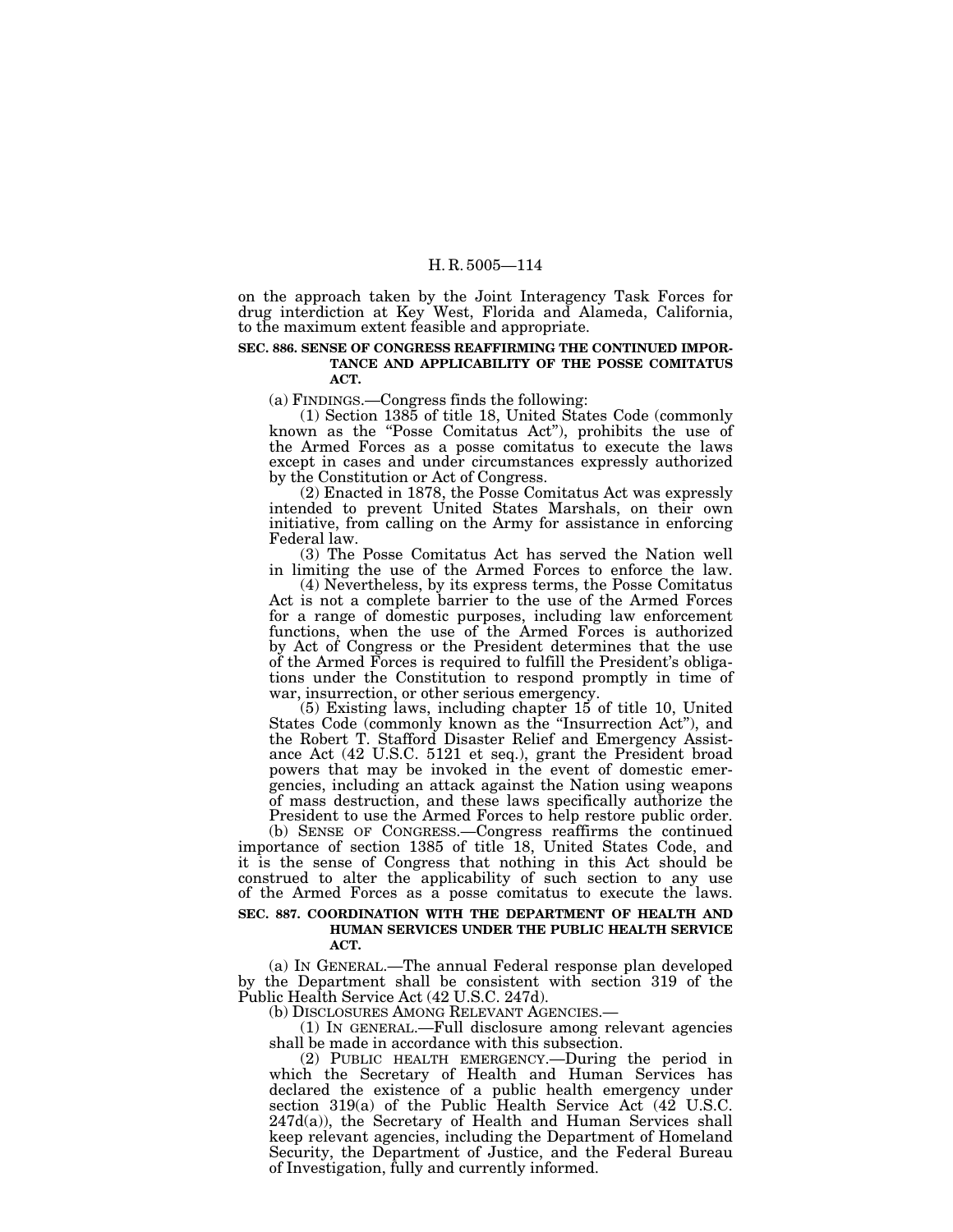(3) POTENTIAL PUBLIC HEALTH EMERGENCY.—In cases involving, or potentially involving, a public health emergency, but in which no determination of an emergency by the Secretary of Health and Human Services under section 319(a) of the Public Health Service Act (42 U.S.C. 247d(a)), has been made, all relevant agencies, including the Department of Homeland Security, the Department of Justice, and the Federal Bureau of Investigation, shall keep the Secretary of Health and Human Services and the Director of the Centers for Disease Control and Prevention fully and currently informed.

### **SEC. 888. PRESERVING COAST GUARD MISSION PERFORMANCE.**

(a) DEFINITIONS.—In this section:

(1) NON-HOMELAND SECURITY MISSIONS.—The term ''nonhomeland security missions'' means the following missions of the Coast Guard:

(A) Marine safety.

(B) Search and rescue.

(C) Aids to navigation.

(D) Living marine resources (fisheries law enforcement).

(E) Marine environmental protection.

(F) Ice operations.

(2) HOMELAND SECURITY MISSIONS.—The term ''homeland security missions'' means the following missions of the Coast Guard:

(A) Ports, waterways and coastal security.

(B) Drug interdiction.

(C) Migrant interdiction.

(D) Defense readiness.

(E) Other law enforcement.

(b) TRANSFER.—There are transferred to the Department the authorities, functions, personnel, and assets of the Coast Guard, which shall be maintained as a distinct entity within the Department, including the authorities and functions of the Secretary of Transportation relating thereto.

(c) MAINTENANCE OF STATUS OF FUNCTIONS AND ASSETS.—Notwithstanding any other provision of this Act, the authorities, functions, and capabilities of the Coast Guard to perform its missions shall be maintained intact and without significant reduction after the transfer of the Coast Guard to the Department, except as specified in subsequent Acts.

(d) CERTAIN TRANSFERS PROHIBITED.—No mission, function, or asset (including for purposes of this subsection any ship, aircraft, or helicopter) of the Coast Guard may be diverted to the principal and continuing use of any other organization, unit, or entity of the Department, except for details or assignments that do not reduce the Coast Guard's capability to perform its missions.

(e) CHANGES TO MISSIONS.—

(1) PROHIBITION.—The Secretary may not substantially or significantly reduce the missions of the Coast Guard or the Coast Guard's capability to perform those missions, except as specified in subsequent Acts.

(2) WAIVER.—The Secretary may waive the restrictions under paragraph (1) for a period of not to exceed 90 days upon a declaration and certification by the Secretary to Congress that a clear, compelling, and immediate need exists for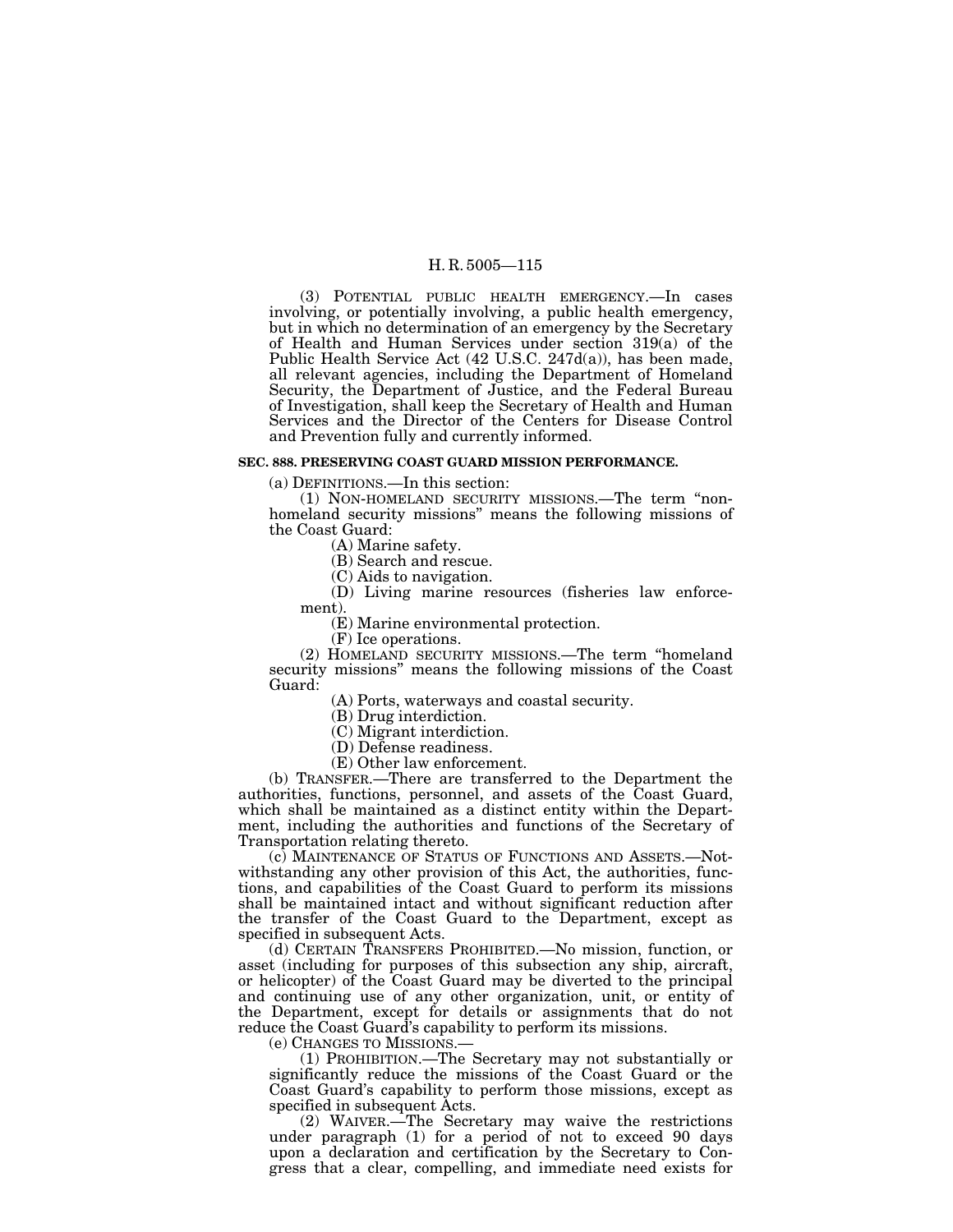such a waiver. A certification under this paragraph shall include a detailed justification for the declaration and certification, including the reasons and specific information that demonstrate that the Nation and the Coast Guard cannot respond effectively if the restrictions under paragraph (1) are not waived.

(f) ANNUAL REVIEW.—

(1) IN GENERAL.—The Inspector General of the Department shall conduct an annual review that shall assess thoroughly the performance by the Coast Guard of all missions of the Coast Guard (including non-homeland security missions and homeland security missions) with a particular emphasis on examining the non-homeland security missions.

(2) REPORT.—The report under this paragraph shall be submitted to—

(A) the Committee on Governmental Affairs of the Senate;

(B) the Committee on Government Reform of the House of Representatives;

(C) the Committees on Appropriations of the Senate and the House of Representatives;

(D) the Committee on Commerce, Science, and Transportation of the Senate; and

(E) the Committee on Transportation and Infrastructure of the House of Representatives.

(g) DIRECT REPORTING TO SECRETARY.—Upon the transfer of the Coast Guard to the Department, the Commandant shall report directly to the Secretary without being required to report through any other official of the Department.

(h) OPERATION AS A SERVICE IN THE NAVY.—None of the conditions and restrictions in this section shall apply when the Coast Guard operates as a service in the Navy under section 3 of title 14, United States Code.

(i) REPORT ON ACCELERATING THE INTEGRATED DEEPWATER SYSTEM.—Not later than 90 days after the date of enactment of this Act, the Secretary, in consultation with the Commandant of the Coast Guard, shall submit a report to the Committee on Commerce, Science, and Transportation of the Senate, the Committee on Transportation and Infrastructure of the House of Representatives, and the Committees on Appropriations of the Senate and the House of Representatives that—

(1) analyzes the feasibility of accelerating the rate of procurement in the Coast Guard's Integrated Deepwater System from 20 years to 10 years;

(2) includes an estimate of additional resources required; (3) describes the resulting increased capabilities;

(4) outlines any increases in the Coast Guard's homeland

security readiness; (5) describes any increases in operational efficiencies; and

(6) provides a revised asset phase-in time line.

### **SEC. 889. HOMELAND SECURITY FUNDING ANALYSIS IN PRESIDENT'S BUDGET.**

(a) IN GENERAL.—Section 1105(a) of title 31, United States Code, is amended by adding at the end the following: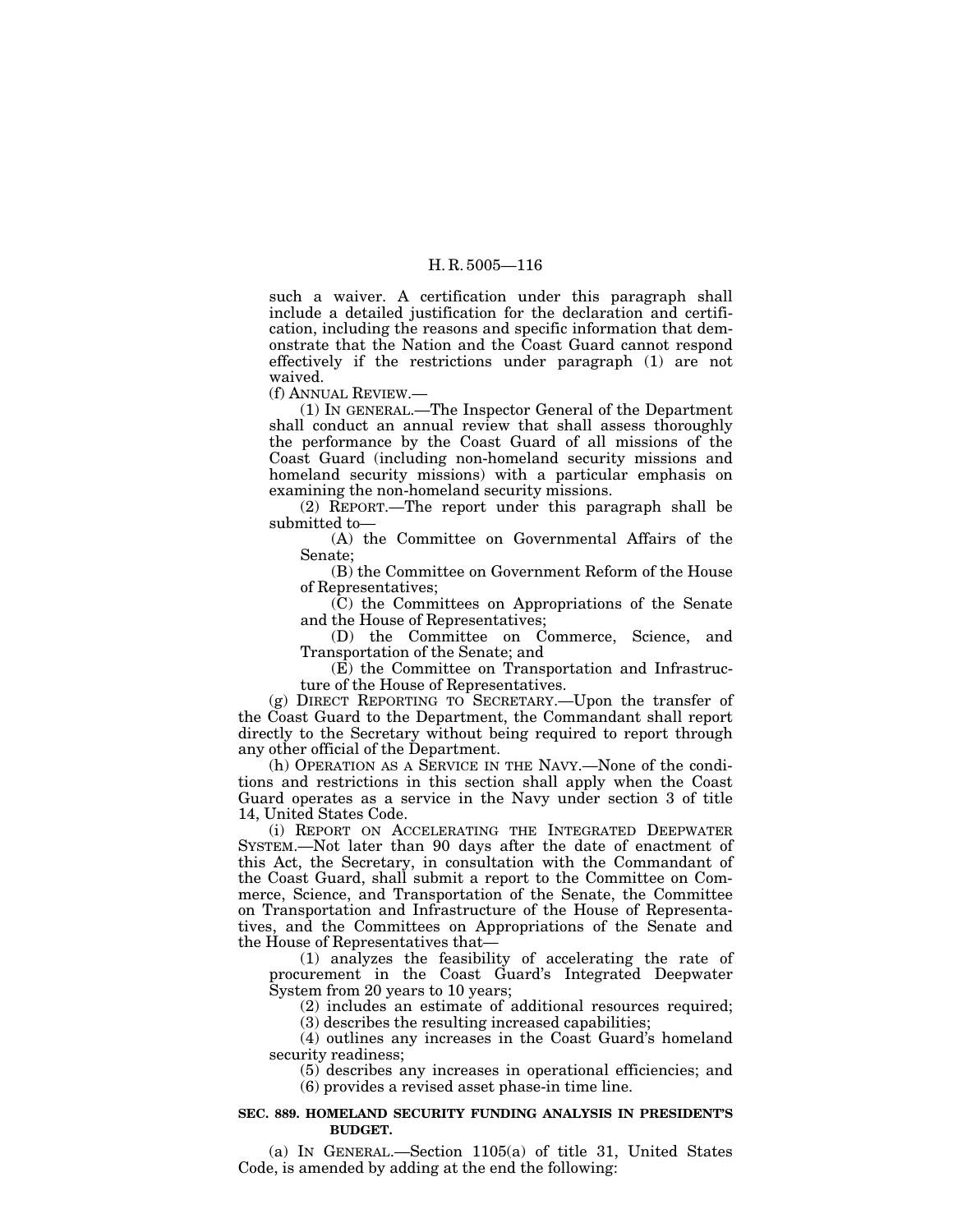$\cdot$ (33)(A)(i) a detailed, separate analysis, by budget function, by agency, and by initiative area (as determined by the administration) for the prior fiscal year, the current fiscal year, the fiscal years for which the budget is submitted, and the ensuing fiscal year identifying the amounts of gross and net appropriations or obligational authority and outlays that contribute to homeland security, with separate displays for mandatory and discretionary amounts, including—

''(I) summaries of the total amount of such appropriations or new obligational authority and outlays requested for homeland security;

''(II) an estimate of the current service levels of homeland security spending;

''(III) the most recent risk assessment and summary of homeland security needs in each initiative area (as determined by the administration); and

" $(IV)$  an estimate of user fees collected by the Federal Government on behalf of homeland security activities;

"(ii) with respect to subclauses (I) through (IV) of clause (i), amounts shall be provided by account for each program, project and activity; and

"(iii) an estimate of expenditures for homeland security activities by State and local governments and the private sector for the prior fiscal year and the current fiscal year.

''(B) In this paragraph, consistent with the Office of Management and Budget's June 2002 'Annual Report to Congress on Combatting Terrorism', the term 'homeland security' refers to those activities that detect, deter, protect against, and respond to terrorist attacks occurring within the United States and its territories.

''(C) In implementing this paragraph, including determining what Federal activities or accounts constitute homeland security for purposes of budgetary classification, the Office of Management and Budget is directed to consult periodically, but at least annually, with the House and Senate Budget Committees, the House and Senate Appropriations Committees, and the Congressional Budget Office."

(b) REPEAL OF DUPLICATIVE REPORTS.—The following sections are repealed:

(1) Section 1051 of Public Law 105–85.

(2) Section 1403 of Public Law 105–261.

(c) EFFECTIVE DATE.—This section and the amendment made by this section shall apply beginning with respect to the fiscal year 2005 budget submission.

### **SEC. 890. AIR TRANSPORTATION SAFETY AND SYSTEM STABILIZATION ACT.**

The Air Transportation Safety and System Stabilization Act (49 U.S.C. 40101 note) is amended—

(1) in section 408 by striking the last sentence of subsection (c); and

(2) in section 402 by striking paragraph (1) and inserting the following:

" $(1)$  AIR CARRIER.—The term 'air carrier' means a citizen of the United States undertaking by any means, directly or indirectly, to provide air transportation and includes employees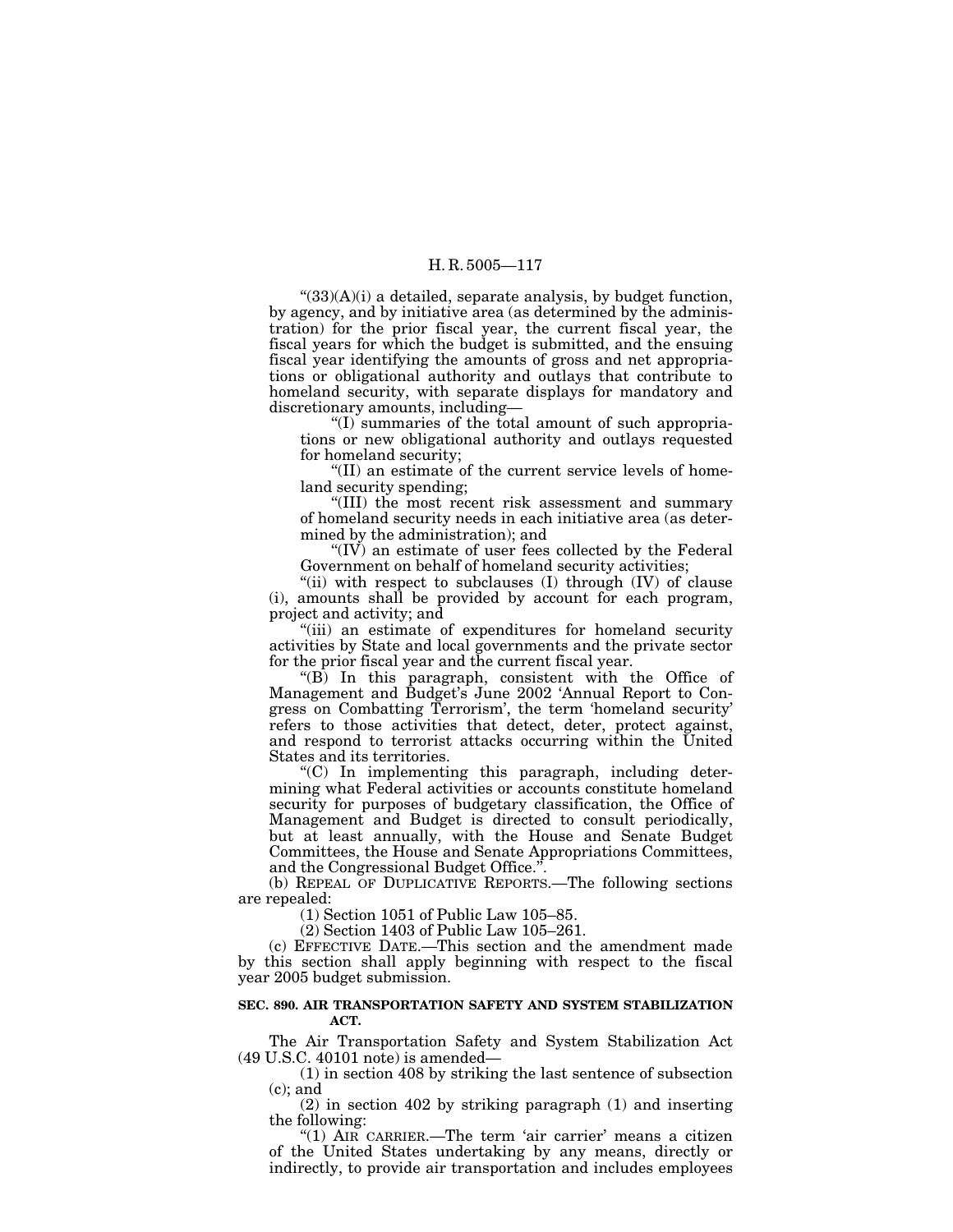and agents (including persons engaged in the business of providing air transportation security and their affiliates) of such citizen. For purposes of the preceding sentence, the term 'agent', as applied to persons engaged in the business of providing air transportation security, shall only include persons that have contracted directly with the Federal Aviation Administration on or after and commenced services no later than February 17, 2002, to provide such security, and had not been or are not debarred for any period within 6 months from that date.''.

## **Subtitle I—Information Sharing**

### **SEC. 891. SHORT TITLE; FINDINGS; AND SENSE OF CONGRESS.**

(a) SHORT TITLE.—This subtitle may be cited as the ''Homeland Security Information Sharing Act''.

(b) FINDINGS.—Congress finds the following:

(1) The Federal Government is required by the Constitution to provide for the common defense, which includes terrorist attack.

(2) The Federal Government relies on State and local personnel to protect against terrorist attack.

(3) The Federal Government collects, creates, manages, and protects classified and sensitive but unclassified information to enhance homeland security.

(4) Some homeland security information is needed by the State and local personnel to prevent and prepare for terrorist attack.

(5) The needs of State and local personnel to have access to relevant homeland security information to combat terrorism must be reconciled with the need to preserve the protected status of such information and to protect the sources and methods used to acquire such information.

(6) Granting security clearances to certain State and local personnel is one way to facilitate the sharing of information regarding specific terrorist threats among Federal, State, and local levels of government.

(7) Methods exist to declassify, redact, or otherwise adapt classified information so it may be shared with State and local personnel without the need for granting additional security clearances.

(8) State and local personnel have capabilities and opportunities to gather information on suspicious activities and terrorist threats not possessed by Federal agencies.

(9) The Federal Government and State and local governments and agencies in other jurisdictions may benefit from such information.

(10) Federal, State, and local governments and intelligence, law enforcement, and other emergency preparation and response agencies must act in partnership to maximize the benefits of information gathering and analysis to prevent and respond to terrorist attacks.

(11) Information systems, including the National Law Enforcement Telecommunications System and the Terrorist Threat Warning System, have been established for rapid sharing of classified and sensitive but unclassified information among Federal, State, and local entities.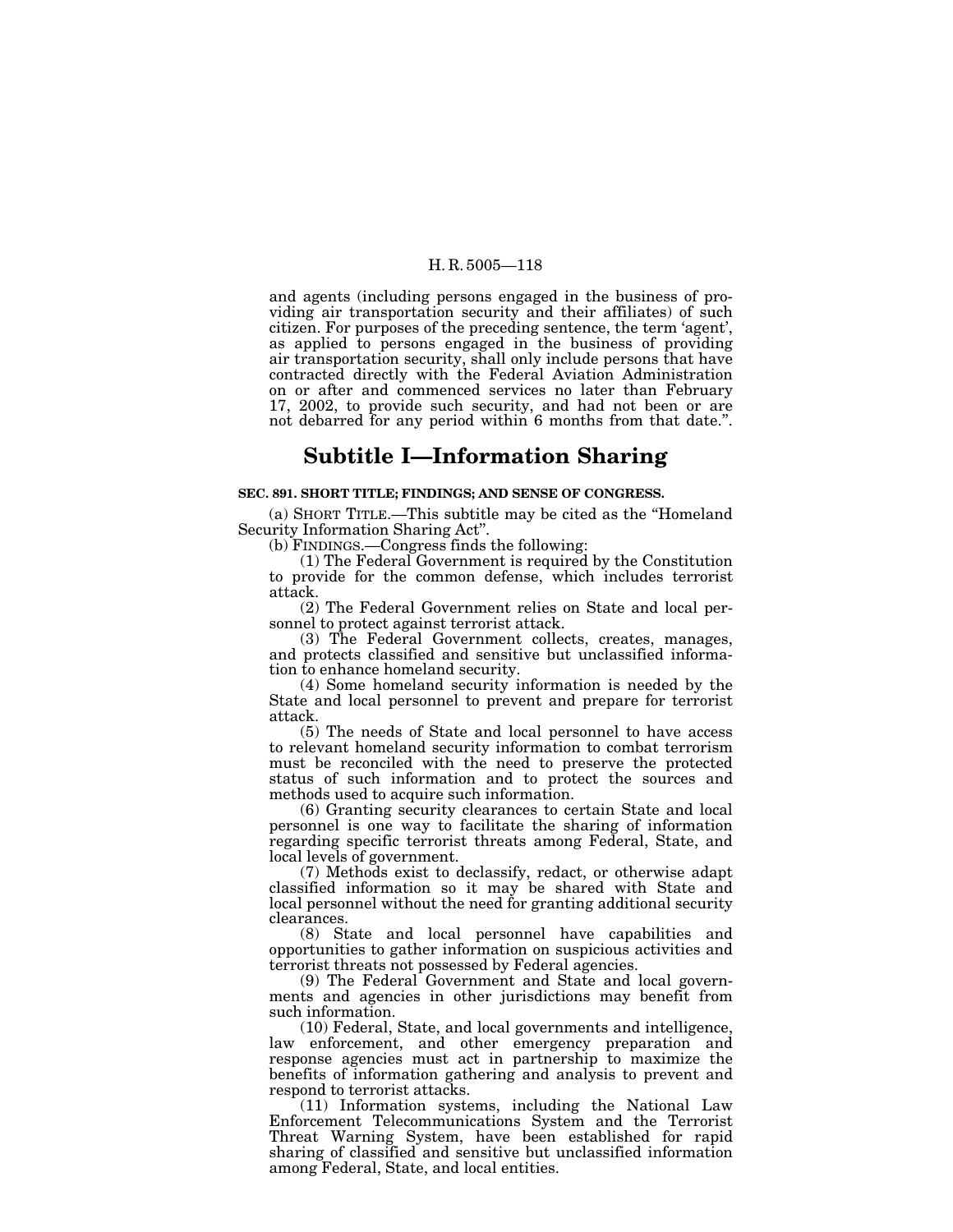(12) Increased efforts to share homeland security information should avoid duplicating existing information systems.

(c) SENSE OF CONGRESS.—It is the sense of Congress that Federal, State, and local entities should share homeland security information to the maximum extent practicable, with special emphasis on hard-to-reach urban and rural communities.

### **SEC. 892. FACILITATING HOMELAND SECURITY INFORMATION SHARING PROCEDURES.**

(a) PROCEDURES FOR DETERMINING EXTENT OF SHARING OF HOMELAND SECURITY INFORMATION.—

(1) The President shall prescribe and implement procedures under which relevant Federal agencies—

(A) share relevant and appropriate homeland security information with other Federal agencies, including the Department, and appropriate State and local personnel;

(B) identify and safeguard homeland security information that is sensitive but unclassified; and

(C) to the extent such information is in classified form, determine whether, how, and to what extent to remove classified information, as appropriate, and with which such personnel it may be shared after such information is removed.

(2) The President shall ensure that such procedures apply to all agencies of the Federal Government.

(3) Such procedures shall not change the substantive requirements for the classification and safeguarding of classified information.

(4) Such procedures shall not change the requirements and authorities to protect sources and methods.

(b) PROCEDURES FOR SHARING OF HOMELAND SECURITY INFORMATION.—

(1) Under procedures prescribed by the President, all appropriate agencies, including the intelligence community, shall, through information sharing systems, share homeland security information with Federal agencies and appropriate State and local personnel to the extent such information may be shared, as determined in accordance with subsection (a), together with assessments of the credibility of such information.

(2) Each information sharing system through which information is shared under paragraph (1) shall-

(A) have the capability to transmit unclassified or classified information, though the procedures and recipients for each capability may differ;

(B) have the capability to restrict delivery of information to specified subgroups by geographic location, type of organization, position of a recipient within an organization, or a recipient's need to know such information;

(C) be configured to allow the efficient and effective sharing of information; and

(D) be accessible to appropriate State and local personnel.

(3) The procedures prescribed under paragraph (1) shall establish conditions on the use of information shared under paragraph (1)—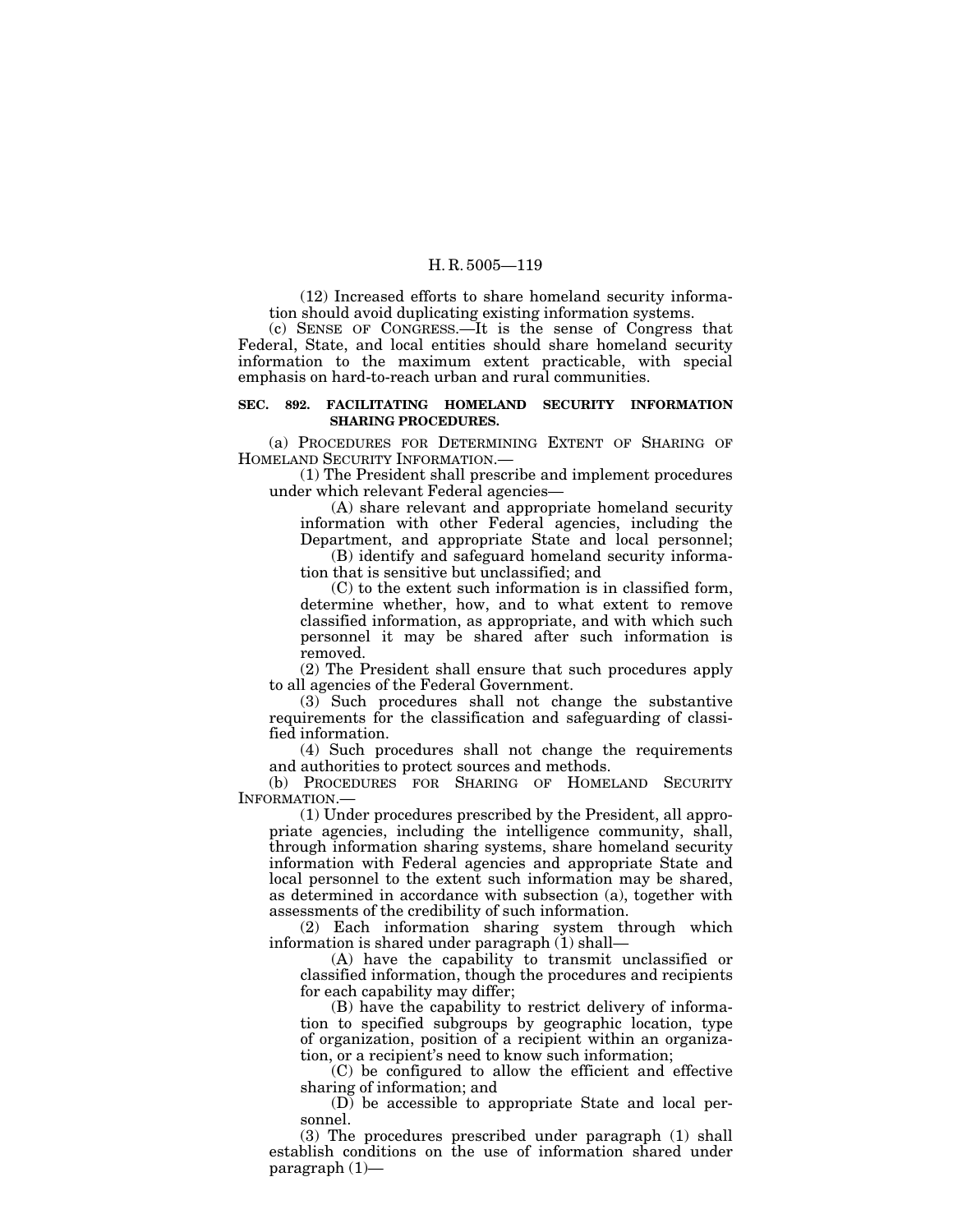(A) to limit the redissemination of such information to ensure that such information is not used for an unauthorized purpose;

(B) to ensure the security and confidentiality of such information;

(C) to protect the constitutional and statutory rights of any individuals who are subjects of such information; and

(D) to provide data integrity through the timely removal and destruction of obsolete or erroneous names and information.

(4) The procedures prescribed under paragraph (1) shall ensure, to the greatest extent practicable, that the information sharing system through which information is shared under such paragraph include existing information sharing systems, including, but not limited to, the National Law Enforcement Telecommunications System, the Regional Information Sharing System, and the Terrorist Threat Warning System of the Federal Bureau of Investigation.

(5) Each appropriate Federal agency, as determined by the President, shall have access to each information sharing system through which information is shared under paragraph (1), and shall therefore have access to all information, as appropriate, shared under such paragraph.

(6) The procedures prescribed under paragraph (1) shall ensure that appropriate State and local personnel are authorized to use such information sharing systems—

(A) to access information shared with such personnel; and

(B) to share, with others who have access to such information sharing systems, the homeland security information of their own jurisdictions, which shall be marked appropriately as pertaining to potential terrorist activity.

(7) Under procedures prescribed jointly by the Director of Central Intelligence and the Attorney General, each appropriate Federal agency, as determined by the President, shall review and assess the information shared under paragraph (6) and integrate such information with existing intelligence. (c) SHARING OF CLASSIFIED INFORMATION AND SENSITIVE BUT

UNCLASSIFIED INFORMATION WITH STATE AND LOCAL PERSONNEL.—

(1) The President shall prescribe procedures under which Federal agencies may, to the extent the President considers necessary, share with appropriate State and local personnel homeland security information that remains classified or otherwise protected after the determinations prescribed under the procedures set forth in subsection (a).

(2) It is the sense of Congress that such procedures may include 1 or more of the following means:

(A) Carrying out security clearance investigations with respect to appropriate State and local personnel.

(B) With respect to information that is sensitive but unclassified, entering into nondisclosure agreements with appropriate State and local personnel.

(C) Increased use of information-sharing partnerships that include appropriate State and local personnel, such as the Joint Terrorism Task Forces of the Federal Bureau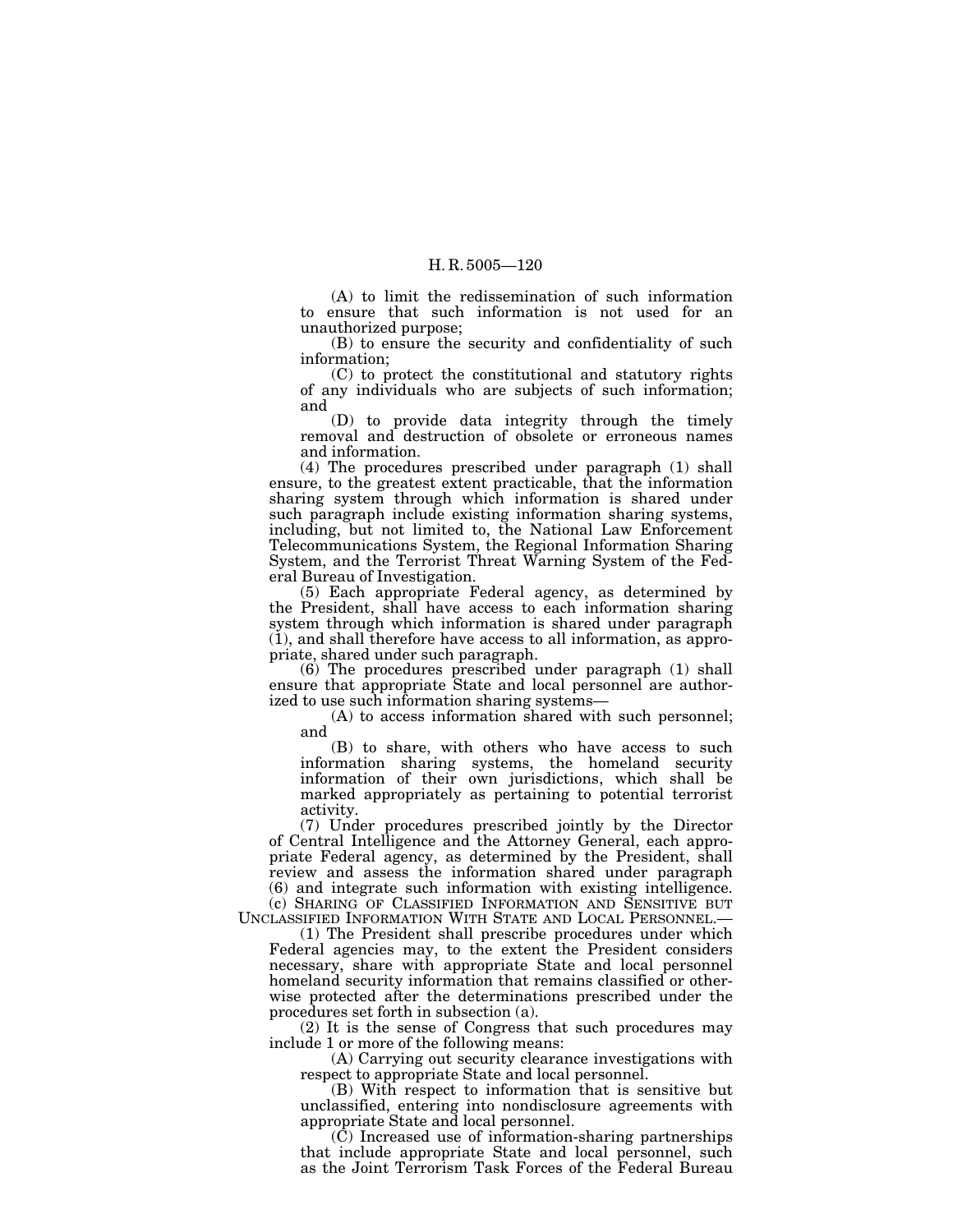of Investigation, the Anti-Terrorism Task Forces of the Department of Justice, and regional Terrorism Early Warning Groups.

(d) RESPONSIBLE OFFICIALS.—For each affected Federal agency, the head of such agency shall designate an official to administer this Act with respect to such agency.

(e) FEDERAL CONTROL OF INFORMATION.—Under procedures prescribed under this section, information obtained by a State or local government from a Federal agency under this section shall remain under the control of the Federal agency, and a State or local law authorizing or requiring such a government to disclose information shall not apply to such information.

(f) DEFINITIONS.—As used in this section:

(1) The term ''homeland security information'' means any information possessed by a Federal, State, or local agency that—

(A) relates to the threat of terrorist activity;

(B) relates to the ability to prevent, interdict, or disrupt terrorist activity;

(C) would improve the identification or investigation of a suspected terrorist or terrorist organization; or

(D) would improve the response to a terrorist act.

(2) The term ''intelligence community'' has the meaning given such term in section 3(4) of the National Security Act of 1947 (50 U.S.C. 401a(4)).

(3) The term ''State and local personnel'' means any of the following persons involved in prevention, preparation, or response for terrorist attack:

(A) State Governors, mayors, and other locally elected officials.

(B) State and local law enforcement personnel and firefighters.

(C) Public health and medical professionals.

(D) Regional, State, and local emergency management agency personnel, including State adjutant generals.

(E) Other appropriate emergency response agency personnel.

(F) Employees of private-sector entities that affect critical infrastructure, cyber, economic, or public health security, as designated by the Federal Government in procedures developed pursuant to this section.

(4) The term ''State'' includes the District of Columbia and any commonwealth, territory, or possession of the United States.

(g) CONSTRUCTION.—Nothing in this Act shall be construed as authorizing any department, bureau, agency, officer, or employee of the Federal Government to request, receive, or transmit to any other Government entity or personnel, or transmit to any State or local entity or personnel otherwise authorized by this Act to receive homeland security information, any information collected by the Federal Government solely for statistical purposes in violation of any other provision of law relating to the confidentiality of such information.

### **SEC. 893. REPORT.**

(a) REPORT REQUIRED.—Not later than 12 months after the date of the enactment of this Act, the President shall submit to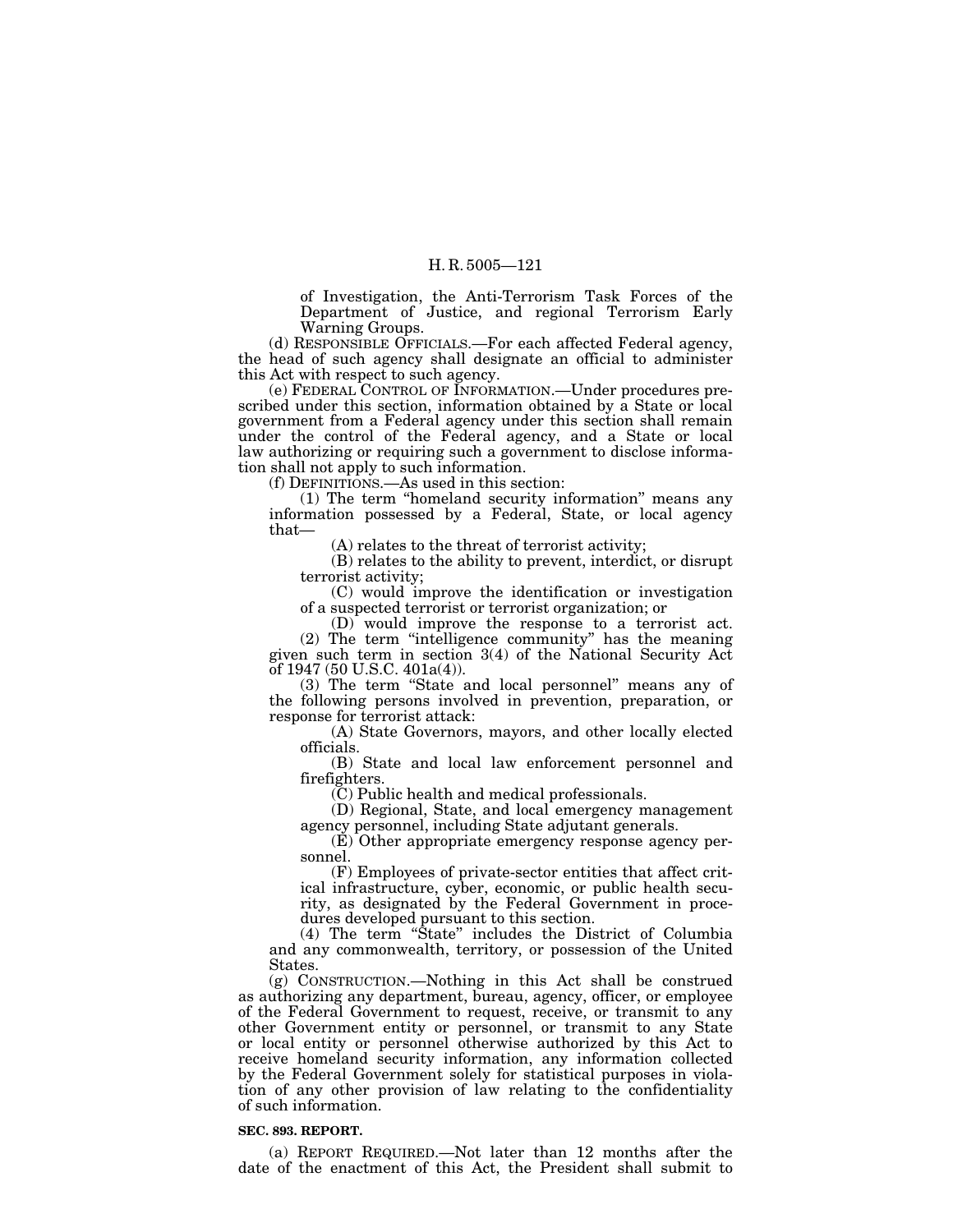the congressional committees specified in subsection (b) a report on the implementation of section 892. The report shall include any recommendations for additional measures or appropriation requests, beyond the requirements of section 892, to increase the effectiveness of sharing of information between and among Federal, State, and local entities.

(b) SPECIFIED CONGRESSIONAL COMMITTEES.—The congressional committees referred to in subsection (a) are the following committees:

(1) The Permanent Select Committee on Intelligence and the Committee on the Judiciary of the House of Representatives.

(2) The Select Committee on Intelligence and the Committee on the Judiciary of the Senate.

### **SEC. 894. AUTHORIZATION OF APPROPRIATIONS.**

There are authorized to be appropriated such sums as may be necessary to carry out section 892.

### **SEC. 895. AUTHORITY TO SHARE GRAND JURY INFORMATION.**

Rule 6(e) of the Federal Rules of Criminal Procedure is amended—

(1) in paragraph (2), by inserting '', or of guidelines jointly issued by the Attorney General and Director of Central Intelligence pursuant to Rule 6," after "Rule 6"; and

 $(2)$  in paragraph  $(3)$ –

 $(\vec{A})$  in subparagraph  $(A)(ii)$ , by inserting "or of a foreign government'' after ''(including personnel of a state or subdivision of a state'';

 $(B)$  in subparagraph  $(C)(i)$ —

(i) in subclause (I), by inserting before the semicolon the following: ''or, upon a request by an attorney for the government, when sought by a foreign court or prosecutor for use in an official criminal investigation'';

 $(ii)$  in subclause  $(IV)$ —

(I) by inserting "or foreign" after "may disclose a violation of State'';

(II) by inserting ''or of a foreign government'' after ''to an appropriate official of a State or subdivision of a State''; and

(III) by striking "or" at the end;

(iii) by striking the period at the end of subclause (V) and inserting ''; or''; and

(iv) by adding at the end the following:

''(VI) when matters involve a threat of actual or potential attack or other grave hostile acts of a foreign power or an agent of a foreign power, domestic or international sabotage, domestic or international terrorism, or clandestine intelligence gathering activities by an intelligence service or network of a foreign power or by an agent of a foreign power, within the United States or elsewhere, to any appropriate federal, state, local, or foreign government official for the purpose of preventing or responding to such a threat.''; and (C) in subparagraph (C)(iii)—

(i) by striking "Federal";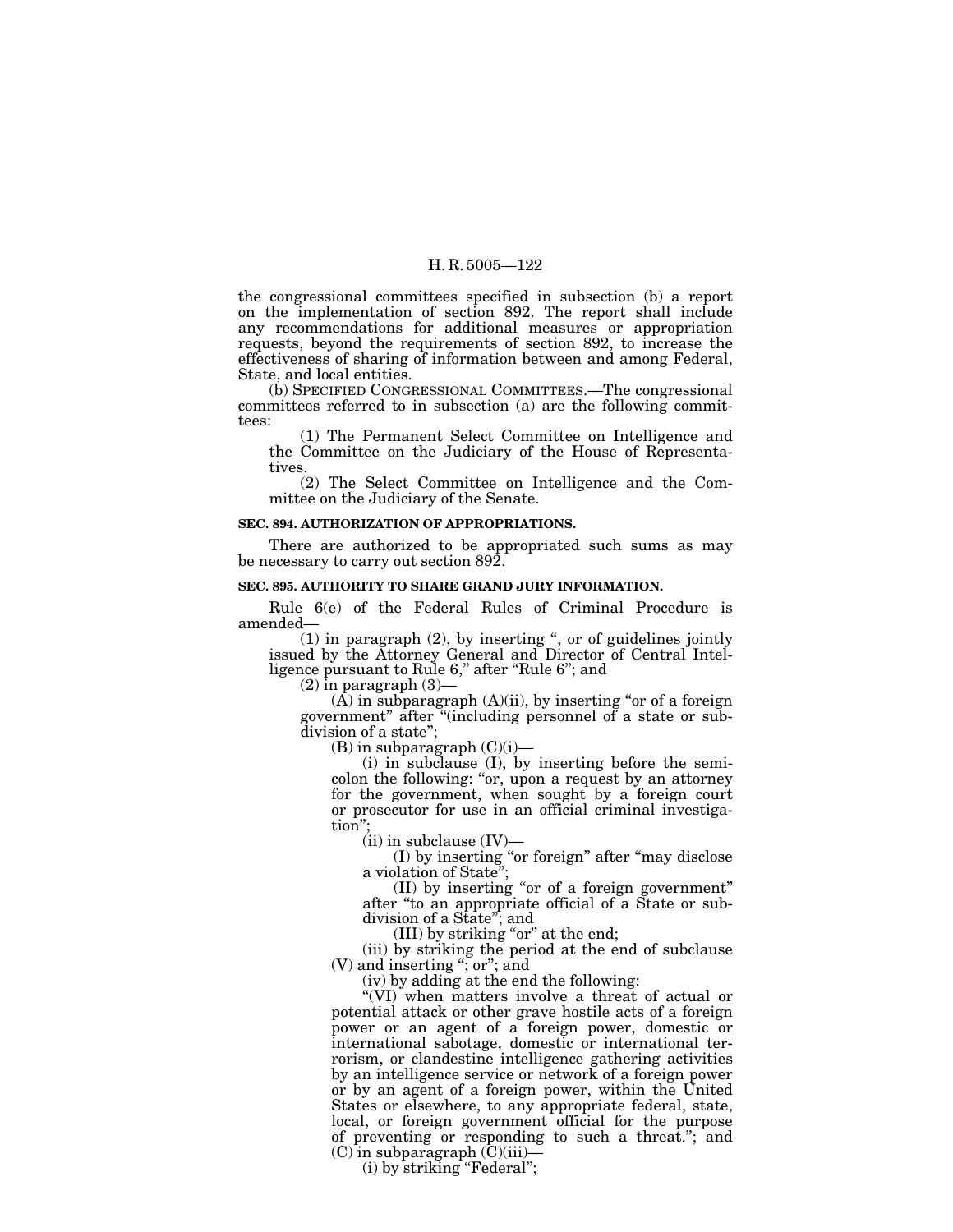(ii) by inserting "or clause  $(i)(VI)$ " after "clause  $(i)(V)$ "; and

(iii) by adding at the end the following: ''Any state, local, or foreign official who receives information pursuant to clause (i)(VI) shall use that information only consistent with such guidelines as the Attorney General and Director of Central Intelligence shall jointly issue.''.

### **SEC. 896. AUTHORITY TO SHARE ELECTRONIC, WIRE, AND ORAL INTER-CEPTION INFORMATION.**

Section 2517 of title 18, United States Code, is amended by adding at the end the following:

"(7) Any investigative or law enforcement officer, or other Federal official in carrying out official duties as such Federal official, who by any means authorized by this chapter, has obtained knowledge of the contents of any wire, oral, or electronic communication, or evidence derived therefrom, may disclose such contents or derivative evidence to a foreign investigative or law enforcement officer to the extent that such disclosure is appropriate to the proper performance of the official duties of the officer making or receiving the disclosure, and foreign investigative or law enforcement officers may use or disclose such contents or derivative evidence to the extent such use or disclosure is appropriate to the proper perform-

" $(8)$  Any investigative or law enforcement officer, or other Federal official in carrying out official duties as such Federal official, who by any means authorized by this chapter, has obtained knowledge of the contents of any wire, oral, or electronic communication, or evidence derived therefrom, may disclose such contents or derivative evidence to any appropriate Federal, State, local, or foreign government official to the extent that such contents or derivative evidence reveals a threat of actual or potential attack or other grave hostile acts of a foreign power or an agent of a foreign power, domestic or international sabotage, domestic or international terrorism, or clandestine intelligence gathering activities by an intelligence service or network of a foreign power or by an agent of a foreign power, within the United States or elsewhere, for the purpose of preventing or responding to such a threat. Any official who receives information pursuant to this provision may use that information only as necessary in the conduct of that person's official duties subject to any limitations on the unauthorized disclosure of such information, and any State, local, or foreign official who receives information pursuant to this provision may use that information only consistent with such guidelines as the Attorney General and Director of Central Intelligence shall jointly issue.''.

#### **SEC. 897. FOREIGN INTELLIGENCE INFORMATION.**

(a) DISSEMINATION AUTHORIZED.—Section 203(d)(1) of the Uniting and Strengthening America by Providing Appropriate Tools Required to Intercept and Obstruct Terrorism (USA PATRIOT ACT) Act of 2001 (Public Law 107–56; 50 U.S.C. 403–5d) is amended by adding at the end the following: ''Consistent with the responsibility of the Director of Central Intelligence to protect intelligence sources and methods, and the responsibility of the Attorney General to protect sensitive law enforcement information, it shall be lawful for information revealing a threat of actual or potential attack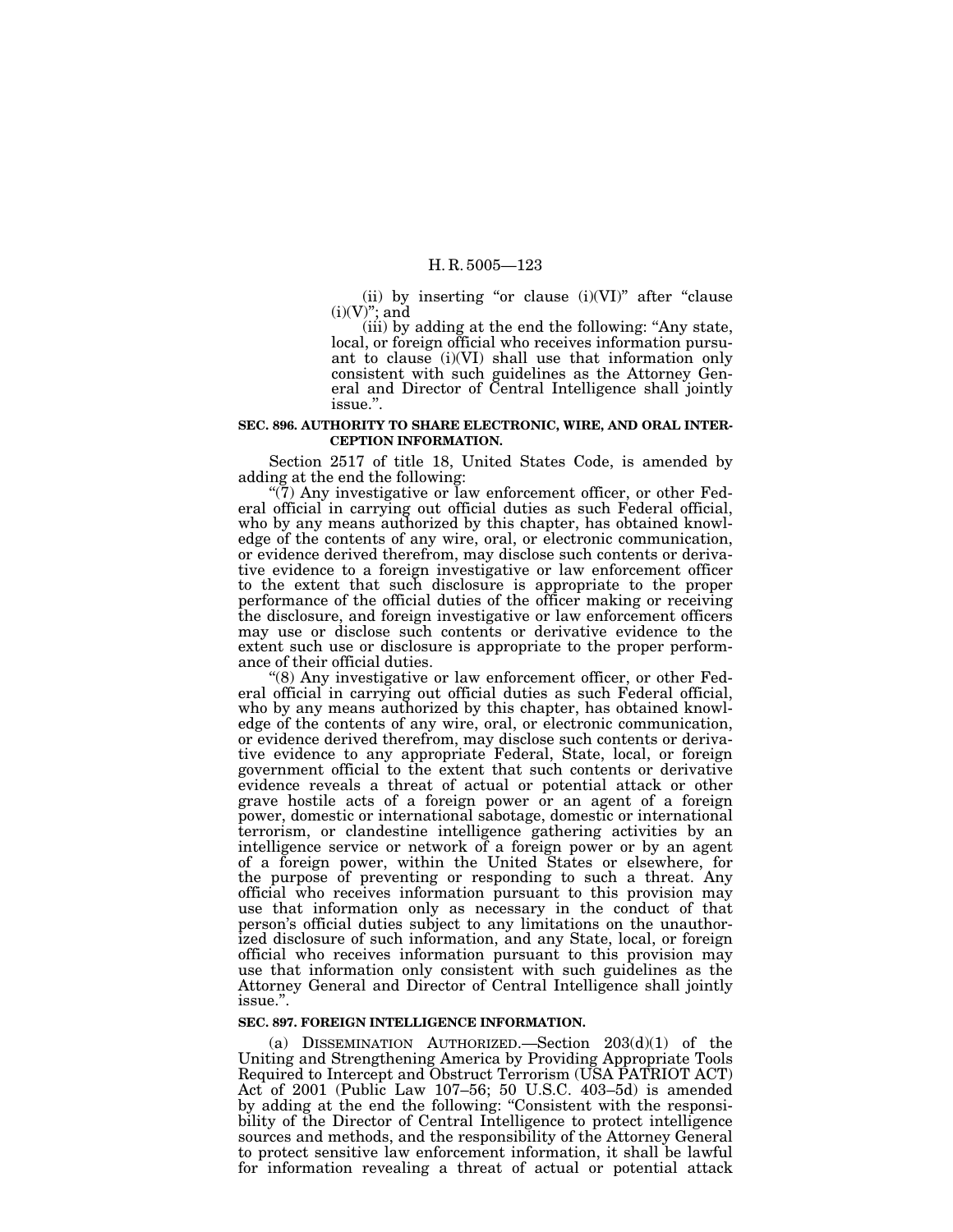or other grave hostile acts of a foreign power or an agent of a foreign power, domestic or international sabotage, domestic or international terrorism, or clandestine intelligence gathering activities by an intelligence service or network of a foreign power or by an agent of a foreign power, within the United States or elsewhere, obtained as part of a criminal investigation to be disclosed to any appropriate Federal, State, local, or foreign government official for the purpose of preventing or responding to such a threat. Any official who receives information pursuant to this provision may use that information only as necessary in the conduct of that person's official duties subject to any limitations on the unauthorized disclosure of such information, and any State, local, or foreign official who receives information pursuant to this provision may use that information only consistent with such guidelines as the Attorney General and Director of Central Intelligence shall jointly

(b) CONFORMING AMENDMENTS.—Section  $203(c)$  of that Act is amended—

(1) by striking ''section 2517(6)'' and inserting ''paragraphs (6) and (8) of section 2517 of title 18, United States Code,''; and

(2) by inserting "and (VI)" after "Rule  $6(e)(3)(C)(i)(V)$ ".

### **SEC. 898. INFORMATION ACQUIRED FROM AN ELECTRONIC SURVEIL-LANCE.**

Section  $106(k)(1)$  of the Foreign Intelligence Surveillance Act of 1978 (50 U.S.C. 1806) is amended by inserting after ''law enforcement officers'' the following: ''or law enforcement personnel of a State or political subdivision of a State (including the chief executive officer of that State or political subdivision who has the authority to appoint or direct the chief law enforcement officer of that State or political subdivision)".

### **SEC. 899. INFORMATION ACQUIRED FROM A PHYSICAL SEARCH.**

Section 305(k)(1) of the Foreign Intelligence Surveillance Act of 1978 (50 U.S.C. 1825) is amended by inserting after ''law enforcement officers" the following: "or law enforcement personnel of a State or political subdivision of a State (including the chief executive officer of that State or political subdivision who has the authority to appoint or direct the chief law enforcement officer of that State or political subdivision)''.

# **TITLE IX—NATIONAL HOMELAND SECURITY COUNCIL**

### **SEC. 901. NATIONAL HOMELAND SECURITY COUNCIL.**

There is established within the Executive Office of the President a council to be known as the ''Homeland Security Council'' (in this title referred to as the "Council").

### **SEC. 902. FUNCTION.**

The function of the Council shall be to advise the President on homeland security matters.

### **SEC. 903. MEMBERSHIP.**

The members of the Council shall be the following: (1) The President.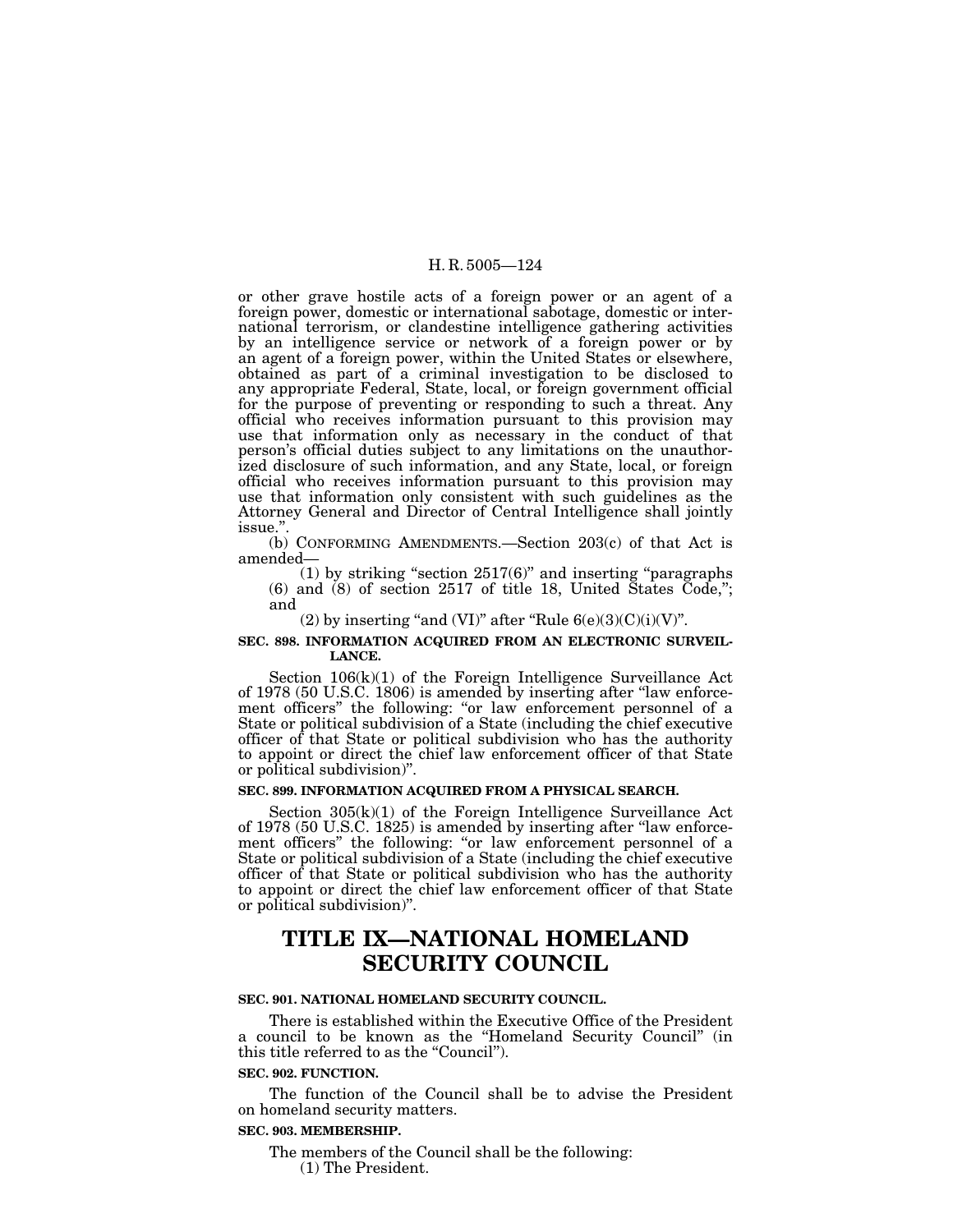(2) The Vice President.

(3) The Secretary of Homeland Security.

(4) The Attorney General.

(5) The Secretary of Defense.

(6) Such other individuals as may be designated by the President.

### **SEC. 904. OTHER FUNCTIONS AND ACTIVITIES.**

For the purpose of more effectively coordinating the policies and functions of the United States Government relating to homeland security, the Council shall—

 $(1)$  assess the objectives, commitments, and risks of the United States in the interest of homeland security and to make resulting recommendations to the President;

(2) oversee and review homeland security policies of the Federal Government and to make resulting recommendations to the President; and

(3) perform such other functions as the President may direct.

#### **SEC. 905. STAFF COMPOSITION.**

The Council shall have a staff, the head of which shall be a civilian Executive Secretary, who shall be appointed by the President. The President is authorized to fix the pay of the Executive Secretary at a rate not to exceed the rate of pay payable to the Executive Secretary of the National Security Council.

## **SEC. 906. RELATION TO THE NATIONAL SECURITY COUNCIL.**

The President may convene joint meetings of the Homeland Security Council and the National Security Council with participation by members of either Council or as the President may otherwise direct.

## **TITLE X—INFORMATION SECURITY**

### **SEC. 1001. INFORMATION SECURITY.**

(a) SHORT TITLE.—This title may be cited as the ''Federal Information Security Management Act of 2002''. (b) INFORMATION SECURITY.—

(1) IN GENERAL.—Subchapter II of chapter 35 of title 44, United States Code, is amended to read as follows:

## **''SUBCHAPTER II—INFORMATION SECURITY**

## **''§ 3531. Purposes**

''The purposes of this subchapter are to—

 $\sqrt{\ }$ (1) provide a comprehensive framework for ensuring the effectiveness of information security controls over information resources that support Federal operations and assets;

"(2) recognize the highly networked nature of the current Federal computing environment and provide effective governmentwide management and oversight of the related information security risks, including coordination of information security efforts throughout the civilian, national security, and law enforcement communities;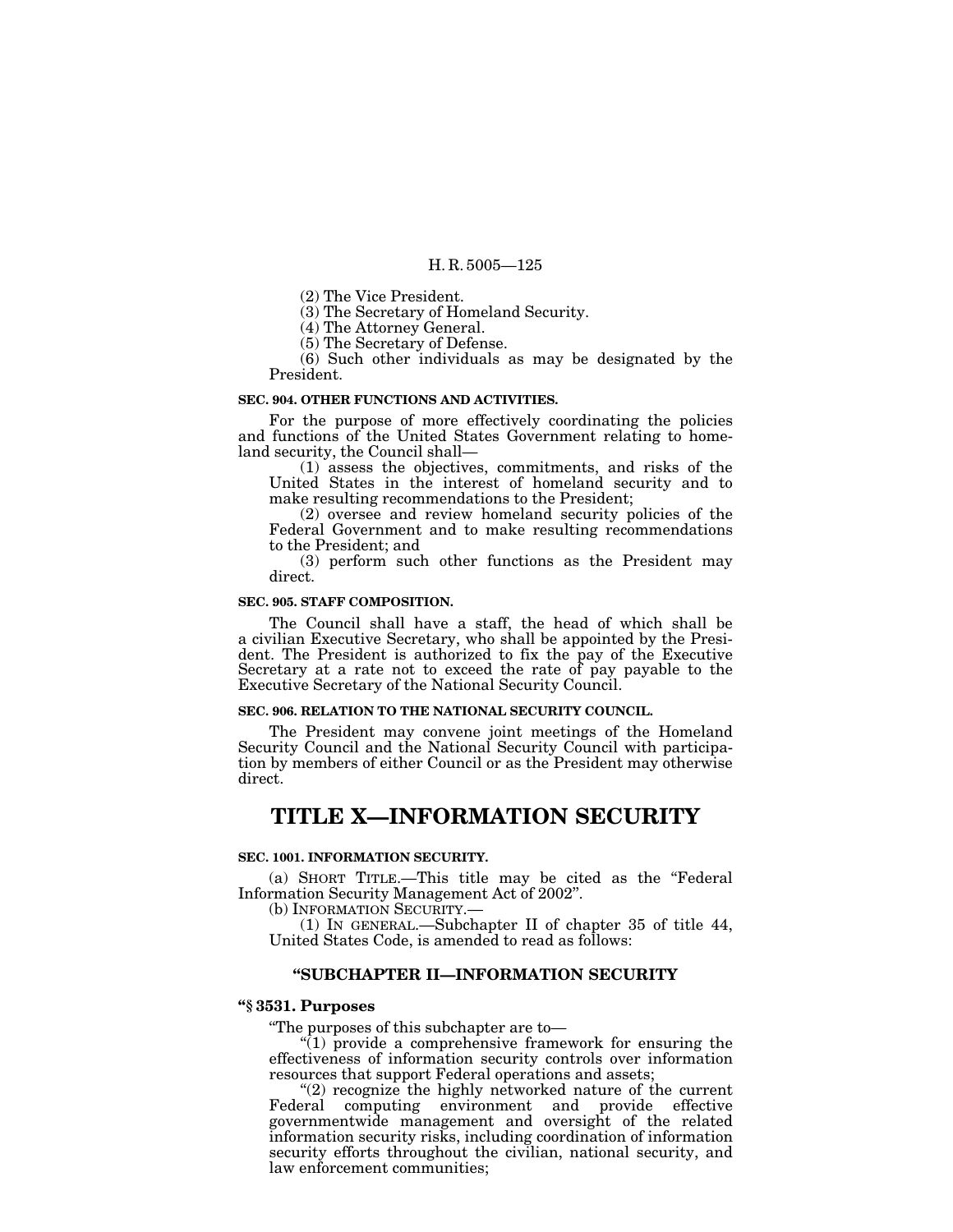''(3) provide for development and maintenance of minimum controls required to protect Federal information and information systems;

''(4) provide a mechanism for improved oversight of Federal agency information security programs;

''(5) acknowledge that commercially developed information security products offer advanced, dynamic, robust, and effective information security solutions, reflecting market solutions for the protection of critical information infrastructures important to the national defense and economic security of the nation that are designed, built, and operated by the private sector; and

''(6) recognize that the selection of specific technical hardware and software information security solutions should be left to individual agencies from among commercially developed products.''.

## **''§ 3532. Definitions**

"(a) IN GENERAL.—Except as provided under subsection (b), the definitions under section 3502 shall apply to this subchapter. ''(b) ADDITIONAL DEFINITIONS.—As used in this subchapter—

''(1) the term 'information security' means protecting information and information systems from unauthorized access, use, disclosure, disruption, modification, or destruction in order to provide—

''(A) integrity, which means guarding against improper information modification or destruction, and includes ensuring information nonrepudiation and authenticity;

"(B) confidentiality, which means preserving authorized restrictions on access and disclosure, including means for protecting personal privacy and proprietary information;

''(C) availability, which means ensuring timely and reliable access to and use of information; and

''(D) authentication, which means utilizing digital credentials to assure the identity of users and validate their access;

 $\degree$ (2) the term 'national security system' means any information system (including any telecommunications system) used or operated by an agency or by a contractor of an agency, or other organization on behalf of an agency, the function, operation, or use of which—

 $\mathcal{H}(A)$  involves intelligence activities;

''(B) involves cryptologic activities related to national security;

 $\mathrm{``}(\check{C})$  involves command and control of military forces;

''(D) involves equipment that is an integral part of a weapon or weapons system; or

 $\sqrt{\text{E}}$ ) is critical to the direct fulfillment of military or intelligence missions provided that this definition does not apply to a system that is used for routine administrative and business applications (including payroll, finance, logistics, and personnel management applications);

" $(3)$  the term 'information technology' has the meaning given that term in section 11101 of title 40; and

 $'(4)$  the term 'information system' means any equipment or interconnected system or subsystems of equipment that is used in the automatic acquisition, storage, manipulation,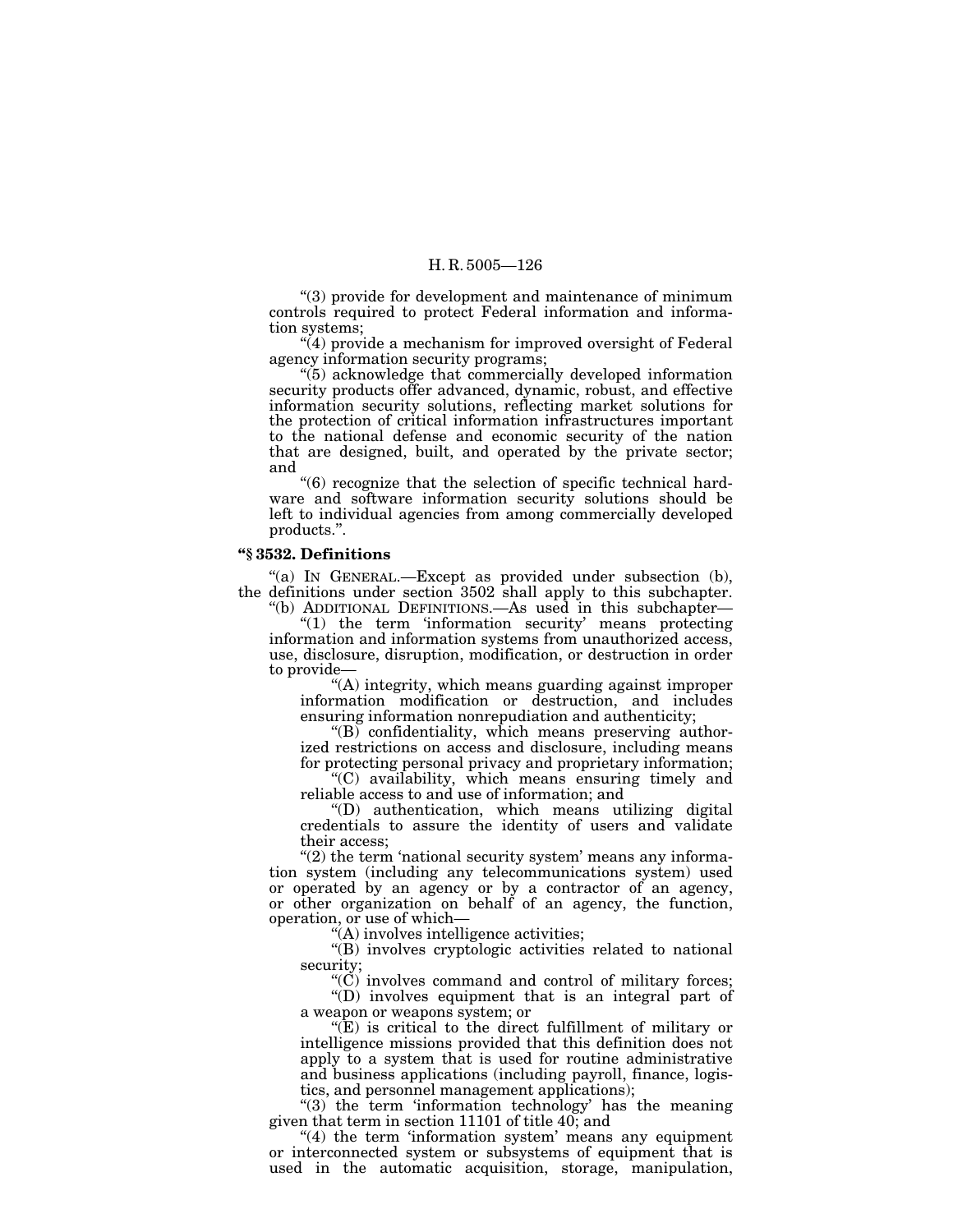management, movement, control, display, switching, interchange, transmission, or reception of data or information, and includes—

''(A) computers and computer networks;

''(B) ancillary equipment;

''(C) software, firmware, and related procedures;

''(D) services, including support services; and

"(E) related resources.

## **''§ 3533. Authority and functions of the Director**

'(a) The Director shall oversee agency information security policies and practices, by—

"(1) promulgating information security standards under section 11331 of title 40;

"(2) overseeing the implementation of policies, principles, standards, and guidelines on information security;

"(3) requiring agencies, consistent with the standards promulgated under such section 11331 and the requirements of this subchapter, to identify and provide information security protections commensurate with the risk and magnitude of the harm resulting from the unauthorized access, use, disclosure, disruption, modification, or destruction of—

''(A) information collected or maintained by or on behalf of an agency; or

 $\mathrm{``(B)}$  information systems used or operated by an agency or by a contractor of an agency or other organization on behalf of an agency;

"(4) coordinating the development of standards and guidelines under section 20 of the National Institute of Standards and Technology Act (15 U.S.C. 278g–3) with agencies and offices operating or exercising control of national security systems (including the National Security Agency) to assure, to the maximum extent feasible, that such standards and guidelines are complementary with standards and guidelines developed for

 $(5)$  overseeing agency compliance with the requirements of this subchapter, including through any authorized action under section  $11303(b)(5)$  of title 40, to enforce accountability for compliance with such requirements;

" $(6)$  reviewing at least annually, and approving or disapproving, agency information security programs required under section  $3534(b)$ :

 $"(7)$  coordinating information security policies and procedures with related information resources management policies and procedures; and

 $\sqrt[4]{(8)}$  reporting to Congress no later than March 1 of each year on agency compliance with the requirements of this subchapter, including—

''(A) a summary of the findings of evaluations required by section 3535;

''(B) significant deficiencies in agency information security practices;

''(C) planned remedial action to address such deficiencies; and

 $f(D)$  a summary of, and the views of the Director on, the report prepared by the National Institute of Standards and Technology under section 20(d)(9) of the National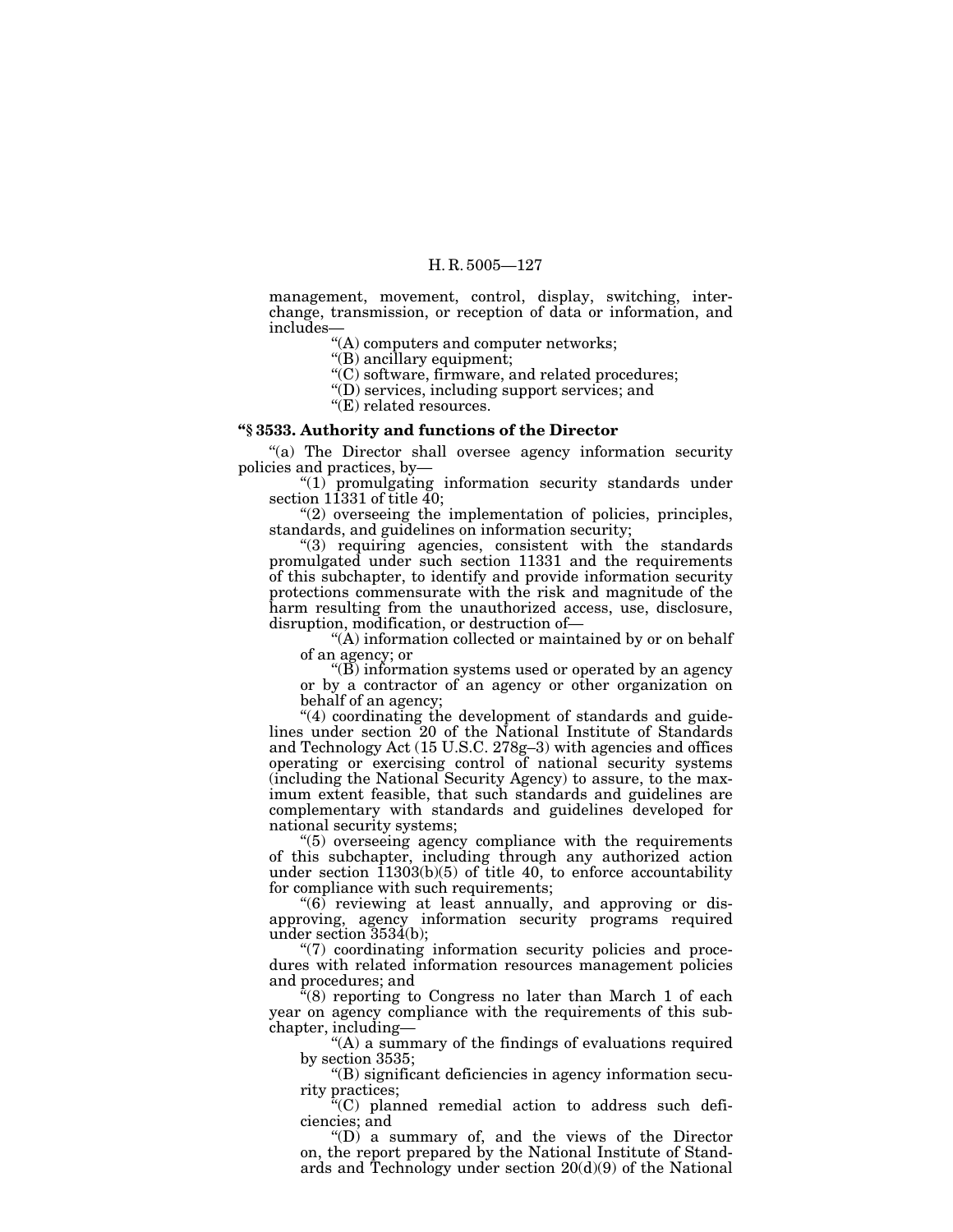Institute of Standards and Technology Act (15 U.S.C. 278g– 3).

"(b) Except for the authorities described in paragraphs (4) and (7) of subsection (a), the authorities of the Director under this section shall not apply to national security systems.

### **''§ 3534. Federal agency responsibilities**

''(a) The head of each agency shall—

 $(1)$  be responsible for-

''(A) providing information security protections commensurate with the risk and magnitude of the harm resulting from unauthorized access, use, disclosure, disruption, modification, or destruction of—

''(i) information collected or maintained by or on behalf of the agency; and

"(ii) information systems used or operated by an agency or by a contractor of an agency or other organization on behalf of an agency;

''(B) complying with the requirements of this subchapter and related policies, procedures, standards, and guidelines, including—

''(i) information security standards promulgated by the Director under section 11331 of title 40; and

''(ii) information security standards and guidelines for national security systems issued in accordance with law and as directed by the President; and

''(C) ensuring that information security management processes are integrated with agency strategic and operational planning processes;

''(2) ensure that senior agency officials provide information security for the information and information systems that support the operations and assets under their control, including through—

''(A) assessing the risk and magnitude of the harm that could result from the unauthorized access, use, disclosure, disruption, modification, or destruction of such information or information systems;

''(B) determining the levels of information security appropriate to protect such information and information systems in accordance with standards promulgated under section 11331 of title 40 for information security classifications and related requirements;

''(C) implementing policies and procedures to cost-effectively reduce risks to an acceptable level; and

''(D) periodically testing and evaluating information security controls and techniques to ensure that they are effectively implemented;

''(3) delegate to the agency Chief Information Officer established under section 3506 (or comparable official in an agency not covered by such section) the authority to ensure compliance with the requirements imposed on the agency under this subchapter, including—

''(A) designating a senior agency information security officer who shall—

''(i) carry out the Chief Information Officer's responsibilities under this section;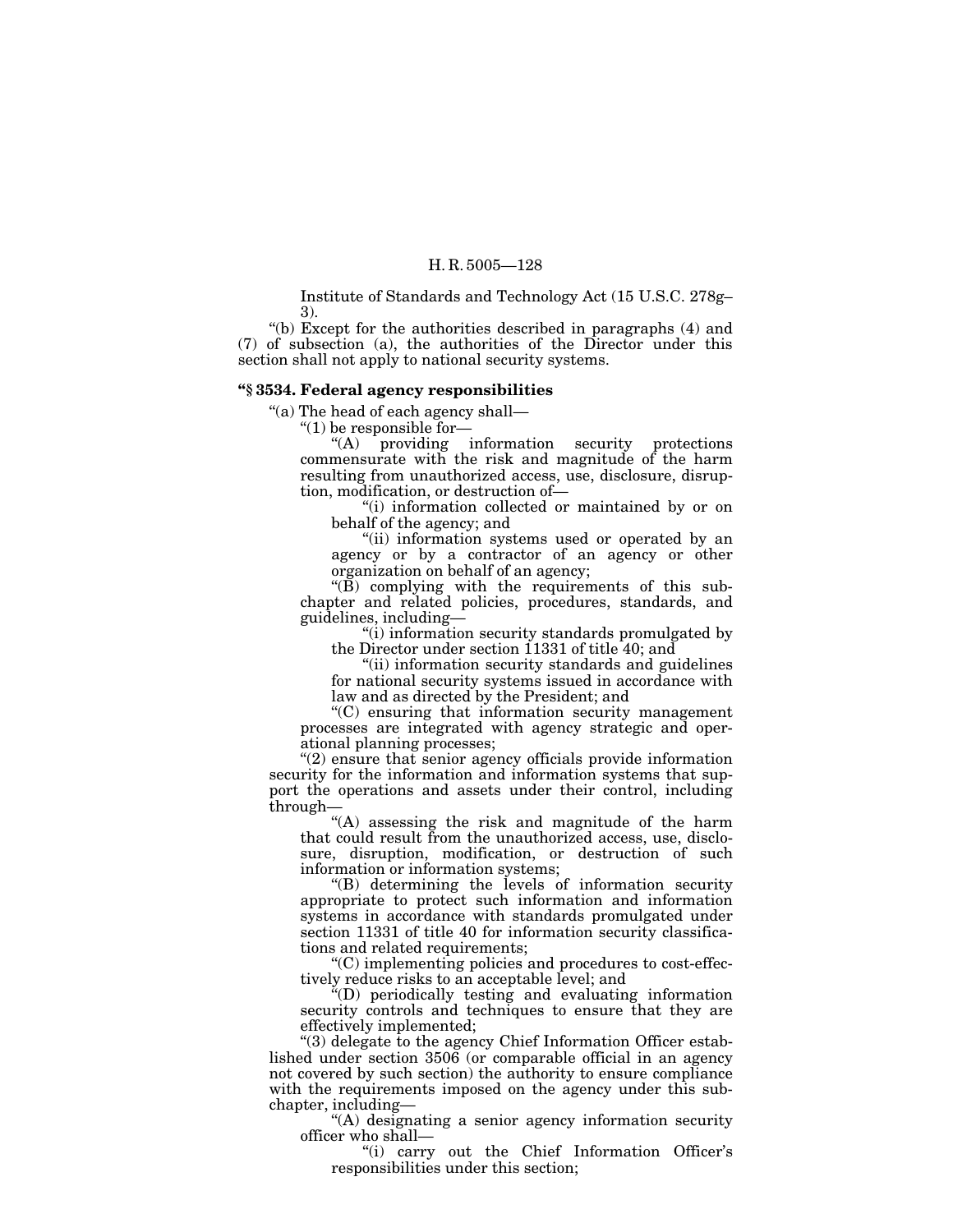''(ii) possess professional qualifications, including training and experience, required to administer the functions described under this section;

"(iii) have information security duties as that official's primary duty; and

''(iv) head an office with the mission and resources to assist in ensuring agency compliance with this section;

''(B) developing and maintaining an agencywide information security program as required by subsection (b);

''(C) developing and maintaining information security policies, procedures, and control techniques to address all applicable requirements, including those issued under section 3533 of this title, and section 11331 of title 40;

''(D) training and overseeing personnel with significant responsibilities for information security with respect to such responsibilities; and

 $E$ <sup>\*</sup>(E)<sup>\*</sup> assisting senior agency officials concerning their responsibilities under paragraph (2);

 $"(4)$  ensure that the agency has trained personnel sufficient to assist the agency in complying with the requirements of this subchapter and related policies, procedures, standards, and guidelines; and

 $\mathbb{F}(5)$  ensure that the agency Chief Information Officer, in coordination with other senior agency officials, reports annually to the agency head on the effectiveness of the agency information security program, including progress of remedial actions.

''(b) Each agency shall develop, document, and implement an agencywide information security program, approved by the Director under section  $3533(a)(5)$ , to provide information security for the information and information systems that support the operations and assets of the agency, including those provided or managed by another agency, contractor, or other source, that includes—

''(1) periodic assessments of the risk and magnitude of the harm that could result from the unauthorized access, use, disclosure, disruption, modification, or destruction of information and information systems that support the operations and assets of the agency;

''(2) policies and procedures that—

 $\mathbf{F}^{\mathsf{r}}(A)$  are based on the risk assessments required by paragraph (1);

 $\widetilde{f}(B)$  cost-effectively reduce information security risks to an acceptable level;

''(C) ensure that information security is addressed throughout the life cycle of each agency information system; and

''(D) ensure compliance with—

''(i) the requirements of this subchapter;

"(ii) policies and procedures as may be prescribed by the Director, and information security standards promulgated under section 11331 of title 40;

''(iii) minimally acceptable system configuration requirements, as determined by the agency; and

"(iv) any other applicable requirements, including standards and guidelines for national security systems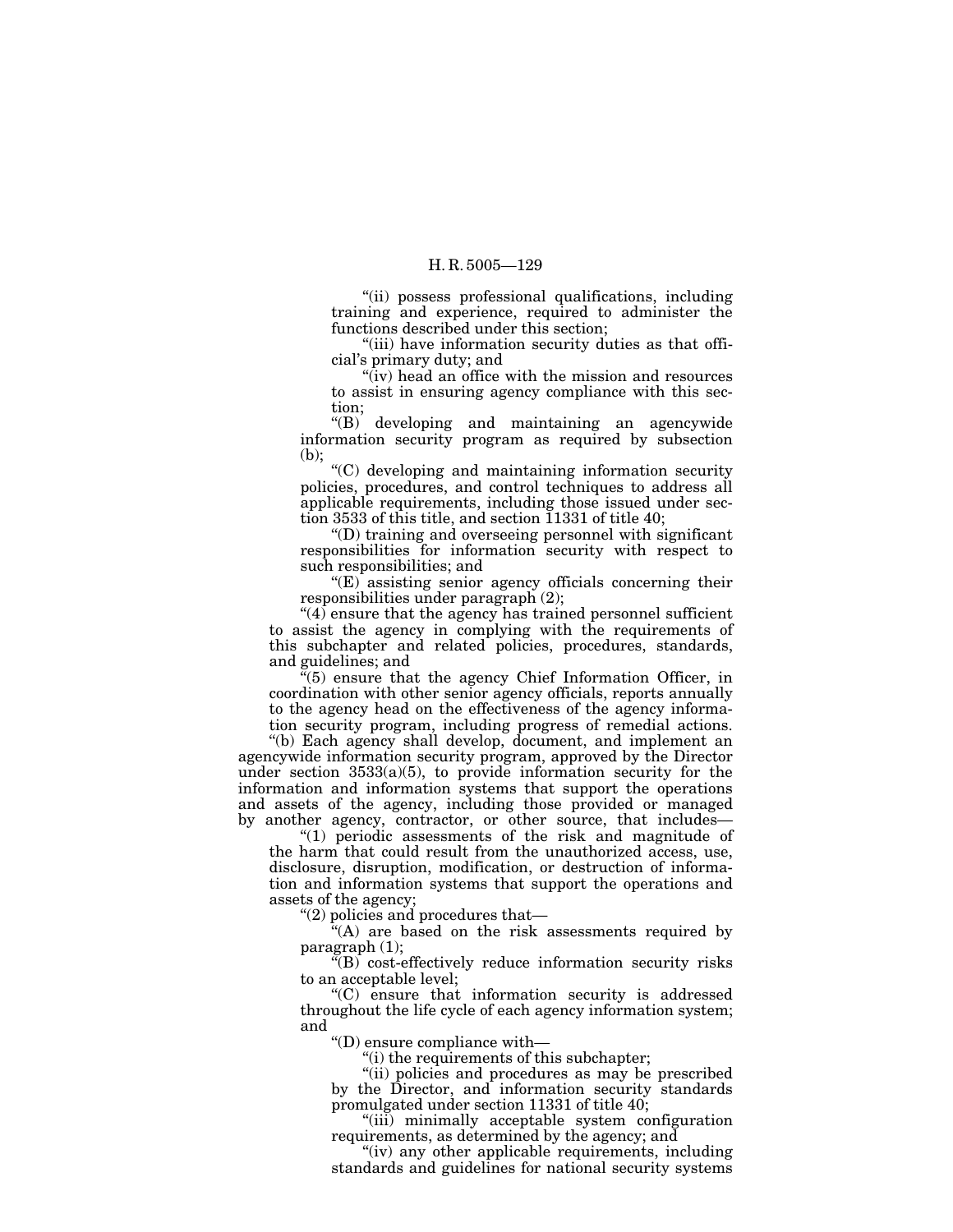issued in accordance with law and as directed by the President;

''(3) subordinate plans for providing adequate information security for networks, facilities, and systems or groups of information systems, as appropriate;

"(4) security awareness training to inform personnel, including contractors and other users of information systems that support the operations and assets of the agency, of—

''(A) information security risks associated with their activities; and

''(B) their responsibilities in complying with agency policies and procedures designed to reduce these risks;

 $*(5)$  periodic testing and evaluation of the effectiveness of information security policies, procedures, and practices, to be performed with a frequency depending on risk, but no less than annually, of which such testing—

''(A) shall include testing of management, operational, and technical controls of every information system identi-

fied in the inventory required under section 3505(c); and ''(B) may include testing relied on in a evaluation under section 3535;

''(6) a process for planning, implementing, evaluating, and documenting remedial action to address any deficiencies in the information security policies, procedures, and practices of the agency;

 $\sqrt[4]{7}$  procedures for detecting, reporting, and responding to security incidents, including—

 $H(A)$  mitigating risks associated with such incidents before substantial damage is done; and

"(B) notifying and consulting with, as appropriate— " $(i)$  law enforcement agencies and relevant Offices of Inspector General;

"(ii) an office designated by the President for any incident involving a national security system; and

"(iii) any other agency or office, in accordance with law or as directed by the President; and

 $\degree$ (8) plans and procedures to ensure continuity of operations for information systems that support the operations and assets of the agency.<br>"(c) Each agency shall-

''(c) Each agency shall— ''(1) report annually to the Director, the Committees on Government Reform and Science of the House of Representatives, the Committees on Governmental Affairs and Commerce, Science, and Transportation of the Senate, the appropriate authorization and appropriations committees of Congress, and the Comptroller General on the adequacy and effectiveness of information security policies, procedures, and practices, and compliance with the requirements of this subchapter, including compliance with each requirement of subsection  $(b)$ ;

''(2) address the adequacy and effectiveness of information security policies, procedures, and practices in plans and reports relating to—

''(A) annual agency budgets;

"(B) information resources management under subchapter 1 of this chapter;

''(C) information technology management under subtitle III of title 40;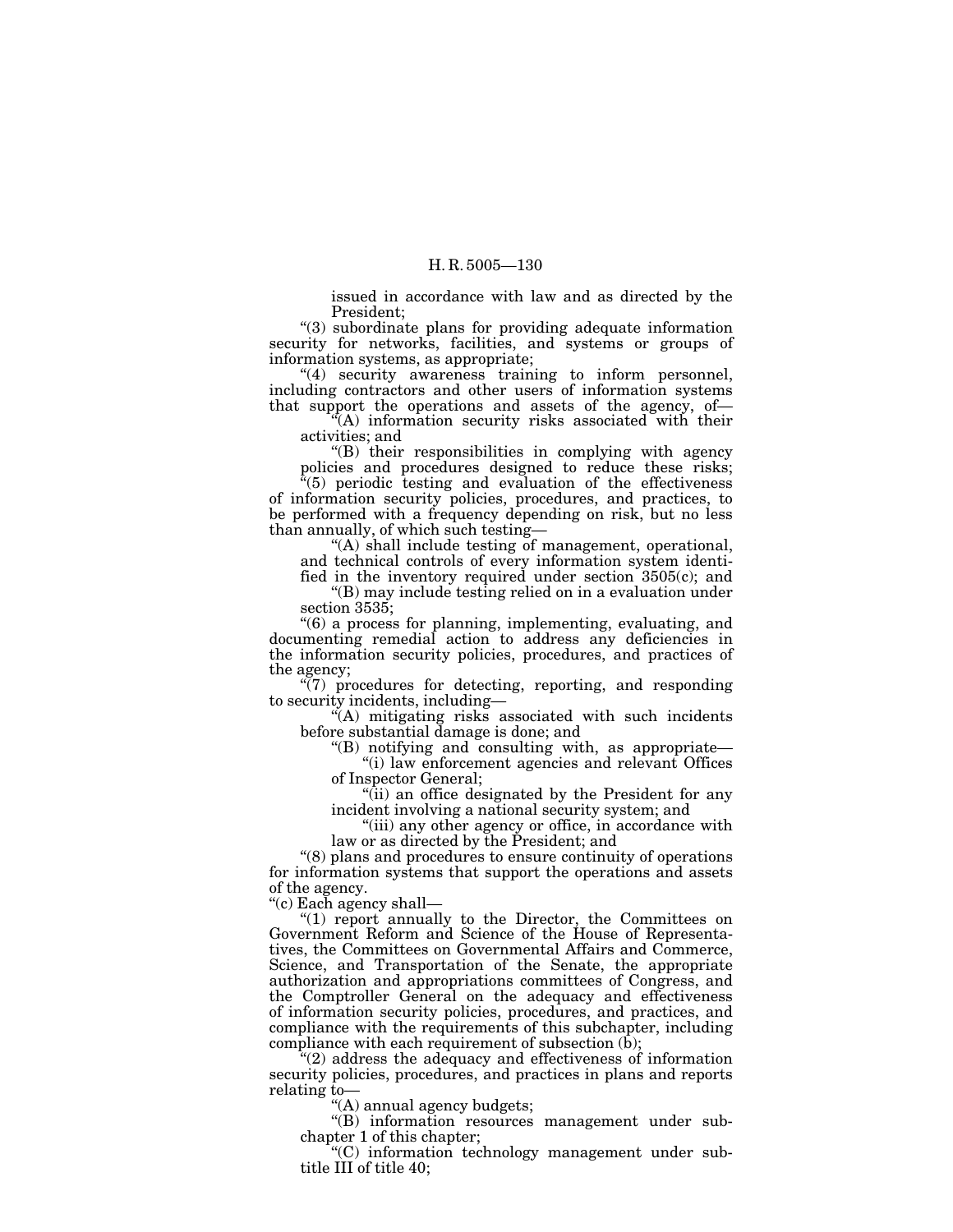''(D) program performance under sections 1105 and 1115 through 1119 of title 31, and sections 2801 and 2805 of title 39;

''(E) financial management under chapter 9 of title 31, and the Chief Financial Officers Act of 1990 (31 U.S.C. 501 note; Public Law 101–576) (and the amendments made by that Act);

''(F) financial management systems under the Federal Financial Management Improvement Act (31 U.S.C. 3512 note); and

''(G) internal accounting and administrative controls under section 3512 of title 31, United States Code, (known as the 'Federal Managers Financial Integrity Act'); and

''(3) report any significant deficiency in a policy, procedure, or practice identified under paragraph  $(1)$  or  $(2)$ —

''(A) as a material weakness in reporting under section 3512 of title 31; and

''(B) if relating to financial management systems, as an instance of a lack of substantial compliance under the Federal Financial Management Improvement Act (31 U.S.C. 3512 note).

 $"(d)(1)$  In addition to the requirements of subsection (c), each agency, in consultation with the Director, shall include as part of the performance plan required under section 1115 of title 31 a description of—

''(A) the time periods; and

''(B) the resources, including budget, staffing, and training, that are necessary to implement the program required under sub-

"(2) The description under paragraph (1) shall be based on the risk assessments required under subsection  $(b)(2)(1)$ .

 $f(e)$  Each agency shall provide the public with timely notice and opportunities for comment on proposed information security policies and procedures to the extent that such policies and procedures affect communication with the public.

### **''§ 3535. Annual independent evaluation**

 $((a)(1)$  Each year each agency shall have performed an independent evaluation of the information security program and practices of that agency to determine the effectiveness of such program

and practices.  $(i2)$  Each evaluation by an agency under this section shall include—

''(A) testing of the effectiveness of information security policies, procedures, and practices of a representative subset of the agency's information systems;

 $f(B)$  an assessment (made on the basis of the results of the testing) of compliance with—

''(i) the requirements of this subchapter; and

''(ii) related information security policies, procedures, standards, and guidelines; and

''(C) separate presentations, as appropriate, regarding information security relating to national security systems.

''(b) Subject to subsection (c)—

"(1) for each agency with an Inspector General appointed under the Inspector General Act of 1978, the annual evaluation required by this section shall be performed by the Inspector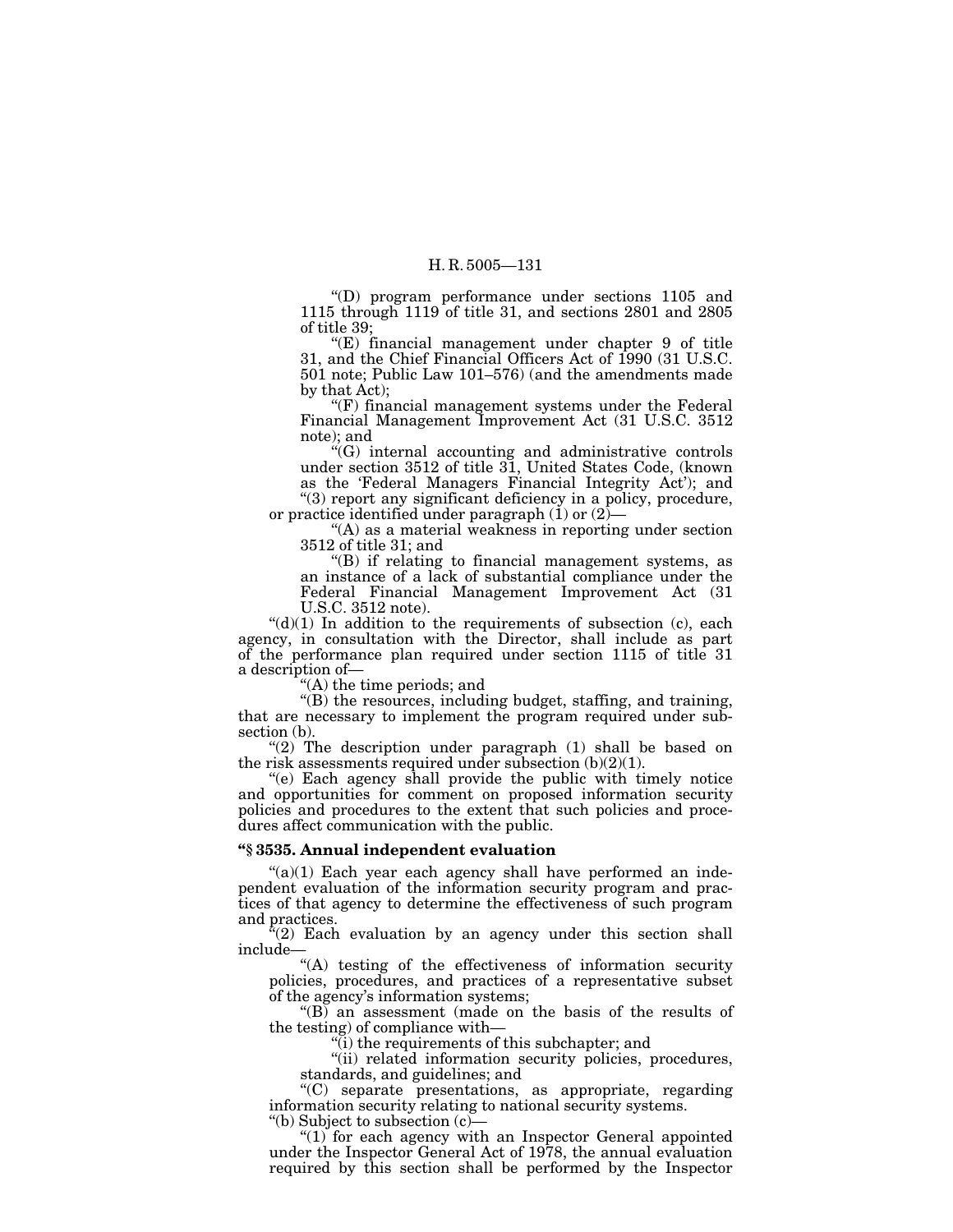General or by an independent external auditor, as determined by the Inspector General of the agency; and

"(2) for each agency to which paragraph  $(1)$  does not apply, the head of the agency shall engage an independent external auditor to perform the evaluation.

''(c) For each agency operating or exercising control of a national security system, that portion of the evaluation required by this section directly relating to a national security system shall be performed—

" $(1)$  only by an entity designated by the agency head; and

 $''(2)$  in such a manner as to ensure appropriate protection for information associated with any information security vulnerability in such system commensurate with the risk and in accordance with all applicable laws.

''(d) The evaluation required by this section—

"(1) shall be performed in accordance with generally accepted government auditing standards; and

 $\ell^2(2)$  may be based in whole or in part on an audit, evaluation, or report relating to programs or practices of the applicable agency.

''(e) Each year, not later than such date established by the Director, the head of each agency shall submit to the Director the results of the evaluation required under this section.

''(f) Agencies and evaluators shall take appropriate steps to ensure the protection of information which, if disclosed, may adversely affect information security. Such protections shall be commensurate with the risk and comply with all applicable laws and regulations.

 $(g(1))$  The Director shall summarize the results of the evaluations conducted under this section in the report to Congress required under section 3533(a)(8).

"(2) The Director's report to Congress under this subsection shall summarize information regarding information security relating to national security systems in such a manner as to ensure appropriate protection for information associated with any information security vulnerability in such system commensurate with the risk and in accordance with all applicable laws.

''(3) Evaluations and any other descriptions of information systems under the authority and control of the Director of Central Intelligence or of National Foreign Intelligence Programs systems under the authority and control of the Secretary of Defense shall be made available to Congress only through the appropriate oversight committees of Congress, in accordance with applicable laws.

"(h) The Comptroller General shall periodically evaluate and report to Congress on—

 $(1)$  the adequacy and effectiveness of agency information security policies and practices; and

 $''(2)$  implementation of the requirements of this subchapter.

## **''§ 3536. National security systems**

''The head of each agency operating or exercising control of a national security system shall be responsible for ensuring that the agency—

 $\mathcal{H}(1)$  provides information security protections commensurate with the risk and magnitude of the harm resulting from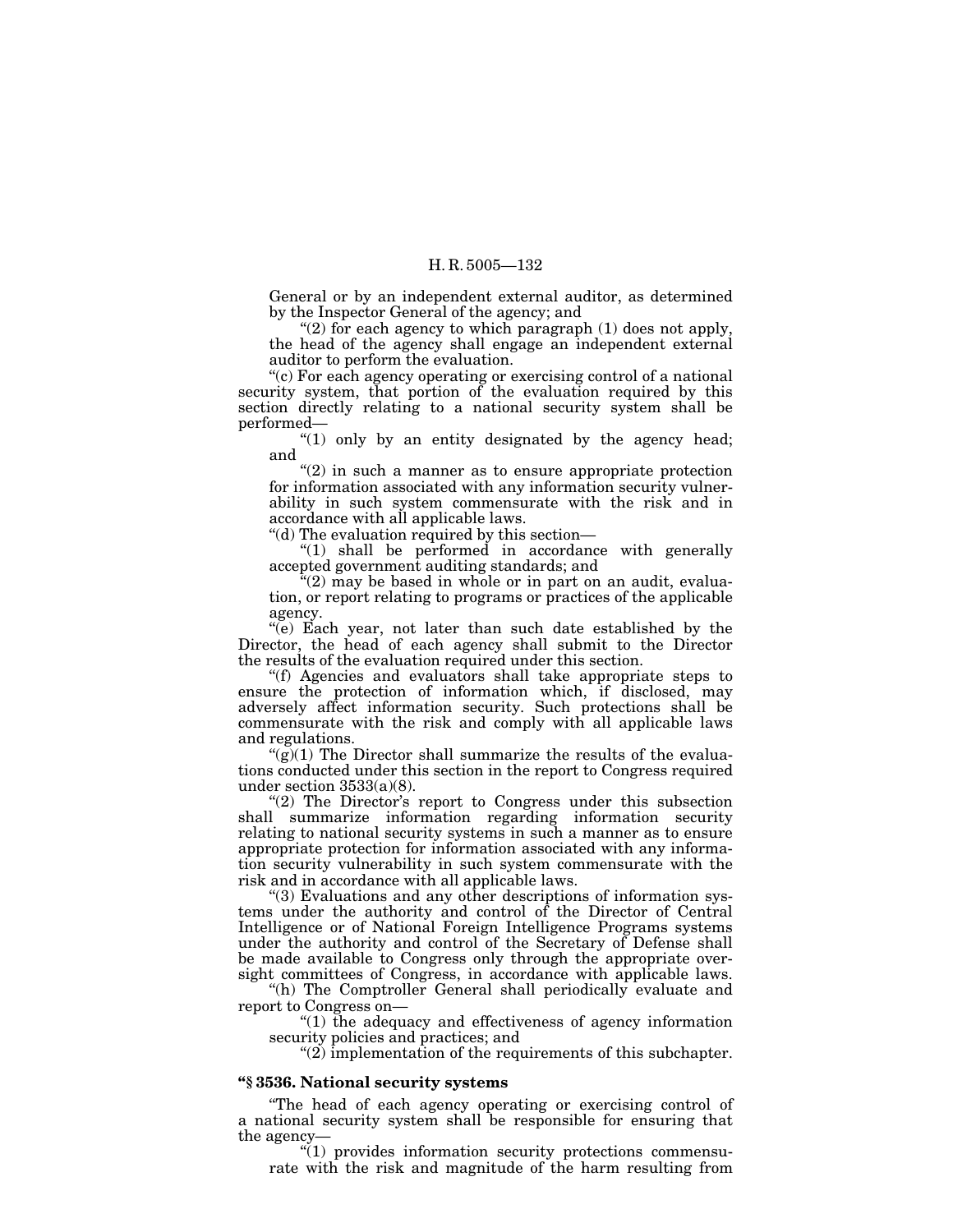the unauthorized access, use, disclosure, disruption, modifica-

 $t''(2)$  implements information security policies and practices as required by standards and guidelines for national security systems, issued in accordance with law and as directed by

 $t(3)$  complies with the requirements of this subchapter.

## **''§ 3537. Authorization of appropriations**

''There are authorized to be appropriated to carry out the provisions of this subchapter such sums as may be necessary for each of fiscal years 2003 through 2007.

### **''§ 3538. Effect on existing law**

''Nothing in this subchapter, section 11331 of title 40, or section 20 of the National Standards and Technology Act (15 U.S.C. 278g– 3) may be construed as affecting the authority of the President, the Office of Management and Budget or the Director thereof, the National Institute of Standards and Technology, or the head of any agency, with respect to the authorized use or disclosure of information, including with regard to the protection of personal privacy under section 552a of title 5, the disclosure of information under section 552 of title 5, the management and disposition of records under chapters 29, 31, or 33 of title 44, the management of information resources under subchapter I of chapter 35 of this title, or the disclosure of information to Congress or the Comptroller

 $(2)$  CLERICAL AMENDMENT.—The items in the table of sections at the beginning of such chapter 35 under the heading ''SUBCHAPTER II'' are amended to read as follows:

''3531. Purposes. ''3532. Definitions.

''3533. Authority and functions of the Director.

''3534. Federal agency responsibilities. ''3535. Annual independent evaluation.

''3536. National security systems. ''3537. Authorization of appropriations. ''3538. Effect on existing law.''.

(c) INFORMATION SECURITY RESPONSIBILITIES OF CERTAIN AGEN-<br>CIES.— (1) NATIONAL SECURITY RESPONSIBILITIES.—(A) Nothing in

this Act (including any amendment made by this Act) shall supersede any authority of the Secretary of Defense, the Director of Central Intelligence, or other agency head, as authorized by law and as directed by the President, with regard to the operation, control, or management of national security systems, as defined by section 3532(3) of title 44, United States Code.

(B) Section 2224 of title 10, United States Code, is amended—

(i) in subsection 2224(b), by striking ''(b) OBJECTIVES AND MINIMUM REQUIREMENTS.—(1)'' and inserting ''(b) OBJECTIVES OF THE PROGRAM.—'';

(ii) in subsection  $2224(b)$ , by striking "(2) the program shall at a minimum meet the requirements of section 3534 and 3535 of title 44, United States Code.''; and

(iii) in subsection  $2224(c)$ , by inserting ", including through compliance with subtitle II of chapter 35 of title 44'' after ''infrastructure''.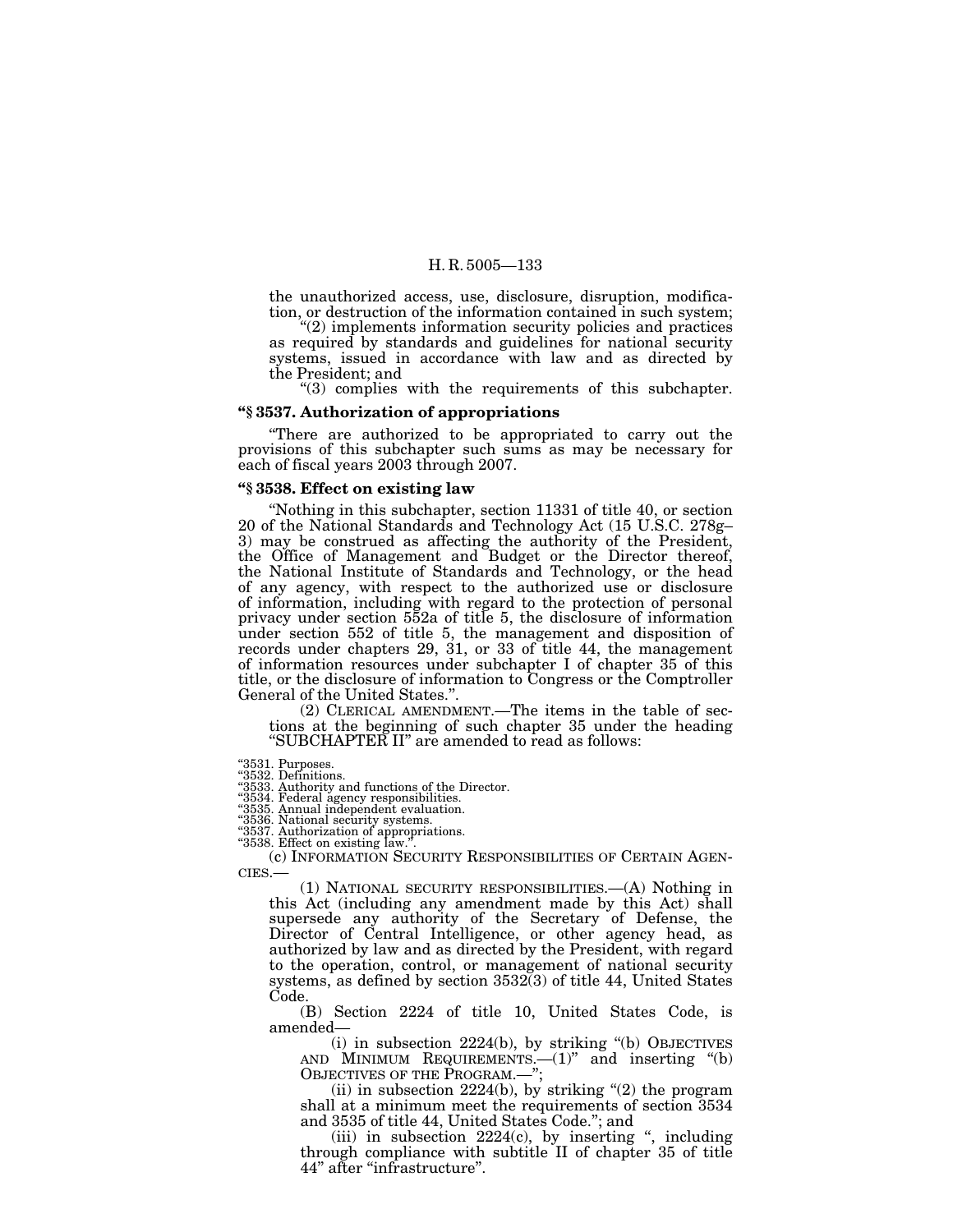(2) ATOMIC ENERGY ACT OF 1954.—Nothing in this Act shall supersede any requirement made by or under the Atomic Energy Act of 1954 (42 U.S.C. 2011 et seq.). Restricted Data or Formerly Restricted Data shall be handled, protected, classified, downgraded, and declassified in conformity with the Atomic Energy Act of 1954 (42 U.S.C. 2011 et seq.).

### **SEC. 1002. MANAGEMENT OF INFORMATION TECHNOLOGY.**

(a) IN GENERAL.—Section 11331 of title 40, United States Code, is amended to read as follows:

### **''§ 11331. Responsibilities for Federal information systems standards**

''(a) DEFINITION.—In this section, the term 'information security' has the meaning given that term in section  $3532(b)(1)$  of title 44.

''(b) REQUIREMENT TO PRESCRIBE STANDARDS.—

''(1) IN GENERAL.—

''(A) REQUIREMENT.—Except as provided under paragraph (2), the Director of the Office of Management and Budget shall, on the basis of proposed standards developed by the National Institute of Standards and Technology pursuant to paragraphs (2) and (3) of section 20(a) of the National Institute of Standards and Technology Act (15 U.S.C. 278g–3(a)) and in consultation with the Secretary of Homeland Security, promulgate information security standards pertaining to Federal information systems.

''(B) REQUIRED STANDARDS.—Standards promulgated under subparagraph (A) shall include—

''(i) standards that provide minimum information security requirements as determined under section 20(b) of the National Institute of Standards and Technology Act (15 U.S.C. 278g–3(b)); and

 $\dddot{\mathbf{r}}$ (ii) such standards that are otherwise necessary to improve the efficiency of operation or security of Federal information systems.

''(C) REQUIRED STANDARDS BINDING.—Information security standards described under subparagraph (B) shall be compulsory and binding.

"(2) STANDARDS AND GUIDELINES FOR NATIONAL SECURITY SYSTEMS.—Standards and guidelines for national security systems, as defined under section 3532(3) of title 44, shall be developed, promulgated, enforced, and overseen as otherwise authorized by law and as directed by the President.

''(c) APPLICATION OF MORE STRINGENT STANDARDS.—The head of an agency may employ standards for the cost-effective information security for all operations and assets within or under the supervision of that agency that are more stringent than the standards promulgated by the Director under this section, if such standards-

"(1) contain, at a minimum, the provisions of those applicable standards made compulsory and binding by the Director; and

 $''(2)$  are otherwise consistent with policies and guidelines issued under section 3533 of title 44.

''(d) REQUIREMENTS REGARDING DECISIONS BY DIRECTOR.—

" $(1)$  DEADLINE.—The decision regarding the promulgation of any standard by the Director under subsection (b) shall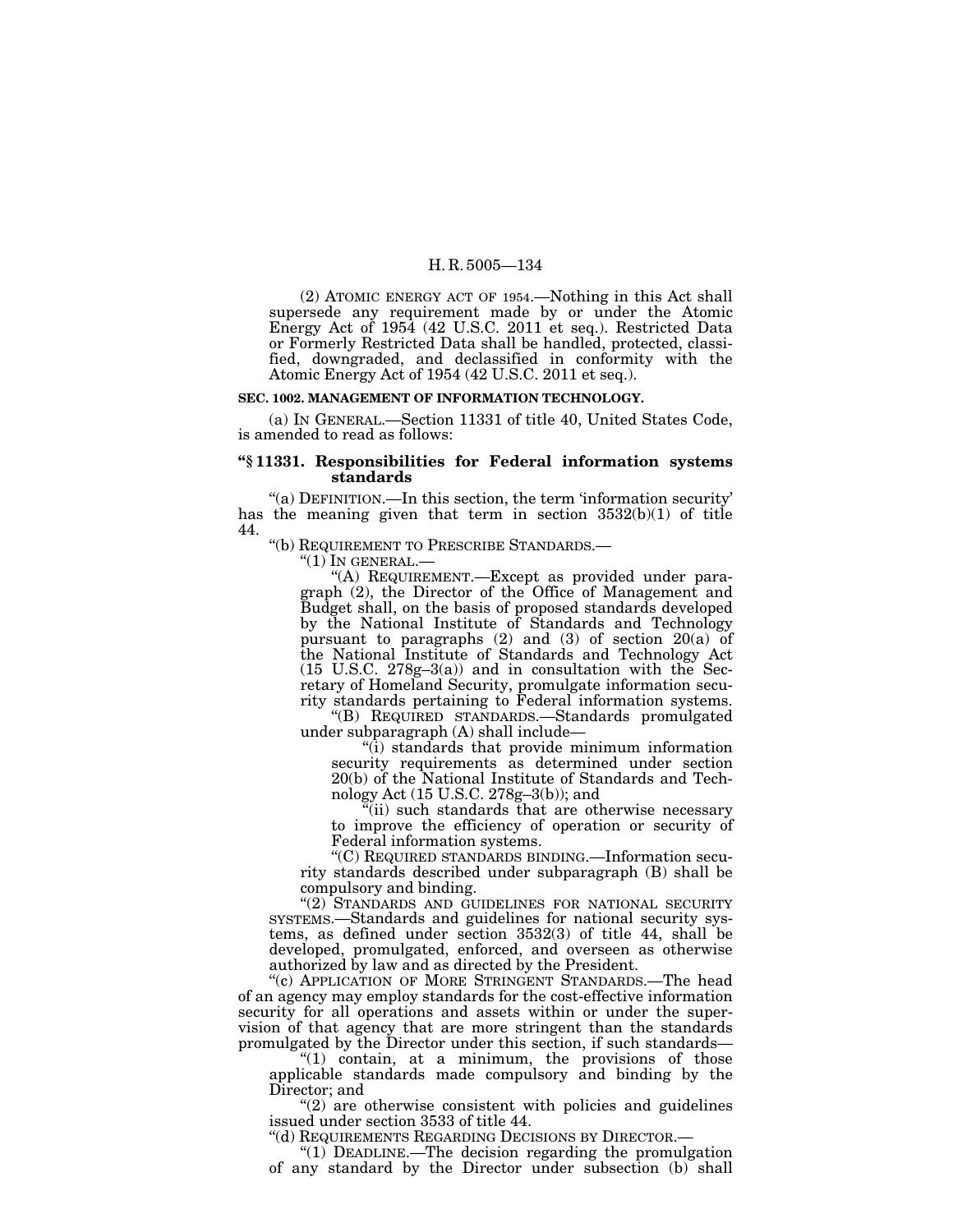occur not later than 6 months after the submission of the proposed standard to the Director by the National Institute of Standards and Technology, as provided under section 20 of the National Institute of Standards and Technology Act (15 U.S.C. 278g–3).

"(2) NOTICE AND COMMENT.—A decision by the Director to significantly modify, or not promulgate, a proposed standard submitted to the Director by the National Institute of Standards and Technology, as provided under section 20 of the National Institute of Standards and Technology Act (15 U.S.C. 278g– 3), shall be made after the public is given an opportunity to comment on the Director's proposed decision.''.

(b) CLERICAL AMENDMENT.—The table of sections at the beginning of chapter 113 of title 40, United States Code, is amended by striking the item relating to section 11331 and inserting the following:

### ''11331. Responsibilities for Federal information systems standards.''.

## **SEC. 1003. NATIONAL INSTITUTE OF STANDARDS AND TECHNOLOGY.**

Section 20 of the National Institute of Standards and Technology Act (15 U.S.C. 278g–3), is amended by striking the text and inserting the following:

''(a) The Institute shall—

 $''(1)$  have the mission of developing standards, guidelines, and associated methods and techniques for information systems;

 $\mathcal{H}(2)$  develop standards and guidelines, including minimum requirements, for information systems used or operated by an agency or by a contractor of an agency or other organization on behalf of an agency, other than national security systems (as defined in section 3532(b)(2) of title 44, United States Code);

''(3) develop standards and guidelines, including minimum requirements, for providing adequate information security for all agency operations and assets, but such standards and guidelines shall not apply to national security systems; and

''(4) carry out the responsibilities described in paragraph (3) through the Computer Security Division.

"(b) The standards and guidelines required by subsection (a) shall include, at a minimum—

 $\mathcal{L}(1)(A)$  standards to be used by all agencies to categorize all information and information systems collected or maintained by or on behalf of each agency based on the objectives of providing appropriate levels of information security according to a range of risk levels;

 $\sqrt{\text{B}}$  guidelines recommending the types of information and information systems to be included in each such category; and

''(C) minimum information security requirements for information and information systems in each such category; "(2) a definition of and guidelines concerning detection

and handling of information security incidents; and

''(3) guidelines developed in coordination with the National Security Agency for identifying an information system as a national security system consistent with applicable requirements for national security systems, issued in accordance with law and as directed by the President.

"(c) In developing standards and guidelines required by subsections (a) and (b), the Institute shall—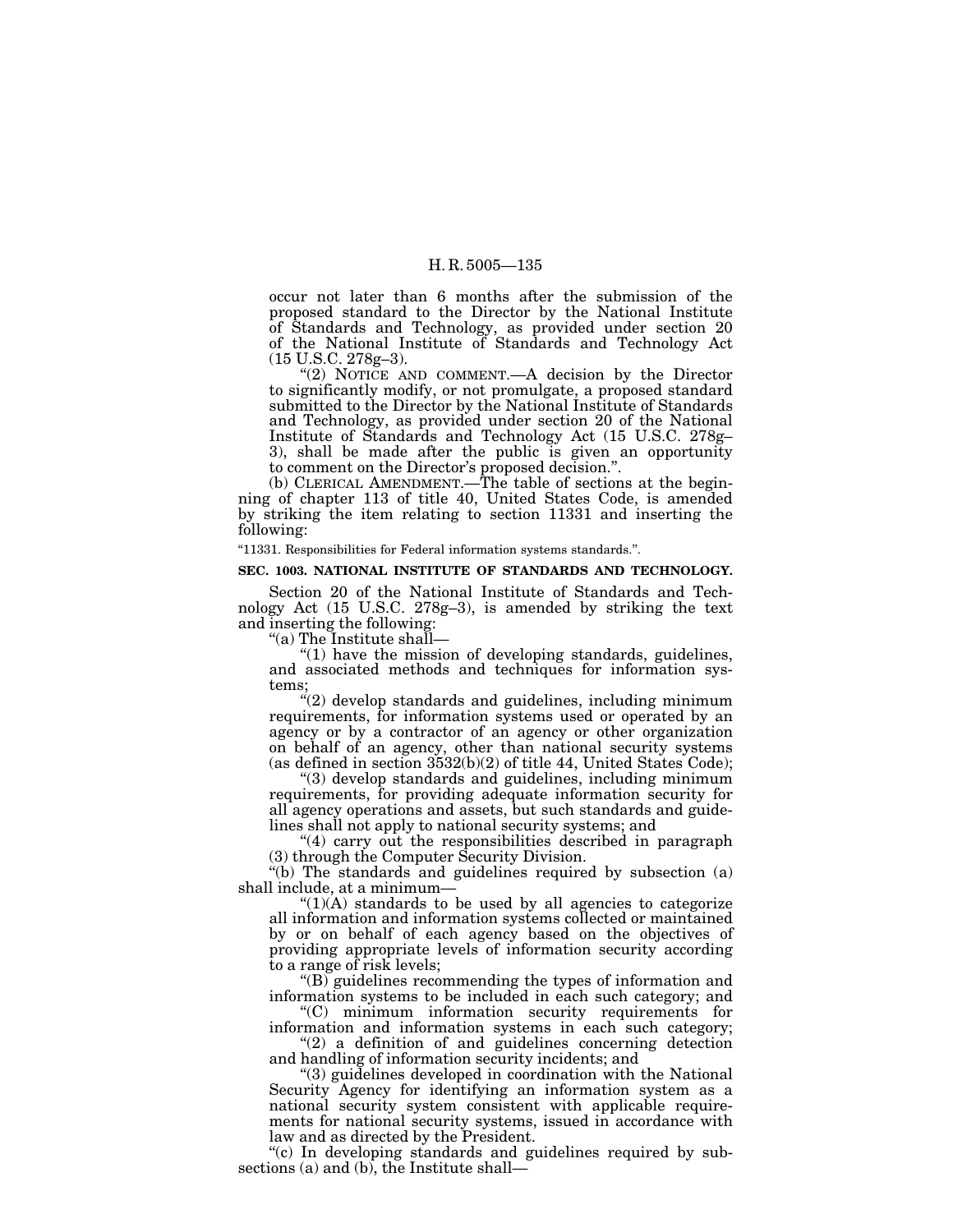''(1) consult with other agencies and offices (including, but not limited to, the Director of the Office of Management and Budget, the Departments of Defense and Energy, the National Security Agency, the General Accounting Office, and the Secretary of Homeland Security) to assure—

"(A) use of appropriate information security policies, procedures, and techniques, in order to improve information security and avoid unnecessary and costly duplication of effort; and

"(B) that such standards and guidelines are complementary with standards and guidelines employed for the protection of national security systems and information contained in such systems;

" $(2)$  provide the public with an opportunity to comment on proposed standards and guidelines;

" $(3)$  submit to the Director of the Office of Management and Budget for promulgation under section 11331 of title 40, United States Code—

"(A) standards, as required under subsection  $(b)(1)(A)$ , no later than 12 months after the date of the enactment of this section; and

''(B) minimum information security requirements for each category, as required under subsection  $(b)(1)(C)$ , no later than 36 months after the date of the enactment of this section;

"(4) issue guidelines as required under subsection  $(b)(1)(B)$ , no later than 18 months after the date of the enactment of this Act;

''(5) ensure that such standards and guidelines do not require specific technological solutions or products, including any specific hardware or software security solutions;

 $\sqrt{6}$  ensure that such standards and guidelines provide for sufficient flexibility to permit alternative solutions to provide equivalent levels of protection for identified information security risks; and

 $\degree$ (7) use flexible, performance-based standards and guidelines that, to the greatest extent possible, permit the use of off-the-shelf commercially developed information security products.

''(d) The Institute shall—

''(1) submit standards developed pursuant to subsection (a), along with recommendations as to the extent to which these should be made compulsory and binding, to the Director of the Office of Management and Budget for promulgation under section 11331 of title 40, United States Code;

''(2) provide assistance to agencies regarding—

 $\mathbf{H}^{\mathsf{u}}(A)$  compliance with the standards and guidelines developed under subsection (a);

 $\angle$ <sup>"(B)</sup> detecting and handling information security incidents; and

''(C) information security policies, procedures, and practices;

''(3) conduct research, as needed, to determine the nature and extent of information security vulnerabilities and techniques for providing cost-effective information security;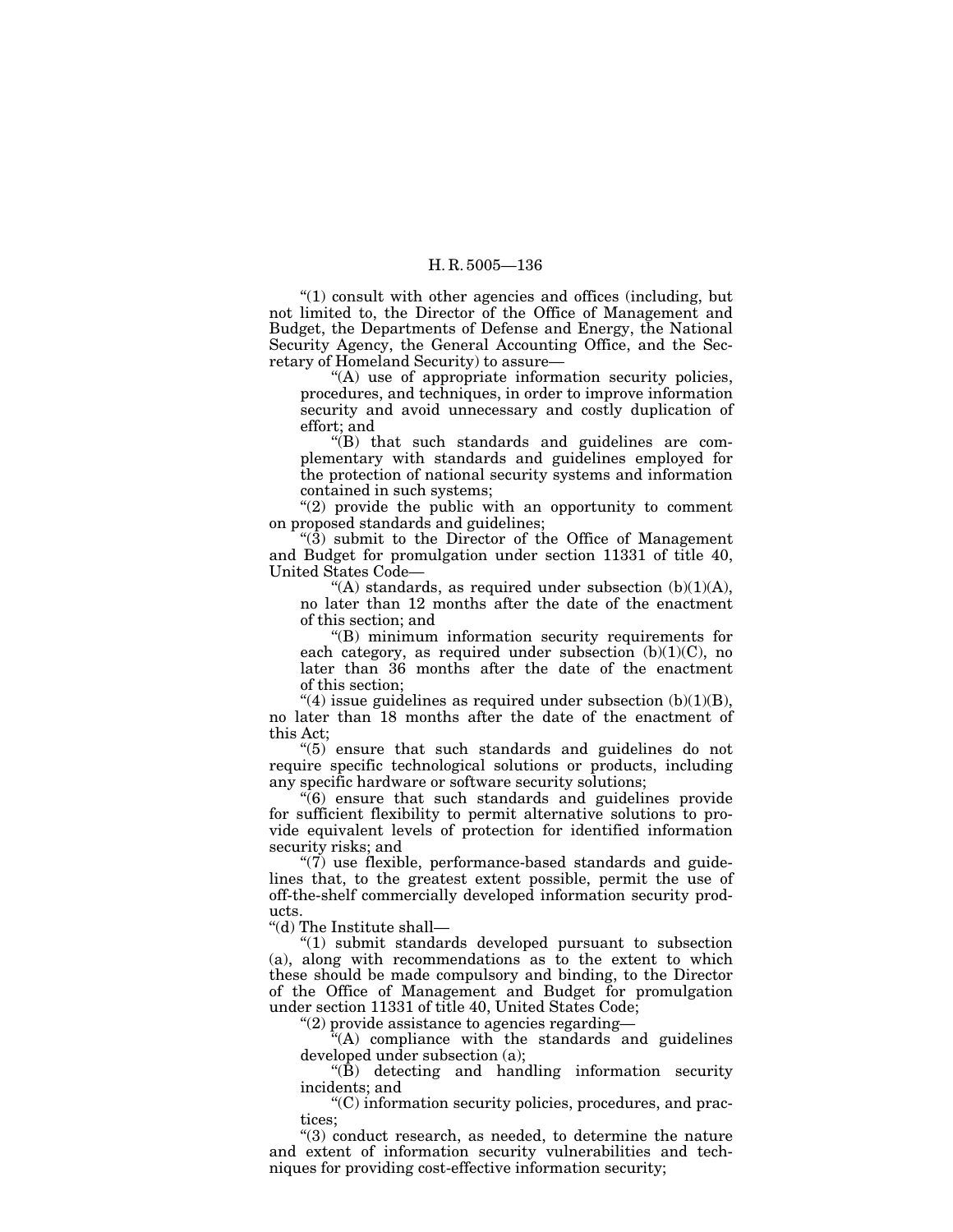"(4) develop and periodically revise performance indicators and measures for agency information security policies and practices;

 $(5)$  evaluate private sector information security policies and practices and commercially available information technologies to assess potential application by agencies to strengthen information security;

''(6) evaluate security policies and practices developed for national security systems to assess potential application by agencies to strengthen information security;

 $'(7)$  periodically assess the effectiveness of standards and guidelines developed under this section and undertake revisions as appropriate;

"(8) solicit and consider the recommendations of the Information Security and Privacy Advisory Board, established by section 21, regarding standards and guidelines developed under subsection (a) and submit such recommendations to the Director of the Office of Management and Budget with such standards submitted to the Director; and

''(9) prepare an annual public report on activities undertaken in the previous year, and planned for the coming year, to carry out responsibilities under this section.

''(e) As used in this section—

" $(1)$  the term 'agency' has the same meaning as provided in section 3502(1) of title 44, United States Code;

" $(2)$  the term 'information security' has the same meaning as provided in section 3532(1) of such title;

 $^{\circ}$  (3) the term 'information system' has the same meaning as provided in section 3502(8) of such title;

" $(4)$  the term 'information technology' has the same meaning as provided in section 11101 of title 40, United States Code; and<br>"(5) the term 'national security system' has the same

meaning as provided in section  $3532(b)(2)$  of such title.".

### **SEC. 1004. INFORMATION SECURITY AND PRIVACY ADVISORY BOARD.**

Section 21 of the National Institute of Standards and Technology Act (15 U.S.C. 278g–4), is amended—

 $(1)$  in subsection  $\overline{a}$ ), by striking "Computer System Security and Privacy Advisory Board'' and inserting ''Information Security and Privacy Advisory Board'';

 $(2)$  in subsection  $(a)(1)$ , by striking "computer or telecommunications'' and inserting ''information technology'';

 $(3)$  in subsection  $(a)(2)$ –

(A) by striking ''computer or telecommunications technology'' and inserting ''information technology''; and

(B) by striking ''computer or telecommunications equipment" and inserting "information technology";

(4) in subsection (a)(3)—<br>(A) by striking "computer systems" and inserting "information system"; and

(B) by striking ''computer systems security'' and inserting ''information security'';

 $(5)$  in subsection  $(b)(1)$  by striking "computer systems security'' and inserting ''information security'';

(6) in subsection (b) by striking paragraph (2) and inserting the following: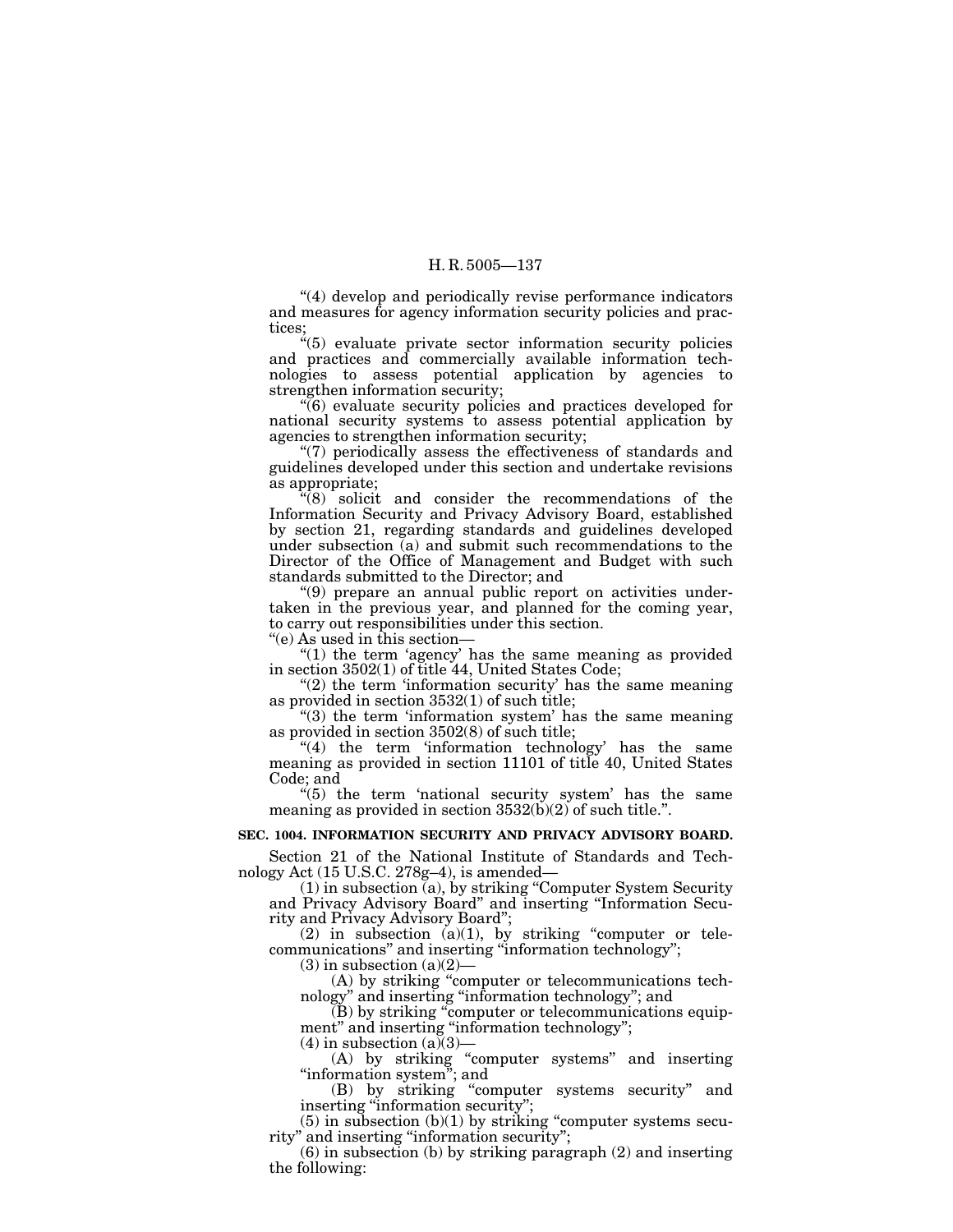"(2) to advise the Institute and the Director of the Office of Management and Budget on information security and privacy issues pertaining to Federal Government information systems, including through review of proposed standards and guidelines developed under section 20; and'';

 $(7)$  in subsection  $(b)(3)$  by inserting "annually" after "report";

(8) by inserting after subsection (e) the following new subsection:

''(f) The Board shall hold meetings at such locations and at such time and place as determined by a majority of the Board.'';

(9) by redesignating subsections (f) and (g) as subsections (g) and (h), respectively; and

(10) by striking subsection (h), as redesignated by paragraph (9), and inserting the following:

"(h) As used in this section, the terms 'information system' and 'information technology' have the meanings given in section  $20.$ ".

## **SEC. 1005. TECHNICAL AND CONFORMING AMENDMENTS.**

(a) FEDERAL COMPUTER SYSTEM SECURITY TRAINING AND PLAN.—

(1) REPEAL.—Section 11332 of title 40, United States Code, is repealed.

(2) CLERICAL AMENDMENT.—The table of sections at the beginning of chapter 113 of title 40, United States Code, as amended by striking the item relating to section 11332.

(b) FLOYD D. SPENCE NATIONAL DEFENSE AUTHORIZATION ACT FOR FISCAL YEAR 2001.—The Floyd D. Spence National Defense Authorization Act for Fiscal Year 2001 (Public Law 106–398) is amended by striking subtitle G of title X (44 U.S.C. 3531 note).

(c) PAPERWORK REDUCTION ACT. $-(1)$  Section 3504 $(g)$  of title 44, United States Code, is amended—

(A) by adding "and" at the end of paragraph  $(1)$ ;

(B) in paragraph (2)—

 $(i)$  by striking "sections 11331 and 11332(b) and (c) of title 40'' and inserting ''section 11331 of title 40 and subchapter II of this title''; and

(ii) by striking the semicolon and inserting a period; and

(C) by striking paragraph (3).

(2) Section 3505 of such title is amended by adding at the end the following:

"(c) INVENTORY OF INFORMATION SYSTEMS.—(1) The head of each agency shall develop and maintain an inventory of the information systems (including national security systems) operated by or under the control of such agency;

 $''(2)$  The identification of information systems in an inventory under this subsection shall include an identification of the interfaces between each such system and all other systems or networks, including those not operated by or under the control of the agency; ''(3) Such inventory shall be—

''(A) updated at least annually;

''(B) made available to the Comptroller General; and

''(C) used to support information resources management, including—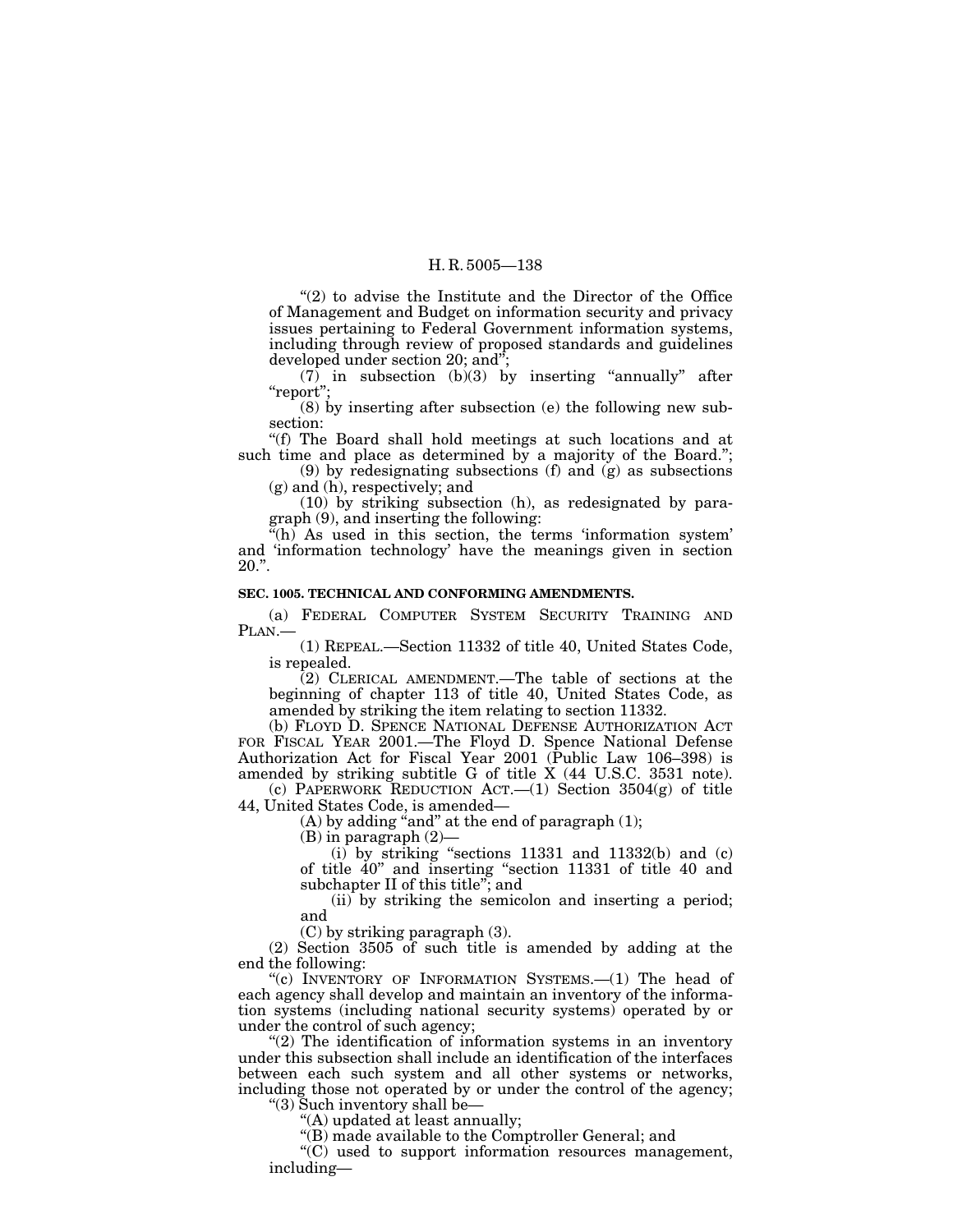''(i) preparation and maintenance of the inventory of information resources under section  $3506(b)(4);$ 

''(ii) information technology planning, budgeting, acquisition, and management under section 3506(h), subtitle III of title 40, and related laws and guidance;

''(iii) monitoring, testing, and evaluation of information security controls under subchapter II;

"(iv) preparation of the index of major information systems required under section  $552(g)$  of title 5, United States Code; and

''(v) preparation of information system inventories required for records management under chapters 21, 29, 31, and 33.

"(4) The Director shall issue guidance for and oversee the implementation of the requirements of this subsection.''.

 $(3)$  Section 3506 $(g)$  of such title is amended—

 $(A)$  by adding "and" at the end of paragraph  $(1)$ ;

(B) in paragraph (2)—

(i) by striking ''section 11332 of title 40'' and inserting "subchapter II of this chapter"; and

(ii) by striking ''; and'' and inserting a period; and (C) by striking paragraph (3).

### **SEC. 1006. CONSTRUCTION.**

Nothing in this Act, or the amendments made by this Act, affects the authority of the National Institute of Standards and Technology or the Department of Commerce relating to the development and promulgation of standards or guidelines under paragraphs  $(1)$  and  $(2)$  of section  $20(a)$  of the National Institute of Standards and Technology Act (15 U.S.C. 278g–3(a)).

# **TITLE XI—DEPARTMENT OF JUSTICE DIVISIONS**

# **Subtitle A—Executive Office for Immigration Review**

## **SEC. 1101. LEGAL STATUS OF EOIR.**

(a) EXISTENCE OF EOIR.—There is in the Department of Justice the Executive Office for Immigration Review, which shall be subject to the direction and regulation of the Attorney General under section 103(g) of the Immigration and Nationality Act, as added by section 1102.

### **SEC. 1102. AUTHORITIES OF THE ATTORNEY GENERAL.**

Section 103 of the Immigration and Nationality Act (8 U.S.C. 1103) as amended by this Act, is further amended by— (1) amending the heading to read as follows:

''POWERS AND DUTIES OF THE SECRETARY, THE UNDER SECRETARY, AND THE ATTORNEY GENERAL'';

(2) in subsection (a)— $(A)$  by inserting "Attorney General," after "President,"; and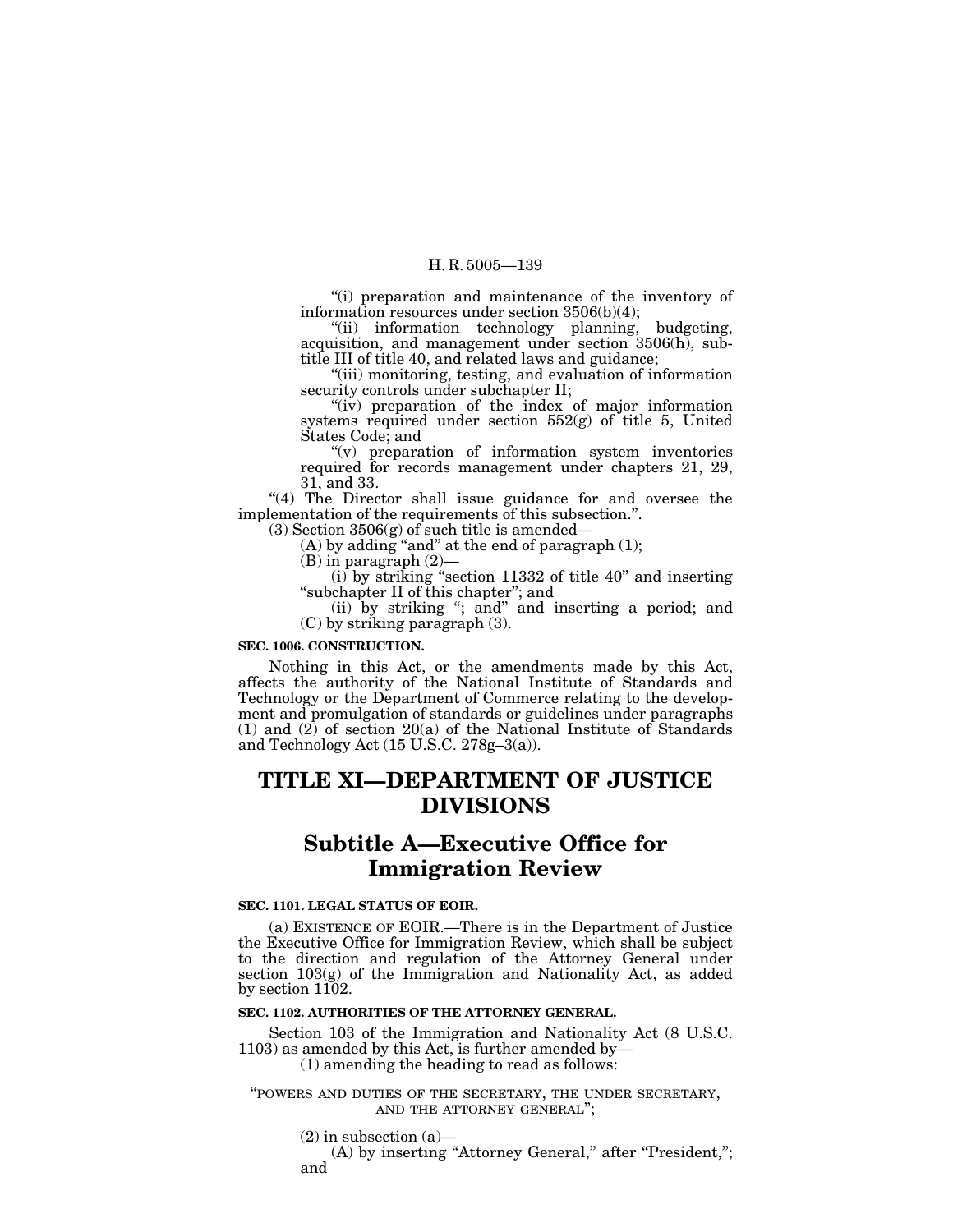(B) by redesignating paragraphs (8), (9), (8) (as added by section 372 of Public Law 104–208), and (9) (as added by section 372 of Public Law 104–208) as paragraphs (8), (9), (10), and (11), respectively; and

(3) by adding at the end the following new subsection: ''(g) ATTORNEY GENERAL.—

"(1) IN GENERAL.—The Attorney General shall have such authorities and functions under this Act and all other laws relating to the immigration and naturalization of aliens as were exercised by the Executive Office for Immigration Review, or by the Attorney General with respect to the Executive Office for Immigration Review, on the day before the effective date of the Immigration Reform, Accountability and Security Enhancement Act of 2002.

"(2) POWERS.-The Attorney General shall establish such regulations, prescribe such forms of bond, reports, entries, and other papers, issue such instructions, review such administrative determinations in immigration proceedings, delegate such authority, and perform such other acts as the Attorney General determines to be necessary for carrying out this section.''.

### **SEC. 1103. STATUTORY CONSTRUCTION.**

Nothing in this Act, any amendment made by this Act, or in section 103 of the Immigration and Nationality Act, as amended by section 1102, shall be construed to limit judicial deference to regulations, adjudications, interpretations, orders, decisions, judgments, or any other actions of the Secretary of Homeland Security or the Attorney General.

# **Subtitle B—Transfer of the Bureau of Alcohol, Tobacco and Firearms to the Department of Justice**

## **SEC. 1111. BUREAU OF ALCOHOL, TOBACCO, FIREARMS, AND EXPLO-SIVES.**

(a) ESTABLISHMENT.—

(1) IN GENERAL.—There is established within the Department of Justice under the general authority of the Attorney General the Bureau of Alcohol, Tobacco, Firearms, and Explosives (in this section referred to as the "Bureau").

(2) DIRECTOR.—There shall be at the head of the Bureau a Director, Bureau of Alcohol, Tobacco, Firearms, and Explosives (in this subtitle referred to as the ''Director''). The Director shall be appointed by the Attorney General and shall perform such functions as the Attorney General shall direct. The Director shall receive compensation at the rate prescribed by law under section 5314 of title V, United States Code, for positions at level III of the Executive Schedule.

(3) COORDINATION.—The Attorney General, acting through the Director and such other officials of the Department of Justice as the Attorney General may designate, shall provide for the coordination of all firearms, explosives, tobacco enforcement, and arson enforcement functions vested in the Attorney General so as to assure maximum cooperation between and among any officer, employee, or agency of the Department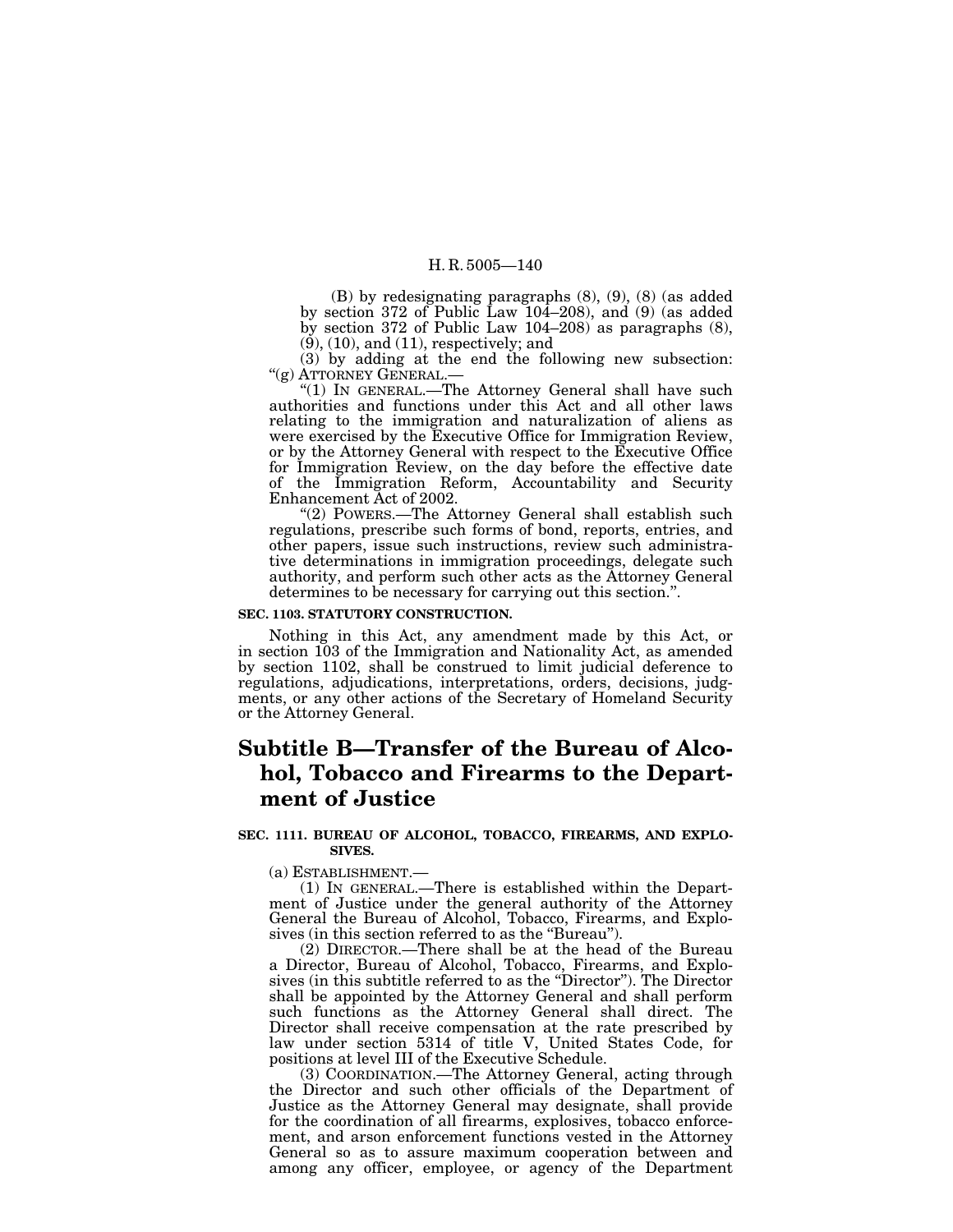of Justice involved in the performance of these and related functions.

(4) PERFORMANCE OF TRANSFERRED FUNCTIONS.—The Attorney General may make such provisions as the Attorney General determines appropriate to authorize the performance by any officer, employee, or agency of the Department of Justice of any function transferred to the Attorney General under this section.

(b) RESPONSIBILITIES.—Subject to the direction of the Attorney General, the Bureau shall be responsible for investigating—

General, the Bureau shall be responsible for investigating— (1) criminal and regulatory violations of the Federal firearms, explosives, arson, alcohol, and tobacco smuggling laws; (2) the functions transferred by subsection (c); and

(3) any other function related to the investigation of violent crime or domestic terrorism that is delegated to the Bureau by the Attorney General.

(c) TRANSFER OF AUTHORITIES, FUNCTIONS, PERSONNEL, AND ASSETS TO THE DEPARTMENT OF JUSTICE.—

(1) IN GENERAL.—Subject to paragraph (2), but notwithstanding any other provision of law, there are transferred to the Department of Justice the authorities, functions, personnel, and assets of the Bureau of Alcohol, Tobacco and Firearms, which shall be maintained as a distinct entity within the Department of Justice, including the related functions of the Secretary of the Treasury.

(2) ADMINISTRATION AND REVENUE COLLECTION FUNC-TIONS.—There shall be retained within the Department of the Treasury the authorities, functions, personnel, and assets of the Bureau of Alcohol, Tobacco and Firearms relating to the administration and enforcement of chapters 51 and 52 of the Internal Revenue Code of 1986, sections 4181 and 4182 of the Internal Revenue Code of 1986, and title 27, United States Code.

(3) BUILDING PROSPECTUS.—Prospectus PDC-98W10, giving the General Services Administration the authority for site acquisition, design, and construction of a new headquarters building for the Bureau of Alcohol, Tobacco and Firearms, is transferred, and deemed to apply, to the Bureau of Alcohol, Tobacco, Firearms, and Explosives established in the Department of Justice under subsection (a).

(d) TAX AND TRADE BUREAU.—

(1) ESTABLISHMENT.—There is established within the Department of the Treasury the Tax and Trade Bureau.

(2) ADMINISTRATOR.—The Tax and Trade Bureau shall be headed by an Administrator, who shall perform such duties as assigned by the Under Secretary for Enforcement of the Department of the Treasury. The Administrator shall occupy a career-reserved position within the Senior Executive Service.

(3) RESPONSIBILITIES.—The authorities, functions, personnel, and assets of the Bureau of Alcohol, Tobacco and Firearms that are not transferred to the Department of Justice under this section shall be retained and administered by the Tax and Trade Bureau.

### **SEC. 1112. TECHNICAL AND CONFORMING AMENDMENTS.**

(a) The Inspector General Act of 1978 (5 U.S.C. App.) is amended—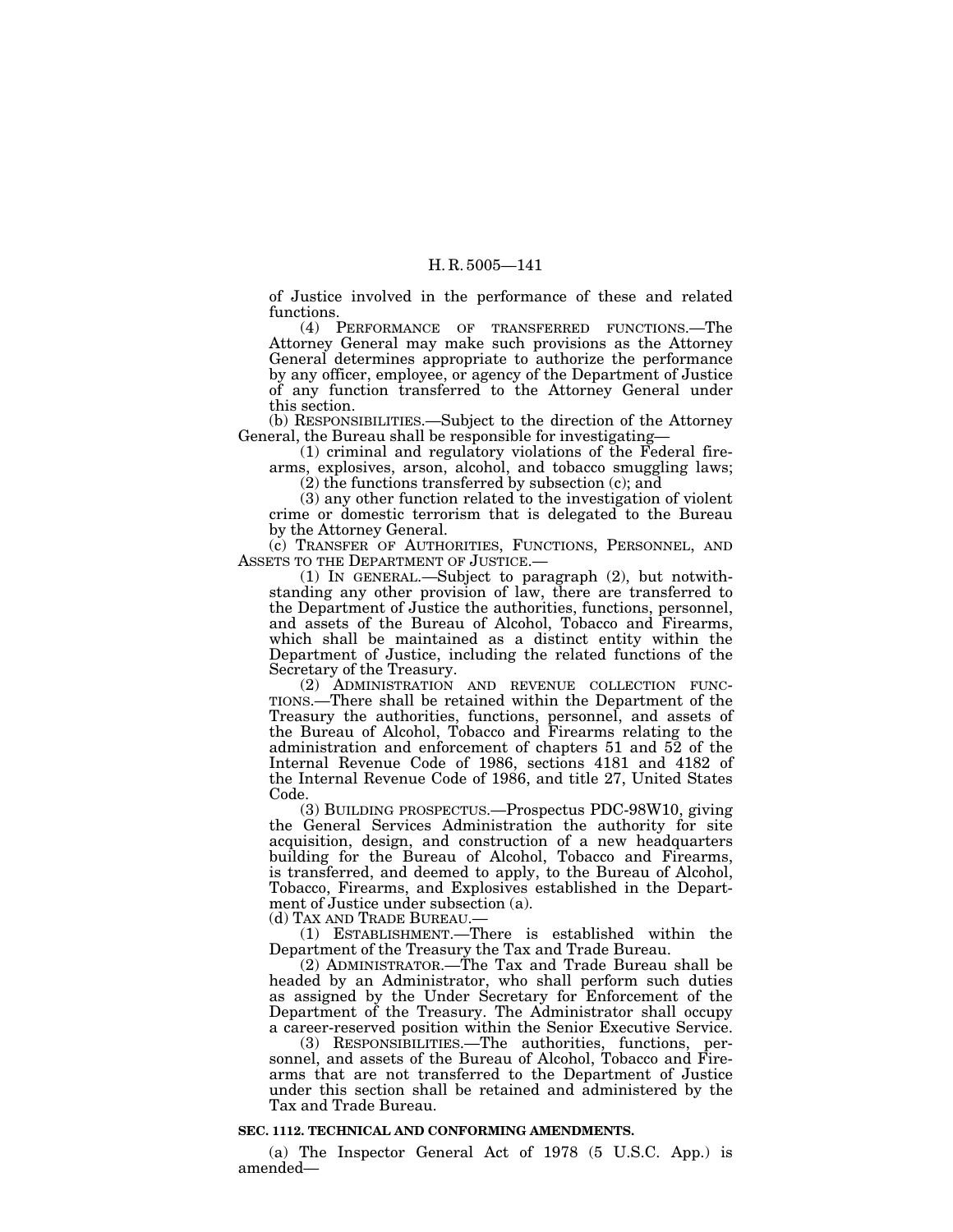(1) in section  $8D(b)(1)$  by striking "Bureau of Alcohol, Tobacco and Firearms'' and inserting ''Tax and Trade Bureau''; and

(2) in section  $9(a)(1)(L)(i)$ , by striking "Bureau of Alcohol, Tobacco, and Firearms'' and inserting ''Tax and Trade Bureau''.

(b) Section  $1109(c)(2)(A)(i)$  of the Consolidated Omnibus Budget Reconciliation Act of 1985 (7 U.S.C. 1445–3(c)(2)(A)(i)) is amended by striking ''(on ATF Form 3068) by manufacturers of tobacco products to the Bureau of Alcohol, Tobacco and Firearms'' and inserting ''by manufacturers of tobacco products to the Tax and Trade Bureau''.

(c) Section 2(4)(J) of the Enhanced Border Security and Visa Entry Reform Act of 2002 (Public Law 107–173; 8 U.S.C.A. 1701(4)(J)) is amended by striking ''Bureau of Alcohol, Tobacco, and Firearms'' and inserting ''Bureau of Alcohol, Tobacco, Firearms, and Explosives, Department of Justice''.

(d) Section 3(1)(E) of the Firefighters' Safety Study Act (15 U.S.C. 2223b(1)(E)) is amended by striking "the Bureau of Alcohol, Tobacco, and Firearms," and inserting "the Bureau of Alcohol, Tobacco, Firearms, and Explosives, Department of Justice,''.

(e) Chapter 40 of title 18, United States Code, is amended—

(1) by striking section 841(k) and inserting the following: "(k) 'Attorney General' means the Attorney General of the United States.'';

(2) in section 846(a), by striking ''the Attorney General and the Federal Bureau of Investigation, together with the Secretary'' and inserting ''the Federal Bureau of Investigation, together with the Bureau of Alcohol, Tobacco, Firearms, and Explosives''; and

(3) by striking ''Secretary'' each place it appears and inserting "Attorney General".

(f) Chapter 44 of title 18, United States Code, is amended—  $(1)$  in section 921(a)(4)(B), by striking "Secretary" and inserting "Attorney General";

(2) in section  $921(a)(4)$ , by striking "Secretary of the Treasury" and inserting "Attorney General";

(3) in section 921(a), by striking paragraph (18) and inserting the following:

"(18) The term 'Attorney General' means the Attorney General of the United States"

(4) in section  $922(p)(5)(A)$ , by striking "after consultation with the Secretary" and inserting "after consultation with the Attorney General'';

 $(5)$  in section  $923(1)$ , by striking "Secretary of the Treasury" and inserting "Attorney General"; and

(6) by striking ''Secretary'' each place it appears, except before "of the Army" in section  $921(a)(4)$  and before "of Defense" in section  $922(p)(5)(A)$ , and inserting the term "Attorney General''.

(g) Section 1261(a) of title 18, United States Code, is amended to read as follows:

''(a) The Attorney General—

''(1) shall enforce the provisions of this chapter; and

" $(2)$  has the authority to issue regulations to carry out the provisions of this chapter.''.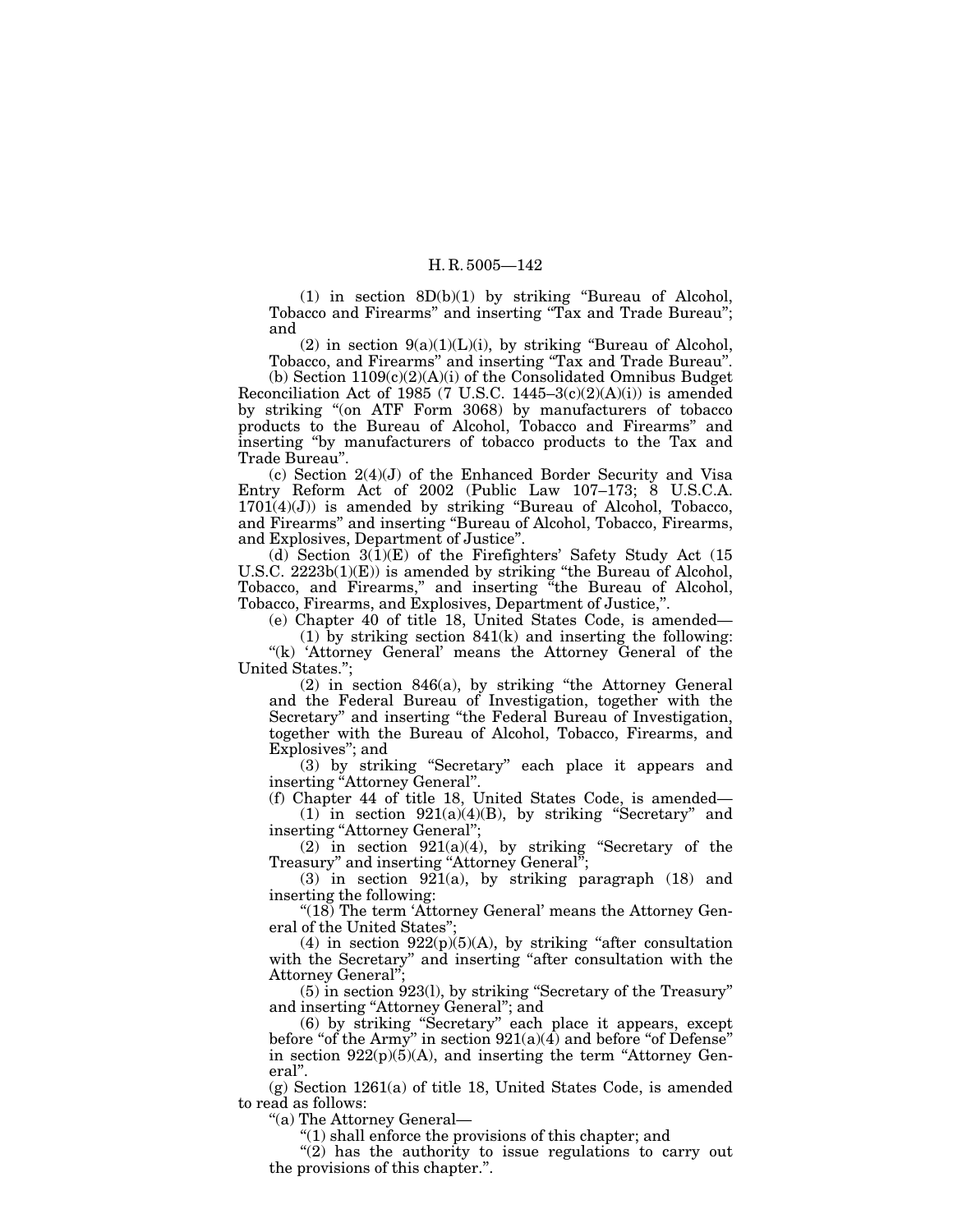(h) Section 1952(c) of title 18, United States Code, is amended by striking ''Secretary of the Treasury'' and inserting ''Attorney General''.

(i) Chapter 114 of title 18, United States Code, is amended—

(1) by striking section 2341(5), and inserting the following:

"(5) the term 'Attorney General' means the Attorney General of the United States''; and

(2) by striking ''Secretary'' each place it appears and inserting ''Attorney General''.

(j) Section  $6103(i)(8)(A)(i)$  of the Internal Revenue Code of 1986 (relating to confidentiality and disclosure of returns and return information) is amended by striking ''or the Bureau of Alcohol, Tobacco and Firearms'' and inserting '', the Bureau of Alcohol, Tobacco, Firearms, and Explosives, Department of Justice, or the Tax and Trade Bureau, Department of the Treasury,''.

(k) Section 7801(a) of the Internal Revenue Code of 1986 (relating to the authority of the Department of the Treasury) is amended—

(1) by striking ''SECRETARY.—Except'' and inserting ''SEC-RETARY.—

''(1) IN GENERAL.—Except''; and

(2) by adding at the end the following:

''(2) ADMINISTRATION AND ENFORCEMENT OF CERTAIN PROVI-SIONS BY ATTORNEY GENERAL.—

''(A) IN GENERAL.—The administration and enforcement of the following provisions of this title shall be performed by or under the supervision of the Attorney General; and the term 'Secretary' or 'Secretary of the Treasury' shall, when applied to those provisions, mean the Attorney General; and the term 'internal revenue officer' shall, when applied to those provisions, mean any officer of the Bureau of Alcohol, Tobacco, Firearms, and Explosives so designated by the Attorney General:

''(i) Chapter 53.

"(ii) Chapters 61 through 80, to the extent such chapters relate to the enforcement and administration of the provisions referred to in clause (i).

''(B) USE OF EXISTING RULINGS AND INTERPRETATIONS.— Nothing in this Act alters or repeals the rulings and interpretations of the Bureau of Alcohol, Tobacco, and Firearms in effect on the effective date of the Homeland Security Act of 2002, which concern the provisions of this title referred to in subparagraph (A). The Attorney General shall consult with the Secretary to achieve uniformity and consistency in administering provisions under chapter 53 of title 26, United States Code.''.

(l) Section 2006(2) of title 28, United States Code, is amended by inserting ", the Director, Bureau of Alcohol, Tobacco, Firearms, and Explosives, Department of Justice,'' after ''the Secretary of the Treasury''.

(m) Section 713 of title 31, United States Code, is amended—

(1) by striking the section heading and inserting the following: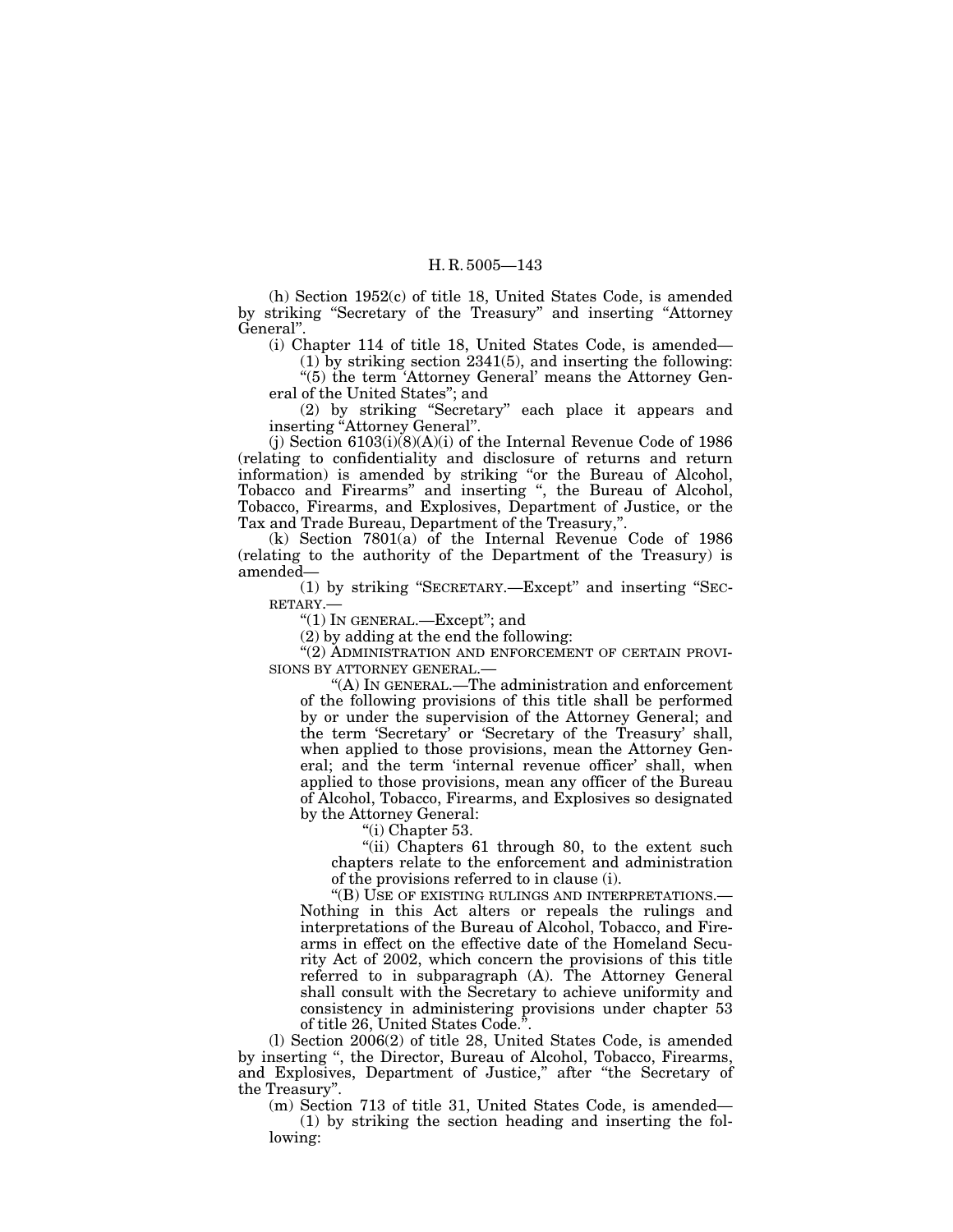### **''§ 713. Audit of Internal Revenue Service, Tax and Trade Bureau, and Bureau of Alcohol, Tobacco, Firearms, and Explosives'';**

(2) in subsection (a), by striking ''Bureau of Alcohol, Tobacco, and Firearms,'' and inserting ''Tax and Trade Bureau, Department of the Treasury, and the Bureau of Alcohol, Tobacco, Firearms, and Explosives, Department of Justice''; and

(3) in subsection (b)—<br>
(A) in paragraph (1)(B), by striking "or the Bureau"<br>
and inserting "or either Bureau";<br>
(B) in paragraph (2)—

 $(i)$  by striking "or the Bureau" and inserting "or either Bureau''; and

(ii) by striking "and the Director of the Bureau"<br>and inserting "the Tax and Trade Bureau, Department of the Treasury, and the Director of the Bureau of Alcohol, Tobacco, Firearms, and Explosives, Department of Justice''; and

(C) in paragraph (3), by striking "or the Bureau" and inserting "or either Bureau".

(n) Section 9703 of title 31, United States Code, is amended— (1) in subsection (a)(2)(B)— (A) in clause (iii)(III), by inserting "and" after the

semicolon;

(B) in clause (iv), by striking ''; and'' and inserting a period; and

(C) by striking clause (v);

(2) by striking subsection (o);

(3) by redesignating existing subsection (p) as subsection (o); and

 $(4)$  in subsection  $(0)(1)$ , as redesignated by paragraph  $(3)$ , by striking ''Bureau of Alcohol, Tobacco and Firearms'' and inserting ''Tax and Trade Bureau''. (o) Section 609N(2)(L) of the Justice Assistance Act of 1984

(6) Section 609N(2)(L) of the Justice Assistance Act of 1984 (42 U.S.C. 10502(2)(L)) is amended by striking "Bureau of Alcohol, Tobacco, and Firearms" and inserting "Bureau of Alcohol, Tobacco, Firearms, and Explosives, Department of Justice". Firearms, and Explosives, Department of Justice''. (p) Section 32401(a) of the Violent Crime Control and Law

Enforcement Act of 1994 (42 U.S.C. 13921(a)) is amended— (1) by striking ''Secretary of the Treasury'' each place it

appears and inserting ''Attorney General''; and

(2) in subparagraph (3)(B), by striking ''Bureau of Alcohol, Tobacco and Firearms'' and inserting ''Bureau of Alcohol, Tobacco, Firearms, and Explosives, Department of Justice''. (q) Section 80303 of title 49, United States Code, is amended—

(1) by inserting ''or, when the violation of this chapter involves contraband described in paragraph (2) or (5) of section 80302(a), the Attorney General'' after ''section 80304 of this title.''; and

(2) by inserting ", the Attorney General," after "by the Secretary'

(r) Section 80304 of title 49, United States Code, is amended— (1) in subsection (a), by striking "(b) and  $(c)$ " and inserting

"(b), (c), and (d)"; (2) by redesignating subsection (d) as subsection (e); and

(3) by inserting after subsection (c), the following: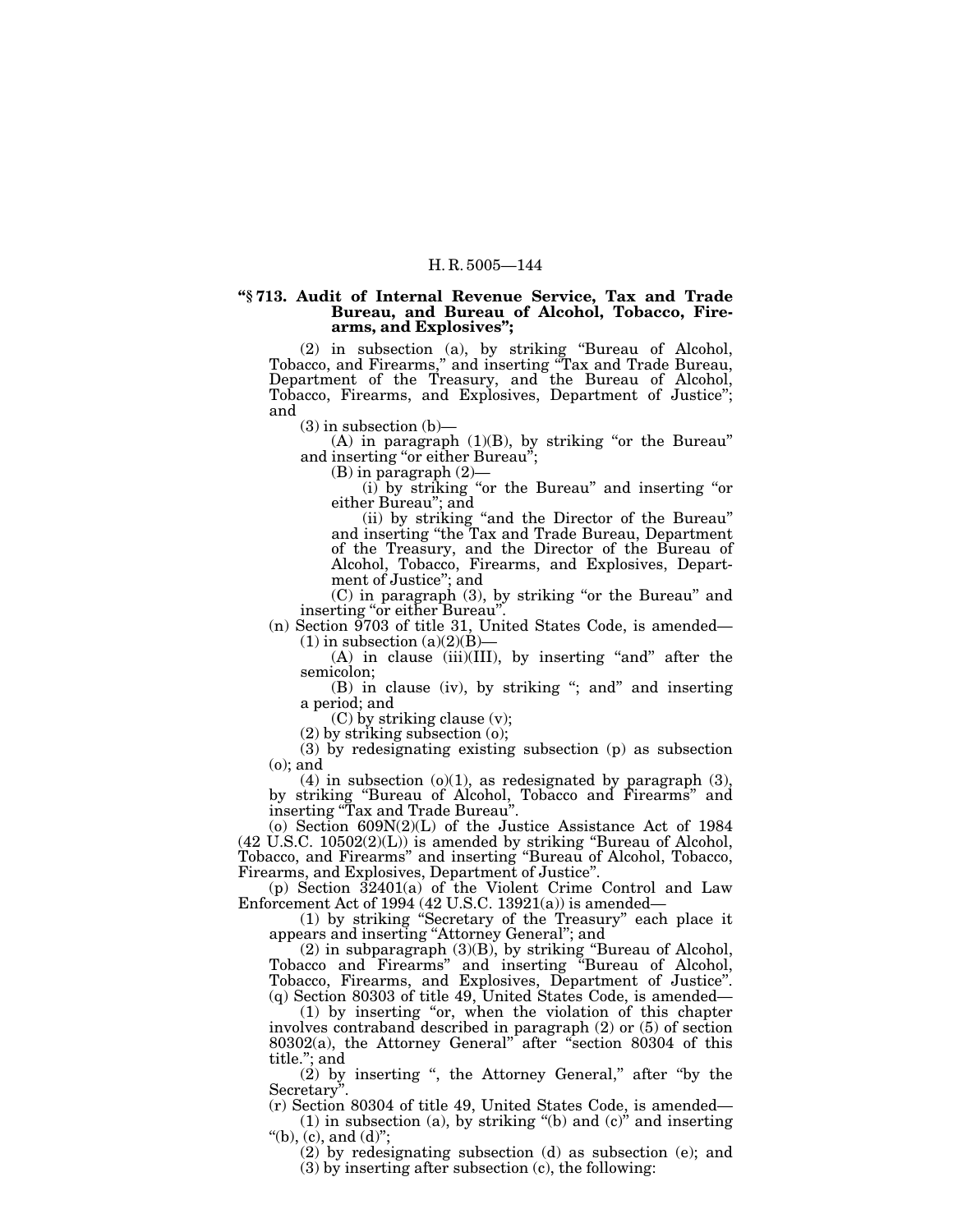''(d) ATTORNEY GENERAL.—The Attorney General, or officers, employees, or agents of the Bureau of Alcohol, Tobacco, Firearms, and Explosives, Department of Justice designated by the Attorney General, shall carry out the laws referred to in section 80306(b) of this title to the extent that the violation of this chapter involves contraband described in section  $80302$  (a)(2) or (a)(5)."

(s) Section 103 of the Gun Control Act of 1968 (Public Law 90–618; 82 Stat. 1226) is amended by striking ''Secretary of the Treasury" and inserting "Attorney General".

#### **SEC. 1113. POWERS OF AGENTS OF THE BUREAU OF ALCOHOL, TOBACCO, FIREARMS, AND EXPLOSIVES.**

Chapter 203 of title 18, United States Code, is amended by adding the following:

# **''§ 3051. Powers of Special Agents of Bureau of Alcohol, Tobacco, Firearms, and Explosives**

''(a) Special agents of the Bureau of Alcohol, Tobacco, Firearms, and Explosives, as well as any other investigator or officer charged by the Attorney General with the duty of enforcing any of the criminal, seizure, or forfeiture provisions of the laws of the United States, may carry firearms, serve warrants and subpoenas issued under the authority of the United States and make arrests without warrant for any offense against the United States committed in their presence, or for any felony cognizable under the laws of the United States if they have reasonable grounds to believe that the person to be arrested has committed or is committing such felony.

"(b) Any special agent of the Bureau of Alcohol, Tobacco, Firearms, and Explosives may, in respect to the performance of his or her duties, make seizures of property subject to forfeiture to the United States.

" $(c)(1)$  Except as provided in paragraphs  $(2)$  and  $(3)$ , and except to the extent that such provisions conflict with the provisions of section 983 of title 18, United States Code, insofar as section 983 applies, the provisions of the Customs laws relating to—

" $(A)$  the seizure, summary and judicial forfeiture, and condemnation of property;

''(B) the disposition of such property;

''(C) the remission or mitigation of such forfeiture; and ''(D) the compromise of claims,

shall apply to seizures and forfeitures incurred, or alleged to have been incurred, under any applicable provision of law enforced or administered by the Bureau of Alcohol, Tobacco, Firearms, and Explosives.

" $(2)$  For purposes of paragraph  $(1)$ , duties that are imposed upon a customs officer or any other person with respect to the seizure and forfeiture of property under the customs laws of the United States shall be performed with respect to seizures and forfeitures of property under this section by such officers, agents, or any other person as may be authorized or designated for that purpose by the Attorney General.

''(3) Notwithstanding any other provision of law, the disposition of firearms forfeited by reason of a violation of any law of the United States shall be governed by the provisions of section 5872(b) of the Internal Revenue Code of 1986.''.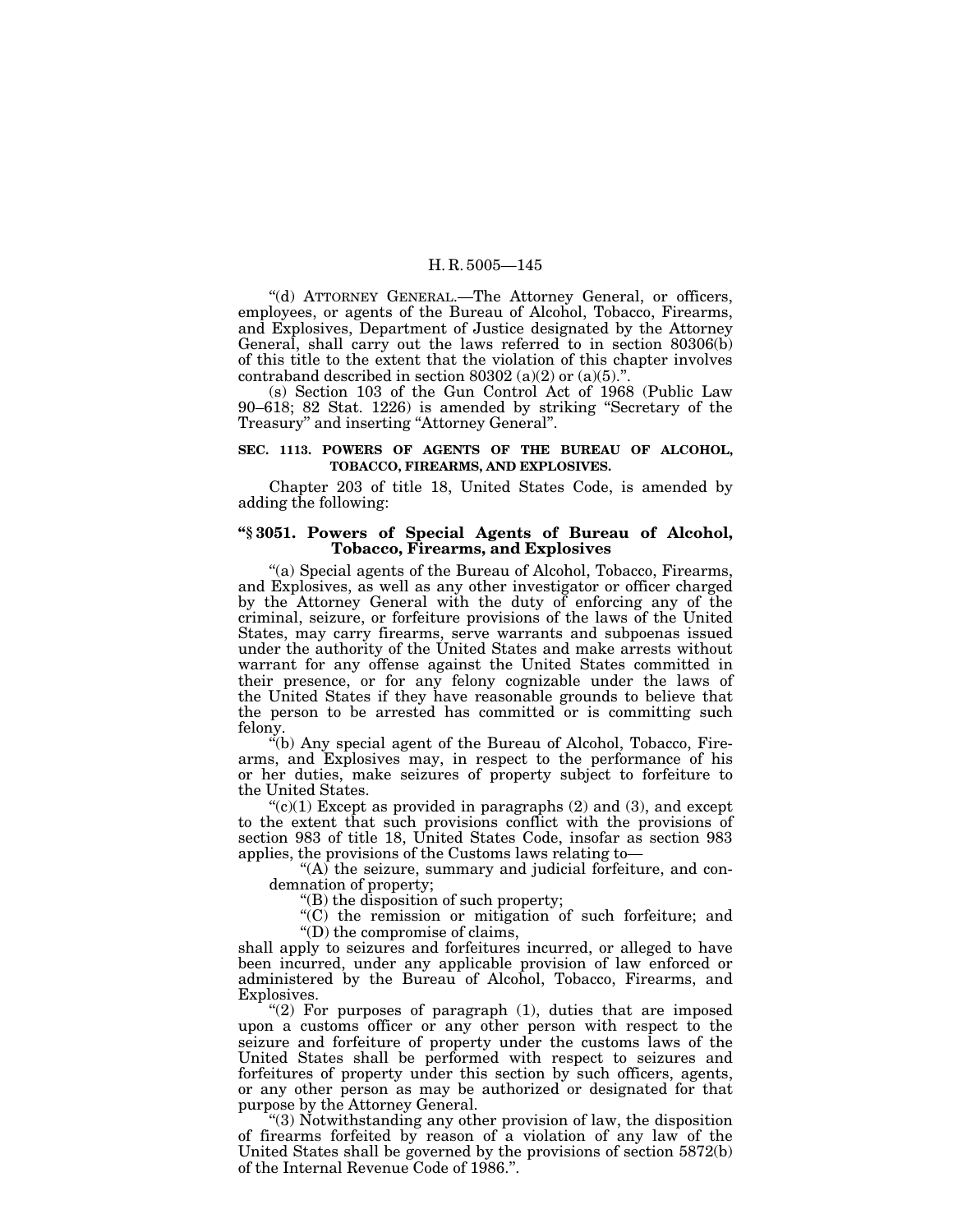### **SEC. 1114. EXPLOSIVES TRAINING AND RESEARCH FACILITY.**

(a) ESTABLISHMENT.—There is established within the Bureau an Explosives Training and Research Facility at Fort AP Hill, Fredericksburg, Virginia.

(b) PURPOSE.—The facility established under subsection (a) shall be utilized to train Federal, State, and local law enforcement officers to—

(1) investigate bombings and explosions;

(2) properly handle, utilize, and dispose of explosive materials and devices;

(3) train canines on explosive detection; and

(4) conduct research on explosives.

(c) AUTHORIZATION OF APPROPRIATIONS.—

(1) IN GENERAL.—There are authorized to be appropriated such sums as may be necessary to establish and maintain the facility established under subsection (a).

(2) AVAILABILITY OF FUNDS.—Any amounts appropriated pursuant to paragraph (1) shall remain available until expended.

#### **SEC. 1115. PERSONNEL MANAGEMENT DEMONSTRATION PROJECT.**

Notwithstanding any other provision of law, the Personnel Management Demonstration Project established under section 102 of title I of division C of the Omnibus Consolidated and Emergency Supplemental Appropriations Act for Fiscal Year 1999 (Public Law 105–277; 122 Stat. 2681–585) shall be transferred to the Attorney General of the United States for continued use by the Bureau of Alcohol, Tobacco, Firearms, and Explosives, Department of Justice, and the Secretary of the Treasury for continued use by the Tax and Trade Bureau.

# **Subtitle C—Explosives**

# **SEC. 1121. SHORT TITLE.**

This subtitle may be referred to as the "Safe Explosives Act".

#### **SEC. 1122. PERMITS FOR PURCHASERS OF EXPLOSIVES.**

(a) DEFINITIONS.—Section 841 of title 18, United States Code, is amended—

(1) by striking subsection (j) and inserting the following: ''(j) 'Permittee' means any user of explosives for a lawful purpose, who has obtained either a user permit or a limited

permit under the provisions of this chapter.''; and

(2) by adding at the end the following:

"(r) 'Alien' means any person who is not a citizen or national of the United States.

''(s) 'Responsible person' means an individual who has the power to direct the management and policies of the applicant pertaining to explosive materials.''.

(b) PERMITS FOR PURCHASE OF EXPLOSIVES.—Section 842 of title 18, United States Code, is amended— $(1)$  in subsection (a)(2), by striking "and" at the end;

(2) by striking subsection (a)(3) and inserting the following: "(3) other than a licensee or permittee knowingly—

"(A) to transport, ship, cause to be transported, or receive any explosive materials; or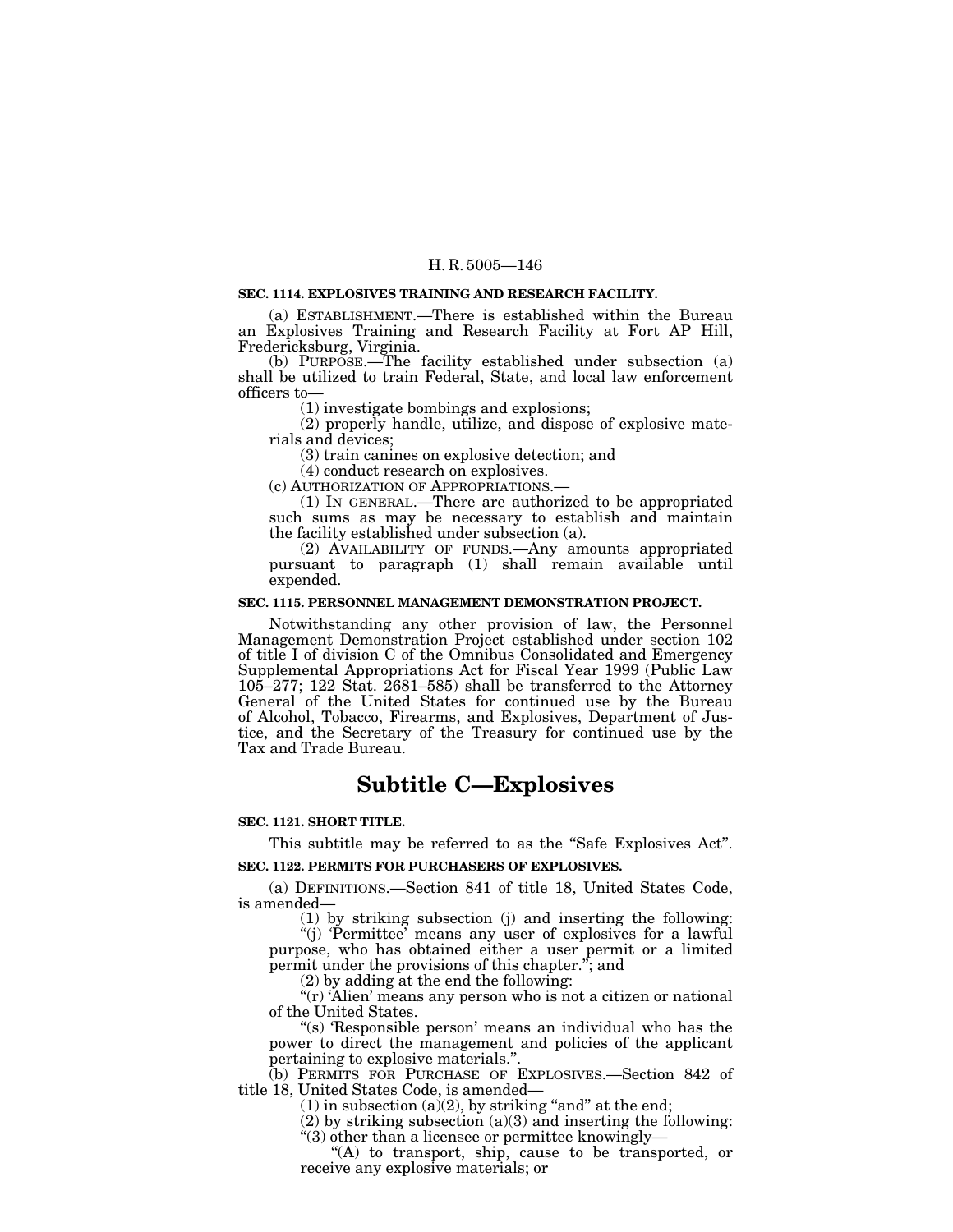''(B) to distribute explosive materials to any person other than a licensee or permittee; or

"(4) who is a holder of a limited permit—

 $f(A)$  to transport, ship, cause to be transported, or receive in interstate or foreign commerce any explosive materials; or

''(B) to receive explosive materials from a licensee or permittee, whose premises are located outside the State of residence of the limited permit holder, or on more than 6 separate occasions, during the period of the permit, to receive explosive materials from 1 or more licensees or permittees whose premises are located within the State of residence of the limited permit holder.''; and

(3) by striking subsection (b) and inserting the following: ''(b) It shall be unlawful for any licensee or permittee to knowingly distribute any explosive materials to any person other than—

''(1) a licensee;

''(2) a holder of a user permit; or

''(3) a holder of a limited permit who is a resident of the State where distribution is made and in which the premises of the transferor are located.''.

(c) LICENSES AND USER PERMITS.—Section 843(a) of title 18, United States Code, is amended—

(1) in the first sentence—

(A) by inserting "or limited permit" after "user permit"; and

(B) by inserting before the period at the end the following: ", including the names of and appropriate identifying information regarding all employees who will be authorized by the applicant to possess explosive materials, as well as fingerprints and a photograph of each responsible person'';

 $(2)$  in the second sentence, by striking "\$200 for each" and inserting "\$50 for a limited permit and \$200 for any other"; and

(3) by striking the third sentence and inserting ''Each license or user permit shall be valid for not longer than 3 years from the date of issuance and each limited permit shall be valid for not longer than 1 year from the date of issuance. Each license or permit shall be renewable upon the same conditions and subject to the same restrictions as the original license or permit, and upon payment of a renewal fee not to exceed one-half of the original fee.''.

(d) CRITERIA FOR APPROVING LICENSES AND PERMITS.—Section 843(b) of title 18, United States Code, is amended—

(1) by striking paragraph (1) and inserting the following: " $(1)$  the applicant (or, if the applicant is a corporation, partnership, or association, each responsible person with respect to the applicant) is not a person described in section 842(i);";

 $(2)$  in paragraph  $(4)$ —

(A) by inserting "(A) the Secretary verifies by inspection or, if the application is for an original limited permit or the first or second renewal of such a permit, by such other means as the Secretary determines appropriate, that'' before "the applicant"; and

(B) by adding at the end the following: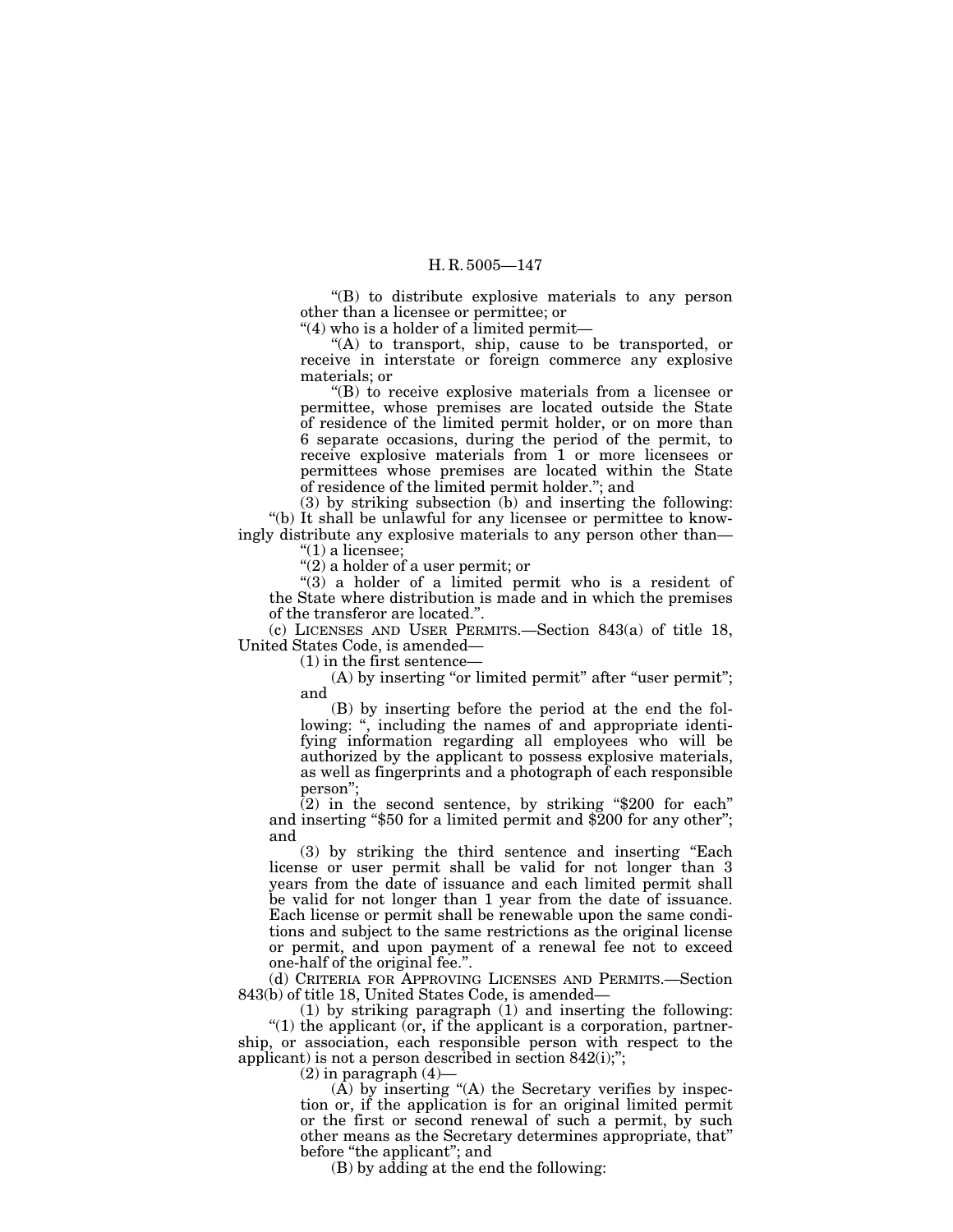''(B) subparagraph (A) shall not apply to an applicant for the renewal of a limited permit if the Secretary has verified, by inspection within the preceding 3 years, the matters described in subparagraph (A) with respect to the applicant; and'';

 $(3)$  in paragraph  $(5)$ , by striking the period at the end and inserting a semicolon; and

(4) by adding at the end the following:

''(6) none of the employees of the applicant who will be authorized by the applicant to possess explosive materials is any person described in section 842(i); and

" $(7)$  in the case of a limited permit, the applicant has certified in writing that the applicant will not receive explosive materials on more than 6 separate occasions during the 12 month period for which the limited permit is valid.".

(e) APPLICATION APPROVAL.—Section 843(c) of title 18, United States Code, is amended by striking "forty-five days" and inserting ''90 days for licenses and permits,''.

(f) INSPECTION AUTHORITY.—Section 843(f) of title 18, United States Code, is amended—

(1) in the first sentence—

(A) by striking ''permittees'' and inserting ''holders of user permits''; and

(B) by inserting ''licensees and permittees'' before ''shall submit'';

(2) in the second sentence, by striking ''permittee'' the first time it appears and inserting ''holder of a user permit''; and

(3) by adding at the end the following: ''The Secretary may inspect the places of storage for explosive materials of an applicant for a limited permit or, at the time of renewal of such permit, a holder of a limited permit, only as provided in subsection (b)(4).

(g) POSTING OF PERMITS.—Section 843(g) of title 18, United States Code, is amended by inserting "user" before "permits".

(h) BACKGROUND CHECKS; CLEARANCES.—Section 843 of title 18, United States Code, is amended by adding at the end the following:

" $(h)$ (1) If the Secretary receives, from an employer, the name and other identifying information of a responsible person or an employee who will be authorized by the employer to possess explosive materials in the course of employment with the employer, the Secretary shall determine whether the responsible person or employee is one of the persons described in any paragraph of section 842(i). In making the determination, the Secretary may take into account a letter or document issued under paragraph (2).

"(2)(A) If the Secretary determines that the responsible person or the employee is not one of the persons described in any paragraph of section 842(i), the Secretary shall notify the employer in writing or electronically of the determination and issue, to the responsible person or employee, a letter of clearance, which confirms the determination.

''(B) If the Secretary determines that the responsible person or employee is one of the persons described in any paragraph of section 842(i), the Secretary shall notify the employer in writing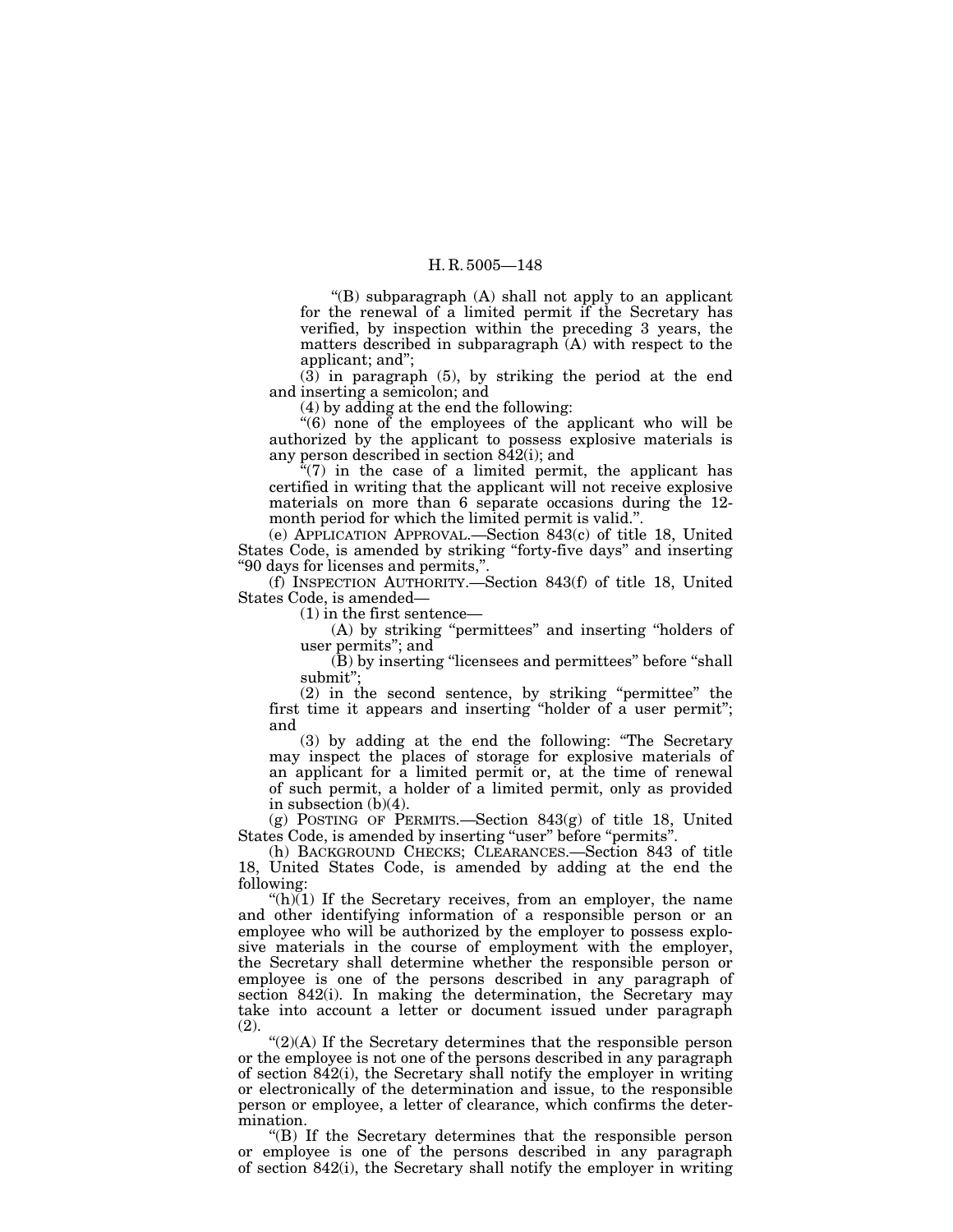or electronically of the determination and issue to the responsible person or the employee, as the case may be, a document that— ''(i) confirms the determination;

''(ii) explains the grounds for the determination; "(iii) provides information on how the disability may be

relieved; and

"(iv) explains how the determination may be appealed.". (i) EFFECTIVE DATE.—

(1) IN GENERAL.—The amendments made by this section shall take effect 180 days after the date of enactment of this Act.

(2) EXCEPTION.—Notwithstanding any provision of this Act, a license or permit issued under section 843 of title 18, United States Code, before the date of enactment of this Act, shall remain valid until that license or permit is revoked under section  $843(d)$  or expires, or until a timely application for renewal is acted upon.

### **SEC. 1123. PERSONS PROHIBITED FROM RECEIVING OR POSSESSING EXPLOSIVE MATERIALS.**

(a) DISTRIBUTION OF EXPLOSIVES.—Section 842(d) of title 18, United States Code, is amended—

 $(1)$  in paragraph $(5)$ , by striking "or" at the end;

(2) in paragraph (6), by striking the period at the end and inserting "or who has been committed to a mental institution;''; and

(3) by adding at the end the following:

" $(7)$  is an alien, other than an alien who-

''(A) is lawfully admitted for permanent residence (as defined in section 101 (a)(20) of the Immigration and Nationality Act); or

''(B) is in lawful nonimmigrant status, is a refugee admitted under section 207 of the Immigration and Nationality Act (8 U.S.C. 1157), or is in asylum status under section 208 of the Immigration and Nationality Act (8 U.S.C. 1158), and—

''(i) is a foreign law enforcement officer of a friendly foreign government, as determined by the Secretary in consultation with the Secretary of State, entering the United States on official law enforcement business, and the shipping, transporting, possession, or receipt of explosive materials is in furtherance of this official law enforcement business;

''(ii) is a person having the power to direct or cause the direction of the management and policies of a corporation, partnership, or association licensed pursuant to section 843(a), and the shipping, transporting, possession, or receipt of explosive materials is in furtherance of such power;

"(iii) is a member of a North Atlantic Treaty Organization (NATO) or other friendly foreign military force, as determined by the Secretary in consultation with the Secretary of Defense, (whether or not admitted in a nonimmigrant status) who is present in the United States under military orders for training or other military purpose authorized by the United States, and the shipping, transporting, possession, or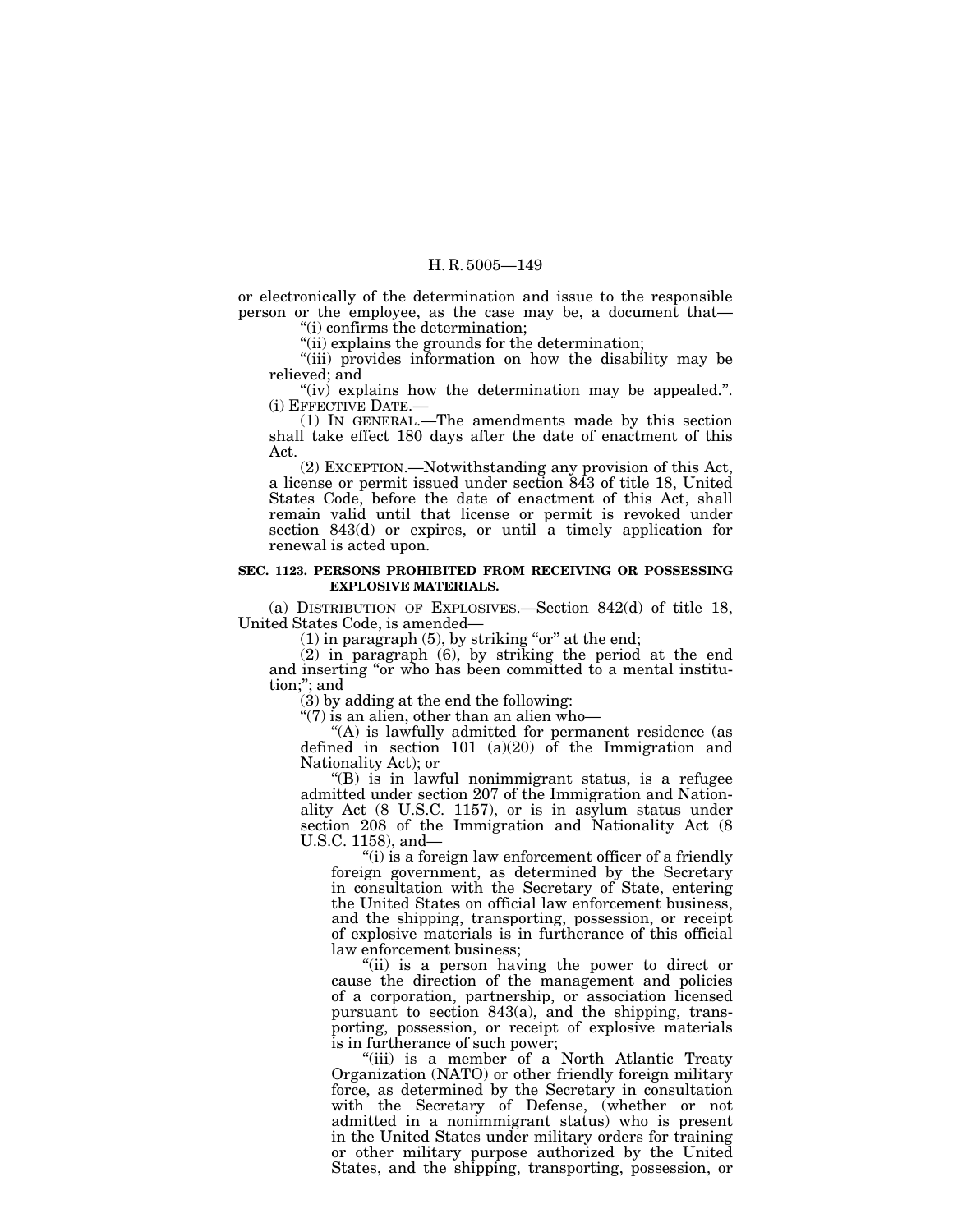receipt of explosive materials is in furtherance of the military purpose; or

"(iv) is lawfully present in the United States in cooperation with the Director of Central Intelligence, and the shipment, transportation, receipt, or possession of the explosive materials is in furtherance of such cooperation;

''(8) has been discharged from the armed forces under dishonorable conditions;

''(9) having been a citizen of the United States, has renounced the citizenship of that person.''.

(b) POSSESSION OF EXPLOSIVE MATERIALS.—Section 842(i) of title 18, United States Code, is amended—

 $(1)$  in paragraph  $(3)$ , by striking "or" at the end; and

(2) by inserting after paragraph (4) the following:

''(5) who is an alien, other than an alien who—

''(A) is lawfully admitted for permanent residence (as that term is defined in section  $101(a)(20)$  of the Immigration and Nationality Act); or

 $'(B)$  is in lawful nonimmigrant status, is a refugee admitted under section 207 of the Immigration and Nationality Act (8 U.S.C. 1157), or is in asylum status under section 208 of the Immigration and Nationality Act (8 U.S.C. 1158), and—

''(i) is a foreign law enforcement officer of a friendly foreign government, as determined by the Secretary in consultation with the Secretary of State, entering the United States on official law enforcement business, and the shipping, transporting, possession, or receipt of explosive materials is in furtherance of this official law enforcement business;

"(ii) is a person having the power to direct or cause the direction of the management and policies of a corporation, partnership, or association licensed pursuant to section 843(a), and the shipping, transporting, possession, or receipt of explosive materials is in furtherance of such power;

"(iii) is a member of a North Atlantic Treaty Organization (NATO) or other friendly foreign military force, as determined by the Secretary in consultation with the Secretary of Defense, (whether or not admitted in a nonimmigrant status) who is present in the United States under military orders for training or other military purpose authorized by the United States, and the shipping, transporting, possession, or receipt of explosive materials is in furtherance of the military purpose; or

''(iv) is lawfully present in the United States in cooperation with the Director of Central Intelligence, and the shipment, transportation, receipt, or possession of the explosive materials is in furtherance of such cooperation;

''(6) who has been discharged from the armed forces under dishonorable conditions;

"(7) who, having been a citizen of the United States, has renounced the citizenship of that person''; and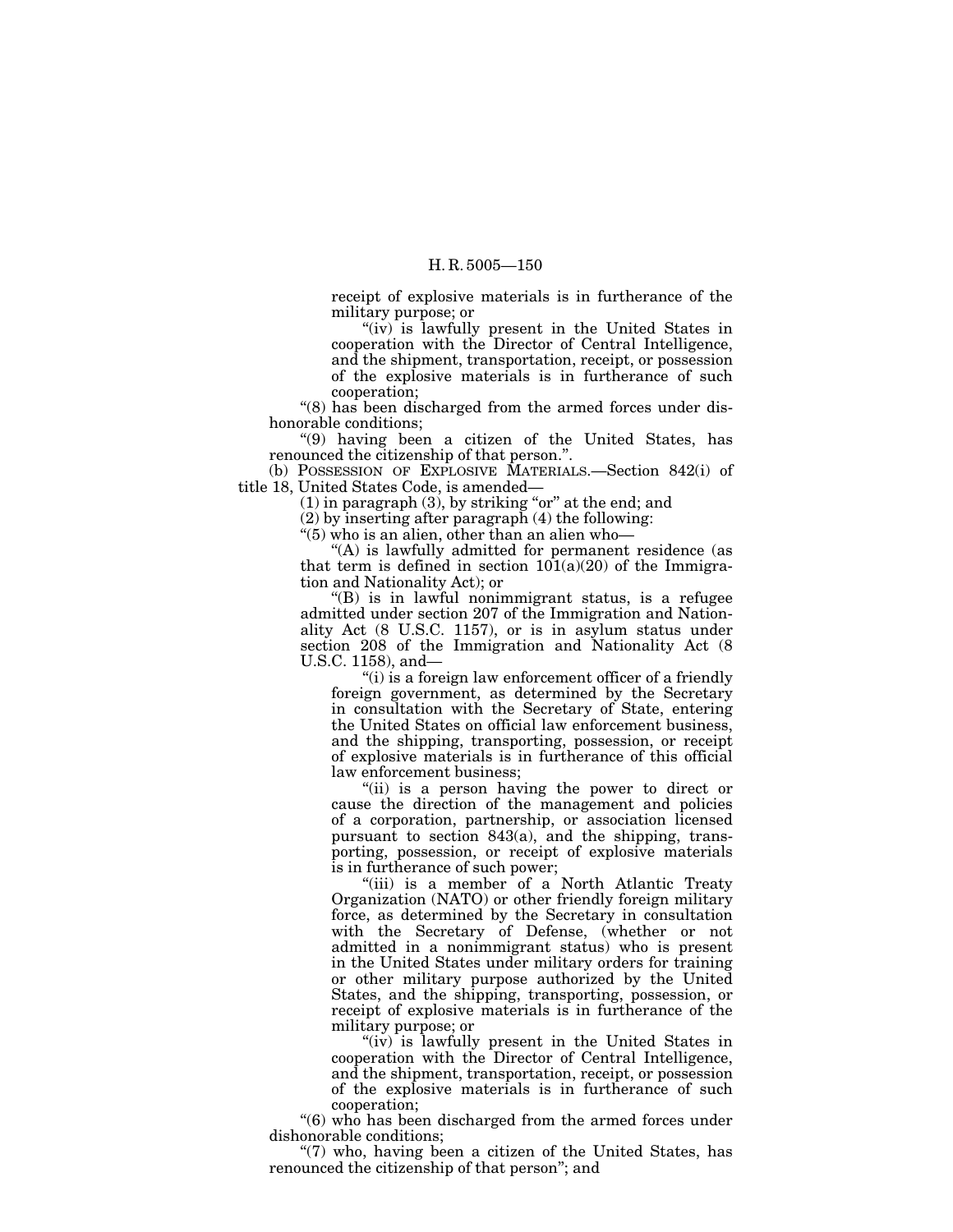(3) by inserting "or affecting" before "interstate" each place that term appears.

## **SEC. 1124. REQUIREMENT TO PROVIDE SAMPLES OF EXPLOSIVE MATE-RIALS AND AMMONIUM NITRATE.**

Section 843 of title 18, United States Code, as amended by this Act, is amended by adding at the end the following:

''(i) FURNISHING OF SAMPLES.—

''(1) IN GENERAL.—Licensed manufacturers and licensed importers and persons who manufacture or import explosive materials or ammonium nitrate shall, when required by letter issued by the Secretary, furnish—

''(A) samples of such explosive materials or ammonium nitrate;

''(B) information on chemical composition of those products; and

''(C) any other information that the Secretary determines is relevant to the identification of the explosive materials or to identification of the ammonium nitrate.

"(2) REIMBURSEMENT.—The Secretary shall, by regulation, authorize reimbursement of the fair market value of samples furnished pursuant to this subsection, as well as the reasonable costs of shipment.''.

### **SEC. 1125. DESTRUCTION OF PROPERTY OF INSTITUTIONS RECEIVING FEDERAL FINANCIAL ASSISTANCE.**

Section 844(f)(1) of title 18, United States Code, is amended by inserting before the word ''shall'' the following: ''or any institution or organization receiving Federal financial assistance,''.

# **SEC. 1126. RELIEF FROM DISABILITIES.**

Section 845(b) of title 18, United States Code, is amended to read as follows:

 $\mathcal{L}(b)(1)$  A person who is prohibited from shipping, transporting, receiving, or possessing any explosive under section 842(i) may apply to the Secretary for relief from such prohibition.

 $\tilde{f}(2)$  The Secretary may grant the relief requested under paragraph (1) if the Secretary determines that the circumstances regarding the applicability of section 842(i), and the applicant's record and reputation, are such that the applicant will not be likely to act in a manner dangerous to public safety and that the granting of such relief is not contrary to the public interest.

 $(3)$  A licensee or permittee who applies for relief, under this subsection, from the disabilities incurred under this chapter as a result of an indictment for or conviction of a crime punishable by imprisonment for a term exceeding 1 year shall not be barred by such disability from further operations under the license or permit pending final action on an application for relief filed pursuant to this section.''.

# **SEC. 1127. THEFT REPORTING REQUIREMENT.**

Section 844 of title 18, United States Code, is amended by adding at the end the following:

"(p) THEFT REPORTING REQUIREMENT.—

" $(1)$  IN GENERAL.—A holder of a license or permit who knows that explosive materials have been stolen from that licensee or permittee, shall report the theft to the Secretary not later than 24 hours after the discovery of the theft.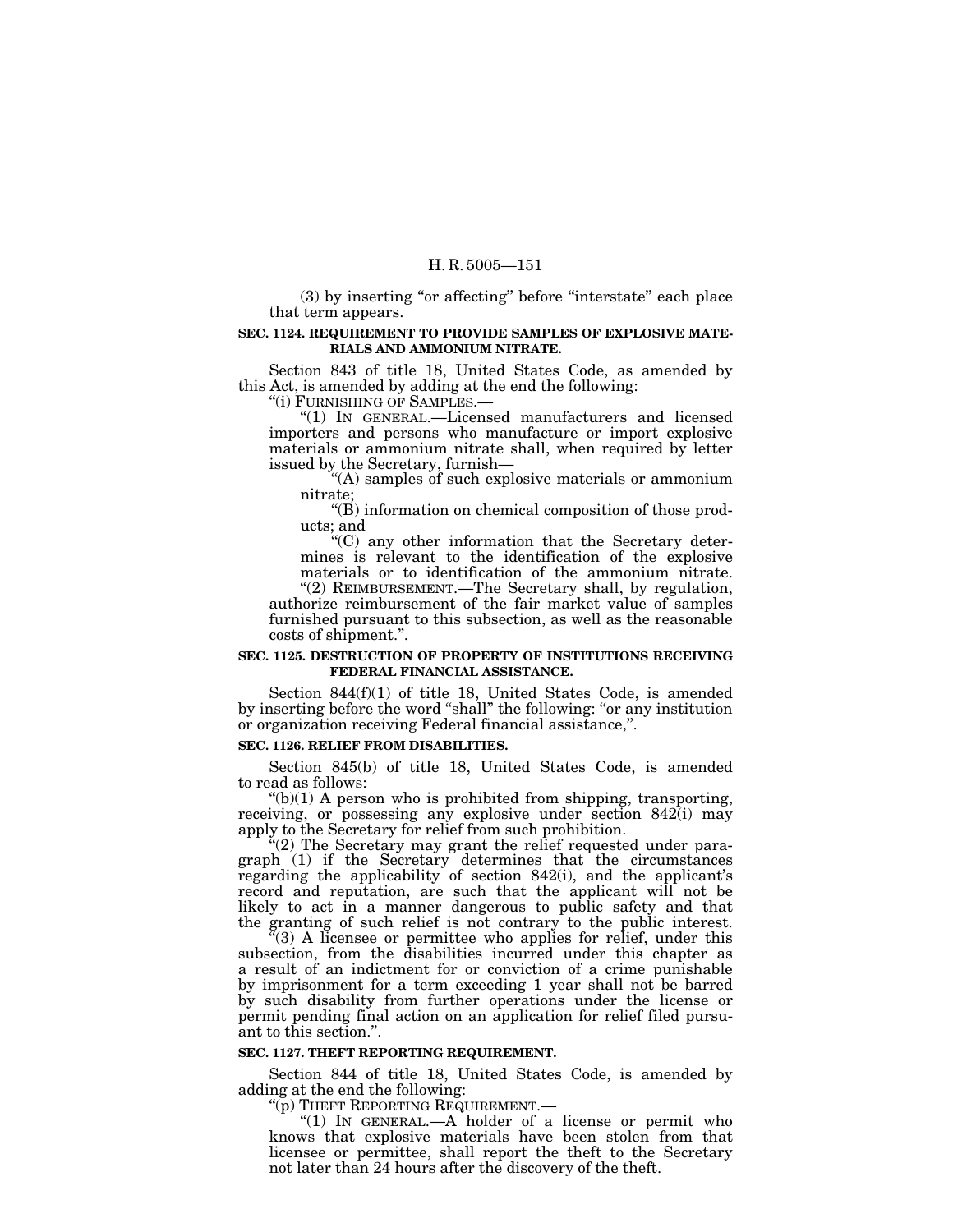"(2) PENALTY.—A holder of a license or permit who does not report a theft in accordance with paragraph (1), shall be fined not more than \$10,000, imprisoned not more than 5 years, or both.''.

### **SEC. 1128. AUTHORIZATION OF APPROPRIATIONS.**

There is authorized to be appropriated such sums as necessary to carry out this subtitle and the amendments made by this subtitle.

# **TITLE XII—AIRLINE WAR RISK INSURANCE LEGISLATION**

## **SEC. 1201. AIR CARRIER LIABILITY FOR THIRD PARTY CLAIMS ARISING OUT OF ACTS OF TERRORISM.**

Section 44303 of title 49, United States Code, is amended— (1) by inserting ''(a) IN GENERAL.—'' before ''The Secretary of Transportation'';

(2) by moving the text of paragraph  $(2)$  of section  $201(b)$ of the Air Transportation Safety and System Stabilization Act (115 Stat. 235) to the end and redesignating such paragraph as subsection (b);

(3) in subsection (b) (as so redesignated)—

(A) by striking the subsection heading and inserting "AIR CARRIER LIABILITY FOR THIRD PARTY CLAIMS ARISING OUT OF ACTS OF TERRORISM.<sup>7</sup>;

(B) in the first sentence by striking ''the 180-day period following the date of enactment of this Act, the Secretary of Transportation'' and inserting ''the period beginning on September 22, 2001, and ending on December 31, 2003, the Secretary''; and

(C) in the last sentence by striking ''this paragraph'' and inserting ''this subsection''.

# **SEC. 1202. EXTENSION OF INSURANCE POLICIES.**

Section 44302 of title 49, United States Code, is amended by adding at the end the following:

''(f) EXTENSION OF POLICIES.—

''(1) IN GENERAL.—The Secretary shall extend through August 31, 2003, and may extend through December 31, 2003, the termination date of any insurance policy that the Department of Transportation issued to an air carrier under subsection (a) and that is in effect on the date of enactment of this subsection on no less favorable terms to the air carrier than existed on June 19, 2002; except that the Secretary shall amend the insurance policy, subject to such terms and conditions as the Secretary may prescribe, to add coverage for losses or injuries to aircraft hulls, passengers, and crew at the limits carried by air carriers for such losses and injuries as of such date of enactment and at an additional premium comparable to the premium charged for third-party casualty coverage under such policy.

 $\mathcal{F}(2)$  SPECIAL RULES.—Notwithstanding paragraph  $(1)$ —

"(A) in no event shall the total premium paid by the air carrier for the policy, as amended, be more than twice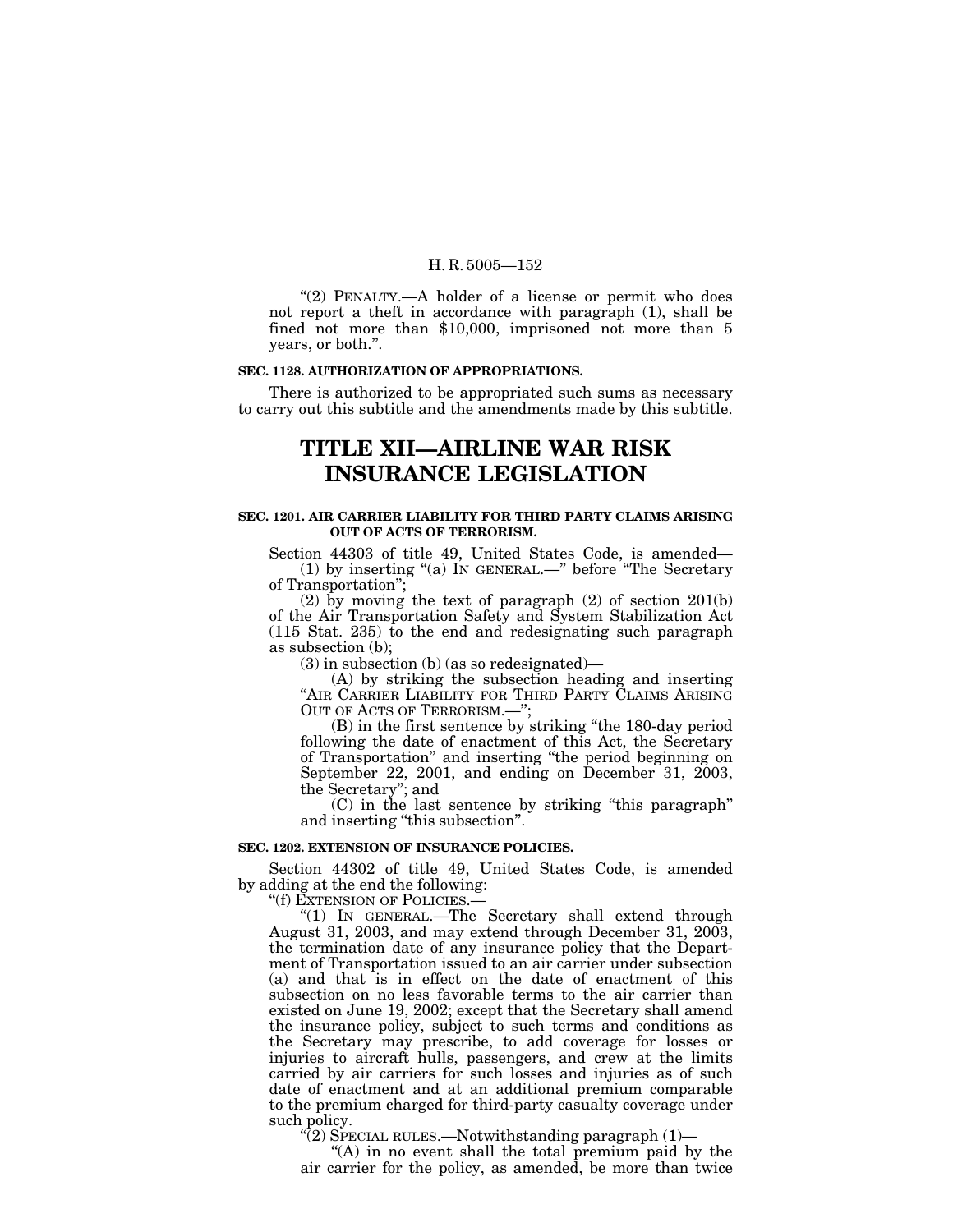the premium that the air carrier was paying to the Department of Transportation for its third party policy as of June 19, 2002; and

"(B) the coverage in such policy shall begin with the first dollar of any covered loss that is incurred.''.

#### **SEC. 1203. CORRECTION OF REFERENCE.**

Effective November 19, 2001, section 147 of the Aviation and Transportation Security Act (Public Law 107–71) is amended by striking " $(b)$ " and inserting " $(c)$ ".

# **SEC. 1204. REPORT.**

Not later than 90 days after the date of enactment of this Act, the Secretary shall transmit to the Committee on Commerce, Science, and Transportation of the Senate and the Committee on Transportation and Infrastructure of the House of Representatives a report that—

(A) evaluates the availability and cost of commercial war risk insurance for air carriers and other aviation entities for passengers and third parties;

(B) analyzes the economic effect upon air carriers and other aviation entities of available commercial war risk insurance; and

(C) describes the manner in which the Department could provide an alternative means of providing aviation war risk reinsurance covering passengers, crew, and third parties through use of a risk-retention group or by other means.

# **TITLE XIII—FEDERAL WORKFORCE IMPROVEMENT**

# **Subtitle A—Chief Human Capital Officers**

#### **SEC. 1301. SHORT TITLE.**

This title may be cited as the "Chief Human Capital Officers Act of 2002''.

# **SEC. 1302. AGENCY CHIEF HUMAN CAPITAL OFFICERS.**

(a) IN GENERAL.—Part II of title 5, United States Code, is amended by inserting after chapter 13 the following:

# **''CHAPTER 14—AGENCY CHIEF HUMAN CAPITAL OFFICERS**

"Sec.<br>"1401. Establishment of agency Chief Human Capital Officers.<br>"1402. Authority and functions of agency Chief Human Capital Officers.

## **''§ 1401. Establishment of agency Chief Human Capital Officers**

"The head of each agency referred to under paragraphs (1) and (2) of section 901(b) of title 31 shall appoint or designate a Chief Human Capital Officer, who shall—

" $(1)$  advise and assist the head of the agency and other agency officials in carrying out the agency's responsibilities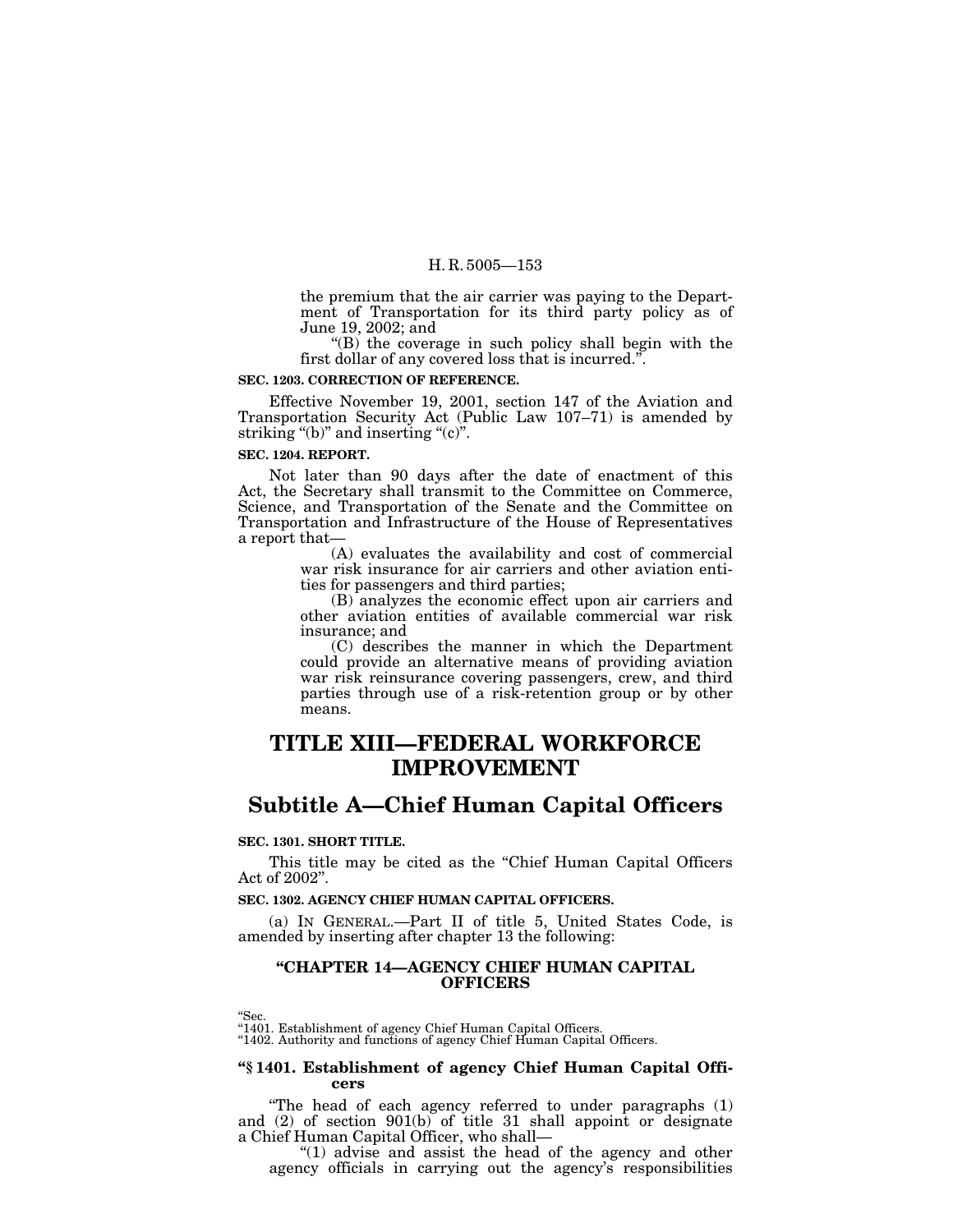for selecting, developing, training, and managing a high-quality, productive workforce in accordance with merit system principles;

 $''(2)$  implement the rules and regulations of the President and the Office of Personnel Management and the laws governing the civil service within the agency; and

''(3) carry out such functions as the primary duty of the Chief Human Capital Officer.

# **''§ 1402. Authority and functions of agency Chief Human Capital Officers**

"(a) The functions of each Chief Human Capital Officer shall include—

"(1) setting the workforce development strategy of the agency;

 $\tilde{Q}$  assessing workforce characteristics and future needs based on the agency's mission and strategic plan;

"(3) aligning the agency's human resources policies and programs with organization mission, strategic goals, and performance outcomes;

''(4) developing and advocating a culture of continuous learning to attract and retain employees with superior abilities;

''(5) identifying best practices and benchmarking studies, and

''(6) applying methods for measuring intellectual capital and identifying links of that capital to organizational performance and growth.

''(b) In addition to the authority otherwise provided by this section, each agency Chief Human Capital Officer-

''(1) shall have access to all records, reports, audits, reviews, documents, papers, recommendations, or other material that—

"(A) are the property of the agency or are available to the agency; and

 $\sqrt{\text{B}}$  relate to programs and operations with respect to which that agency Chief Human Capital Officer has responsibilities under this chapter; and

" $(2)$  may request such information or assistance as may be necessary for carrying out the duties and responsibilities provided by this chapter from any Federal, State, or local governmental entity.''.

(b) TECHNICAL AND CONFORMING AMENDMENT.—The table of chapters for chapters for part II of title 5, United States Code, is amended by inserting after the item relating to chapter 13 the following:

# **''14. Agency Chief Human Capital Officers** .................................................. **1401''.**

#### **SEC. 1303. CHIEF HUMAN CAPITAL OFFICERS COUNCIL.**

(a) ESTABLISHMENT.—There is established a Chief Human Capital Officers Council, consisting of—

(1) the Director of the Office of Personnel Management, who shall act as chairperson of the Council;

(2) the Deputy Director for Management of the Office of Management and Budget, who shall act as vice chairperson of the Council; and

(3) the Chief Human Capital Officers of Executive departments and any other members who are designated by the Director of the Office of Personnel Management.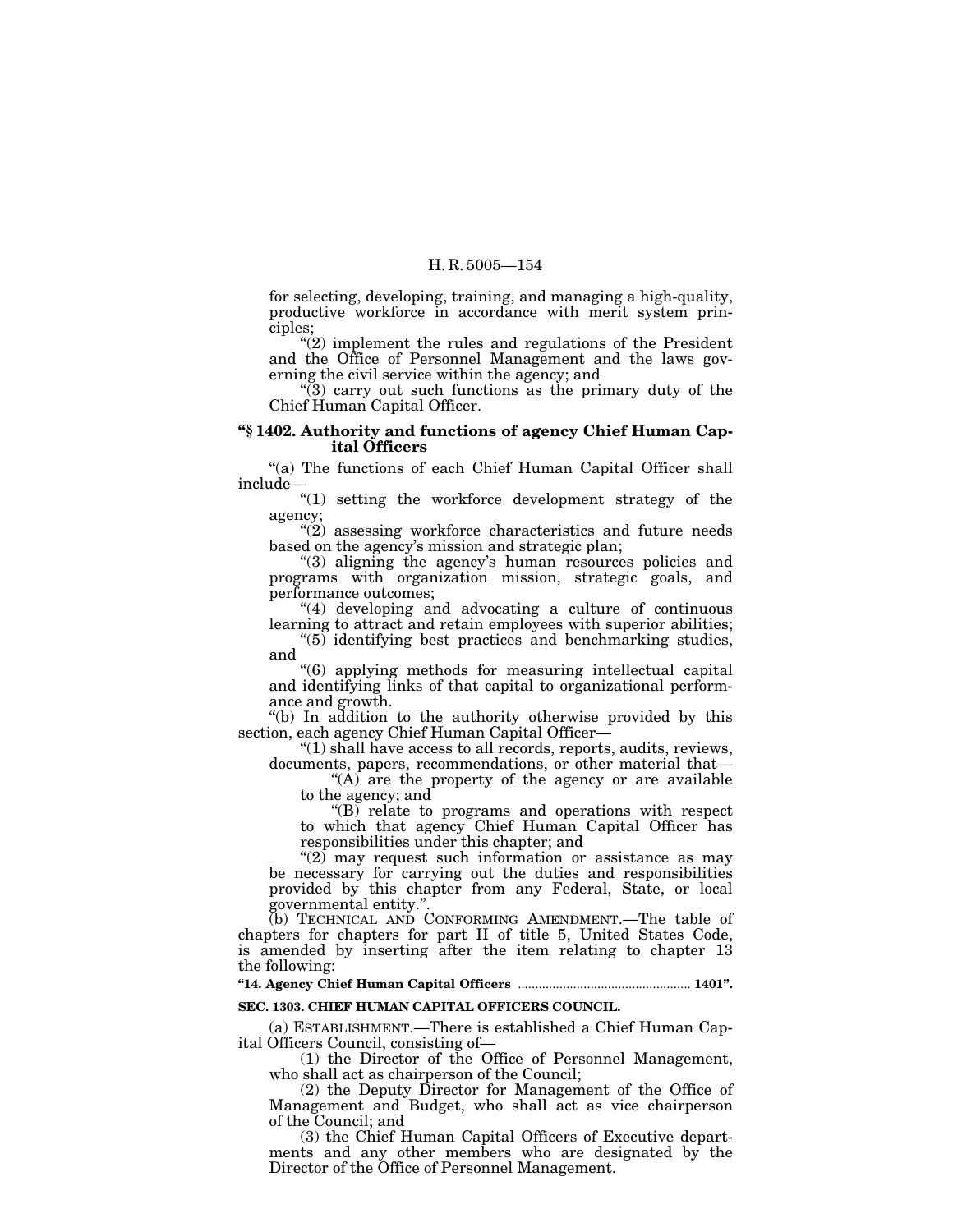(b) FUNCTIONS.—The Chief Human Capital Officers Council shall meet periodically to advise and coordinate the activities of the agencies of its members on such matters as modernization of human resources systems, improved quality of human resources information, and legislation affecting human resources operations and organizations.

(c) EMPLOYEE LABOR ORGANIZATIONS AT MEETINGS.—The Chief Human Capital Officers Council shall ensure that representatives of Federal employee labor organizations are present at a minimum of 1 meeting of the Council each year. Such representatives shall not be members of the Council.

(d) ANNUAL REPORT.—Each year the Chief Human Capital Officers Council shall submit a report to Congress on the activities of the Council.

## **SEC. 1304. STRATEGIC HUMAN CAPITAL MANAGEMENT.**

Section 1103 of title 5, United States Code, is amended by adding at the end the following:

 $\mathcal{C}(c)(1)$  The Office of Personnel Management shall design a set of systems, including appropriate metrics, for assessing the management of human capital by Federal agencies.

" $(2)$  The systems referred to under paragraph  $(1)$  shall be defined in regulations of the Office of Personnel Management and include standards for—

''(A)(i) aligning human capital strategies of agencies with the missions, goals, and organizational objectives of those agencies; and

"(ii) integrating those strategies into the budget and strategic plans of those agencies;

 $\sqrt{\text{B}}$ ) closing skill gaps in mission critical occupations;

''(C) ensuring continuity of effective leadership through implementation of recruitment, development, and succession plans;

''(D) sustaining a culture that cultivates and develops a high performing workforce;

 $\mathcal{F}(E)$  developing and implementing a knowledge management strategy supported by appropriate investment in training and technology; and

''(F) holding managers and human resources officers accountable for efficient and effective human resources management in support of agency missions in accordance with merit system principles.''.

## **SEC. 1305. EFFECTIVE DATE.**

This subtitle shall take effect 180 days after the date of enactment of this Act.

# **Subtitle B—Reforms Relating to Federal Human Capital Management**

#### **SEC. 1311. INCLUSION OF AGENCY HUMAN CAPITAL STRATEGIC PLAN-NING IN PERFORMANCE PLANS AND PROGRAMS PERFORMANCE REPORTS.**

(a) PERFORMANCE PLANS.—Section 1115 of title 31, United States Code, is amended—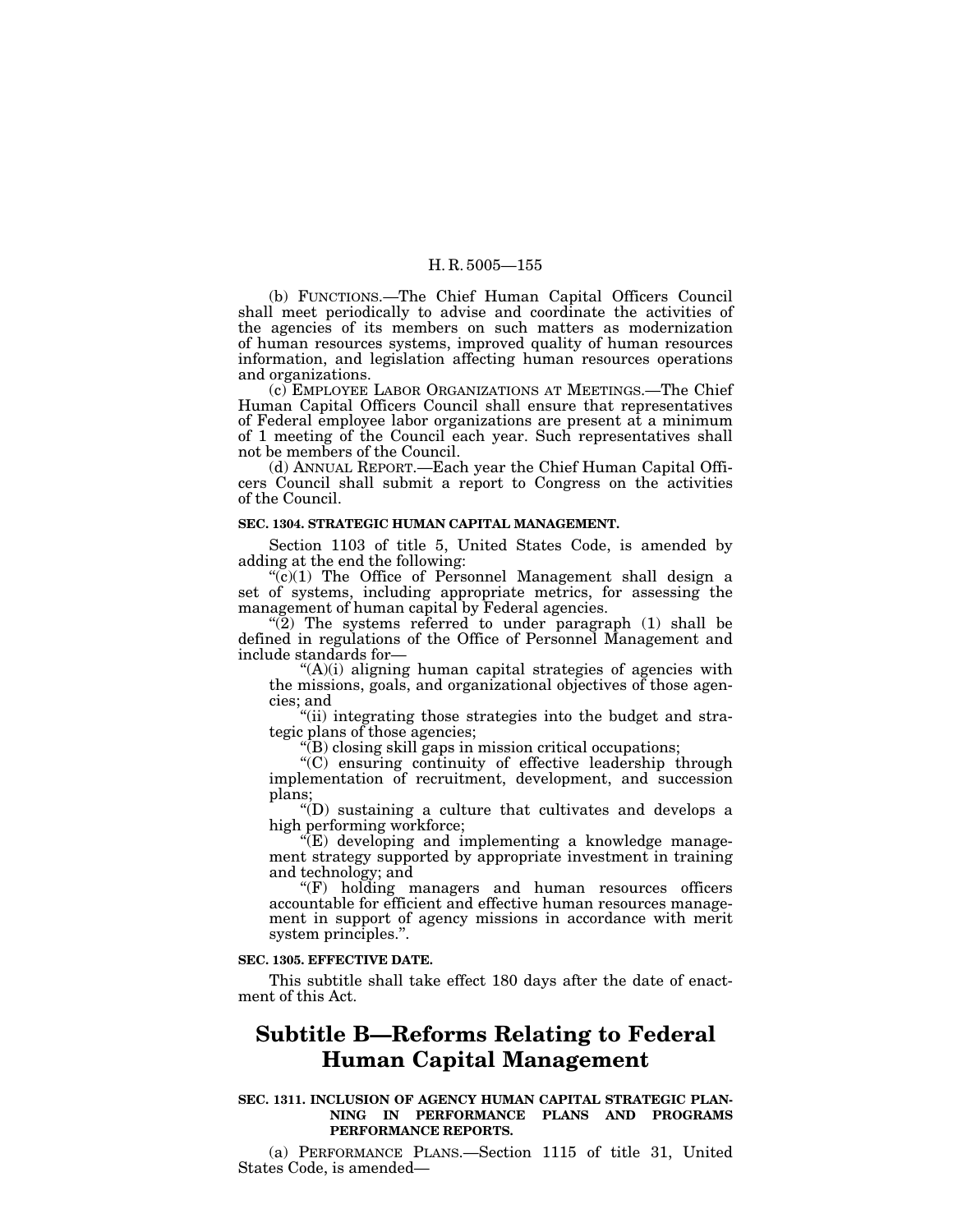(1) in subsection (a), by striking paragraph (3) and inserting the following:

''(3) provide a description of how the performance goals and objectives are to be achieved, including the operation processes, training, skills and technology, and the human, capital, information, and other resources and strategies required to meet those performance goals and objectives.";

(2) by redesignating subsection (f) as subsection (g); and (3) by inserting after subsection (e) the following:

''(f) With respect to each agency with a Chief Human Capital Officer, the Chief Human Capital Officer shall prepare that portion of the annual performance plan described under subsection  $(a)(3)$ .".

(b) PROGRAM PERFORMANCE REPORTS.—Section 1116(d) of title 31, United States Code, is amended—

 $(1)$  in paragraph  $(4)$ , by striking "and" after the semicolon; (2) by redesignating paragraph (5) as paragraph (6); and

(3) by inserting after paragraph (4) the following:

 $*(5)$  include a review of the performance goals and evalua-

tion of the performance plan relative to the agency's strategic human capital management; and''.

# **SEC. 1312. REFORM OF THE COMPETITIVE SERVICE HIRING PROCESS.**

(a) IN GENERAL.—Chapter 33 of title 5, United States Code, is amended—

 $(1)$  in section 3304(a)—

 $(A)$  in paragraph  $(1)$ , by striking "and" after the semicolon;

(B) in paragraph (2), by striking the period and inserting ''; and''; and

(C) by adding at the end of the following:

"(3) authority for agencies to appoint, without regard to the provision of sections 3309 through 3318, candidates directly to positions for which—

''(A) public notice has been given; and

''(B) the Office of Personnel Management has determined that there exists a severe shortage of candidates or there is a critical hiring need.

The Office shall prescribe, by regulation, criteria for identifying such positions and may delegate authority to make determinations under such criteria.''; and

(2) by inserting after section 3318 the following:

# **''§ 3319. Alternative ranking and selection procedures**

"(a) The Office, in exercising its authority under section 3304, or an agency to which the Office has delegated examining authority under section 1104(a)(2), may establish category rating systems for evaluating applicants for positions in the competitive service, under 2 or more quality categories based on merit consistent with regulations prescribed by the Office of Personnel Management, rather than assigned individual numerical ratings.

''(b) Within each quality category established under subsection (a), preference-eligibles shall be listed ahead of individuals who are not preference eligibles. For other than scientific and professional positions at GS–9 of the General Schedule (equivalent or higher), qualified preference-eligibles who have a compensable service-connected disability of 10 percent or more shall be listed in the highest quality category.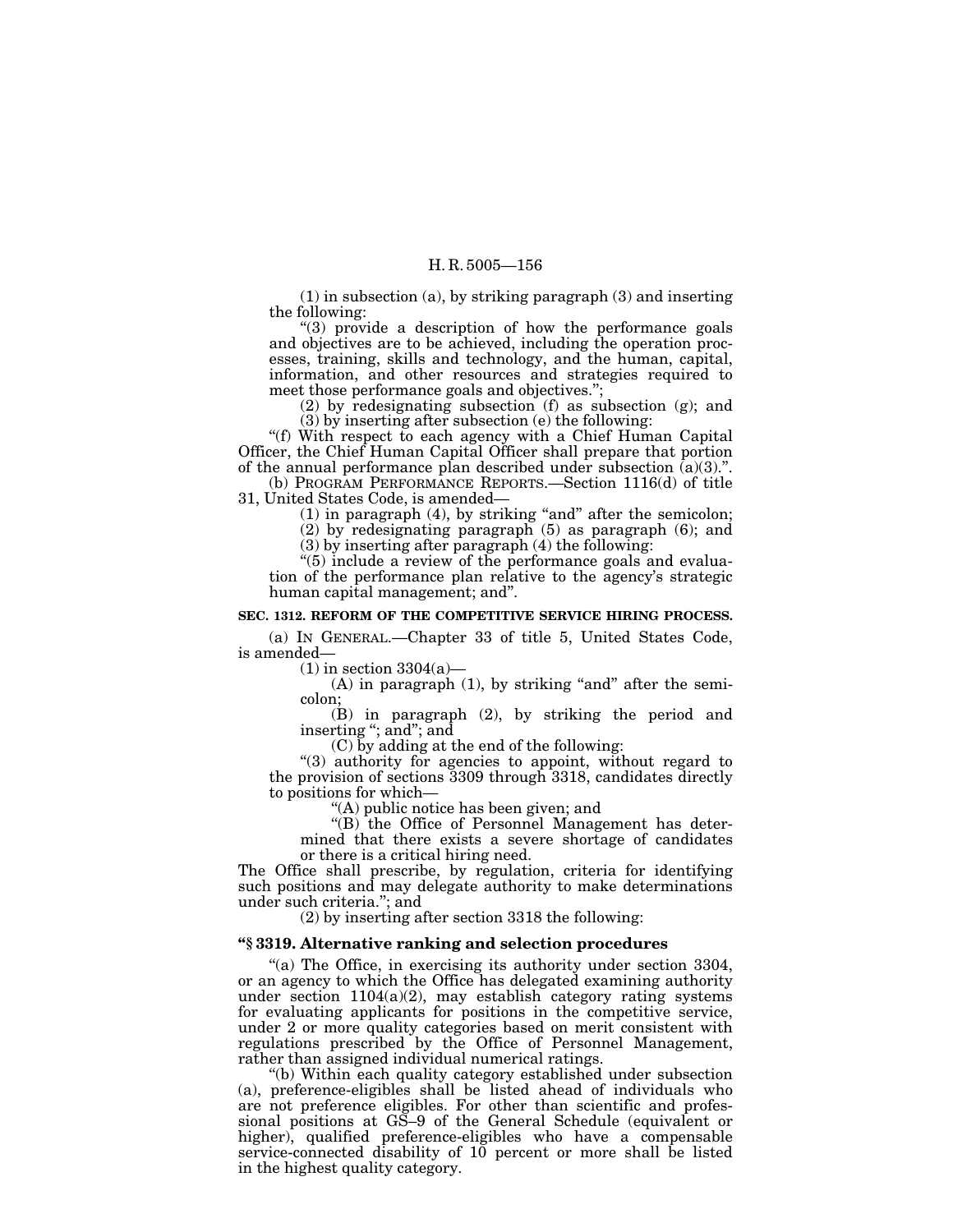$C<sup>(c)</sup>(1)$  An appointing official may select any applicant in the highest quality category or, if fewer than 3 candidates have been assigned to the highest quality category, in a merged category consisting of the highest and the second highest quality categories.

"(2) Notwithstanding paragraph (1), the appointing official may not pass over a preference-eligible in the same category from which selection is made, unless the requirements of section 3317(b) or 3318(b), as applicable, are satisfied.

''(d) Each agency that establishes a category rating system under this section shall submit in each of the 3 years following that establishment, a report to Congress on that system including information on—

 $(1)$  the number of employees hired under that system;

" $(2)$  the impact that system has had on the hiring of veterans and minorities, including those who are American Indian or Alaska Natives, Asian, Black or African American, and native Hawaiian or other Pacific Islanders; and

"(3) the way in which managers were trained in the administration of that system.

''(e) The Office of Personnel Management may prescribe such regulations as it considers necessary to carry out the provisions of this section.''.

(b) TECHNICAL AND CONFORMING AMENDMENT.—The table of sections for chapter 33 of title 5, United States Code, is amended by striking the item relating to section 3319 and inserting the following:

''3319. Alternative ranking and selection procedures.''.

## **SEC. 1313. PERMANENT EXTENSION, REVISION, AND EXPANSION OF AUTHORITIES FOR USE OF VOLUNTARY SEPARATION INCENTIVE PAY AND VOLUNTARY EARLY RETIREMENT.**

(a) VOLUNTARY SEPARATION INCENTIVE PAYMENTS.—

(1) IN GENERAL.—

(A) AMENDMENT TO TITLE 5, UNITED STATES CODE.— Chapter 35 of title 5, United States Code, is amended by inserting after subchapter I the following:

# ''SUBCHAPTER II—VOLUNTARY SEPARATION INCENTIVE PAYMENTS

# **''§ 3521. Definitions**

''In this subchapter, the term—

"(1) 'agency' means an Executive agency as defined under section 105; and

" $(2)$  'employee'—

"(A) means an employee as defined under section  $2105$ employed by an agency and an individual employed by a county committee established under section 8(b)(5) of the Soil Conservation and Domestic Allotment Act (16 U.S.C. 590h(b)(5)) who—<br>"(i) is serving under an appointment without time"

limitation; and<br>"(ii) has been currently employed for a continuous"

period of at least 3 years; and

 $\mathrm{``(B)}$  shall not include—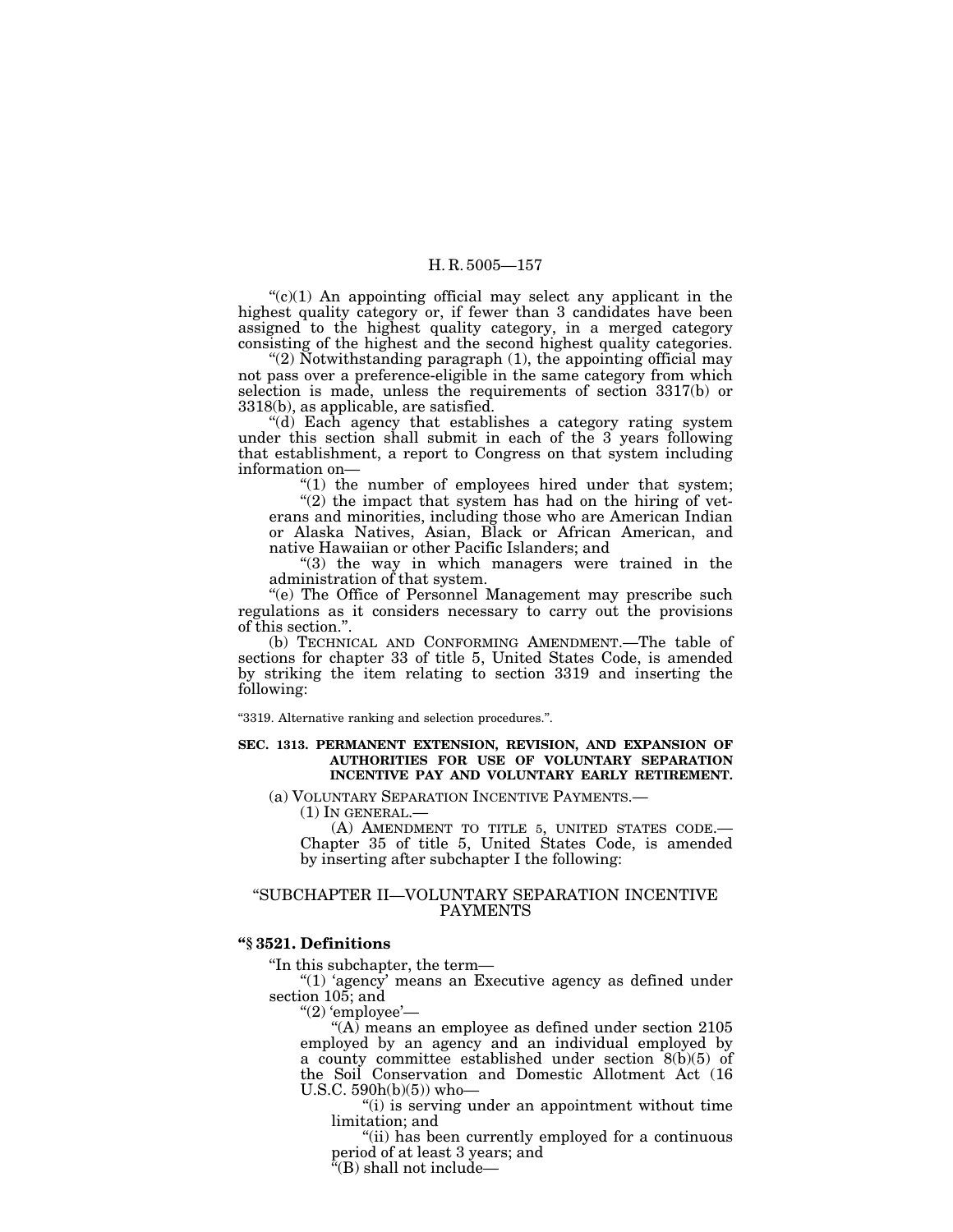''(i) a reemployed annuitant under subchapter III of chapter 83 or 84 or another retirement system for employees of the Government;

''(ii) an employee having a disability on the basis of which such employee is or would be eligible for disability retirement under subchapter III of chapter 83 or 84 or another retirement system for employees of the Government;

''(iii) an employee who is in receipt of a decision notice of involuntary separation for misconduct or unacceptable performance;

"(iv) an employee who has previously received any voluntary separation incentive payment from the Federal Government under this subchapter or any other authority;

"(v) an employee covered by statutory reemployment rights who is on transfer employment with another organization; or

''(vi) any employee who—

''(I) during the 36-month period preceding the date of separation of that employee, performed service for which a student loan repayment benefit was or is to be paid under section 5379;

''(II) during the 24-month period preceding the date of separation of that employee, performed service for which a recruitment or relocation bonus was or is to be paid under section 5753; or

''(III) during the 12-month period preceding the date of separation of that employee, performed service for which a retention bonus was or is to be paid under section 5754.

# **''§ 3522. Agency plans; approval**

''(a) Before obligating any resources for voluntary separation incentive payments, the head of each agency shall submit to the Office of Personnel Management a plan outlining the intended use of such incentive payments and a proposed organizational chart for the agency once such incentive payments have been completed.

''(b) The plan of an agency under subsection (a) shall include— ''(1) the specific positions and functions to be reduced or eliminated;

 $(2)$  a description of which categories of employees will be offered incentives;

"(3) the time period during which incentives may be paid;

''(4) the number and amounts of voluntary separation incentive payments to be offered; and

 $\epsilon$ <sup>'</sup>(5) a description of how the agency will operate without the eliminated positions and functions.

"(c) The Director of the Office of Personnel Management shall review each agency's plan an may make any appropriate modifications in the plan, in consultation with the Director of the Office of Management and Budget. A plan under this section may not be implemented without the approval of the Directive of the Office of Personnel Management.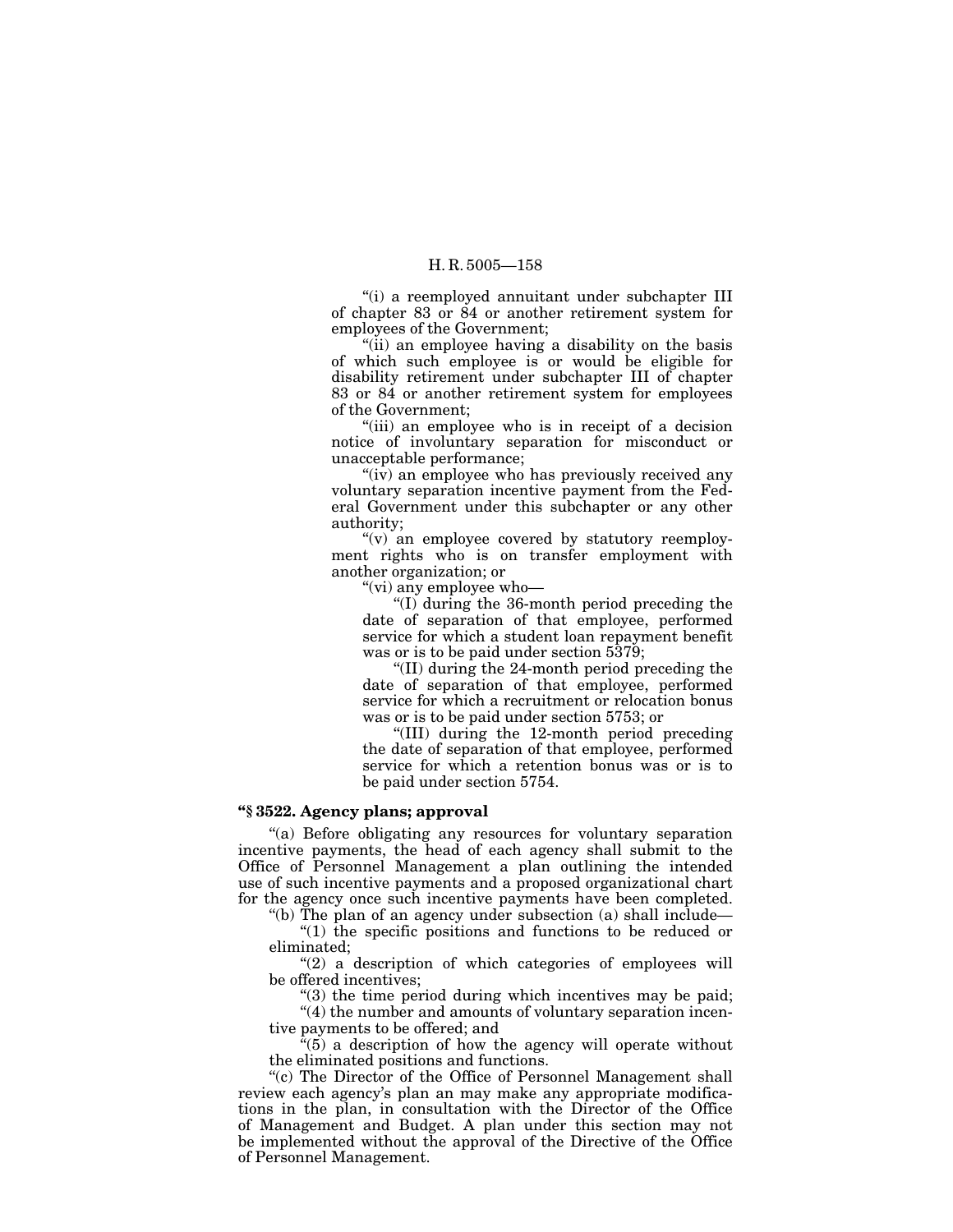## **''§ 3523. Authority to provide voluntary separation incentive payments**

"(a) A voluntary separation incentive payment under this subchapter may be paid to an employee only as provided in the plan of an agency established under section 3522.

"(b) A voluntary incentive payment—<br>"(1) shall be offered to agency employees on the basis of—

"(A) 1 or more organizational units;

"(B) 1 or more occupational series or levels;

"( $\overline{C}$ ) 1 or more geographical locations;

 $\text{``(D)}$  skills, knowledge, or other factors related to a position:

 $"$ (E) specific periods of time during which eligible employees may elect a voluntary incentive payment; or

"(F) any appropriate combination of such factors; "(2) shall be paid in a lump sum after the employee's separation;

"(3) shall be equal to the lesser of—<br>"(A) an amount equal to the amount the employee" would be entitled to receive under section 5595(c) if the employee were entitled to payment under such section (without adjustment for any previous payment made); or

"(B) an amount determined by the agency head, not to exceed \$25,000;

"(4) may be made only in the case of an employee who voluntarily separates (whether by retirement or resignation) under this subchapter:

"(5) shall not be a basis for payment, and shall not be included in the computation, of any other type of Government

 $f(6)$  shall not be taken into account in determining the amount of any severance pay to which the employee may be entitled under section 5595, based on another other separation; and<br>"(7) shall be paid from appropriations or funds available

for the payment of the basic pay of the employee.

# **''§ 3524. Effect of subsequent employment with the Government**

"(a) The term 'employment'—<br>"(1) in subsection (b) includes employment under a personal services contract (or other direct contract) with the United States Government (other than an entity in the legislative branch); and

 $(2)$  in subsection (c) does not include employment under such a contract.

''(b) An individual who has received a voluntary separation incentive payment under this subchapter and accepts any employment for compensation with the Government of the United States with 5 years after the date of the separation on which the payment is based shall be required to pay, before the individual's first day of employment, the entire amount of the incentive payment to the agency that paid the incentive payment.

 $\sqrt{\langle c\rangle}$ (1) If the employment under this section is with an agency, other than the General Accounting Office, the United States Postal Service, or the Postal Rate Commission, the Director of the Office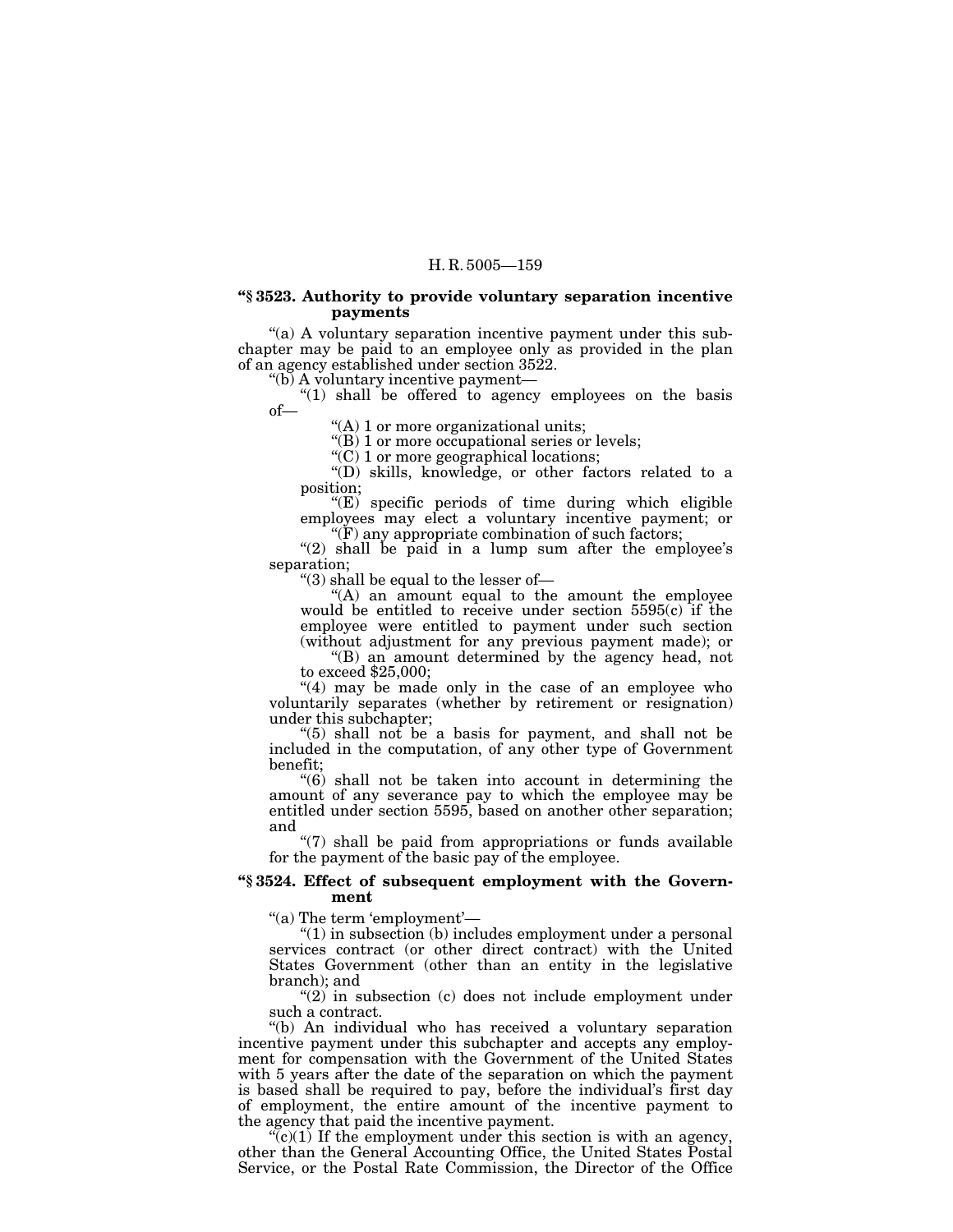of Personnel Management may, at the request of the head of the

"(A) the individual involved possesses unique abilities and

is the only qualified applicant available for the position; or " $(B)$  in case of an emergency involving a direct threat

to life or property, the individual— $($ "(i) has skills directly related to resolving the emer-

gency; and "(ii) will serve on a temporary basis only so long as that individual's services are made necessary by the emer-

gency.<br>"(2) If the employment under this section is with an entity in the legislative branch, the head of the entity or the appointing official may waive the repayment if the individual involved possesses unique abilities and is the only qualified applicant available for the position.

" $(3)$  If the employment under this section is with the judicial branch, the Director of the Administrative Office of the United States Courts may waive the repayment if the individual involved possesses unique abilities and is the only qualified applicant available for the position.

### **''§ 3525. Regulations**

"The Office of Personnel Management may prescribe regulations to carry out this subchapter.".

(B) TECHNICAL AND CONFORMING AMENDMENTS.—<br>Chapter 35 of title 5, United States Code, is amended—<br>(i) by striking the chapter heading and inserting the following:

#### **''CHAPTER 35—RETENTION PREFERENCE, VOLUNTARY SEPARATION INCENTIVE PAYMENTS, RESTORATION, AND REEMPLOYMENT'';**

and

(ii) in the table of sections by inserting after the item relating to section 3504 the following:

''SUBCHAPTER II—VOLUNTARY SEPARATION INCENTIVE PAYMENTS

"3521. Definitions.<br>"3522. Agency plans; approval.<br>"3523. Authority to provide voluntary separation incentive payments.<br>"3524. Effect of subsequent employment with the Government.

''3525. Regulations.''.

(2) ADMINISTRATIVE OFFICE OF THE UNITED STATES COURTS.—The Director of the Administrative Office of the United States Courts may, by regulation, establish a program substantially similar to the program established under paragraph (1) for individuals serving in the judicial branch.

(3) CONTINUATION OF OTHER AUTHORITY.—Any agency exercising any voluntary separation incentive authority in effect on the effective date of this subsection may continue to offer voluntary separation incentives consistent with that authority until that authority expires.

(4) EFFECTIVE DATE.—This subsection shall take effect 60 days after the date of enactment of this Act.

(b) FEDERAL EMPLOYEE VOLUNTARY EARLY RETIREMENT.—

(1) CIVIL SERVICE RETIREMENT SYSTEM.—Section 8336(d)(2) of title 5, United States Code, is amended to read as follows: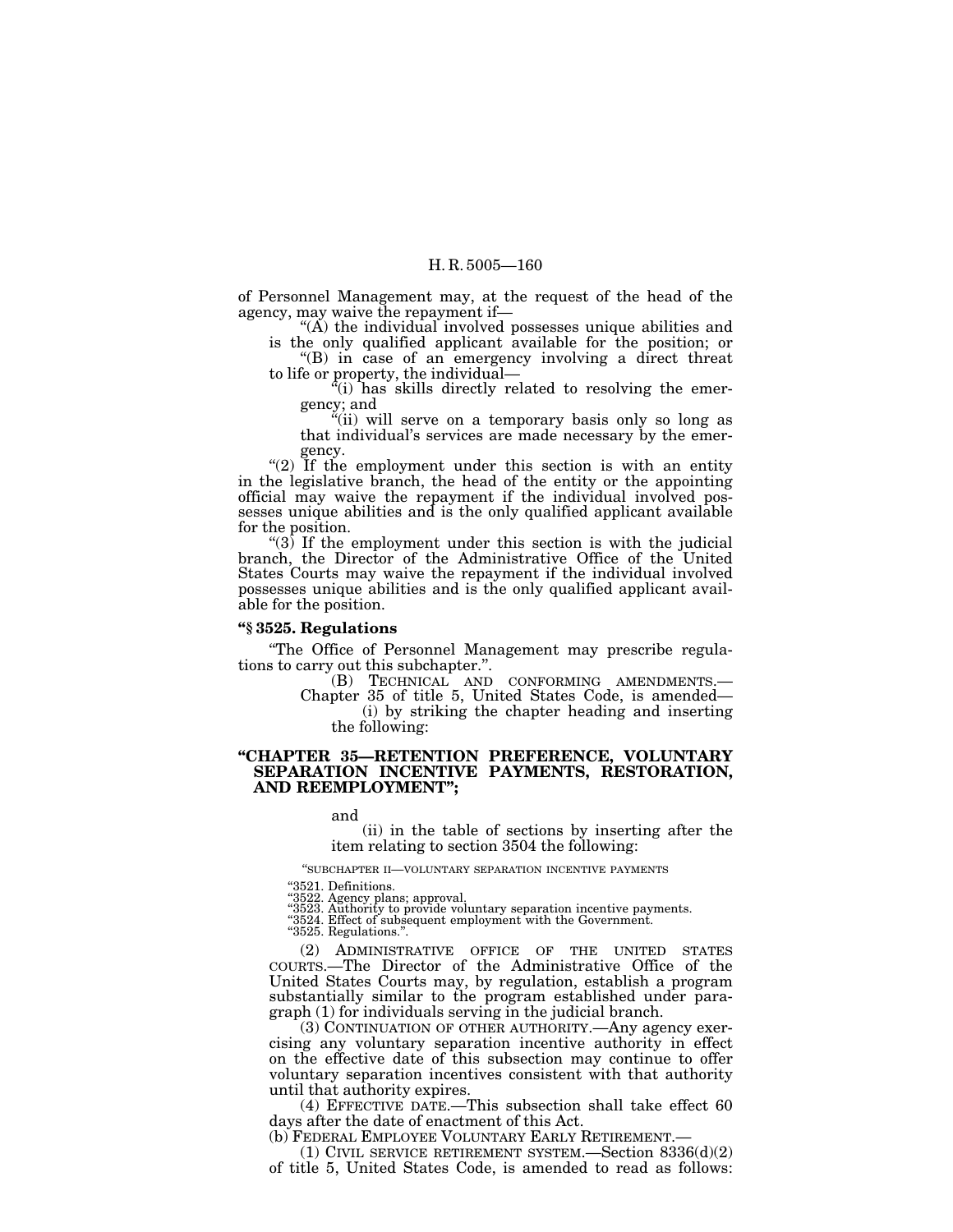$\mathcal{L}(2)(A)$  has been employed continuously, by the agency in which the employee is serving, for at least the 31-day period ending on the date on which such agency requests the determination referred to in subparagraph (D);

''(B) is serving under an appointment that is not time limited;

" $(C)$  has not been duly notified that such employee is to be involuntarily separated for misconduct or unacceptable performance;

''(D) is separated from the service voluntarily during a period in which, as determined by the office of Personnel Management (upon request of the agency) under regulations prescribed by the Office—

"(i) such agency (or, if applicable, the component in which the employee is serving) is undergoing substantial delayering, substantial reorganization, substantial reductions in force, substantial transfer of function, or other substantial workforce restructuring (or shaping);

"(ii) a significant percentage of employees servicing in such agency (or component) are likely to be separated or subject to an immediate reduction in the rate of basic pay (without regard to subchapter VI of chapter 53, or comparable provisions); or

''(iii) identified as being in positions which are becoming surplus or excess to the agency's future ability to carry out its mission effectively; and

 $E(E)$  as determined by the agency under regulations prescribed by the Office, is within the scope of the offer of voluntary early retirement, which may be made on the basis of—

''(i) 1 or more organizational units;

"(ii) 1 or more occupational series or levels;

"(iii) 1 or more geographical locations;

"(iv) specific periods;

"(v) skills, knowledge, or other factors related to a position; or

"(vi) any appropriate combination of such factors;".

(2) FEDERAL EMPLOYEES' RETIREMENT SYSTEM.—Section 8414(b)(1) of title 5, United States Code, is amended by striking subparagraph (B) and inserting the following:

 $\mathcal{F}(B)(i)$  has been employed continuously, by the agency in which the employee is serving, for at least the 31 day period ending on the date on which such agency requests the determination referred to in clause (iv);

''(ii) is serving under an appointment that is not time limited;

''(iii) has not been duly notified that such employee is to be involuntarily separated for misconduct or unacceptable performance;

 $\mathbf{u}(iv)$  is separate from the service voluntarily during a period in which, as determined by the Office of Personnel Management (upon request of the agency) under regulations prescribed by the Office—

''(I) such agency (or, if applicable, the component in which the employee is serving) is undergoing substantial delayering, substantial reorganization, substantial reductions in force, substantial transfer of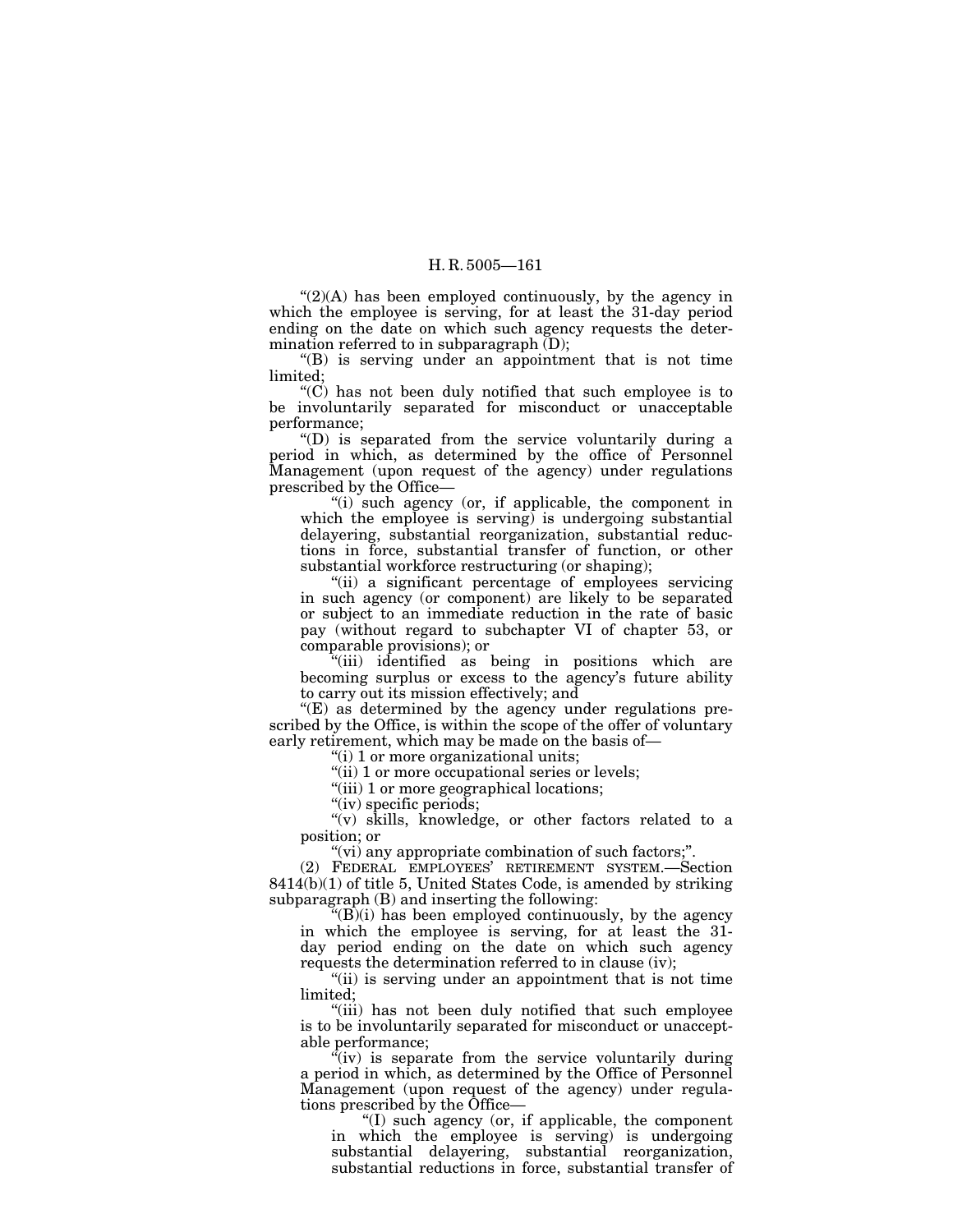function, or other substantial workforce restructuring (or shaping);

"(II) a significant percentage of employees serving in such agency (or component) are likely to be separated or subject to an immediate reduction in the rate of basic pay (without regard to subchapter VI of chapter

"(III) identified as being in positions which are becoming surplus or excess to the agency's future ability to carry out its mission effectively; and

''(v) as determined by the agency under regulations prescribed by the Office, is within the scope of the offer of voluntary early retirement, which may be made on the basis of—

''(I) 1 or more organizational units;

''(II) 1 or more occupational series or levels;

"(III) 1 or more geographical locations;

 $\sqrt{\text{IV}}$  specific periods;

''(V) skills, knowledge, or other factors related to a position; or

''(VI) any appropriate combination of such factors.''.

(3) GENERAL ACCOUNTING OFFICE AUTHORITY.—The amendments made by this subsection shall not be construed to affect the authority under section 1 of Public Law 106–303 (5 U.S.C. 8336 note; 114 State. 1063).

(4) TECHNICAL AND CONFORMING AMENDMENTS.—Section 7001 of the 1998 Supplemental Appropriations and Rescissions Act (Public Law 105–174; 112 Stat. 91) is repealed.

(5) REGULATIONS.—The Office of Personnel Management may prescribe regulations to carry out this subsection.

(c) SENSE OF CONGRESS.—It is the sense of Congress that the implementation of this section is intended to reshape the Federal workforce and not downsize the Federal workforce.

# **SEC. 1314. STUDENT VOLUNTEER TRANSIT SUBSIDY.**

(a) IN GENERAL.—Section 7905(a)(1) of title 5, United States Code, is amended by striking "and a member of a uniformed service" and inserting ", a member of a uniformed service, and a student who provides voluntary services under section 3111''.

(b) TECHNICAL AND CONFORMING AMENDMENT.—Section 3111(c)(1) of title 5, United States Code, is amended by striking ''chapter 81 of this title'' and inserting ''section 7905 (relating to commuting by means other than single-occupancy motor vehicles), chapter 81''.

# **Subtitle C—Reforms Relating to the Senior Executive Service**

# **SEC. 1321. REPEAL OF RECERTIFICATION REQUIREMENTS OF SENIOR EXECUTIVES.**

- (a) IN GENERAL.—Title 5, United States Code, is amended— (1) in chapter 33—
	- (A) in section  $3393(g)$  by striking "3393a";
	- (B) by repealing section 3393a; and

(C) in the table of sections by striking the item relating to section 3393a;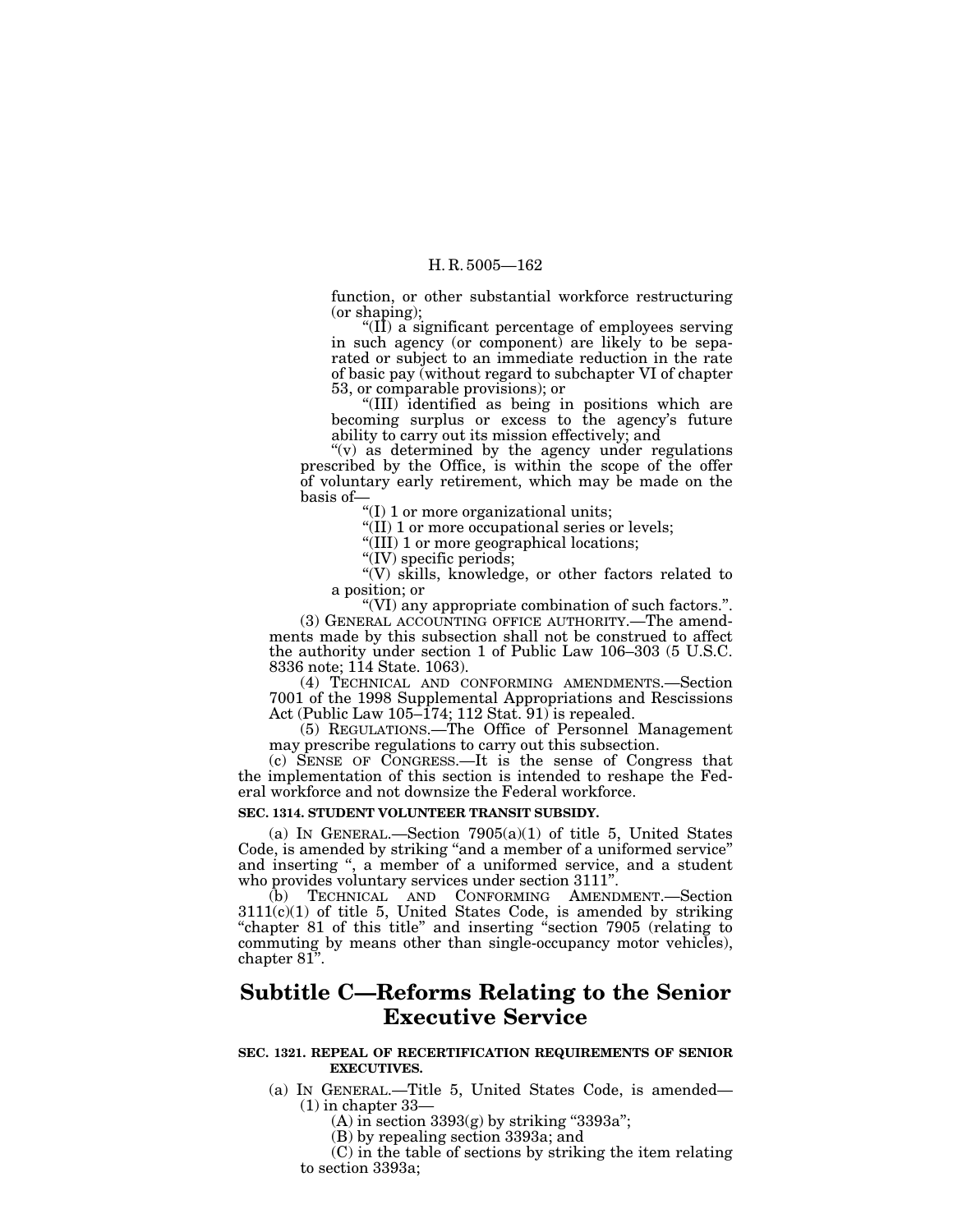(2) in chapter 35—

 $(A)$  in section 3592(a)-

(i) in paragraph  $(1)$ , by inserting "or" at the end;

(ii) in paragraph  $(2)$ , by striking "or" at the end;

(iii) by striking paragraph (3); and

(iv) by striking the last sentence;

(B) in section 3593(a), by striking paragraph (2) and inserting the following:

''(2) the appointee left the Senior Executive Service for reasons other than misconduct, neglect of duty, malfeasance, or less than fully successful executive performance as determined under subchapter II of chapter 43.''; and

 $(C)$  in section 3594(b)–

(i) in paragraph  $(1)$ , by inserting "or" at the end; (ii) in paragraph  $(2)$ , by striking "or" at the end; and

(iii) by striking paragraph (3);

(3) in section  $7701(c)(1)(A)$ , by striking "or removal from the Senior Executive Service for failure to be recertified under section 3393a";

(4) in chapter 83—

(A) in section  $8336(h)(1)$ , by striking "for failure to be recertified as a senior executive under section 3393a or''; and

(B) in section 8339(h), in the first sentence, by striking '', except that such reduction shall not apply in the case of an employee retiring under section 8336(h) for failure to be recertified as a senior executive"; and  $(5)$  in chapter 84—

(A) in section 8414(a)(1), by striking "for failure to be recertified as a senior executive under section 3393a or''; and

(B) in section  $8421(a)(2)$ , by striking ", except that an individual entitled to an annuity under section 8414(a) for failure to be recertified as a senior executive shall be entitled to an annuity supplement without regard to such applicable retirement age".

such applicable retirement age".<br>(b) SAVINGS PROVISION.—Notwithstanding the amendments made by subsection (a)(2)(A), an appeal under the final sentence of section 3592(a) of title 5, United States Code, that is pending on the day before the effective date of this section—

(1) shall not abate by reason of the enactment of the amendments made by subsection (a)(2)(A); and

(2) shall continue as if such amendments had not been enacted.

(c) APPLICATION.—The amendment made by subsection  $(a)(2)(B)$ shall not apply with respect to an individual who, before the effective date of this section, leaves the Senior Executive Service for failure to be recertified as a senior executive under section 3393a of title 5, United States Code.

### **SEC. 1322. ADJUSTMENT OF LIMITATION ON TOTAL ANNUAL COM-PENSATION.**

(a) IN GENERAL.—Section 5307 of title 5, United States Code,

" $(d)(1)$  Notwithstanding any other provision of this section, subsection  $(a)(1)$  shall be applied by substituting 'the total annual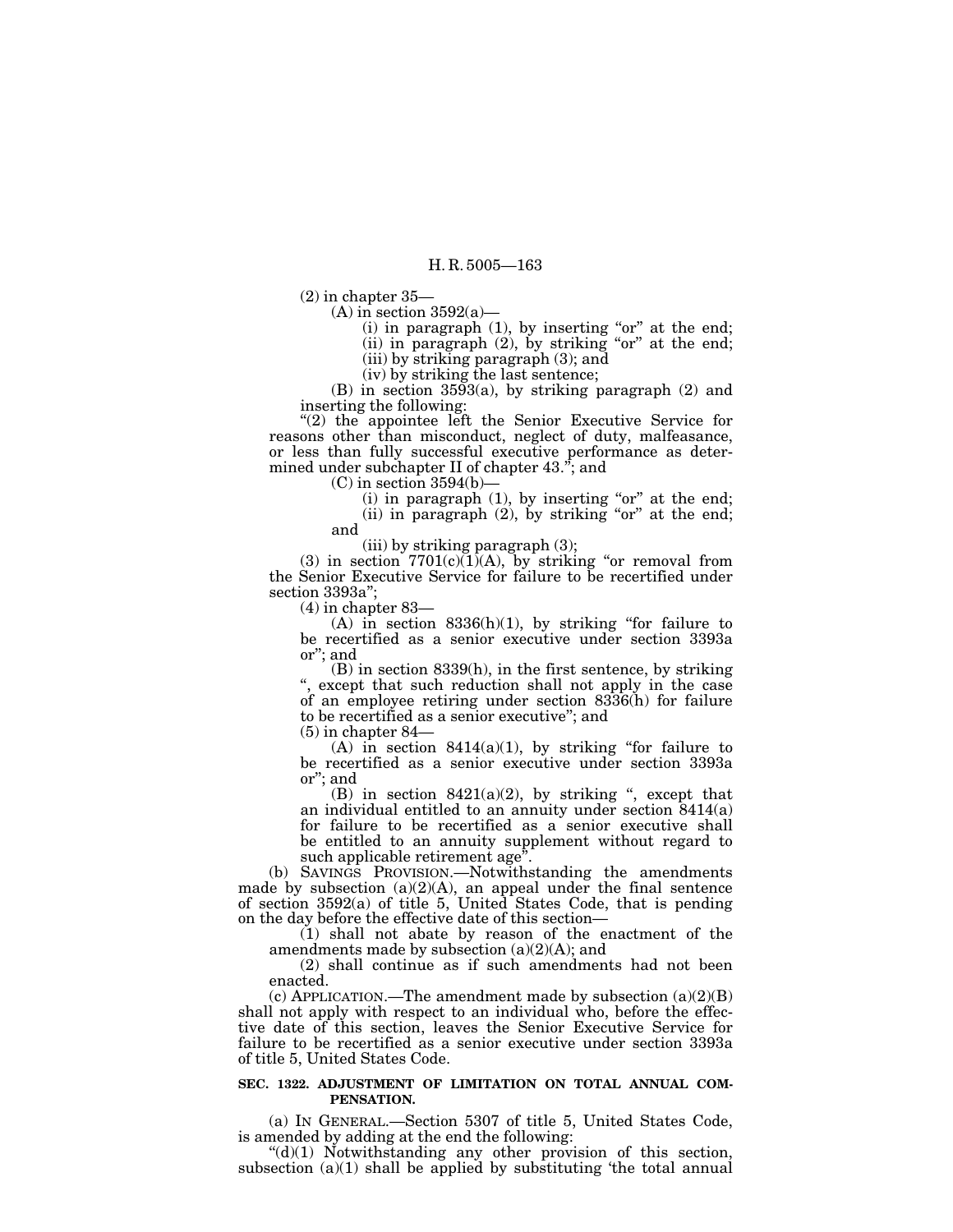compensation payable to the Vice President under section 104 of title 3' for 'the annual rate of basic pay payable for level I of the Executive Schedule' in the case of any employee who—

''(A) is paid under section 5376 or 5383 of this title or section 332(f), 603, or 604 of title 28; and

''(B) holds a position in or under an agency which is described in paragraph (2).

"(2) An agency described in this paragraph is any agency which, for purposes of the calendar year involved, has been certified under this subsection as having a performance appraisal system which (as designed and applied) makes meaningful distinctions based

" $(3)(A)$  The Office of Personnel Management and the Office of Management and Budget jointly shall promulgate such regulations as may be necessary to carry out this subsection, including the criteria and procedures in accordance with which any determinations under this subsection shall be made.

''(B) An agency's certification under this subsection shall be for a period of 2 calendar years, except that such certification may be terminated at any time, for purposes of either or both of those years, upon a finding that the actions of such agency have not remained in conformance with applicable requirements.

''(C) Any certification or decertification under this subsection shall be made by the Office of Personnel Management, with the concurrence of the Office of Management and Budget.

"(4) Notwithstanding any provision of paragraph (3), any regulations, certifications, or other measures necessary to carry out this subsection with respect to employees within the judicial branch shall be the responsibility of the Director of the Administrative Office of the United States Courts. However, the regulations under this paragraph shall be consistent with those promulgated under paragraph (3).''.

(b) CONFORMING AMENDMENTS.— $(1)$  Section 5307 $(a)$  of title 5, United States Code, is amended by inserting ''or as otherwise provided under subsection (d)," after "under law,".<br>(2) Section 5307(c) of such title is amended by striking "this

section," and inserting "this section (subject to subsection  $(d)$ ),".

# **Subtitle D—Academic Training**

# **SEC. 1331. ACADEMIC TRAINING.**

(a) ACADEMIC DEGREE TRAINING.—Section 4107 of title 5, United States Code, is amended to read as follows:

## **''§ 4107. Academic degree training**

"(a) Subject to subsection (b), an agency may select and assign an employee to academic degree training and may pay or reimburse the costs of academic degree training from appropriated or other available funds if such training— ''(1) contributes significantly to—

 $(A)$  meeting an identified agency training need;

"(B) resolving an identified agency staffing problem;

or ''(C) accomplishing goals in the strategic plan of the agency;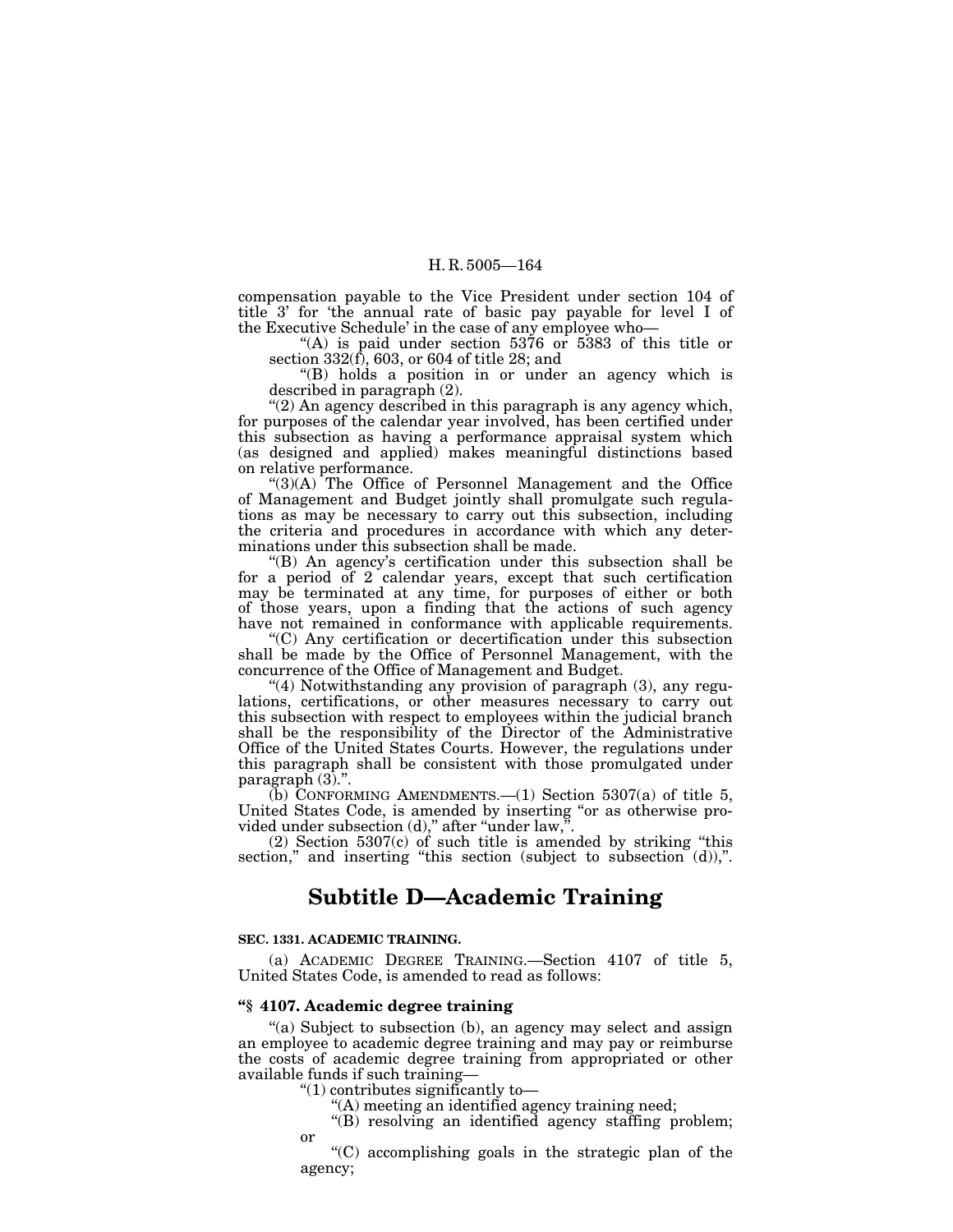$(2)$  is part of a planned, systemic, and coordinated agency employee development program linked to accomplishing the strategic goals of the agency; and

 $\frac{1}{3}$  is accredited and is provided by a college or university that is accredited by a nationally recognized body.

''(b) In exercising authority under subsection (a), an agency

 $"(1)$  consistent with the merit system principles set forth in paragraphs (2) and (7) of section  $2301(b)$ , take into consideration the need to—

"(A) maintain a balanced workforce in which women, members of racial and ethnic minority groups, and persons with disabilities are appropriately represented in Government service; and

" $(B)$  provide employees effective education and training to improve organizational and individual performance;

" $(2)$  assure that the training is not for the sole purpose of providing an employee an opportunity to obtain an academic degree or qualify for appointment to a particular position for which the academic degree is a basic requirement;

 $\degree$ (3) assure that no authority under this subsection is exercised on behalf of any employee occupying or seeking to qualify for—

 $(A)$  a noncareer appointment in the senior Executive Service; or

"(B) appointment to any position that is excepted from the competitive service because of its confidential policydetermining, policy-making or policy-advocating character; and

 $''(4)$  to the greatest extent practicable, facilitate the use of online degree training.''.

(b) TECHNICAL AND CONFORMING AMENDMENT.—The table of sections for chapter 41 of title 5, United States Code, is amended by striking the item relating to section 4107 and inserting the following:

''4107. Academic degree training.''.

## **SEC. 1332. MODIFICATIONS TO NATIONAL SECURITY EDUCATION PRO-GRAM.**

(a) FINDINGS AND POLICIES.— (1) FINDINGS.—Congress finds that— (A) the United States Government actively encourages and financially supports the training, education, and development of many United States citizens;

(B) as a condition of some of those supports, many of those citizens have an obligation to seek either compensated or uncompensated employment in the Federal sector; and

 $(C)$  it is in the United States national interest to maximize the return to the Nation of funds invested in the development of such citizens by seeking to employ them in the Federal sector.

(2) POLICY.—It shall be the policy of the United States Government to—

(A) establish procedures for ensuring that United States citizens who have incurred service obligations as the result of receiving financial support for education and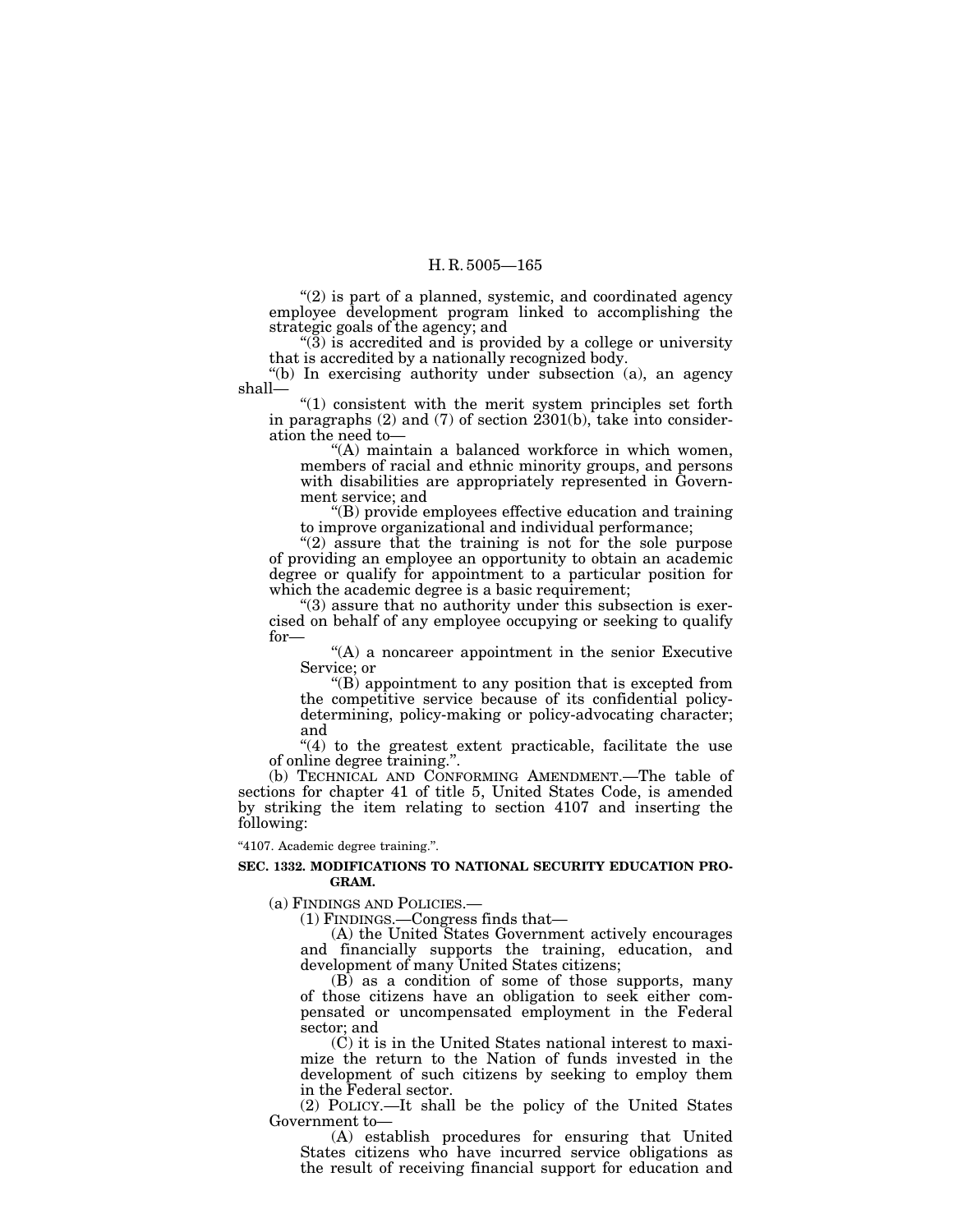training from the United States Government and have applied for Federal positions are considered in all recruitment and hiring initiatives of Federal departments, bureaus, agencies, and offices; and

(B) advertise and open all Federal positions to United States citizens who have incurred service obligations with the United States Government as the result of receiving financial support for education and training from the United States Government.

(b) FULFILLMENT OF SERVICE REQUIREMENT IF NATIONAL SECU-RITY POSITIONS ARE UNAVAILABLE.—Section 802(b)(2) of the David L. Boren National Security Education Act of 1991 (50 U.S.C. 1902) is amended—

(1) in subparagraph (A), by striking clause (ii) and inserting the following:

"(ii) if the recipient demonstrates to the Secretary (in accordance with such regulations) that no national security position in an agency or office of the Federal Government having national security responsibilities is available, work in other offices or agencies of the Federal Government or in the field of higher education in a discipline relating to the foreign country, foreign language, area study, or international field of study for which the scholarship was awarded, for a period specified by the Secretary, which period shall be determined in accordance with clause (i); or"; and

(2) in subparagraph (B), by striking clause (ii) and inserting the following:

''(ii) if the recipient demonstrates to the Secretary (in accordance with such regulations) that no national security position is available upon the completion of the degree, work in other offices or agencies of the Federal Government or in the field of higher education in a discipline relating to foreign country, foreign language, area study, or international field of study for which the fellowship was awarded, for a period specified by the Secretary, which period shall be determined in accordance with clause (i); and''.

# **TITLE XIV—ARMING PILOTS AGAINST TERRORISM**

# **SEC. 1401. SHORT TITLE.**

This title may be cited as the ''Arming Pilots Against Terrorism Act''.

#### **SEC. 1402. FEDERAL FLIGHT DECK OFFICER PROGRAM.**

(a) IN GENERAL.—Subchapter I of chapter 449 of title 49, United States Code, is amended by adding at the end the following:

# **''§ 44921. Federal flight deck officer program**

''(a) ESTABLISHMENT.—The Under Secretary of Transportation for Security shall establish a program to deputize volunteer pilots of air carriers providing passenger air transportation or intrastate passenger air transportation as Federal law enforcement officers to defend the flight decks of aircraft of such air carriers against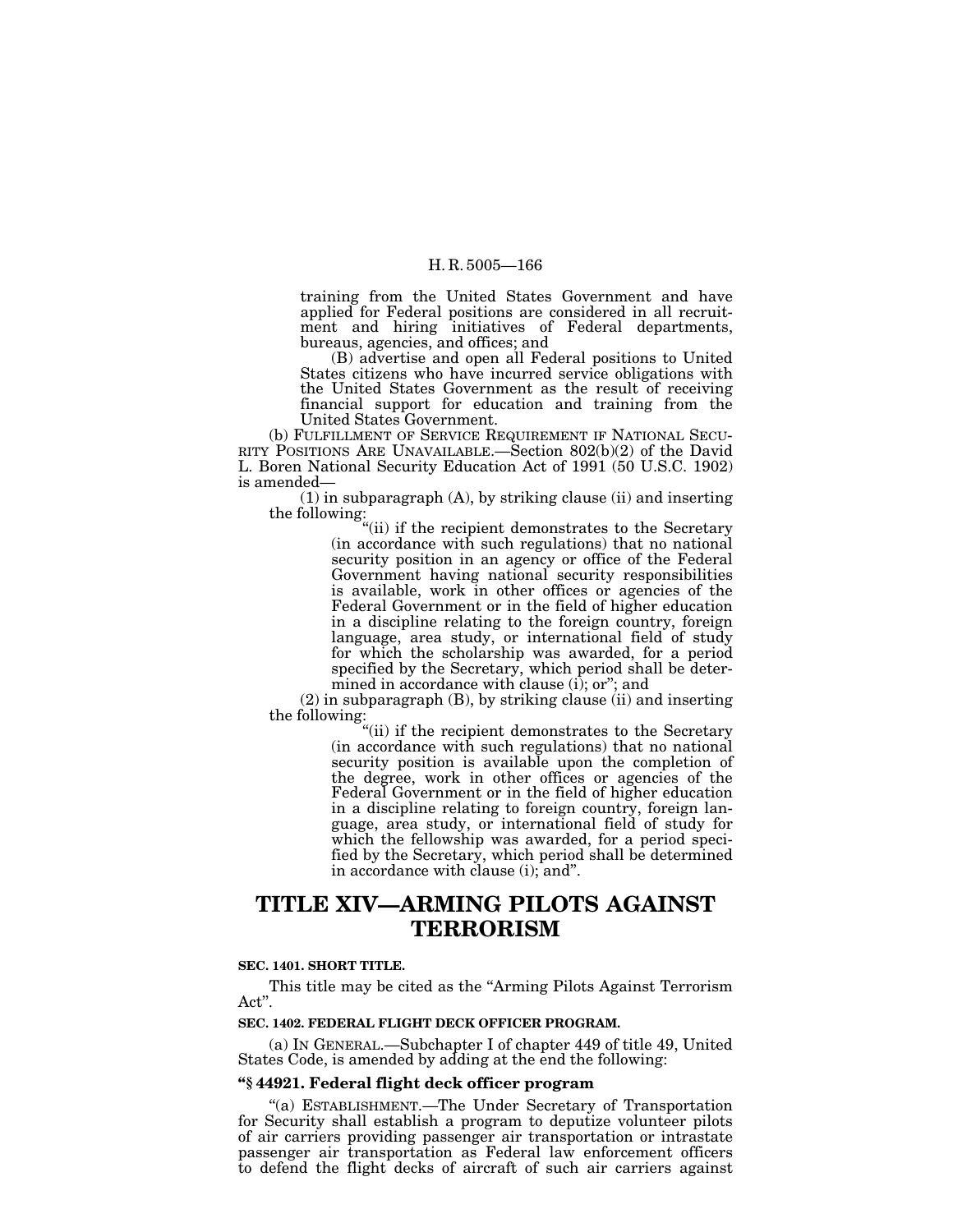acts of criminal violence or air piracy. Such officers shall be known as 'Federal flight deck officers'.

''(b) PROCEDURAL REQUIREMENTS.—

"(1) IN GENERAL.—Not later than 3 months after the date of enactment of this section, the Under Secretary shall establish procedural requirements to carry out the program under this section.

''(2) COMMENCEMENT OF PROGRAM.—Beginning 3 months after the date of enactment of this section, the Under Secretary shall begin the process of training and deputizing pilots who are qualified to be Federal flight deck officers as Federal flight deck officers under the program.

"(3) ISSUES TO BE ADDRESSED.—The procedural requirements established under paragraph (1) shall address the following issues:

"(A) The type of firearm to be used by a Federal flight deck officer.

" $(B)$  The type of ammunition to be used by a Federal flight deck officer.

''(C) The standards and training needed to qualify and requalify as a Federal flight deck officer.

" $(D)$  The placement of the firearm of a Federal flight deck officer on board the aircraft to ensure both its security and its ease of retrieval in an emergency.

" $(E)$  An analysis of the risk of catastrophic failure of an aircraft as a result of the discharge (including an accidental discharge) of a firearm to be used in the program into the avionics, electrical systems, or other sensitive areas of the aircraft.

''(F) The division of responsibility between pilots in the event of an act of criminal violence or air piracy if only 1 pilot is a Federal flight deck officer and if both pilots are Federal flight deck officers.

''(G) Procedures for ensuring that the firearm of a Federal flight deck officer does not leave the cockpit if there is a disturbance in the passenger cabin of the aircraft or if the pilot leaves the cockpit for personal reasons.

''(H) Interaction between a Federal flight deck officer and a Federal air marshal on board the aircraft.

''(I) The process for selection of pilots to participate in the program based on their fitness to participate in the program, including whether an additional background check should be required beyond that required by section 44936(a)(1).

''(J) Storage and transportation of firearms between flights, including international flights, to ensure the security of the firearms, focusing particularly on whether such security would be enhanced by requiring storage of the firearm at the airport when the pilot leaves the airport to remain overnight away from the pilot's base airport.

"(K) Methods for ensuring that security personnel will be able to identify whether a pilot is authorized to carry a firearm under the program.

''(L) Methods for ensuring that pilots (including Federal flight deck officers) will be able to identify whether a passenger is a law enforcement officer who is authorized to carry a firearm aboard the aircraft.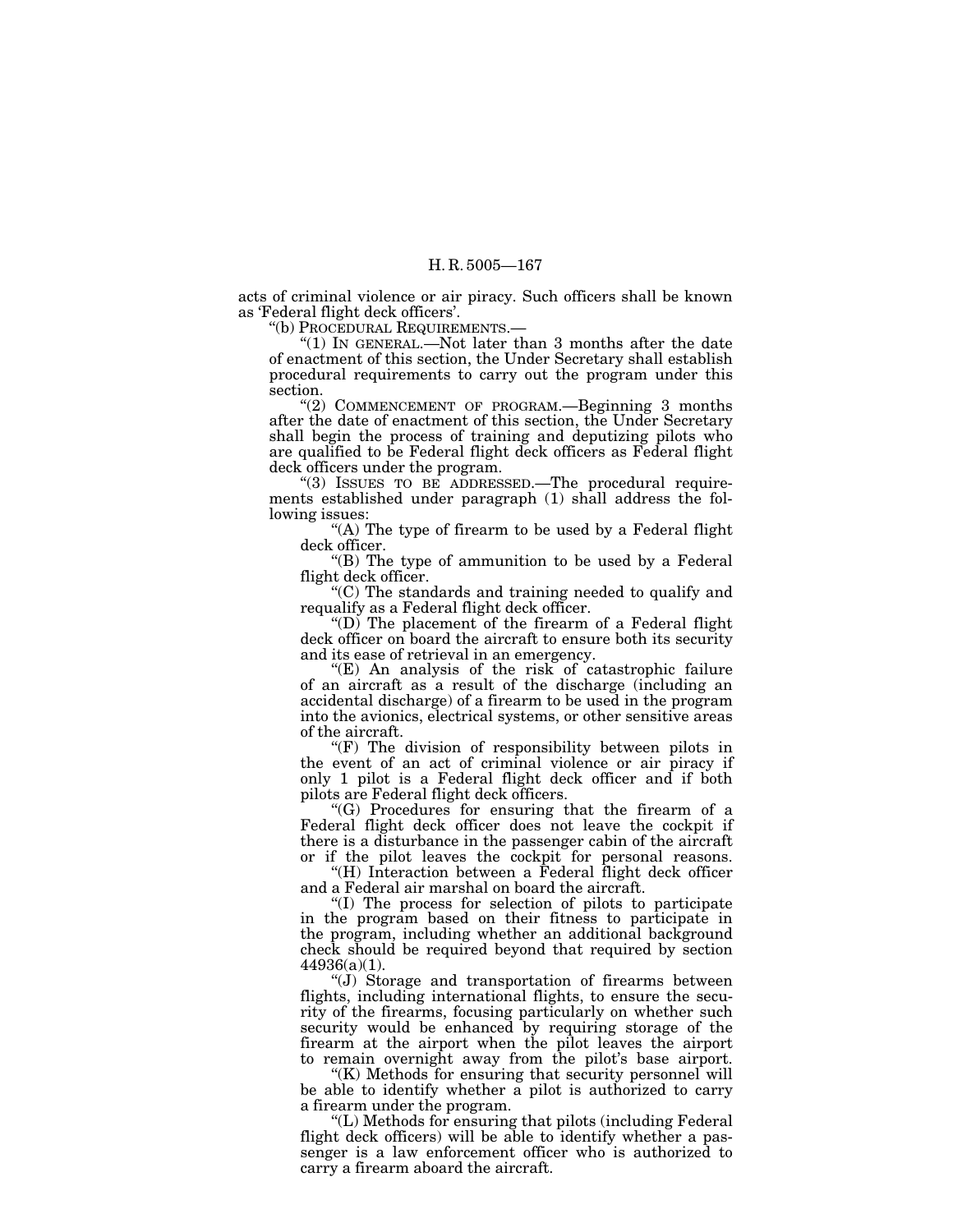"(M) Any other issues that the Under Secretary considers necessary.

" $(N)$  The Under Secretary's decisions regarding the methods for implementing each of the foregoing procedural requirements shall be subject to review only for abuse of discretion.

''(4) PREFERENCE.—In selecting pilots to participate in the program, the Under Secretary shall give preference to pilots who are former military or law enforcement personnel.

''(5) CLASSIFIED INFORMATION.—Notwithstanding section 552 of title 5 but subject to section 40119 of this title, information developed under paragraph (3)(E) shall not be disclosed.

''(6) NOTICE TO CONGRESS.—The Under Secretary shall provide notice to the Committee on Transportation and Infrastructure of the House of Representatives and the Committee on Commerce, Science, and Transportation of the Senate after completing the analysis required by paragraph  $(3)(E)$ .

''(7) MINIMIZATION OF RISK.—If the Under Secretary determines as a result of the analysis under paragraph (3)(E) that there is a significant risk of the catastrophic failure of an aircraft as a result of the discharge of a firearm, the Under Secretary shall take such actions as may be necessary to minimize that risk.

''(c) TRAINING, SUPERVISION, AND EQUIPMENT.—

''(1) IN GENERAL.—The Under Secretary shall only be obligated to provide the training, supervision, and equipment necessary for a pilot to be a Federal flight deck officer under this section at no expense to the pilot or the air carrier employing the pilot.

 $\H``(2)$  Training.—

''(A) IN GENERAL.—The Under Secretary shall base the requirements for the training of Federal flight deck officers under subsection (b) on the training standards applicable to Federal air marshals; except that the Under Secretary shall take into account the differing roles and responsibilities of Federal flight deck officers and Federal air marshals.

''(B) ELEMENTS.—The training of a Federal flight deck officer shall include, at a minimum, the following elements:

''(i) Training to ensure that the officer achieves the level of proficiency with a firearm required under subparagraph (C)(i).

"(ii) Training to ensure that the officer maintains exclusive control over the officer's firearm at all times, including training in defensive maneuvers.<br>"(iii) Training to assist the officer in determining

when it is appropriate to use the officer's firearm and when it is appropriate to use less than lethal force.<br>"(C) TRAINING IN USE OF FIREARMS.—

 $'$ (i) STANDARD.—In order to be deputized as a Federal flight deck officer, a pilot must achieve a level of proficiency with a firearm that is required by the Under Secretary. Such level shall be comparable to the level of proficiency required of Federal air marshals.

"(ii) CONDUCT OF TRAINING.—The training of a Federal flight deck officer in the use of a firearm may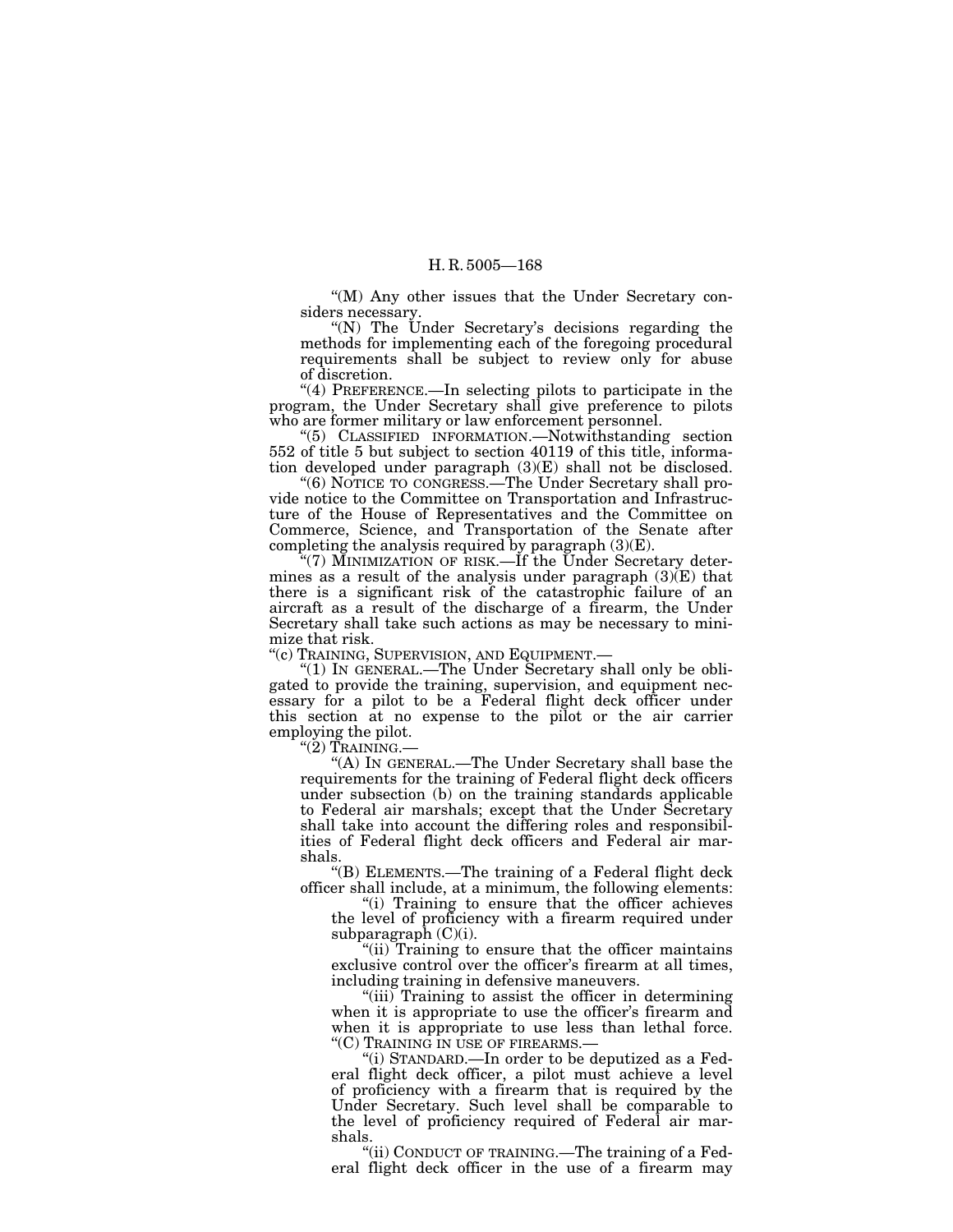be conducted by the Under Secretary or by a firearms training facility approved by the Under Secretary.

''(iii) REQUALIFICATION.—The Under Secretary shall require a Federal flight deck officer to requalify to carry a firearm under the program. Such requalification shall occur at an interval required by the Under Secretary.

"(d) DEPUTIZATION.-

''(1) IN GENERAL.—The Under Secretary may deputize, as a Federal flight deck officer under this section, a pilot who submits to the Under Secretary a request to be such an officer and whom the Under Secretary determines is qualified to be such an officer.

"(2) QUALIFICATION.—A pilot is qualified to be a Federal flight deck officer under this section if—

''(A) the pilot is employed by an air carrier;

''(B) the Under Secretary determines (in the Under Secretary's discretion) that the pilot meets the standards established by the Under Secretary for being such an officer; and

''(C) the Under Secretary determines that the pilot has completed the training required by the Under Secretary.

''(3) DEPUTIZATION BY OTHER FEDERAL AGENCIES.—The Under Secretary may request another Federal agency to deputize, as Federal flight deck officers under this section, those pilots that the Under Secretary determines are qualified to be such officers.

''(4) REVOCATION.—The Under Secretary may, (in the Under Secretary's discretion) revoke the deputization of a pilot as a Federal flight deck officer if the Under Secretary finds that the pilot is no longer qualified to be such an officer.

''(e) COMPENSATION.—Pilots participating in the program under this section shall not be eligible for compensation from the Federal Government for services provided as a Federal flight deck officer. The Federal Government and air carriers shall not be obligated to compensate a pilot for participating in the program or for the pilot's training or qualification and requalification to carry firearms under the program.

''(f) AUTHORITY TO CARRY FIREARMS.—

''(1) IN GENERAL.—The Under Secretary shall authorize a Federal flight deck officer to carry a firearm while engaged in providing air transportation or intrastate air transportation. Notwithstanding subsection  $(c)(1)$ , the officer may purchase a firearm and carry that firearm aboard an aircraft of which the officer is the pilot in accordance with this section if the firearm is of a type that may be used under the program.

''(2) PREEMPTION.—Notwithstanding any other provision of Federal or State law, a Federal flight deck officer, whenever necessary to participate in the program, may carry a firearm in any State and from 1 State to another State.

''(3) CARRYING FIREARMS OUTSIDE UNITED STATES.—In consultation with the Secretary of State, the Under Secretary may take such action as may be necessary to ensure that a Federal flight deck officer may carry a firearm in a foreign country whenever necessary to participate in the program.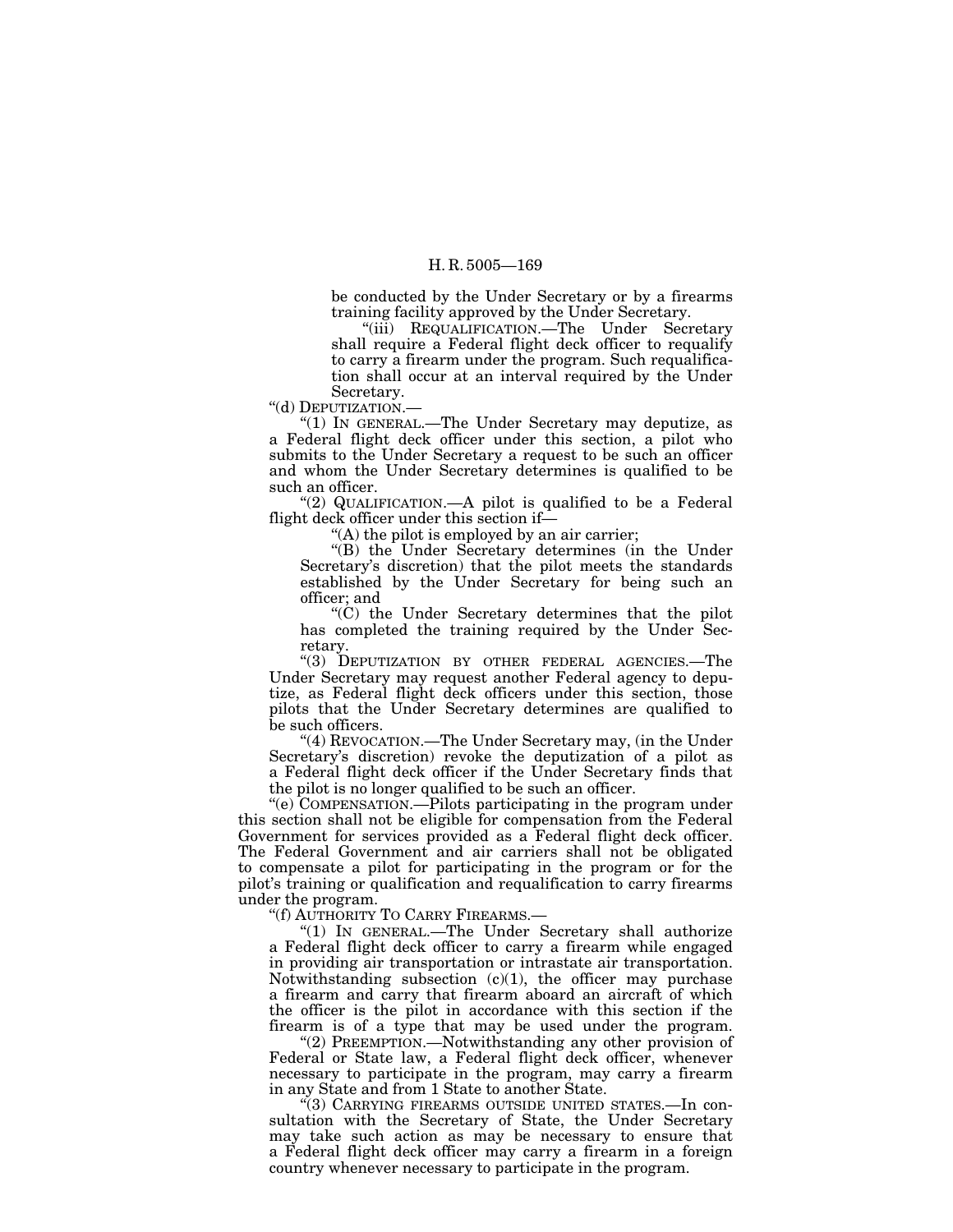''(g) AUTHORITY TO USE FORCE.—Notwithstanding section 44903(d), the Under Secretary shall prescribe the standards and circumstances under which a Federal flight deck officer may use, while the program under this section is in effect, force (including lethal force) against an individual in the defense of the flight deck of an aircraft in air transportation or intrastate air transportation.

''(h) LIMITATION ON LIABILITY.—

''(1) LIABILITY OF AIR CARRIERS.—An air carrier shall not be liable for damages in any action brought in a Federal or State court arising out of a Federal flight deck officer's use of or failure to use a firearm.

"(2) LIABILITY OF FEDERAL FLIGHT DECK OFFICERS.—A Federal flight deck officer shall not be liable for damages in any action brought in a Federal or State court arising out of the acts or omissions of the officer in defending the flight deck of an aircraft against acts of criminal violence or air piracy unless the officer is guilty of gross negligence or willful misconduct.

"(3) LIABILITY OF FEDERAL GOVERNMENT.—For purposes of an action against the United States with respect to an act or omission of a Federal flight deck officer in defending the flight deck of an aircraft, the officer shall be treated as an employee of the Federal Government under chapter 171 of title 28, relating to tort claims procedure.

''(i) PROCEDURES FOLLOWING ACCIDENTAL DISCHARGES.—If an accidental discharge of a firearm under the pilot program results in the injury or death of a passenger or crew member on an aircraft, the Under Secretary—

" $(1)$  shall revoke the deputization of the Federal flight deck officer responsible for that firearm if the Under Secretary determines that the discharge was attributable to the negligence of the officer; and

 $(2)$  if the Under Secretary determines that a shortcoming in standards, training, or procedures was responsible for the accidental discharge, the Under Secretary may temporarily suspend the program until the shortcoming is corrected.

''(j) LIMITATION ON AUTHORITY OF AIR CARRIERS.—No air carrier shall prohibit or threaten any retaliatory action against a pilot employed by the air carrier from becoming a Federal flight deck officer under this section. No air carrier shall—

''(1) prohibit a Federal flight deck officer from piloting an aircraft operated by the air carrier; or

 $(2)$  terminate the employment of a Federal flight deck officer, solely on the basis of his or her volunteering for or participating in the program under this section.

''(k) APPLICABILITY.—

 $(1)$  EXEMPTION.—This section shall not apply to air carriers operating under part 135 of title 14, Code of Federal Regulations, and to pilots employed by such carriers to the extent that such carriers and pilots are covered by section 135.119 of such title or any successor to such section.

"(2) PILOT DEFINED.—The term 'pilot' means an individual who has final authority and responsibility for the operation and safety of the flight or, if more than 1 pilot is required for the operation of the aircraft or by the regulations under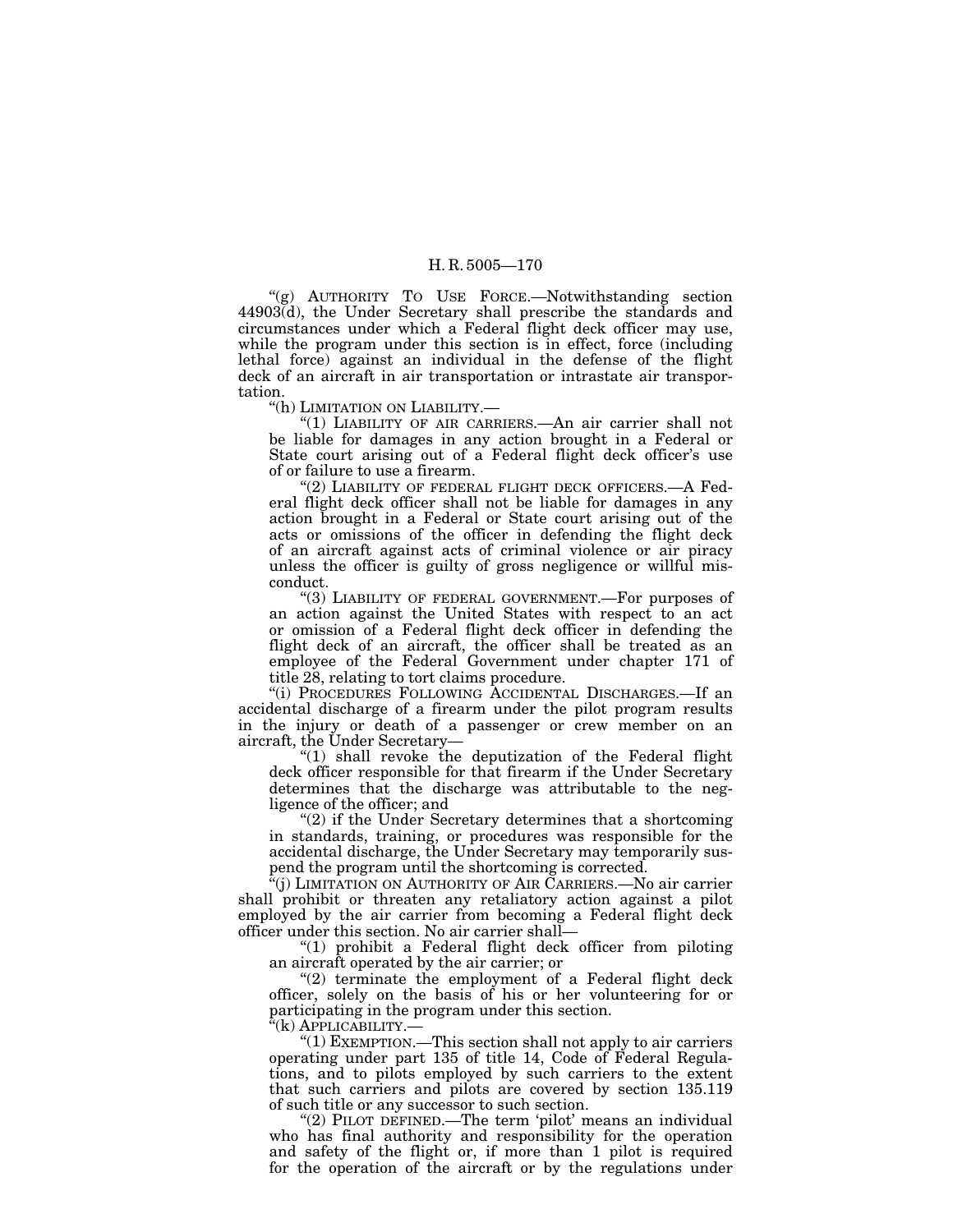which the flight is being conducted, the individual designated as second in command.''.

(b) CONFORMING AMENDMENTS.—

(1) CHAPTER ANALYSIS.—The analysis for such chapter is amended by inserting after the item relating to section 44920 the following:

''44921. Federal flight deck officer program.''.

(2) FLIGHT DECK SECURITY.—Section 128 of the Aviation and Transportation Security Act (Public Law 107–71) is repealed.

(c) FEDERAL AIR MARSHAL PROGRAM.—

(1) SENSE OF CONGRESS.—It is the sense of Congress that the Federal air marshal program is critical to aviation security.

(2) LIMITATION ON STATUTORY CONSTRUCTION.—Nothing in this Act, including any amendment made by this Act, shall be construed as preventing the Under Secretary of Transportation for Security from implementing and training Federal air marshals.

## **SEC. 1403. CREW TRAINING.**

(a) IN GENERAL.—Section 44918(e) of title 49, United States Code, is amended—

(1) by striking ''The Administrator'' and inserting the following:

''(1) IN GENERAL.—The Under Secretary'';

(2) by adding at the end the following:

"(2) ADDITIONAL REQUIREMENTS.—In updating the training guidance, the Under Secretary, in consultation with the Administrator, shall issue a rule to—

''(A) require both classroom and effective hands-on situational training in the following elements of self defense:

''(i) recognizing suspicious activities and determining the seriousness of an occurrence;

"(ii) deterring a passenger who might present a problem;

''(iii) crew communication and coordination;

"(iv) the proper commands to give to passengers and attackers;

 $(y)$  methods to subdue and restrain an attacker; "(vi) use of available items aboard the aircraft for self-defense;

''(vii) appropriate and effective responses to defend oneself, including the use of force against an attacker;

"(viii) use of protective devices assigned to crew members (to the extent such devices are approved by the Administrator or Under Secretary);

"(ix) the psychology of terrorists to cope with their behavior and passenger responses to that behavior; and  $''(x)$  how to respond to aircraft maneuvers that

may be authorized to defend against an act of criminal violence or air piracy;

''(B) require training in the proper conduct of a cabin search, including the duty time required to conduct the search;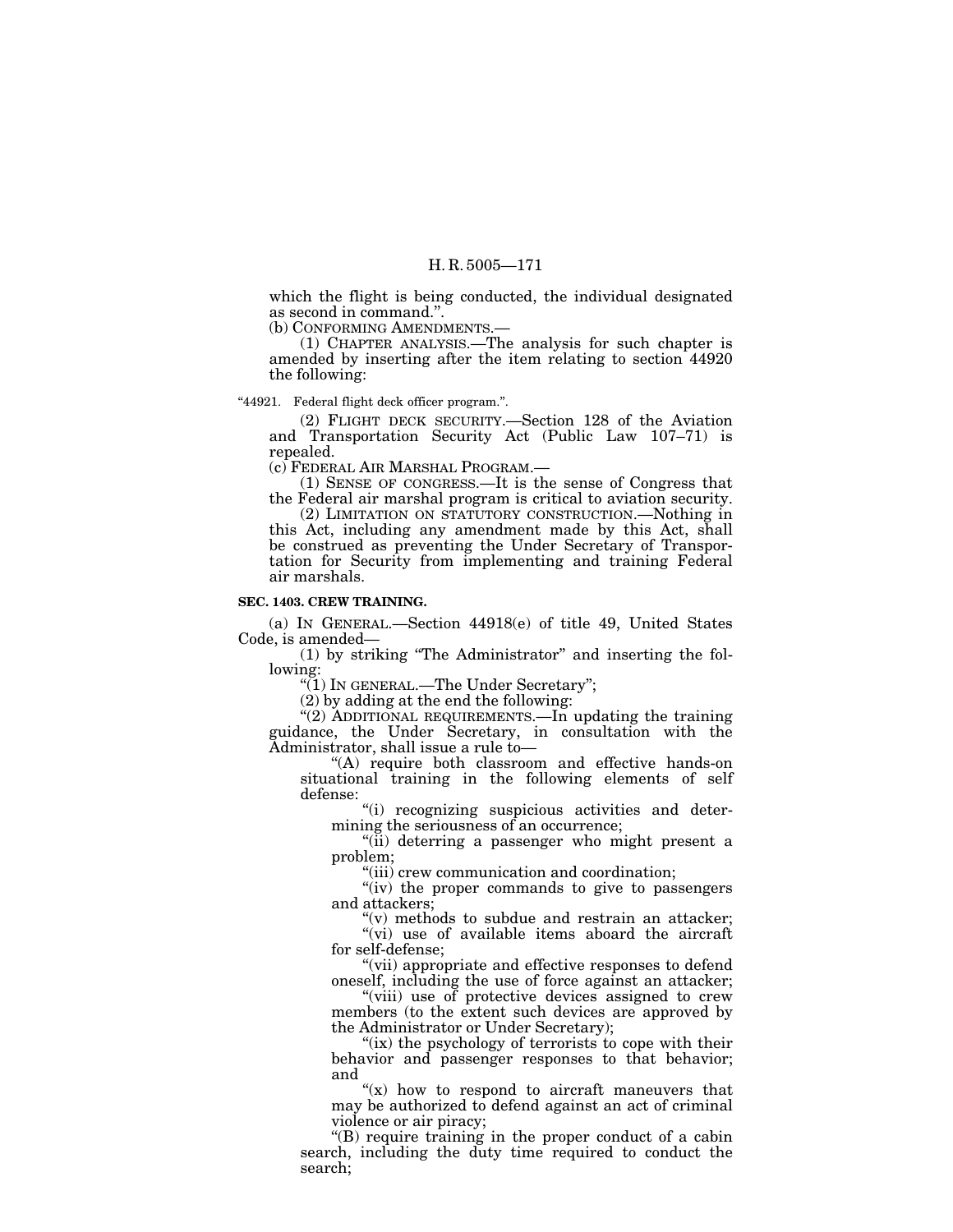''(C) establish the required number of hours of training and the qualifications for the training instructors;

''(D) establish the intervals, number of hours, and elements of recurrent training;

''(E) ensure that air carriers provide the initial training required by this paragraph within 24 months of the date of enactment of this subparagraph; and

 $f(F)$  ensure that no person is required to participate in any hands-on training activity that that person believes will have an adverse impact on his or her health or safety.

''(3) RESPONSIBILITY OF UNDER SECRETARY.—(A) CONSULTA-TION.—In developing the rule under paragraph (2), the Under Secretary shall consult with law enforcement personnel and security experts who have expertise in self-defense training, terrorism experts, and representatives of air carriers, the provider of self-defense training for Federal air marshals, flight attendants, labor organizations representing flight attendants, and educational institutions offering law enforcement training programs.

''(B) DESIGNATION OF OFFICIAL.—The Under Secretary shall designate an official in the Transportation Security Administration to be responsible for overseeing the implementation of the training program under this subsection.

''(C) NECESSARY RESOURCES AND KNOWLEDGE.—The Under Secretary shall ensure that employees of the Administration responsible for monitoring the training program have the necessary resources and knowledge.''; and

(3) by aligning the remainder of the text of paragraph (1) (as designated by paragraph (1) of this section) with paragraphs (2) and (3) (as added by paragraph (2) of this section). (b) ENHANCE SECURITY MEASURES.—Section 109(a) of the Avia-

tion and Transportation Security Act (49 U.S.C. 114 note; 115 Stat. 613–614) is amended by adding at the end the following:

''(9) Require that air carriers provide flight attendants with a discreet, hands-free, wireless method of communicating with the pilots.''.

(c) BENEFITS AND RISKS OF PROVIDING FLIGHT ATTENDANTS WITH NONLETHAL WEAPONS.—

(1) STUDY.—The Under Secretary of Transportation for Security shall conduct a study to evaluate the benefits and risks of providing flight attendants with nonlethal weapons to aide in combating air piracy and criminal violence on commercial airlines.

(2) REPORT.—Not later than 6 months after the date of enactment of this Act, the Under Secretary shall transmit to Congress a report on the results of the study.

#### **SEC. 1404. COMMERCIAL AIRLINE SECURITY STUDY.**

(a) STUDY.—The Secretary of Transportation shall conduct a study of the following:

(1) The number of armed Federal law enforcement officers (other than Federal air marshals), who travel on commercial airliners annually and the frequency of their travel.

(2) The cost and resources necessary to provide such officers with supplemental training in aircraft anti-terrorism training that is comparable to the training that Federal air marshals are provided.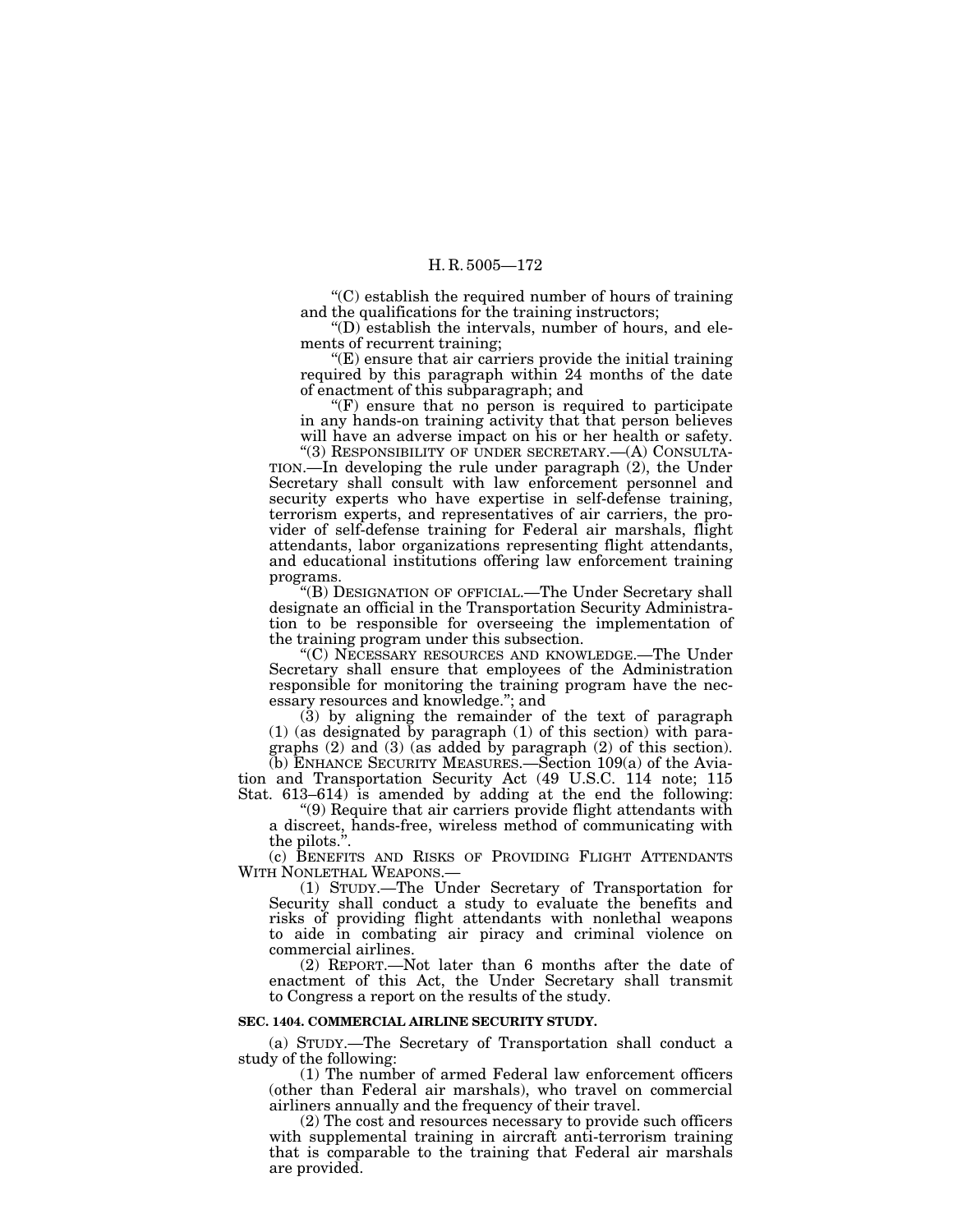(3) The cost of establishing a program at a Federal law enforcement training center for the purpose of providing new Federal law enforcement recruits with standardized training comparable to the training that Federal air marshals are provided.

(4) The feasibility of implementing a certification program designed for the purpose of ensuring Federal law enforcement officers have completed the training described in paragraph (2) and track their travel over a 6-month period.

(5) The feasibility of staggering the flights of such officers to ensure the maximum amount of flights have a certified trained Federal officer on board.

(b) REPORT.—Not later than 6 months after the date of enactment of this Act, the Secretary shall transmit to Congress a report on the results of the study. The report may be submitted in classified and redacted form.

# **SEC. 1405. AUTHORITY TO ARM FLIGHT DECK CREW WITH LESS-THAN-LETHAL WEAPONS.**

(a) IN GENERAL.—Section 44903(i) of title 49, United States Code (as redesignated by section 6 of this Act) is amended by adding at the end the following:

''(3) REQUEST OF AIR CARRIERS TO USE LESS-THAN-LETHAL WEAPONS.—If, after the date of enactment of this paragraph, the Under Secretary receives a request from an air carrier for authorization to allow pilots of the air carrier to carry less-than-lethal weapons, the Under Secretary shall respond to that request within 90 days.''.

(b) CONFORMING AMENDMENTS.—Such section is further amended—

(1) in paragraph (1) by striking ''Secretary'' the first and third places it appears and inserting ''Under Secretary''; and (2) in paragraph (2) by striking ''Secretary'' each place

it appears and inserting ''Under Secretary''.

# **SEC. 1406. TECHNICAL AMENDMENTS.**

Section 44903 of title 49, United States Code, is amended— (1) by redesignating subsection (i) (relating to short-term assessment and deployment of emerging security technologies and procedures) as subsection (j);

(2) by redesignating the second subsection (h) (relating to authority to arm flight deck crew with less-than-lethal weapons) as subsection (i); and

(3) by redesignating the third subsection (h) (relating to limitation on liability for acts to thwart criminal violence for aircraft piracy) as subsection (k).

# **TITLE XV—TRANSITION**

# **Subtitle A—Reorganization Plan**

# **SEC. 1501. DEFINITIONS.**

For purposes of this title:

(1) The term ''agency'' includes any entity, organizational unit, program, or function.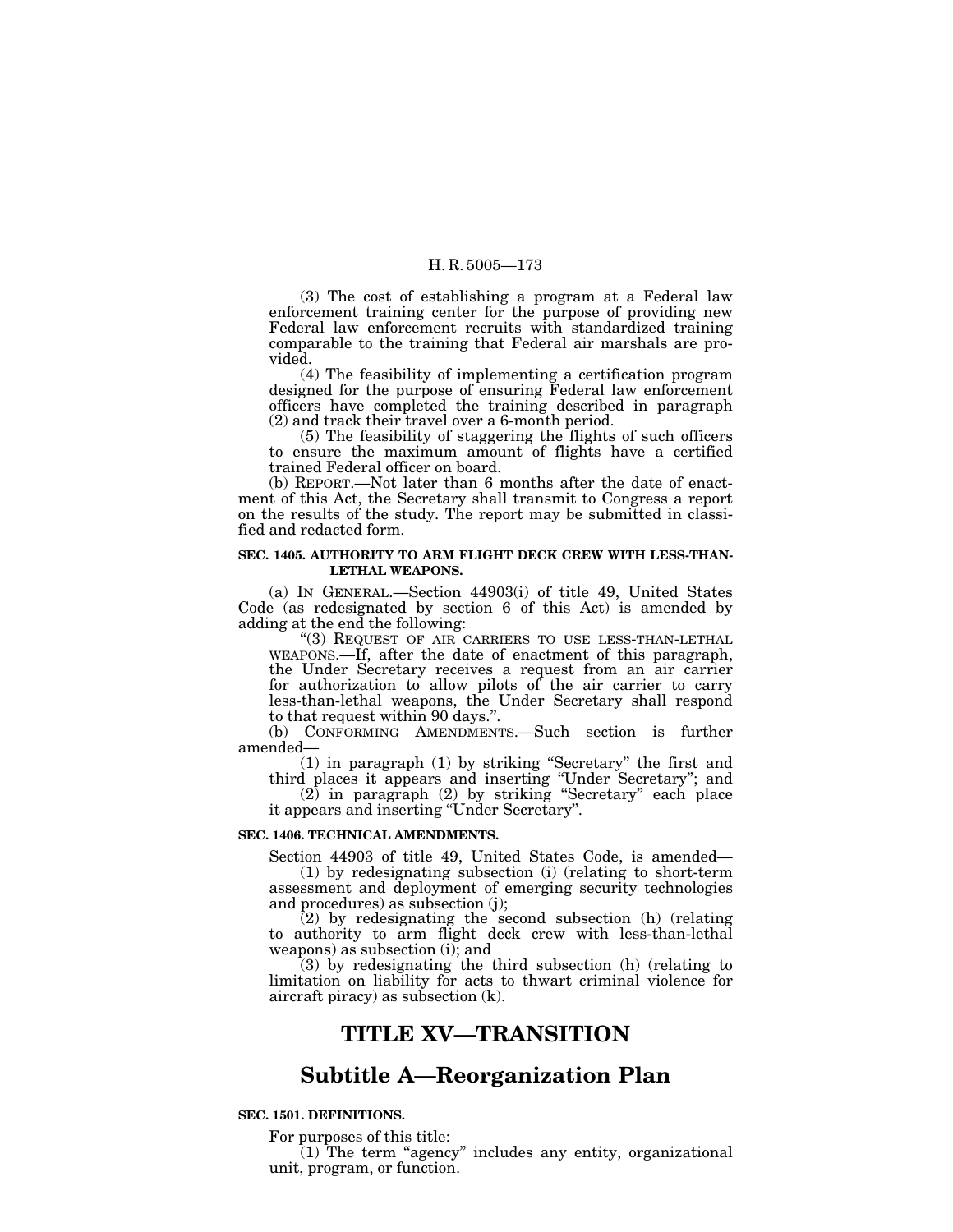(2) The term ''transition period'' means the 12-month period beginning on the effective date of this Act.

#### **SEC. 1502. REORGANIZATION PLAN.**

(a) SUBMISSION OF PLAN.—Not later than 60 days after the date of the enactment of this Act, the President shall transmit to the appropriate congressional committees a reorganization plan regarding the following:

(1) The transfer of agencies, personnel, assets, and obligations to the Department pursuant to this Act.

(2) Any consolidation, reorganization, or streamlining of agencies transferred to the Department pursuant to this Act.

(b) PLAN ELEMENTS.—The plan transmitted under subsection (a) shall contain, consistent with this Act, such elements as the President deems appropriate, including the following:

(1) Identification of any functions of agencies transferred to the Department pursuant to this Act that will not be transferred to the Department under the plan.

(2) Specification of the steps to be taken by the Secretary to organize the Department, including the delegation or assignment of functions transferred to the Department among officers of the Department in order to permit the Department to carry out the functions transferred under the plan.

(3) Specification of the funds available to each agency that will be transferred to the Department as a result of transfers under the plan.

(4) Specification of the proposed allocations within the Department of unexpended funds transferred in connection with transfers under the plan.

(5) Specification of any proposed disposition of property, facilities, contracts, records, and other assets and obligations of agencies transferred under the plan.

(6) Specification of the proposed allocations within the Department of the functions of the agencies and subdivisions that are not related directly to securing the homeland.

(c) MODIFICATION OF PLAN.—The President may, on the basis of consultations with the appropriate congressional committees, modify or revise any part of the plan until that part of the plan becomes effective in accordance with subsection (d).

(d) EFFECTIVE DATE.—

(1) IN GENERAL.—The reorganization plan described in this section, including any modifications or revisions of the plan under subsection (d), shall become effective for an agency on the earlier of—

(A) the date specified in the plan (or the plan as modified pursuant to subsection (d)), except that such date may not be earlier than 90 days after the date the President has transmitted the reorganization plan to the appropriate congressional committees pursuant to subsection (a); or

(B) the end of the transition period.

(2) STATUTORY CONSTRUCTION.—Nothing in this subsection may be construed to require the transfer of functions, personnel, records, balances of appropriations, or other assets of an agency on a single date.

(3) SUPERSEDES EXISTING LAW.—Paragraph (1) shall apply notwithstanding section 905(b) of title 5, United States Code.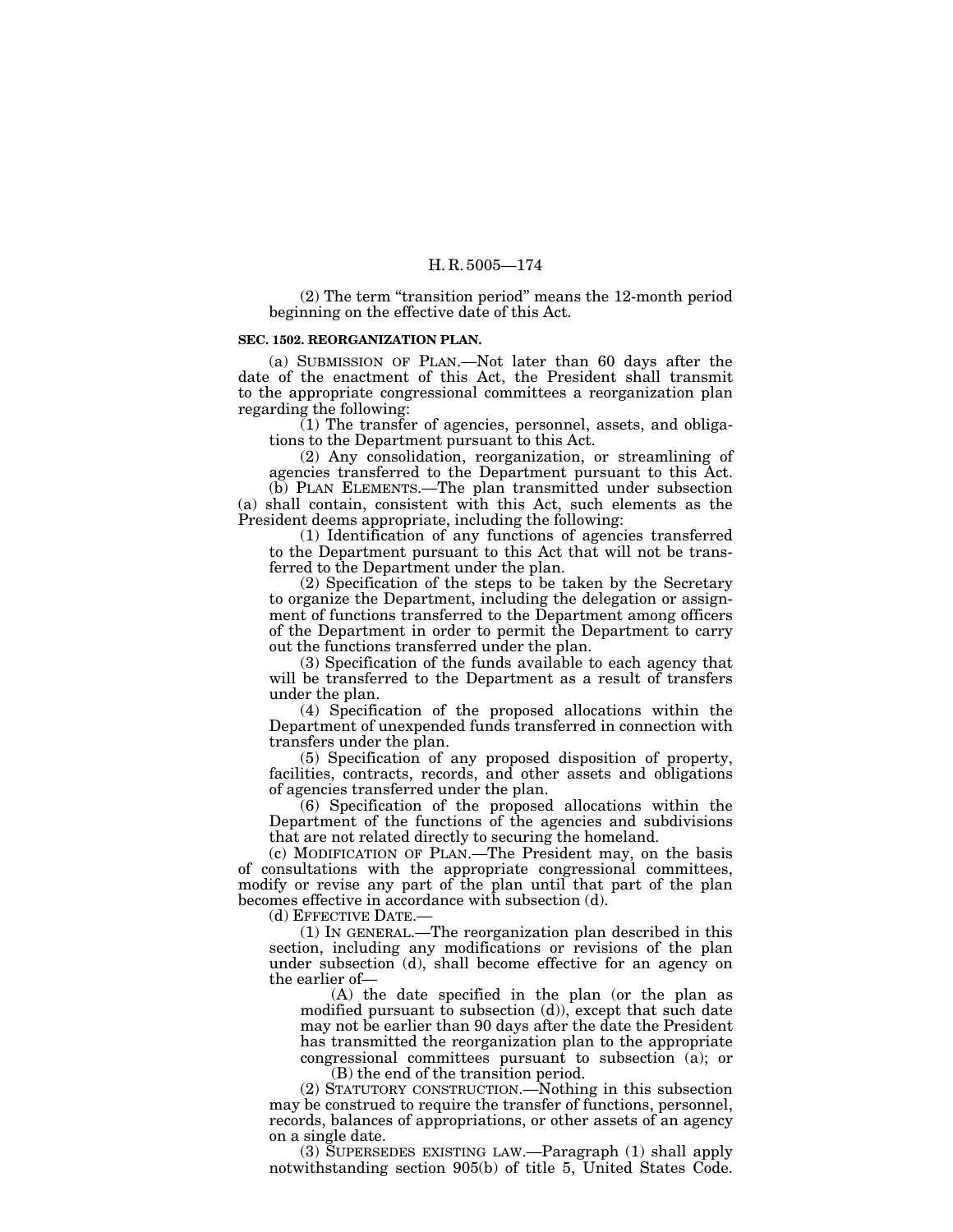### **SEC. 1503. REVIEW OF CONGRESSIONAL COMMITTEE STRUCTURES.**

It is the sense of Congress that each House of Congress should review its committee structure in light of the reorganization of responsibilities within the executive branch by the establishment of the Department.

# **Subtitle B—Transitional Provisions**

#### **SEC. 1511. TRANSITIONAL AUTHORITIES.**

(a) PROVISION OF ASSISTANCE BY OFFICIALS.—Until the transfer of an agency to the Department, any official having authority over or functions relating to the agency immediately before the effective date of this Act shall provide to the Secretary such assistance, including the use of personnel and assets, as the Secretary may request in preparing for the transfer and integration of the agency into the Department.

(b) SERVICES AND PERSONNEL.—During the transition period, upon the request of the Secretary, the head of any executive agency may, on a reimbursable basis, provide services or detail personnel to assist with the transition.

(c) ACTING OFFICIALS.—(1) During the transition period, pending the advice and consent of the Senate to the appointment of an officer required by this Act to be appointed by and with such advice and consent, the President may designate any officer whose appointment was required to be made by and with such advice and consent and who was such an officer immediately before the effective date of this Act (and who continues in office) or immediately before such designation, to act in such office until the same is filled as provided in this Act. While so acting, such officers shall receive compensation at the higher of—

(A) the rates provided by this Act for the respective offices in which they act; or

(B) the rates provided for the offices held at the time of designation.

(2) Nothing in this Act shall be understood to require the advice and consent of the Senate to the appointment by the President to a position in the Department of any officer whose agency is transferred to the Department pursuant to this Act and whose duties following such transfer are germane to those performed before such transfer.

(d) TRANSFER OF PERSONNEL, ASSETS, OBLIGATIONS, AND FUNC-TIONS.—Upon the transfer of an agency to the Department—

(1) the personnel, assets, and obligations held by or available in connection with the agency shall be transferred to the Secretary for appropriate allocation, subject to the approval of the Director of the Office of Management and Budget and in accordance with the provisions of section  $1531(a)(2)$  of title 31, United States Code; and

(2) the Secretary shall have all functions relating to the agency that any other official could by law exercise in relation to the agency immediately before such transfer, and shall have in addition all functions vested in the Secretary by this Act or other law.

(e) PROHIBITION ON USE OF TRANSPORTATION TRUST FUNDS.—

(1) IN GENERAL.—Notwithstanding any other provision of this Act, no funds derived from the Highway Trust Fund,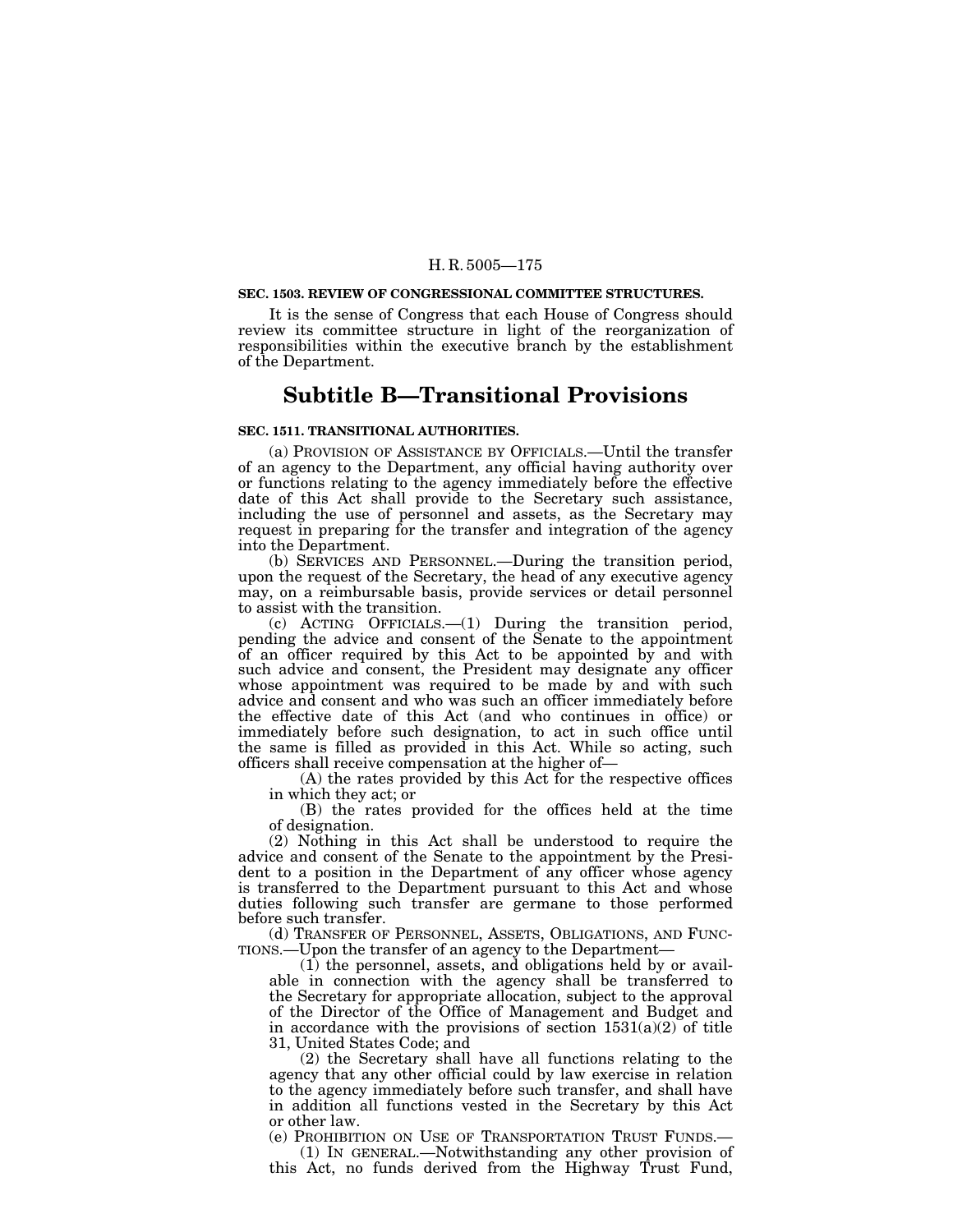Airport and Airway Trust Fund, Inland Waterway Trust Fund, or Harbor Maintenance Trust Fund, may be transferred to, made available to, or obligated by the Secretary or any other official in the Department.

(2) LIMITATION.—This subsection shall not apply to security-related funds provided to the Federal Aviation Administration for fiscal years preceding fiscal year 2003 for (A) operations, (B) facilities and equipment, or (C) research, engineering, and development.

#### **SEC. 1512. SAVINGS PROVISIONS.**

(a) COMPLETED ADMINISTRATIVE ACTIONS.—(1) Completed administrative actions of an agency shall not be affected by the enactment of this Act or the transfer of such agency to the Department, but shall continue in effect according to their terms until amended, modified, superseded, terminated, set aside, or revoked in accordance with law by an officer of the United States or a court of competent jurisdiction, or by operation of law.

 $(2)$  For purposes of paragraph  $(1)$ , the term "completed administrative action'' includes orders, determinations, rules, regulations, personnel actions, permits, agreements, grants, contracts, certificates, licenses, registrations, and privileges.

(b) PENDING PROCEEDINGS.—Subject to the authority of the Secretary under this Act—

(1) pending proceedings in an agency, including notices of proposed rulemaking, and applications for licenses, permits, certificates, grants, and financial assistance, shall continue notwithstanding the enactment of this Act or the transfer of the agency to the Department, unless discontinued or modified under the same terms and conditions and to the same extent that such discontinuance could have occurred if such enactment or transfer had not occurred; and

(2) orders issued in such proceedings, and appeals therefrom, and payments made pursuant to such orders, shall issue in the same manner and on the same terms as if this Act had not been enacted or the agency had not been transferred, and any such orders shall continue in effect until amended, modified, superseded, terminated, set aside, or revoked by an officer of the United States or a court of competent jurisdiction, or by operation of law.

(c) PENDING CIVIL ACTIONS.—Subject to the authority of the Secretary under this Act, pending civil actions shall continue notwithstanding the enactment of this Act or the transfer of an agency to the Department, and in such civil actions, proceedings shall be had, appeals taken, and judgments rendered and enforced in the same manner and with the same effect as if such enactment or transfer had not occurred.

(d) REFERENCES.—References relating to an agency that is transferred to the Department in statutes, Executive orders, rules, regulations, directives, or delegations of authority that precede such transfer or the effective date of this Act shall be deemed to refer, as appropriate, to the Department, to its officers, employees, or agents, or to its corresponding organizational units or functions. Statutory reporting requirements that applied in relation to such an agency immediately before the effective date of this Act shall continue to apply following such transfer if they refer to the agency by name.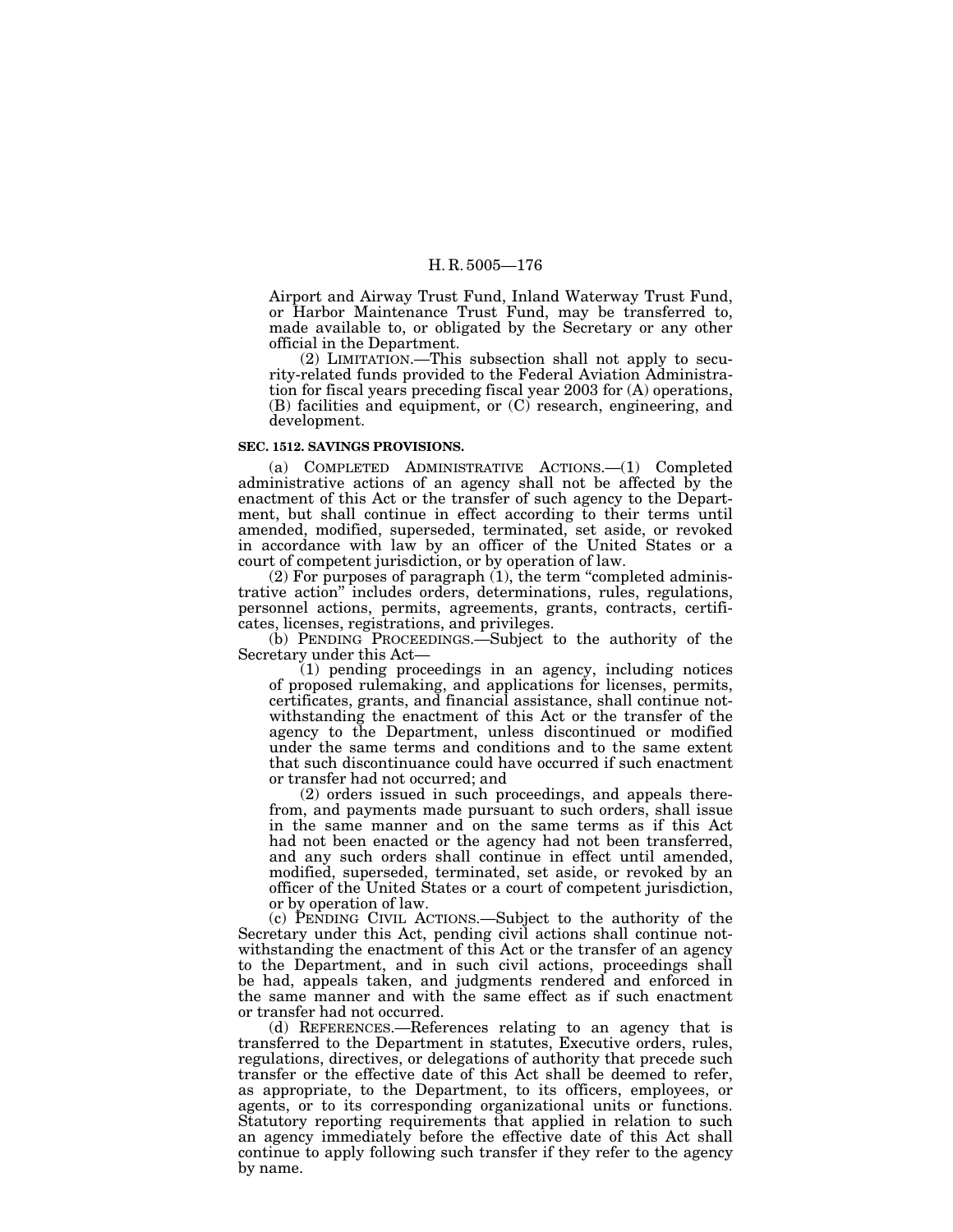(e) EMPLOYMENT PROVISIONS.—(1) Notwithstanding the generality of the foregoing (including subsections (a) and (d)), in and for the Department the Secretary may, in regulations prescribed jointly with the Director of the Office of Personnel Management, adopt the rules, procedures, terms, and conditions, established by statute, rule, or regulation before the effective date of this Act, relating to employment in any agency transferred to the Department pursuant to this Act; and

(2) except as otherwise provided in this Act, or under authority granted by this Act, the transfer pursuant to this Act of personnel shall not alter the terms and conditions of employment, including compensation, of any employee so transferred.

(f) STATUTORY REPORTING REQUIREMENTS.—Any statutory reporting requirement that applied to an agency, transferred to the Department under this Act, immediately before the effective date of this Act shall continue to apply following that transfer if the statutory requirement refers to the agency by name.

#### **SEC. 1513. TERMINATIONS.**

Except as otherwise provided in this Act, whenever all the functions vested by law in any agency have been transferred pursuant to this Act, each position and office the incumbent of which was authorized to receive compensation at the rates prescribed for an office or position at level II, III, IV, or V, of the Executive Schedule, shall terminate.

## **SEC. 1514. NATIONAL IDENTIFICATION SYSTEM NOT AUTHORIZED.**

Nothing in this Act shall be construed to authorize the development of a national identification system or card.

# **SEC. 1515. CONTINUITY OF INSPECTOR GENERAL OVERSIGHT.**

Notwithstanding the transfer of an agency to the Department pursuant to this Act, the Inspector General that exercised oversight of such agency prior to such transfer shall continue to exercise oversight of such agency during the period of time, if any, between the transfer of such agency to the Department pursuant to this Act and the appointment of the Inspector General of the Department of Homeland Security in accordance with section 103(b).

### **SEC. 1516. INCIDENTAL TRANSFERS.**

The Director of the Office of Management and Budget, in consultation with the Secretary, is authorized and directed to make such additional incidental dispositions of personnel, assets, and liabilities held, used, arising from, available, or to be made available, in connection with the functions transferred by this Act, as the Director may determine necessary to accomplish the purposes of this Act.

#### **SEC. 1517. REFERENCE.**

With respect to any function transferred by or under this Act (including under a reorganization plan that becomes effective under section 1502) and exercised on or after the effective date of this Act, reference in any other Federal law to any department, commission, or agency or any officer or office the functions of which are so transferred shall be deemed to refer to the Secretary, other official, or component of the Department to which such function is so transferred.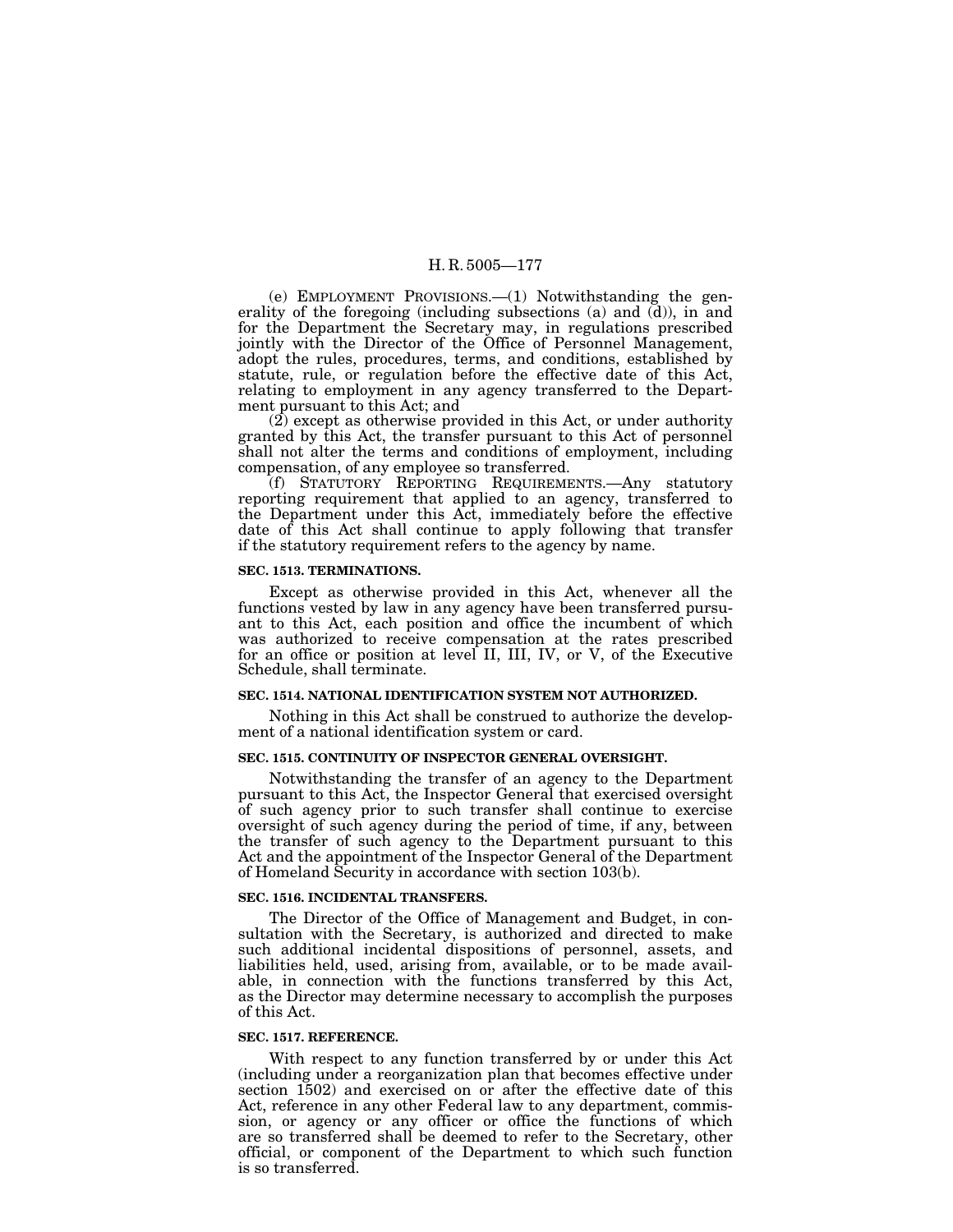# **TITLE XVI—CORRECTIONS TO EXISTING LAW RELATING TO AIRLINE TRANS-PORTATION SECURITY**

## **SEC. 1601. RETENTION OF SECURITY SENSITIVE INFORMATION AUTHORITY AT DEPARTMENT OF TRANSPORTATION.**

(a) Section 40119 of title 49, United States Code, is amended—<br>(1) in subsection (a)—<br>(A) by inserting "and the Administrator of the Federal

Aviation Administration each" after "for Security"; and<br>(B) by striking "criminal violence and aircraft piracy"

(B) by striking "criminal violence and aircraft piracy" and inserting "criminal violence, aircraft piracy, and terrorism and to ensure security''; and

(2) in subsection (b)(1)—<br>(A) by striking ", the Under Secretary" and inserting "and the establishment of a Department of Homeland Security, the Secretary of Transportation'';

(B) by striking "carrying out" and all that follows through ''if the Under Secretary'' and inserting ''ensuring security under this title if the Secretary of Transportation"; and

(C) in subparagraph (C) by striking ''the safety of passengers in transportation'' and inserting ''transportation safety''.

(b) Section 114 of title 49, United States Code, is amended by adding at the end the following:

''(s) NONDISCLOSURE OF SECURITY ACTIVITIES.—

"(1) IN GENERAL.—Notwithstanding section  $552$  of title 5, the Under Secretary shall prescribe regulations prohibiting the disclosure of information obtained or developed in carrying out security under authority of the Aviation and Transportation Security Act (Public Law 107–71) or under chapter 449 of this title if the Under Secretary decides that disclosing the information would—

"(A) be an unwarranted invasion of personal privacy; ''(B) reveal a trade secret or privileged or confidential commercial or financial information; or

''(C) be detrimental to the security of transportation. "(2) AVAILABILITY OF INFORMATION TO CONGRESS.—Paragraph (1) does not authorize information to be withheld from a committee of Congress authorized to have the information.

"(3) LIMITATION ON TRANSFERABILITY OF DUTIES.—Except as otherwise provided by law, the Under Secretary may not transfer a duty or power under this subsection to another department, agency, or instrumentality of the United States.''.

# **SEC. 1602. INCREASE IN CIVIL PENALTIES.**

Section 46301(a) of title 49, United States Code, is amended by adding at the end the following:

<sup>"(8)</sup> AVIATION SECURITY VIOLATIONS.—Notwithstanding paragraphs (1) and (2) of this subsection, the maximum civil penalty for violating chapter 449 or another requirement under this title administered by the Under Secretary of Transportation for Security shall be \$10,000; except that the maximum civil penalty shall be \$25,000 in the case of a person operating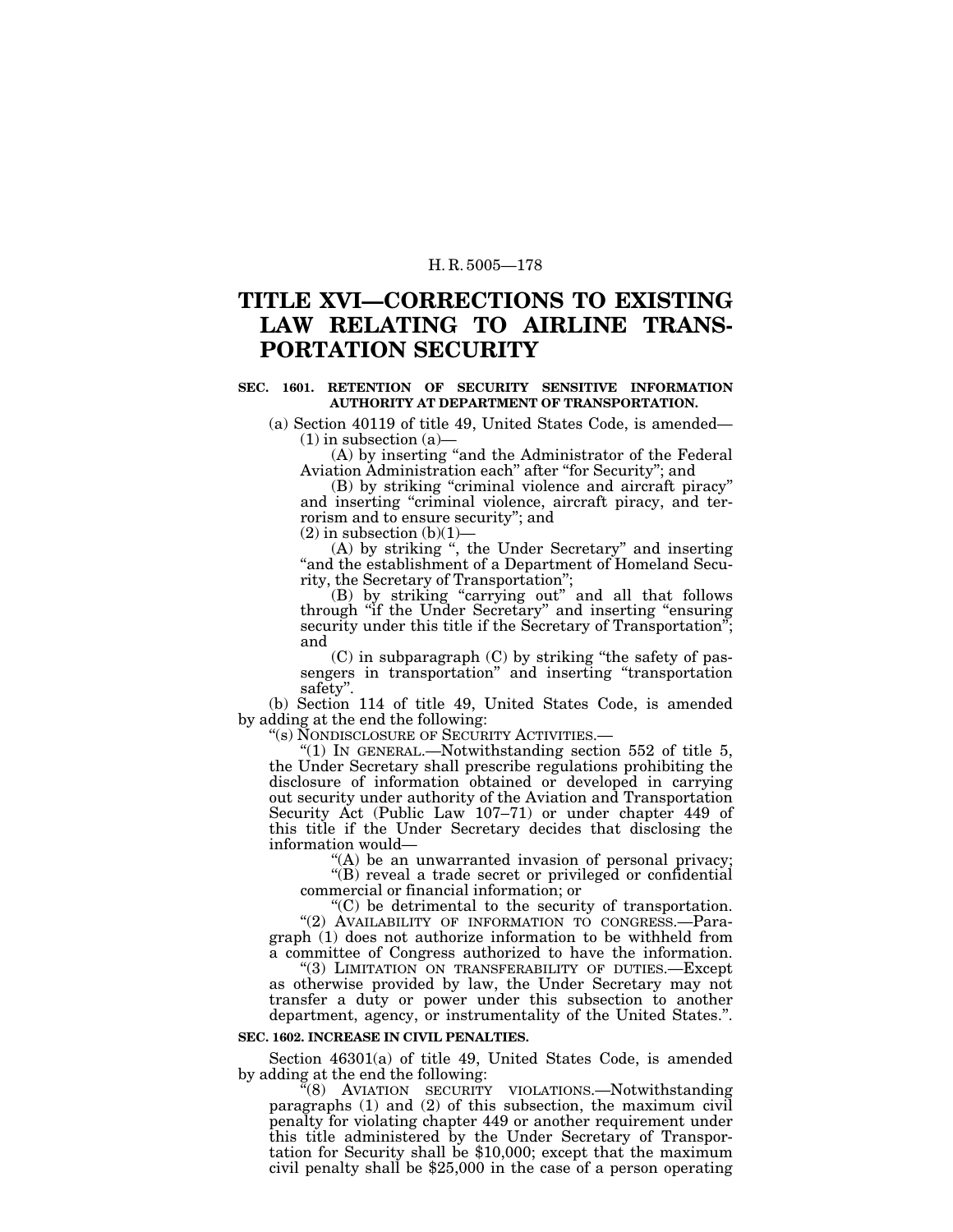an aircraft for the transportation of passengers or property for compensation (except an individual serving as an airman).''.

### **SEC. 1603. ALLOWING UNITED STATES CITIZENS AND UNITED STATES NATIONALS AS SCREENERS.**

Section 44935(e)(2)(A)(ii) of title 49, United States Code, is amended by striking ''citizen of the United States'' and inserting ''citizen of the United States or a national of the United States, as defined in section  $1101(a)(22)$  of the Immigration and Nationality Act (8 U.S.C. 1101(a)(22))''.

# **TITLE XVII—CONFORMING AND TECHNICAL AMENDMENTS**

# **SEC. 1701. INSPECTOR GENERAL ACT OF 1978.**

Section 11 of the Inspector General Act of 1978 (Public Law 95–452) is amended—

(1) by inserting ''Homeland Security,'' after ''Transportation,'' each place it appears; and

(2) by striking "; and" each place it appears in paragraph<br>and inserting ";"  $(1)$  and inserting ";"

### **SEC. 1702. EXECUTIVE SCHEDULE.**

(a) IN GENERAL.—Title 5, United States Code, is amended— (1) in section 5312, by inserting ''Secretary of Homeland Security.'' as a new item after ''Affairs.'';

(2) in section 5313, by inserting ''Deputy Secretary of Homeland Security.'' as a new item after ''Affairs.'';

(3) in section 5314, by inserting ''Under Secretaries, Department of Homeland Security.'', ''Director of the Bureau of Citizenship and Immigration Services.'' as new items after ''Affairs.'' the third place it appears;

(4) in section 5315, by inserting "Assistant Secretaries, Department of Homeland Security.", "General Counsel, Depart-Department of Homeland Security.'', ''General Counsel, Department of Homeland Security.'', ''Officer for Civil Rights and Civil Liberties, Department of Homeland Security.'', ''Chief Financial Officer, Department of Homeland Security.", "Chief Information Officer, Department of Homeland Security.'', and ''Inspector General, Department of Homeland Security.'' as new items after "Affairs." the first place it appears; and

(5) in section 5315, by striking ''Commissioner of Immigration and Naturalization, Department of Justice.''.

(b) SPECIAL EFFECTIVE DATE.—Notwithstanding section 4, the amendment made by subsection  $(a)(5)$  shall take effect on the date on which the transfer of functions specified under section 441 takes effect.

#### **SEC. 1703. UNITED STATES SECRET SERVICE.**

(a) IN GENERAL.—(1) The United States Code is amended in section 202 of title 3, and in section 3056 of title 18, by striking "of the Treasury", each place it appears and inserting "of Homeland<br>Security".

 $(2)$  Section 208 of title 3, United States Code, is amended by striking "of Treasury" each place it appears and inserting "of Homeland Security''.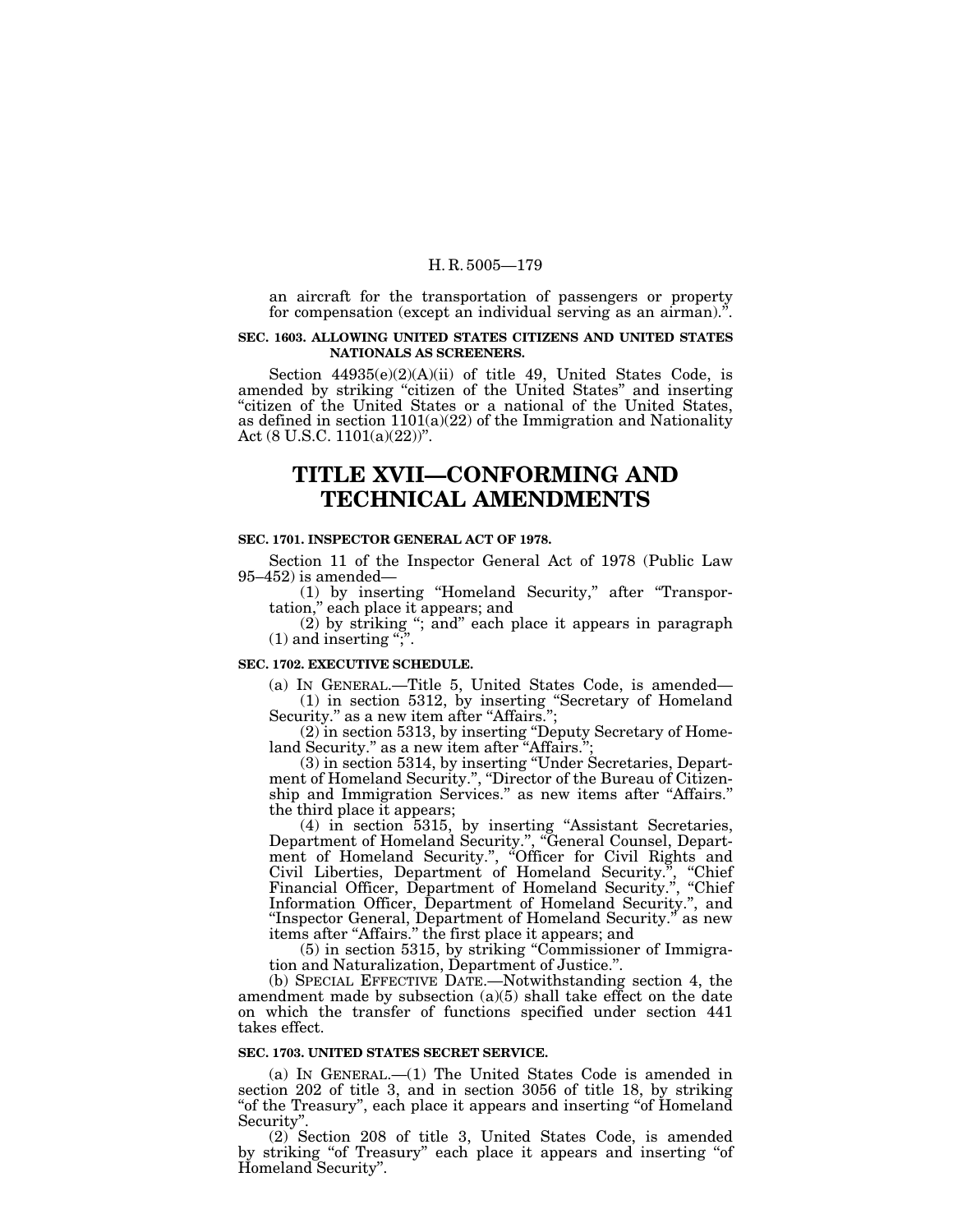(b) EFFECTIVE DATE.—The amendments made by this section shall take effect on the date of transfer of the United States Secret Service to the Department.

#### **SEC. 1704. COAST GUARD.**

(a) TITLE 14, UNITED STATES CODE.—Title 14, United States Code, is amended in sections 1, 3, 53, 95, 145, 516, 666, 669, 673, 673a (as redesignated by subsection  $(e)(1)$ ), 674, 687, and 688 by striking ''of Transportation'' each place it appears and inserting "of Homeland Security".

(b) TITLE 10, UNITED STATES CODE.—(1) Title 10, United States Code, is amended in sections  $101(9)$ ,  $130b(a)$ ,  $130b(c)(4)$ ,  $130c(h)(1)$ ,  $379, 513(d), 575(b)(2), 580(e)(6), 580a(e), 651(a), 671(c)(2), 708(a),$ 716(a), 717, 806(d)(2), 815(e), 888, 946(c)(1), 973(d), 978(d), 983(b)(1), 985(a), 1033(b)(1), 1033(d), 1034, 1037(c), 1044d(f), 1058(c), 1059(a), 1059(k)(1), 1073(a), 1074(c)(1), 1089(g)(2), 1090, 1091(a), 1124, 1143, 1143a(h), 1144, 1145(e), 1148, 1149, 1150(c), 1152(a), 1152(d)(1), 1153, 1175, 1212(a), 1408(h)(2), 1408(h)(8), 1463(a)(2), 1482a(b), 1510, 1552(a)(1), 1565(f), 1588(f)(4), 1589, 2002(a), 2302(1), 2306b(b), 2323(j)(2), 2376(2), 2396(b)(1), 2410a(a), 2572(a), 2575(a), 2578, 2601(b)(4), 2634(e), 2635(a), 2734(g), 2734a,  $2775,\,2830(\mathrm{b})(2),\,2835,\,2836,\,4745(\mathrm{a}),\,5013\mathrm{a}(\mathrm{a}),\,7361(\mathrm{b}),\,10143(\mathrm{b})(2),$ 10146(a), 10147(a), 10149(b), 10150, 10202(b), 10203(d), 10205(b), 10301(b), 12103(b), 12103(d), 12304, 12311(c), 12522(c), 12527(a)(2), 12731(b), 12731a(e), 16131(a), 16136(a), 16301(g), and 18501 by striking "of Transportation" each place it appears and inserting ''of Homeland Security''.

 $(2)$  Section  $801(1)$  of such title is amended by striking "the General Counsel of the Department of Transportation'' and inserting ''an official designated to serve as Judge Advocate General of the Coast Guard by the Secretary of Homeland Security''.

(3) Section  $983(d)(2)(B)$  of such title is amended by striking ''Department of Transportation'' and inserting ''Department of Homeland Security''.

(4) Section 2665(b) of such title is amended by striking ''Department of Transportation'' and inserting ''Department in which the Coast Guard is operating''.

(5) Section 7045 of such title is amended—

 $(A)$  in subsections  $(a)(1)$  and  $(b)$ , by striking "Secretaries of the Army, Air Force, and Transportation'' both places it appears and inserting ''Secretary of the Army, the Secretary of the Air Force, and the Secretary of Homeland Security''; and

(B) in subsection (b), by striking ''Department of Transportation'' and inserting ''Department of Homeland Security''.

(6) Section 7361(b) of such title is amended in the subsection heading by striking "TRANSPORTATION" and inserting "HOMELAND SECURITY"

(7) Section 12522(c) of such title is amended in the subsection heading by striking ''TRANSPORTATION'' and inserting ''HOMELAND SECURITY"

(c) TITLE 37, UNITED STATES CODE.—Title 37, United States Code, is amended in sections  $101(5)$ ,  $204(i)(4)$ ,  $301a(a)(3)$ ,  $306(d)$ ,  $307(c)$ ,  $308(a)(1)$ ,  $308(d)(2)$ ,  $308(f)$ ,  $308b(e)$ ,  $308c(c)$ ,  $308d(a)$ ,  $308e(f)$ ,  $308g(g),\ \ 308h(f),\ \ 308i(e),\ \ 309(d),\ \ 316(d),\ \ 323(b),\ \ 323(g)(1),\ \ 325(i),$  $402(d), 402a(g)(1), 403(f)(3), 403(l)(1), 403b(i)(5), 406(b)(1), 417(a),$ 417(b), 418(a), 703, 1001(c), 1006(f), 1007(a), and 1011(d) by striking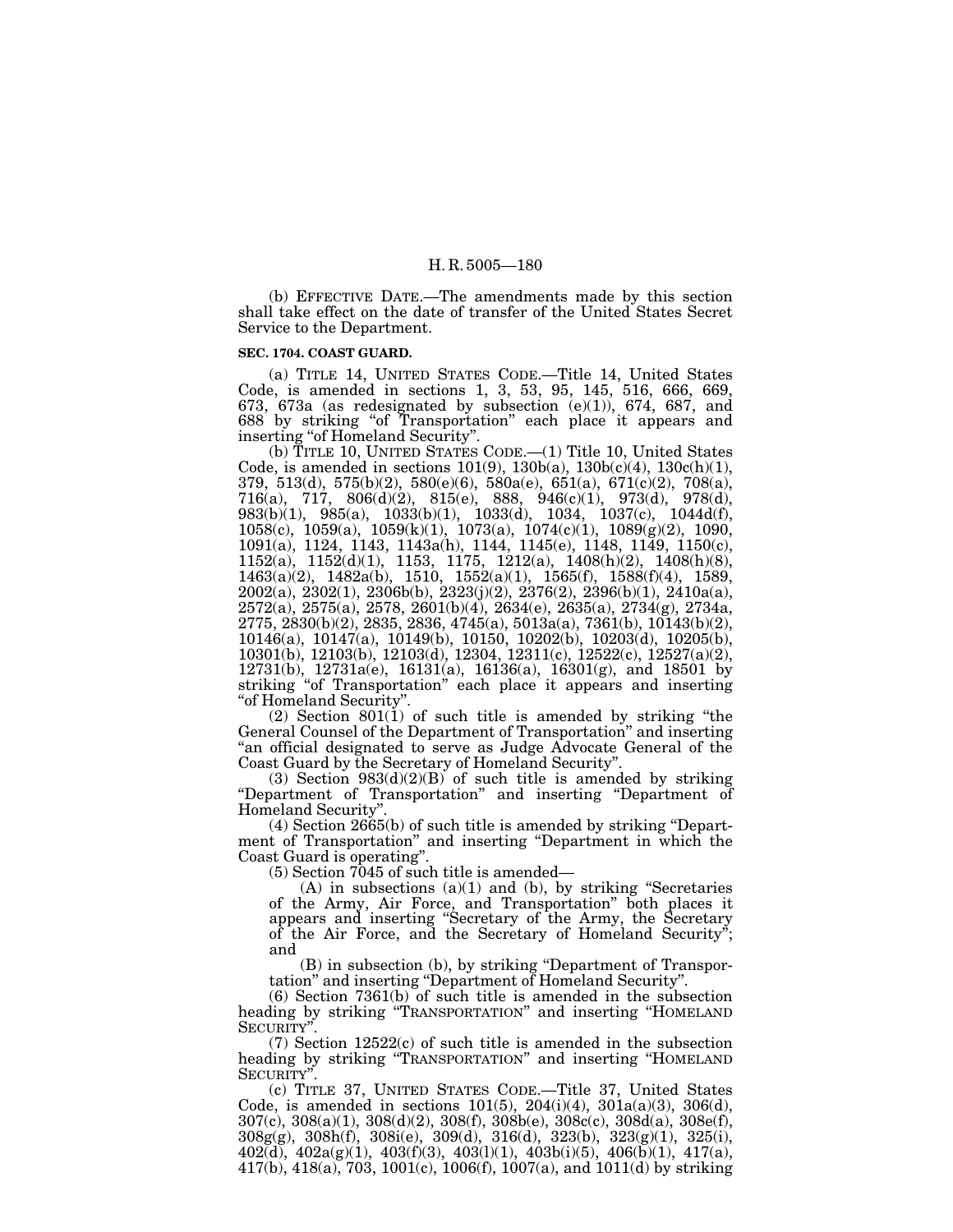" of Transportation" each place it appears and inserting "of Homeland Security''.

(d) TITLE 38, UNITED STATES CODE.—Title 38, United States Code, is amended in sections  $101(25)(d)$ ,  $1560(a)$ ,  $3002(5)$ ,  $3011(a)(1)(A)(ii)(I)$ ,  $3011(a)(1)(B)(ii)(III)$ ,  $3011(a)(1)(A)(ii)(I),$   $3011(a)(1)(A)(ii)(II),$   $3011(a)(1)(B)(ii)(III),$ <br> $3011(a)(1)(C)(iii)(II)(cc),$   $3012(b)(1)(A)(v),$   $3012(b)(1)(B)(ii)(V),$  $3011(a)(1)(C)(iii)(II)(cc), 3012(8)$ <br> $3018(b)(3)(B)(iv), 3018A(a)(3),$  $3018B(a)(1)(C), 3018B(a)(2)(C),$ 3018C(a)(5), 3020(m), 3035(b)(2), 3035(c), 3035(d), 3035(e), 3680A(g), and  $6105(c)$  by striking "of Transportation" each place it appears and inserting ''of Homeland Security''.

(e) OTHER DEFENSE-RELATED LAWS.—(1) Section 363 of Public Law 104–193 (110 Stat. 2247) is amended—

 $(A)$  in subsection  $(a)(1)$   $(10 \text{ U.S.C. } 113 \text{ note})$ , by striking "of Transportation" and inserting "of Homeland Security"; and

(B) in subsection (b)(1) (10 U.S.C. 704 note), by striking

"of Transportation" and inserting "of Homeland Security"

(2) Section 721(1) of Public Law 104–201 (10 U.S.C. 1073 note) is amended by striking "of Transportation" and inserting "of Homeland Security<sup>3</sup>

(3) Section 4463(a) of Public Law 102–484 (10 U.S.C. 1143a note) is amended by striking "after consultation with the Secretary of Transportation''.

(4) Section 4466(h) of Public Law 102–484 (10 U.S.C. 1143 note) is amended by striking "of Transportation" and inserting ''of Homeland Security''.

(5) Section 542(d) of Public Law 103–337 (10 U.S.C. 1293 note) is amended by striking "of Transportation" and inserting "of Homeland Security''.

(6) Section 740 of Public Law 106–181 (10 U.S.C. 2576 note) is amended in subsections  $(b)(2)$ ,  $(c)$ , and  $(d)(1)$  by striking "of Transportation" each place it appears and inserting "of Homeland" Security''.

(7) Section 1407(b)(2) of the Defense Dependents' Education Act of 1978 (20 U.S.C. 926(b)) is amended by striking "of Transportation" both places it appears and inserting "of Homeland Security".

(8) Section 2301(5)(D) of the Elementary and Secondary Education Act of 1965 (20 U.S.C.  $6671(5)(D)$ ) is amended by striking ''of Transportation'' and inserting ''of Homeland Security''.

(9) Section 2307(a) of the Elementary and Secondary Education Act of 1965 (20 U.S.C. 6677(a)) is amended by striking "of Transportation" and inserting "of Homeland Security".

(10) Section  $10\overline{3}4(a)$  of Public Law  $10\overline{5}$ –85 (21 U.S.C. 1505a(a)) is amended by striking "of Transportation" and inserting "of Homeland Security''.

(11) The Military Selective Service Act is amended—

(A) in section  $4(a)$  (50 U.S.C. App.  $454(a)$ ), by striking ''of Transportation'' in the fourth paragraph and inserting ''of Homeland Security'';

(B) in section 4(b) (50 U.S.C. App. 454(b)), by striking ''of Transportation'' both places it appears and inserting ''of Homeland Security'';

(C) in section  $6(d)(1)$  (50 U.S.C. App. 456(d)(1)), by striking "of Transportation" both places it appears and inserting "of Homeland Security'';

(D) in section 9(c) (50 U.S.C. App. 459(c)), by striking "Secretaries of Army, Navy, Air Force, or Transportation" and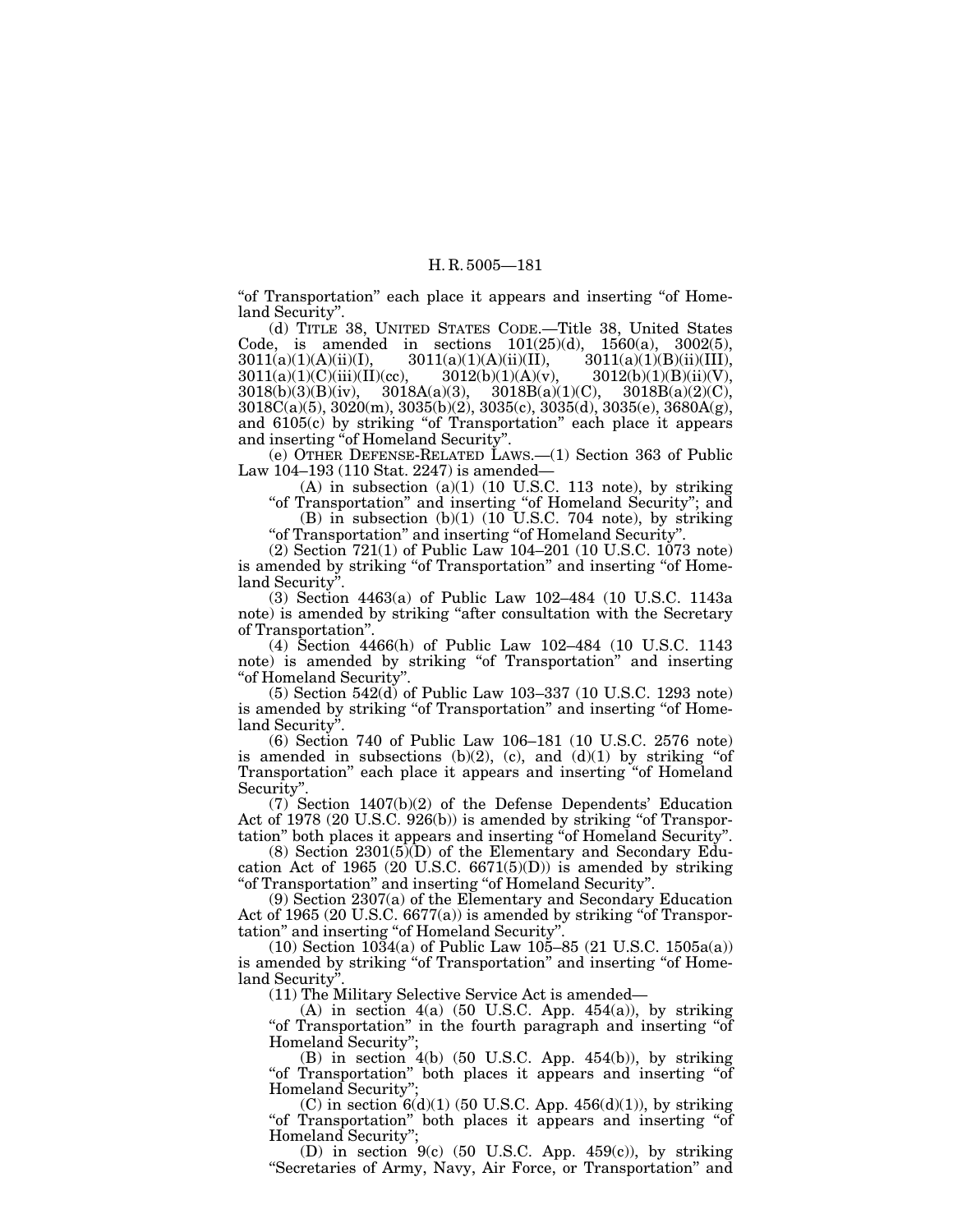inserting "Secretary of a military department, and the Secretary of Homeland Security with respect to the Coast Guard,''; and

 $(E)$  in section 15(e) (50 U.S.C. App. 465(e)), by striking ''of Transportation'' both places it appears and inserting ''of Homeland Security''.

(f) TECHNICAL CORRECTION.—(1) Title 14, United States Code, is amended by redesignating section 673 (as added by section 309 of Public Law 104–324) as section 673a.

(2) The table of sections at the beginning of chapter 17 of such title is amended by redesignating the item relating to such section as section 673a.

(g) EFFECTIVE DATE.—The amendments made by this section (other than subsection (f)) shall take effect on the date of transfer of the Coast Guard to the Department.

#### **SEC. 1705. STRATEGIC NATIONAL STOCKPILE AND SMALLPOX VACCINE DEVELOPMENT.**

(a) IN GENERAL.—Section 121 of the Public Health Security and Bioterrorism Preparedness and Response Act of 2002 (Public Law 107–188; 42 U.S.C. 300hh–12) is amended— Law 107–188; 42 U.S.C. 300hh–12) is amended—<br>
(1) in subsection (a)(1)—<br>
(A) by striking "Secretary of Health and Human Serv-

ices'' and inserting ''Secretary of Homeland Security'';

(B) by inserting ''the Secretary of Health and Human Services and'' between ''in coordination with'' and ''the Secretary of Veterans Affairs''; and

(C) by inserting "of Health and Human Services" after "as are determined by the Secretary"; and

 $(2)$  in subsections  $(a)(2)$  and  $(b)$ , by inserting "of Health and Human Services'' after ''Secretary'' each place it appears. (b) EFFECTIVE DATE.—The amendments made by this section shall take effect on the date of transfer of the Strategic National Stockpile of the Department of Health and Human Services to the Department.

#### **SEC. 1706. TRANSFER OF CERTAIN SECURITY AND LAW ENFORCEMENT FUNCTIONS AND AUTHORITIES.**

(a) AMENDMENT TO TITLE 40.—Section 581 of title 40, United States Code, is amended—<br>
(1) by striking subsection (a); and<br>
(2) in subsection (b)—

(A) by inserting "and" after the semicolon at the end of paragraph (1);

 $(B)$  by striking "; and" at the end of paragraph  $(2)$ and inserting a period; and

(C) by striking paragraph (3).

(b) LAW ENFORCEMENT AUTHORITY.—

(1) IN GENERAL.—Section 1315 of title 40, United States Code, is amended to read as follows:

## **''§ 1315. Law enforcement authority of Secretary of Homeland Security for protection of public property**

"(a) IN GENERAL.—To the extent provided for by transfers made pursuant to the Homeland Security Act of 2002, the Secretary of Homeland Security (in this section referred to as the 'Secretary') shall protect the buildings, grounds, and property that are owned, occupied, or secured by the Federal Government (including any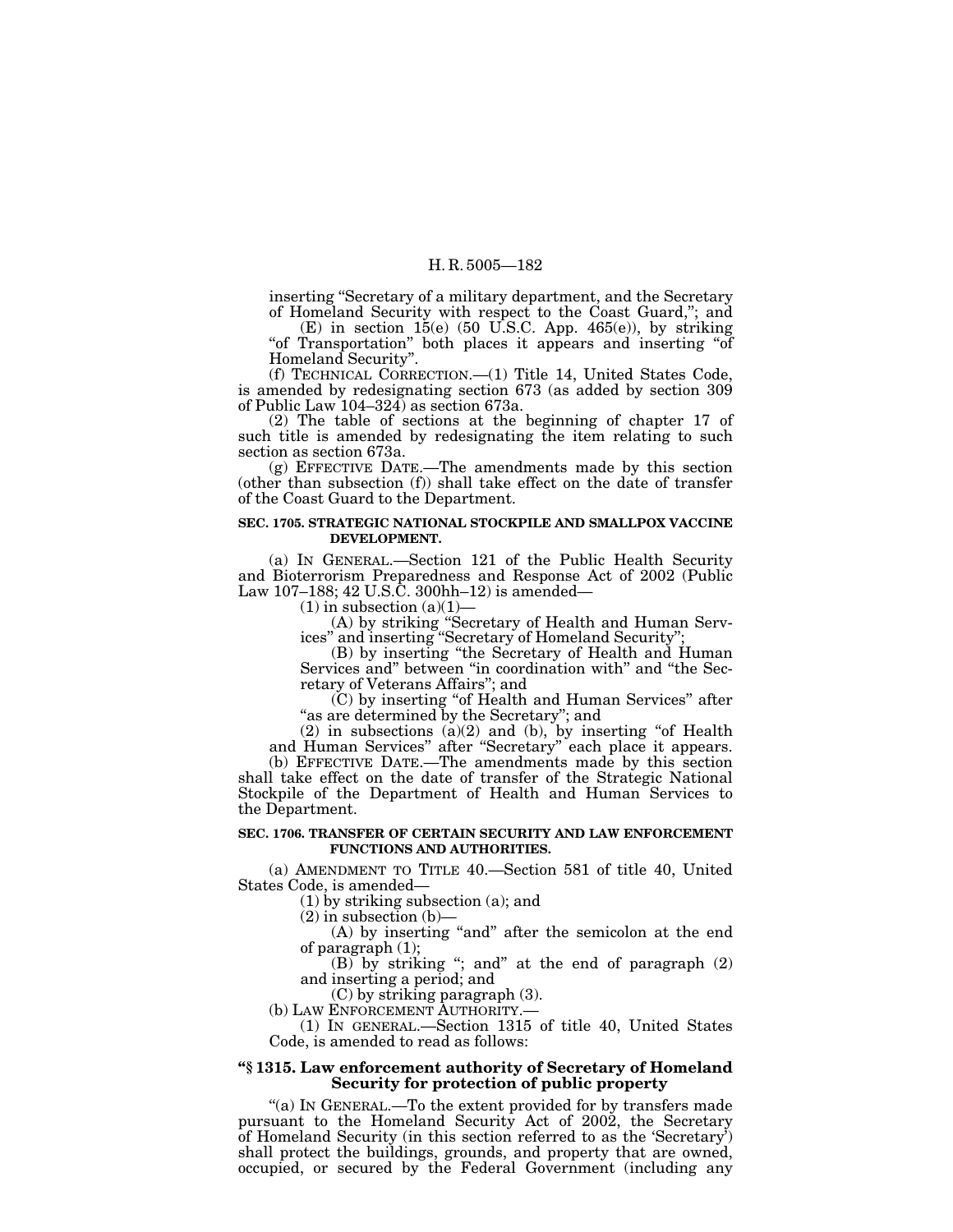agency, instrumentality, or wholly owned or mixed-ownership corporation thereof) and the persons on the property.

''(b) OFFICERS AND AGENTS.—

''(1) DESIGNATION.—The Secretary may designate employees of the Department of Homeland Security, including employees transferred to the Department from the Office of the Federal Protective Service of the General Services Administration pursuant to the Homeland Security Act of 2002, as officers and agents for duty in connection with the protection of property owned or occupied by the Federal Government and persons on the property, including duty in areas outside the property to the extent necessary to protect the property and persons on the property.

"(2) POWERS.—While engaged in the performance of official duties, an officer or agent designated under this subsection may—

''(A) enforce Federal laws and regulations for the protection of persons and property;

''(B) carry firearms;

''(C) make arrests without a warrant for any offense against the United States committed in the presence of the officer or agent or for any felony cognizable under the laws of the United States if the officer or agent has reasonable grounds to believe that the person to be arrested has committed or is committing a felony;

''(D) serve warrants and subpoenas issued under the authority of the United States;

"(E) conduct investigations, on and off the property in question, of offenses that may have been committed against property owned or occupied by the Federal Government or persons on the property; and

 $\mathcal{F}(F)$  carry out such other activities for the promotion of homeland security as the Secretary may prescribe.

"(c) REGULATIONS.

''(1) IN GENERAL.—The Secretary, in consultation with the Administrator of General Services, may prescribe regulations necessary for the protection and administration of property owned or occupied by the Federal Government and persons on the property. The regulations may include reasonable penalties, within the limits prescribed in paragraph (2), for violations of the regulations. The regulations shall be posted and remain posted in a conspicuous place on the property.

" $(2)$  PENALTIES.—A person violating a regulation prescribed under this subsection shall be fined under title 18, United States Code, imprisoned for not more than 30 days, or both. ''(d) DETAILS.—

"(1) REQUESTS OF AGENCIES.—On the request of the head of a Federal agency having charge or control of property owned or occupied by the Federal Government, the Secretary may detail officers and agents designated under this section for the protection of the property and persons on the property.

 $F(2)$  APPLICABILITY OF REGULATIONS.—The Secretary may—

"(A) extend to property referred to in paragraph  $(1)$ the applicability of regulations prescribed under this section and enforce the regulations as provided in this section; or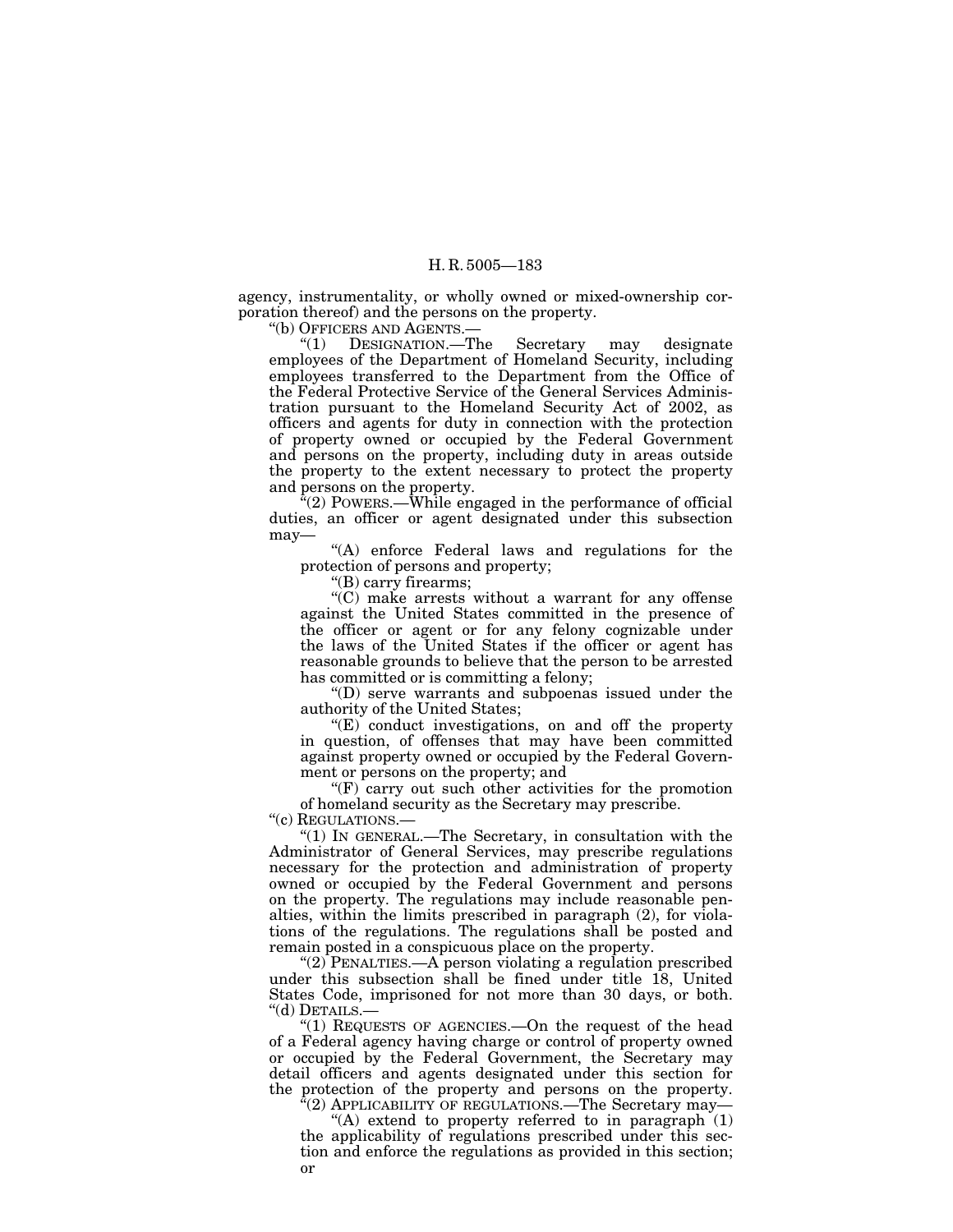''(B) utilize the authority and regulations of the requesting agency if agreed to in writing by the agencies.

"(3) FACILITIES AND SERVICES OF OTHER AGENCIES.—When the Secretary determines it to be economical and in the public interest, the Secretary may utilize the facilities and services of Federal, State, and local law enforcement agencies, with the consent of the agencies.

"(e) AUTHORITY OUTSIDE FEDERAL PROPERTY.—For the protection of property owned or occupied by the Federal Government and persons on the property, the Secretary may enter into agreements with Federal agencies and with State and local governments to obtain authority for officers and agents designated under this section to enforce Federal laws and State and local laws concurrently with other Federal law enforcement officers and with State

"(f) SECRETARY AND ATTORNEY GENERAL APPROVAL.—The powers granted to officers and agents designated under this section shall be exercised in accordance with guidelines approved by the

Secretary and the Attorney General.<br>
"(g) LIMITATION ON STATUTORY CONSTRUCTION.—Nothing in this section shall be construed to—

"(1) preclude or limit the authority of any Federal law enforcement agency; or  $\degree$ (2) restrict the authority of the Administrator of General

Services to promulgate regulations affecting property under the Administrator's custody and control.".

(2) DELEGATION OF AUTHORITY.—The Secretary may delegate authority for the protection of specific buildings to another Federal agency where, in the Secretary's discretion, the Secretary determines it necessary for the protection of that building.

(3) CLERICAL AMENDMENT.—The table of sections at the beginning of chapter 13 of title 40, United States Code, is amended by striking the item relating to section 1315 and inserting the following:

''1315. Law enforcement authority of Secretary of Homeland Security for protection of public property.''.

#### **SEC. 1707. TRANSPORTATION SECURITY REGULATIONS.**

Title 49, United States Code, is amended—<br>(1) in section  $114(1)(2)(B)$ , by inserting "for a period not to exceed 90 days'' after ''effective''; and

 $(2)$  in section  $114(1)(2)(B)$ , by inserting "ratified or" after ''unless''.

#### **SEC. 1708. NATIONAL BIO-WEAPONS DEFENSE ANALYSIS CENTER.**

There is established in the Department of Defense a National Bio-Weapons Defense Analysis Center, whose mission is to develop countermeasures to potential attacks by terrorists using weapons of mass destruction.

## **SEC. 1709. COLLABORATION WITH THE SECRETARY OF HOMELAND SECURITY.**

(a) DEPARTMENT OF HEALTH AND HUMAN SERVICES.—The second sentence of section 351A(e)(1) of the Public Health Service Act  $(42 \text{ U.S.C. } 262A(e)(1))$  is amended by striking "consultation" with" and inserting "collaboration with the Secretary of Homeland Security and''.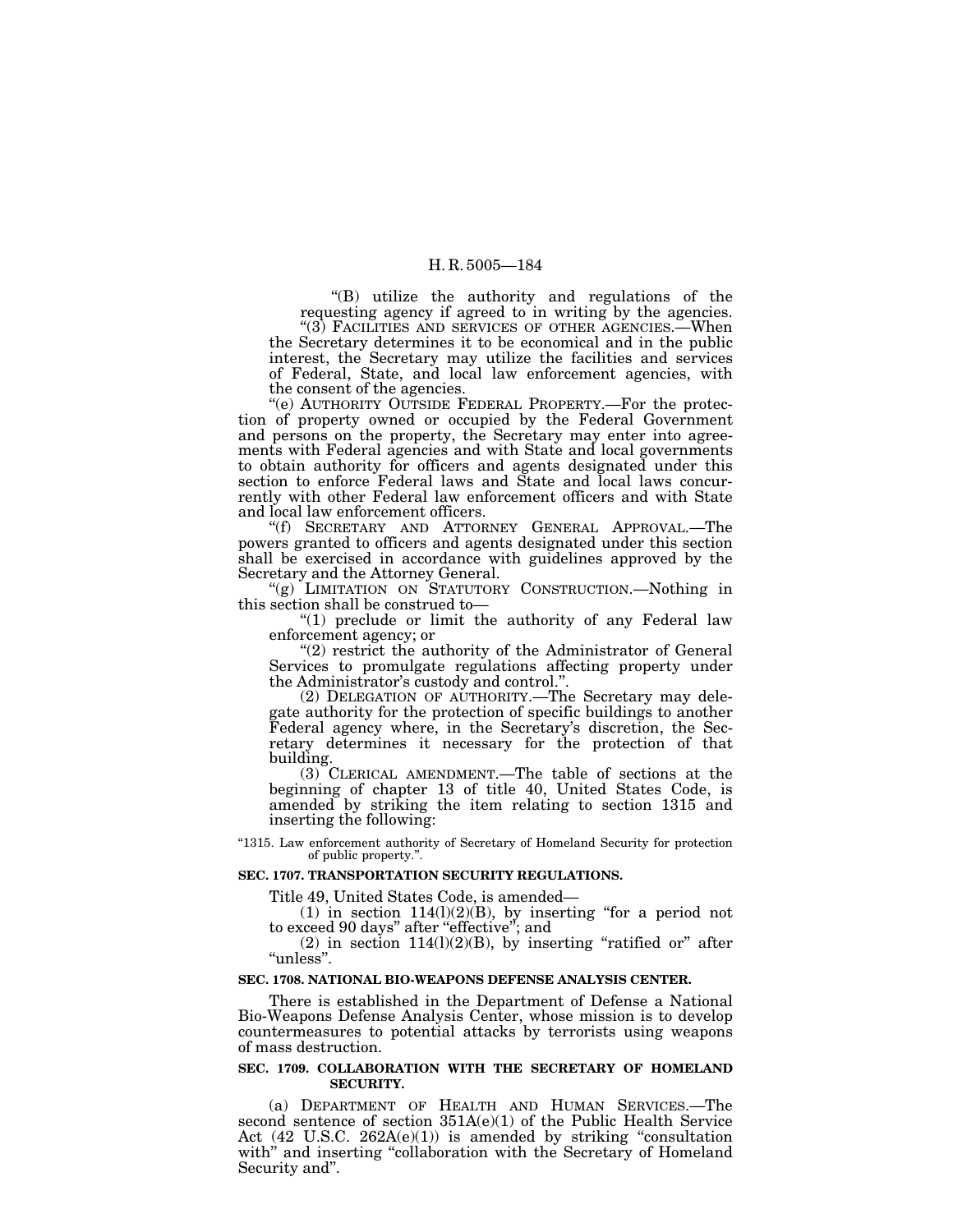(b) DEPARTMENT OF AGRICULTURE.—The second sentence of section 212(e)(1) of the Agricultural Bioterrorism Protection Act of 2002 (7 U.S.C. 8401) is amended by striking ''consultation with'' and inserting ''collaboration with the Secretary of Homeland Security and''.

#### **SEC. 1710. RAILROAD SAFETY TO INCLUDE RAILROAD SECURITY.**

(a) INVESTIGATION AND SURVEILLANCE ACTIVITIES.—Section 20105 of title 49, United States Code, is amended— (1) by striking ''Secretary of Transportation'' in the first

sentence of subsection (a) and inserting ''Secretary concerned'';

(2) by striking ''Secretary'' each place it appears (except the first sentence of subsection (a)) and inserting ''Secretary concerned'';

(3) by striking ''Secretary's duties under chapters 203– 213 of this title'' in subsection (d) and inserting ''duties under chapters 203–213 of this title (in the case of the Secretary of Transportation) and duties under section 114 of this title (in the case of the Secretary of Homeland Security)";<br>(4) by striking "chapter." in subsection (f) and inserting

"chapter (in the case of the Secretary of Transportation) and duties under section 114 of this title (in the case of the Secretary of Homeland Security).''; and

(5) by adding at the end the following new subsection:<br>
"(g) DEFINITIONS.—In this section—<br>
"(1) the term 'safety' includes security; and<br>
"(2) the term 'Secretary concerned' means—<br>
"(A) the Secretary of Transportation,

"(A) the Secretary of Transportation, with respect to railroad safety matters concerning such Secretary under laws administered by that Secretary; and "(B) the Secretary of Homeland Security, with respect

to railroad safety matters concerning such Secretary under

laws administered by that Secretary.".<br>
(b) REGULATIONS AND ORDERS.—Section 20103(a) of such title is amended by inserting after "1970." the following: "When prescribing a security regulation or issuing a security order that affects the safety of railroad operations, the Secretary of Homeland Security shall consult with the Secretary.''. (c) NATIONAL UNIFORMITY OF REGULATION.—Section 20106 of

such title is amended— (1) by inserting ''and laws, regulations, and orders related to railroad security" after "safety" in the first sentence;

 $(2)$  by inserting "or security" after "safety" each place it appears after the first sentence; and

(3) by striking ''Transportation'' in the second sentence and inserting ''Transportation (with respect to railroad safety matters), or the Secretary of Homeland Security (with respect to railroad security matters),''.

## **SEC. 1711. HAZMAT SAFETY TO INCLUDE HAZMAT SECURITY.**

(a) GENERAL REGULATORY AUTHORITY.—Section 5103 of title 49, United States Code, is amended—

(1) by striking ''transportation'' the first place it appears in subsection (b)(1) and inserting ''transportation, including security,'';

(2) by striking "aspects" in subsection  $(b)(1)(B)$  and inserting "aspects, including security,"; and

 $(3)$  by adding at the end the following: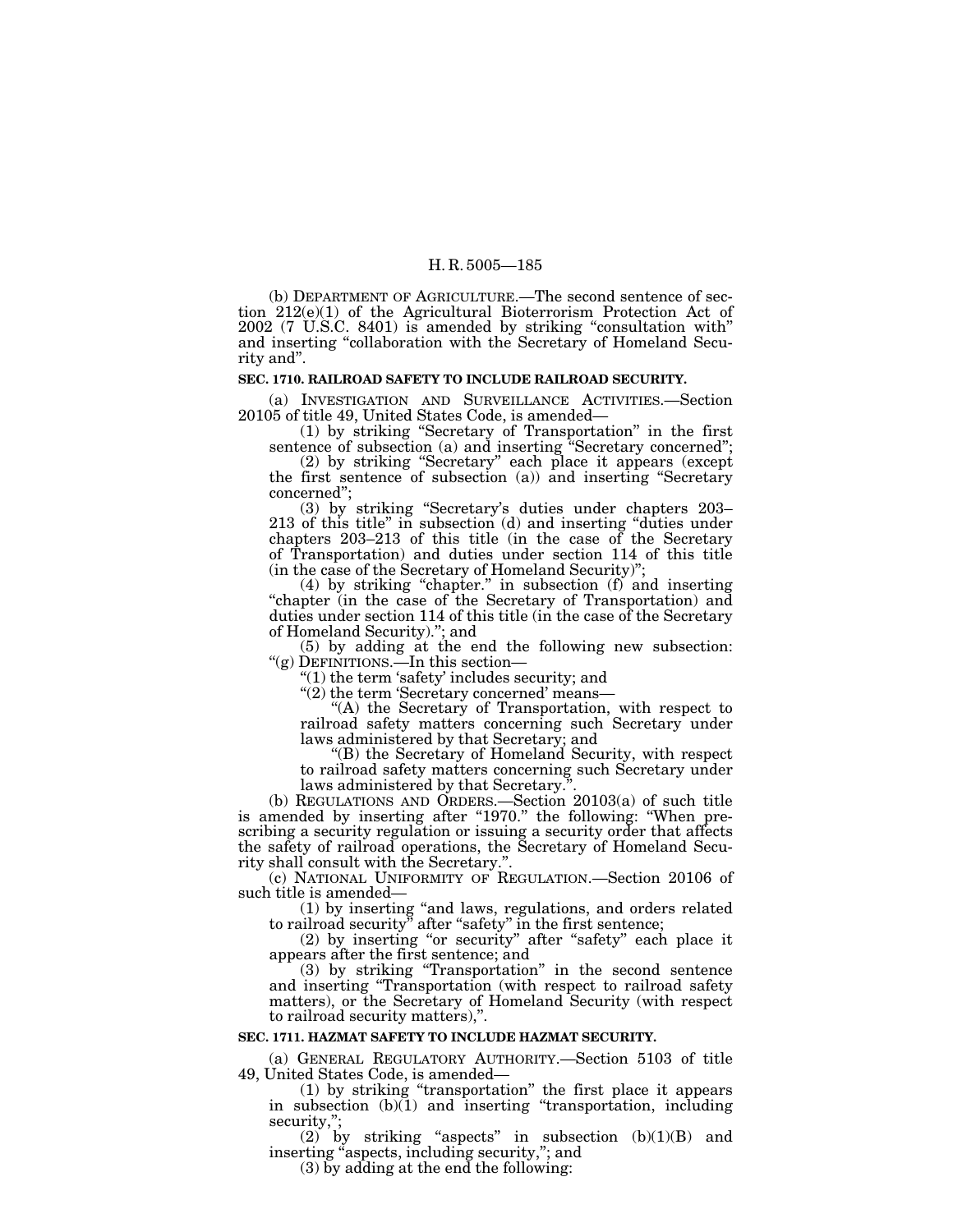''(C) CONSULTATION.—When prescribing a security regulation or issuing a security order that affects the safety of the transportation of hazardous material, the Secretary

of Homeland Security shall consult with the Secretary.''. (b) PREEMPTION.—Section 5125 of that title is amended—

(1) by striking ''chapter or a regulation prescribed under this chapter'' in subsection (a)(1) and inserting ''chapter, a regulation prescribed under this chapter, or a hazardous materials transportation security regulation or directive issued by the Secretary of Homeland Security'';

(2) by striking ''chapter or a regulation prescribed under this chapter.'' in subsection (a)(2) and inserting ''chapter, a regulation prescribed under this chapter, or a hazardous materials transportation security regulation or directive issued by the Secretary of Homeland Security.''; and

(3) by striking ''chapter or a regulation prescribed under this chapter," in subsection  $(b)(1)$  and inserting "chapter, a regulation prescribed under this chapter, or a hazardous materials transportation security regulation or directive issued by the Secretary of Homeland Security,''.

# **SEC. 1712. OFFICE OF SCIENCE AND TECHNOLOGY POLICY.**

The National Science and Technology Policy, Organization, and Priorities Act of 1976 is amended—

(1) in section  $204(b)(1)$  (42 U.S.C. 6613(b)(1)), by inserting "homeland security," after "national security,"; and

(2) in section  $208(a)(1)$  (42 U.S.C. 6617(a)(1)), by inserting "the Office of Homeland Security," after "National Security Council,''.

#### **SEC. 1713. NATIONAL OCEANOGRAPHIC PARTNERSHIP PROGRAM.**

Section 7902(b) of title 10, United States Code, is amended by adding at the end the following new paragraphs:

"(13) The Under Secretary for Science and Technology of the Department of Homeland Security.

"(14) Other Federal officials the Council considers appropriate.''.

# **SEC. 1714. CLARIFICATION OF DEFINITION OF MANUFACTURER.**

Section 2133(3) of the Public Health Service Act (42 U.S.C. 300aa–33(3)) is amended—

(1) in the first sentence, by striking ''under its label any vaccine set forth in the Vaccine Injury Table'' and inserting "any vaccine set forth in the Vaccine Injury table, including any component or ingredient of any such vaccine''; and

(2) in the second sentence, by inserting ''including any component or ingredient of any such vaccine'' before the period.

#### **SEC. 1715. CLARIFICATION OF DEFINITION OF VACCINE-RELATED INJURY OR DEATH.**

Section 2133(5) of the Public Health Service Act (42 U.S.C. 300aa–33(5)) is amended by adding at the end the following: ''For purposes of the preceding sentence, an adulterant or contaminant shall not include any component or ingredient listed in a vaccine's product license application or product label.''.